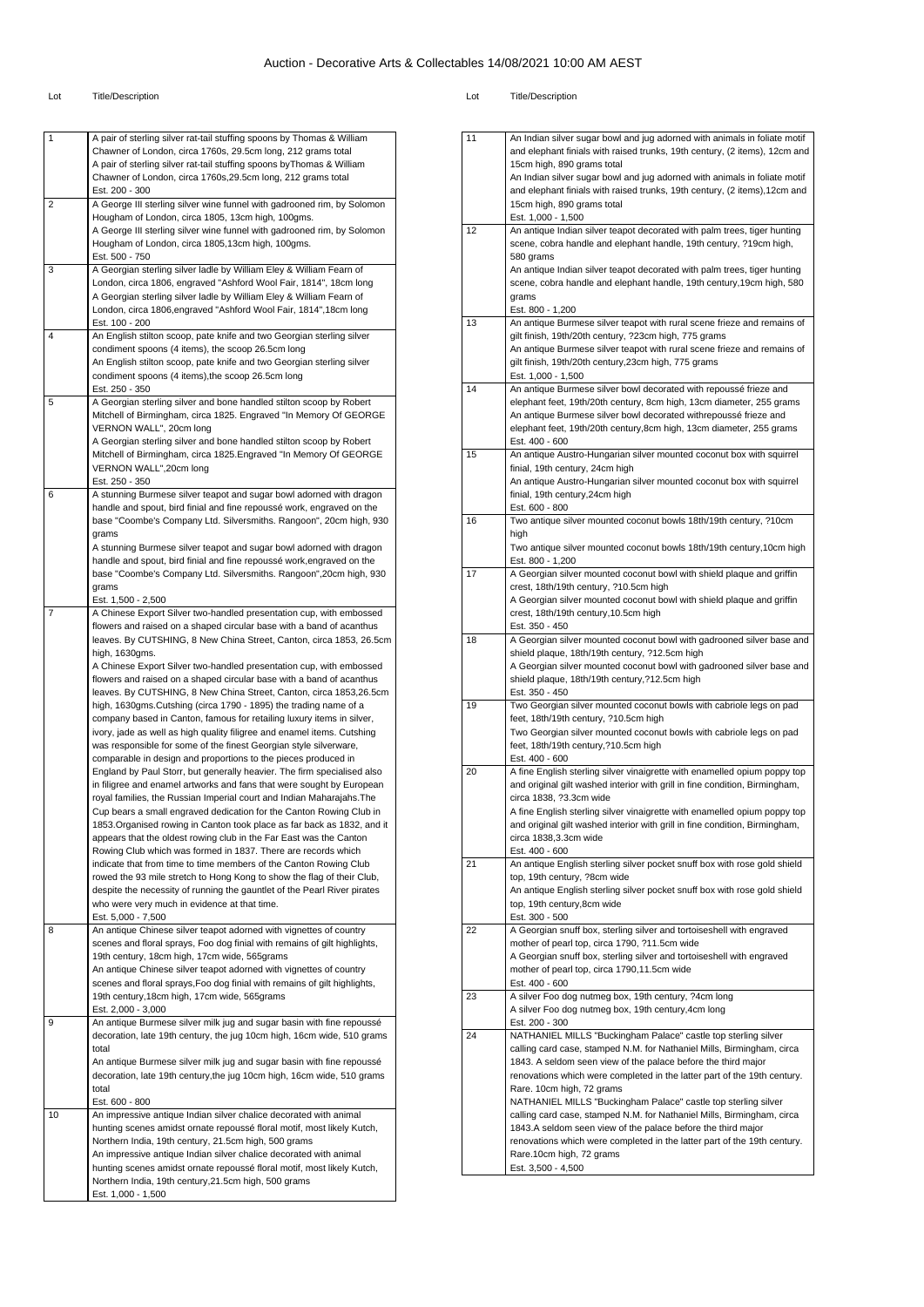| 25 | A stunning and rare Georgian sterling silver epergne centrepiece by<br>EMICK ROMER of London, circa 1771, 37cm high, 44cm wide, 41cm<br>deep, 2285 grams                                             |
|----|------------------------------------------------------------------------------------------------------------------------------------------------------------------------------------------------------|
|    | A stunning and rare Georgian sterling silver epergne centrepiece by<br>EMICK ROMER of London, circa 1771,37cm high, 44cm wide, 41cm                                                                  |
|    | deep, 2285 grams<br>Est. 25,000 - 30,000                                                                                                                                                             |
| 26 | An antique three piece English sterling silver tea service, by Edward,<br>Edward Jnr., John & William Barnard of London, circa 1836, ?the teapot<br>17cm high, 28cm wide, 1490 grams total           |
|    | An antique three piece English sterling silver tea service, by Edward,<br>Edward Jnr., John & William Barnard of London, circa 1836, the teapot<br>17cm high, 28cm wide, 1490 grams total            |
|    | Est. 1,200 - 2,000                                                                                                                                                                                   |
| 27 | A set of six sterling silver berry spoons by John Smyth of Dublin, 1856,<br>A set of six sterling silver berry spoons by John Smyth of Dublin,<br>1856,23.5cm long, (6 items). Total weight: 396gms. |
| 28 | Est. 400 - 600<br>A fine pair of antique English Sheffield plated candle sticks, 19th                                                                                                                |
|    | century, ?30.5cm high<br>A fine pair of antique English Sheffield plated candle sticks, 19th                                                                                                         |
|    | century, 30.5cm high<br>Est. 200 - 300                                                                                                                                                               |
| 29 | A pair of antique ormolu French figural four branch candelabras, 19th<br>century, 50cm high                                                                                                          |
|    | A pair of antique ormolu French figural four branch candelabras, 19th                                                                                                                                |
|    | century,50cm high<br>Est. 1,000 - 1,500                                                                                                                                                              |
| 30 | A superb Victorian sterling silver wine jug with engraved and embossed<br>scroll decoration, by Richard Martin & Ebenezer Hall & Co. Ltd.,                                                           |
|    | Sheffield 1869. 33cm high, 960grams.<br>A superb Victorian sterling silver wine jug with engraved and embossed                                                                                       |
|    | scroll decoration, by Richard Martin & Ebenezer Hall & Co. Ltd.,<br>Sheffield 1869.33cm high, 960grams.                                                                                              |
|    | Est. 1,200 - 1,500                                                                                                                                                                                   |
| 31 | A Dutch silver cream jug, c.1870, 1st grade fine silver, by A. Bonebakker<br>& Zoon, Amsterdam; with assay mark of H.W. Van Riel, Amsterdam,                                                         |
|    | Height: 12.5cm, weight: 240gms. As a purveyor to the royal family,<br>Bonebakker forged swords for the Princes of Orange, designed crockery                                                          |
|    | sets for the Court and, in 1840, made the crown for King William II,<br>which is still being used during coronation ceremonies to this day.                                                          |
|    | A Dutch silver cream jug, c.1870,1st grade fine silver, by A. Bonebakker                                                                                                                             |
|    | & Zoon, Amsterdam; with assay mark of H.W. Van Riel,<br>Amsterdam, Height: 12.5cm, weight: 240gms. As a purveyor to the royal                                                                        |
|    | family, Bonebakker forged swords for the Princes of Orange, designed<br>crockery sets for the Court and, in 1840, made the crown for King                                                            |
|    | William II, which is still being used during coronation ceremonies to this<br>day.                                                                                                                   |
| 32 | Est. 350 - 450<br>A Dutch silver ladle by J.R. KREUNER of Rotterdam, circa 1849, 2nd                                                                                                                 |
|    | grade, 83.3% silver, stamped "J.K." 16.5cm long, 50 grams.                                                                                                                                           |
|    | A Dutch silver ladle by J.R. KREUNER of Rotterdam, circa 1849,2nd<br>grade, 83.3% silver, stamped"J.K."16.5cm long, 50 grams.                                                                        |
| 33 | Est. 100 - 150<br>An antique English sterling silver napkin ring adorned with ivy motif (I                                                                                                           |
|    | cling to thee), and vacant cartouche, in original leather case, marked for<br>Sheffield, circa 1872. ?4.5cm diameter, 29 grams                                                                       |
|    | An antique English sterling silver napkin ring adorned with ivy motif (I                                                                                                                             |
|    | cling to thee), and vacant cartouche, in original leather case, marked<br>forSheffield, circa 1872.4.5cm diameter, 29 grams                                                                          |
| 34 | Est. 100 - 150<br>CHRISTOPHER DRESSER English Arts & Crafts silver plated three                                                                                                                      |
|    | piece tea service by Walker & Hall of Sheffield, circa 1885, the teapot<br>11cm high, 20cm wide                                                                                                      |
|    | CHRISTOPHER DRESSER English Arts & Crafts silver plated three<br>piece tea service by Walker & Hall of Sheffield, circa 1885, the teapot                                                             |
|    | 11cm high, 20cm wide                                                                                                                                                                                 |
| 35 | Est. 400 - 600<br>An antique French scent bottle, ruby glass with pierced silver overlay                                                                                                             |
|    | finished in gilt, circa 1870, ?11.5cm high<br>An antique French scent bottle, ruby glass with pierced silver overlay                                                                                 |
|    | finished in gilt, circa 1870,11.5cm high<br>Est. 400 - 600                                                                                                                                           |
| 36 | An antique English sterling silver novelty scent bottle in the form of a fob<br>watch, made in Sheffield by James Dixon & Sons, circa 1897, ?7.5cm                                                   |
|    | high, 40 grams                                                                                                                                                                                       |
|    | An antique English sterling silver novelty scent bottle in the form of a fob<br>watch, made in Sheffield by James Dixon & Sons, circa 1897,7.5cm                                                     |
|    | high, 40 grams<br>Est. 350 - 450                                                                                                                                                                     |
|    |                                                                                                                                                                                                      |

| 37 | A fine French antique scent bottle, tear drop form with pieced and gilded    |
|----|------------------------------------------------------------------------------|
|    | silver finish plus original stopper, circa 1870, ?10.5cm high                |
|    | A fine French antique scent bottle, tear drop form with pieced and gilded    |
|    | silver finish plus original stopper, circa 1870,10.5cm high                  |
|    | Est. 650 - 760                                                               |
| 38 | A set of six sterling silver spoons by Henry William Curry, London, 1878,    |
|    | in the Aesthetic style, each cast depicting ?flowers and scrolls in relief   |
|    | with an anointing scene to each handle. (6 items). Total weight: 445gms.     |
|    | A set of six sterling silver spoons by Henry William Curry, London, 1878,    |
|    | in the Aesthetic style, each castdepictingflowers and scrolls in relief with |
|    | an anointing sceneto each handle. (6 items). Total weight: 445gms.           |
|    | Est. 400 - 600                                                               |
| 39 | A sterling silver compote ladle, by Henry William Curry, London, 1878, in    |
|    | the Aesthetic style, depicting flowers and scrolls in relief with an         |
|    | anointing scene to the handle. 66gms.                                        |
|    | A sterling silver compote ladle, by Henry William Curry, London, 1878, in    |
|    | the Aesthetic style, depictingflowers and scrolls in relief with an          |
|    |                                                                              |
|    | anointing sceneto the handle. 66gms.                                         |
| 40 | Est. 100 - 150                                                               |
|    | An impressive antique German silver bowl with original brass lift out        |
|    | liner, 19th century, stamped "800" with crown and crescent mark,             |
|    | ?19.5cm high, 48cm wide, silver weight 1300 grams                            |
|    | An impressive antique German silver bowl with original brass lift out        |
|    | liner, 19th century, stamped "800" with crown and crescent mark, 19.5cm      |
|    | high, 48cm wide, silver weight 1200 grams                                    |
|    | Est. 1,000 - 1,500                                                           |
| 41 | A Victorian silver plate pair of column candlesticks, circa 1880, made by    |
|    | James Dixon & Sons, ?16.5cm high. (2).                                       |
|    | A Victorian silver plate pair of column candlesticks, circa 1880, made by    |
|    | James Dixon & Sons, 16.5cm high. (2).                                        |
|    | Est. 300 - 500                                                               |
| 42 | A Persian sterling silver pill box studded with rubies, 4.2cm wide           |
|    | A Persian sterling silver pill box studded with rubies, 4.2cm wide           |
|    | Est. 300 - 500                                                               |
| 43 | An exceptional Aesthetic Movement English sterling silver four piece tea     |
|    | and coffee service, finely engraved with Japanese inspired decoration,       |
|    | made by Richard Martin & Ebenezer Hall of London, circa 1882.                |
|    | Diamond pattern registration mark for 1875, the tallest 19cm high, 2170      |
|    | grams total.                                                                 |
|    | An exceptional Aesthetic Movement English sterling silver four piece tea     |
|    | and coffee service, finely engraved with Japanese inspired decoration,       |
|    | made by Richard Martin & Ebenezer Hall of London, circa 1882.                |
|    | Diamond pattern registration mark for 1875, the tallest 19cm high, 2170      |
|    | grams total.                                                                 |
|    | Est. 2,500 - 3,500                                                           |
| 44 | PAUL STORR English sterling silver topped tureen with Sheffield plated       |
|    | base, London, early 19th century, maker's marks on lid rubbed but very       |
|    | clear on handle (no date letter visible), ?28cm across, silver weight of lid |
|    | and handle 850 grams total                                                   |
|    | PAUL STORR English sterling silver topped tureen with Sheffield plated       |
|    | base, London, early 19th century, maker's marks on lid rubbed but very       |
|    |                                                                              |
|    | clear on handle (no date letter visible), 28cm across, silver weight of lid  |
|    | and handle 850 grams total                                                   |
|    | Est. 1,000 - 1,500                                                           |
| 45 | An antique English boxed fruit cutlery set for twelve, finely engraved       |
|    | blades and collars with bone handles in original plush fitted walnut box,    |
|    | 19th century                                                                 |
|    | An antique English boxed fruit cutlery set for twelve, finely engraved       |
|    | blades and collars with bone handles in original plush fitted walnut box,    |
|    | 19th century                                                                 |
|    | Est. 250 - 350                                                               |
| 46 | An antique English sterling silver chatelaine clip, Birmingham, circa        |
|    | 1901, ?13cm high                                                             |
|    | An antique English sterling silver chatelaine clip, Birmingham, circa        |
|    | 1901,13cm high                                                               |
|    | Est. 350 - 450                                                               |
| 47 | A Victorian sterling silver wine jug by John Aldwinckle & Thomas Slater,     |
|    | London 1889,                                                                 |
|    | A Victorian sterling silver wine jug by John Aldwinckle & Thomas Slater,     |
|    | London 1889,30cm high, 600gms.                                               |
|    | Est. 1,000 - 1,500                                                           |
| 48 | An antique fish cutlery service for twelve, engraved silver plate with ivory |
|    | handles, housed in a fine walnut canteen with plush fitted interior, 19th    |
|    | century, ?the canteen 38cm wide                                              |
|    |                                                                              |
|    | An antique fish cutlery service for twelve, engraved silver plate with ivory |
|    | handles, housed in a fine walnut canteen with plush fitted interior, 19th    |
|    |                                                                              |
|    | century, the canteen 38cm wide<br>Est. 300 - 500                             |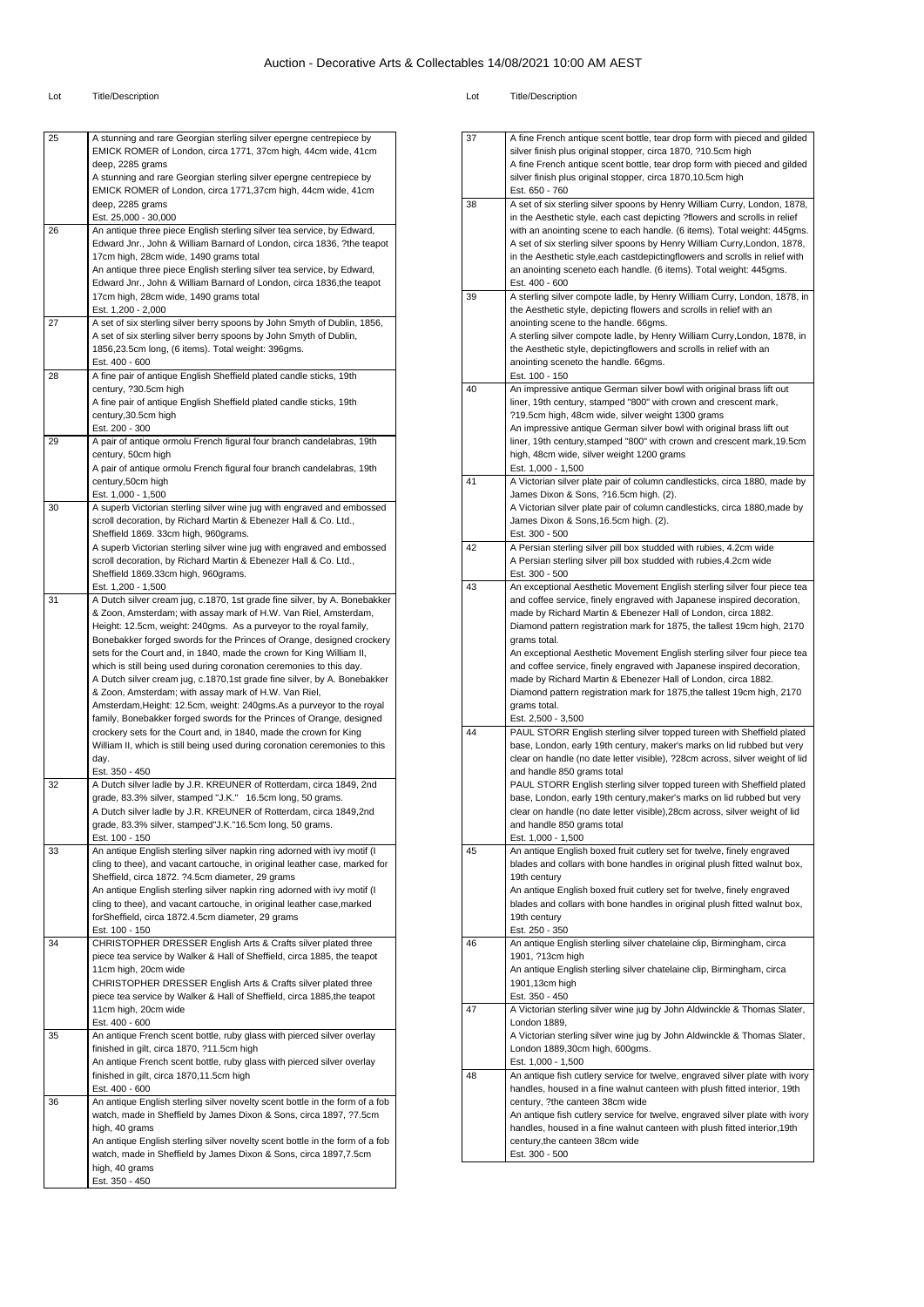#### Lot Title/Description Lot Title/Description

| 49 | An antique English silver plated spirit kettle, 19th century, diamond                                                                     |
|----|-------------------------------------------------------------------------------------------------------------------------------------------|
|    | pattern registration mark to base, ?28cm high                                                                                             |
|    | An antique English silver plated spirit kettle, 19th century, diamond                                                                     |
|    | pattern registration mark to base, 28cm high<br>Est. 80 - 120                                                                             |
| 50 | A Victorian sterling silver circular tray with gadrooned rim, by Mappin &                                                                 |
|    | Webb Ltd., 1894,                                                                                                                          |
|    | A Victorian sterling silver circular tray with gadrooned rim, by Mappin &                                                                 |
|    | Webb Ltd., 1894,26cm diameter; 525gms.                                                                                                    |
|    | Est. 500 - 750                                                                                                                            |
| 51 | English silver plated cutlery ware housed in a handsome three drawer<br>oak canteen, late 19th century, the canteen 28cm high, 52cm wide, |
|    | 41cm deep                                                                                                                                 |
|    | English silver plated cutlery ware housed in a handsome three drawer                                                                      |
|    | oak canteen, late 19th century, the canteen 28cm high, 52cm wide,                                                                         |
|    | 41cm deep                                                                                                                                 |
| 52 | Est. 300 - 500<br>An antique sterling silver fox hunting horn, marks rubbed, circa 1900,                                                  |
|    | ?30.5cm long, 44 grams                                                                                                                    |
|    | An antique sterling silver fox hunting horn, marks rubbed, circa                                                                          |
|    | 1900,30.5cm long, 44 grams                                                                                                                |
|    | Est. 150 - 250                                                                                                                            |
| 53 | A set of six antique English sterling silver fruit knives in plush fitted box                                                             |
|    | by Joseph Rogers, Sheffield, circa 1911, ?17cm long<br>A set of six antique English sterling silver fruit knives in plush fitted box      |
|    | by Joseph Rogers, Sheffield, circa 1911,17cm long                                                                                         |
|    | Est. 120 - 200                                                                                                                            |
| 54 | Group of seven assorted sterling silver and crystal vanity bottles, 19th                                                                  |
|    | and early 20th century, ?the largest 11cm high                                                                                            |
|    | Group of seven assorted sterling silver and crystal vanity bottles, 19th                                                                  |
|    | and early 20th century, the largest 11cm high<br>Est. 150 - 250                                                                           |
| 55 | Six assorted English sterling silver mounted crystal vanity bottles, 19th                                                                 |
|    | and 20th century, the largest 18cm high                                                                                                   |
|    | Six assorted English sterling silver mounted crystal vanity bottles, 19th                                                                 |
|    | and 20th century, the largest 18cm high                                                                                                   |
| 56 | Est. 400 - 600<br>An antique silver and ivory page turner, 19th century, 35cm long                                                        |
|    | An antique silver and ivory page turner, 19th century, 35cm long                                                                          |
|    | Est. 300 - 500                                                                                                                            |
| 57 | Antique sterling silver and ivory fish servers in original plush fitted box,                                                              |
|    | retailed by William Batty & Sons of Manchester and Liverpool, the box                                                                     |
|    | 35cm long<br>Antique sterling silver and ivory fish servers in original plush fitted box,                                                 |
|    | retailed by William Batty & Sons of Manchester and Liverpool, the box                                                                     |
|    | 35cm long                                                                                                                                 |
|    | Est. 300 - 500                                                                                                                            |
| 58 | An antique English silver plated belt and buckle, late 19th century,                                                                      |
|    | ?68cm long<br>An antique English silver plated belt and buckle, late 19th century,68cm                                                    |
|    | long                                                                                                                                      |
|    | Est. 120 - 200                                                                                                                            |
| 59 | An antique silver plated pomander, 19th century, 25cm long                                                                                |
|    | An antique silver plated pomander, 19th century, 25cm long                                                                                |
| 60 | Est. 150 - 250                                                                                                                            |
|    | A German Art Nouveau crystal claret jug with silver plated mounts, most<br>likely by ORIVIT, circa 1895, ?30cm high                       |
|    | A German Art Nouveau crystal claret jug with silver plated mounts, most                                                                   |
|    | likely by ORIVIT, circa 1895,30cm high                                                                                                    |
|    | Est. 400 - 600                                                                                                                            |
| 61 | A German Art Nouveau claret jug, hobnail cut crystal and silver, circa                                                                    |
|    | 1895, stamped "800" with crown and crescent mark, ?25cm high<br>A German Art Nouveau claret jug, hobnail cut crystal and silver, circa    |
|    | 1895, stamped "800" with crown and crescent mark, 25cm high                                                                               |
|    | Est. 500 - 700                                                                                                                            |
| 62 | An antique silver cigar case with flip top vesta end, unknown origin,                                                                     |
|    | inscribed "1835", 13.5cm high, 137 grams                                                                                                  |
|    | An antique silver cigar case with flip top vesta end, unknown origin,                                                                     |
|    | inscribed "1835", 13.5cm high, 137 grams<br>Est. 250 - 350                                                                                |
| 63 | An English sterling silver box with claw feet, early 20th century, ?24cm                                                                  |
|    | wide                                                                                                                                      |
|    | An English sterling silver box with claw feet, early 20th century, 24cm                                                                   |
|    | wide                                                                                                                                      |
|    | Est. 400 - 600                                                                                                                            |
| 64 |                                                                                                                                           |
|    | An impressive German silver centrepiece with cut crystal top, late 19th                                                                   |
|    | century, stamped "800" with crown and crescent mark, 38cm high, 31cm                                                                      |
|    | wide, weight of the base 690 grams<br>An impressive German silver centrepiece with cut crystal top, late 19th                             |
|    | century, stamped "800" with crown and crescent mark, 38cm high, 31cm                                                                      |
|    | wide, weight of the base 690 grams<br>Est. 500 - 700                                                                                      |

|    | high.<br>An Austro-Hungarian silver mounted glass wine jug, circa 1900,27.5cm<br>high.<br>Est. 400 - 600                                      |
|----|-----------------------------------------------------------------------------------------------------------------------------------------------|
| 66 | An Austro-Hungarian silver mounted fluted glass wine jug, with                                                                                |
|    | engraved coronet and script initials, 19cm high.                                                                                              |
|    | An Austro-Hungarian silver mounted fluted glass wine jug, with<br>engraved coronet and script initials, 19cm high.                            |
|    | Est. 500 - 750                                                                                                                                |
| 67 | A Portuguese silver pierced circular dish raised on four feet, marked                                                                         |
|    | "833", 7.5cm high; 24.5cm diameter; 415gms.<br>A Portuguese silver pierced circular dish raised on four feet, marked                          |
|    | "833", 7.5cm high; 24.5cm diameter; 415gms.                                                                                                   |
|    | Est. 300 - 400                                                                                                                                |
| 68 | A European silver goblet with fitted cover, floral decorations, floral finial,                                                                |
|    | gilt interior, circa 1900,<br>A European silver goblet with fitted cover, floral decorations, floral finial,                                  |
|    | gilt interior, circa 1900, 31.5cm high.                                                                                                       |
|    | Est. 400 - 600                                                                                                                                |
| 69 | Sterling silver sugar tongs, sugar nips and paper knife, 19th century, (3<br>items), ?the knife 18cm long                                     |
|    | Sterling silver sugar tongs, sugar nips and paper knife, 19th century, (3                                                                     |
|    | items), the knife 18cm long                                                                                                                   |
| 70 | Est. 120 - 200<br>Russian silver drinks set comprising a decanter, six vodka cups and a                                                       |
|    | tray, early 20th century, (8 items), with Cyrillic inscription dated 1914,                                                                    |
|    | stamped "84" with Cyrillic maker's mark, the decanter22cm high, 465                                                                           |
|    | grams total                                                                                                                                   |
|    | Russian silver drinks set comprising a decanter, six vodka cups and a<br>tray, early 20th century, (8 items), with Cyrillic inscription dated |
|    | 1914, stamped "84" with Cyrillic maker's mark, the decanter 22cm high,                                                                        |
|    | 465 grams total                                                                                                                               |
| 71 | Est. 1,200 - 1,500<br>A Russian silver jug with engraved floral motif, by ALEKSANDR FAUD                                                      |
|    | of Moscow, circa 1900, stamped "84" with Cyrillic maker's mark, 10cm                                                                          |
|    | high, 10cm wide, 158 grams<br>A Russian silver jug with engraved floral motif, by ALEKSANDR FAUD                                              |
|    | of Moscow, circa 1900, stamped "84" with Cyrillic maker's mark, 10cm                                                                          |
|    | high, 10cm wide, 158 grams                                                                                                                    |
| 72 | Est. 350 - 450<br>A Russian silver cream jug in the Rococo style, most likely 19th century,                                                   |
|    |                                                                                                                                               |
|    | stamped "84" with additional export mark to base, 7.5cm high, 8cm                                                                             |
|    | wide, 70grams                                                                                                                                 |
|    | A Russian silver cream jug in the Rococo style, most likely 19th                                                                              |
|    | century, stamped "84" with additional export mark to base, 7.5cm high,<br>8cm wide, 70grams                                                   |
|    | Est. 250 - 350                                                                                                                                |
| 73 | A sterling silver cased clock by William Neale, Chester, 1904, with                                                                           |
|    | personalized message dated June 1905 engraved verso. 13.5cm high.<br>A sterling silver cased clock by William Neale, Chester, 1904, with      |
|    | personalized message dated June 1905 engraved verso.13.5cm high.                                                                              |
|    | Est. 400 - 600                                                                                                                                |
| 74 | An English pewter "TUDRIC" art deco tea caddy, made for Liberty & Co.<br>London, circa 1930, 9cm high                                         |
|    | An English pewter "TUDRIC" art deco tea caddy, madefor Liberty & Co.                                                                          |
|    | London, circa 1930,9cm high                                                                                                                   |
| 75 | Est. 250 - 350<br>A Liberty & Co "TUDRIC" pewter tea set and oval tray, designed by                                                           |
|    | Archibald Knox, early 20th century, comprising a hand beaten teapot,                                                                          |
|    | hot water jug, sugar bowl and milk jug, plus a tray, stamped "Tudric,                                                                         |
|    | Made in England" 17cm high, the tray 36 x 25cm<br>A Liberty & Co "TUDRIC" pewter tea set and oval tray, designed by                           |
|    | Archibald Knox, early 20th century, comprising a hand beaten teapot,                                                                          |
|    | hot water jug, sugar bowl and milk jug, plus a tray, stamped "Tudric,                                                                         |
|    | Made in England"17cm high, the tray 36 x 25cm<br>Est. 400 - 600                                                                               |
| 76 | An English four piece sterling silver tea service made in Birmingham,                                                                         |
|    | circa 1905, the largest 26cm high, total weight including handles 1625<br>grams                                                               |
|    | An English four piece sterling silver tea service made in Birmingham,                                                                         |
|    | circa 1905, the largest 26cm high, total weight including handles 1625                                                                        |
|    | grams<br>Est. 1,500 - 2,500                                                                                                                   |
| 77 | An English sterling silver calling card case together with two vesta match                                                                    |
|    | cases, late 19th and early 20th century, (3 items), the card case 9.5cm                                                                       |
|    | high, 130 grams total<br>An English sterling silver calling card case together with two vesta match                                           |
|    | cases, late 19th and early 20th century, (3 items), the card case 9.5cm                                                                       |
|    | high, 130 grams total<br>Est. 200 - 300                                                                                                       |

65 An Austro-Hungarian silver mounted glass wine jug, circa 1900,27.5cm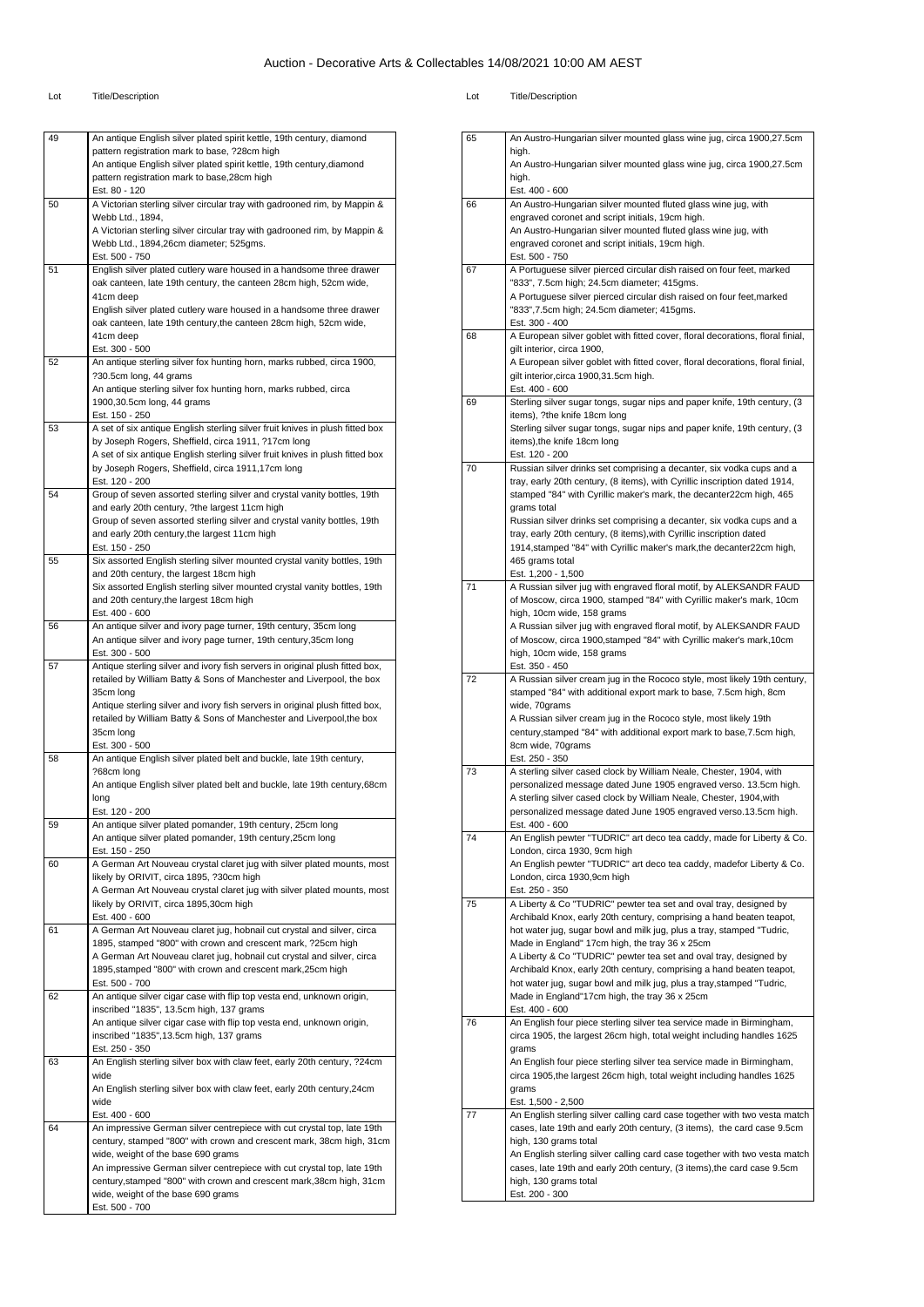Lot Title/Description Lot Title/Description

| 78 | German cigarette case with enameled foxhunting image of horse &              |
|----|------------------------------------------------------------------------------|
|    | hounds, gilded interior, stamped "ALPACCA", circa 1900. 9cm high, 7cm        |
|    | wide.                                                                        |
|    | German cigarette case with enameled foxhunting image of horse &              |
|    | hounds, gilded interior, stamped "ALPACCA", circa 1900.9cm high, 7cm         |
|    | wide.                                                                        |
|    | Est. 300 - 500                                                               |
| 79 | A set of six sterling silver dinner forks, by Holland, Aldwinckle & Slater,  |
|    | 1907,                                                                        |
|    | A set of six sterling silver dinner forks, by Holland, Aldwinckle & Slater,  |
|    | 1907, total weight 430gms. (6).<br>Est. 300 - 400                            |
| 80 | A Chinese silver mounted whisky decanter with stopper (missing cork),        |
|    | early 20th century, ?24cm high                                               |
|    | A Chinese silver mounted whisky decanter with stopper (missing cork),        |
|    | early 20th century, 24cm high                                                |
|    | Est. 150 - 250                                                               |
| 81 | An Edward VII sterling silver oval dish with embossed tied ribbons, by       |
|    | F.H. Adams Ltd., Birmingham, 1909,                                           |
|    | An Edward VII sterling silver oval dish with embossed tied ribbons, by       |
|    | F.H. Adams Ltd., Birmingham, 1909,36 x 18cm, 295gms.                         |
|    | Est. 300 - 500                                                               |
| 82 | An English sterling silver box by Deakin & Francis, circa 1900, 11cm         |
|    | wide, 88 grams                                                               |
|    | An English sterling silver box by Deakin & Francis, circa 1900,11cm          |
|    | wide, 88 grams                                                               |
|    | Est. 150 - 250                                                               |
| 83 | A set of twelve English sterling silver teaspoons by Mappin & Webb,          |
|    | circa 1909, 288 grams total.                                                 |
|    | A set of twelve English sterling silver teaspoons by Mappin & Webb,          |
|    | circa 1909,288 grams total.                                                  |
|    | Est. 200 - 250                                                               |
| 84 | An antique Continental cigarette case studded with cabochon rubies,          |
|    | late 19th century, stamped "KRAFT ALPACCA" with pictorial maker's            |
|    | mark, ?9.5 x 7cm                                                             |
|    | An antique Continental cigarette case studded with cabochon rubies,          |
|    | late 19th century, stamped "KRAFT ALPACCA" with pictorial maker's            |
|    | mark, $9.5 \times 7$ cm                                                      |
|    | Est. 120 - 200                                                               |
| 85 | A tall German silver vase, early 20th century, stamped "800" with crown      |
|    | and crescent mark, 40cm high, 390 grams total                                |
|    | A tall German silver vase, early 20th century, stamped "800" with crown      |
|    | and crescent mark, 40cm high, 390 grams total                                |
|    | Est. 300 - 500                                                               |
| 86 | A German silver table vase, early 20th century, stamped "835" with           |
|    | crown and crescent mark, 19cm high, 90 grams                                 |
|    | A German silver table vase, early 20th century, stamped "835" with           |
|    | crown and crescent mark, 19cm high, 90 grams                                 |
|    | Est. 120 - 200                                                               |
| 87 | A German silver five piece tea and coffee service including tray, early      |
|    | 20th century, stamped "835" with crown and crescent mark, the tallest        |
|    | 16cm high, 1180 grams                                                        |
|    | A German silver five piece tea and coffee service including tray, early      |
|    | 20th century, stamped "835" with crown and crescent mark, the tallest        |
|    | 16cm high, 1180 grams                                                        |
|    | Est. 1,000 - 1,500                                                           |
| 88 | A silver plate Hannukah oil lamp of Polish origin, decorated with a          |
|    | menorah, applied figures of rampant lions, palm trees and leaves             |
|    | beneath a Torah crown, made by Norblin & Co, Warsaw, early 20th              |
|    | century, (lacks one perforated burner cover), 29cm high.                     |
|    | A silver plate Hannukah oil lamp of Polish origin, decorated with a          |
|    | menorah, applied figures of rampant lions, palm trees and leaves             |
|    | beneath a Torah crown, made by Norblin & Co, Warsaw, early 20th              |
|    | century, (lacks one perforated burner cover), 29cm high.                     |
|    | Est. 1,000 - 1,500                                                           |
| 89 | An antique silver and pearl shell dish in the form of a butterfly, 19th/20th |
|    | century, 28cm across the wings                                               |
|    | An antique silver and pearl shell dish in the form of a butterfly, 19th/20th |
|    | century, 28cm across the wings                                               |
|    | Est. 600 - 800                                                               |
| 90 | A German silver oval serving platter, early 20th century, stamped "800"      |
|    | with crown and crescent mark, 38.5cm wide, 665 grams                         |
|    | A German silver oval serving platter, early 20th century, stamped "800"      |
|    | with crown and crescent mark, 38.5cm wide, 665 grams                         |
|    | Est. 500 - 700                                                               |
| 91 | A German silver pierced bowl with repoussé scene, 19th century,              |
|    | stamped "800" with crescent and crown mark, 28cm wide, 400 grams             |
|    | A German silver pierced bowl with repoussé scene, 19th                       |
|    |                                                                              |
|    | century, stamped "800" with crescent and crown mark, 28cm wide, 400          |
|    | grams                                                                        |
|    | Est. 250 - 350                                                               |

|     | three paw feet, 20th century, ?19cm diameter, 155 grams.                                                                            |
|-----|-------------------------------------------------------------------------------------------------------------------------------------|
|     | A German silver circular shaped bowl with gadrooned rim and raised on                                                               |
|     | three paw feet, 20th century, 19cm diameter, 155 grams.<br>Est. 100 - 150                                                           |
| 92  | A sterling silver circular dish, 20th century, stamped "Sterling", 21cm                                                             |
|     | diameter, 150 grams                                                                                                                 |
|     | A sterling silver circular dish, 20th century, stamped "Sterling", 21cm                                                             |
|     | diameter, 150 grams                                                                                                                 |
|     | Est. 120 - 200                                                                                                                      |
| 93  | An English sterling silver topped glass inkwell and quill in plush box,                                                             |
|     | Birmingham, circa 1914, 9cm wide                                                                                                    |
|     | An English sterling silver topped glass inkwell and quill in plush box,                                                             |
|     | Birmingham, circa 1914,9cm wide                                                                                                     |
|     | Est. 120 - 200                                                                                                                      |
| 94  | A silver plated Art Nouveau style comport, 22cm high, 27cm diameter                                                                 |
|     | A silver plated Art Nouveau style comport, 22cm high, 27cm diameter<br>Est. 200 - 300                                               |
| 95  | A set of four vanity bottles, wheel cut crystal with sterling silver and                                                            |
|     | enamel lids, interiors with original gilt finish, made in London, circa 1911,                                                       |
|     | ?the largest 17cm high                                                                                                              |
|     | A set of four vanity bottles, wheel cut crystal with sterling silver and                                                            |
|     | enamel lids, interiors with original gilt finish, made in London, circa                                                             |
|     | 1911, the largest 17cm high                                                                                                         |
|     | Est. 400 - 600                                                                                                                      |
| 96  | An antique English sterling silver card or cigarette case, attractively                                                             |
|     | engraved with shield and foliate design, original gilt finish to the interior                                                       |
|     | plus original fastening bands, made in Birmingham, circa 1913, ?8 x<br>5cm, 46 grams                                                |
|     | An antique English sterling silver card or cigarette case, attractively                                                             |
|     | engraved with shield and foliate design, original gilt finish to the interior                                                       |
|     | plus original fastening bands, made in Birmingham, circa 1913,8 x 5cm,                                                              |
|     | 46 grams                                                                                                                            |
|     | Est. 150 - 250                                                                                                                      |
| 97  | A rare Continental silver and crystal three bottle perfume set in original                                                          |
|     | silver stand, early 20th century, stamped "800, TS", 7cm high                                                                       |
|     | A rare Continental silver and crystal three bottle perfume set in original                                                          |
|     | silver stand, early 20th century, stamped "800, TS", 7cm high                                                                       |
|     |                                                                                                                                     |
|     | Est. 300 - 500                                                                                                                      |
| 98  | Sterling silver six-piece manicure set, stamped 'G&CLd', hallmarked                                                                 |
|     | Birmingham 1919, Dunklings (Melbourne) presentation case, 20cm<br>wide.                                                             |
|     | Sterling silver six-piece manicure set, stamped 'G&CLd', hallmarked                                                                 |
|     | Birmingham 1919, Dunklings (Melbourne) presentation case, 20cm                                                                      |
|     | wide.                                                                                                                               |
|     | Est. 100 - 200                                                                                                                      |
| 99  | A silver plated serving tray, 19th/20th century, ?73cm across the                                                                   |
|     | handles                                                                                                                             |
|     | A silver plated serving tray, 19th/20th century, 73cm across the handles                                                            |
|     | Est. 100 - 200                                                                                                                      |
|     | An English Art Deco sterling silver cigarette box, circa 1930s, ?21.5cm                                                             |
| 100 | wide                                                                                                                                |
|     | An English Art Deco sterling silver cigarette box, circa 1930s,21.5cm<br>wide                                                       |
|     | Est. 100 - 200                                                                                                                      |
| 101 | A silver water pitcher designed by Johan Rohde (1856-1935) for George                                                               |
|     | Jensen; design 432A; 22.5cm high; 565gms. Johan Rohde began                                                                         |
|     | designing products for Jensen in 1906. His designs have much in                                                                     |
|     | common with Jensen's own; both silversmiths used the same oxidisation                                                               |
|     | technique and their pieces bear characteristic hammer marks. However,                                                               |
|     | Rohde's designs are highly stylised in comparison to Jensen's more                                                                  |
|     | natural Art Nouveau style.                                                                                                          |
|     | A silver water pitcher designed by Johan Rohde (1856-1935) for George<br>Jensen; design 432A; 22.5cm high; 565gms.Johan Rohde began |
|     | designing products for Jensen in 1906. His designs have much in                                                                     |
|     | common with Jensen's own: both silversmiths used the same oxidisation                                                               |
|     | technique and their pieces bear characteristic hammer marks. However,                                                               |
|     | Rohde's designs are highly stylised in comparison to Jensen's more                                                                  |
|     | natural Art Nouveau style. In 1913 Rohde committed to designing solely                                                              |
|     | for Jensen. Many of his pieces were quintessentially modern and well                                                                |
|     | ahead of their time; pitcher 432 was one such piece. Designed in 1920,                                                              |
|     | Jensen believed the 432's design so advanced that it was held back                                                                  |
|     | from production until 1925. Since then, this pitcher has been admired for                                                           |
|     | almost 100 years, demonstrating the enduring appeal of its design and                                                               |
|     | its ability to transcend a century's worth of change.<br>Est. 5,000 - 7,500                                                         |

91a A German silver circular shaped bowl with gadrooned rim and raised on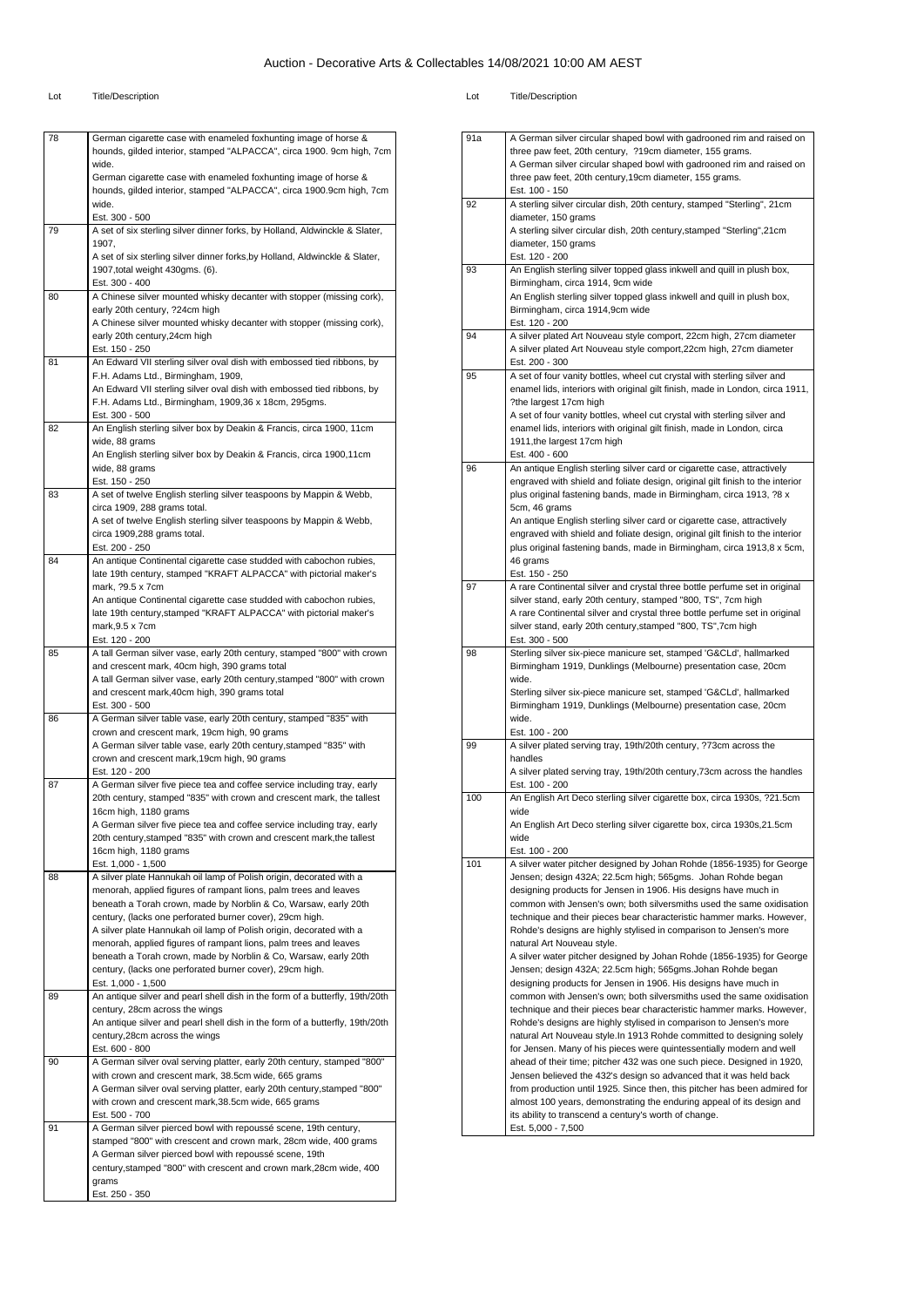#### Lot Title/Description Lot Title/Description

|     | Assorted sterling silver condiments and table wares, 20th century, (8<br>items), the largest 7cm high, 270 grams total                                   |
|-----|----------------------------------------------------------------------------------------------------------------------------------------------------------|
|     |                                                                                                                                                          |
|     | items), ?the largest 7cm high, 270 grams total                                                                                                           |
| 115 | Est. 150 - 250<br>Assorted sterling silver condiments and table wares, 20th century, (8                                                                  |
|     | century, 21cm high, 23cm wide                                                                                                                            |
|     | century, 21cm high, 23cm wide<br>Veuve Clicquot Ponsardin silver plated champagne ice bucket, 20th                                                       |
| 114 | Veuve Clicquot Ponsardin silver plated champagne ice bucket, 20th                                                                                        |
|     | Est. 550 - 650                                                                                                                                           |
|     | An antique English sterling silver candle holder with shell motif,<br>Birmingham, circa 18396cm high, 11cm wide, 118 grams                               |
|     | Birmingham, circa 1839 6cm high, 11cm wide, 118 grams                                                                                                    |
| 113 | Est. 200 - 300<br>An antique English sterling silver candle holder with shell motif,                                                                     |
|     | smith, circa1935,5cm high, 13cm wide, 94 grams                                                                                                           |
|     | Minerva head duty mark, lion passant, and S for the workshop silver                                                                                      |
|     | decoration to the petal tips, standing on 3 ball feet, marked to the<br>underside "J. STELTMAN" (Johannes Steltman), date letter D for 1935,             |
|     | A fine Dutch Art Deco sterling silver bowl of petal flower form with bead                                                                                |
|     | smith, circa 1935, 5cm high, 13cm wide, 94 grams                                                                                                         |
|     | underside "J. STELTMAN" (Johannes Steltman), date letter D for 1935,<br>Minerva head duty mark, lion passant, and S for the workshop silver              |
|     | decoration to the petal tips, standing on 3 ball feet, marked to the                                                                                     |
| 112 | A fine Dutch Art Deco sterling silver bowl of petal flower form with bead                                                                                |
|     | G. Edwards, April 27th, 1933", in original box, the box 23cm wide<br>Est. 120 - 200                                                                      |
|     | An English sterling silver mounted presentation gavel engraved "Mrs. M.                                                                                  |
|     | G. Edwards, April 27th, 1933", in original box, the box 23cm wide                                                                                        |
| 111 | Est. 300 - 500<br>An English sterling silver mounted presentation gavel engraved "Mrs. M.                                                                |
|     | early 20th century, marked "AD 800", 520 grams.                                                                                                          |
|     | A Yogya Dutch East Indies silver oval platter with floral design border,                                                                                 |
| 110 | A Yogya Dutch East Indies silver oval platter with floral design border,<br>early 20th century, marked "AD 800", 520 grams.                              |
|     | Est. 60 - 100                                                                                                                                            |
|     | high                                                                                                                                                     |
|     | 39cm high<br>Two silver plated three branch candelabra, 20th century, 29cm and 39cm                                                                      |
| 109 | Two silver plated three branch candelabra, 20th century, ?29cm and                                                                                       |
|     | Est. 250 - 350                                                                                                                                           |
|     | A pair of English sterling silver and ivory knife rests in original fitted box<br>by James Dickson & Sons of Sheffield, circa 1910, 4.5cm high, 8cm wide |
|     | wide                                                                                                                                                     |
|     | by James Dickson & Sons of Sheffield, circa 1910, ?4.5cm high, 8cm                                                                                       |
| 108 | A pair of English sterling silver and ivory knife rests in original fitted box                                                                           |
|     | 1920, stamped "WMF", 16cm high<br>Est. 80 - 120                                                                                                          |
|     | W.M.F. German silver plated butter dish with glass liner, circa                                                                                          |
|     | stamped "WMF", ?16cm high                                                                                                                                |
| 107 | W.M.F. German silver plated butter dish with glass liner, circa 1920,                                                                                    |
|     | Two sets of six silver and enamel coffee spoons, 20th century<br>Est. 120 - 200                                                                          |
| 106 | Two sets of six silver and enamel coffee spoons, 20th century                                                                                            |
|     | Est. 150 - 200                                                                                                                                           |
|     | back, makers mark "K.F. Ltd.", London, circa 1920,30cm high                                                                                              |
|     | back, makers mark "K.F. Ltd.", London, circa 1920, 30cm high<br>An English sterling silver photo frame with decorative border on velvet                  |
| 105 | An English sterling silver photo frame with decorative border on velvet                                                                                  |
|     | Est. 800 - 1,000                                                                                                                                         |
|     | 6 of each, by Gerlach, Warsaw, circa 1920, (24 pieces), over 1000<br>grams.                                                                              |
|     | Polish silver Art Deco styled knives, forks, soup spoons and tea spoons,                                                                                 |
|     | grams.                                                                                                                                                   |
| 104 | Polish silver Art Deco styled knives, forks, soup spoons and tea spoons,<br>6 of each, by Gerlach, Warsaw, circa 1920, (24 pieces), over 1000            |
|     | Est. 250 - 350                                                                                                                                           |
|     | "Germany" with maker's monogram, 22cm high, 20cm diameter                                                                                                |
|     | "Germany" with maker's monogram, ?22cm high, 20cm diameter<br>A German Art Deco silver plated compote, early 20th century, stamped                       |
| 103 | A German Art Deco silver plated compote, early 20th century, stamped                                                                                     |
|     | Est. 800 - 1,000                                                                                                                                         |
|     | spoons and forks (6 of each), a carving fork and an asparagus server,<br>circa 1920s, (26 pieces), over 1400 grams.                                      |
|     | German silver Art Deco styled fish knives and forks (6 of each), dessert                                                                                 |
|     | circa 1920s, (26 pieces), over 1400 grams.                                                                                                               |
|     | spoons and forks (6 of each), a carving fork and an asparagus server,                                                                                    |

|     | wide<br>A silver plated champagne ice bucket, 20th century, 28cm high, 25cm                                                                            |
|-----|--------------------------------------------------------------------------------------------------------------------------------------------------------|
|     | wide                                                                                                                                                   |
|     | Est. 150 - 250                                                                                                                                         |
| 117 | A pair of English wine bottle coasters, silver plate with bakelite bases,<br>20th century, ?4cm high, 11cm diameter                                    |
|     | A pair of English wine bottle coasters, silver plate with bakelite bases,                                                                              |
|     | 20th century, 4cm high, 11cm diameter                                                                                                                  |
| 118 | Est. 120 - 200<br>Silver plated tray, condiments, sugar tongs, knife rest, bottle stoppers,                                                            |
|     | hip flask and sterling silver topped crystal bottle, (17 items), ?the tray                                                                             |
|     | 29cm diameter                                                                                                                                          |
|     | Silver plated tray, condiments, sugar tongs, knife rest, bottle stoppers,<br>hip flask and sterling silver topped crystal bottle, (17 items), the tray |
|     | 29cm diameter                                                                                                                                          |
|     | Est. 100 - 200                                                                                                                                         |
| 119 | Walker & Hall English silver plated egg cruet set and a silver plated<br>tureen, 20th century, ?the tureen 22cm high, 32cm across the handles          |
|     | Walker & Hall English silver plated egg cruet set and a silver plated                                                                                  |
|     | tureen, 20th century, the tureen 22cm high, 32cm across the handles.                                                                                   |
| 120 | Est. 100 - 200<br>A sterling silver five branch candelabra of substantial proportions,                                                                 |
|     | marked "HECHOF, 925", 49cm high, 3160 grams,                                                                                                           |
|     | A sterling silver five branch candelabra of substantial                                                                                                |
|     | proportions, marked "HECHOF, 925", 49cm high, 3160 grams,                                                                                              |
| 121 | Est. 3,000 - 3,500<br>A group of Mexican 925 silver pieces, comprising four spice burners, 2                                                           |
|     | spice cups, a 3-footed miniature incense burner and a tiny vase. (8)                                                                                   |
|     | items). 85 grams total                                                                                                                                 |
|     | A group of Mexican 925 silver pieces, comprising four spice burners, 2<br>spice cups, a 3-footed miniature incense burner and a tiny vase. (8          |
|     | items). 85 grams total                                                                                                                                 |
|     | Est. 60 - 100                                                                                                                                          |
| 122 | An English sterling silver tea caddy, 20th century, ?9cm high, 290 grams<br>An English sterling silver tea caddy, 20th century, 9cm high, 290 grams    |
|     | Est. 250 - 350                                                                                                                                         |
| 123 | An Italian silver plate mounted etched glass wine jug with serpent                                                                                     |
|     | handle, mid 20th century, 30cm high (lacks stopper), plus several other<br>plated items.                                                               |
|     | An Italian silver plate mounted etched glass wine jug with serpent                                                                                     |
|     | handle, mid 20th century, 30cm high (lacks stopper), plus several other                                                                                |
|     | plated items.<br>Est. 150 - 250                                                                                                                        |
| 124 | A pair of Persian silver bowls, each raised on a single central foot with                                                                              |
|     | highly ornamented designs, 7cm high, 7.5cm diameter, 160 grams total                                                                                   |
|     | A pair of Persian silver bowls, each raised on a single central foot with<br>highly ornamented designs, 7cm high, 7.5cm diameter, 160 grams total      |
|     | Est. 150 - 200                                                                                                                                         |
| 125 | A silver circular lidded box with engraved decorations by Aikin Amadu,<br>Kano (Nigeria), circa 1960s, 7cm high, 10cm diameter, 150 grams.             |
|     | A silver circular lidded box with engraved decorations by Aikin Amadu,                                                                                 |
|     | Kano (Nigeria), circa 1960s, 7cm high, 10cm diameter, 150 grams.                                                                                       |
|     | Est. 100 - 150                                                                                                                                         |
| 126 | A Mexican silver sombrero, mid 20th century, 10cm diameter, 50 grams.<br>A Mexican silver sombrero, mid 20th century, 10cm diameter, 50 grams.         |
|     | Est. 80 - 120                                                                                                                                          |
| 127 | A Mexican silver miniature figure of a bull with six sword shaped cocktail                                                                             |
|     | skewers, mid 20th century, 55 grams total<br>A Mexican silver miniature figure of a bull with six sword shaped cocktail                                |
|     | skewers, mid 20th century, 55 grams total                                                                                                              |
|     | Est. 100 - 150                                                                                                                                         |
| 128 | A sterling silver oval tray, circa 1965. Engraved underneath "Associated<br>National Insurance company Ltd., Sydney, October 18th, 1965.", 55cm        |
|     | wide, 29cm deep, 1085 grams.                                                                                                                           |
|     | A sterling silver oval tray, circa 1965. Engraved underneath "Associated                                                                               |
|     | National Insurance company Ltd., Sydney, October 18th, 1965.", 55cm<br>wide, 29cm deep, 1085 grams.                                                    |
|     | Est. 800 - 1,000                                                                                                                                       |
| 129 | Small silver Kiddush cup, with impressed depiction of the Wailing Wall,                                                                                |
|     | 13cm high, 50 grams.<br>Small silver Kiddush cup, with impressed depiction of the Wailing                                                              |
|     | Wall, 13cm high, 50 grams.                                                                                                                             |
|     | Est. 100 - 150                                                                                                                                         |
|     |                                                                                                                                                        |

116 A silver plated champagne ice bucket, 20th century, ?28cm high, 25cm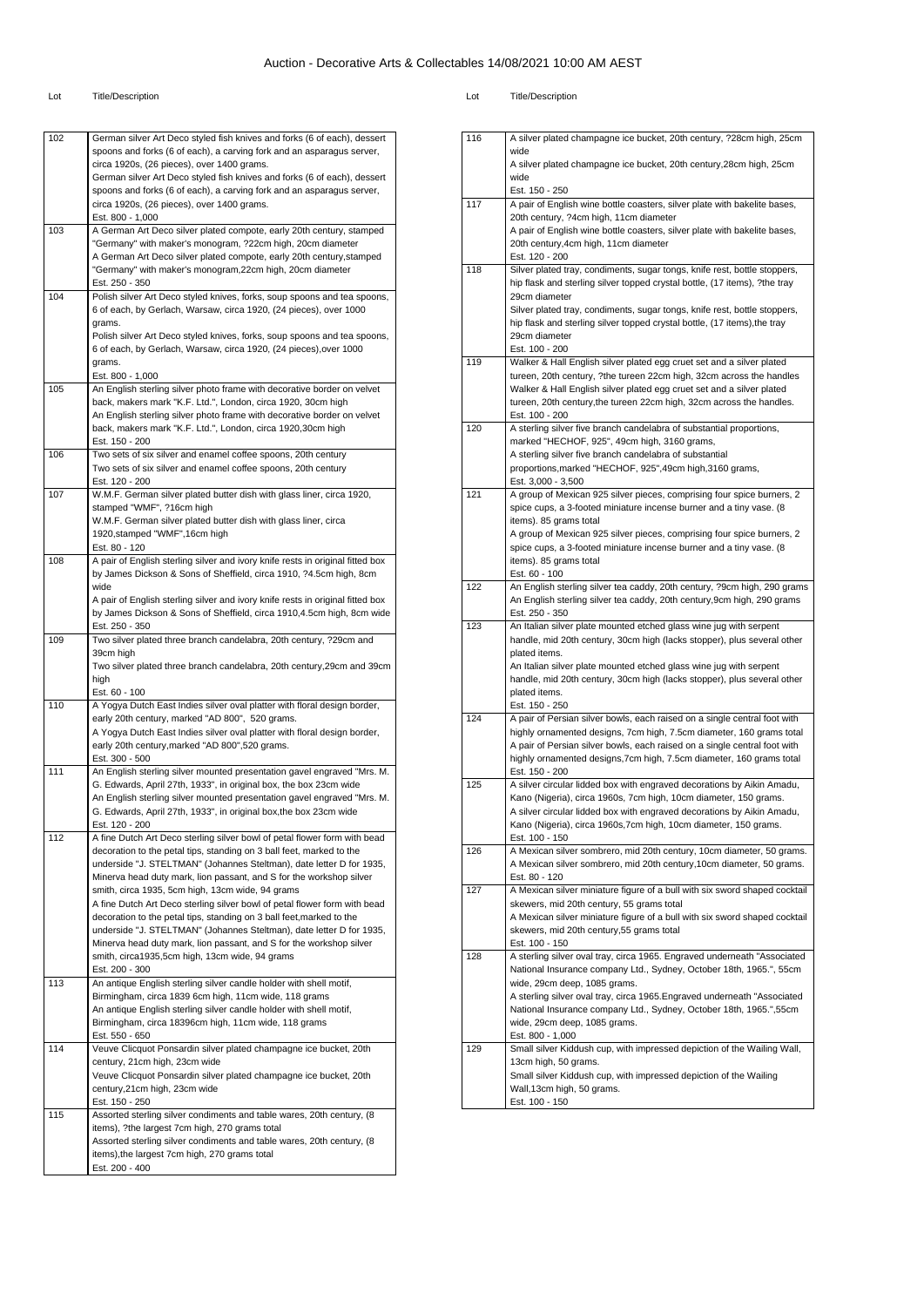| 130 | A sterling silver platter raised on three feet, by Frank Hawker Ltd.,<br>Birmingham, circa 1969. With engraved dedication "Presented to Miss<br>Kathleen Syme, O.B.E. by The Directors of David Syme & Co. Limited<br>on the occasion of her retirement from the Board of Directors on 15th<br>February 1971 in recognition of a lifetime of service to THE AGE". 1100<br>grams.<br>A sterling silver platter raised on three feet, by Frank Hawker Ltd.,<br>Birmingham, circa 1969. With engraved dedication "Presented to Miss<br>Kathleen Syme, O.B.E. by The Directors of David Syme & Co. Limited |
|-----|--------------------------------------------------------------------------------------------------------------------------------------------------------------------------------------------------------------------------------------------------------------------------------------------------------------------------------------------------------------------------------------------------------------------------------------------------------------------------------------------------------------------------------------------------------------------------------------------------------|
|     | on the occasion of her retirement from the Board of Directors on 15th<br>February 1971 in recognition of a lifetime of service to THE AGE".1100<br>grams.<br>Est. 600 - 800                                                                                                                                                                                                                                                                                                                                                                                                                            |
| 131 | A Mexican sterling silver trumpet vase, 20th century, 21cm high, 95                                                                                                                                                                                                                                                                                                                                                                                                                                                                                                                                    |
|     | grams.<br>A Mexican sterling silver trumpet vase, 20th century,21cm high, 95<br>grams.                                                                                                                                                                                                                                                                                                                                                                                                                                                                                                                 |
| 132 | Est. 100 - 150<br>A silver plated vase designed by Paolo Gatti, circa 1970, 22cm high.                                                                                                                                                                                                                                                                                                                                                                                                                                                                                                                 |
|     | A silver plated vase designed by Paolo Gatti, circa 1970,22cm high.<br>Est. 80 - 120                                                                                                                                                                                                                                                                                                                                                                                                                                                                                                                   |
| 134 | A set of twelve silver handled dinner knives by Cooper Brothers & Sons<br>Ltd, 1975,                                                                                                                                                                                                                                                                                                                                                                                                                                                                                                                   |
|     | A set of twelve silver handled dinner knives by Cooper Brothers & Sons<br>Ltd, 1975,                                                                                                                                                                                                                                                                                                                                                                                                                                                                                                                   |
|     | Est. 100 - 200                                                                                                                                                                                                                                                                                                                                                                                                                                                                                                                                                                                         |
| 135 | A pair of sterling silver plates engraved with images of a rhinoceros and<br>a lion by Bernard Buffet, dated 1976 and 1977, 20cm diameter, 400                                                                                                                                                                                                                                                                                                                                                                                                                                                         |
|     | grams.<br>A pair of sterling silver plates engraved with images of a rhinoceros and                                                                                                                                                                                                                                                                                                                                                                                                                                                                                                                    |
|     | a lion by Bernard Buffet, dated1976 and 1977,20cm diameter, 400<br>grams.                                                                                                                                                                                                                                                                                                                                                                                                                                                                                                                              |
|     | Est. 300 - 400                                                                                                                                                                                                                                                                                                                                                                                                                                                                                                                                                                                         |
| 136 | A pair of sterling silver champagne bottle coasters, of plain form with<br>wood inlaid bases, by Mills & Hersey, London, circa 1977, 13cm                                                                                                                                                                                                                                                                                                                                                                                                                                                              |
|     | diameter.                                                                                                                                                                                                                                                                                                                                                                                                                                                                                                                                                                                              |
|     | A pair of sterling silver champagne bottle coasters, of plain form with<br>wood inlaid bases, by Mills & Hersey, London, circa 1977,13cm                                                                                                                                                                                                                                                                                                                                                                                                                                                               |
|     | diameter.<br>Est. 150 - 250                                                                                                                                                                                                                                                                                                                                                                                                                                                                                                                                                                            |
| 137 | "The University of Melbourne" sterling silver commemorative plate                                                                                                                                                                                                                                                                                                                                                                                                                                                                                                                                      |
|     | designed by Kenneth Jack for Franklin Mint (1979), mounted, framed &<br>glazed. The plate 20cm diameter.                                                                                                                                                                                                                                                                                                                                                                                                                                                                                               |
|     | "The University of Melbourne" sterling silver commemorative plate                                                                                                                                                                                                                                                                                                                                                                                                                                                                                                                                      |
|     | designed by Kenneth Jack for Franklin Mint (1979), mounted, framed &<br>glazed. The plate 20cm diameter.                                                                                                                                                                                                                                                                                                                                                                                                                                                                                               |
| 138 | Est. 120 - 160<br>A sterling silver gilt lidded cup by Hardy Brothers, with engraved Royal                                                                                                                                                                                                                                                                                                                                                                                                                                                                                                             |
|     | Coat of Arms and inscribed legend "The Queens Cup - Presented by /                                                                                                                                                                                                                                                                                                                                                                                                                                                                                                                                     |
|     | Her Majesty Queen Elizabeth II", 20cm high, 885 grams.<br>A sterling silver gilt lidded cup by Hardy Brothers, with engraved Royal                                                                                                                                                                                                                                                                                                                                                                                                                                                                     |
|     | Coat of Arms and inscribed legend "The Queens Cup - Presented by /                                                                                                                                                                                                                                                                                                                                                                                                                                                                                                                                     |
|     | Her Majesty Queen Elizabeth II", 20cm high, 885 grams.<br>Est. 1,000 - 1,500                                                                                                                                                                                                                                                                                                                                                                                                                                                                                                                           |
| 139 | GEORG JENSEN "Acorn" design Danish silver cake knife (26.5cm<br>long), together with a sterling silver "Bernadotte" design bottle opener                                                                                                                                                                                                                                                                                                                                                                                                                                                               |
|     | (15.3cm). (2 items).                                                                                                                                                                                                                                                                                                                                                                                                                                                                                                                                                                                   |
|     | GEORG JENSEN "Acorn" design Danish silver cake knife (26.5cm<br>long), together witha sterling silver "Bernadotte" design bottle opener                                                                                                                                                                                                                                                                                                                                                                                                                                                                |
|     | (15.3cm). (2 items).                                                                                                                                                                                                                                                                                                                                                                                                                                                                                                                                                                                   |
| 140 | Est. 200 - 250<br>Set of 10 Danish (830) silver wine coasters by Carl M. Cohr, 20th                                                                                                                                                                                                                                                                                                                                                                                                                                                                                                                    |
|     | century, 9.5cm diameter, 360 grams<br>Set of 10 Danish (830) silver wine coasters by Carl M. Cohr, 20th                                                                                                                                                                                                                                                                                                                                                                                                                                                                                                |
|     | century, 9.5cm diameter, 360 grams                                                                                                                                                                                                                                                                                                                                                                                                                                                                                                                                                                     |
| 141 | Est. 300 - 400<br>Set of 10 Danish (830) silver wine coasters by Carl M. Cohr, 20th                                                                                                                                                                                                                                                                                                                                                                                                                                                                                                                    |
|     | century, 9.5cm diameter, 360 grams                                                                                                                                                                                                                                                                                                                                                                                                                                                                                                                                                                     |
|     | Set of 10 Danish (830) silver wine coasters by Carl M. Cohr, 20th<br>century, 9.5cm diameter, 360 grams                                                                                                                                                                                                                                                                                                                                                                                                                                                                                                |
|     | Est. 300 - 400                                                                                                                                                                                                                                                                                                                                                                                                                                                                                                                                                                                         |
| 142 | Set of three sterling silver candlesticks with green crystalline glass<br>decoration, circa 1970, stamped 925 with pictorial marks, the largest                                                                                                                                                                                                                                                                                                                                                                                                                                                        |
|     | 26.5cm high<br>Set of three sterling silver candlesticks with green crystalline glass                                                                                                                                                                                                                                                                                                                                                                                                                                                                                                                  |
|     | decoration, circa 1970, stamped 925 with pictorial marks, the largest                                                                                                                                                                                                                                                                                                                                                                                                                                                                                                                                  |
|     | 26.5cm high<br>Est. 300 - 500                                                                                                                                                                                                                                                                                                                                                                                                                                                                                                                                                                          |
|     |                                                                                                                                                                                                                                                                                                                                                                                                                                                                                                                                                                                                        |
| 143 | An English sterling silver money clip, late 20th century, ?5cm wide<br>An English sterling silver money clip, late 20th century,5cm wide                                                                                                                                                                                                                                                                                                                                                                                                                                                               |

| 144 | Two silver plated spirit kettles, basket, teapot and salver, 19th and 20th                                                                             |
|-----|--------------------------------------------------------------------------------------------------------------------------------------------------------|
|     | century, (5 items), the larger spirit kettle 37cm high                                                                                                 |
|     | Two silver plated spirit kettles, basket, teapot and salver, 19th and 20th                                                                             |
|     | century, (5 items), the larger spirit kettle 37cm high                                                                                                 |
|     | Est. 120 - 200                                                                                                                                         |
| 145 | Two silver plated teapots together with a hot water pot, 19th and 20th                                                                                 |
|     | century, (3 items), ?the tallest 16cm high                                                                                                             |
|     | Two silver plated teapots together with a hot water pot, 19th and 20th                                                                                 |
|     | century, (3 items), the tallest 16cm high                                                                                                              |
|     | Est. 40 - 60                                                                                                                                           |
| 146 | Six boxes of bone handled knives in original boxes (comprising 3 entree                                                                                |
|     | and 3 dinner), late 19th early 20th century, (36 pieces)                                                                                               |
|     | Six boxes of bone handled knives in original boxes (comprising 3 entree                                                                                |
|     | and 3 dinner), late 19th early 20th century, (36 pieces)                                                                                               |
|     | Est. 100 - 200                                                                                                                                         |
| 147 | Box fruit knives and forks, boxed forks, condiments and an incomplete                                                                                  |
|     | carving set, 19th and early 20th century, (4 boxes)                                                                                                    |
|     | Box fruit knives and forks, boxed forks, condiments and an incomplete                                                                                  |
|     | carving set, 19th and early 20th century, (4 boxes)                                                                                                    |
|     | Est. 100 - 200                                                                                                                                         |
| 148 | A collection of assorted glass and crystal vanity jars, atomizer, perfume                                                                              |
|     | bottles and box, silver and plated mounts, 19th and 20th century, the                                                                                  |
|     | largest 16cm high                                                                                                                                      |
|     | A collection of assorted glass and crystal vanity jars, atomizer, perfume                                                                              |
|     | bottles and box, silver and plated mounts, 19th and 20th century, the                                                                                  |
|     | largest 16cm high                                                                                                                                      |
|     | Est. 100 - 200                                                                                                                                         |
| 149 | An Art Nouveau silver plated coffee pot most likely German, together                                                                                   |
|     | with an antique metal candlestick, 19th century, (2 items), ?38cm and                                                                                  |
|     | 36cm high                                                                                                                                              |
|     | An Art Nouveau silver plated coffee pot most likely German, together                                                                                   |
|     | with an antique metal candlestick, 19th century, (2 items), 38cm and                                                                                   |
|     | 36cm high                                                                                                                                              |
|     | Est. 60 - 100                                                                                                                                          |
| 150 | A sterling silver anointing spoon in box, sterling silver pate knife and                                                                               |
|     | souvenir spoon, (3 items), the largest 16cm long                                                                                                       |
|     | A sterling silver anointing spoon in box, sterling silver pate knife and                                                                               |
|     | souvenir spoon, (3 items), the largest 16cm long                                                                                                       |
| 151 | Est. 100 - 200<br>Assorted vanity ware and condiments, (14 items), 20th century.                                                                       |
|     | Assorted vanity ware and condiments, (14 items), 20th century.                                                                                         |
|     | Est. 80 - 120                                                                                                                                          |
| 152 | An antique sterling silver penknife, silver spoons, boot button hook and                                                                               |
|     | writing instruments, 19th and 20th century, (16 items), the boot button                                                                                |
|     | hook 17cm long.                                                                                                                                        |
|     | An antique sterling silver penknife, silver spoons, boot button hook and                                                                               |
|     | writing instruments, 19th and 20th century, (16 items), the boot button                                                                                |
|     | hook 17cm long.                                                                                                                                        |
|     | Est. 200 - 300                                                                                                                                         |
| 153 | Sterling silver condiment dishes, silver plated apostle spoons and                                                                                     |
|     | antique fish cutlery, 19th and 20th century, (3 boxes)                                                                                                 |
|     | Sterling silver condiment dishes, silver plated apostle spoons and                                                                                     |
|     | antique fish cutlery, 19th and 20th century, (3 boxes)                                                                                                 |
|     | Est. 120 - 200                                                                                                                                         |
| 154 | Ten silver plated place mats along with eight matching coasters, all with<br>pressed floral decoration, 20th century. (18 items), ?the place mats      |
|     | 25.5cm wide, coasters 8cm diameter.                                                                                                                    |
|     | Ten silver plated place mats along with eight matching coasters, all with                                                                              |
|     | pressed floral decoration, 20th century. (18 items), the place mats                                                                                    |
|     | 25.5cm wide, coasters 8cm diameter.                                                                                                                    |
|     | Est. 100 - 200                                                                                                                                         |
| 155 | Twelve sterling silver dining guest place name holders, 20th century,                                                                                  |
|     | stamped "Sterling, 925", 712 grams total.                                                                                                              |
|     | Twelve sterling silver dining guest place name holders, 20th                                                                                           |
|     | century, stamped "Sterling, 925", 712 grams total.                                                                                                     |
|     | Est. 300 - 500                                                                                                                                         |
| 156 | A large silver plated rococo style lidded entrée dish with 10 silver plated                                                                            |
|     | dining plates, 20th century, (11 items), the dish 43cm wide, the plates                                                                                |
|     | 30cm diameter.                                                                                                                                         |
|     | A large silver plated rococo style lidded entrée dish with 10 silver plated                                                                            |
|     | dining plates, 20th century, (11 items), the dish 43cm wide, the plates                                                                                |
|     | 30cm diameter.                                                                                                                                         |
| 157 | Est. 150 - 250                                                                                                                                         |
|     | A selection of eleven silver plated tea service items, consisting of pots,<br>jugs, sugar bowls and cream jugs, 19th and 20th century, (11 items), the |
|     | largest coffee pot 25cm high.                                                                                                                          |
|     | A selection of eleven silver plated tea service items, consisting of pots,                                                                             |
|     | jugs, sugar bowls and cream jugs, 19th and 20th century, (11 items), the                                                                               |
|     | largest coffee pot 25cm high.                                                                                                                          |
|     | Est. 120 - 200                                                                                                                                         |
|     |                                                                                                                                                        |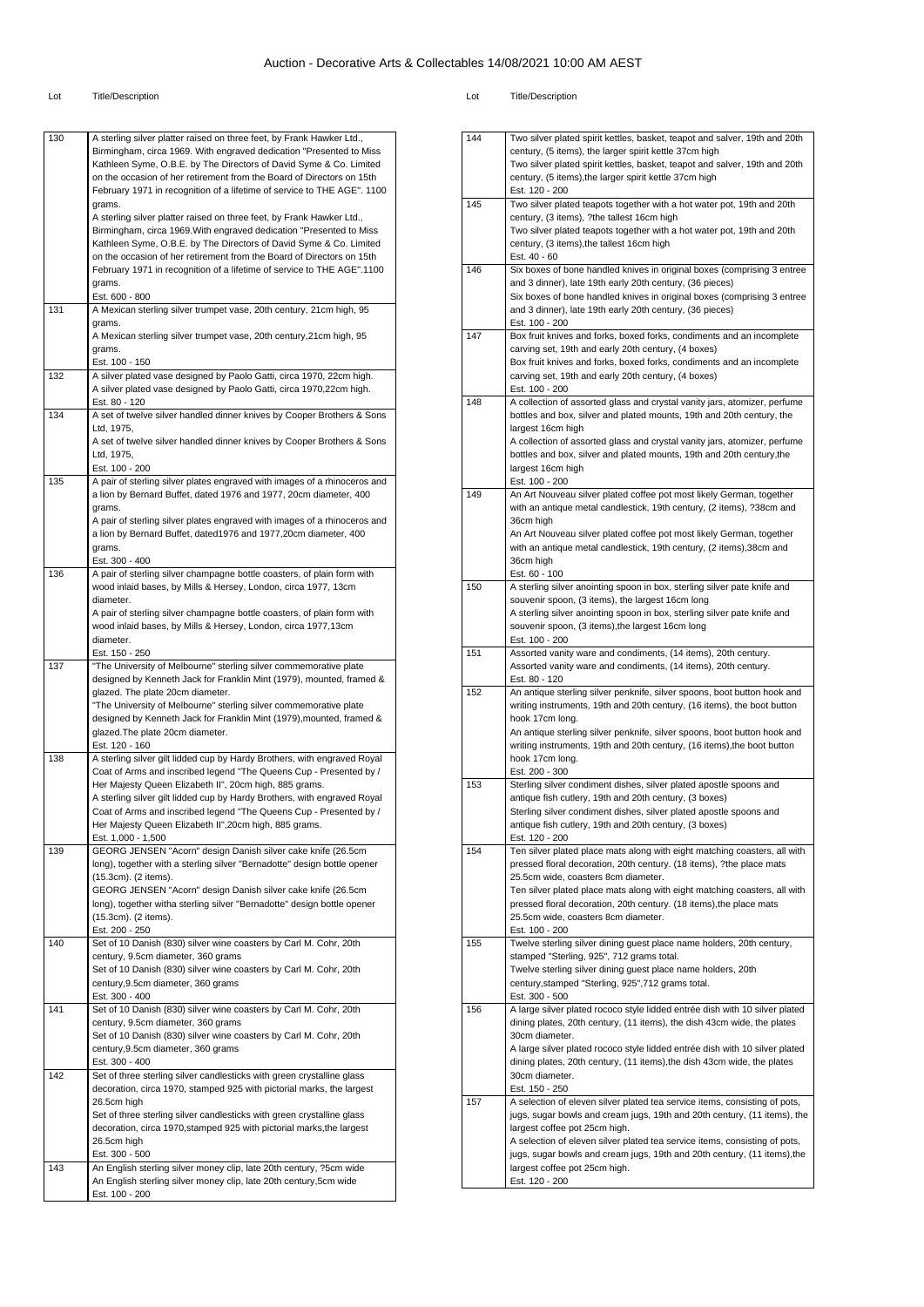| 158 | A mixed group lot of 22 silver plated serving dishes, napkin rings and                                                                       |
|-----|----------------------------------------------------------------------------------------------------------------------------------------------|
|     | bowls, 20th century, the largest plate 28cm wide.                                                                                            |
|     | A mixed group lot of 22 silver plated serving dishes, napkin rings and                                                                       |
|     | bowls, 20th century, the largest plate 28cm wide.<br>Est. 120 - 200                                                                          |
| 159 | A vintage silver plated serving platter, with a decorative grape and vine                                                                    |
|     | leaf border and central pressed scroll engraving. Marked to the                                                                              |
|     | underside edge 'Carrington, reproduction, old Sheffield Plate', 40.5cm                                                                       |
|     | diameter,                                                                                                                                    |
|     | A vintage silver plated serving platter, with a decorative grape and vine<br>leaf border and central pressed scroll engraving. Marked to the |
|     | underside edge 'Carrington, reproduction, old Sheffield Plate', 40.5cm                                                                       |
|     | diameter,                                                                                                                                    |
|     | Est. 100 - 120                                                                                                                               |
| 160 | Vintage silver plated cutlery with bone handled knives, early 20th                                                                           |
|     | century, (32 pieces), originally a set for 6 but missing an entrée fork and<br>spoon.                                                        |
|     | Vintage silver plated cutlery with bone handled knives, early 20th                                                                           |
|     | century, (32 pieces), originally a set for 6 but missing an entrée fork and                                                                  |
|     | spoon.                                                                                                                                       |
|     | Est. 60 - 100                                                                                                                                |
| 161 | Hispano-Moorish lustre glazed charger, 16th/17th century, ?29cm<br>diameter                                                                  |
|     | Hispano-Moorish lustre glazed charger, 16th/17th century,29cm                                                                                |
|     | diameter                                                                                                                                     |
|     | Est. 400 - 600                                                                                                                               |
| 162 | An antique tin glazed earthenware water jug, Liverpool or Dublin, circa                                                                      |
|     | 1740, 22cm high<br>An antique tin glazed earthenware water jug, Liverpool or Dublin, circa                                                   |
|     | 1740,22cm high                                                                                                                               |
|     | Est. 250 - 350                                                                                                                               |
| 163 | English Delft plate with floral motif in the Chinese style, circa 1750,                                                                      |
|     | ?23cm diameter                                                                                                                               |
|     | English Delft plate with floral motif in the Chinese style, circa 1750,23cm                                                                  |
|     | diameter<br>Est. 400 - 600                                                                                                                   |
| 164 | A Dutch DELFT ware tea caddy with armorial crest, 18th century, 11cm                                                                         |
|     | high                                                                                                                                         |
|     | A Dutch DELFT ware tea caddy with armorial crest, 18th century, 11cm                                                                         |
|     | high                                                                                                                                         |
| 165 | Est. 300 - 500<br>DR. WALL WORCESTER early English porcelain tankard with "Parrot                                                            |
|     | Pecking Fruit" pattern, circa 1770, crescent mark to base, ?13cm high                                                                        |
|     | DR. WALL WORCESTER early English porcelain tankard with "Parrot                                                                              |
|     | Pecking Fruit" pattern, circa 1770, crescent mark to base, 13cm high                                                                         |
|     | Est. 200 - 300                                                                                                                               |
| 166 | DR WALL WORCESTER early English porcelain tea bowl, circa 1770,<br>crescent mark to base, 4cm high, 7cm diameter                             |
|     | DR WALL WORCESTER early English porcelain tea bowl, circa                                                                                    |
|     | 1770, crescent mark to base, 4cm high, 7cm diameter                                                                                          |
|     | Est. 200 - 300                                                                                                                               |
| 167 | An early English blue and white porcelain tankard, 18th century, ?13cm                                                                       |
|     | high<br>An early English blue and white porcelain tankard, 18th century, 13cm                                                                |
|     | high                                                                                                                                         |
|     | Est. 200 - 300                                                                                                                               |
| 168 | CHELSEA English porcelain figure of a young cherub kneeling on a                                                                             |
|     | flower encrusted base, circa 1770, later replacement candle holder, 20                                                                       |
|     | cm high                                                                                                                                      |
|     | CHELSEA English porcelain figure of a young cherub kneeling on a<br>flower encrusted base, circa 1770, later replacement candle holder, 20   |
|     | cm high                                                                                                                                      |
|     | Est. 200 - 300                                                                                                                               |
| 169 | STAFFORDSHIRE pottery heron cream jug, circa 1790, 10cm high,                                                                                |
|     | 16cm wide                                                                                                                                    |
|     | STAFFORDSHIRE pottery heron cream jug, circa 1790,10cm high,<br>16cm wide                                                                    |
|     | Est. 250 - 350                                                                                                                               |
| 170 | An 18th century bisque porcelain statue with incised crown and cross                                                                         |
|     | mark No.193; together with a 19th century glazed version (unmarked),                                                                         |
|     | 24cm and 22cm high                                                                                                                           |
|     | An 18th century bisque porcelain statue with incised crown and cross                                                                         |
|     |                                                                                                                                              |
|     | mark No.193; together with a 19th century glazed version                                                                                     |
|     | (unmarked), 24cm and 22cm high                                                                                                               |
| 171 | Est. 100 - 150                                                                                                                               |
|     | STAFFORDSHIRE pottery dolphin jug, circa 1800, 12cm high, 15cm<br>wide                                                                       |
|     | STAFFORDSHIRE pottery dolphin jug, circa 1800,12cm high, 15cm                                                                                |
|     | wide<br>Est. 250 - 350                                                                                                                       |

| 172 | CHAMBERLAIN WORCESTER "Bat Print" tea ware comprising two                                                                                    |
|-----|----------------------------------------------------------------------------------------------------------------------------------------------|
|     | cups and saucers and two assorted side plates, circa 1815, (6 items),                                                                        |
|     | the larger plate 22cm diameter                                                                                                               |
|     | CHAMBERLAIN WORCESTER "Bat Print" tea ware comprising two                                                                                    |
|     | cups and saucers and two assorted side plates, circa 1815, (6 items), the                                                                    |
|     | larger plate 22cm diameter<br>Est. 200 - 300                                                                                                 |
| 173 | Antique English "Bat Print" porcelain tea ware comprising two cups and                                                                       |
|     | two plates, early 19th century, (4 items), ?the plates 18cm diameter                                                                         |
|     | Antique English "Bat Print" porcelain tea ware comprising two cups and                                                                       |
|     | two plates, early 19th century, (4 items), the plates 18cm diameter                                                                          |
|     | Est. 150 - 250                                                                                                                               |
| 174 | Three antique "Bat Print" English porcelain jugs by Newhall, Ridgway                                                                         |
|     | and possibly Chamberlain Worcester, circa 1820, the largest 12cm high,                                                                       |
|     | 14cm wide                                                                                                                                    |
|     | Three antique "Bat Print" English porcelain jugs by Newhall, Ridgway                                                                         |
|     | and possibly Chamberlain Worcester, circa 1820, the largest 12cm high,<br>14cm wide                                                          |
|     | Est. 200 - 300                                                                                                                               |
| 175 | MEISSEN antique German porcelain cabinet plate with hand-painted                                                                             |
|     | vignette showing the city of Dresden from across the Elbe River, circa                                                                       |
|     | 1830, blue crossed swords mark, ?22cm diameter                                                                                               |
|     | MEISSEN antique German porcelain cabinet plate with hand-painted                                                                             |
|     | vignette showing the city of Dresden from across the Elbe River, circa                                                                       |
|     | 1830, blue crossed swords mark, 22cm diameter                                                                                                |
|     | Est. 250 - 350                                                                                                                               |
| 176 | An antique French porcelain furniture knob with Medusa head motif,<br>18th/19th century, 9.5cm diameter                                      |
|     | An antique French porcelain furniture knob with Medusa head motif,                                                                           |
|     | 18th/19th century, 9.5cm diameter                                                                                                            |
|     | Est. 120 - 200                                                                                                                               |
| 177 | MEISSEN antique German porcelain jewellery casket with gilt metal                                                                            |
|     | mounts, early 19th century, 6cm high, 21cm wide, 13.5cm deep                                                                                 |
|     | MEISSEN antique German porcelain jewellery casket with gilt metal                                                                            |
|     | mounts, early 19th century, 6cm high, 21cm wide, 13.5cm deep                                                                                 |
|     | Est. 800 - 1,200                                                                                                                             |
| 178 | Rare antique Chinoiserie patterned dinner ware comprising 12 dinner                                                                          |
|     | plates, 12 entree plates, 12 side plates, 12 bowls, 2 platters, 3 tureens<br>and some spares, most likely Welsh manufacture, circa 1835, (56 |
|     | pieces), ?                                                                                                                                   |
|     | Rare antique Chinoiserie patterned dinner ware comprising 12 dinner                                                                          |
|     | plates, 12 entree plates, 12 side plates, 12 bowls, 2 platters, 3 tureens                                                                    |
|     | and some spares, most likely Welsh manufacture, circa 1835, (56                                                                              |
|     | pieces),                                                                                                                                     |
|     | Est. 600 - 800                                                                                                                               |
| 179 | STAFFORDSHIRE "HAMLET" rare antique English pottery statue, circa                                                                            |
|     | 1840, ?20.5cm high                                                                                                                           |
|     | STAFFORDSHIRE "HAMLET" rare antique English pottery statue, circa<br>1840,20.5cm high                                                        |
|     | Est. 400 - 600                                                                                                                               |
| 180 | An antique English pottery water monkey, 19th century, ?21cm high                                                                            |
|     | An antique English pottery water monkey, 19th century, 21cm high                                                                             |
|     | Est. 100 - 200                                                                                                                               |
| 181 | Two Pratt ware pot lids (one framed), titled "The Master Of The Hounds"                                                                      |
|     | and "A Letter From The Diggings", 19th century, ?11cm diameter                                                                               |
|     | Two Pratt ware pot lids (one framed), titled "The Master Of The Hounds"                                                                      |
|     | and "A Letter From The Diggings", 19th century, 11cm diameter                                                                                |
|     | Est. 150 - 250                                                                                                                               |
| 182 | A rare STAFFORDSHIRE "Punch" statue, circa 1840, one of only a<br>handful made purported to be Christmas presents for the directors of       |
|     | Punch Magazine, ? ?30cm high                                                                                                                 |
|     | A rare STAFFORDSHIRE "Punch" statue, circa 1840, one of only a                                                                               |
|     | handful made purported to be Christmas presents for the directors of                                                                         |
|     | Punch Magazine, ?30cm high                                                                                                                   |
|     | Est. 800 - 1,200                                                                                                                             |
| 183 | A Dutch DELFT tin glazed earthenware lidded urn, decorated with                                                                              |
|     | romantic scene and parrot finial, early 18th century, 38cm high                                                                              |
|     | A Dutch DELFT tin glazed earthenware lidded urn, decorated with                                                                              |
|     | romantic scene and parrot finial, early 18th century, 38cm high<br>Est. 400 - 600                                                            |
| 184 | Antique English porcelain jug, tureen and two plates with blue rims, 19th                                                                    |
|     | century, (4 items), the plates 26cm diameter                                                                                                 |
|     | Antique English porcelain jug, tureen and two plates with blue rims, 19th                                                                    |
|     | century, (4 items), the plates 26cm diameter                                                                                                 |
|     | Est. 100 - 200                                                                                                                               |
| 185 | MINTON Majolica statue of the grape harvester, circa 1850s, impressed                                                                        |
|     | "MINTON, 431", ?23.5cm high                                                                                                                  |
|     | MINTON Majolica statue of the grape harvester, circa 1850s, impressed                                                                        |
|     | "MINTON, 431", 23.5cm high<br>Est. 600 - 800                                                                                                 |
|     |                                                                                                                                              |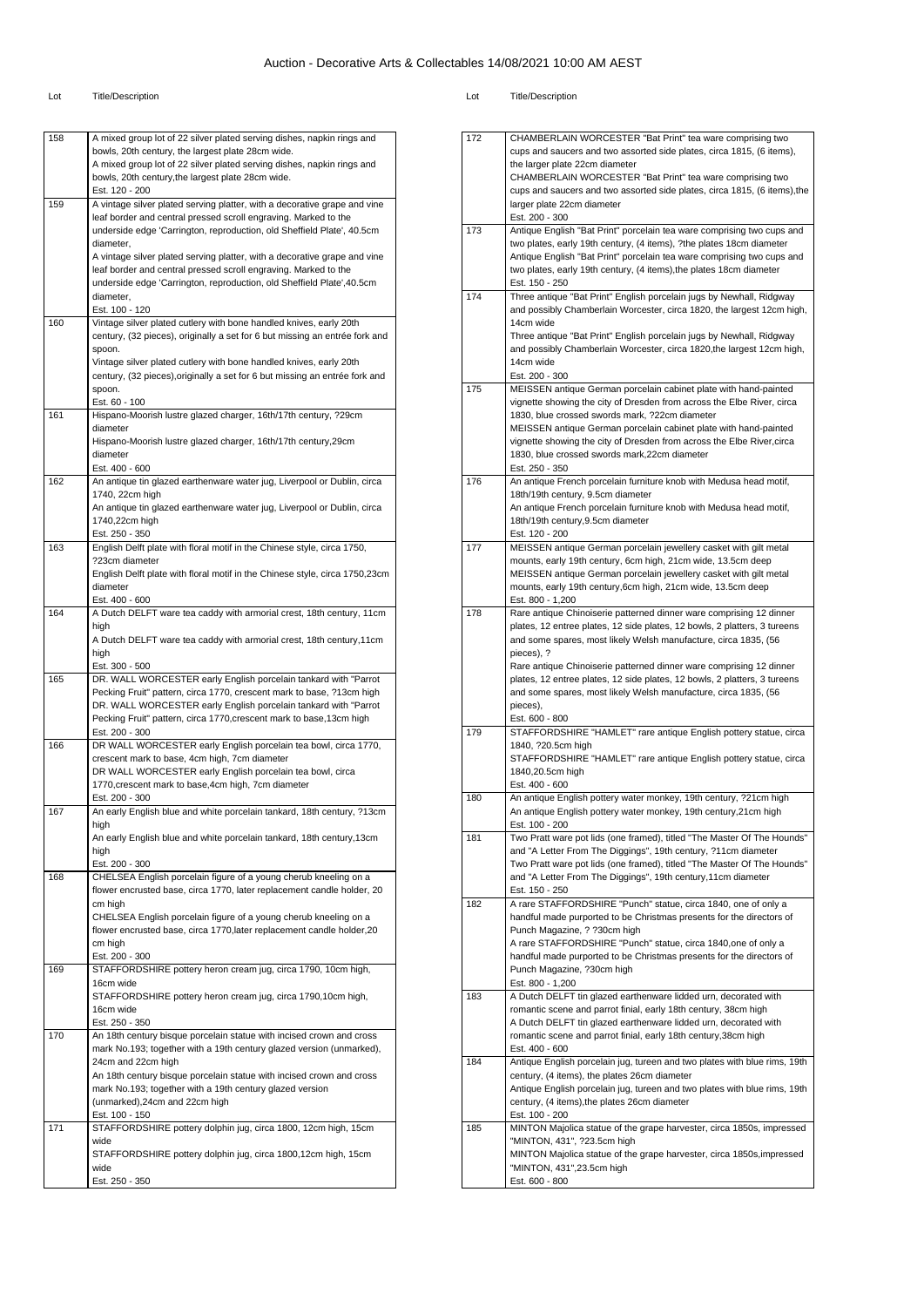| 186 | A French figural bisque porcelain sweet meat dish, 19th century, ?37cm                                                                       |
|-----|----------------------------------------------------------------------------------------------------------------------------------------------|
|     | high                                                                                                                                         |
|     | A French figural bisque porcelain sweet meat dish, 19th century,37cm<br>high                                                                 |
|     | Est. 120 - 200                                                                                                                               |
| 187 | VIENNA PORCELAIN "Neptune and Hermione" fine cabinet cup and                                                                                 |
|     | saucer, early 19th century, beehive mark to base, the saucer 13cm high                                                                       |
|     | VIENNA PORCELAIN "Neptune and Hermione" fine cabinet cup and                                                                                 |
|     | saucer, early 19th century, beehive mark to base, the saucer 13cm high<br>Est. 150 - 250                                                     |
| 188 | DRESDEN miniature porcelain cup and saucer, together with a ROYAL                                                                            |
|     | VIENNA cup and saucer, 19th century, (2 items), ?the larger saucer                                                                           |
|     | 11cm diameter                                                                                                                                |
|     | DRESDEN miniature porcelain cup and saucer, together with a ROYAL                                                                            |
|     | VIENNA cup and saucer, 19th century, (4 items), the larger saucer 11cm<br>diameter                                                           |
|     | Est. 100 - 200                                                                                                                               |
| 189 | COPELAND set of six green majolica leaf plates, 19th century,                                                                                |
|     | impressed mark "Copeland", ?22.5cm diameter                                                                                                  |
|     | COPELAND set of six green majolica leaf plates, 19th                                                                                         |
|     | century, impressed mark "Copeland", 22.5cm diameter<br>Est. 120 - 200                                                                        |
| 190 | An antique German porcelain plaque of a hunting scene, 19th century,                                                                         |
|     | ?15 x 20cm                                                                                                                                   |
|     | An antique German porcelain plaque of a hunting scene, 19th                                                                                  |
|     | century, 15 x 20cm                                                                                                                           |
| 191 | Est. 200 - 300<br>SAMUEL ALCOCK & Co. "Achilles" porcelain vase, Burslem, England,                                                           |
|     | mid 19th century, no visible factory marks, 25cm high                                                                                        |
|     | SAMUEL ALCOCK & Co. "Achilles" porcelain vase, Burslem, England,                                                                             |
|     | mid 19th century, no visible factory marks, 25cm high                                                                                        |
|     | Est. 150 - 250                                                                                                                               |
| 192 | SAMUEL ALCOCK & Co. "The Nuptials Of Paris And Helen" porcelain                                                                              |
|     | ewer, Burslem, England, mid 19th century, title on the base and marked<br>"S.A. & Co. No. 3/7894", ?22cm high                                |
|     | SAMUEL ALCOCK & Co. "The Nuptials Of Paris And Helen" porcelain                                                                              |
|     | ewer, Burslem, England, mid 19th century, title on the base and marked                                                                       |
|     | "S.A. & Co. No. 3/7894",22cm high                                                                                                            |
|     | Est. 100 - 200                                                                                                                               |
| 193 | CRYSTAL PALACE ART UNION Battam Ware porcelain vase, England,<br>mid 19th century, signed in cartouche around the neck "Crystal Palace       |
|     | Art Union", 28.5cm high                                                                                                                      |
|     | CRYSTAL PALACE ART UNION Battam Ware porcelain vase, England,                                                                                |
|     | mid 19th century, signed in cartouche around the neck "Crystal Palace"                                                                       |
|     | Art Union",28.5cm high                                                                                                                       |
| 194 | Est. 300 - 400<br>QUIMPER French earthenware pair of mantel vases, 25cm high, 22cm                                                           |
|     | wide                                                                                                                                         |
|     | QUIMPER French earthenware pair of mantel vases, 25cm high, 22cm                                                                             |
|     | wide                                                                                                                                         |
|     | Est. 250 - 350                                                                                                                               |
| 195 | QUIMPER French earthenware pair of figural candle sticks, ?21cm high<br>QUIMPER French earthenware pair of figural candle sticks, ?21cm high |
|     | Est. 200 - 300                                                                                                                               |
| 196 | QUIMPER three assorted French earthenware jugs, 19th and early 20th                                                                          |
|     | century, the largest 21cm high                                                                                                               |
|     | QUIMPER three assorted French earthenware jugs, 19th and early 20th                                                                          |
|     | century, the largest 21cm high<br>Est. 120 - 200                                                                                             |
| 197 | QUIMPER French earthenware vase with tri-form dolphin base, 19th                                                                             |
|     | century, 16cm high                                                                                                                           |
|     | QUIMPER French earthenware vase with tri-form dolphin base, 19th                                                                             |
|     | century, 16cm high                                                                                                                           |
| 198 | Est. 200 - 300<br>QUIMPER French earthenware tea service with five cups and saucers,                                                         |
|     | (14 pieces), the teapot 21cm high                                                                                                            |
|     | QUIMPER French earthenware tea service with five cups and saucers,                                                                           |
|     | (14 pieces), the teapot 21cm high                                                                                                            |
|     | Est. 200 - 300                                                                                                                               |
| 199 | QUIMPER French earthenware plates and bowls (17 pieces), the largest<br>21cm diameter                                                        |
|     | QUIMPER French earthenware plates and bowls (17 pieces), the largest                                                                         |
|     | 21cm diameter                                                                                                                                |
|     | Est. 150 - 250                                                                                                                               |
| 200 | QUIMPER French earthenware serving plate, three vases, two dishes,                                                                           |
|     | bell, scarf, metal tray and reference book (10 items)<br>QUIMPER French earthenware serving plate, three vases, two dishes,                  |
|     | bell, scarf, metal tray and reference book (10 items)                                                                                        |
|     | Est. 150 - 250                                                                                                                               |
|     |                                                                                                                                              |

| 201 | "The Christian Martyr" hand-painted antique porcelain panel, most likely                   |
|-----|--------------------------------------------------------------------------------------------|
|     | German, 19th century, remains of label verso, 14 x 18cm, 27 x 31cm                         |
|     | overall                                                                                    |
|     | "The Christian Martyr" hand-painted antique porcelain panel, most likely                   |
|     | German, 19th century, remains of label verso, 14 x 18cm, 27 x 31cm                         |
|     | overall                                                                                    |
|     | Est. 200 - 300                                                                             |
| 202 | GERBING & STEPHAN German majolica figural group with ostrich, 19h                          |
|     | century, impressed factory mark to base, 41cm high                                         |
|     | GERBING & STEPHAN German majolica figural group with ostrich, 19h                          |
|     |                                                                                            |
|     | century, impressed factory mark to base, 41cm high<br>Est. 400 - 600                       |
| 203 | GERBING & STEPHAN German majolica Chinoiserie ewer, urn and                                |
|     |                                                                                            |
|     | vase, 19th century, (3 items), impressed marks to bases, ?the largest                      |
|     | 35cm high<br>GERBING & STEPHAN German majolica Chinoiserie ewer, urn and                   |
|     |                                                                                            |
|     | vase, 19th century, (3 items), impressed marks to bases, the largest                       |
|     | 35cm high                                                                                  |
| 204 | Est. 300 - 500                                                                             |
|     | Two antique Continental porcelain statues, 19th century, ?12cm and                         |
|     | 17cm high                                                                                  |
|     | Two antique Continental porcelain statues, 19th century, 12cm and 17cm                     |
|     | high                                                                                       |
|     | Est. 80 - 120                                                                              |
| 205 | AULT POTTERY "LILIUM" English Arts & Crafts vase, late 19th century,                       |
|     | black factory mark to base "Ault, Lilium", ?16cm high, 18cm wide                           |
|     | AULT POTTERY "LILIUM" English Arts & Crafts vase, late 19th                                |
|     | century, black factory mark to base "Ault, Lilium", 16cm high, 18cm wide                   |
|     | Est. 250 - 350                                                                             |
| 206 | ROYAL WORCESTER English porcelain cabinet plate painted with                               |
|     | pheasants, signed "STINTON", stamped "Royal Worcester, Made In<br>England", ?24cm diameter |
|     |                                                                                            |
|     | ROYAL WORCESTER English porcelain cabinet plate painted with                               |
|     | pheasants, signed "STINTON", stamped "Royal Worcester, Made In<br>England", 24cm diameter  |
|     | Est. 120 - 200                                                                             |
| 207 | BOOTH'S "Pheasant" pattern English porcelain table ware comprising                         |
|     | an oval serving dish, compote, 7 plates and 6 cups and saucers, 19th                       |
|     | century. Brown factory mark to base with retailer's stamp "JOHN BATES                      |
|     | & Co. Ltd. CHRISTCHURCH N.Z.", (21 pieces), ?the oval dish 30cm                            |
|     | wide                                                                                       |
|     | BOOTH'S "Pheasant" pattern English porcelain table ware comprising                         |
|     | an oval serving dish, compote, 7 plates and 6 cups and saucers, 19th                       |
|     | century. Brown factory mark to base with retailer's stamp "JOHN BATES                      |
|     | & Co. Ltd. CHRISTCHURCH N.Z.", (21 pieces), the oval dish 30cm wide                        |
|     | Est. 250 - 350                                                                             |
| 208 | ROYAL WORCESTER English porcelain urn decorated with fruit and                             |
|     | flowers, signed "RICKETTS", circa 1929, purple factory mark to base,                       |
|     | 20cm high                                                                                  |
|     | ROYAL WORCESTER English porcelain urn decorated with fruit and                             |
|     | flowers, signed "RICKETTS", circa 1929, purple factory mark to                             |
|     | base, 20cm high                                                                            |
|     | Est. 800 - 1.200                                                                           |
| 209 | AMPHORA "Wingless Horned Dragon" Austrian pottery vase, circa                              |
|     | 1900, stamped "Stellmacher, Teplitz", 72cm high                                            |
|     | AMPHORA "Wingless Horned Dragon" Austrian pottery vase, circa                              |
|     | 1900, stamped "Stellmacher, Teplitz", 72cm high                                            |
|     | Est. 1,200 - 2,000                                                                         |
| 210 | Six assorted English porcelain plates and bowls including Royal                            |
|     | Doulton, Wedgwood and Royal Worcester, 19th and 20th century, the                          |
|     | largest 27cm diameter                                                                      |
|     | Six assorted English porcelain plates and bowls including Royal                            |
|     | Doulton, Wedgwood and Royal Worcester, 19th and 20th century, the                          |
|     | largest 27cm diameter                                                                      |
|     | Est. 120 - 200                                                                             |
| 211 | "HISTOIRE DU TOUR DE FRANCE" set of 12 French porcelain cabinet                            |
|     | plates, circa 1930s, stamped "H.B. & Cie. CHOISY, FRANCE", ?20.5cm                         |
|     | diameter                                                                                   |
|     | "HISTOIRE DU TOUR DE FRANCE" set of 12 French porcelain cabinet                            |
|     | plates, circa 1930s, stamped "H.B. & Cie. CHOISY, FRANCE", 20.5cm                          |
|     | diameter                                                                                   |
|     | Est. 500 - 700                                                                             |
| 212 | AMPHORA Austrian Art Nouveau pottery vase decorated with bird and                          |
|     | flowers, circa 1905, impressed "Amphora, Austria" with crown mark,                         |
|     | ?48cm high                                                                                 |
|     | AMPHORA Austrian Art Nouveau pottery vase decorated with bird and                          |
|     | flowers, circa 1905, impressed "Amphora, Austria" with crown                               |
|     | mark, 48cm high                                                                            |
|     | Est. 150 - 250                                                                             |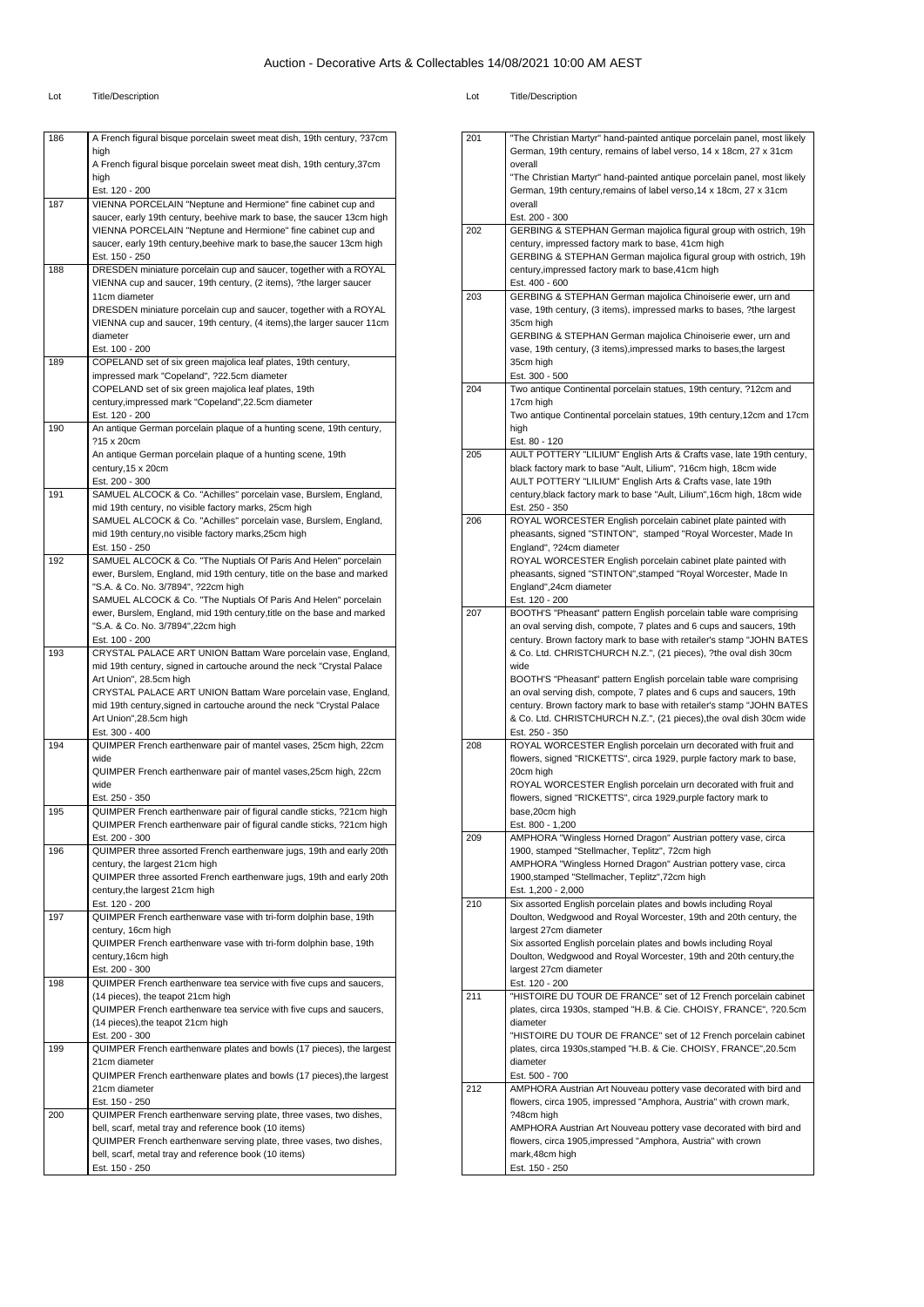| 213 | TECO American art pottery glazed tankard with bulrush motif, late 19th                                                         |
|-----|--------------------------------------------------------------------------------------------------------------------------------|
|     | century, stamped "Teco, Teco" to the base, 15cm high                                                                           |
|     | TECO American art pottery glazed tankard with bulrush motif, late 19th                                                         |
|     | century, stamped "Teco, Teco" to the base, 15cm high<br>Est. 800 - 1,200                                                       |
| 214 | ROZENBURG Dutch Art Nouveau jardiniere, circa 1900, black factory                                                              |
|     | stamp to base, 22cm high, 28cm diameter                                                                                        |
|     | ROZENBURG Dutch Art Nouveau jardiniere, circa 1900, black factory                                                              |
|     | stamp to base, 22cm high, 28cm diameter                                                                                        |
| 215 | Est. 400 - 600                                                                                                                 |
|     | KAHLER Danish ceramic statue of Eve modeled by Kai Nielsen, circa<br>1920, stamped "Denmark" with artist monogram, 30.5cm high |
|     | KAHLER Danish ceramic statue of Eve modeled by Kai Nielsen, circa                                                              |
|     | 1920, stamped "Denmark" with artist monogram, 30.5cm high                                                                      |
|     | Est. 300 - 500                                                                                                                 |
| 216 | ROYAL DOULTON Kingsware "Pied Piper" decanter with original                                                                    |
|     | stopper, early 20th century, stamped "Royal Doulton England", ?23cm<br>high                                                    |
|     | ROYAL DOULTON Kingsware "Pied Piper" decanter with original                                                                    |
|     | stopper, early 20th century, stamped "Royal Doulton England", 23cm high                                                        |
|     | Est. 250 - 350                                                                                                                 |
| 217 | MOORCROFT powder blue porcelain jardiniere with floral vignettes,                                                              |
|     | early 20th century, underglaze green signature "W. Moorcroft", stamped                                                         |
|     | "Moorcroft, Burslem, England", ?26cm high, 24cm wide                                                                           |
|     | MOORCROFT powder blue porcelain jardiniere with floral vignettes,                                                              |
|     | early 20th century, underglaze green signature "W. Moorcroft", stamped<br>"Moorcroft, Burslem, England", 26cm high, 24cm wide  |
|     | Est. 200 - 300                                                                                                                 |
| 218 | MOORCROFT "WISTERIA" rare flambe pottery vase, circa 1932,                                                                     |
|     | impressed stamp "Moorcroft, Made In England", also bearing original                                                            |
|     | paper label "By Appointment Potter To H.M. The Queen", ?22cm high,                                                             |
|     | 25cm wide                                                                                                                      |
|     | MOORCROFT "WISTERIA" rare flambe pottery vase, circa<br>1932, impressed stamp "Moorcroft, Made In England", alsobearing        |
|     | original paper label "By Appointment Potter To H.M. The Queen", 22cm                                                           |
|     | high, 25cm wide                                                                                                                |
|     | Est. 3,500 - 4,500                                                                                                             |
| 219 | BERNARD MOORE Flambé porcelain monkey with glass eyes, circa                                                                   |
|     | 1920, ?8.5cm high                                                                                                              |
|     | BERNARD MOORE Flambé porcelain monkey with glass eyes, circa                                                                   |
|     | 1920,8.5cm high<br>Est. 400 - 600                                                                                              |
| 220 | CACCIAPUOTI Italian porcelain flambe geese figure group, 20th                                                                  |
|     | century, original paper label to base, incised "Cacciapuoti", ?21cm high                                                       |
|     | CACCIAPUOTI Italian porcelain flambe geese figure group, 20th                                                                  |
|     | century, original paper label to base, incised "Cacciapuoti", 21cm high                                                        |
|     | Est. 300 - 500                                                                                                                 |
| 221 | ROYAL DOULTON "WOODCUT" Flambé porcelain vase, circa 1925,                                                                     |
|     | stamped "Royal Doulton, England, Made In England, Flambe, Woodcut<br>1616", 22cm high                                          |
|     | ROYAL DOULTON "WOODCUT"Flambé porcelain vase, circa                                                                            |
|     | 1925, stamped "Royal Doulton, England, Made In England, Flambe,                                                                |
|     | woodcut 1616",22cm high                                                                                                        |
|     | Est. 400 - 600                                                                                                                 |
| 222 | ROYAL STANLEY WARE "Jacobean" English Art Deco pottery jug with                                                                |
|     | grape motif, circa 1920s, black factory mark to base, 13cm high, 17cm                                                          |
|     | wide<br>ROYAL STANLEY WARE "Jacobean" English Art Deco pottery jug with                                                        |
|     | grape motif, circa 1920s, black factory mark to base, 13cm high, 17cm                                                          |
|     | wide                                                                                                                           |
|     | Est. 80 - 120                                                                                                                  |
| 223 | CLARICE CLIFF "Isis" English Art Deco ceramic vase, circa 1930,                                                                |
|     | stamped "Hand Painted Bizarre by Clarice Cliff, Newport Pottery,                                                               |
|     | England, Caprice, Isis", 25cm high                                                                                             |
|     | CLARICE CLIFF "Isis" English Art Deco ceramic vase, circa                                                                      |
|     |                                                                                                                                |
|     | 1930, stamped "Hand Painted Bizarre by Clarice Cliff, Newport Pottery,                                                         |
|     | England, Caprice, Isis",25cm high                                                                                              |
| 224 | Est. 1,500 - 2,000<br>A Continental porcelain Art Deco statue of a dancing lady, circa 1930,                                   |
|     | 35cm high                                                                                                                      |
|     | A Continental porcelain Art Deco statue of a dancing lady, circa                                                               |
|     | 1930,35cm high                                                                                                                 |
|     | Est. 200 - 300                                                                                                                 |
| 225 | EMPIRE WARE "Lilac Time" English porcelain oval fruit bowl, circa                                                              |
|     | 1930s, factory mark to base, ?8cm high, 29cm wide                                                                              |
|     | EMPIRE WARE "Lilac Time" English porcelain oval fruit bowl, circa                                                              |
|     | 1930s, factory mark to base, 8cm high, 29cm wide<br>Est. 80 - 120                                                              |

|     | KEITH MURRAY: Three Wedgwood cream and yellow porcelain                    |
|-----|----------------------------------------------------------------------------|
| 226 |                                                                            |
|     | tankards. The two yellow examples with signature stamps "Keith Murray      |
|     | Wedgwood, Made In England", the other stamped "Wedgwood Of                 |
|     | Etruria & Barlaston, Made In England, K.M.", the tallest 12cm high         |
|     | KEITH MURRAY: Three Wedgwood cream and yellow porcelain                    |
|     | tankards. The two yellow examples with signature stamps "Keith Murray      |
|     | Wedgwood, Made In England", the other stamped "Wedgwood Of                 |
|     | Etruria & Barlaston, Made In England, K.M.", the tallest 12cm high         |
|     |                                                                            |
|     | Est. 300 - 500                                                             |
| 227 | LUCIEN BRISDOUX French Art Deco pottery vase, signed "L.                   |
|     | Brisdoux", ?33cm high                                                      |
|     | LUCIEN BRISDOUX French Art Deco pottery vase, signed "L.                   |
|     | Brisdoux",33cm high                                                        |
|     | Est. 400 - 600                                                             |
| 228 | An Art Deco porcelain statue of a lady in pink dress with fan, circa 1930, |
|     |                                                                            |
|     | ?46cm high                                                                 |
|     | An Art Deco porcelain statue of a lady in pink dress with fan, circa       |
|     | 1930,46cm high                                                             |
|     | Est. 250 - 350                                                             |
| 229 | A Hungarian porcelain statue of an English Springer Spaniel, early 20th    |
|     | century, ?34cm high, 37cm long                                             |
|     | A Hungarian porcelain statue of an English Springer Spaniel, early 20th    |
|     |                                                                            |
|     | century, 34cm high, 37cm long                                              |
|     | Est. 150 - 250                                                             |
| 230 | ROYAL DUX pair of Austrian porcelain mantel urns with gilt highlights,     |
|     | 20th century, pink triangle mark to base, 28cm high                        |
|     | ROYAL DUX pair of Austrian porcelain mantel urns with gilt highlights,     |
|     | 20th century, pink triangle mark to base, 28cm high                        |
|     | Est. 150 - 250                                                             |
| 231 | LIMOGES French porcelain urn with gilt metal mounts, 20th century,         |
|     |                                                                            |
|     | original label under lid, 56cm high                                        |
|     | LIMOGES French porcelain urn with gilt metal mounts, 20th                  |
|     | century, original label under lid, 56cm high                               |
|     | Est. 200 - 300                                                             |
| 232 | CACCIAPUOTI Italian porcelain statue of a woman with a dog, 20th           |
|     | century, with remains of original paper label to base, incised             |
|     | "Cacciapuoti", ?22cm high                                                  |
|     |                                                                            |
|     | CACCIAPUOTI Italian porcelain statue of a woman with a dog, 20th           |
|     | century, with remains of original paper label to base, incised             |
|     | "Cacciapuoti",?22cm high                                                   |
|     |                                                                            |
|     | Est. 200 - 300                                                             |
| 233 |                                                                            |
|     | CACCIAPUOTI Italian porcelain statue of a seated lady in ballgown,         |
|     | 20th century, original paper label to base, incised "Guido Cacciapuoti",   |
|     | 34cm high, 43cm wide                                                       |
|     | CACCIAPUOTI Italian porcelain statue of a seated lady in ballgown,         |
|     | 20th century, original paper label to base, incised "Guido                 |
|     | Cacciapuoti",34cm high, 43cm wide                                          |
|     | Est. 500 - 800                                                             |
| 234 | CACCIAPUOTI Italian porcelain statue of The Lovers, 20th century,          |
|     | incised "Marcello Cagnato", 27cm high, 76cm wide                           |
|     |                                                                            |
|     | CACCIAPUOTI Italian porcelain statue of The Lovers, 20th                   |
|     | century, incised "Marcello Cagnato", 27cm high, 76cm wide                  |
|     | Est. 600 - 800                                                             |
| 235 | SUSIE COOPER Wedgwood "Carnaby Daisy" set of six coffee cups and           |
|     | saucers, circa 1955, the saucers 14cm diameter                             |
|     | SUSIE COOPER Wedgwood "Carnaby Daisy" set of six coffee cups and           |
|     | saucers, circa 1955, the saucers 14cm diameter                             |
|     | Est. 100 - 200                                                             |
| 236 | MOORCROFT "Lily" pattern bowl on green glazed ground, mid 20th             |
|     |                                                                            |
|     | century, stamped "Moorcroft, Made in England", 25cm diameter               |
|     | MOORCROFT "Lily" pattern bowl on green glazed ground, mid 20th             |
|     | century, stamped "Moorcroft, Made in England", 25cm diameter               |
|     | Est. 150 - 250                                                             |
| 237 | A mixed lot of 20th century porcelain, comprising of 3 green glazed        |
|     | kitchen canisters, a Delft hand-painted charger, lidded serving dish by    |
|     | Cauldon England, a Chinese vase, 5 gilt decorated cups and 6 matching      |
|     |                                                                            |
|     | saucers, a gilt cup, saucer and small plate, along with 5 various side     |
|     | plates, (25 items), the charger 33cm diameter.                             |
|     | A mixed lot of 20th century porcelain, comprising of 3 green glazed        |
|     | kitchen canisters, a Delft hand-painted charger, lidded serving dish by    |
|     | Cauldon England, a Chinese vase, 5 gilt decorated cups and 6 matching      |
|     | saucers, a gilt cup, saucer and small plate, along with 5 various side     |
|     | plates, (25 items), the charger 33cm diameter.                             |
|     |                                                                            |
|     | Est. 120 - 200                                                             |
| 238 | Art Deco chalk ware figural statue of a lady, painted in gold, height      |
|     | 39cm.                                                                      |
|     | Art Deco chalk ware figural statue of a lady, painted in gold, height      |
|     | 39cm.<br>Est. 60 - 80                                                      |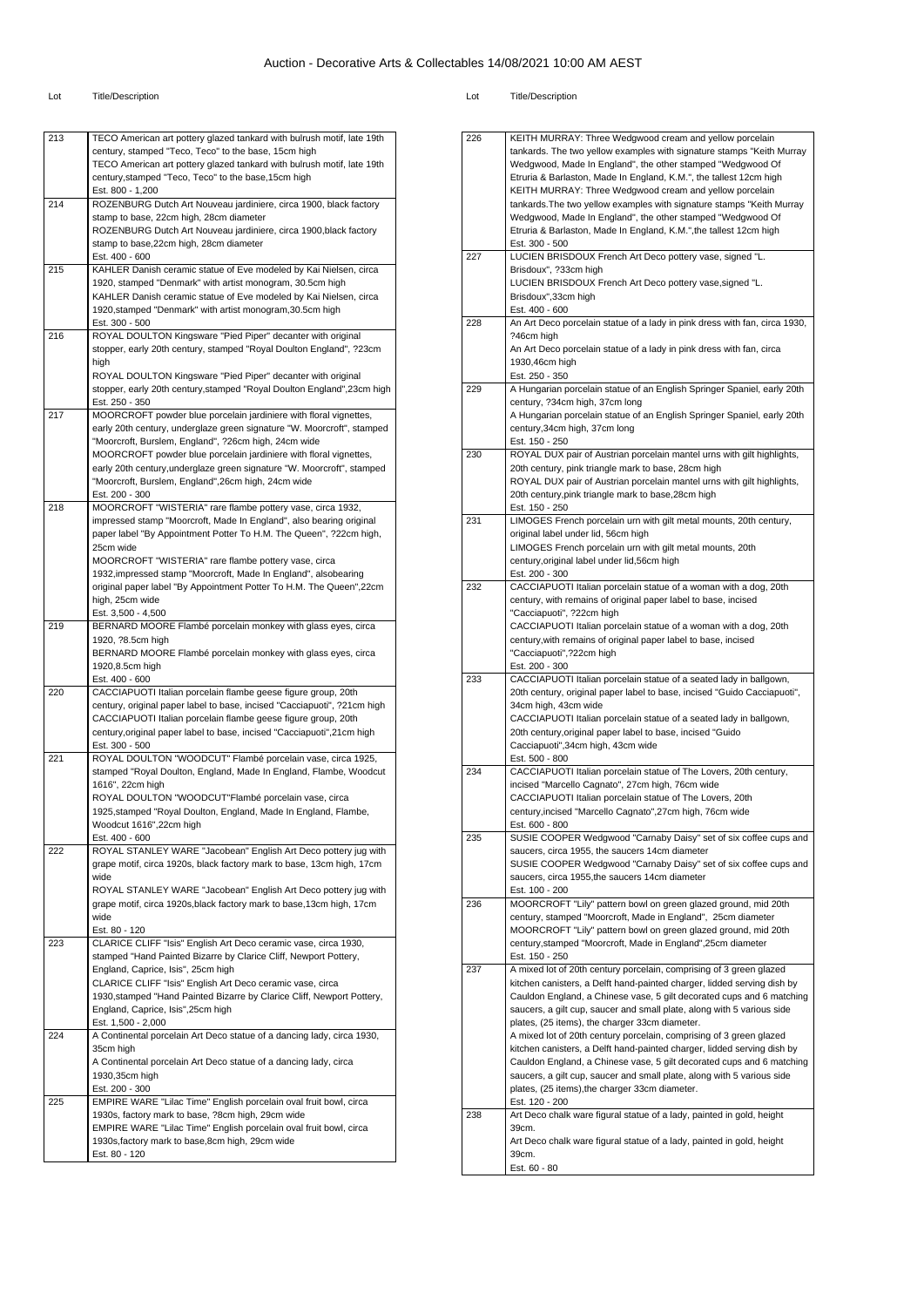| 239         | HOLBAEK KERAMIK vintage pottery bowl, jug and fruit bowl, all with                                                                                                                           |
|-------------|----------------------------------------------------------------------------------------------------------------------------------------------------------------------------------------------|
|             | burnt orange and brown glaze, mid 20th century, stamped "HOLBAEK                                                                                                                             |
|             | KERAMIK, DENMARK", the fruit bowl 32cm diameter                                                                                                                                              |
|             | HOLBAEK KERAMIK vintage pottery bowl, jug and fruit bowl, all with                                                                                                                           |
|             | burnt orange and brown glaze, mid 20th century, stamped "HOLBAEK                                                                                                                             |
|             | KERAMIK, DENMARK", the fruit bowl 32cm diameter                                                                                                                                              |
|             | Est. 250 - 350                                                                                                                                                                               |
| 240         | DAVID LEACH St Ives studio pottery vase, monogrammed "D. L." with                                                                                                                            |
|             | St Ives mark, 23cm high, 23cm diameter<br>DAVID LEACH St Ives studio pottery vase, monogrammed "D. L." with St                                                                               |
|             | Ives mark, 23cm high, 23cm diameter                                                                                                                                                          |
|             | Est. 400 - 600                                                                                                                                                                               |
| 241         | ROYAL COPENHAGEN Danish porcelain collector's plates (5), beer                                                                                                                               |
|             | mug (damaged), and a 30th anniversary of Israel limited edition plate, (7                                                                                                                    |
|             | items), the largest 24cm diameter                                                                                                                                                            |
|             | ROYAL COPENHAGEN Danish porcelain collector's plates (5), beer                                                                                                                               |
|             | mug (damaged), and a 30th anniversary of Israel limited edition plate, (7                                                                                                                    |
|             | items), the largest 24cm diameter                                                                                                                                                            |
|             | Est. 60 - 80                                                                                                                                                                                 |
| 242         | ARABIA "Valencia" Finish tableware, circa 1975, designed by Ulla                                                                                                                             |
|             | Procopé (Finland, 1921-1968): a setting for six comprising of a dinner                                                                                                                       |
|             | plate, a soup plate, a side plate, a dessert bowl and saucer, a coffee cup                                                                                                                   |
|             | and saucer and a teacup and saucer. (54 items).                                                                                                                                              |
|             | ARABIA "Valencia" Finish tableware, circa 1975, designed by Ulla                                                                                                                             |
|             | Procopé (Finland, 1921-1968): a setting for six comprising of a dinner                                                                                                                       |
|             | plate, a soup plate, a side plate, a dessert bowl and saucer, a coffee cup                                                                                                                   |
|             | and saucer and a teacup and saucer. (54 items).                                                                                                                                              |
|             | Est. 400 - 600                                                                                                                                                                               |
| 243         | ARABIA "Valencia" Finish tableware, circa 1975, designed by Ulla                                                                                                                             |
|             | Procopé (Finland, 1921-1968): casserole pot with lid. 16cm high, 22cm                                                                                                                        |
|             | wide<br>ARABIA "Valencia" Finish tableware, circa 1975, designed by Ulla                                                                                                                     |
|             | Procopé (Finland, 1921-1968): casserole pot with lid.16cm high, 22cm                                                                                                                         |
|             | wide                                                                                                                                                                                         |
|             | Est. 100 - 150                                                                                                                                                                               |
| 244         | ARABIA "Valencia" Finish tableware, circa 1975, designed by Ulla                                                                                                                             |
|             | Procopé (Finland, 1921-1968): a pair of candlesticks. 20cm high.                                                                                                                             |
|             | ARABIA "Valencia" Finish tableware, circa 1975, designed by Ulla                                                                                                                             |
|             | Procopé (Finland, 1921-1968): a pair of candlesticks. 20cm high.                                                                                                                             |
|             | Est. 100 - 150                                                                                                                                                                               |
| 245         | ARABIA "Valencia" Finish tableware, circa 1975, designed by Ulla                                                                                                                             |
|             | Procopé (Finland, 1921-1968): teapot, mini lidded sugar bowl and mini                                                                                                                        |
|             | creamer (three items).                                                                                                                                                                       |
|             | ARABIA "Valencia" Finish tableware, circa 1975, designed by Ulla                                                                                                                             |
|             | Procopé (Finland, 1921-1968): teapot, mini lidded sugar bowl and mini                                                                                                                        |
|             | creamer (three items).                                                                                                                                                                       |
|             | Est. 100 - 150                                                                                                                                                                               |
| 246         | ARABIA "Valencia" Finish tableware, circa 1975, designed by Ulla                                                                                                                             |
|             | Procopé (Finland, 1921-1968): coffee pot with lid, lidded sugar bowl and                                                                                                                     |
|             | mini creamer (three items).                                                                                                                                                                  |
|             | ARABIA "Valencia" Finish tableware, circa 1975, designed by Ulla<br>Procopé (Finland, 1921-1968): coffee pot with lid, lidded sugar bowl and                                                 |
|             | mini creamer (three items).                                                                                                                                                                  |
|             | Est. 100 - 150                                                                                                                                                                               |
| 247         | ARABIA "Valencia" Finish tableware, circa 1975, designed by Ulla                                                                                                                             |
|             | Procopé (Finland, 1921-1968): a setting for six comprising of a dinner                                                                                                                       |
|             | plate, a soup plate, a side plate, a dessert bowl and saucer, a coffee cup                                                                                                                   |
|             | and saucer and a teacup and saucer. (54 items).                                                                                                                                              |
|             | ARABIA "Valencia" Finish tableware, circa 1975, designed by Ulla                                                                                                                             |
|             | Procopé (Finland, 1921-1968): a setting for six comprising of a dinner                                                                                                                       |
|             | plate, a soup plate, a side plate, a dessert bowl and saucer, a coffee cup                                                                                                                   |
|             | and saucer and a teacup and saucer. (54 items).                                                                                                                                              |
|             | Est. 400 - 600                                                                                                                                                                               |
|             | ARABIA "Valencia" Finish tableware, circa 1975, designed by Ulla                                                                                                                             |
|             |                                                                                                                                                                                              |
|             | Procopé (Finland, 1921-1968): 21 pieces of assorted dinner and tea                                                                                                                           |
|             | ware. (one piece chipped)                                                                                                                                                                    |
|             | ARABIA "Valencia" Finish tableware, circa 1975, designed by Ulla                                                                                                                             |
|             | Procopé (Finland, 1921-1968): 21 pieces of assorted dinner and tea                                                                                                                           |
|             | ware.(one piece chipped)                                                                                                                                                                     |
|             | Est. 80 - 120                                                                                                                                                                                |
| 247a<br>248 | LLADRO Spanish porcelain clown statue, 20th century, blue factory                                                                                                                            |
|             | mark to base, 16cm high, 37cm long                                                                                                                                                           |
|             |                                                                                                                                                                                              |
|             | to base, 16cm high, 37cm long                                                                                                                                                                |
|             | Est. 120 - 200                                                                                                                                                                               |
| 249         | LLADRO Spanish porcelain galloping horses statue, 20th century, blue                                                                                                                         |
|             | factory mark to base, 30cm high, 37cm long                                                                                                                                                   |
|             | LLADRO Spanish porcelain clown statue, 20th century, blue factory mark<br>LLADRO Spanish porcelain galloping horses statue, 20th century, blue<br>factory mark to base, 30cm high, 37cm long |

| 250 | LLADRO Spanish porcelain sailor statue together with a Great Dane                                                                           |
|-----|---------------------------------------------------------------------------------------------------------------------------------------------|
|     | statue and a NAO Great Dane hound statue, 20th century, (3 items), the                                                                      |
|     | tallest 38cm high                                                                                                                           |
|     | LLADRO Spanish porcelain sailor statue together with a Great Dane                                                                           |
|     | statue and a NAO Great Dane hound statue, 20th century, (3 items), the<br>tallest 38cm high                                                 |
|     | Est. 120 - 200                                                                                                                              |
| 251 | WEDGWOOD "Peter Rabbit" ceramics; circa 1981 and all "as new" in                                                                            |
|     | the original boxes: Mugs [NW64] (2), 8 inch plates [NM717] (2). (4                                                                          |
|     | items).                                                                                                                                     |
|     | WEDGWOOD "Peter Rabbit" ceramics; circa 1981 and all "as new" in                                                                            |
|     | the original boxes: Mugs [NW64] (2), 8 inch plates [NM717] (2). (4                                                                          |
|     | items).<br>Est. 60 - 80                                                                                                                     |
| 252 | ROYAL DOULTON "SALOME" (HN 3268) limited edition porcelain                                                                                  |
|     | statue 366/1000 modelled by PEGGY DAVIES, circa 1990, green                                                                                 |
|     | factory mark to base, ?24cm high, 22.5cm wide                                                                                               |
|     | ROYAL DOULTON "SALOME" (HN 3268) limited edition porcelain                                                                                  |
|     | statue 366/1000 modelled by PEGGY DAVIES, circa 1990, green factory                                                                         |
|     | mark to base, 24cm high, 22.5cm wide<br>Est. 150 - 250                                                                                      |
| 253 | SHELLEY "Sheraton" English porcelain tea ware comprising six cups,                                                                          |
|     | saucers and plates, a milk jug and sandwich plate, (20 items), stamped                                                                      |
|     | "Shelley, Fine Bone China, Sheraton", the plate 26cm wide                                                                                   |
|     | SHELLEY "Sheraton" English porcelain tea ware comprising six cups,                                                                          |
|     | saucers and plates, a milk jug and sandwich plate, (20 items), stamped                                                                      |
|     | "Shelley, Fine Bone China, Sheraton", the plate 26cm wide<br>Est. 150 - 250                                                                 |
| 254 | COALPORT "Wenlow Fruit" pattern English porcelain dinner set for six                                                                        |
|     | places comprising dinner, entree and side plates plus soup bowls, (24                                                                       |
|     | items), blue factory mark to base.                                                                                                          |
|     | COALPORT "Wenlow Fruit" pattern English porcelain dinner set for six                                                                        |
|     | places comprising dinner, entree and side plates plus soup bowls, (24                                                                       |
|     | items), blue factory mark to base.<br>Est. 120 - 200                                                                                        |
| 255 | GOUDA Dutch pottery bowl together with a Continental majolica dish, (2                                                                      |
|     | items), ?18cm and 25cm diameter                                                                                                             |
|     | GOUDA Dutch pottery bowl together with a Continental majolica dish, (2                                                                      |
|     | items), 18cm and 25cm diameter                                                                                                              |
|     | Est. 60 - 100                                                                                                                               |
| 256 | WEDGWOOD and ROYAL WORCESTER porcelain dishes, vase and<br>tea ware, some boxed, (12 items), the vase 13.5cm high.                          |
|     | WEDGWOOD and ROYAL WORCESTER porcelain dishes, vase and                                                                                     |
|     | tea ware, some boxed, (12 items), the vase 13.5cm high.                                                                                     |
|     | Est. 100 - 200                                                                                                                              |
| 257 | AMPHORA Arab minstrel Austrian pottery figure, circa 1900, circular                                                                         |
|     | stamp with crown "Imperial Amphora, Turn", ?31cm high<br>AMPHORA Arab minstrel Austrian pottery figure, circa 1900, circular                |
|     | stamp with crown "Imperial Amphora, Turn",31cm high                                                                                         |
|     | Est. 150 - 250                                                                                                                              |
| 258 | Assorted antique and vintage English porcelain table ware, tureens,                                                                         |
|     | platters and jugs, (17 items).                                                                                                              |
|     | Assorted antique and vintage English porcelain table ware, tureens,                                                                         |
|     | platters and jugs, (17 items).<br>Est. 60 - 100                                                                                             |
| 259 | German porcelain Putti statue, bird statue and bowl, 19th and early 20th                                                                    |
|     | century, (3 items), the largest 25cm high                                                                                                   |
|     | German porcelain Putti statue, bird statue and bowl, 19th and early 20th                                                                    |
|     | century, (3 items), the largest 25cm high                                                                                                   |
| 260 | Est. 80 - 120                                                                                                                               |
|     | LIMOGES French porcelain hexagonal vase with floral decoration, 20th<br>century, signed on the side "RAY, LIMOGES", with green factory mark |
|     | to base, ?27cm high                                                                                                                         |
|     | LIMOGES French porcelain hexagonal vase with floral decoration, 20th                                                                        |
|     | century, signed on the side "RAY, LIMOGES", with green factory mark to                                                                      |
|     | base,27cm high                                                                                                                              |
| 261 | Est. 150 - 250<br>SARREGUEMINE French majolica corn pot serving dish with lid, 19th                                                         |
|     | century, impressed "Sarreguemine, France", ?13cm high, 36cm long                                                                            |
|     | SARREGUEMINE French majolica corn pot serving dish with lid, 19th                                                                           |
|     | century, impressed "Sarreguemine, France", 13cm high, 36cm long                                                                             |
|     | Est. 150 - 250                                                                                                                              |
| 262 | Four English porcelain cabinet plates by Royal Doulton and Royal                                                                            |
|     | Crown Derby, the largest 28cm diameter<br>Four English porcelain cabinet plates by Royal Doulton and Royal                                  |
|     | Crown Derby, the largest 28cm diameter                                                                                                      |
|     | Est. 150 - 250                                                                                                                              |
| 263 | BESWICK porcelain statue of a girl riding a pony, black factory mark to                                                                     |
|     | underside, 14cm high, 15cm wide                                                                                                             |
|     | BESWICK porcelain statue of a girl riding a pony, black factory mark to                                                                     |
|     | underside, 14cm high, 15cm wide<br>Est. 120 - 200                                                                                           |
|     |                                                                                                                                             |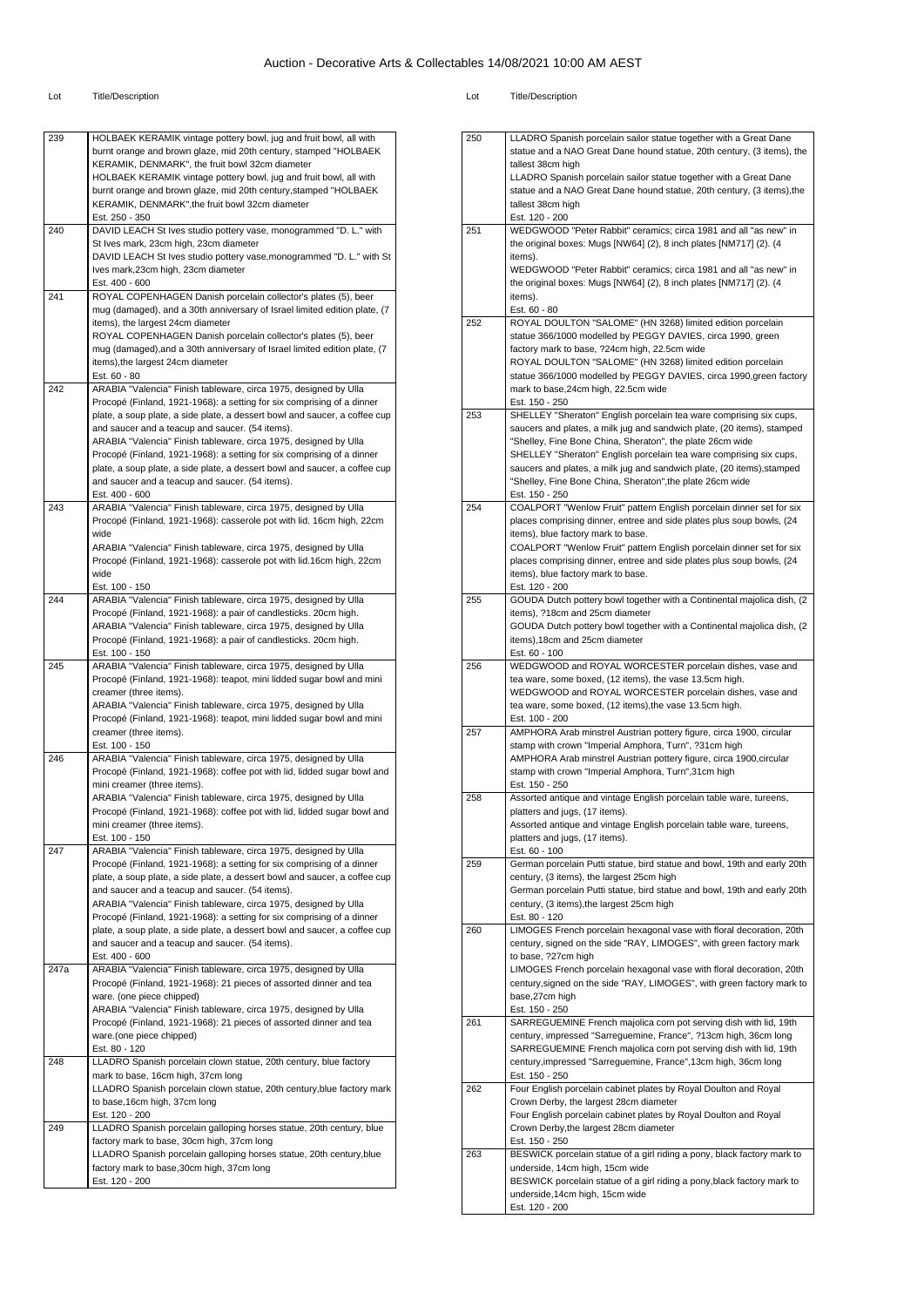| 264 | Three MEISSEN German pierced porcelain dishes with floral decoration,                                                                           |
|-----|-------------------------------------------------------------------------------------------------------------------------------------------------|
|     | 20th century, ?28.5cm wide                                                                                                                      |
|     | Three MEISSEN German pierced porcelain dishes with floral decoration,<br>20th century, 28.5cm wide                                              |
|     | Est. 100 - 200                                                                                                                                  |
| 265 | Porcelain tea ware, MEISSEN vase, dish and bowl, etc, 20th century,                                                                             |
|     | (17 items), the bowl 25cm diameter                                                                                                              |
|     | Porcelain tea ware, MEISSEN vase, dish and bowl, etc, 20th century,                                                                             |
|     | (17 items), the bowl 25cm diameter<br>Est. 80 - 120                                                                                             |
| 266 | LIMOGES set of twenty French porcelain cabinet plates, 20th century,                                                                            |
|     | 22cm diameter                                                                                                                                   |
|     | LIMOGES set of twenty French porcelain cabinet plates, 20th<br>century, 22cm diameter                                                           |
|     | Est. 100 - 200                                                                                                                                  |
| 267 | Royal Doulton "The Vicar of Bray" toby jug, assorted porcelain dishes, a                                                                        |
|     | tureen and Royal Albert "Jemima Puddleduck" statue, ?(8 items), 20th                                                                            |
|     | century, the largest 17cm high                                                                                                                  |
|     | Royal Doulton "The Vicar of Bray" toby jug, assorted porcelain dishes, a<br>tureen and Royal Albert "Jemima Puddleduck" statue, (8 items), 20th |
|     | century, the largest 17cm high                                                                                                                  |
|     | Est. 200 - 300                                                                                                                                  |
| 268 | A 20th century Chinese porcelain hand-painted vase on timber table                                                                              |
|     | stand, signed to the base, 46cm high<br>A 20th century Chinese porcelain hand-painted vase on timber table                                      |
|     | stand, signed to the base, 46cm high                                                                                                            |
|     | Est. 150 - 200                                                                                                                                  |
| 269 | A Continental white porcelain table centrepiece, floral decorated bowl                                                                          |
|     | supported by three young female figures, early 20th century, ?factory<br>mark to the base, 25cm high                                            |
|     | A Continental white porcelain table centrepiece, floral decorated bowl                                                                          |
|     | supported by three young female figures, early 20th century, factory                                                                            |
|     | mark to the base, 25cm high                                                                                                                     |
| 270 | Est. 150 - 200<br>Vintage German porcelain tableware including tureens, serving platters,                                                       |
|     | bowls, plates and dishes, 20th century, (55 pieces).                                                                                            |
|     | Vintage German porcelain tableware including tureens, serving platters,                                                                         |
|     | bowls, plates and dishes, 20th century, (55 pieces).                                                                                            |
| 271 | Est. 100 - 200<br>MEISSEN German porcelain tea and coffee ware, 20th century, (38                                                               |
|     | pieces), blue crossed swords mark to base                                                                                                       |
|     | MEISSEN German porcelain tea and coffee ware, 20th century, (38                                                                                 |
|     | pieces), blue crossed swords mark to base                                                                                                       |
| 272 | Est. 100 - 200<br>SADLER English porcelain three piece tea service, circa 1935, stamped                                                         |
|     | "Sadler, Made In England", ?the teapot 15cm high                                                                                                |
|     | SADLER English porcelain three piece tea service, circa 1935, stamped                                                                           |
|     | "Sadler, Made In England", the teapot 15cm high                                                                                                 |
| 273 | Est. 120 - 200<br>A pair of Jacobite style ale glasses engraved "FIAT" with roses motif,                                                        |
|     | most likely 19th century, 27.5cm high                                                                                                           |
|     | A pair of Jacobite style ale glasses engraved "FIAT" with roses motif,                                                                          |
|     | most likely 19th century, 27.5cm high                                                                                                           |
| 274 | Est. 300 - 500<br>A rare pair of Georgian glasses, double air twist stems in red and white                                                      |
|     | with wheel cut decoration to the bowls, 18th century, ?15.5cm high                                                                              |
|     | A rare pair of Georgian glasses, double air twist stems in red and white                                                                        |
|     | with wheel cut decoration to the bowls, 18th century, 15.5cm high                                                                               |
| 275 | Est. 800 - 1,200<br>Two antique air twist stem glasses, 18th/19th century, 13cm and 15cm                                                        |
|     | high                                                                                                                                            |
|     | Two antique air twist stem glasses, 18th/19th century, 13cm and 15cm                                                                            |
|     | high                                                                                                                                            |
| 276 | Est. 400 - 600<br>An antique English crystal mantel vase, early 19th century, ?29.5cm                                                           |
|     | high                                                                                                                                            |
|     | An antique English crystal mantel vase, early 19th century, 29.5cm high                                                                         |
|     | Est. 150 - 250                                                                                                                                  |
| 277 | An antique French milk glass decanter with neo-classical profile<br>portraits, 19th century, stamped "Made in France", 23cm high                |
|     | An antique French milk glass decanter with neo-classical profile                                                                                |
|     | portraits, 19th century, stamped "Made in France", 23cm high                                                                                    |
|     | Est. 200 - 300                                                                                                                                  |
| 278 | Bohemian overlay glass vase with hand-painted bird and fruit motif, circa                                                                       |
|     | 1860, ?18cm high<br>Bohemian overlay glass vase with hand-painted bird and fruit motif, circa                                                   |
|     | 1860,18cm high                                                                                                                                  |
|     | Est. 100 - 150                                                                                                                                  |
| 279 | A Bohemian overlay glass vase with gilt highlights, circa 1850, ?15cm                                                                           |
|     | high<br>A Bohemian overlay glass vase with gilt highlights, circa 1850,15cm high                                                                |
|     | Est. 120 - 200                                                                                                                                  |

| οt | <b>Title/Description</b> |
|----|--------------------------|
|----|--------------------------|

| 280 | MARY GREGORY pair of green glass mantel vases, 19th century,                                                                          |
|-----|---------------------------------------------------------------------------------------------------------------------------------------|
|     | ?21cm high                                                                                                                            |
|     | MARY GREGORY pair of green glass mantel vases, 19th century, 21cm<br>high                                                             |
|     | Est. 250 - 350                                                                                                                        |
| 281 | A pair of English Bristol blue glass mantel vases with enamel floral                                                                  |
|     | decoration, 19th century, ?26cm high                                                                                                  |
|     | A pair of English Bristol blue glass mantel vases with enamel floral                                                                  |
|     | decoration, 19th century, 26cm high<br>Est. 100 - 200                                                                                 |
| 282 | Antique uranium glass hat pin holder, fruit bowl and jug (3 items), 19th                                                              |
|     | century, ?the hatpin holder 20cm high                                                                                                 |
|     | Antique uranium glass hat pin holder, fruit bowl and jug (3 items), 19th                                                              |
|     | century, the hatpin holder 20cm high                                                                                                  |
| 283 | Est. 300 - 500<br>Group of 33 assorted ruby glasses, early 20th century, ?11cm high                                                   |
|     | Group of 33 assorted ruby glasses, early 20th century, 11cm high                                                                      |
|     | Est. 200 - 300                                                                                                                        |
| 284 | An unusual antique English glass dump doorstop with silver foil floral                                                                |
|     | inclusions, 19th century, ?13cm high                                                                                                  |
|     | An unusual antique English glass dump doorstop with silver foil floral<br>inclusions, 19th century, 13cm high                         |
|     | Est. 400 - 600                                                                                                                        |
| 285 | A rare English antique coloured glass paperweight dump, 19th century,                                                                 |
|     | ?9cm high, 7cm wide                                                                                                                   |
|     | A rare English antique coloured glass paperweight dump, 19th                                                                          |
|     | century, 9cm high, 7cm wide<br>Est. 250 - 350                                                                                         |
| 286 | LOETZ stunning pair of Bohemian hand blown glass jardinières and                                                                      |
|     | matching glass pedestals, circa 1880, 132cm high overall, 35cm wide                                                                   |
|     | LOETZ stunning pair of Bohemian hand blown glass jardinières and                                                                      |
|     | matching glass pedestals, circa 1880,132cm high overall, 35cm wide                                                                    |
| 287 | Est. 3,000 - 5,000<br>THOMAS WEBB "Queen's Burmese" antique glass tazza and two plates                                                |
|     | with gilt decorated highlights, 19th century, (3 items), stamped "WEBB"                                                               |
|     | in pictorial mark, ?the tazza 7cm high, 23cm diameter                                                                                 |
|     | THOMAS WEBB "Queen's Burmese" antique glass tazza and two plates                                                                      |
|     | with gilt decorated highlights, 19th century, (3 items), stamped "WEBB"                                                               |
|     | in pictorial mark, the tazza 7cm high, 23cm diameter                                                                                  |
| 288 | Est. 300 - 500<br>THOMAS WEBB "Queen's Burmese" antique glass bowl and vase, 19th                                                     |
|     | century, 6.5cm and 7cm high                                                                                                           |
|     | THOMAS WEBB "Queen's Burmese" antique glass bowl and vase, 19th                                                                       |
|     | century, 6.5cm and 7cm high                                                                                                           |
| 289 | Est. 300 - 500<br>LOETZ Bohemian Art Nouveau conch shell vase with 9ct solid gold                                                     |
|     | mounts (approximately 64 grams), late 19th century, ?14cm high, 30cm                                                                  |
|     | long                                                                                                                                  |
|     | LOETZ Bohemian Art Nouveau conch shell vase with 9ct solid gold                                                                       |
|     | mounts (approximately 64 grams), late 19th century, 14cm high, 30cm                                                                   |
|     | long<br>Est. 2,500 - 3,500                                                                                                            |
| 290 | LOETZ pair of iridescent glass mantel vases, circa 1900, 25cm high                                                                    |
|     | LOETZ pair of iridescent glass mantel vases, circa 1900,25cm high                                                                     |
|     | Est. 300 - 500                                                                                                                        |
| 291 | An Art Nouveau iridescent art glass vase, possibly American, ?25cm                                                                    |
|     | high<br>An Art Nouveau iridescent art glass vase, possibly American, 25cm high                                                        |
|     | Est. 200 - 300                                                                                                                        |
| 292 | DAUM French cameo glass vase with seascape motif, early 20th                                                                          |
|     | century, signed "Daum, Nancy" with Cross of Lorraine, 12cm high, 14cm                                                                 |
|     | wide                                                                                                                                  |
|     | DAUM French cameo glass vase with seascape motif, early 20th<br>century, signed "Daum, Nancy" with Cross of Lorraine, 12cm high, 14cm |
|     | wide                                                                                                                                  |
|     | Est. 500 - 800                                                                                                                        |
| 293 | GALLÉ French cameo glass dragonfly lidded box, circa 1900, 9cm high,                                                                  |
|     | 14cm diameter                                                                                                                         |
|     | GALLE French cameo glass dragonfly lidded box, circa 1900,9cm high,<br>14cm diameter                                                  |
|     | Est. 1,000 - 1,500                                                                                                                    |
| 294 | GALLE French Art Nouveau cameo glass vase, early 20th century,                                                                        |
|     | (damage to base), ?11cm high                                                                                                          |
|     | GALLE French Art Nouveau cameo glass vase, early 20th                                                                                 |
|     | century, (damage to base), 11cm high                                                                                                  |
| 295 | Est. 350 - 450<br>GALLE French cameo glass Art Nouveau cylindrical vase, circa 1900,                                                  |
|     | signed "Galle", 40cm high                                                                                                             |
|     | GALLE French cameo glass Art Nouveau cylindrical vase, circa                                                                          |
|     | 1900, signed "Galle", 40cm high                                                                                                       |
|     | Est. 600 - 800                                                                                                                        |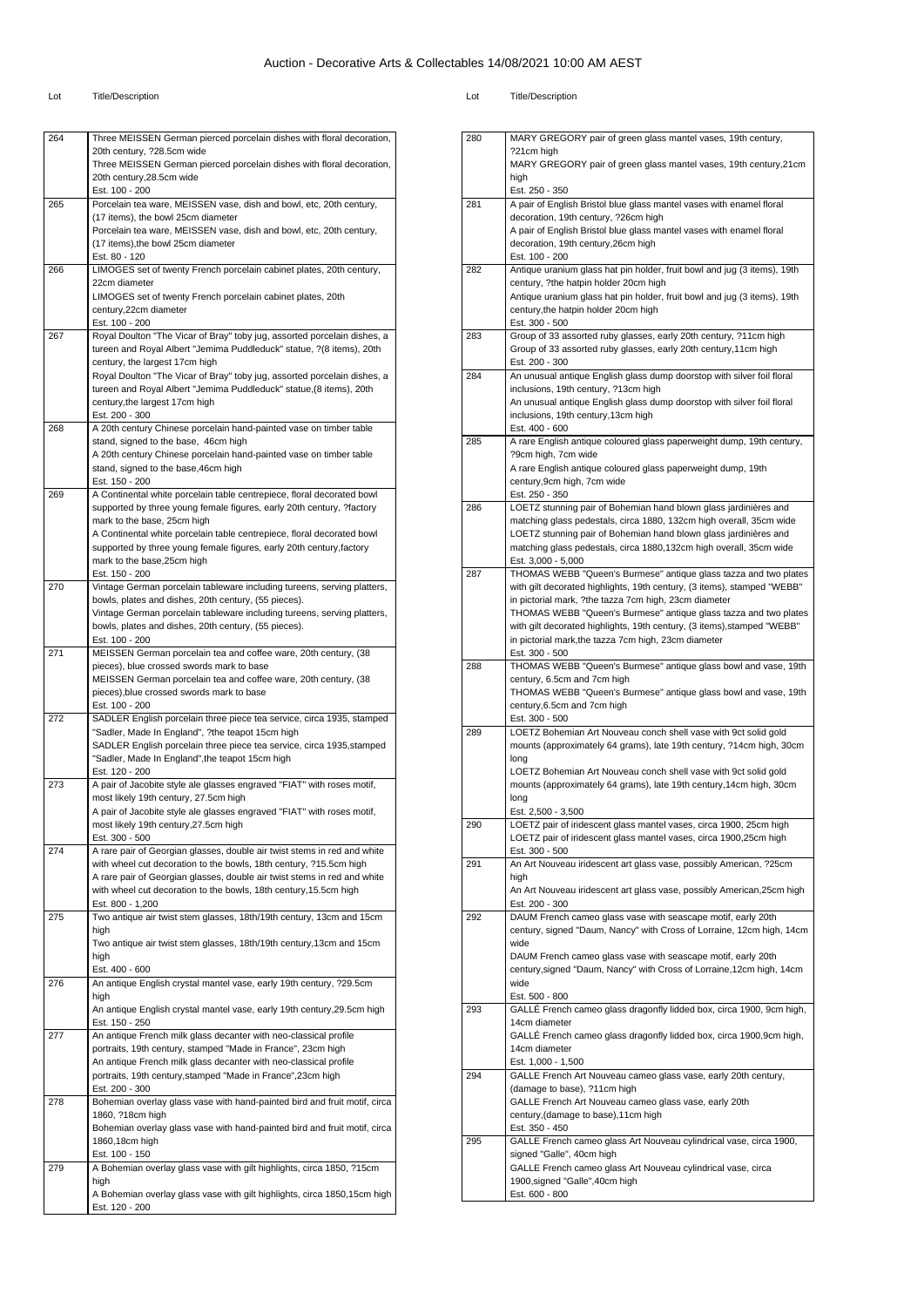| 296 |                                                                         |
|-----|-------------------------------------------------------------------------|
|     | DEVEZ French cameo glass stem vase with white frosted ground and        |
|     | pink "Bleeding Heart" floral decoration. circa 1900, 14.5cm high.       |
|     |                                                                         |
|     | DEVEZ French cameo glass stem vase withwhite frosted ground and         |
|     | pink "Bleeding Heart" floral decoration. circa 1900,14.5cm high.        |
|     | Est. 400 - 600                                                          |
| 297 | LOETZ style Bohemian green frosted glass vase, circa 1900, 20cm high    |
|     |                                                                         |
|     | LOETZ style Bohemian green frosted glass vase, circa 1900,20cm high     |
|     | Est. 200 - 300                                                          |
| 298 | MOSER pair of Secessionist art glass mantel vases with gilt classical   |
|     | friezes, early 20th century, ?27.5cm high                               |
|     |                                                                         |
|     | MOSER pair of Secessionist art glass mantel vases with gilt classical   |
|     | friezes, early 20th century, engraved "MOSER KARLSBAD", 27.5cm high     |
|     | Est. 1,500 - 2,500                                                      |
| 299 | MOSER Bohemian blue art glass vase designed by JOSEF                    |
|     |                                                                         |
|     | HOFFMANN, early 20th century, ?18.5cm high, 14.5cm wide                 |
|     | MOSER Bohemian blue art glass vase designed by JOSEF                    |
|     | HOFFMANN, early 20th century, 18.5cm high, 14.5cm wide                  |
|     | Est. 400 - 600                                                          |
|     |                                                                         |
| 300 | MOSER amethyst glass vase and cover with gilt decoration, 19th          |
|     | century, ?29cm high                                                     |
|     | MOSER amethyst glass vase and cover with gilt decoration, 19th          |
|     | century,29cm high                                                       |
|     |                                                                         |
|     | Est. 300 - 500                                                          |
| 301 | MOSER amethyst glass jar and cover with classical gilt decoration, 19th |
|     | century, ?17cm high                                                     |
|     | MOSER amethyst glass jar and cover with classical gilt decoration, 19th |
|     |                                                                         |
|     | century, ?17cm high                                                     |
|     | Est. 250 - 350                                                          |
| 302 | MOSER amethyst art glass vase withgilt decoration, early 20th century,  |
|     |                                                                         |
|     | ?17.5cm high                                                            |
|     | MOSER amethyst art glass vase with gilt decoration, early 20th          |
|     | century, ?17.5cm high                                                   |
|     | Est. 200 - 300                                                          |
|     |                                                                         |
| 303 | MOSER Bohemian amethyst glass bowl with silver finished grape           |
|     | decoration, early 20th century, ?16.5cm high, 15.5cm diameter           |
|     | MOSER Bohemian amethyst glass bowl with silver finished grape           |
|     | decoration, early 20th century, 16.5cm high, 15.5cm diameter            |
|     |                                                                         |
|     | Est. 200 - 300                                                          |
| 304 | MOSER citrine glass lidded jar with gilt classical frieze, early 20th   |
|     | century, ?21cm high                                                     |
|     | MOSER citrine glass lidded jar with gilt classical frieze, early 20th   |
|     |                                                                         |
|     | century, 21cm high                                                      |
|     | Est. 100 - 200                                                          |
| 305 | A Bohemian crystal seven piece decanter set, early 20th century, 26cm   |
|     | high                                                                    |
|     |                                                                         |
|     | A Bohemian crystal seven piece decanter set, early 20th century, 26cm   |
|     | high                                                                    |
|     | Est. 250 - 350                                                          |
| 306 | LALIQUE rare French Art Deco frosted glass table lamp and shade, acid   |
|     |                                                                         |
|     | etched "R. LALIQUE, FRANCE", 26cm high, 23cm wide                       |
|     | LALIQUE rare French Art Deco frosted glass table lamp and shade, acid   |
|     | etched "R. LALIQUE, FRANCE",26cm high, 23cm wide                        |
|     | Est. 4,500 - 5,500                                                      |
|     |                                                                         |
| 307 | MOSER Art Deco aquamarine glass decanter, circa 1925, acid etched       |
|     | mark "Moser, Karlsbad", 22cm high                                       |
|     | MOSER Art Decoaquamarine glass decanter, circa 1925, acid etched        |
|     | mark "Moser, Karlsbad",22cm high                                        |
|     |                                                                         |
|     |                                                                         |
|     | Est. 150 - 250                                                          |
| 308 | DAUM Modernist green glass vase, circa 1930, engraved "Daum,            |
|     | Nancy, France" with cross of Lorraine, 26cm high                        |
|     |                                                                         |
|     | DAUM Modernist green glass vase, circa 1930, engraved "Daum, Nancy,     |
|     | France" with cross of Lorraine, 26cm high                               |
|     | Est. 250 - 350                                                          |
| 309 | LALIQUE French Art Deco frosted glass jewellery box, circa 1935,        |
|     | 12.5cm wide                                                             |
|     |                                                                         |
|     | LALIQUE French Art Deco frosted glass jewellery box, circa              |
|     | 1935,12.5cm wide                                                        |
|     | Est. 80 - 120                                                           |
| 310 |                                                                         |
|     | LALIQUE "Swan" with raised head, French art glass statue, circa 1950,   |
|     | 25cm high, 31cm long                                                    |
|     | LALIQUE "Swan" with raised head, French art glass statue, circa         |
|     | 1950,25cm high, 31cm long                                               |
|     |                                                                         |
|     | Est. 2,500 - 3,500                                                      |
| 311 | LALIQUE "Hirondelles" pair of French art glass bookends, engraved       |
|     | "Lalique, France", ?16cm high                                           |
|     |                                                                         |
|     | LALIQUE "Hirondelles" pair of French art glass bookends, engraved       |
|     | "Lalique, France", 16cm high<br>Est. 1,500 - 2,500                      |

| 312 | LALIQUE "GROSSES GRAINES" rare 12 bead French green glass Art            |
|-----|--------------------------------------------------------------------------|
|     | Deco necklace on original green silk cord, designed in 1920. Reference:  |
|     | MARCILHAC, Felix, Catalogue Raisonné page 557, ref.1500. ?76cm           |
|     |                                                                          |
|     | long                                                                     |
|     | LALIQUE "GROSSES GRAINES" rare 12 bead French green glass Art            |
|     | Deco necklace on original green silk cord, designed in 1920. Reference:  |
|     |                                                                          |
|     | MARCILHAC, Felix, Catalogue Raisonné page 557, ref.1500.76cm long        |
|     | Est. 6,000 - 8,000                                                       |
| 313 | DEGUE French Art Deco cameo glass mantel vase designed by                |
|     | EDOUARD CAZAUX (1889-1974), circa 1930, signed "Degue" near the          |
|     |                                                                          |
|     | base, ?46cm high                                                         |
|     | DEGUE French Art Deco cameo glass mantel vase designed by                |
|     | EDOUARD CAZAUX (1889-1974), circa 1930, signed "Degue" near the          |
|     | base, 46cm high                                                          |
|     |                                                                          |
|     | Est. 1,500 - 2,500                                                       |
| 314 | MULLER FRERES French Art Deco cameo glass vase, circa 1930,              |
|     | signed "Muller Freres Luneville" on the side, ?48cm high                 |
|     | MULLER FRERES French Art Deco cameo glass vase, circa                    |
|     |                                                                          |
|     | 1930, signed "Muller Freres Luneville" on the side, 48cm high            |
|     | Est. 2,000 - 3,000                                                       |
| 315 | An amber glass "Forest" vase, circa 1930, ?26cm high                     |
|     |                                                                          |
|     | An amber glass "Forest" vase, circa 1930,26cm high                       |
|     | Est. 200 - 300                                                           |
| 316 | A French Art Deco frosted glass jewellery box, circa 1930, original foil |
|     | label to base, ?4.5cm high, 9.5cm wide, 7cm deep                         |
|     |                                                                          |
|     | A French Art Deco frosted glass jewellery box, circa 1930, original foil |
|     | label to base, 4.5cm high, 9.5cm wide, 7cm deep                          |
|     | Est. 100 - 200                                                           |
| 317 | LALIQUE French art glass plate, engraved "Lalique, France", 21cm wide    |
|     |                                                                          |
|     | LALIQUE French art glass plate, engraved "Lalique, France", 21cm wide    |
|     | Est. 120 - 200                                                           |
| 318 | LALIQUE "Feuilles" French art glass vase, engraved "Lalique, France",    |
|     |                                                                          |
|     | 18.5cm high                                                              |
|     | LALIQUE "Feuilles" French art glass vase, engraved "Lalique,             |
|     | France", 18.5cm high                                                     |
|     |                                                                          |
|     | Est. 250 - 350                                                           |
| 319 | LALIQUE French frosted glass serving dish, engraved "Lalique, France",   |
|     | ?27cm wide                                                               |
|     | LALIQUE French frosted glass serving dish, engraved "Lalique,            |
|     |                                                                          |
|     | France",27cm wide                                                        |
|     | Est. 300 - 500                                                           |
| 320 | A set of eight Bohemian wine glasses with grape motif and green stems,   |
|     |                                                                          |
|     | 20th century, 16cm high                                                  |
|     | A set of eight Bohemianwine glasses with grape motif and green stems,    |
|     | 20th century, 16cm high                                                  |
|     | Est. 100 - 200                                                           |
|     |                                                                          |
| 321 | Set of six Bohemian overlay harlequin wine glasses, 20th century,        |
|     | ?22cm high                                                               |
|     | Set of six Bohemian overlay harlequin wine glasses, 20th century, 22cm   |
|     | high                                                                     |
|     |                                                                          |
|     | Est. 150 - 250                                                           |
| 322 | CENEDESE rare exhibition Murano glass fountain adorned with female       |
|     | figures and flowers, circa 1940s, an impressive 175cm high, 60cm wide    |
|     | CENEDESE rare exhibition Murano glass fountain adorned with female       |
|     |                                                                          |
|     | figures and flowers, circa 1940s, an impressive 175cm high, 60cm wide    |
|     | Est. 6,000 - 10,000                                                      |
| 323 | ARCHIMEDE SEGUSO "Corroso" green glass vase, with original foil          |
|     |                                                                          |
|     | label "Murano, Made in Italy", 33cm high                                 |
|     | ARCHIMEDE SEGUSO "Corroso" green glass vase, with original foil          |
|     | label "Murano, Made in Italy", 33cm high                                 |
|     | Est. 1,200 - 1,500                                                       |
|     |                                                                          |
| 324 | CENEDESE "Aquarium" Murano glass three fish block including rare         |
|     | starfish, by BARBINI, circa 1955, 17cm high, 21cm wide, 5cm deep         |
|     | CENEDESE "Aquarium" Murano glass three fish block including rare         |
|     |                                                                          |
|     | starfish, by BARBINI, circa 1955,17cm high, 21cm wide, 5cm deep          |
|     | Est. 2,000 - 3,000                                                       |
| 325 | DINO MARTENS "Vetro Epico" Murano glass jug with aventurina              |
|     | inclusions, circa 1950s, 36cm high                                       |
|     |                                                                          |
|     | DINO MARTENS "Vetro Epico" Murano glass jug withaventurina               |
|     | inclusions, circa 1950s,36cm high                                        |
|     | Est. 5,500 - 6,500                                                       |
| 326 | FLAVIO POLI Sommerso Murano glass vase, 22cm high, 22cm wide             |
|     |                                                                          |
|     | FLAVIO POLI Sommerso Murano glass vase, 22cm high, 22cm wide             |
|     | Est. 600 - 1,000                                                         |
| 327 | ALFREDO BARBINI "Aquamarine" Murano glass leaf shaped bowl, 8cm          |
|     |                                                                          |
|     | high, 27cm wide                                                          |
|     | ALFREDO BARBINI "Aquamarine" Murano glass leaf shaped bowl,8cm           |
|     |                                                                          |
|     |                                                                          |
|     | high, 27cm wide<br>Est. 400 - 600                                        |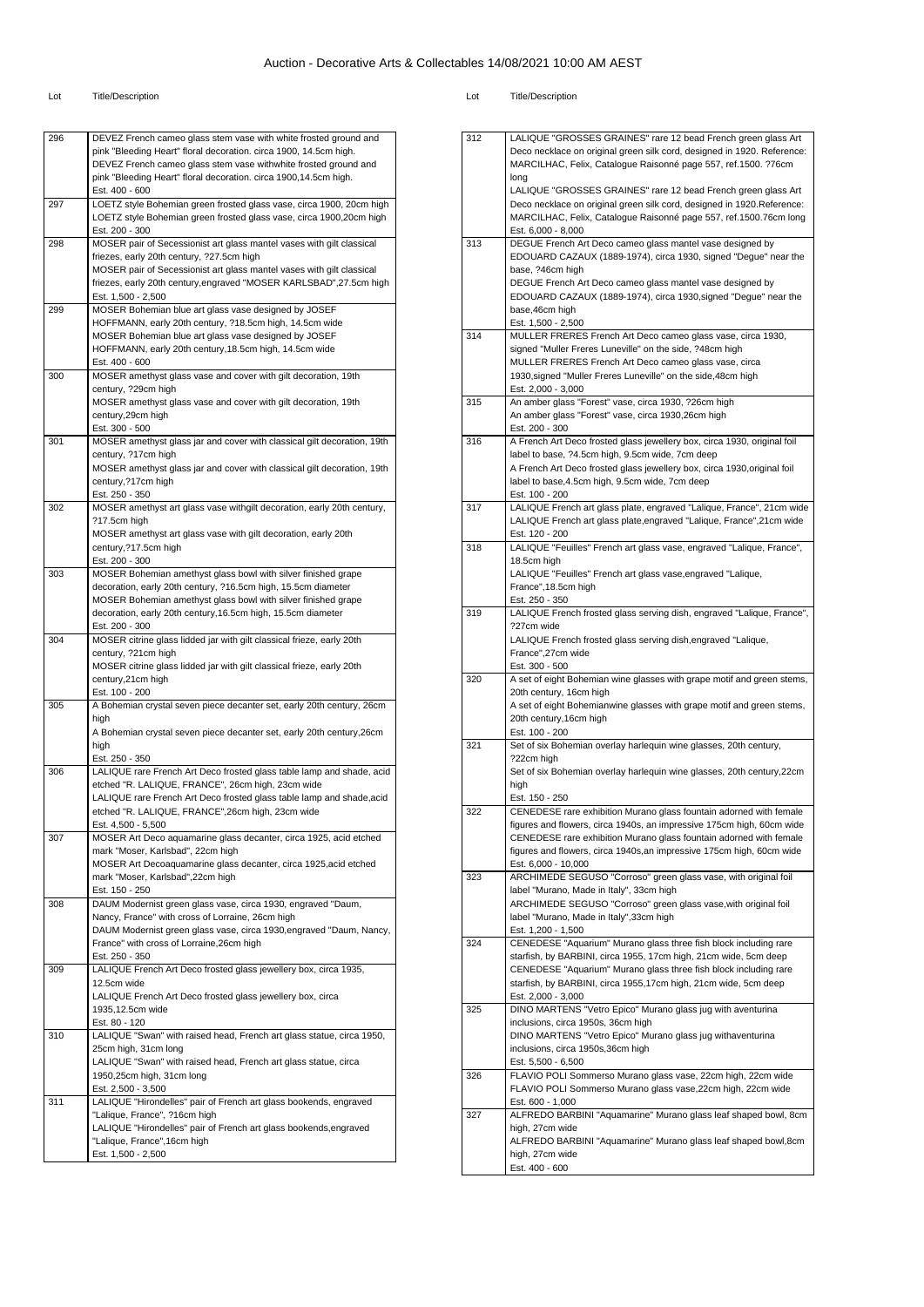| 328 | SEGUSO Murano glass decanter with original liqueur contents                |
|-----|----------------------------------------------------------------------------|
|     | (unopened), circa 1950s, 32cm high                                         |
|     | SEGUSO Murano glass decanter with original liqueur contents                |
|     | (unopened), circa 1950s,32cm high                                          |
|     | Est. 200 - 300                                                             |
| 329 | CENEDESE Murano glass Sommerso kangaroo figure, circa 1950s,               |
|     | 22cm high                                                                  |
|     | CENEDESE Murano glass Sommerso kangaroo figure, circa                      |
|     | 1950s, 22cm high                                                           |
|     | Est. 250 - 350                                                             |
| 330 | DINO MARTENS design "Oriente" Murano glass vase, engraved                  |
|     | "Omaggio A. Dino Martens + Aldo Polo, A. Bon". ALDO BON was a              |
|     |                                                                            |
|     | master glass blower who executed designs for Dino Martens at               |
|     | Aureliano Toso. His son BRUNO BON later became director of                 |
|     | Aureliano Toso. Signed pieces of Dino Martens designs are                  |
|     | exceptionally rare, this piece is most likely a tribute by Bruno to his    |
|     | father and Dino Martens. An exceptional piece. 44cm high                   |
|     | DINO MARTENS design "Oriente" Murano glass vase, engraved                  |
|     | "Omaggio A. Dino Martens + Aldo Polo, A. Bon".ALDO BON was a               |
|     | master glass blower who executed designs for Dino Martens at               |
|     | Aureliano Toso. His son BRUNO BON later became director of Aureliano       |
|     | Toso. Signed pieces of Dino Martens designs are exceptionally rare, this   |
|     | piece is most likely a tribute by Bruno to his father and Dino Martens. An |
|     |                                                                            |
|     | exceptional piece.44cm high                                                |
|     | Est. 5,500 - 6,500                                                         |
| 331 | VENINI "Forato" Murano glass vase by Fulvio Bianconi, in green and         |
|     | purple, circa 1950s, 34cm high                                             |
|     | VENINI "Forato" Murano glass vase by Fulvio Bianconi, in green and         |
|     | purple, circa 1950s,34cm high                                              |
|     | Est. 800 - 1,200                                                           |
| 332 | VENINI "Forato" amber Murano glass vase by Fulvio Bianconi, circa          |
|     | 1950s, 19cm high, 24cm wide                                                |
|     | VENINI "Forato" amber Murano glass vase by Fulvio Bianconi, circa          |
|     | 1950s, 19cm high, 24cm wide                                                |
|     | Est. 400 - 600                                                             |
| 333 | CENEDESE "Pulegoso" Murano glass vase, engraved "Cenedese",                |
|     |                                                                            |
|     | 31cm high, 21cm diameter                                                   |
|     | CENEDESE "Pulegoso" Murano glass vase, engraved "Cenedese", 31cm           |
|     | high, 21cm diameter                                                        |
|     | Est. 1,500 - 2,500                                                         |
| 334 | ANTONIO DA ROS for CENEDESE sommerso Murano glass vase/bowl,               |
|     | 18cm high, 39.5cm wide                                                     |
|     | ANTONIO DA ROS for CENEDESE sommerso Murano glass                          |
|     | vase/bowl,18cm high, 39.5cm wide                                           |
|     | Est. 1,200 - 2,000                                                         |
| 335 | CENEDESE "Pulegoso" Murano glass platter, engraved "Cenedese",             |
|     | 41cm diameter                                                              |
|     | CENEDESE "Pulegoso" Murano glass platter, engraved                         |
|     | "Cenedese", 41cm diameter                                                  |
|     |                                                                            |
|     | Est. 1,200 - 1,500                                                         |
| 336 | Murano glass fruit bowl with gold inclusions, 12cm high, 21cm diameter     |
|     | Murano glass fruit bowl with gold inclusions, 12cm high, 21cm diameter     |
|     | Est. 250 - 350                                                             |
| 337 | Two Murano glass bird statues, Italy, circa 1960, ?20.5cm and 22cm         |
|     | high                                                                       |
|     | Two Murano glass bird statues, Italy, circa 1960,20.5cm and 22cm high      |
|     | Est. 80 - 120                                                              |
| 338 | JEFF ZIMMERMAN for TIFFANY & CO. American studio art glass vase,           |
|     | engraved "Jeff Zimmerman for Tiffany & Co.", 25cm high                     |
|     | JEFF ZIMMERMAN for TIFFANY & CO. American studio art glass                 |
|     | vase, engraved "Jeff Zimmerman for Tiffany & Co.", 25cm high               |
|     | Est. 250 - 350                                                             |
| 339 | CENEDESE Murano glass vase with orange swirling design, engraved           |
|     | "Cenedese", 15cm high, 20cm wide                                           |
|     |                                                                            |
|     | CENEDESE Murano glass vase with orange swirling design, engraved           |
|     | "Cenedese",15cm high, 20cm wide                                            |
|     | Est. 300 - 500                                                             |
| 340 | SIGNORETTI Murano glass vase, engraved "Murano, 30.04.96", 36cm            |
|     | high                                                                       |
|     | SIGNORETTI Murano glass vase, engraved "Murano, 30.04.96", 36cm            |
|     | high                                                                       |
|     | Est. 1,200 - 1,500                                                         |
| 341 | SIGNORETTI stunning pair of Italian Murano glass canoe shaped              |
|     | architectural features with battuto cold work and aventurina canes plus    |
|     | accompanying certificate and documentation. In original boxes with wall    |
|     | bracket mounts. Purchased in 2013 for €8,000. 92cm long                    |
|     | SIGNORETTI stunning pair of Italian Murano glass canoe shaped              |
|     |                                                                            |
|     | architectural features with battuto cold work and aventurina canes plus    |
|     | accompanying certificate and documentation. In original boxes with wall    |
|     | bracket mounts. Purchased in 2013 for €8,000.92cm long                     |
|     | Est. 4,500 - 5,500                                                         |

| ot | <b>Title/Description</b> |
|----|--------------------------|
|----|--------------------------|

| 342 | LUIGI ONESTO Sbruffi Murano glass fruit bowl, engraved "L. Onesto,                                                                          |
|-----|---------------------------------------------------------------------------------------------------------------------------------------------|
|     | Murano", 12cm high, 29cm wide                                                                                                               |
|     | LUIGI ONESTO Sbruffi Murano glass fruit bowl, engraved "L. Onesto,                                                                          |
|     | Murano",12cm high, 29cm wide                                                                                                                |
| 343 | Est. 1.200 - 1.500<br>ANDREJ JAKAB superb art glass sculpture titled "Oscillation", ?27cm                                                   |
|     | high, 19cm wide, 8.5cm deep                                                                                                                 |
|     | ANDREJ JAKAB superb art glass sculpture titled "Oscillation", 27cm                                                                          |
|     | high, 19cm wide, 8.5cm deep                                                                                                                 |
|     | Est. 4,500 - 5,500                                                                                                                          |
| 344 | SIGNORETTI Italian Murano glass vase, engraved " Murano, 30.04.96",                                                                         |
|     | 26cm high                                                                                                                                   |
|     | SIGNORETTI Italian Murano glass vase, engraved " Murano,                                                                                    |
|     | 30.04.96",26cm high                                                                                                                         |
|     | Est. 800 - 1,200                                                                                                                            |
| 345 | RICARO Bohemian art glass vase, original oval foil label, ?45cm high<br>RICARO Bohemian art glass vase, original oval foil label, 45cm high |
|     | Est. 100 - 200                                                                                                                              |
| 346 | JULIO SANTOS Australian art glass chalice, engraved "J. Santos,                                                                             |
|     | 1981", ?18cm high                                                                                                                           |
|     | JULIO SANTOS Australian art glass chalice, engraved "J. Santos,                                                                             |
|     | 1981", 18cm high                                                                                                                            |
|     | Est. 200 - 300                                                                                                                              |
| 347 | CHRIS PANTANO "OUTBACK" Australian art glass vase, 20th century,                                                                            |
|     | engraved "Pantano", ?13cm high, 12cm wide                                                                                                   |
|     | CHRIS PANTANO "OUTBACK" Australian art glass vase, 20th                                                                                     |
|     | century, engraved "Pantano", 13cm high, 12cm wide                                                                                           |
| 348 | Est. 400 - 600<br>ORREFORS Swedish "White Velvet Crystal" vase by LENA                                                                      |
|     | BERGSTROM, 21cm high, 16cm wide                                                                                                             |
|     | ORREFORS Swedish "White Velvet Crystal" vase by LENA                                                                                        |
|     | BERGSTROM,21cm high, 16cm wide                                                                                                              |
|     | Est. 600 - 800                                                                                                                              |
| 349 | CAPE BYRON Australian art glass vase by COLIN HEANEY, engraved                                                                              |
|     | mark to base, 16cm high, 20cm wide                                                                                                          |
|     | CAPE BYRON Australian art glass vase by COLIN HEANEY, engraved                                                                              |
|     | mark to base, 16cm high, 20cm wide                                                                                                          |
| 350 | Est. 400 - 600<br>KOSTA BODA "Infusions" Swedish art glass vase by GUNNEL SAHLIN,                                                           |
|     | engraved "Kosta Boda, Atelier, Gunnel Sahlin, 8GSART 974008/200",                                                                           |
|     | 26cm high                                                                                                                                   |
|     | KOSTA BODA "Infusions" Swedish art glass vase by GUNNEL                                                                                     |
|     | SAHLIN, engraved "Kosta Boda, Atelier, Gunnel Sahlin, 8GSART                                                                                |
|     | 974008/200",26cm high                                                                                                                       |
|     | Est. 400 - 600                                                                                                                              |
| 351 | KOSTA BODA Swedish blue art glass vase, late 20th century, ?26cm                                                                            |
|     | high, 23cm wide                                                                                                                             |
|     | KOSTA BODA Swedish blue art glass vase, late 20th century, 26cm<br>high, 23cm wide                                                          |
|     | Est. 250 - 350                                                                                                                              |
| 352 | KOSTA BODA two egg shape Swedish glass vases by BERTIL                                                                                      |
|     | VALLIEN, late 20th century, engraved factory marks to bases, the larger                                                                     |
|     | 17cm wide, 22cm wide                                                                                                                        |
|     | KOSTA BODA two egg shape Swedish glass vases by BERTIL                                                                                      |
|     | VALLIEN, late 20th century, engraved factory marks to bases, the larger                                                                     |
|     | 17cm wide, 22cm wide                                                                                                                        |
|     | Est. 250 - 350                                                                                                                              |
| 353 | JULIO SANTOS Australian art glass bottle, engraved "J. Santos, 1984",                                                                       |
|     | ?12.5cm high<br>JULIO SANTOS Australian art glass bottle, engraved "J. Santos,                                                              |
|     | 1984", 12.5cm high                                                                                                                          |
|     | Est. 300 - 500                                                                                                                              |
| 355 | KOSTA BODA glass fruit bowl, Sweden, acid etched "Kosta Boda",                                                                              |
|     | ?36.5cm diameter                                                                                                                            |
|     | KOSTA BODA glass fruit bowl, Sweden, acid etched "Kosta                                                                                     |
|     | Boda",36.5cm diameter                                                                                                                       |
|     | Est. 80 - 120                                                                                                                               |
| 356 | KOSTA BODA Swedish art glass sculpture, engraved on the base plus                                                                           |
|     | factory sticker to side, with additional light up display stand, ?17.5cm<br>high                                                            |
|     | KOSTA BODA Swedish art glass sculpture, engraved on the base plus                                                                           |
|     | factory sticker to side, with additional light up display stand, 17.5cm high                                                                |
|     |                                                                                                                                             |
|     | Est. 250 - 350                                                                                                                              |
| 357 | A blue Art Glass handkerchief vase, late 20th century, 18cm high, 29cm                                                                      |
|     | wide                                                                                                                                        |
|     | A blue Art Glass handkerchief vase, late 20th century, 18cm high, 29cm                                                                      |
|     | wide<br>Est. 100 - 200                                                                                                                      |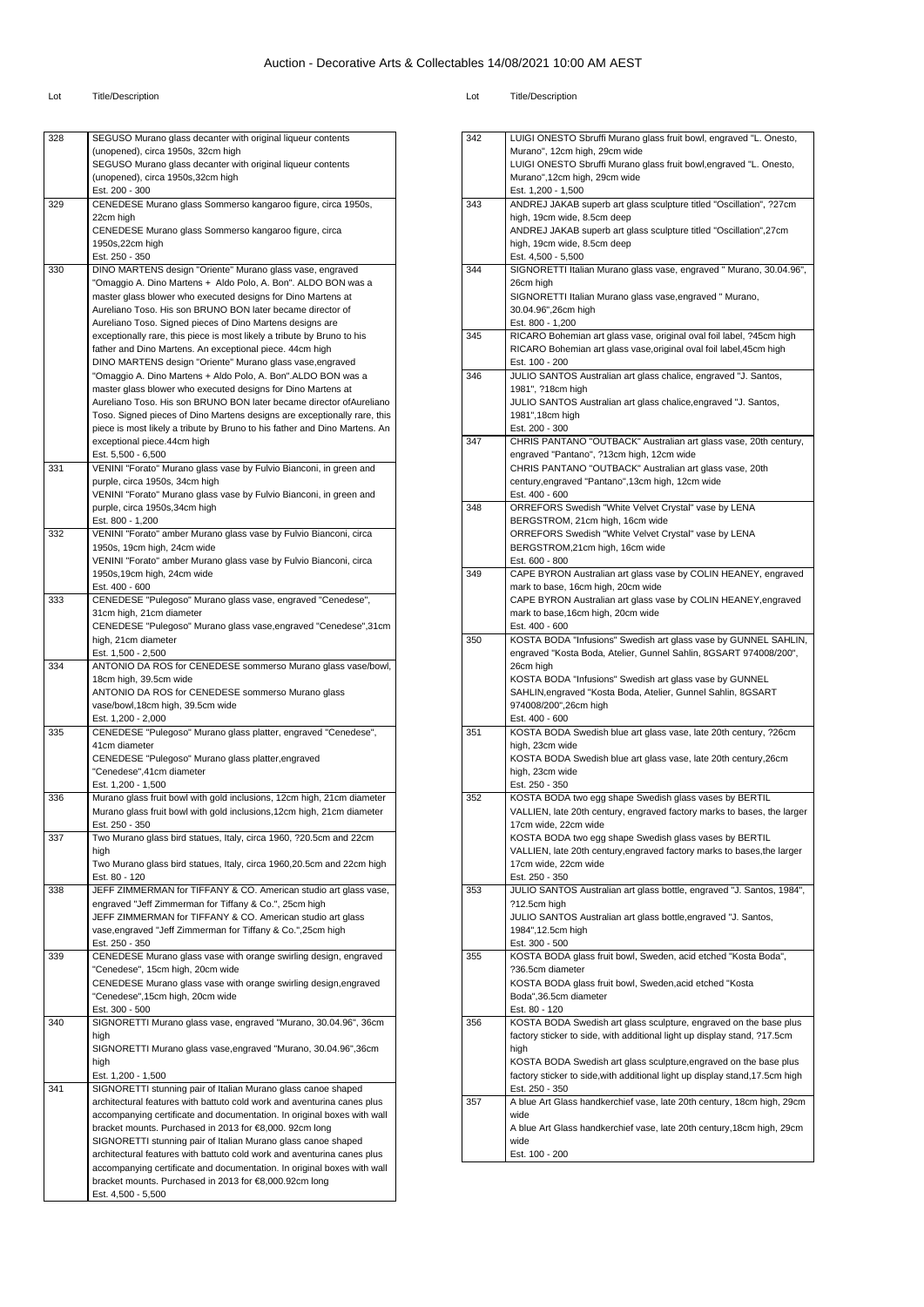Est. 120 - 200

Est. 100 - 200

38cm high

38cm high Est. 150 - 250

Est. 150 - 250

century, 30cm high

century,30cm high Est. 250 - 350

Est. 150 - 200

Est. 150 - 250

 $Est. 200 - 400$ 

box, the dome 49cm high

box,the dome 49cm high Est. 100 - 200

365 A glass dome together with a Maxwell & Williams glass vase in original

366 Sommerso glass vase, glass basket vase, Murano glass bowl and green art glass fruit bowl (4 items), the green bowl 37cm diameter Sommerso glass vase, glass basket vase, Murano glass bowl and green

art glass fruit bowl (4 items),the green bowl 37cm diameter

367 Assorted Continental glassware including decanters, Austrian purple glass vase, ice buckets, vases etc. (22 items), 20th century, the largest

368 Four assorted art glass vases including Kosta Boda Bertil Vallien, late

369 Gallé style cameo glass vase adorned with fruit and leaves, 20th

20th century, the largest 36cm high

20th century,the largest 36cm high

Assorted Continental glassware including decanters, Austrian purple glass vase, ice buckets, vases etc. (22 items), 20th century,the largest

Four assorted art glass vases including Kosta Boda Bertil Vallien, late

Gallé style cameo glass vase adornedwith fruit and leaves, 20th

370 Two art glass vases (one signed "Denizen") and a Chinese spinach jade pot with three legs, 20th century, (3 items), the largest 20cm high Two art glass vases (one signed "Denizen") and a Chinese spinach jade pot with three legs, 20th century, (3 items),the largest 20cm high

371 A set of 10 crystal champagne glasses, 2 engraved crystal dessert

372 A vintage hand blown "Fabrille" glass vase with iridescent finish,

bowls, a pair of gilt decorated champagne glasses and a 5 piece silver plated tea service comprising of tea and coffee pots, sugar bowl and cream jug. (18 items), 20th century, the largest 20cm high A set of 10 crystal champagne glasses, 2 engraved crystal dessert bowls, a pair of gilt decorated champagne glasses and a 5 piece silver plated tea service comprising of tea and coffee pots, sugar bowl and cream jug. (18 items), 20th century,the largest 20cm high

together with a Gustavsberg Argenta Swedish pottery vase with silver inlay, (2 items), factory mark to the base, the taller 17.5cm high A vintage hand blown "Fabrille" glass vase with iridescent finish, together with a Gustavsberg Argenta Swedish pottery vase with silver inlay,(2 items),factory mark to the base,the taller 17.5cm high

A glass dome together with a Maxwell & Williams glass vase in original

| 358 | LALIQUE two French glass vases, mid 20th century, engraved "Lalique,       |
|-----|----------------------------------------------------------------------------|
|     | France", 15cm and 10cm high                                                |
|     | LALIQUE two French glass vases, mid 20th century, engraved "Lalique,       |
|     | France", 15cm and 10cm high                                                |
|     | Est. 200 - 300                                                             |
| 359 | A vintage lead crystal fruit bowl, early 20th century, ?9cm high, 20cm     |
|     | diameter                                                                   |
|     | A vintage lead crystal fruit bowl, early 20th century, 9cm high, 20cm      |
|     | diameter                                                                   |
|     | $Est. 60 - 80$                                                             |
| 360 | A group of crystal and glass animal ornaments etc, (14 items), ?the        |
|     | largest 8cm high                                                           |
|     | A group of crystal and glass animal ornaments etc, (14 items), the largest |
|     | 8cm high                                                                   |
|     | Est. 100 - 200                                                             |
| 361 | A Bohemian green overlay glass lidded bowl, 20th century, 14cm high,       |
|     | 14cm wide                                                                  |
|     | A Bohemian green overlay glass lidded bowl, 20th century, 14cm high,       |
|     | 14cm wide                                                                  |
|     | Est. 100 - 200                                                             |
| 362 | IMPERIAL American glass cake plate, 20th century, ?27.5cm diameter         |
|     | IMPERIAL American glass cake plate, 20th century, 27.5cm diameter          |
|     | Est. 80 - 120                                                              |
| 363 | A Roman style Murano glass vase, 20th century, ?20cm high                  |
|     | A Roman style Murano glass vase, 20th century, 20cm high                   |
|     | Est. 60 - 100                                                              |
| 364 | FENTON "Jack in the Pulpit" American glass vase with hand-painted          |
|     | floral design, original foil label, 25.5cm high                            |
|     | FENTON "Jack in the Pulpit" American glass vase with hand-painted          |
|     | floral design, original foil label, 25.5cm high                            |
|     | Fst 120 - 200                                                              |

| 373  | A pair of Medieval style knights and horseback figures, carved wood                                                                              |
|------|--------------------------------------------------------------------------------------------------------------------------------------------------|
|      | with polychrome finish, 19th century, ?24cm high                                                                                                 |
|      | A pair of Medieval style knights and horseback figures, carved wood                                                                              |
|      | with polychrome finish, 19th century, 24cm high                                                                                                  |
|      | Est. 120 - 200                                                                                                                                   |
| 374  | A stunning Viennese snuff box, gilt metal and enamel decorated with                                                                              |
|      | sheet music and playing cards, Austria, circa 1760, interior decorated<br>and titled "MENUET", 4.5cm high, 8.5cm wide, 6cm deep                  |
|      | A stunning Viennese snuff box, gilt metal and enamel decorated with                                                                              |
|      | sheet music and playing cards, Austria, circa 1760, interior decorated                                                                           |
|      | and titled "MENUET", 4.5cm high, 8.5cm wide, 6cm deep                                                                                            |
|      | Est. 1,000 - 1,500                                                                                                                               |
| 375  | Austro-Hungarian miniature "Forget Me Not" pocket book, stunningly                                                                               |
|      | decorated with hand-painted Viennese enamel boards and housed in                                                                                 |
|      | original two piece leather wallet, mid 18th century, 4.5cm wide.<br>Austro-Hungarian miniature "Forget Me Not" pocket book, stunningly           |
|      | decorated with hand-painted Viennese enamel boards and housed in                                                                                 |
|      | original two piece leather wallet, mid 18th century, 4.5cm wide.                                                                                 |
|      | Est. 1,000 - 1,500                                                                                                                               |
| 376  | An antique religious icon, hand-painted on board, South American, 18th                                                                           |
|      | century, ?54 x 37cm                                                                                                                              |
|      | An antique religious icon, hand-painted on board, South American, 18th                                                                           |
|      | century, 54 x 37cm                                                                                                                               |
|      | Est. 1,000 - 1,500                                                                                                                               |
| 377  | An antique Orthodox icon of the Virgin Mary and Christ, hand-painted<br>timber panel with repoussé metal front, 19th century, ?22 x 16cm         |
|      | An antique Orthodox icon of the Virgin Mary and Christ, hand-painted                                                                             |
|      | timber panel withrepoussé metal front, 19th century, 22 x 16cm                                                                                   |
|      | Est. 600 - 800                                                                                                                                   |
| 378  | An antique Orthodox icon of the Virgin Mary, hand-painted timber panel                                                                           |
|      | with gilded repoussé metal front, 19th century, ?28 x 22cm                                                                                       |
|      | An antique Orthodox icon of the Virgin Mary, hand-painted timber panel                                                                           |
|      | with gilded repoussé metal front, 19th century, ?28 x 22cm<br>Est. 600 - 800                                                                     |
| 379  | An Orthodox Christian silver icon of Jesus, 19th century, ?17.5 x 14.5cm                                                                         |
|      | An Orthodox Christian silver icon of Jesus, 19th century, 17.5 x 14.5cm                                                                          |
|      | Est. 600 - 800                                                                                                                                   |
| 380  | LORD NELSON antique miniature portrait, colour lithograph, 19th                                                                                  |
|      | century, ?11 x 8cm, 22 x 18cm overall                                                                                                            |
|      | LORD NELSON antique miniature portrait, together with a military                                                                                 |
|      | portrait, colour lithograph, 19th century, 11 x 8cm, 22 x 18cm overall<br>Est. 120 - 200                                                         |
| 381  | A pair of antique pewter candle holders together with miniature jug, (3                                                                          |
|      | items), ?the jug 15cm high                                                                                                                       |
|      | A pair of antique pewter candle holders together with miniature jug, (3                                                                          |
|      | items), the jug 15cm high                                                                                                                        |
|      | Est. 60 - 100                                                                                                                                    |
| 382  | An antique Indian casket, penwork on ivory with sandalwood interior,                                                                             |
|      | circa 1800, 12cm high, 18cm wide, 13cm deep<br>An antique Indian casket, penwork on ivory with sandalwood interior,                              |
|      | circa 1800,12cm high, 18cm wide, 13cm deep                                                                                                       |
|      | Est. 800 - 1,200                                                                                                                                 |
| 383  | An English Georgian tortoiseshell tea caddy with twin compartments,                                                                              |
|      | circa 1810, ?13cm high, 17cm wide, 11cm deep                                                                                                     |
|      | An English Georgian tortoiseshell tea caddy with twin compartments,                                                                              |
|      | circa 1810,13cm high, 17cm wide, 11cm deep                                                                                                       |
| 384  | Est. 600 - 800<br>An antique Georgian tea caddy, tortoiseshell inlaid with silver, circa                                                         |
|      | 1800, interior fitted with original zinc compartments with tortoiseshell                                                                         |
|      | lids, A fine example. 13cm high, 19.5cm wide, 17cm deep                                                                                          |
|      | An antique Georgian tea caddy, tortoiseshellinlaid with silver, circa                                                                            |
|      | 1800, interior fitted with original zinc compartments with                                                                                       |
|      | tortoiseshelllids, A fine example. 13cm high, 19.5cm wide, 17cm deep                                                                             |
|      | Est. 1,200 - 1,500                                                                                                                               |
| 384a | An antique work box with Bacchanalia scene top, interior fitted with birch<br>wood compartments, 19th century, ?8cm high, 31cm wide, 24.5cm deep |
|      | An antique work box with Bacchanalia scene top, interior fitted with birch                                                                       |
|      | wood compartments, 19th century, 8cm high, 31cm wide, 24.5cm deep                                                                                |
|      | Est. 200 - 300                                                                                                                                   |
| 385  | An Italian micro-mosaic panel of the Basilica San Marco in Venice, 19th                                                                          |
|      | century, original framing, panel 20 x 26cm, 30.5 x 36cm overall                                                                                  |
|      | An Italian micro-mosaic panel of the Basilica San Marco in Venice, 19th                                                                          |
|      | century, original framing, panel 20 x 26cm, 30.5 x 36cm overall                                                                                  |
| 386  | Est. 3,000 - 4,000<br>An Egyptian style engraved obelisk, 19th century, 45cm high                                                                |
|      | An Egyptian style engravedobelisk, 19th century, 45cm high                                                                                       |
|      | Est. 250 - 350                                                                                                                                   |
| 387  | An Egyptian style black basalt obelisk, 19th century, 41cm high                                                                                  |
|      | An Egyptian style black basalt obelisk, 19th century, 41cm high                                                                                  |
|      | Est. 150 - 250                                                                                                                                   |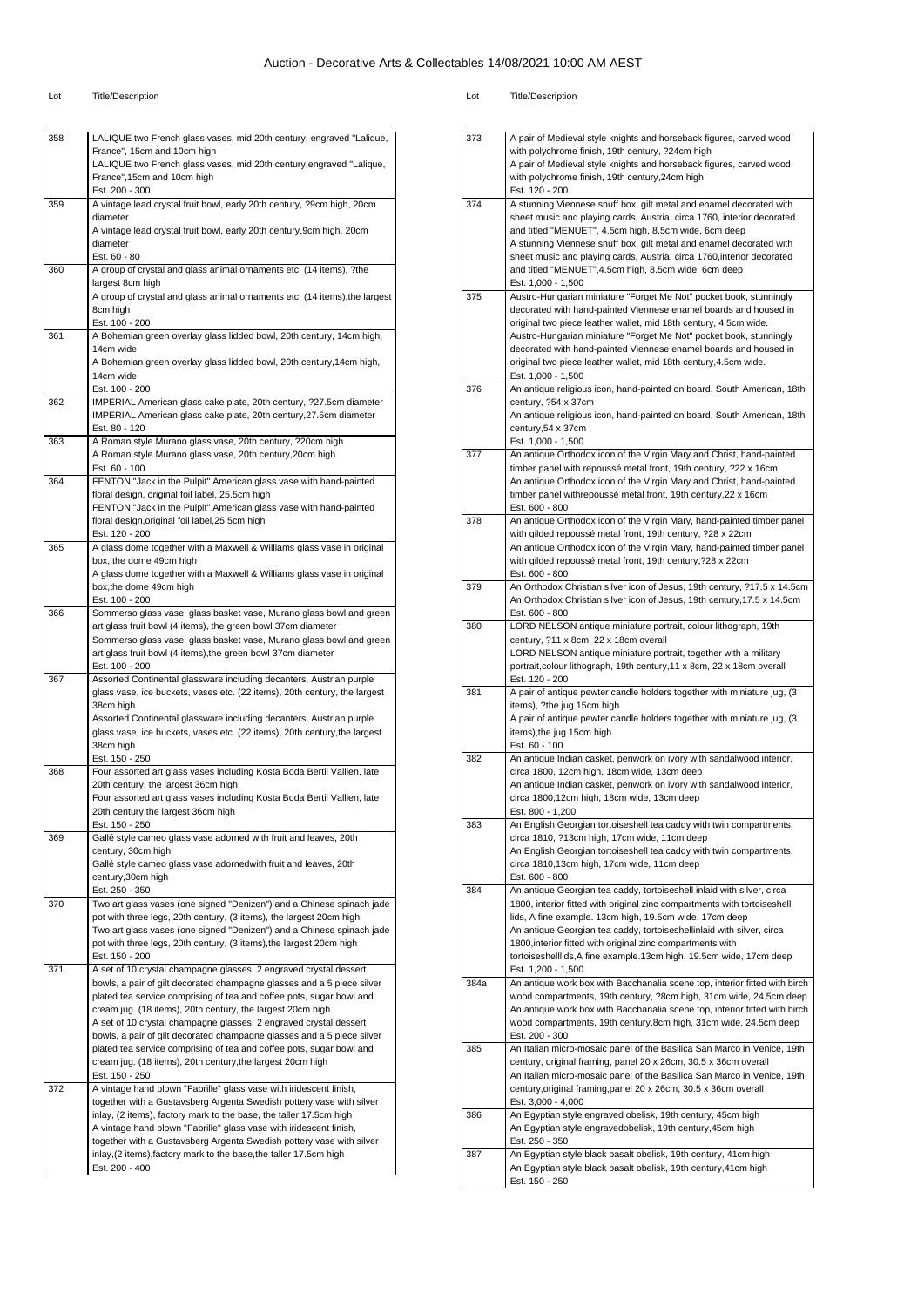#### Lot Title/Description Lot Title/Description

An Indian carved ebony desk set with incised and carved decoration,

| 388 | An Italian Grand Tour pietra-dura bottle, black basalt inlaid with                                                                             |
|-----|------------------------------------------------------------------------------------------------------------------------------------------------|
|     | semi-precious stones, the base with decorative floral motif, 19th century,                                                                     |
|     | 10.5cm high, 8cm wide<br>An Italian Grand Tour pietra-dura bottle, black basalt inlaid with                                                    |
|     | semi-precious stones, the base with decorative floral motif, 19th                                                                              |
|     | century, 10.5cm high, 8cm wide                                                                                                                 |
| 389 | Est. 300 - 500<br>An Italian Grand Tour hardstone shaped paperweight, 19th century,                                                            |
|     | ?6cm high, 8cm wide                                                                                                                            |
|     | An Italian Grand Tour hardstone shaped paperweight, 19th century, 6cm                                                                          |
|     | high, 8cm wide<br>Est. 150 - 250                                                                                                               |
| 390 | An Italian Grand Tour hardstone square form ruler, 19th century, 32cm                                                                          |
|     | long                                                                                                                                           |
|     | An Italian Grand Tour hardstone square form ruler, 19th century, 32cm<br>long                                                                  |
|     | Est. 150 - 250                                                                                                                                 |
| 391 | Group of 24 Grand Tour plaster relief plaques, early 19th century, the                                                                         |
|     | largest 4.5cm diameter                                                                                                                         |
|     | Group of 24 Grand Tour plaster relief plaques, early 19th century, the<br>largest 4.5cm diameter                                               |
|     | Est. 250 - 350                                                                                                                                 |
| 392 | An antique face screen, papier-mâché hand-painted with castle scene                                                                            |
|     | and whale bone handle, early 19th century, 34cm high, 27cm wide<br>An antique face screen, papier-mâché hand-painted with castle scene         |
|     | and whale bone handle, early 19th century, 34cm high, 27cm wide                                                                                |
|     | Est. 250 - 350                                                                                                                                 |
| 393 | Two antique English chocolate pots, copper with turned timber handles,<br>early 19th century, ?24cm and 23cm high                              |
|     | Two antique English chocolate pots, copper with turned timber handles,                                                                         |
|     | early 19th century, 24cm and 23cm high                                                                                                         |
|     | Est. 150 - 250                                                                                                                                 |
| 394 | An antique dieppe French ivory figural triptych in the form a musketeer,<br>18th/19th century, 15cm high                                       |
|     | An antique Dieppe ivory figural triptych in the form a musketeer,                                                                              |
|     | 18th/19th century, 15cm high                                                                                                                   |
| 395 | Est. 1,200 - 2,000<br>An Italian blonde wood workbox with pictorial top, 19th century, 5.5cm                                                   |
|     | high, 20.5cm wide, 16cm deep                                                                                                                   |
|     | An Italian blonde wood workbox with pictorial top, 19th century, 5.5cm                                                                         |
|     | high, 20.5cm wide, 16cm deep<br>Est. 250 - 350                                                                                                 |
| 396 | An antique apostle statue, carved wood with polychrome finish, 19th                                                                            |
|     | century, 21.5cm high                                                                                                                           |
|     | An antique apostle statue, carved wood with polychrome finish, 19th<br>century, 21.5cm high                                                    |
|     | Est. 200 - 300                                                                                                                                 |
| 397 | An antique English rosewood double tea caddy, early 19th century,                                                                              |
|     | interior fitted with original boxes and velvet lining, ?21cm high, 32cm                                                                        |
|     | wide, 16cm deep<br>An antique English rosewood double tea caddy, early 19th                                                                    |
|     | century, interior fitted with original boxes and velvet lining, 21cm high,                                                                     |
|     | 32cm wide, 16cm deep                                                                                                                           |
| 398 | Est. 400 - 600<br>An Anglo-Indian compendium dome topped box, ornately carved in                                                               |
|     | ebony, mid 19th century, 15cm high, 25cm wide, 13cm deep                                                                                       |
|     | An Anglo-Indian compendium dome topped box, ornately carved in                                                                                 |
|     | ebony, mid 19th century, 15cm high, 25cm wide, 13cm deep                                                                                       |
| 399 | Est. 400 - 600<br>An Anglo-Indian carved ebony folding blotter book and an octagonal                                                           |
|     | floral carved ebony ruler, 19th century, (2 items), the ruler 41.5cm wide                                                                      |
|     | An Anglo-Indian carved ebony folding blotter book and an octagonal                                                                             |
|     | floral carved ebony ruler, 19th century, (2 items), the ruler 41.5cm wide<br>Est. 250 - 350                                                    |
| 400 | An Indian carved padouk desk set together with an Australian fiddleback                                                                        |
|     | maple box, 19th and 20th century, (2 items), the desk set 28cm wide                                                                            |
|     | An Indian carved padouk desk set together with an Australian fiddleback<br>maple box, 19th and 20th century, (2 items), the desk set 28cm wide |
|     | Est. 200 - 300                                                                                                                                 |
| 401 | An Anglo-Indian writing box, ebony with reeded decoration, interior fitted                                                                     |
|     | with compartment and slope and decorated with dot ivory inlay, early to                                                                        |
|     | mid 19th century, 12.5cm high, 38cm wide, 21deep<br>An Anglo-Indian writing box, ebony with reeded decoration, interior fitted                 |
|     | with compartment and slope and decorated with dot ivory inlay, early to                                                                        |
|     | mid 19th century, 12.5cm high, 38cm wide, 21deep                                                                                               |
|     |                                                                                                                                                |
|     | Est. 400 - 600                                                                                                                                 |
| 402 | An Indian carved ebony desk set with ivory dot inlay and carved                                                                                |
|     | elephants, 19th century, 19cm high, 30cm wide, 21cm deep<br>An Indian carved ebony desk set with ivory dot inlay and carved                    |
|     | elephants, 19th century, 19cm high, 30cm wide, 21cm deep<br>Est. 400 - 600                                                                     |

|     | 19th century, ?19cm high, 26cm wide, 19cm deep                                                                                                          |
|-----|---------------------------------------------------------------------------------------------------------------------------------------------------------|
|     | An Indian carved ebony desk set with incised and carved decoration,                                                                                     |
|     | 19th century, ?19cm high, 26cm wide, 19cm deep<br>Est. 300 - 500                                                                                        |
| 404 | Two Middle Eastern brass coffee pots and a circular brass plaque, 19th                                                                                  |
|     | century, (3 items), the plaque 45cm diameter                                                                                                            |
|     | Two Middle Eastern brass coffee pots and a circular brass plaque, 19th                                                                                  |
|     | century, (3 items), the plaque 45cm diameter                                                                                                            |
|     | Est. 150 - 250                                                                                                                                          |
| 405 | A Neo-Gothic antique English tea caddy, rosewood with gilt metal                                                                                        |
|     | mounts, circa 1840, interior fitted with two lidded compartments with                                                                                   |
|     | whalebone handles, 14cm high, 23cm wide, 13cm deep<br>A Neo-Gothic antique English tea caddy, rosewood with gilt metal                                  |
|     | mounts, circa 1840, interior fitted with two lidded compartments with                                                                                   |
|     | whalebone handles, 14cm high, 23cm wide, 13cm deep                                                                                                      |
|     | Est. 400 - 600                                                                                                                                          |
| 406 | An antique French carved pheasant panel, circa 1870, 86cm high                                                                                          |
|     | An antique French carved pheasant panel, circa 1870,86cm high                                                                                           |
| 407 | Est. 250 - 350<br>A bronze lion bust on marble stand, 20th century, 38cm high                                                                           |
|     | A bronze lion bust on marble stand, 20th century, 38cm high                                                                                             |
|     | Est. 250 - 350                                                                                                                                          |
| 408 | An antique English Pugin style donation charger, brass with inset copper                                                                                |
|     | work "Forget Not To Distribute", 19th century, 39cm diameter                                                                                            |
|     | An antique English Pugin style donation charger, brass with inset copper                                                                                |
|     | work "Forget Not To Distribute", 19th century, 39cm diameter                                                                                            |
| 409 | Est. 350 - 450<br>A pair of antique tapestries of angels in oval gilt frames, 19th century,                                                             |
|     | ?48 x 37cm overall                                                                                                                                      |
|     | A pair of antique tapestries of angels in oval gilt frames, 19th century, 48                                                                            |
|     | x 37cm overall                                                                                                                                          |
|     | Est. 250 - 350                                                                                                                                          |
| 410 | A pair of antique French table ornaments, hippo tooth and bronze, mid                                                                                   |
|     | 19th century, 40cm high, 30cm wide                                                                                                                      |
|     | A pair of antique French table ornaments, hippo tooth and bronze, mid<br>19th century, 40cm high, 30cm wide                                             |
|     | Est. 1,000 - 1,500                                                                                                                                      |
| 411 | A fine antique travelling writing box, brass bound coromandel with                                                                                      |
|     | mahogany fitted interior, embossed and gilt tool leather slope and                                                                                      |
|     | original silver gilt inkwells. Also includes a secret compartment, mid 19th                                                                             |
|     | century, 22cm high, 45cm wide, 28cm deep                                                                                                                |
|     | A fine antique travelling writing box, brass bound coromandel with<br>mahogany fitted interior, embossed and gilt tool leather slope and                |
|     |                                                                                                                                                         |
|     |                                                                                                                                                         |
|     | original silver gilt inkwells. Also includes a secret compartment, mid 19th<br>century, 22cm high, 45cm wide, 28cm deep                                 |
|     | Est. 400 - 600                                                                                                                                          |
| 412 | An antique tortoiseshell card case, 19th century, 10.5 x 8cm                                                                                            |
|     | An antique tortoiseshell card case, 19th century, 10.5 x 8cm                                                                                            |
|     | Est. 150 - 250                                                                                                                                          |
| 413 | Three Papier Mache lacquer work folding corner shelves, 1 Japanese                                                                                      |
|     | with a gilt fishing scene and 2 French with floral transfer decoration and<br>simulated green tortoise shell ground with orchid decoration, circa 1900, |
|     | (3 items), the largest 42cm high, 19cm deep                                                                                                             |
|     | Three Papier Mache lacquer work folding corner shelves, 1 Japanese                                                                                      |
|     | with a gilt fishing scene and 2 French with floral transfer decoration and                                                                              |
|     | simulated green tortoise shell ground with orchid decoration, circa 1900,                                                                               |
|     | (3 items), the largest 42cm high, 19cm deep                                                                                                             |
|     | Est. 250 - 350<br>An antique English rosewood writing box, circa 1860, ?15cm high, 46cm                                                                 |
|     | wide, 25cm deep                                                                                                                                         |
|     | An antique English rosewood writing box, circa 1860,15cm high, 46cm                                                                                     |
|     | wide, 25cm deep                                                                                                                                         |
|     | Est. 250 - 350                                                                                                                                          |
| 415 | Three assorted antique timber boxes, the largest fitted with                                                                                            |
|     | compartments (Ex Christies Auctions, London, May 24th, 2007), 19th<br>century, (3 items), the largest 12cm high, 20.5cm wide, 12cm deep                 |
|     | Three assorted antique timber boxes, the largest fitted with                                                                                            |
| 414 | compartments (Ex Christies Auctions, London, May 24th, 2007), 19th                                                                                      |
|     | century, (3 items), the largest 12cm high, 20.5cm wide, 12cm deep                                                                                       |
|     | Est. 120 - 200                                                                                                                                          |
| 416 | An American commemorative portrait plaque, cold painted bronze, 19th                                                                                    |
|     | century, ?21cm high<br>An American commemorative portrait plaque, cold painted bronze, 19th                                                             |
|     | century, 21cm high                                                                                                                                      |
|     | Est. 120 - 200                                                                                                                                          |
| 417 | "Spinario", bronze statue on black marble base, 20th century, 32cm high                                                                                 |
|     | "Spinario", bronze statue on black marble base, 20th century,32cm high                                                                                  |
|     | Est. 600 - 800                                                                                                                                          |
| 418 | A door stop, cast brass in the form of a cat, 19th century, ?26cm high<br>A door stop, cast brass in the form of a cat, 19th century, 26cm high         |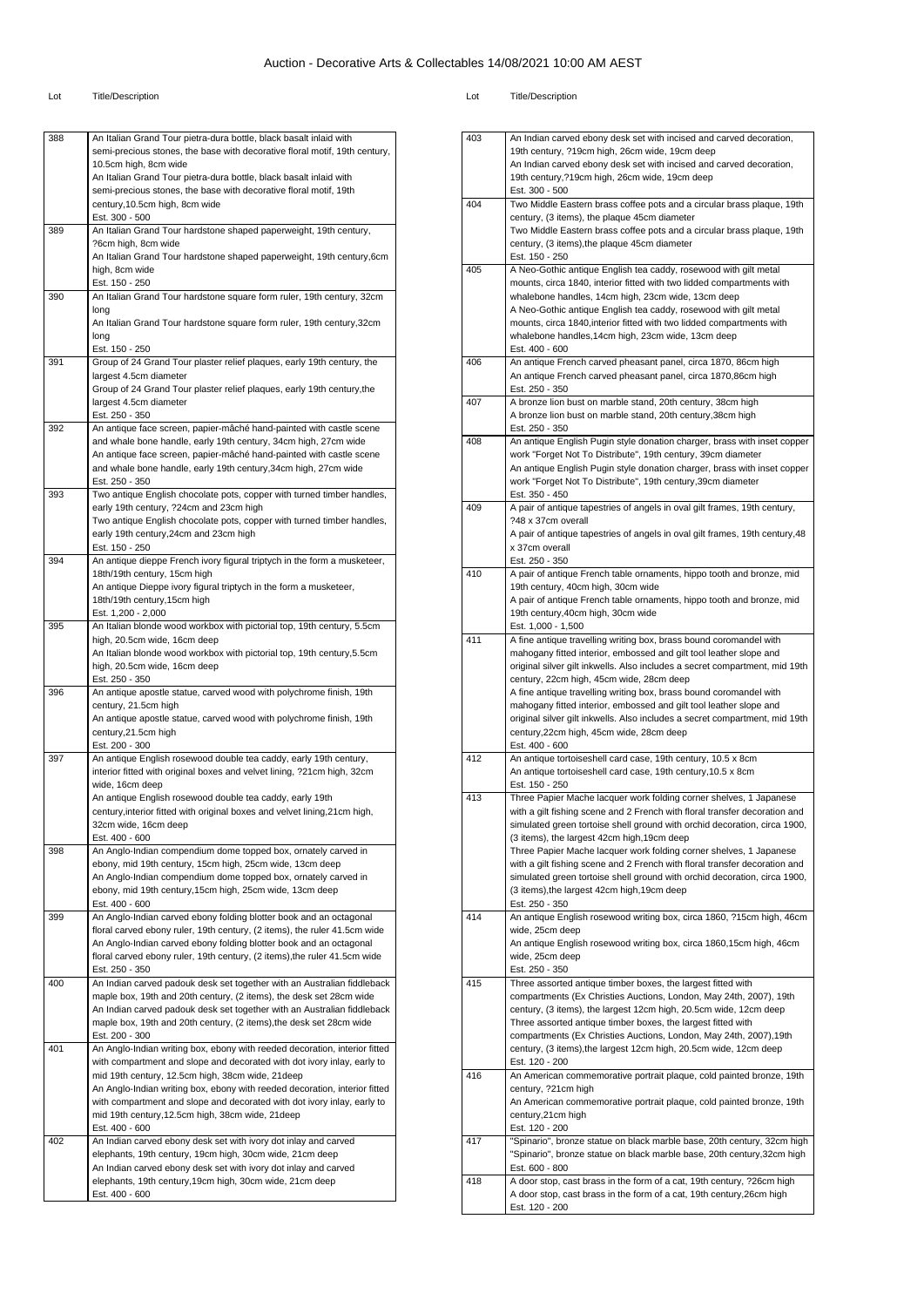| 419 | An antique French carved wooden statue of a gentleman, 19th century,                                                                   |
|-----|----------------------------------------------------------------------------------------------------------------------------------------|
|     | ?43cm high<br>An antique French carved wooden statue of a gentleman, 19th                                                              |
|     | century, 43cm high                                                                                                                     |
|     | Est. 100 - 200                                                                                                                         |
| 420 | An antique English box, hand-painted papier-mâché with mother of<br>pearl, mid 19th century, ?16cm high, 28cm wide, 23cm deep          |
|     | An antique English box, hand-paintedpapier-mâché with mother of pearl,                                                                 |
|     | mid 19th century, 16cm high, 28cm wide, 23cm deep                                                                                      |
|     | Est. 150 - 250                                                                                                                         |
| 421 | CLIVEDEN MANSION, MELBOURNE. An antique French caryatid two<br>branch wall sconce from the famed East Melbourne Mansion, patinated     |
|     | bronze, 19th century, 39cm high                                                                                                        |
|     | CLIVEDEN MANSION, MELBOURNE. An antique French caryatid two                                                                            |
|     | branch wall sconce from the famed East Melbourne Mansion, patinated<br>bronze, 19th century, 39cm high                                 |
|     | Est. 800 - 1,200                                                                                                                       |
| 422 | ERNEST RANCOULOT (1870-1915), (The Grape Harvest), cast bronze,                                                                        |
|     | late 19th century, ?105cm high                                                                                                         |
|     | ERNEST RANCOULOT (1870-1915), (The Grape Harvest), cast bronze,<br>late 19th century, 105cm high                                       |
|     | Est. 3,500 - 5,000                                                                                                                     |
| 423 | An antique Indo-Persian coffee pot engraved with classical Arabic script,                                                              |
|     | 19th century, ?24cm high<br>An antique Indo-Persian coffee pot engraved with classical Arabic script,                                  |
|     | 19th century, 24cm high                                                                                                                |
|     | Est. 200 - 300                                                                                                                         |
| 424 | An antique Indo-Persian bidri ware pot, copper and brass with remains                                                                  |
|     | of silver overlay, 18th/19th century, 24cm high, 20cm wide<br>An antique Indo-Persian bidri ware pot, copper and brass with remains    |
|     | of silver overlay, 18th/19th century, 24cm high, 20cm wide                                                                             |
|     | Est. 400 - 600                                                                                                                         |
| 425 | An antique Egyptian pot, pierced brass with repoussé decoration, 19th<br>century, ?19cm high, 22cm wide                                |
|     | An antique Egyptian pot, pierced brass withrepoussé decoration, 19th                                                                   |
|     | century, 19cm high, 22cm wide                                                                                                          |
| 426 | Est. 300 - 500<br>An antique Indo-Persian lidded circular box, brass with silver inlay, 19th                                           |
|     | century, ?4cm high, 8.5cm diameter                                                                                                     |
|     | An antique Indo-Persian lidded circular box, brass with silver inlay, 19th                                                             |
|     | century, 4cm high, 8.5cm diameter                                                                                                      |
| 427 | Est. 200 - 300<br>An antique Egyptian baluster shaped vessel, pierced brass with                                                       |
|     | repoussé decoration, 19th century, 23cm high, 22cm wide                                                                                |
|     | An antique Egyptian baluster shaped vessel, pierced brass                                                                              |
|     | withrepoussé decoration, 19th century, 23cm high, 22cm wide<br>Est. 250 - 350                                                          |
| 428 | K.P.M. "PHILIPPINE WELSER" antique German porcelain plaque in                                                                          |
|     | original gilt metal frame, 19th century. Philippine Welser (1527-1580)                                                                 |
|     | was the morganatic wife of the Archduke of Austria, Ferdinand II. 25cm<br>high overall                                                 |
|     | K.P.M. "PHILIPPINE WELSER" antique German porcelain plaque in                                                                          |
|     | original gilt metal frame, 19th century.Philippine Welser (1527-1580)                                                                  |
|     | was themorganatic wife of the Archduke of Austria, Ferdinand II.25cm<br>high overall                                                   |
|     | Est. 800 - 1,200                                                                                                                       |
| 429 | JOSEPH SEVERN (1793-1879), hand-painted miniature portrait, signed                                                                     |
|     | "Severn", housed in a fine gilt metal frame, early 19th century, ?12 x<br>11cm overall                                                 |
|     | JOSEPH SEVERN (1793-1879), hand-painted miniature portrait, signed                                                                     |
|     | "Severn", housed in a fine gilt metal frame, early 19th century, 12 x 11cm                                                             |
|     | overall                                                                                                                                |
| 430 | Est. 600 - 1,000<br>A pair of Italian miniature portraits of ladies in ornate gilt metal mounted                                       |
|     | frames, early 20th century, 17 x 15cm each overall                                                                                     |
|     | A pair of Italian miniature portraits of ladies in ornate gilt metal mounted                                                           |
|     | frames, early 20th century, 17 x 15cm each overall<br>Est. 400 - 600                                                                   |
| 431 | An antique French miniature painting of a triumphant Napoleon on                                                                       |
|     | horseback titled "BATAILLE di FRIEDLAND", in a kingwood and ormolu                                                                     |
|     | frame, 19th century, 14 x 16cm                                                                                                         |
|     | An antique French miniature painting of a triumphant Napoleon on<br>horseback titled "BATAILLE di FRIEDLAND", in a kingwood and ormolu |
|     | frame, 19th century, 14 x 16cm                                                                                                         |
|     | Est. 300 - 500                                                                                                                         |
| 432 | LORD NELSON miniature portrait in piano ivory frame, ?14 x 11cm<br>overall                                                             |
|     | LORD NELSON miniature portrait in piano ivory frame, 14 x 11cm overall                                                                 |
|     | Est. 250 - 350                                                                                                                         |
|     |                                                                                                                                        |

| 433 | The Duke Of Wellington miniature portrait print by G. BAXTER, 19th                                                                                     |
|-----|--------------------------------------------------------------------------------------------------------------------------------------------------------|
|     | century, ?19 x 15cm overall<br>The Duke Of Wellington miniature portrait print by G. BAXTER, 19th                                                      |
|     | century, 19 x 15cm overall                                                                                                                             |
|     | Est. 120 - 200                                                                                                                                         |
| 434 | GEORGE WASHINGTON portrait miniature in piano ivory and mother of                                                                                      |
|     | pearl frame, ?14.5 x 12.5cm<br>GEORGE WASHINGTON portrait miniature in piano ivory and mother of                                                       |
|     | pearl frame, 14.5 x 12.5cm                                                                                                                             |
|     | Est. 250 - 350                                                                                                                                         |
| 435 | A pair of Italian miniature portraits of a lady and a young girl, in ornate                                                                            |
|     | gilt metal mounted frames, early 20th century, 18 x 11.5cm each overall<br>A pair of Italian miniature portraits of a lady and a young girl, in ornate |
|     | gilt metal mounted frames, early 20th century, 18 x 11.5cm each overall                                                                                |
|     | Est. 300 - 500                                                                                                                                         |
| 436 | An antique miniature portrait of a lady, 19th century, ?14 x 12cm overall<br>An antique miniature portrait of a lady, 19th century, 14 x 12cm overall  |
|     | Est. 250 - 350                                                                                                                                         |
| 437 | A miniature portrait in oval Florentine frame, 20th century, ?19 x 17cm                                                                                |
|     | overall                                                                                                                                                |
|     | A miniature portrait in oval Florentine frame, 20th century, 19 x 17cm<br>overall                                                                      |
|     | Est. 120 - 200                                                                                                                                         |
| 438 | A set of three miniature portraits mounted in burgundy velvet and                                                                                      |
|     | ormolu, 20th century, ?55cm high overall<br>A set of three miniature portraits mounted in burgundy velvet and                                          |
|     | ormolu, 20th century, 55cm high overall                                                                                                                |
|     | Est. 150 - 250                                                                                                                                         |
| 439 | A miniature portrait of a lady with a yellow rose, housed in an ebonized                                                                               |
|     | frame with gilt metal mounts, 15 x 13cm overall<br>A miniature portrait of a lady with a yellow rose, housed in an ebonized                            |
|     | frame with gilt metal mounts, 15 x 13cm overall                                                                                                        |
|     | Est. 150 - 250                                                                                                                                         |
| 440 | Miniature "Mother and Child" portrait in ivoreen frame, 20th century, ?8 x                                                                             |
|     | 7cm overall<br>Miniature "Mother and Child" portrait in ivoreen frame, 20th century, 8 x                                                               |
|     | 7cm overall                                                                                                                                            |
|     | Est. 100 - 200                                                                                                                                         |
| 441 | Miniature portrait of a lady in a piano ivory frame, ?14.5 x 12.5cm<br>Miniature portrait of a lady in a piano ivory frame, ?14.5 x 12.5cm             |
|     | Est. 200 - 300                                                                                                                                         |
| 442 | A pair of antique miniature portraits in ivory frames, signed "DINARE",                                                                                |
|     | 19th/20th century, 14 x 12.5cm each<br>A pair of antique miniature portraits in ivory frames, signed "DINARE",                                         |
|     | 19th/20th century, 14 x 12.5cm each                                                                                                                    |
|     | Est. 400 - 600                                                                                                                                         |
| 443 | A miniature portrait of Beethoven in piano ivory frame with tortoiseshell                                                                              |
|     | trim, early 20th century, ?10 x 9cm overall<br>A miniature portrait of Beethoven in piano ivory frame with tortoiseshell                               |
|     | trim, early 20th century, 10 x 9cm overall                                                                                                             |
|     | Est. 150 - 250                                                                                                                                         |
| 444 | Five assorted miniature jewel boxes, 19th and 20th century, ?the largest<br>9.5cm wide                                                                 |
|     | Five assorted miniature jewel boxes, 19th and 20th century, the largest                                                                                |
|     | 9.5cm wide                                                                                                                                             |
| 445 | Est. 150 - 250<br>An antique French double ended omolu mounted scent bottle, 19th                                                                      |
|     | century, ?15cm long                                                                                                                                    |
|     | An antique French double ended ormolu mounted scent bottle, 19th                                                                                       |
|     | century, 15cm long                                                                                                                                     |
| 446 | Est. 200 - 300<br>An antique French crucifix, painted cast iron, 19th century, 93cm high,                                                              |
|     | 73cm wide                                                                                                                                              |
|     | An antique French crucifix, painted cast iron, 19th century, 93cm high,                                                                                |
|     | 73cm wide<br>Est. 250 - 350                                                                                                                            |
| 447 | A Black Forest carved wooden bear statue, 19th century, ?31cm high                                                                                     |
|     | A Black Forest carved wooden bear statue, 19th century, 31cm high                                                                                      |
| 448 | Est. 250 - 350<br>An antique wool work and birds egg floral display in glass dome on                                                                   |
|     | ebonized base, 19th century, 40cm high                                                                                                                 |
|     | An antique wool work and birds egg floral display in glass dome on                                                                                     |
|     | ebonized base, 19th century, 40cm high                                                                                                                 |
| 449 | Est. 350 - 450<br>A pair of antique glass paperweight plaques with Oxford University                                                                   |
|     | scenes, 19th century, 9cm diameter                                                                                                                     |
|     | A pair of antique glass paperweight plaques with Oxford University                                                                                     |
|     | scenes, 19th century, 9cm diameter                                                                                                                     |
|     | Est. 120 - 200                                                                                                                                         |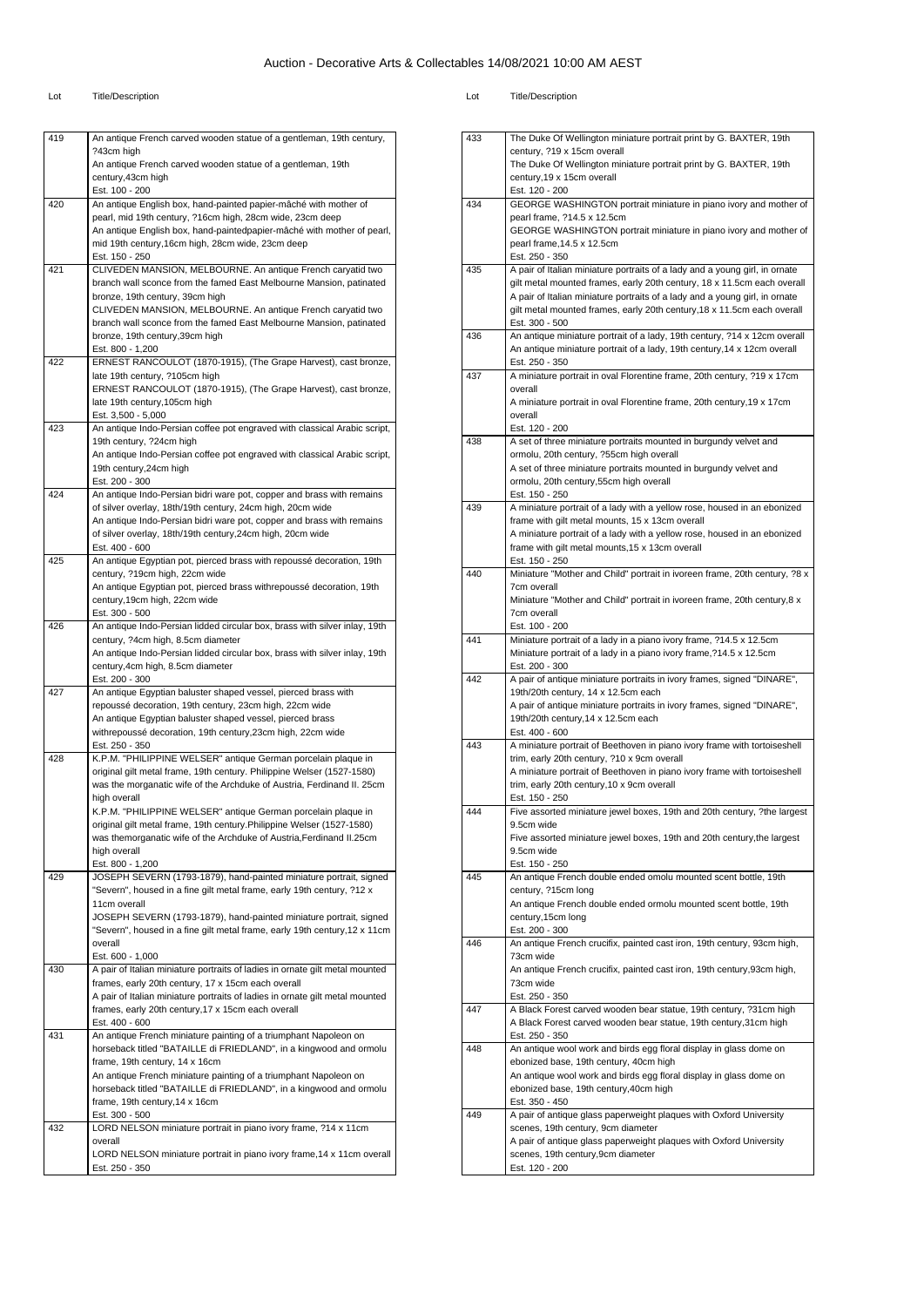#### Lot Title/Description Lot Title/Description

| 450 | An antique English deed box, walnut with inlaid panels, 19th century,                                                                  |
|-----|----------------------------------------------------------------------------------------------------------------------------------------|
|     | missing escutcheon, 12cm high, 30cm wide, 22cm deep                                                                                    |
|     | An antique English deed box, walnut with inlaid panels, 19th                                                                           |
|     | century, missing escutcheon, 12cm high, 30cm wide, 22cm deep                                                                           |
| 451 | Est. 60 - 100<br>An English Arts & Crafts copper serving tray, circa 1900, stamped                                                     |
|     | "Townsend & Co.", ?61cm wide                                                                                                           |
|     | An English Arts & Crafts copper serving tray, circa 1900, stamped                                                                      |
|     | "Townsend & Co.",61cm wide                                                                                                             |
|     | Est. 200 - 300                                                                                                                         |
| 452 | A French three piece bronze desk set comprising of a letter opener,                                                                    |
|     | inkwell and pen tray, by A. MARIONNET, circa 1895, with additional                                                                     |
|     | retailer's label verso, the letter opener 30cm long                                                                                    |
|     | A French three piece bronze desk set comprising of a letter opener,                                                                    |
|     | inkwell and pen tray, by A. MARIONNET, circa 1895, with additional                                                                     |
|     | retailer's label verso, the letter opener 30cm long                                                                                    |
|     | Est. 600 - 800                                                                                                                         |
| 453 | NAPKIN RINGS: Five tortoiseshell napkin rings, late 19th century.<br>NAPKIN RINGS: Five tortoiseshell napkin rings, late 19th century. |
|     | Est. 80 - 120                                                                                                                          |
| 454 | An antique three bottle tantalus with hobnail crystal decanters, late 19th                                                             |
|     | century, ?31cm high                                                                                                                    |
|     | An antique three bottle tantalus with hobnail crystal decanters, late 19th                                                             |
|     | century, 31cm high                                                                                                                     |
|     | Est. 150 - 250                                                                                                                         |
| 455 | PIETRO BAZZANTI (1825-1895), "SULAMITIDE" Italian carved                                                                               |
|     | alabaster bust, circa 1880, 48cm high                                                                                                  |
|     | PIETRO BAZZANTI (1825-1895), "SULAMITIDE" Italian carved                                                                               |
|     | alabaster bust, circa 1880,48cm high                                                                                                   |
|     | Est. 2,000 - 3,000                                                                                                                     |
| 456 | An Austrian cold patinated spelter table cigar lighter depicting two Arabs<br>and a camel, circa 1900, ?19cm high                      |
|     | An Austrian cold patinated spelter table cigar lighter depicting two Arabs                                                             |
|     | and a camel, circa 1900,19cm high                                                                                                      |
|     | Est. 300 - 500                                                                                                                         |
| 457 | A French Art Nouveau bronze finished spelter bust of a lady, circa 1900,                                                               |
|     | 20cm high                                                                                                                              |
|     | A French Art Nouveau bronze finished spelter bust of a lady, circa                                                                     |
|     | 1900,20cm high                                                                                                                         |
|     | Est. 200 - 300                                                                                                                         |
| 459 | An antique Italian carved alabaster bust of a woman, late 19th century,                                                                |
|     | ?20cm high                                                                                                                             |
|     | An antique Italian carved alabaster bust of a woman, late 19th                                                                         |
|     | century, 20cm high<br>Est. 200 - 300                                                                                                   |
| 460 | JOSEF BERGMAN, Austrian cold painted elephant statue, circa 1900,                                                                      |
|     | maker's stamp to underside, 8cm high                                                                                                   |
|     | JOSEF BERGMAN, Austrian cold painted elephant statue, circa                                                                            |
|     | 1900, maker's stamp to underside, 8cm high                                                                                             |
|     | Est. 150 - 250                                                                                                                         |
| 461 | FREDERIC REMINGTON "The Mountain Man" museum reproduction                                                                              |
|     | cast bronze statue on green marble plinth, 20th century, 35cm high                                                                     |
|     | FREDERIC REMINGTON "The Mountain Man" museum reproduction                                                                              |
|     | cast bronze statue on green marble plinth, 20th century, 35cm high                                                                     |
|     | Est. 250 - 350                                                                                                                         |
| 462 | A bronze lion statue on ebonised timber base, 20th century, 30cm high                                                                  |
|     | A bronze lion statue on ebonised timber base, 20th century, 30cm high<br>Est. 250 - 350                                                |
| 463 | After GIAMBOLOGNA "The Rape of the Sabine" cast bronze statue on                                                                       |
|     | turned wooden plinth, 68cm high                                                                                                        |
|     | After GIAMBOLOGNA "The Rape of the Sabine" cast bronze statue on                                                                       |
|     | turned wooden plinth, 68cm high                                                                                                        |
|     | Est. 400 - 600                                                                                                                         |
| 464 | A cast bronze statue of a horse, 20th century, 38cm high, 62cm long                                                                    |
|     | A cast bronze statue of a horse, 20th century, 38cm high, 62cm long                                                                    |
|     | Est. 400 - 600                                                                                                                         |
| 465 | An Austrian cold painted bulldog bronze statue, circa 1900, ?10cm long                                                                 |
|     | An Austrian cold painted bulldog bronze statue, circa 1900,10cm long                                                                   |
|     | Est. 200 - 300                                                                                                                         |
| 466 | An antique bronze dog statue, late 19th century, ?14cm long                                                                            |
|     | An antique bronze dog statue, late 19th century, 14cm long<br>Est. 200 - 300                                                           |
| 467 | An English cold painted bronze puppy dog statue, circa 1880, diamond                                                                   |
|     | registration stamp to base. ?8cm long                                                                                                  |
|     | An English cold painted bronze puppy dog statue, circa 1880, diamond                                                                   |
|     | registration stamp to base.8cm long                                                                                                    |
|     | Est. 150 - 250                                                                                                                         |
| 468 | A marquetry inlay serving tray with chrome handles, early 20th century,                                                                |
|     | 69cm across the handles                                                                                                                |
|     | A marquetry inlay serving tray with chrome handles, early 20th                                                                         |
|     | century, 69cm across the handles                                                                                                       |
|     | Est. 100 - 200                                                                                                                         |
|     |                                                                                                                                        |

| 469 | CLAIRE COLINET (1880 - 1950), Darling, circa 1920, bronze on a                                                                            |
|-----|-------------------------------------------------------------------------------------------------------------------------------------------|
|     | marble base, signed "CI. J.R. Colinet", foundry seal inset in base<br>"MHM", ?36cm (48cm with base).                                      |
|     | CLAIRE COLINET (1880 - 1950), Darling, circa 1920, bronze on a marble                                                                     |
|     | base, signed "Cl. J.R. Colinet", foundry seal inset in base "MHM", 36cm                                                                   |
|     | (48cm with base).                                                                                                                         |
|     | Est. 2,000 - 3,000                                                                                                                        |
| 470 | An antique walking stick, carved ivory handle with Egyptian motif topped                                                                  |
|     | with polished amber, tapering ovoid shaft in ebony with brass ferrule,                                                                    |
|     | circa 1900, 96.5cm high<br>An antique walking stick, carved ivory handle with Egyptian motif topped                                       |
|     | with polished amber, tapering ovoid shaft in ebony with brass ferrule,                                                                    |
|     | circa 1900,96.5cm high                                                                                                                    |
|     | Est. 350 - 500                                                                                                                            |
| 471 | An antique walking stick with Indian silver handle, cane shaft and brass                                                                  |
|     | ferrule, 19th century, ?83cm high                                                                                                         |
|     | An antique walking stick with Indian silver handle, cane shaft and brass                                                                  |
|     | ferrule, 19th century,83cm high<br>Est. 350 - 500                                                                                         |
| 472 | A Chinese walking stick, carved ivory handle with dragon motif, silvered                                                                  |
|     | collar, palm wood shaft and brass ferrule, 19th century, 86cm high                                                                        |
|     | A Chinese walking stick, carved ivory handle with dragon motif, silvered                                                                  |
|     | collar, palm wood shaft and brass ferrule, 19th century, 86cm high                                                                        |
| 473 | Est. 350 - 500<br>An Indo-Persian walking stick, finely inlaid with silver on timber shaft,                                               |
|     | 19th century, ?88cm high                                                                                                                  |
|     | An Indo-Persian walking stick, finely inlaid with silver on timber shaft,                                                                 |
|     | 19th century, 88cm high                                                                                                                   |
|     | Est. 350 - 500                                                                                                                            |
| 474 | An antique English walking stick, bulldog boxwood handle with glass                                                                       |
|     | eyes, metal collar, Malacca cane shaft and brass ferrule, 19th century,<br>?88cm high                                                     |
|     | An antique English walking stick, bulldog boxwood handle with glass                                                                       |
|     | eyes, metal collar, Malacca cane shaft and brass ferrule, 19th                                                                            |
|     | century,88cm high                                                                                                                         |
|     | Est. 250 - 350                                                                                                                            |
| 475 | An antique walking stick, carved dog's head handle and shaft made from                                                                    |
|     | a single piece of blackthorn, 19th century, ?84cm high<br>An antique walking stick, carved dog's head handle and shaft made from          |
|     | a single piece of blackthorn, 19th century,84cm high                                                                                      |
|     | Est. 250 - 350                                                                                                                            |
| 476 | An antique walking stick, carved deer antler handle, cane shaft and later                                                                 |
|     | brass ferrule, 19th century, ?75cm high                                                                                                   |
|     | An antique walking stick, carved deer antler handle, cane shaft and later<br>brass ferrule, 19th century, 75cm high                       |
|     | Est. 200 - 300                                                                                                                            |
| 477 | An antique walking stick with carved ivory handle, timber shaft and brass                                                                 |
|     | ferrule, 19th century, ?88cm high                                                                                                         |
|     | An antique walking stick with carved ivory handle, timber shaft and brass                                                                 |
|     | ferrule, 19th century, 88cm high                                                                                                          |
| 478 | Est. 300 - 500<br>An antique English walking stick, turned tiger's eye handle, sterling silver                                            |
|     | collar, ebony shaft and horn ferrule, 19th century, ?86cm high                                                                            |
|     | An antique English walking stick, turned tiger's eye handle, sterling silver                                                              |
|     | collar, ebony shaft and horn ferrule, 19th century, 86cm high                                                                             |
|     | Est. 250 - 350                                                                                                                            |
| 479 | A Japanese walking stick with carved ivory handle, engraved silver<br>collar, timber shaft with metal ferrule, 19th century, ?80.5cm high |
|     | A Japanese walking stick with carved ivory handle, engraved silver                                                                        |
|     |                                                                                                                                           |
|     | collar, timber shaft with metal ferrule, 19th century, 80.5cm high                                                                        |
|     | Est. 300 - 400                                                                                                                            |
| 480 | An antique walking stick, carved whalebone handle and ferrule with                                                                        |
|     | timber shaft, 19th century, ?87cm high                                                                                                    |
|     | An antique walking stick, carved whalebone handle and ferrule with                                                                        |
|     | timber shaft, 19th century,87cm high<br>Est. 250 - 350                                                                                    |
| 481 | An antique walking stick with carved bone dragon handle, engraved                                                                         |
|     | silver collar, timber shaft and brass ferrule, 19th century, 79cm high                                                                    |
|     | An antique walking stick with carved bone dragon handle, engraved                                                                         |
|     | silver collar, timber shaft and brass ferrule, 19th century, 79cm high                                                                    |
| 482 | Est. 350 - 500<br>An antique walking stick, sterling silver handle engraved "W.H.G. 1917",                                                |
|     | cane shaft and brass ferrule, early 20th century, ?89cm high                                                                              |
|     | An antique walking stick, sterling silver handle engraved "W.H.G. 1917",                                                                  |
|     | cane shaft and brass ferrule, early 20th century, 89cm high                                                                               |
|     | Est. 300 - 400                                                                                                                            |
| 483 | An antique walking stick, carved horn handle with silver horse's hoof                                                                     |
|     | finial and timber shaft, circa 1900, ?81cm high<br>An antique walking stick, carved horn handle with silver horse's hoof                  |
|     | finial and timber shaft, circa 1900,81cm high                                                                                             |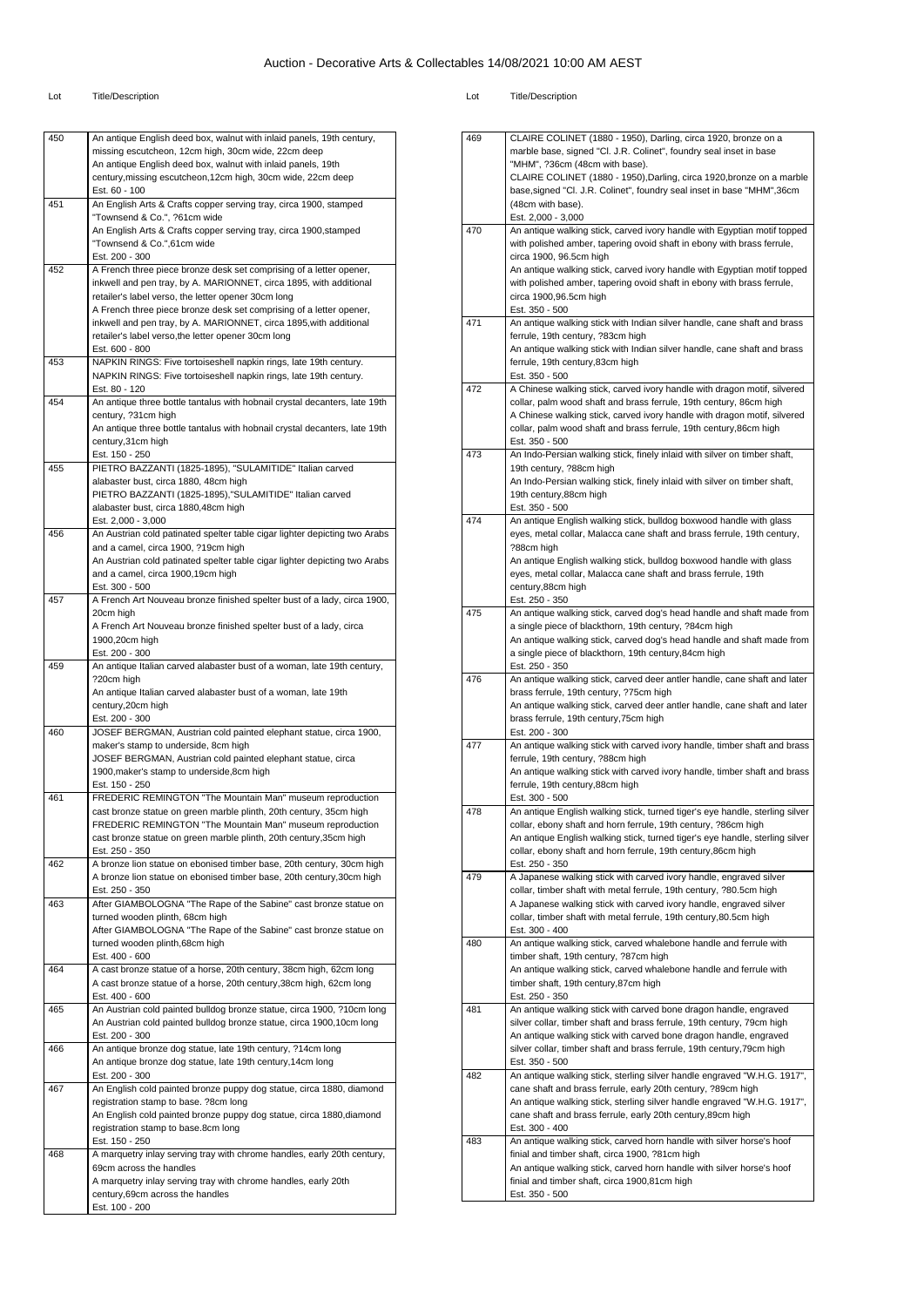| 484 | An antique walking stick, carved horn handle with sterling silver collar                                                                          |
|-----|---------------------------------------------------------------------------------------------------------------------------------------------------|
|     | and ebony shaft, 19th century, ?88cm high                                                                                                         |
|     | An antique walking stick, carved horn handle with sterling silver collar                                                                          |
|     | and ebony shaft, 19th century, 88cm high                                                                                                          |
|     | Est. 150 - 250                                                                                                                                    |
| 485 | An antique walking stick, carved ivory handle, silver collar, ebony shaft                                                                         |
|     | with brass ferrule, 19th century, ?83cm high<br>An antique walking stick, carved ivory handle, silver collar, ebony shaft                         |
|     | with brass ferrule, 19th century, 83cm high                                                                                                       |
|     | Est. 200 - 300                                                                                                                                    |
| 486 | A walking stick with carved wooden bird's head handle and resin beak,                                                                             |
|     | fiddleback shaft with brass ferrule, early 20th century, ?90cm high                                                                               |
|     | A walking stick with carved wooden bird's head handle and resin beak,                                                                             |
|     | fiddleback shaft with brass ferrule, early 20th century, 90cm high                                                                                |
|     | Est. 300 - 400                                                                                                                                    |
| 487 | An antique walking stick profusely carved from top to bottom, with nude                                                                           |
|     | figural handle, male figure, assorted symbols, flowers and inscription                                                                            |
|     | (partially legible) plus metal ferrule, 19th century, 85cm high                                                                                   |
|     | An antique walking stick profusely carved from top to bottom, with nude                                                                           |
|     | figural handle, male figure, assorted symbols, flowers and inscription<br>(partially legible) plus metal ferrule, 19th century,85cm high          |
|     | Est. 350 - 500                                                                                                                                    |
| 488 | A French wrought iron mirror/picture frame, circa 1920, stamped with                                                                              |
|     | maker's monogram (illegible), ?41.5cm x 18.5cm                                                                                                    |
|     | A French wrought iron mirror/picture frame, circa 1920, stamped with                                                                              |
|     | maker's monogram (illegible), 41.5cm x 18.5cm                                                                                                     |
|     | Est. 150 - 250                                                                                                                                    |
| 489 | An Art Deco chrome finished car mascot on later shaped wooden plinth,                                                                             |
|     | circa 1930, ?14cm high overall                                                                                                                    |
|     | An Art Deco chrome finished car mascot on later shaped wooden plinth,                                                                             |
|     | circa 1930,14cm high overall                                                                                                                      |
| 490 | Est. 300 - 400                                                                                                                                    |
|     | PAUL PHILIPPE (1870 - 1930), "Awakening", cast bronze on a marble<br>base, circa 1925, signed "Philippe" rear of base plate, 47cm including       |
|     | base.                                                                                                                                             |
|     | PAUL PHILIPPE (1870 - 1930), "Awakening", cast bronze on a marble                                                                                 |
|     | base, circa 1925, signed "Philippe" rear of base plate, 47cm including                                                                            |
|     | base.                                                                                                                                             |
|     | Est. 1,200 - 1,500                                                                                                                                |
| 491 | AMEDEO GENNARELLI (1881-1943), "The Carrier Pigeon", silvered                                                                                     |
|     | bronze on 3-tiered onyx base, circa 1925, signed "A Gennarelli" to the                                                                            |
|     | base, with foundry mark to bottom (left cheek), 57cm including base.                                                                              |
|     | Provenance: Bunda Fine Jewels & Antiques, November 2001. (With                                                                                    |
|     | original receipt.)                                                                                                                                |
|     | AMEDEO GENNARELLI (1881-1943), "The Carrier Pigeon", silvered<br>bronze on 3-tieredonyx base, circa 1925, signed "A Gennarelli" to the            |
|     | base, with foundry mark to bottom (left cheek), 57cm including                                                                                    |
|     | base.Provenance: Bunda Fine Jewels & Antiques, November 2001.                                                                                     |
|     | (With original receipt.)                                                                                                                          |
|     | Est. 5,000 - 7,500                                                                                                                                |
| 492 | A French Art Deco statue of a nude with a hat, carved ivory and                                                                                   |
|     | rosewood, circa 1925, signed "A. Migeon", 26.5cm high                                                                                             |
|     | A French Art Deco statue of a nude with a hat, carved ivory and                                                                                   |
|     | rosewood, circa 1925, signed "A. Migeon", 26.5cm high                                                                                             |
|     | Est. 2,500 - 3,500                                                                                                                                |
| 493 | A French Art Deco statue of Ruth by the font, gilt metal and marble,                                                                              |
|     | circa 1930s, 33cm high, 49cm wide                                                                                                                 |
|     | A French Art Deco statue of Ruth by the font, gilt metal and marble,                                                                              |
|     | circa 1930s, 33cm high, 49cm wide<br>Est. 450 - 550                                                                                               |
| 494 | A French Art Deco chrome plated car mascot in the form a devil, circa                                                                             |
|     |                                                                                                                                                   |
|     |                                                                                                                                                   |
|     | 1930. ?10.5cm high.                                                                                                                               |
|     | A French Art Deco chrome plated car mascot in the form a devil, circa<br>1930.10.5cm high.                                                        |
|     | Est. 250 - 350                                                                                                                                    |
| 495 | A Danish Art Deco bronze dish, circa 1930, marked to the base "TINOS                                                                              |
|     | BRONCE", ?19.5cm diameter                                                                                                                         |
|     | A Danish Art Deco bronze dish, circa 1930, marked to the base "TINOS                                                                              |
|     | BRONCE", 19.5cm diameter                                                                                                                          |
|     | Est. 200 - 300                                                                                                                                    |
| 496 | DEMETRE CHIPARUS (after), Art Deco dancing lady statue, cast                                                                                      |
|     | bronze on Belgian black slate plinth, 2nd half of the 20th century, signed                                                                        |
|     | "D.H. Chiparus", 66cm high                                                                                                                        |
|     | DEMETRE CHIPARUS (after), Art Deco dancing lady statue, cast                                                                                      |
|     | bronze on Belgian black slate plinth, 2nd half of the 20th century, signed                                                                        |
|     | "D.H. Chiparus",66cm high                                                                                                                         |
|     | Est. 4,000 - 6,000                                                                                                                                |
| 497 | Antique ink pot and blotter, two jewellery boxes and a perfume atomizer,                                                                          |
|     | mid 20th century, (5 items), the larger jewellery box 11.5cm diameter<br>Antique ink pot and blotter, two jewellery boxes and a perfume atomizer, |
|     | mid 20th century, (5 items), the larger jewellery box 11.5cm diameter                                                                             |

| 498 |                                                                                                                                             |
|-----|---------------------------------------------------------------------------------------------------------------------------------------------|
|     | PAUL HOWARD MANSHIP (1885-1966) (After), Atalanta, brass, 90cm<br>(including incorporated base). Manship created his original "Atalanta" in |
|     | 1921.                                                                                                                                       |
|     | PAUL HOWARD MANSHIP (1885-1966) (After), Atalanta, brass, 90cm                                                                              |
|     | (including incorporated base). Manship created his original "Atalanta" in                                                                   |
|     | 1921. In Greek mythology, the lovely swift-footed maiden Atalanta could                                                                     |
|     | run faster than all others. Because a prophecy warned her to avoid                                                                          |
|     | marriage, she challenged each of her suitors to a footrace - death                                                                          |
|     | being the penalty for defeat. While observing the races, a handsome                                                                         |
|     | youth named Hippomenes fell in love with Atalanta and challenged her,                                                                       |
|     | hoping to gain her hand in marriage. The young suitor invoked the aid of                                                                    |
|     | Aphrodite, the goddess of love, who presented him with three golden                                                                         |
|     | apples. During the contest, Hippomenes dropped the apples one at a<br>time, each of which Atalanta paused to pick up. The delays allowed    |
|     | Hippomenes to win the race and to take as his bride Atalanta, who was                                                                       |
|     | secretly pleased by the race's outcome. Flying dolphins, a common                                                                           |
|     | motif in ancient Greek art, adorn the sculpture's base.                                                                                     |
|     | Est. 2,000 - 2,500                                                                                                                          |
| 499 | "The Ballerina" cast bronze sculpture, mid 20th century, ?42cm high                                                                         |
|     | "The Ballerina" cast bronze sculpture, mid 20th century, 42cm high                                                                          |
|     | Est. 120 - 200                                                                                                                              |
| 500 | A butterfly display in box mounted frame, 20th century, 38 x 64xm                                                                           |
|     | overall                                                                                                                                     |
|     | A butterfly display in box mounted frame, 20th century, 38 x 64xm overall                                                                   |
|     | Est. 250 - 350                                                                                                                              |
| 501 | A butterfly display in glass dome, mid 20th century, 39cm high, 24cm<br>diameter                                                            |
|     | A butterfly display in glass dome, mid 20th century, 39cm high, 24cm                                                                        |
|     | diameter                                                                                                                                    |
|     | Est. 250 - 350                                                                                                                              |
| 502 | Vintage perfume bottles, Bohemian crystal clock and assorted pill boxes                                                                     |
|     | including antique Chinese porcelain fragment example, (9 items), ?the                                                                       |
|     | largest perfume 11cm high                                                                                                                   |
|     | Vintage perfume bottles, Bohemian crystal clock and assorted pill boxes                                                                     |
|     | including antique Chinese porcelain fragment example, (9 items), the                                                                        |
|     | largest perfume 11cm high                                                                                                                   |
|     | Est. 120 - 200                                                                                                                              |
| 503 | A turned timber mantel vase with hand-painted maiden portrait, early                                                                        |
|     | 20th century, ?45.5cm high                                                                                                                  |
|     | A turned timber mantel vase with hand-painted maiden portrait, early                                                                        |
|     | 20th century, 45.5cm high<br>Est. 80 - 120                                                                                                  |
| 504 | Group of 13 assorted animal and deity ornaments, 20th century, ?the                                                                         |
|     | largest 25cm long                                                                                                                           |
|     | Group of 13 assorted animal and deity ornaments, 20th century, the                                                                          |
|     | largest 25cm long                                                                                                                           |
|     | Est. 60 - 100                                                                                                                               |
| 505 | A pair of pewter candelabra, pewter terrine and two serving trays, (5                                                                       |
|     | items), ?the candelabra 44cm high                                                                                                           |
|     | A pair of pewter candelabra, pewter terrine and two serving trays, (5                                                                       |
|     | items), the candelabra 44cm high                                                                                                            |
|     | Est. 120 - 200                                                                                                                              |
| 506 | Cariton ware coffee cups and saucers, Bohemian ruby glass jar, silver                                                                       |
|     | and brass utensils and a glass sculpture, ?19th and 20th century, (15<br>items), the largest 16cm high                                      |
|     | Carlton Ware coffee cups and saucers, Bohemian ruby glass jar, silver                                                                       |
|     | and brass utensils and a glass sculpture, 19th and 20th century, (15                                                                        |
|     | items), the largest 16cm high                                                                                                               |
|     | Est. 120 - 200                                                                                                                              |
| 507 |                                                                                                                                             |
|     | Five assorted porcelain and glass statues including Villeroy & Boch,                                                                        |
|     | Fenton, Rosenthal etc. 20th century, the tallest 31cm high                                                                                  |
|     | Five assorted porcelain and glass statues including Villeroy & Boch,                                                                        |
|     | Fenton, Rosenthal etc. 20th century, the tallest 31cm high                                                                                  |
|     | Est. 100 - 200                                                                                                                              |
| 508 | A deer statue, cast brass, 20th century, 62cm high                                                                                          |
|     | A deer statue, cast brass, 20th century, 62cm high                                                                                          |
|     | Est. 100 - 200                                                                                                                              |
| 509 | An amboyna timber fitted table box with hinged curved lid and fitted                                                                        |
|     | interior, 20th century, ?8.5cm high, 21cm wide                                                                                              |
|     | An amboyna timber fitted table box with hinged curved lid and fitted<br>interior, 20th century, 8.5cm high, 21cm wide                       |
|     | Est. 150 - 200                                                                                                                              |
| 510 | A cast and patinated Art Nouveau style dressing table tray with floral                                                                      |
|     | decoration and depicting two young ladies, 20th century, ?21cm wide                                                                         |
|     | A cast and patinated Art Nouveau style dressing table tray with floral                                                                      |
|     | decoration and depicting two young ladies, 20th century, 21cm wide                                                                          |
|     | Est. 150 - 250                                                                                                                              |
| 511 | Assorted ornaments, statues, vases, fans, boxes and sundries, (32                                                                           |
|     | items), the tallest 56cm high                                                                                                               |
|     | Assorted ornaments, statues, vases, fans, boxes and sundries, (32                                                                           |
|     | items), the tallest 56cm high<br>Est. 100 - 200                                                                                             |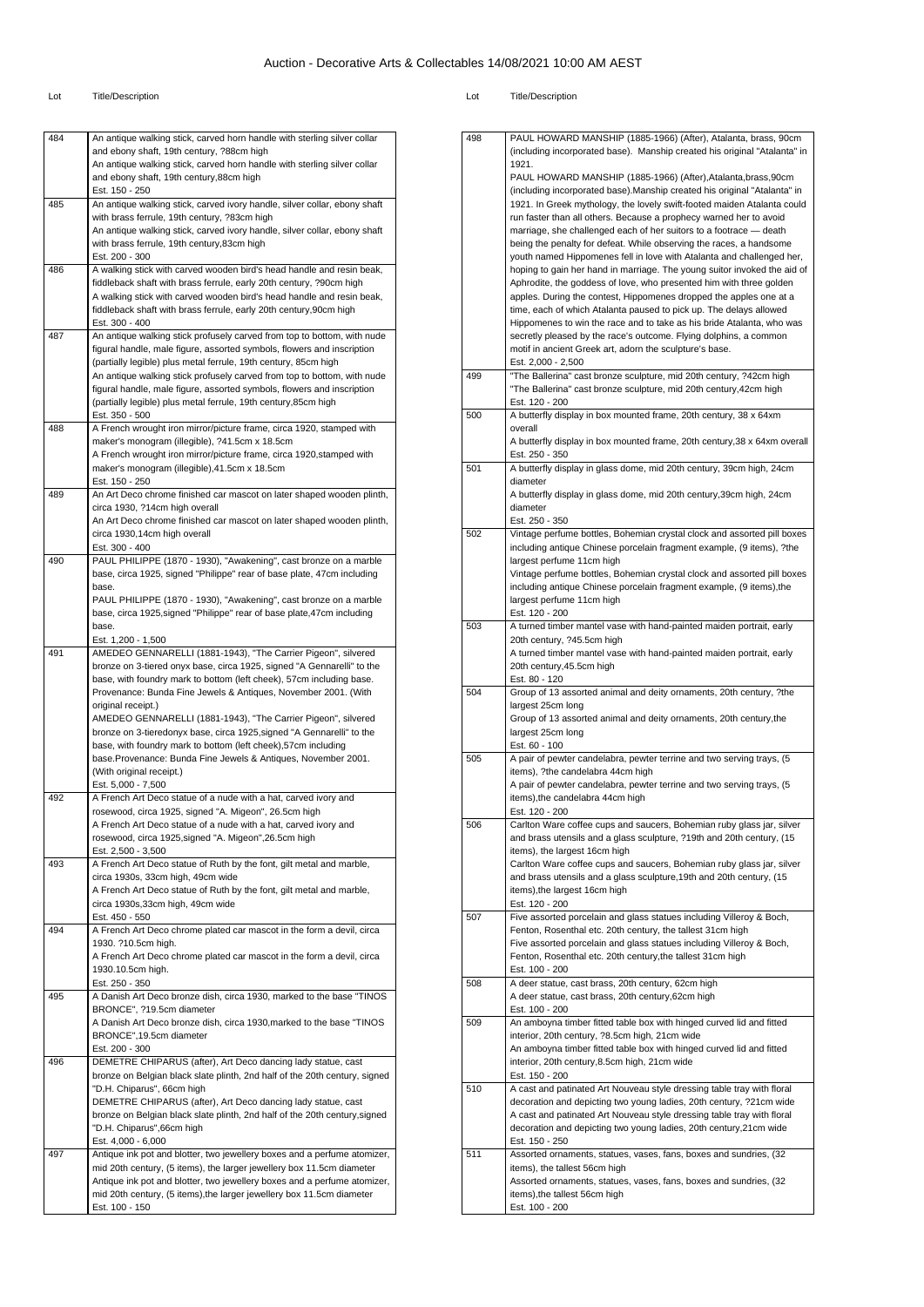#### Lot Title/Description Lot Title/Description

deep Est. 2,000 - 3,000

| 511a | Remains of a collection including silver plated ware, porcelain, glass and<br>crystal, 19th and 20th century, (qty),       |
|------|----------------------------------------------------------------------------------------------------------------------------|
|      | Remains of a collection including silver plated ware, porcelain, glass and<br>crystal, 19th and 20th century, (qty),       |
| 512  | Est. 40 - 60                                                                                                               |
|      | A faux tortoise shell jewellery box with applied ormolu mounts, ?10cm<br>high, 20cm wide, 11cm deep                        |
|      | A faux tortoise shell jewellery box with applied ormolu mounts, 10cm                                                       |
|      | high, 20cm wide, 11cm deep                                                                                                 |
|      | Est. 80 - 120                                                                                                              |
| 513  | An antique English oak bible table, 18th century, with accompanying                                                        |
|      | antique leather bound bible, ?72cm high, 55cm wide, 42cm deep                                                              |
|      | An antique English oak bible table, 18th century,with accompanying                                                         |
|      | antique leather bound bible, 72cm high, 55cm wide, 42cm deep                                                               |
| 514  | Est. 600 - 800<br>An antique carved English oak coffer, 18th/19th century, 69cm high,                                      |
|      | 121cm wide, 51cm deep                                                                                                      |
|      | An antique carved English oak coffer, 18th/19th century, 69cm high,                                                        |
|      | 121cm wide, 51cm deep                                                                                                      |
|      | Est. 600 - 800                                                                                                             |
| 515  | A fine English walnut bureau, handsomely fitted interior with                                                              |
|      | compartments and drawers, mid to late 18th century, 104cm high, 89cm                                                       |
|      | wide, 51cm deep                                                                                                            |
|      | A fine English walnut bureau, handsomely fitted interior with                                                              |
|      | compartments and drawers, mid to late 18th century, 104cm high, 89cm                                                       |
|      | wide, 51cm deep                                                                                                            |
| 516  | Est. 2,500 - 3,500<br>An Anglo-Indian Georgian padouk chest on chest, late 18th century,                                   |
|      | 180cm high, 111cm wide, 55cm deep                                                                                          |
|      | An Anglo-Indian Georgian padouk chest on chest, late 18th                                                                  |
|      | century, 180cm high, 111cm wide, 55cm deep                                                                                 |
|      | Est. 3,000 - 5,000                                                                                                         |
| 517  | A Georgian Hepplewhite dining chair, elm and oak with drop-in rush                                                         |
|      | seat, 18th century, 97cm high, 52cm wide                                                                                   |
|      | A Georgian Hepplewhite dining chair, elm and oak with drop-in rush                                                         |
|      | seat, 18th century, 97cm high, 52cm wide                                                                                   |
| 518  | Est. 200 - 300<br>A Georgian English mahogany single drawer table, late 18th century,                                      |
|      | ?71cm high, 78cm wide, 45cm deep                                                                                           |
|      | A Georgian English mahogany single drawer table, late 18th                                                                 |
|      | century, 71cm high, 78cm wide, 45cm deep                                                                                   |
|      | Est. 400 - 600                                                                                                             |
| 519  | An antique English elm and oak blanket box, carved with the initials "D.                                                   |
|      | P. 1693", 19th century or earlier, ?32cm high, 77cm wide, 40cm deep                                                        |
|      | An antique English elm and oak blanket box, carved with the initials "D.                                                   |
|      | P. 1693", 19th century or earlier, 32cm high, 77cm wide, 40cm deep                                                         |
| 520  | Est. 300 - 500                                                                                                             |
|      | An English Georgian bow front display cabinet, mahogany veneer, 18th<br>century, ?159cm high, 105cm wide, 54cm deep        |
|      | An English Georgian bow front display cabinet, mahogany veneer, 18th                                                       |
|      | century, 159cm high, 105cm wide, 54cm deep                                                                                 |
|      | Est. 200 - 300                                                                                                             |
| 521  | George III English mahogany two drawer desk, 18th century, ?74cm                                                           |
|      | high, 126cm wide, 60cm deep                                                                                                |
|      | George III English mahogany two drawer desk, 18th century, 74cm high,                                                      |
|      | 126cm wide, 60cm deep                                                                                                      |
|      | Est. 800 - 1,200                                                                                                           |
| 522  | A fine antique English Georgian mahogany dwarf chest with marquetry                                                        |
|      | inlay, circa 1810, ?71cm high, 70cm wide, 39cm deep<br>A fine antique English Georgian mahogany dwarf chest with marquetry |
|      | inlay, circa 1810,71cm high, 70cm wide, 39cm deep                                                                          |
|      | Est. 600 - 800                                                                                                             |
| 523  | A Georgian bedside washstand, mahogany with single drawer, circa                                                           |
|      | 1790, ?78cm high, 34cm wide, 34cm deep                                                                                     |
|      | A Georgian bedside washstand, mahogany with single drawer, circa                                                           |
|      | 1790,78cm high, 34cm wide, 34cm deep                                                                                       |
|      | Est. 250 - 350                                                                                                             |
| 524  | A pair of antique provincial English oak ladderback carver chairs with                                                     |
|      | rush seats, 19th century, ?107cm high, 58cm across the arms                                                                |
|      | A pair of antique provincial English oak ladderback carver chairs with                                                     |
|      | rush seats, 19th century, 107cm high, 58cm across the arms                                                                 |
| 525  | Est. 400 - 600<br>An English Georgian oak bureau bookcase, circa 1780, interior fitted                                     |
|      | with numerous pigeonholes and drawers, 232cm high, 112cm wide,                                                             |
|      | 58cm deep                                                                                                                  |
|      | An English Georgian oak bureau bookcase, circa 1780, interior fitted with                                                  |
|      | numerous pigeonholes and drawers, 232cm high, 112cm wide, 58cm                                                             |
|      |                                                                                                                            |

| -ot | <b>Title/Description</b> |
|-----|--------------------------|
|     |                          |

| 526 | An antique Georgian English mahogany wine table with tilt-top, late 18th                       |
|-----|------------------------------------------------------------------------------------------------|
|     | century, 73cm high, 55cm diameter                                                              |
|     | An antique Georgian English mahogany wine table with tilt-top, late 18th                       |
|     | century, 73cm high, 55cm diameter                                                              |
|     | Est. 200 - 300                                                                                 |
| 527 | An English Georgian wine table with crab legs, early 19th century,                             |
|     | ?74cm high, 49cm diameter                                                                      |
|     | An English Georgian wine table with crab legs, early 19th century, 74cm                        |
|     | high, 49cm diameter                                                                            |
|     | Est. 250 - 350                                                                                 |
| 528 | A Scottish Regency mahogany sideboard, circa 1820, 115cm high,                                 |
|     | 187cm wide, 55cm deep                                                                          |
|     | A Scottish Regency mahogany sideboard, circa 1820,115cm high,                                  |
|     | 187cm wide, 55cm deep                                                                          |
| 529 | Est. 1,500 - 2,500                                                                             |
|     | An antique Georgian style mahogany framed mirror, 19th century, ?80 x<br>55cm                  |
|     |                                                                                                |
|     | An antique Georgian style mahogany framed mirror, 19th century, 80 x<br>55cm                   |
|     | Est. 200 - 300                                                                                 |
| 530 | An antique English campaign chest of drawers, mahogany and brass,                              |
|     | early to mid 19th century, 84cm high, 101cm wide, 49cm deep                                    |
|     | An antique English campaign chest of drawers, mahogany and brass,                              |
|     | early to mid 19th century, 84cm high, 101cm wide, 49cm deep                                    |
|     |                                                                                                |
| 531 | Est. 1,000 - 1,500<br>An antique French provincial carver chair, walnut and fruitwood with peg |
|     | joint construction, circa 1825, ?60cm across the arms                                          |
|     | An antique French provincial carver chair, walnut and fruitwood with peg                       |
|     | joint construction, circa 1825,60cm across the arms                                            |
|     | Est. 150 - 250                                                                                 |
| 532 | An English Regency over mantel mirror, early 19th century, ?63 x                               |
|     | 138cm                                                                                          |
|     | An English Regency over mantel mirror, early 19th century, 63 x 138cm                          |
|     | Est. 300 - 500                                                                                 |
| 533 | A Georgian bow front mahogany chest of four drawers, early 19th                                |
|     | century, ?84cm high, 98cm wide, 55cm deep                                                      |
|     | A Georgian bow front mahogany chest of four drawers, early 19th                                |
|     | century, 84cm high, 98cm wide, 55cm deep                                                       |
|     | Est. 600 - 800                                                                                 |
| 534 | A Georgian English footstool with ring turned mahogany legs and brown                          |
|     | leather upholstery, early 19th century, ?56cm high, 27cm wide, 28cm                            |
|     | deep                                                                                           |
|     | A Georgian English footstool with ring turned mahogany legs and brown                          |
|     | leather upholstery, early 19th century, 56cm high, 27cm wide, 28cm                             |
|     | deep                                                                                           |
|     | Est. 200 - 300                                                                                 |
| 535 | A Georgian English footstool with turned mahogany legs and brown                               |
|     | leather upholstery, mid 19th century, 49cm high, 42cm wide, 42cm deep                          |
|     | A Georgian English footstool with turned mahogany legs and brown                               |
|     | leather upholstery, mid 19th century, 49cm high, 42cm wide, 42cm deep                          |
|     | Est. 150 - 250                                                                                 |
| 536 | An English Regency mahogany cylinder top desk with ebony Greek key                             |
|     | inlay, circa 1825, 108cm high, 101cm wide, 67cm deep                                           |
|     | An English Regency mahogany cylinder top desk with ebony Greek key                             |
|     | inlay, circa 1825,108cm high, 101cm wide, 67cm deep                                            |
|     | Est. 1,500 - 2,500                                                                             |
| 537 | Set of four William IV mahogany saddleback dining chairs with carved                           |
|     | lotus decorated legs, circa 1840, stamped "BULSTRODE, 59                                       |
|     | Paddington Street, Marylebone",                                                                |
|     | Set of four William IV mahogany saddleback dining chairs with carved                           |
|     | lotus decorated legs, circa 1840, stamped "BULSTRODE, 59 Paddington                            |
|     | Street, Marylebone",                                                                           |
|     | Est. 600 - 800                                                                                 |
| 538 | A late Regency mahogany cheval mirror of petite proportions, ?149cm                            |
|     | high, 70cm wide, 50cm deep                                                                     |
|     | A late Regency mahogany cheval mirror of petite proportions, 149cm                             |
|     | high, 70cm wide, 50cm deep                                                                     |
|     | Est. 600 - 800                                                                                 |
| 539 | An antique provincial English Regency two drawer sofa table with lyre                          |
|     | base, mahogany with pine secondaries, circa 1825, 82cm high, 114cm                             |
|     | wide, 50cm deep                                                                                |
|     | An antique provincial English Regency two drawer sofa table with lyre                          |
|     | base, mahogany with pine secondaries, circa 1825,82cm high, 114cm                              |
|     | wide, 50cm deep                                                                                |
|     | Est. 500 - 750                                                                                 |
| 540 | A Georgian mahogany dropside occasional table with single drawer,                              |
|     | early 19th century, ?77cm high, 49cm wide (extends to 105cm), 107cm                            |
|     | deep                                                                                           |
|     | A Georgian mahogany dropside occasional table with single drawer,                              |
|     | early 19th century, 77cm high, 49cm wide (extends to 105cm), 107cm                             |
|     | deep<br>Est. 600 - 1,000                                                                       |
|     |                                                                                                |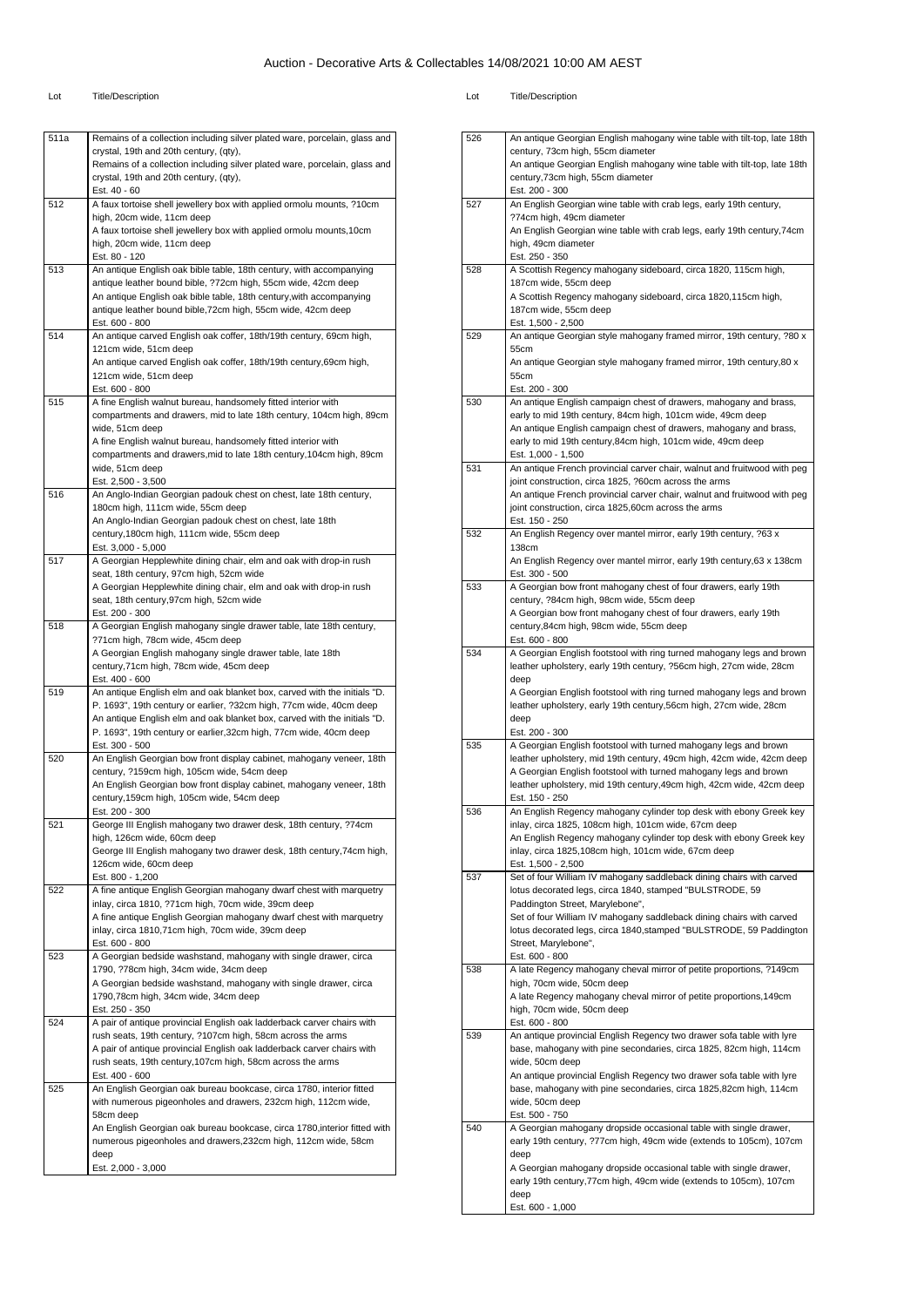| 541 | An antique English mahogany Pembroke table, 19th century, 73cm high,                                                                         |
|-----|----------------------------------------------------------------------------------------------------------------------------------------------|
|     | 95cm wide, 99cm deep                                                                                                                         |
|     | An antique English mahogany Pembroke table, 19th century, 73cm high,<br>95cm wide, 99cm deep                                                 |
|     | Est. 250 - 350                                                                                                                               |
| 542 | An antique German flame mahogany cabinet, early to mid 19th century,                                                                         |
|     | ?50cm high, 60cm wide, 50cm deep                                                                                                             |
|     | An antique German flame mahogany cabinet, early to mid 19th                                                                                  |
|     | century,50cm high, 60cm wide, 50cm deep                                                                                                      |
| 543 | Est. 600 - 1,000<br>An English mahogany spade back carver chair with tapering hexagonal                                                      |
|     | form legs, circa 1835, 58cm across the arms                                                                                                  |
|     | An English mahogany spade back carver chair with tapering hexagonal                                                                          |
|     | form legs, circa 1835,58cm across the arms                                                                                                   |
|     | Est. 200 - 300                                                                                                                               |
| 544 | A pair of antique English carver chairs, flame mahogany with brown                                                                           |
|     | leatherette upholstery, circa 1840, ?52cm across the arms                                                                                    |
|     | A pair of antique English carver chairs, flame mahogany with brown<br>leatherette upholstery, circa 1840,52cm across the arms                |
|     | Est. 500 - 750                                                                                                                               |
| 545 | An impressive antique English William IV mahogany banquet table, six                                                                         |
|     | finely turned and hexagonal tapering form legs with five additional                                                                          |
|     | leaves, circa 1840, 74cm high, 116cm wide (extends to 426cm), 130cm                                                                          |
|     | deep                                                                                                                                         |
|     | An impressive antique English William IV mahogany banquet table, six                                                                         |
|     | finely turned and hexagonaltaperingform legs with five additional leaves,<br>circa 1840,74cm high, 116cm wide (extends to 426cm), 130cm deep |
|     | Est. 3,000 - 5,000                                                                                                                           |
| 546 | An antique English rosewood console table with marble top, circa 1830,                                                                       |
|     | 86cm high, 76cm wide, 46cm deep                                                                                                              |
|     | An antique English rosewood console table with marble top, circa                                                                             |
|     | 1830,86cm high, 76cm wide, 46cm deep                                                                                                         |
| 547 | Est. 400 - 600<br>An antique pine trunk with iron handles, 19th century, ?31cm high, 89cm                                                    |
|     | wide, 37cm deep                                                                                                                              |
|     | An antique pine trunk with iron handles, 19th century, 31cm high, 89cm                                                                       |
|     | wide, 37cm deep                                                                                                                              |
|     | Est. 250 - 350                                                                                                                               |
| 548 | An antique two drawer occasional table on tripartite concave base,                                                                           |
|     | Australian cedar, red pine and kauri pine, platform base with bun feet                                                                       |
|     | and octagonal column, 19th century, 69cm high, 49cm wide, 37cm deep<br>An antique two drawer occasional table on tripartite concave base,    |
|     | Australian cedar, red pine and kauri pine, platform base with bun feet                                                                       |
|     | and octagonal column, 19th century, 69cm high, 49cm wide, 37cm deep                                                                          |
|     | Est. 250 - 350                                                                                                                               |
| 549 | An antique English four door breakfront buffet with book-matched flame                                                                       |
|     | mahogany front, mid 19th century, 91cm high, 168cm wide, 54cm deep                                                                           |
|     | An antique English four door breakfront buffet with book-matched flame<br>mahogany front, mid 19th century, 91cm high, 168cm wide, 54cm deep |
|     | Est. 1,000 - 1,500                                                                                                                           |
| 550 | An antique Saratoga dome top trunk, interior decorated with colour                                                                           |
|     | lithograph portrait, 19th century, 58cm high, 84cm wide, 46cm deep                                                                           |
|     | An antique Saratoga dome top trunk, interior decorated with colour                                                                           |
|     | lithograph portrait, 19th century, 58cm high, 84cm wide, 46cm deep                                                                           |
| 551 | Est. 400 - 600<br>An antique English wine table with barley twist column, mid 19th                                                           |
|     | century, ?72cm high, 61cm diameter                                                                                                           |
|     | An antique English wine table with barley twist column, mid 19th                                                                             |
|     | century, 72cm high, 61cm diameter                                                                                                            |
|     | Est. 250 - 350                                                                                                                               |
| 552 | An English mahogany three tier dumbwaiter, cedar secondary timbers                                                                           |
|     | with original brass castors, circa 1870, 120cm high, 113cm wide, 48cm                                                                        |
|     | deep<br>An English mahogany three tier dumbwaiter, cedar secondary timbers                                                                   |
|     | with original brass castors, circa 1870,120cm high, 113cm wide, 48cm                                                                         |
|     | deep                                                                                                                                         |
|     | Est. 800 - 1,200                                                                                                                             |
| 553 | An English rosewood worktable, mid 19th century, 77cm high, 51cm                                                                             |
|     | wide, 40cm deep                                                                                                                              |
|     | An English rosewood worktable, mid 19th century, 77cm high, 51cm<br>wide, 40cm deep                                                          |
|     | Est. 400 - 600                                                                                                                               |
| 554 | An antique English mahogany vanity mirror with marble top, mid 19th                                                                          |
|     | century, 96cm high, 69cm wide, 30cm deep                                                                                                     |
|     | An antique English mahogany vanity mirror with marble top, mid 19th                                                                          |
|     | century, 96cm high, 69cm wide, 30cm deep                                                                                                     |
|     | Est. 200 - 300                                                                                                                               |
| 555 | An antique oval gilt frame mirror, 19th century, ?50 x 41cm                                                                                  |
|     | An antique oval gilt frame mirror, 19th century, 50 x 41cm<br>Est. 150 - 250                                                                 |
|     |                                                                                                                                              |

| 556 | An antique Scandinavian pine three drawer chest, early 19th century,                                                                        |
|-----|---------------------------------------------------------------------------------------------------------------------------------------------|
|     | 90cm high, 92cm wide, 51cm deep<br>An antique Scandinavian pine three drawer chest, early 19th                                              |
|     | century, 90cm high, 92cm wide, 51cm deep                                                                                                    |
|     | Est. 400 - 600                                                                                                                              |
| 557 | An antique French carved walnut armchair with tapestry upholstery, 19th                                                                     |
|     | century, ?64cm across the arms                                                                                                              |
|     | An antique French carved walnut armchair with tapestry upholstery, 19th                                                                     |
|     | century, 64cm across the arms                                                                                                               |
|     | Est. 400 - 600                                                                                                                              |
| 558 | An Italian ornate gilt framed mirror, 20th century, ?73 x 110cm                                                                             |
|     | An Italian ornate gilt framed mirror, 20th century, 73 x 110cm<br>Est. 200 - 300                                                            |
| 559 | An antique English oval centre table, burr walnut with marquetry inlaid                                                                     |
|     | top, circa 1875, purchased from Acorn Antiques, Melbourne, 72cm high,                                                                       |
|     | 92cm wide, 53cm deep                                                                                                                        |
|     | An antique English oval centre table, burr walnut with marquetry inlaid                                                                     |
|     | top, circa 1875, purchased from Acorn Antiques, Melbourne, 72cm high,                                                                       |
|     | 92cm wide, 53cm deep                                                                                                                        |
| 560 | Est. 600 - 800<br>A French worktable, rosewood and kingwood, 19th century, with lift top                                                    |
|     | with compartments in drawer, 72cm high, 57cm wide, 43cm deep                                                                                |
|     | A French worktable, rosewood and kingwood, 19th century, with lift top                                                                      |
|     | with compartments in drawer, 72cm high, 57cm wide, 43cm deep                                                                                |
|     | Est. 700 - 1,000                                                                                                                            |
| 561 | An antique French carved rosewood centre table with single drawer,                                                                          |
|     | 19th century, 77cm high, 117cm wide, 72cm deep                                                                                              |
|     | An antique French carved rosewood centre table with single drawer,                                                                          |
|     | 19th century, 77cm high, 117cm wide, 72cm deep<br>Est. 800 - 1,200                                                                          |
| 562 | An antique French boule fold-over card table, 19th century, ?76cm high,                                                                     |
|     | 72cm wide, 40cm deep                                                                                                                        |
|     | An antique French boule fold-over card table, 19th century, 76cm high,                                                                      |
|     | 72cm wide, 40cm deep                                                                                                                        |
|     | Est. 600 - 800                                                                                                                              |
| 563 | A set of four antique French carved walnut dining chairs with cream                                                                         |
|     | floral upholstery, circa 1875<br>A set of four antique French carved walnut dining chairs with cream                                        |
|     | floral upholstery, circa 1875                                                                                                               |
|     | Est. 600 - 800                                                                                                                              |
| 564 | An antique French jardinière stand, turned brass and ormolu with crystal                                                                    |
|     | tray top, 19th century, 86cm high, 32cm wide                                                                                                |
|     | An antique French jardinière stand, turned brass and ormolu with crystal                                                                    |
|     | tray top, 19th century, 86cm high, 32cm wide                                                                                                |
| 565 | Est. 150 - 250<br>A French centre table, rosewood and kingwood with gilt decorated                                                          |
|     | highlights, 19th century, ?78cm high, 127cm wide, 81cm deep                                                                                 |
|     | A French centre table, rosewood and kingwood with gilt decorated                                                                            |
|     | highlights, 19th century, 78cm high, 127cm wide, 81cm deep                                                                                  |
|     | Est. 2,000 - 3,000                                                                                                                          |
| 566 | A pair of French Louis XV style provincial oak three drawer bedside                                                                         |
|     | cabinets, 20th century, 76cm high, 45cm wide, 35cm deep                                                                                     |
|     | A pair of French Louis XV style provincial oak three drawer bedside<br>cabinets, 20th century, 76cm high, 45cm wide, 35cm deep              |
|     | Est. 600 - 800                                                                                                                              |
| 567 | A pair of French ornate gilded armchairs, 20th century, 107cm high,                                                                         |
|     | 88cm across the arms                                                                                                                        |
|     | A pair of French ornate gilded armchairs, 20th century, 107cm high,                                                                         |
|     | 88cm across the arms                                                                                                                        |
|     | Est. 800 - 1,200                                                                                                                            |
| 568 | A French provincial buffet a deux corps, pine and fruitwood with peg<br>joint construction, 19th century, 240cm high, 137cm wide, 51cm deep |
|     | A French provincial buffet a deux corps, pine and fruitwood with peg                                                                        |
|     | joint construction, 19th century,240cm high, 137cm wide, 51cm deep                                                                          |
|     | Est. 1,200 - 2,000                                                                                                                          |
| 569 | A pair of French carved oak armchairs with brown leather upholstery                                                                         |
|     | and rampant lion crests, 19th century, 65cm across the arms                                                                                 |
|     | A pair of French carved oak armchairs with brown leather upholstery                                                                         |
|     | and rampant lion crests, 19th century, 65cm across the arms<br>Est. 800 - 1,200                                                             |
| 570 | An antique French provincial four door oak buffet, 19th century, ?101cm                                                                     |
|     | high, 199cm wide, 51cm deep                                                                                                                 |
|     | An antique French provincial four door oak buffet, 19th century, 101cm                                                                      |
|     | high, 199cm wide, 51cm deep                                                                                                                 |
|     | Est. 1,000 - 1,500                                                                                                                          |
| 571 | An antique French provincial dresser top with two cabinet doors, oak                                                                        |
|     |                                                                                                                                             |
|     | and pine, 19th century, 123cm high, 143cm wide, 18cm deep                                                                                   |
|     | An antique French provincial dresser top with two cabinet doors, oak                                                                        |
|     | and pine, 19th century, 123cm high, 143cm wide, 18cm deep<br>Est. 300 - 500                                                                 |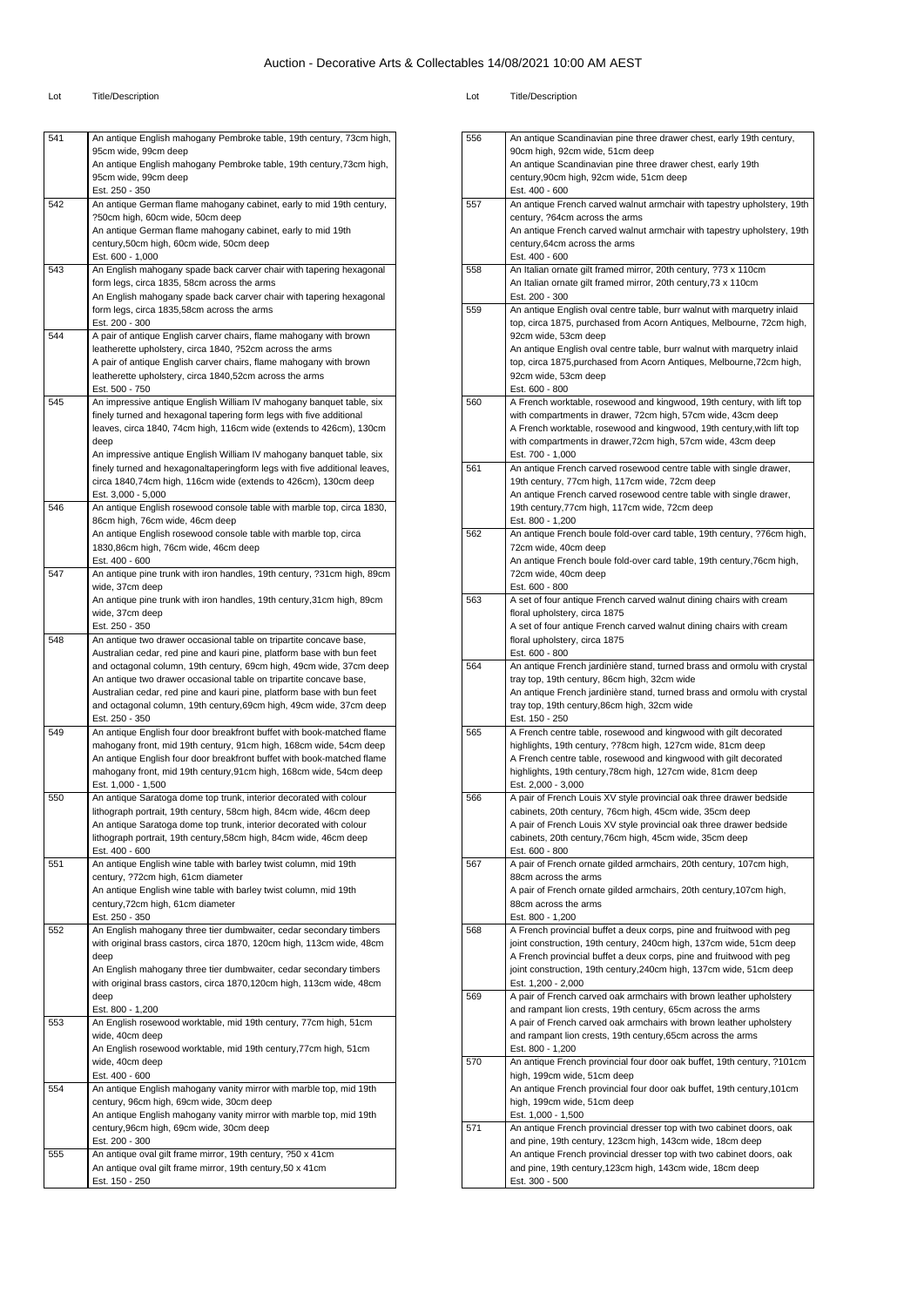#### Lot Title/Description Lot Title/Description

| 572 | A pair of antique French carved walnut armchairs upholstered with blue                                                                      |
|-----|---------------------------------------------------------------------------------------------------------------------------------------------|
|     | floral tapestry, 19th century, 66cm across the arms                                                                                         |
|     | A pair of antique French carved walnut armchairs upholstered with blue<br>floral tapestry, 19th century, 66cm across the arms               |
|     | Est. 400 - 600                                                                                                                              |
| 573 | An antique French provincial buffet, oak and fruitwood with peg joint                                                                       |
|     | construction, 19th century, 103cm high, 140cm wide, 62cm deep                                                                               |
|     | An antique Frenchprovincial buffet, oak and fruitwood with peg joint                                                                        |
|     | construction, 19th century, 103cm high, 140cm wide, 62cm deep                                                                               |
| 574 | Est. 600 - 1,000<br>An antique oak armchair with green patterned linen upholstery, 19th                                                     |
|     | century, 66cm across the arms                                                                                                               |
|     | An antique oak armchair with green patterned linen upholstery, 19th                                                                         |
|     | century, 66cm across the arms                                                                                                               |
|     | Est. 150 - 250                                                                                                                              |
| 575 | An antique French walnut bookcase, 19th century, ?140cm high, 150cm                                                                         |
|     | wide, 40cm deep                                                                                                                             |
|     | An antique French walnut bookcase, 19th century, 140cm high, 150cm<br>wide, 40cm deep                                                       |
|     | Est. 400 - 600                                                                                                                              |
| 576 | An antique English gilt framed mirror, circa 1880, ?49 x 62cm (internal                                                                     |
|     | 29 x 42cm).                                                                                                                                 |
|     | An antique English gilt framed mirror, circa 1880,49 x 62cm (internal 29                                                                    |
|     | x 42cm).                                                                                                                                    |
|     | Est. 100 - 200                                                                                                                              |
| 577 | An Irish burr walnut centre table, handsomely carved with scrolling<br>foliate motif, circa 1870, purchased from Acorn Antiques, Melbourne, |
|     | ?73cm high, 156cm wide, 117cm deep                                                                                                          |
|     | An Irish burr walnut centre table, handsomely carved with scrolling                                                                         |
|     | foliate motif, circa 1870, purchased from Acorn Antiques,                                                                                   |
|     | Melbourne, 73cm high, 156cm wide, 117cm deep                                                                                                |
|     | Est. 1,500 - 2,500                                                                                                                          |
| 578 | An antique mahogany toilet mirror with carved floral decoration, 19th                                                                       |
|     | century, ?85cm high, 70cm wide, 27cm deep<br>An antique mahogany toilet mirror with carved floral decoration, 19th                          |
|     | century, 85cm high, 70cm wide, 27cm deep                                                                                                    |
|     | Est. 250 - 350                                                                                                                              |
| 579 | An antique Japanese chest on chest, pine and cypress with metal bound                                                                       |
|     | fittings, Meiji period, 107cm high, 91cm wide, 43cm deep                                                                                    |
|     | An antique Japanese chest on chest, pine and cypress with metal bound                                                                       |
|     | fittings, Meiji period, 107cm high, 91cm wide, 43cm deep                                                                                    |
| 580 | Est. 800 - 1,200<br>A small gilt frame mirror, 20th century, 50 x 45cm                                                                      |
|     | A small gilt frame mirror, 20th century, 50 x 45cm                                                                                          |
|     | Est. 60 - 100                                                                                                                               |
| 581 | A Chinese carved timber occasional table, late 19th century, 76cm high,                                                                     |
|     | 64cm diameter                                                                                                                               |
|     | A Chinese carved timber occasional table, late 19th century,76cm high,                                                                      |
|     | 64cm diameter                                                                                                                               |
| 582 | Est. 1,200 - 1,500<br>A nest of three Chinese carved rosewood occasional tables, early 20th                                                 |
|     | century, 61cm high, 45cm wide, 32cm deep                                                                                                    |
|     | A nest of three Chinese carved rosewood occasional tables, early 20th                                                                       |
|     | century,61cm high, 45cm wide, 32cm deep                                                                                                     |
|     | Est. 400 - 600                                                                                                                              |
| 583 | An antique English sewing table with black chinoiserie finish, 19th                                                                         |
|     | century, 71 cm high, 48cm wide, 33cm deep                                                                                                   |
|     | An antique English sewing table with black chinoiserie finish, 19th<br>century, 71 cm high, 48cm wide, 33cm deep                            |
|     | Est. 400 - 600                                                                                                                              |
| 584 | Prie-Dieu beadwork chair with carved walnut frame, 19th century                                                                             |
|     | Prie-Dieu beadwork chair with carved walnut frame, 19th century                                                                             |
|     | Est. 250 - 350                                                                                                                              |
| 585 | An antique cradle, painted pine, Northern European origin, 19th century,                                                                    |
|     | ?70cm high, 95cm wide, 47cm deep                                                                                                            |
|     | An antique cradle, painted pine, Northern European origin, 19th<br>century, 70cm high, 95cm wide, 47cm deep                                 |
|     | Est. 300 - 500                                                                                                                              |
| 586 | A pair of English rosewood hall chairs with green velvet upholstery, 19th                                                                   |
|     | century                                                                                                                                     |
|     | A pair of English rosewood hall chairs with green velvet upholstery, 19th                                                                   |
|     | century                                                                                                                                     |
|     | Est. 250 - 350                                                                                                                              |
|     |                                                                                                                                             |
| 587 | A Persian brass three legged stool with repoussé decorated top, 19th                                                                        |
|     | century, 30cm high, 34cm diameter                                                                                                           |
|     | A Persian brass three legged stool with repoussé decorated top, 19th                                                                        |
|     | century, 30cm high, 34cm diameter<br>Est. 150 - 250                                                                                         |

|     | cockatoo motif and inset tile top, 19th century, 80cm high, 42cm wide,                                                                         |
|-----|------------------------------------------------------------------------------------------------------------------------------------------------|
|     | 42cm deep<br>An English Arts & Crafts three tier wotnot, nickel plated cast metal with                                                         |
|     | cockatoo motif and inset tile top, 19th century,80cm high, 42cm wide,                                                                          |
|     | 42cm deep                                                                                                                                      |
|     | Est. 400 - 600                                                                                                                                 |
| 589 | An antique English Canterbury, finely selected cuts of burr walnut on                                                                          |
|     | original porcelain castors, 19th century, 96cm high, 63cm wide, 40cm                                                                           |
|     | deep<br>An antique English Canterbury, finely selected cuts of burr walnut on                                                                  |
|     | original porcelain castors, 19th century, 96cm high, 63cm wide, 40cm                                                                           |
|     | deep                                                                                                                                           |
|     | Est. 600 - 800                                                                                                                                 |
| 590 | An antique English burr walnut supper table with shaped top and carved                                                                         |
|     | base, circa 1875, 75cm high, 154cm wide, 111cm deep<br>An antique English burr walnut supper table with shaped top and carved                  |
|     | base, circa 1875,75cm high, 154cm wide, 111cm deep                                                                                             |
|     | Est. 800 - 1,200                                                                                                                               |
| 591 | A set of four English carved walnut chairs with floral tapestry seats, circa                                                                   |
|     | 1875<br>A set of four English carved walnut chairs with floral tapestry seats, circa                                                           |
|     | 1875                                                                                                                                           |
|     | Est. 400 - 600                                                                                                                                 |
| 592 | An antique English Gentleman's armchair with finely carved walnut                                                                              |
|     | frame and green velvet button back upholstery, circa 1870, ?72cm                                                                               |
|     | across the arms<br>An antique English Gentleman's armchair with finely carved walnut                                                           |
|     | frame and green velvet button back upholstery, circa 1870,72cm across                                                                          |
|     | the arms                                                                                                                                       |
|     | Est. 300 - 500                                                                                                                                 |
| 593 | A child's antique turned timber chair, 19th century, 72cm high, 33cm<br>wide                                                                   |
|     | A child's antique turned timber chair, 19th century, 72cm high, 33cm                                                                           |
|     | wide                                                                                                                                           |
|     | Est. 100 - 200                                                                                                                                 |
| 594 | An antique English mahogany bookcase with fully glazed doors top and<br>bottom, circa 1865, 240cm high, 136cm wide, 48cm deep                  |
|     | An antique English mahogany bookcase with fully glazed doors top and                                                                           |
|     | bottom, circa 1865,240cm high, 136cm wide, 48cm deep                                                                                           |
|     | Est. 1,000 - 1,500                                                                                                                             |
| 595 | A Japanese bamboo and lacquer hardwood 5 shelved wotnot of                                                                                     |
|     | naturalistic form, late19th century, 82cm high, 52cm wide, 28cm deep<br>A Japanese bamboo and lacquer hardwood 5 shelved wotnot of             |
|     | naturalistic form, late19th century,82cm high, 52cm wide, 28cm deep                                                                            |
|     | Est. 250 - 350                                                                                                                                 |
| 596 | An antique English oak twin pedestal Dickens desk with two banks of<br>Wellington drawers on the top and original brass sconce candle holders, |
|     | 19th century, 117cm high, 150cm wide, 76cm deep                                                                                                |
|     | An antique English oak twin pedestal Dickens desk with two banks of                                                                            |
|     | Wellington drawers on the top and original brass sconce candle holders,                                                                        |
|     | 19th century, 117cm high, 150cm wide, 76cm deep                                                                                                |
| 597 | Est. 1,000 - 1,500<br>An English walnut three tier wotnot, 19th century, ?96cm high, 56cm                                                      |
|     | wide, 35cm deep                                                                                                                                |
|     | An English walnut three tier wotnot, 19th century, 96cm high, 56cm wide,                                                                       |
|     | 35cm deep                                                                                                                                      |
| 598 | Est. 250 - 350<br>An antique English mahogany wine table, 19th century, 73cm high,                                                             |
|     | 45cm diameter                                                                                                                                  |
|     | An antique English mahogany wine table, 19th century, 73cm high, 45cm                                                                          |
|     | diameter                                                                                                                                       |
| 599 | Est. 250 - 350<br>An antique English Davenport ladies desk, burr walnut with marquetry                                                         |
|     | inlay, circa 1875, ?84cm high, 55cm wide, 51cm deep                                                                                            |
|     | An antique English Davenport ladies desk, burr walnut with marquetry                                                                           |
|     | inlay, circa 1875,84cm high, 55cm wide, 51cm deep                                                                                              |
| 600 | Est. 600 - 800<br>An antique English walnut two door bookcase of slim proportions, circa                                                       |
|     | 1860, ?203cm high, 80cm wide, 42cm deep                                                                                                        |
|     | An antique English walnut two door bookcase of slim proportions, circa                                                                         |
|     | 1860,203cm high, 80cm wide, 42cm deep                                                                                                          |
| 601 | Est. 400 - 600<br>An antique English burr walnut four tier wotnot with marquetry                                                               |
|     | decoration, circa 1875, ?140cm high, 55cm wide, 36cm deep                                                                                      |
|     | An antique English burr walnut four tier wotnot with marquetry                                                                                 |
|     | decoration, circa 1875,140cm high, 55cm wide, 36cm deep                                                                                        |
|     | Est. 600 - 800                                                                                                                                 |

588 | An English Arts & Crafts three tier wotnot, nickel plated cast metal with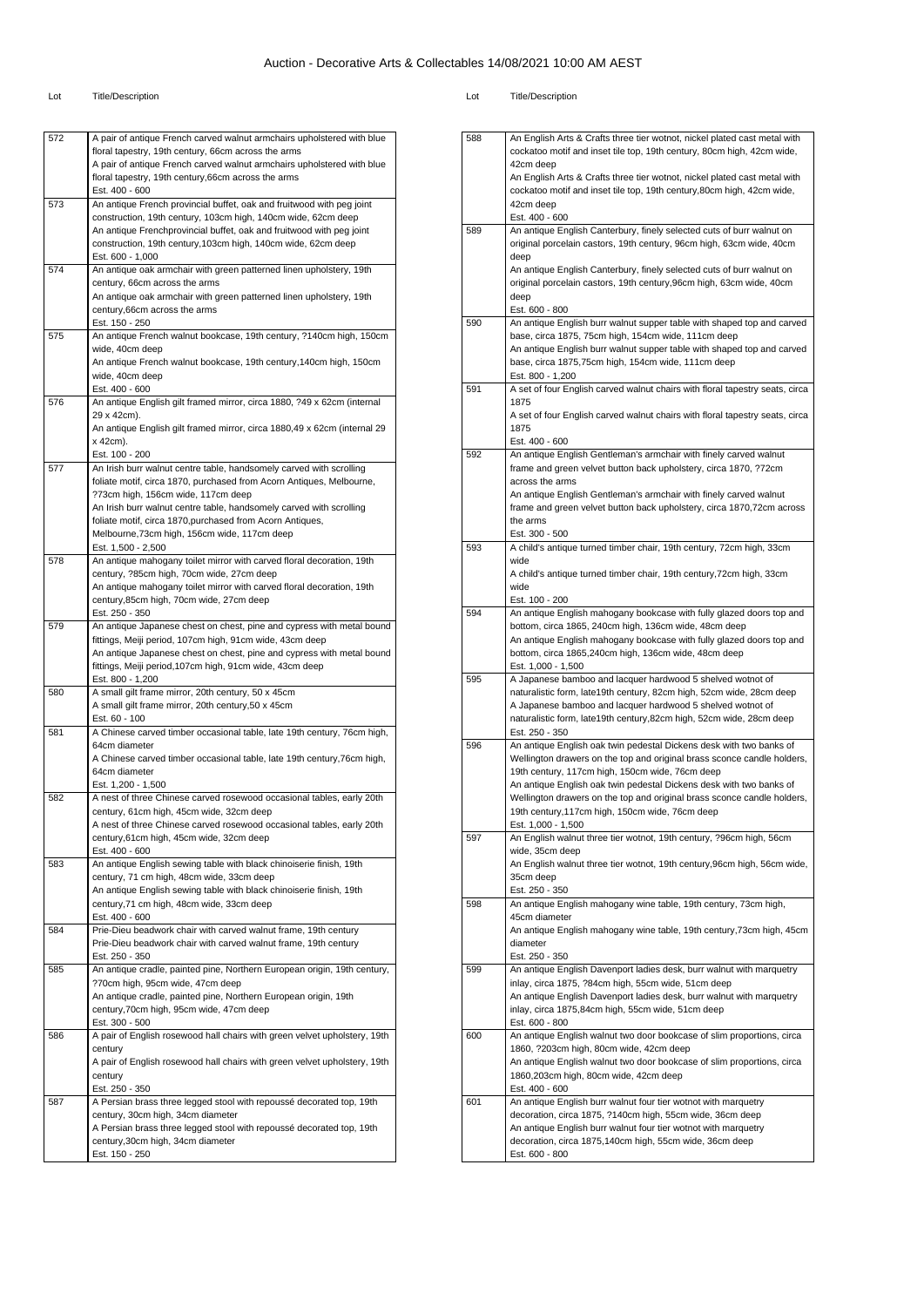| 602 | An Australian Colonial games top table, kauri pine, 19th century, ?71cm                                                    |
|-----|----------------------------------------------------------------------------------------------------------------------------|
|     | high, 76cm wide, 46cm deep                                                                                                 |
|     | An Australian Colonial games top table, kauri pine, 19th century, 71cm                                                     |
|     | high, 76cm wide, 46cm deep                                                                                                 |
|     | Est. 200 - 300                                                                                                             |
| 603 | An antique English walnut footstool with beadwork top and applied brass                                                    |
|     | decoration, circa 1870, 16cm high, 122cm wide, 25cm deep                                                                   |
|     | An antique English walnut footstool with beadwork top and applied brass                                                    |
|     | decoration, circa 1870,16cm high, 122cm wide, 25cm deep                                                                    |
|     | Est. 250 - 350                                                                                                             |
| 604 | An antique English mahogany wine table, 19th century, 68cm high,                                                           |
|     | 47cm diameter                                                                                                              |
|     | An antique English mahogany wine table, 19th century, 68cm high, 47cm<br>diameter                                          |
|     | Est. 250 - 350                                                                                                             |
| 605 | A Biedermeier three tier wotnot, satinwood and birch, 19th century,                                                        |
|     | 75cm high, 53cm wide, 33cm deep                                                                                            |
|     | A Biedermeier three tier wotnot, satinwood and birch, 19th century, 75cm                                                   |
|     | high, 53cm wide, 33cm deep                                                                                                 |
|     | Est. 300 - 500                                                                                                             |
| 606 | An English mahogany washstand with marble top, circa 1875, ?98cm                                                           |
|     | high, 106cm wide, 56cm deep                                                                                                |
|     | An English mahogany washstand with marble top, circa 1875,98cm                                                             |
|     | high, 106cm wide, 56cm deep                                                                                                |
|     | Est. 300 - 500                                                                                                             |
| 607 | A pair of antique English carved walnut balloon back dining chairs with<br>green and check upholstered seats, 19th century |
|     | A pair of antique English carved walnut balloon back dining chairs with                                                    |
|     | green and check upholstered seats, 19th century                                                                            |
|     | Est. 150 - 250                                                                                                             |
| 608 | A fine pair of antique mahogany bow front bedside chests, 103cm high,                                                      |
|     | 45cm wide, 58cm deep                                                                                                       |
|     | A fine pair of antique mahogany bow front bedside chests, 103cm high,                                                      |
|     | 45cm wide, 58cm deep                                                                                                       |
|     | Est. 1,800 - 2,200                                                                                                         |
| 609 | An antique walnut wall mount medicine cabinet, late 19th century,                                                          |
|     | ?53cm high, 58cm wide, 40cm deep                                                                                           |
|     | An antique walnut wall mount medicine cabinet, late 19th century,53cm                                                      |
|     | high, 58cm wide, 40cm deep                                                                                                 |
| 610 | Est. 150 - 250<br>A reproduction duet music stand, mahogany, 20th century, 135cm high                                      |
|     | A reproduction duet music stand, mahogany, 20th century, 135cm high                                                        |
|     | Est. 250 - 350                                                                                                             |
| 611 | An antique walnut bookcase of slim proportions, late 19th century,                                                         |
|     | 215cm high, 80cm wide, 45cm deep                                                                                           |
|     | An antique walnut bookcase of slim proportions, late 19th                                                                  |
|     | century, 215cm high, 80cm wide, 45cm deep                                                                                  |
|     | Est. 600 - 800                                                                                                             |
| 612 | An antique English rosewood parlour chair, 19th century, 68cm high,                                                        |
|     | 56cm across the arms                                                                                                       |
|     | An antique English rosewood parlour chair, 19th century, 68cm high,                                                        |
|     | 56cm across the arms<br>Est. 300 - 500                                                                                     |
| 613 | A Georgian style gentleman's bow fronted chest of four drawers, cross                                                      |
|     | banded edge with brushing slide and bracket feet, mahogany and oak,                                                        |
|     | early 20th century, 77cm high, 76cm wide, 49cm deep                                                                        |
|     | A Georgian style gentleman's bow fronted chest of four drawers, cross                                                      |
|     | banded edge with brushing slide and bracket feet, mahogany and oak,                                                        |
|     | early 20th century, 77cm high, 76cm wide, 49cm deep                                                                        |
|     | Est. 400 - 600                                                                                                             |
| 614 | A circular occasional table, blackwood and huon pine, Tasmanian origin,                                                    |
|     | 19th century, cut down from a wine table, 48cm high, 54cm diameter                                                         |
|     | A circular occasional table, blackwood and huon pine, Tasmanian origin,                                                    |
|     | 19th century, cut down from a wine table, 48cm high, 54cm diameter                                                         |
|     | Est. 120 - 200                                                                                                             |
| 615 | A pair of antique English carved walnut dining chairs with burgundy<br>velvet upholstery, circa 1895                       |
|     | A pair of antique English carved walnut dining chairs with burgundy                                                        |
|     | velvet upholstery, crica 1895                                                                                              |
|     | Est. 120 - 200                                                                                                             |
| 616 | A pair of garden planter tubs, painted cast iron, 19th/20th century,                                                       |
|     | ?35cm high, 65cm wide, 35cm deep                                                                                           |
|     | A pair of garden planter tubs, painted cast iron, 19th/20th century, 35cm                                                  |
|     | high, 65cm wide, 35cm deep                                                                                                 |
|     |                                                                                                                            |
|     | Est. 800 - 1,200                                                                                                           |
| 617 | A pair of penguin garden ornaments, hand-painted composition stone,                                                        |
|     | mid 20th century, 68cm high                                                                                                |
|     | A pair of penguin garden ornaments, hand-painted composition stone,                                                        |
|     | mid 20th century, 68cm high                                                                                                |

| 618 | A pair of sitting dog garden statues, painted composite stone, 19th/20th                                                           |
|-----|------------------------------------------------------------------------------------------------------------------------------------|
|     | century, ?70cm high                                                                                                                |
|     | A pair of sitting dog garden statues, painted composite stone, 19th/20th                                                           |
|     | century, 70cm high<br>Est. 2,000 - 3,000                                                                                           |
| 619 | An impressive antique French garden seat with six legs, painted cast                                                               |
|     | iron and timber, 19th century, 78cm high, 205cm wide, 70cm deep                                                                    |
|     | An impressive antique French garden seat with six legs, painted cast                                                               |
|     | iron and timber, 19th century, 78cm high, 205cm wide, 70cm deep                                                                    |
| 620 | Est. 2,000 - 3,000<br>A pair of dolphin garden statues, composition stone, 19th/20th century,                                      |
|     | 78cm high                                                                                                                          |
|     | A pair of dolphin garden statues, composition stone, 19th/20th                                                                     |
|     | century, 78cm high                                                                                                                 |
|     | Est. 2,000 - 3,000                                                                                                                 |
| 621 | A nest of four side tables, walnut with string inlay, late 19th early 20th<br>century, the largest 73cm high, 56cm wide, 39cm deep |
|     | A nest of four side tables, walnut with string inlay, late 19th early 20th                                                         |
|     | century, the largest 73cm high, 56cm wide, 39cm deep                                                                               |
|     | Est. 250 - 350                                                                                                                     |
| 622 | A salesman's sample antique garden seat, cast iron with timber slats,                                                              |
|     | ?50cm high, 48cm wide, 39cm deep                                                                                                   |
|     | A salesman's sample antique garden seat, cast iron with timber<br>slats,50cm high, 48cm wide, 39cm deep                            |
|     | Est. 400 - 600                                                                                                                     |
| 623 | A Sheraton revival antique circular occasional table, walnut with                                                                  |
|     | marquetry top, late 19th century, ?64cm high, 47cm diameter                                                                        |
|     | A Sheraton revival antique circular occasional table, walnut with                                                                  |
|     | marquetry top, late 19th century, 64cm high, 47cm diameter<br>Est. 150 - 250                                                       |
| 624 | A Sheraton Revival inlaid mahogany pedestal with cabinet top, late 19th                                                            |
|     | century, ?107cm high, 32cm wide, 32cm deep                                                                                         |
|     | A Sheraton Revival inlaid mahogany pedestal with cabinet top, late 19th                                                            |
|     | century, 107cm high, 32cm wide, 32cm deep                                                                                          |
| 625 | Est. 400 - 600<br>A Sheraton Revival island display cabinet, mahogany with parquetry                                               |
|     | inlay, circa 1900, ?120cm high, 39cm wide, 38cm deep                                                                               |
|     | A Sheraton Revival island display cabinet, mahogany with parquetry                                                                 |
|     | inlay, circa 1900,120cm high, 39cm wide, 38cm deep                                                                                 |
|     | Est. 250 - 350                                                                                                                     |
| 626 | An antique English carved walnut side chair with unusual brass castors,<br>late 19th century                                       |
|     | An antique English carved walnut side chair with unusual brass castors,                                                            |
|     | late 19th century                                                                                                                  |
|     | Est. 60 - 80                                                                                                                       |
| 627 | An antique English walnut display table, late 19th century, 79cm high,<br>77cm wide, 46cm deep                                     |
|     | An antique English walnut display table, late 19th century, 79cm high,                                                             |
|     | 77cm wide, 46cm deep                                                                                                               |
|     | Est. 200 - 300                                                                                                                     |
| 628 | A pair of antique carved mahogany dining chairs, late 19th century                                                                 |
|     | A pair of antique carved mahogany dining chairs, late 19th century                                                                 |
| 629 | Est. 200 - 300<br>An antique pot cabinet in the Georgian style, walnut, early 20th century,                                        |
|     | 76cm high, 40cm wide, 35cm deep                                                                                                    |
|     | An antique pot cabinet in the Georgian style, walnut, early 20th                                                                   |
|     | century, 76cm high, 40cm wide, 35cm deep                                                                                           |
| 630 | Est. 200 - 300<br>An antique cricket table, elm, circa 1900, 70cm high, 74cm diameter                                              |
|     | An antique cricket table, elm, circa 1900,70cm high, 74cm diameter                                                                 |
|     | Est. 150 - 250                                                                                                                     |
| 631 | CUTLER & SON antique American oak office chair, 19th century,                                                                      |
|     | stamped "A. Cutler & Son, Buffalo, N.Y., Pat. Nov. 17, '85", 54cm across                                                           |
|     | the arms<br>CUTLER & SON antique American oak office chair, 19th                                                                   |
|     | century, stamped "A. Cutler & Son, Buffalo, N.Y., Pat. Nov. 17, '85", 54cm                                                         |
|     | across the arms                                                                                                                    |
|     | Est. 250 - 350                                                                                                                     |
| 632 | An English Arts & Crafts oak fold-over occasional table, late 19th                                                                 |
|     | century, 58cm high, 56cm wide, 35cm (extends to 70cm) deep<br>An English Arts & Crafts oak fold-over occasional table, late 19th   |
|     | century, 58cm high, 56cm wide, 35cm (extends to 70cm) deep                                                                         |
|     | Est. 300 - 400                                                                                                                     |
| 633 | A revolving brass and timber newspaper stand, circa 1895, ?83cm high,                                                              |
|     | 35cm wide, 30cm deep                                                                                                               |
|     | A revolving brass and timber newspaper stand, circa 1895,83cm high,                                                                |
|     | 35cm wide, 30cm deep<br>Est. 250 - 350                                                                                             |
|     |                                                                                                                                    |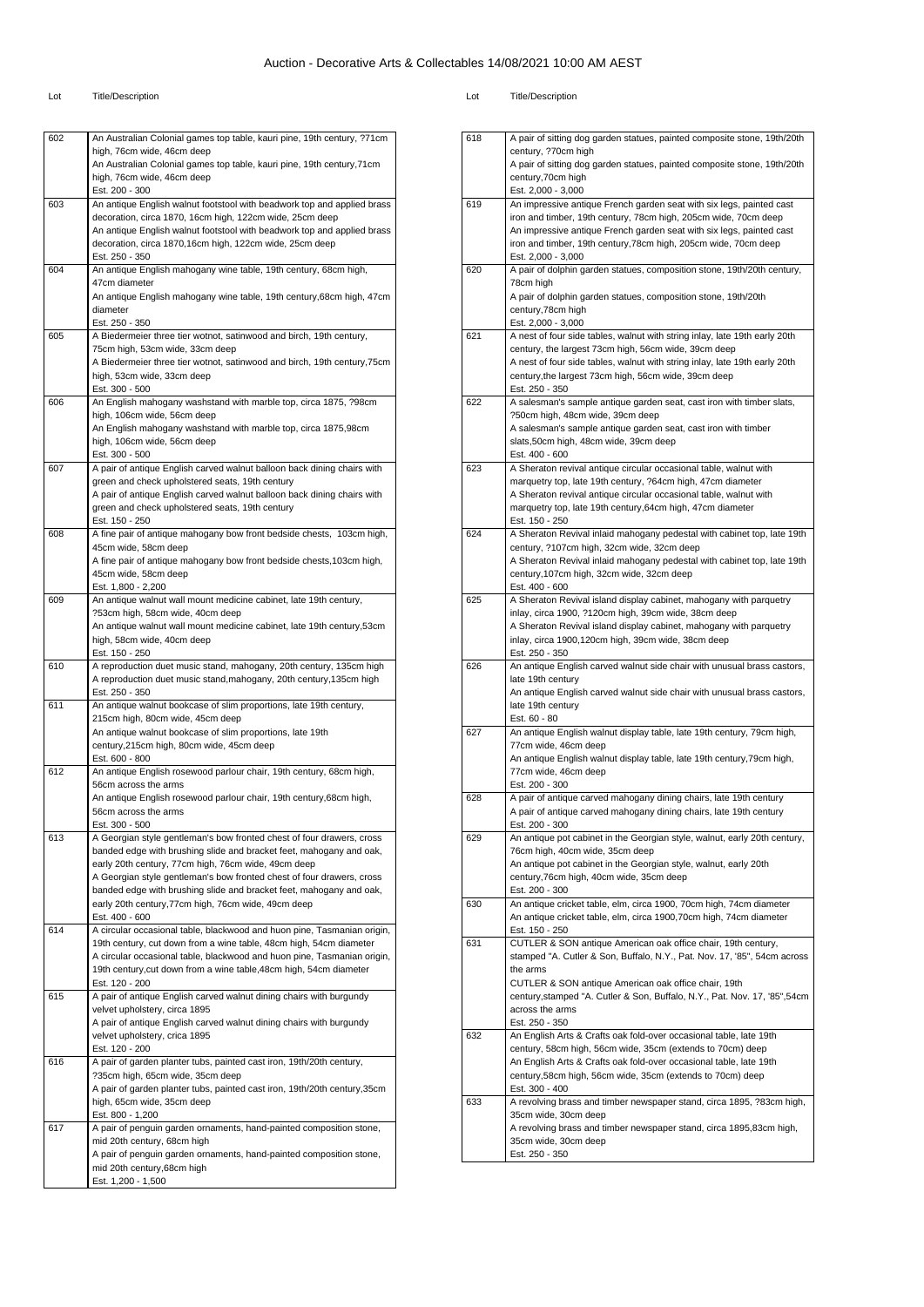#### Lot Title/Description Lot Title/Description

648 | An English Chippendale Revival display cabinet, mahogany with

astragal glazed doors, circa 1910, ?182cm high, 116cm wide, 39cm

| 634 | An Edwardian oak barley twist smoking stand with brass ashtray to the<br>top and central turned shelf, standing on a turned and molded base, |
|-----|----------------------------------------------------------------------------------------------------------------------------------------------|
|     | circa 1900, 63cm high, 23cm wide                                                                                                             |
|     | An Edwardian oak barley twist smoking stand with brass ashtray to the<br>top and central turned shelf, standing on a turned and molded       |
|     | base, circa 1900, 63cm high, 23cm wide                                                                                                       |
| 635 | Est. 150 - 250<br>An antique hexagonal walnut occasional table, late 19th century, ?73cm                                                     |
|     | high, 72cm wide, 72cm deep                                                                                                                   |
|     | An antique hexagonal walnut occasional table, late 19th century, 73cm                                                                        |
|     | high, 72cm wide, 72cm deep<br>Est. 120 - 200                                                                                                 |
| 636 | A fine antique Moroccan wall shelf, turned and carved timber inlaid with                                                                     |
|     | bone and mother of pearl with inscription in the centre panel, ?19th<br>century, 51cm high, 82cm wide, 16cm deep                             |
|     | A fine antique Moroccan wall shelf, turned and carved timber inlaid with                                                                     |
|     | bone and mother of pearl with inscription in the centre panel, 19th                                                                          |
|     | century,51cm high, 82cm wide, 16cm deep<br>Est. 400 - 600                                                                                    |
| 637 | A stunning antique Middle Eastern wall mirror, turned and carved timber                                                                      |
|     | with bone and mother of pearl inlay, 19th century, ?70 x 43cm                                                                                |
|     | A stunning antique Middle Eastern wall mirror, turned and carved timber<br>with bone and mother of pearl inlay, 19th century, 70 x 43cm      |
|     | Est. 600 - 800                                                                                                                               |
| 638 | A Chinese carved hardwood occasional table with dragon decoration,<br>19th/20th century, 65cm high, 61cm wide, 60cm deep                     |
|     | A Chinese carved hardwood occasional table with dragon decoration,                                                                           |
|     | 19th/20th century, 65cm high, 61cm wide, 60cm deep                                                                                           |
| 639 | Est. 500 - 800<br>An antique Indian occasional table, ornately carved padouk, 19th                                                           |
|     | century, 60cm high, 45cm wide, 45cm deep                                                                                                     |
|     | An antique Indian occasional table, ornately carved padouk, 19th                                                                             |
|     | century, 60cm high, 45cm wide, 45cm deep<br>Est. 400 - 600                                                                                   |
| 640 | An Indian folding occasional table with ornate carved lift-top tray, 20th                                                                    |
|     | century, ?57cm high, 62cm wide, 39cm deep<br>An Indian folding occasional table with ornate carved lift-top tray, 20th                       |
|     | century,57cm high, 62cm wide, 39cm deep                                                                                                      |
|     | Est. 250 - 350                                                                                                                               |
| 641 | North Indian Islamic decorative circular copper tray table on folding<br>wooden legs, (58cm high, 58cm diameter); also a small table with    |
|     | carved floral design and a central inlay in bone, folding wooden legs,                                                                       |
|     | (32cm high, 30cm diameter), early to mid 20th century, (2 items).                                                                            |
|     | North Indian Islamic decorative circular copper tray table on folding<br>wooden legs, (58cm high, 58cm diameter); also a small table with    |
|     | carved floral design and a central inlay in bone, folding wooden legs,                                                                       |
|     | (32cm high, 30cm diameter), early to mid 20th century, (2 items).<br>Est. 100 - 200                                                          |
| 642 | An antique mirrored wall cabinet, stained walnut and glass, circa 1900,                                                                      |
|     | ?60cm high, 59cm wide, 15cm deep                                                                                                             |
|     | An antique mirrored wall cabinet, stained walnut and glass, circa<br>1900,60cm high, 59cm wide, 15cm deep                                    |
|     | Est. 200 - 300                                                                                                                               |
| 643 | An Arts & Crafts bookshelf cabinet, pierced oak with brass handles,                                                                          |
|     | circa 1910, 121cm high, 89cm wide, 32cm deep<br>An Arts & Crafts bookshelf cabinet, pierced oak with brass handles,                          |
|     | circa 1910,121cm high, 89cm wide, 32cm deep                                                                                                  |
|     | Est. 400 - 600                                                                                                                               |
| 644 | A two door blackwood cabinet with lift top and radio jack ports on sides,<br>early 20th century, ?43cm high, 53cm wide, 28cm deep            |
|     | A two door blackwood cabinet with lift top and radio jack ports on sides,                                                                    |
|     | early 20th century, 43cm high, 53cm wide, 28cm deep<br>Est. 150 - 250                                                                        |
| 645 | A set of twelve plantation dining chairs, bamboo, leather and cane, 20th                                                                     |
|     | century                                                                                                                                      |
|     | A set of twelve plantation dining chairs, bamboo, leather and cane, 20th<br>century                                                          |
|     | Est. 800 - 1,200                                                                                                                             |
| 646 | An English Art Nouveau salon chair, stained walnut with brocade satin                                                                        |
|     | upholstery, early 20th century, ?102cm high<br>An English Art Nouveau salon chair, stained walnut with brocade satin                         |
|     | upholstery, early 20th century, 102cm high                                                                                                   |
|     | Est. 150 - 250                                                                                                                               |
| 647 | An English Arts & Crafts three tier pedestal, early 20th century, ?111cm<br>high, 27cm wide, 27cm deep                                       |
|     | An English Arts & Crafts three tier pedestal, early 20th century, ?111cm                                                                     |
|     | high, 27cm wide, 27cm deep<br>Est. 60 - 100                                                                                                  |
|     |                                                                                                                                              |

|     | deep<br>An English Chippendale Revival display cabinet, mahogany with<br>astragal glazed doors, circa 1910,182cm high, 116cm wide, 39cm deep<br>Est. 1,000 - 1,500                                                                                                                                                                                                                                                                                                                                                                                                                                                                                                                                                                                                                                                                                                                                                                                                                                                                                                                                                                                                                                                                                                                                                                                                                                                                                                                                                                                                                                                                                                                                                                                                                                                                                                                                                                                                                                                                                                                                                          |
|-----|-----------------------------------------------------------------------------------------------------------------------------------------------------------------------------------------------------------------------------------------------------------------------------------------------------------------------------------------------------------------------------------------------------------------------------------------------------------------------------------------------------------------------------------------------------------------------------------------------------------------------------------------------------------------------------------------------------------------------------------------------------------------------------------------------------------------------------------------------------------------------------------------------------------------------------------------------------------------------------------------------------------------------------------------------------------------------------------------------------------------------------------------------------------------------------------------------------------------------------------------------------------------------------------------------------------------------------------------------------------------------------------------------------------------------------------------------------------------------------------------------------------------------------------------------------------------------------------------------------------------------------------------------------------------------------------------------------------------------------------------------------------------------------------------------------------------------------------------------------------------------------------------------------------------------------------------------------------------------------------------------------------------------------------------------------------------------------------------------------------------------------|
| 649 | An antique oak pedestal with later tiled top, early 20th century, ?99cm<br>high, 31cm wide, 30cm deep<br>An antique oak pedestal with later tiled top, early 20th century, 99cm<br>high, 31cm wide, 30cm deep<br>Est. 150 - 250                                                                                                                                                                                                                                                                                                                                                                                                                                                                                                                                                                                                                                                                                                                                                                                                                                                                                                                                                                                                                                                                                                                                                                                                                                                                                                                                                                                                                                                                                                                                                                                                                                                                                                                                                                                                                                                                                             |
| 650 | A set of eight Jacobean Revival oak chairs, comprising six standard and<br>two carvers, early 20th century<br>A set of eight Jacobean Revival oak chairs, comprising six standard and<br>two carvers, early 20th century<br>Est. 400 - 600                                                                                                                                                                                                                                                                                                                                                                                                                                                                                                                                                                                                                                                                                                                                                                                                                                                                                                                                                                                                                                                                                                                                                                                                                                                                                                                                                                                                                                                                                                                                                                                                                                                                                                                                                                                                                                                                                  |
| 651 | An impressive timber and leather bound suitcase style coffee table, 20th<br>century, 44cm high, 130cm wide, 80cm deep<br>An impressive timber and leather bound suitcase style coffee table, 20th<br>century,44cm high, 130cm wide, 80cm deep<br>Est. 800 - 1,200                                                                                                                                                                                                                                                                                                                                                                                                                                                                                                                                                                                                                                                                                                                                                                                                                                                                                                                                                                                                                                                                                                                                                                                                                                                                                                                                                                                                                                                                                                                                                                                                                                                                                                                                                                                                                                                           |
| 652 | An envelope top games table, Australian hardwood, circa 1920, 77cm<br>high, 38cm wide, 38cm deep (extends to 54cm wide, 54cm deep)<br>An envelope top games table, Australian hardwood, circa 1920,77cm<br>high, 38cm wide, 38cm deep (extends to 54cm wide, 54cm deep)<br>Est. 150 - 250                                                                                                                                                                                                                                                                                                                                                                                                                                                                                                                                                                                                                                                                                                                                                                                                                                                                                                                                                                                                                                                                                                                                                                                                                                                                                                                                                                                                                                                                                                                                                                                                                                                                                                                                                                                                                                   |
| 653 | A Tudor style carved oak pedestal, early 20th century, 86cm high, top<br>30cm diameter<br>A Tudor style carved oak pedestal, early 20th century, 86cm high, top<br>30cm diameter<br>Est. 300 - 500                                                                                                                                                                                                                                                                                                                                                                                                                                                                                                                                                                                                                                                                                                                                                                                                                                                                                                                                                                                                                                                                                                                                                                                                                                                                                                                                                                                                                                                                                                                                                                                                                                                                                                                                                                                                                                                                                                                          |
| 654 | A palm tub planter stand, stained oak with barley twist legs, circa 1920,<br>?70cm high, 31cm wide, 31cm deep<br>A palm tub planter stand, stained oak with barley twist legs, circa<br>1920,70cm high, 31cm wide, 31cm deep<br>Est. 100 - 200                                                                                                                                                                                                                                                                                                                                                                                                                                                                                                                                                                                                                                                                                                                                                                                                                                                                                                                                                                                                                                                                                                                                                                                                                                                                                                                                                                                                                                                                                                                                                                                                                                                                                                                                                                                                                                                                              |
| 655 | MAISON DOMINIQUE superb French Art Deco dining setting<br>comprising a dining table, 8 chairs and a buffet, circa 1925, the buffet<br>101cm high, 182cm wide, 50cm deep the table 75cm high, 148cm wide,<br>100cm deep<br>MAISON DOMINIQUE superb French Art Deco dining setting<br>comprising a dining table, 8 chairs and a buffet, circa 1925, the buffet<br>101cm high, 182cm wide, 50cm deepthe table 75cm high, 148cm wide,<br>100cm deepBorn of the collaboration between André Domin and Marcel<br>Genevriere, Maison Dominique was among the major European creators<br>of Art Deco furniture pieces. Despite its unlikely beginnings, Dominique<br>quickly established itself in its early projects, which included creating<br>furniture for the silver designer Jean Puiforcat, and also for perfumer<br>Houbigant. These projects built Dominique's reputation and skill,<br>allowing them to form the "Groupe de Cinq" with Pierre Chareau, Pierre<br>Legrain, Raymond Templier and Jean Puiforcat in 1926. Throughout its<br>history, Maison Dominique participated in many exhibitions, most<br>notably the 1925 Paris Exposition International des Arts Décoratifs et<br>Industriels Modernes and the 1931 Exposition Colonial in Paris. Maison<br>Dominique's pieces are, in many ways, influenced by Cubism, which is<br>evident in the highly geometric forms that they favoured. Their pieces<br>show simplicity and dignity, but are comfortable and were created with<br>an awareness of and concern for their intended function. From 1933, the<br>Maison Dominique worked for the Compagnie Générale Transatlantique,<br>most notably on the famed luxury ocean liner, the Normandy. The four<br>major luxury design firms of the time - Leleu, Sue et Mare, Mantagnac<br>and Dominique - were invited to create suites for the ship. Dominique's<br>contribution was the Rouen suite, likely named after the birthplace of<br>Marcel Genevriere. Maison Dominique continued to exist until the 1970's,<br>run under the direction of Alain Domin, the son of André Domin.<br>Est. 16,000 - 20,000 |
| 656 | Art Deco hardwood bookshelves, circa 1930, 89cm high, 75cm wide,<br>20cm deep<br>Art Deco hardwood bookshelves, circa 1930,89cm high, 75cm wide,<br>20cm deep                                                                                                                                                                                                                                                                                                                                                                                                                                                                                                                                                                                                                                                                                                                                                                                                                                                                                                                                                                                                                                                                                                                                                                                                                                                                                                                                                                                                                                                                                                                                                                                                                                                                                                                                                                                                                                                                                                                                                               |
| 657 | Est. 250 - 350<br>A Continental Art Deco mirror, most likely Austrian, circa 1920s, ?122 x<br>193cm<br>A Continental Art Deco mirror, most likely Austrian, circa 1920s, 122 x<br>193cm<br>Est. 600 - 800                                                                                                                                                                                                                                                                                                                                                                                                                                                                                                                                                                                                                                                                                                                                                                                                                                                                                                                                                                                                                                                                                                                                                                                                                                                                                                                                                                                                                                                                                                                                                                                                                                                                                                                                                                                                                                                                                                                   |
| 658 | A French Art Deco wrought iron framed mirror, circa 1920, 43 x 70cm<br>A French Art Deco wrought iron framed mirror, circa 1920,43 x 70cm<br>Est. 400 - 600                                                                                                                                                                                                                                                                                                                                                                                                                                                                                                                                                                                                                                                                                                                                                                                                                                                                                                                                                                                                                                                                                                                                                                                                                                                                                                                                                                                                                                                                                                                                                                                                                                                                                                                                                                                                                                                                                                                                                                 |
|     |                                                                                                                                                                                                                                                                                                                                                                                                                                                                                                                                                                                                                                                                                                                                                                                                                                                                                                                                                                                                                                                                                                                                                                                                                                                                                                                                                                                                                                                                                                                                                                                                                                                                                                                                                                                                                                                                                                                                                                                                                                                                                                                             |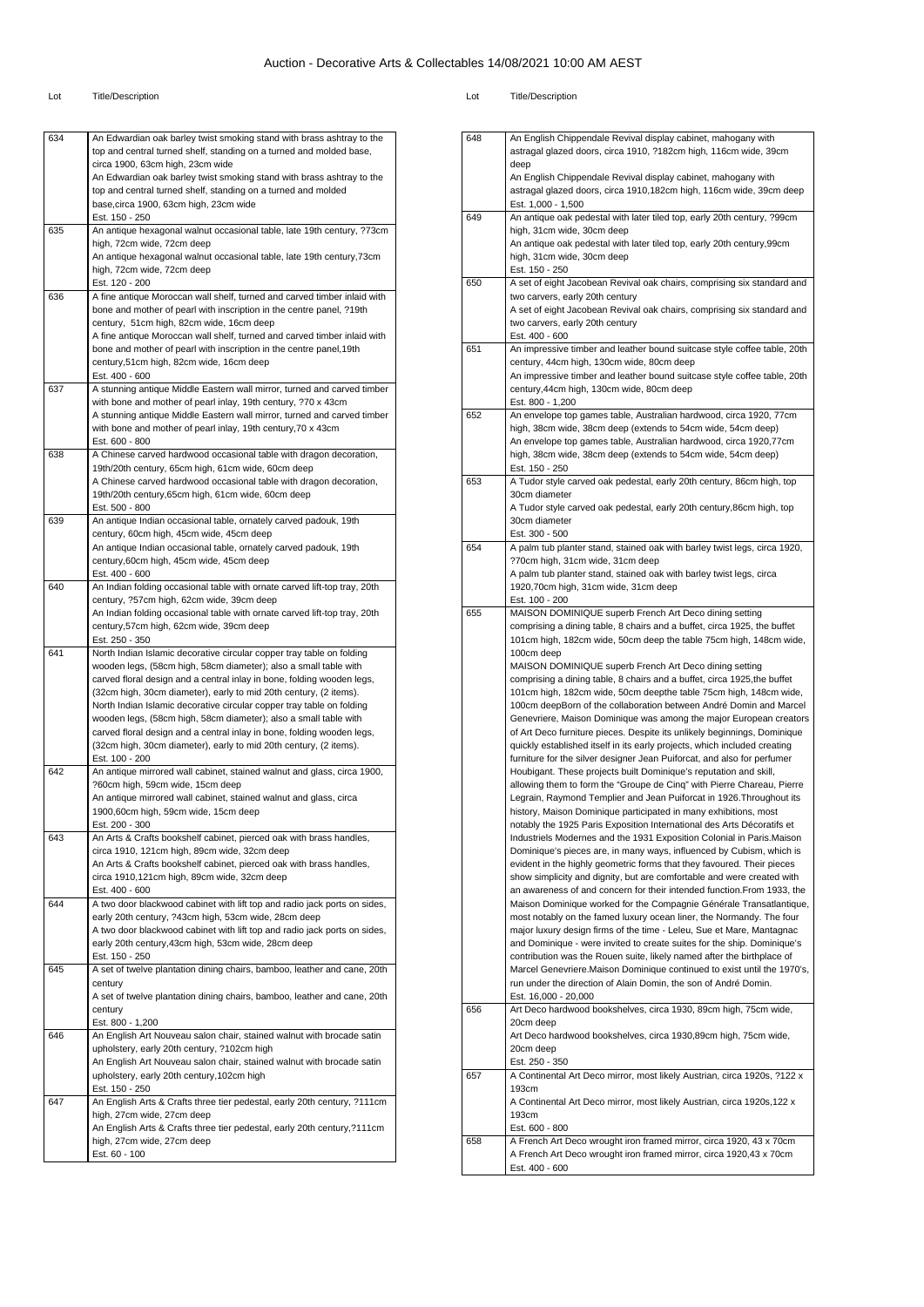#### Lot Title/Description Lot Title/Description

| nt | <b>Title/Description</b> |
|----|--------------------------|
|    |                          |

675 A vintage plant stand pedestal, iron and glass, mid 20th century,

| 659 | An Art Deco shop display cabinet, walnut veneer and glass, circa 1930,                                                          |
|-----|---------------------------------------------------------------------------------------------------------------------------------|
|     | ?82cm high, 157cm wide, 38cm deep                                                                                               |
|     | An Art Deco shop display cabinet, walnut veneer and glass, circa                                                                |
|     | 1930,82cm high, 157cm wide, 38cm deep                                                                                           |
|     | Est. 1,000 - 1,500                                                                                                              |
| 660 | An Arts and Crafts bookstand occasional table, English oak, circa 1930,                                                         |
|     | 59cm high, 54cm wide, 54cm deep                                                                                                 |
|     | An Arts and Crafts bookstand occasional table, English oak, circa                                                               |
|     | 1930,59cm high, 54cm wide, 54cm deep<br>Est. 250 - 350                                                                          |
| 661 | An Art Deco occasional table, chrome with acid etched glass, circa                                                              |
|     | 1930, 51cm high, 40cm diameter                                                                                                  |
|     | An Art Deco occasional table, chrome with acid etched glass, circa                                                              |
|     | 1930,51cm high, 40cm diameter                                                                                                   |
|     | Est. 200 - 300                                                                                                                  |
| 662 | An Art Deco hexagonal walnut two tier occasional table, circa 1930s,                                                            |
|     | 54cm high, 60cm wide, 60cm deep                                                                                                 |
|     | An Art Deco hexagonal walnut two tier occasional table, circa                                                                   |
|     | 1930s,54cm high, 60cm wide, 60cm deep                                                                                           |
|     | Est. 250 - 350                                                                                                                  |
| 663 | A chinoiserie style coffee table with metal tray lift-top, 20th century,                                                        |
|     | 47cm high, 82cm wide, 53cm deep                                                                                                 |
|     | Achinoiserie style coffee table with metal tray lift-top, 20th century, 47cm                                                    |
|     | high, 82cm wide, 53cm deep                                                                                                      |
|     | Est. 200 - 300                                                                                                                  |
| 664 | A Georgian style dwarf chest on chest, mahogany with brass handles,                                                             |
|     | mid 20th century, 145cm high, 63cm wide, 44cm deep                                                                              |
|     | A Georgian style dwarf chest on chest, mahogany with brass handles,                                                             |
|     | mid 20th century, 145cm high, 63cm wide, 44cm deep                                                                              |
| 665 | Est. 400 - 600                                                                                                                  |
|     | A vintage games top wine table, inlaid timbers with barber pole cross<br>banding, 20th century, 74cm high, 52cm wide, 52cm deep |
|     | A vintage games top wine table, inlaid timbers with barber pole cross                                                           |
|     | banding, 20th century, 74cm high, 52cm wide, 52cm deep                                                                          |
|     | Est. 300 - 500                                                                                                                  |
| 666 | An Italian ornate gilt framed mirror, 20th century, ?96 x 70cm                                                                  |
|     | An Italian ornate gilt framed mirror, 20th century, 96 x 70cm                                                                   |
|     | Est. 150 - 250                                                                                                                  |
| 667 | A two tier folding Chinese table, mid 20th century, 62cm high, 51cm                                                             |
|     | wide, 40cm deep                                                                                                                 |
|     | A two tier folding Chinese table, mid 20th century, 62cm high, 51cm                                                             |
|     | wide, 40cm deep                                                                                                                 |
|     | Est. 100 - 200                                                                                                                  |
| 668 | Myttons "Sailing of the Wind" embossed brass fire screen, plus a                                                                |
|     | matching fireside companion set, early 20th century, the screen 67cm                                                            |
|     | high, 76cm wide                                                                                                                 |
|     | Myttons "Sailing of the Wind" embossed brass fire screen, plus a                                                                |
|     | matching fireside companion set, early 20th century, thescreen 67cm                                                             |
|     | high, 76cm wide                                                                                                                 |
|     | Est. 80 - 120                                                                                                                   |
| 669 | A pair of Victorian style mahogany bedside cabinets, 20th century, 73cm                                                         |
|     | high, 38cm wide, 43cm deep                                                                                                      |
|     | A pair of Victorian style mahogany bedside cabinets, 20th century, 73cm<br>high, 38cm wide, 43cm deep                           |
|     | Est. 400 - 600                                                                                                                  |
| 670 | An Australian Art Deco occasional table with hoop base, mid 20th                                                                |
|     | century, ?61cm high, 79cm wide, 46cm deep                                                                                       |
|     | An Australian Art Deco occasional table with hoop base, mid 20th                                                                |
|     | century, 61cm high, 79cm wide, 46cm deep                                                                                        |
|     | Est. 150 - 250                                                                                                                  |
| 671 | A vintage coffee table, wrought iron and glass, mid 20th century, ?48cm                                                         |
|     | high, 61cm wide, 31cm deep                                                                                                      |
|     | A vintage coffee table, wrought iron and glass, mid 20th century, 48cm                                                          |
|     | high, 61cm wide, 31cm deep                                                                                                      |
|     | Est. 200 - 300                                                                                                                  |
| 672 | A Florentine torchière, carved timber with cream and gilt painted                                                               |
|     | decoration, 20th century, 154cm high                                                                                            |
|     | A Florentine torchière, carved timber with cream and gilt painted                                                               |
|     | decoration, 20th century, 154cm high                                                                                            |
|     | Est. 300 - 500                                                                                                                  |
| 673 | A vintage reproduction painted metal garden table and chair, circa 1950,                                                        |
|     | (2 items), the table 67cm high, 76cm diameter                                                                                   |
|     | A vintage reproduction painted metal garden table and chair, circa 1950,                                                        |
|     | (2 items), the table 67cm high, 76cm diameter                                                                                   |
|     | Est. 120 - 200                                                                                                                  |
| 674 | ERCOL English oak retro coffee table, circa 1955, 37cm high, 104cm                                                              |
|     | wide, 45cm deep                                                                                                                 |
|     | ERCOL English oak retro coffee table, circa 1955,37cm high, 104cm                                                               |
|     | wide, 45cm deep<br>Est. 300 - 500                                                                                               |
|     |                                                                                                                                 |

|      | ?110cm high                                                                                                                                        |
|------|----------------------------------------------------------------------------------------------------------------------------------------------------|
|      | A vintage plant stand pedestal, iron and glass, mid 20th century, 110cm<br>high                                                                    |
|      | Est. 120 - 200                                                                                                                                     |
| 676  | A set of hardwood kitchen steps, 20th century, 110cm high                                                                                          |
|      | A set of hardwood kitchen steps, 20th century, 110cm high                                                                                          |
|      | Est. 80 - 120                                                                                                                                      |
| 677  | A pair of "Panton" fibreglass chairs designed by Verner Panton with<br>signature mark, additionally stamped "Vitra", 21st century                  |
|      | A pair of "Panton" fibreglass chairs designed by Verner Panton with                                                                                |
|      | signature mark, additionally stamped "Vitra", 21st century                                                                                         |
|      | Est. 300 - 500                                                                                                                                     |
| 678  | ARNE JACOBSEN Danish design circular dining table, designed circa                                                                                  |
|      | 1960, manufactured by Fritz Hansen, early 21st century, bearing label<br>"Republic of Fritz Hansen", 110cm diameter                                |
|      | ARNE JACOBSEN Danish design circular dining table, designed circa                                                                                  |
|      | 1960, manufactured by Fritz Hansen, early 21st century, bearing label                                                                              |
|      | "Republic of Fritz Hansen", 110cm diameter                                                                                                         |
|      | Est. 400 - 600                                                                                                                                     |
| 679  | A Chinese coffee table, ebonised finish with painted highlights and inlaid<br>stone top, late 20th century, missing glass, ?44cm high, 110cm wide, |
|      | 61cm deep                                                                                                                                          |
|      | A Chinese coffee table, ebonised finish with painted highlights and inlaid                                                                         |
|      | stone top, late 20th century, missing glass, 44cm high, 110cm wide, 61cm                                                                           |
|      | deep                                                                                                                                               |
| 680  | Est. 100 - 200<br>A pair of Chinese style lamp tables, lime washed oak with bevel glass                                                            |
|      | tops, late 20th century, 44cm x high, 52cm wide, 52cm deep                                                                                         |
|      | A pair of Chinese style lamp tables, lime washed oak with bevel glass                                                                              |
|      | tops, late 20th century, 44cm x high, 52cm wide, 52cm deep                                                                                         |
|      | Est. 100 - 200<br>CHESTERFIELD style burgundy leather settee, footstool and armchair                                                               |
| 681  | by Gascoigne Leather, late 20th century, (3 items), the settee 200cm                                                                               |
|      | across the arms                                                                                                                                    |
|      | CHESTERFIELD style burgundy leather settee, footstool and armchair                                                                                 |
|      | by Gascoigne Leather, late 20th century, (3 items), the settee 200cm                                                                               |
|      | across the arms<br>Est. 600 - 800                                                                                                                  |
| 682  | CHESTERFIELD style wingback burgundy leather library chair and                                                                                     |
|      | footstool, late 20th century,                                                                                                                      |
|      | CHESTERFIELD style wingback burgundy leather library chair and                                                                                     |
|      | footstool, late 20th century,<br>Est. 300 - 500                                                                                                    |
| 683  | A reproduction mahogany pedestal with brass claw feet, 20th century,                                                                               |
|      | 99cm high, top 29cm diameter                                                                                                                       |
|      | A reproduction mahogany pedestal with brass claw feet, 20th                                                                                        |
|      | century, 99cm high, top 29cm diameter<br>Est. 120 - 200                                                                                            |
| 684  | A pair of three drawer bedside chests with mahogany stain, ?67cm high,                                                                             |
|      | 45cm wide, 54cm deep                                                                                                                               |
|      | A pair of three drawer bedside chests with mahogany stain, 67cm high,                                                                              |
|      | 45cm wide, 54cm deep                                                                                                                               |
| 685  | Est. 250 - 350<br>A provincial farmhouse scullery table with breadboard ends, Baltic pine,                                                         |
|      | 20th century, 76cm high, 181cm wide, 86cm deep                                                                                                     |
|      | A provincial farmhouse scullery table with breadboard ends, Baltic pine,                                                                           |
|      | 20th century, 76cm high, 181cm wide, 86cm deep                                                                                                     |
| 685a | Est. 400 - 600<br>Two vintage upright display cabinets, bevelled glass and timber, 20th                                                            |
|      | century, ?the larger 199 high, 79cm wide, 43cm deep                                                                                                |
|      | Two vintage upright display cabinets, bevelled glass and timber, 20th                                                                              |
|      | century, the larger 199 high, 79cm wide, 43cm deep                                                                                                 |
| 686  | Est. 400 - 600<br>A Japanese dark lantern, copper and brass, 19th/20th century, ?35cm                                                              |
|      | high                                                                                                                                               |
|      | A Japanese dark lantern, copper and brass, 19th/20th century,35cm                                                                                  |
|      | high                                                                                                                                               |
|      | Est. 60 - 100                                                                                                                                      |
| 687  | An antique wall sconce oil lamp with single Sherwood burner and glass<br>chimney, ?50cm high overall                                               |
|      | An antique wall sconce oil lamp with single Sherwood burner and glass                                                                              |
|      | chimney,50cm high overall                                                                                                                          |
|      | Est. 100 - 200                                                                                                                                     |
| 688  | GALLE style Art Nouveau cameo glass table lamp and shade with<br>clematis motif, both pieces signed "Gallé", 48cm high, 25cm wide                  |
|      | GALLE style Art Nouveau cameo glass table lamp and shade with                                                                                      |
|      | clematis motif, both pieces signed "Gallé", 48cm high, 25cm wide                                                                                   |
|      | Est. 800 - 1,200                                                                                                                                   |
|      |                                                                                                                                                    |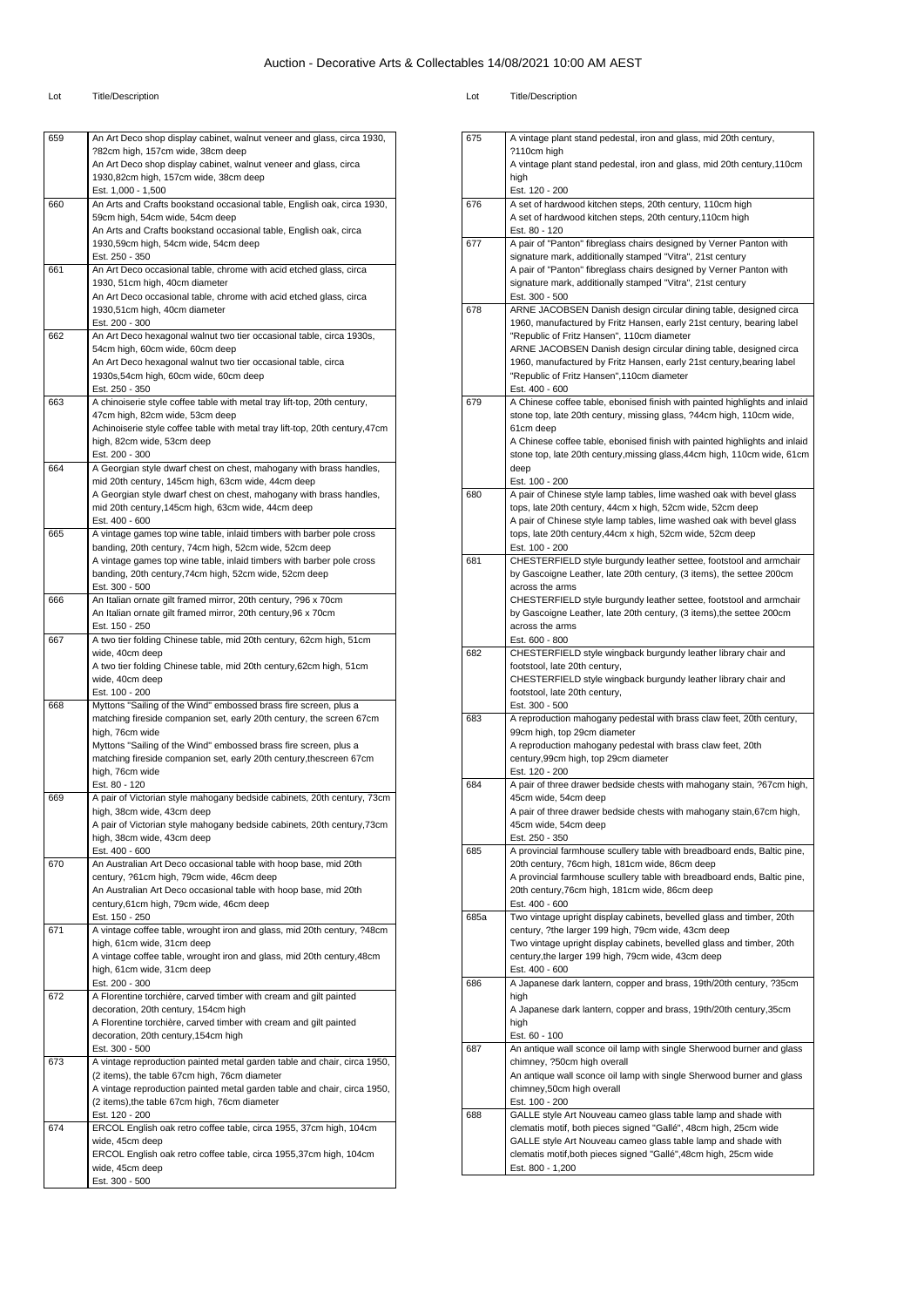| 689 | TIFFANY style Art Nouveau lamp, leadlight and bronze with dragonfly                     |
|-----|-----------------------------------------------------------------------------------------|
|     | motif, late 20th century, 90cm high, 49cm wide                                          |
|     | TIFFANY style Art Nouveau lamp, leadlight and bronze with dragonfly                     |
|     | motif, late 20th century, 90cm high, 49cm wide                                          |
|     | Est. 300 - 500                                                                          |
| 690 | A porcelain based oil lamp with later blue glass font insert, shade and                 |
|     | chimney, single burner marked "Paris", 72cm overall                                     |
|     | A porcelain based oil lamp with later blue glass font insert, shade and                 |
|     | chimney, single burner marked "Paris", 72cm overall                                     |
|     | Est. 120 - 200                                                                          |
| 691 | A silver plated table lamp with antique glass shade, 19th/20th century,                 |
|     | ?68cm high                                                                              |
|     | A silver plated table lamp with antique glass shade, 19th/20th                          |
|     | century,68cm high                                                                       |
|     | Est. 200 - 300                                                                          |
| 692 | An antique brass standard lamp with milk glass shade, early 20th                        |
|     | century, ?155cm high                                                                    |
|     | An antique brass standard lamp with milk glass shade, early 20th<br>century, 155cm high |
|     | Est. 150 - 250                                                                          |
| 693 | GALLE style reproduction cameo glass wall light, late 20th century,                     |
|     | ?28cm high                                                                              |
|     | GALLE style reproduction cameo glass wall light, late 20th century, 28cm                |
|     | high                                                                                    |
|     | Est. 150 - 250                                                                          |
| 694 | An antique French wall sconce, bronze with inset porcelain plaque and                   |
|     | Schneider glass shade, early 20th century, ?36cm high                                   |
|     | An antique French wall sconce, bronze with inset porcelain plaque and                   |
|     | Schneider glass shade, early 20th century, 36cm high                                    |
|     | Est. 400 - 600                                                                          |
| 695 | MULLER FRERES "Luneville" French art glass hanging light, early 20th                    |
|     | century, acid etched "Muller Freres. Luneville", 15cm high, 48cm                        |
|     | diameter                                                                                |
|     | MULLER FRERES "Luneville" French art glass hanging light, early 20th                    |
|     | century, acid etched "Muller Freres. Luneville", 15cm high, 48cm diameter               |
|     | Est. 600 - 800                                                                          |
| 696 | A French Art Nouveau style glass table lamp and shade, late 20th                        |
|     | century, signed "Art De Frances", ?58cm high                                            |
|     | A French Art Nouveau style glass table lamp and shade, late 20th                        |
|     | century, signed "Art De Frances", 58cm high                                             |
|     | Est. 250 - 350                                                                          |
| 697 | An Austrian brass table lamp with "Tango" red glass shade, early 20th                   |
|     | century, ?26cm high, 25cm wide                                                          |
|     | An Austrian brass table lamp with "Tango" red glass shade, early 20th                   |
|     | century, 26cm high, 25cm wide                                                           |
|     | Est. 250 - 350                                                                          |
| 698 | A French cabaret table lamp, circa 1925, ?43cm high                                     |
|     | A French cabaret table lamp, circa 1925,43cm high                                       |
|     | Est. 80 - 120                                                                           |
| 699 | A German Art Deco figural lamp, cast metal with Bohemian metal and                      |
|     | glass shade, circa 1930, ?74cm high                                                     |
|     | A German Art Deco figural lamp, cast metal with Bohemian metal and                      |
|     | glass shade, circa 1930,74cm high                                                       |
|     | Est. 500 - 700                                                                          |
| 700 | DIANA Art Deco chrome lamp with milk glass shade, circa 1930, ?46cm                     |
|     | high                                                                                    |
|     | DIANA Art Deco chrome lamp with milk glass shade, circa 1930,46cm                       |
|     | high                                                                                    |
|     | Est. 200 - 300                                                                          |
| 701 | An Art Deco wall light with two toned mirror back, circa 1930, 50 x 86cm                |
|     | An Art Deco wall light with two toned mirror back, circa 1930,50 x 86cm                 |
|     | Est. 300 - 500                                                                          |
| 702 | DIANA Art Deco chrome lamp with frosted glass shade, circa 1930,                        |
|     | ?46cm high                                                                              |
|     | DIANA Art Deco chrome lamp with frosted glass shade, circa                              |
|     | 1930,?46cm high<br>Est. 200 - 300                                                       |
| 703 | An Art Deco pink plastic table lamp, mid 20th century, ?34cm high                       |
|     | An Art Deco pink plastic table lamp, mid 20th century, 34cm high                        |
|     | Est. 200 - 300                                                                          |
| 704 | A pair of Bauhaus style table lamps, silvered metal and copper, circa                   |
|     | 2000, ?58cm high                                                                        |
|     | A pair of Bauhaus style table lamps, silvered metal and copper, circa                   |
|     | 2000,58cm high                                                                          |
|     | Est. 600 - 800                                                                          |
| 705 | A vintage American Globe of the World lamp on timber base, 20th                         |
|     | century, 90cm high                                                                      |
|     | A vintage American Globe of the World lamp on timber base, 20th                         |
|     | century, 90cm high                                                                      |
|     | Est. 300 - 500                                                                          |
|     |                                                                                         |

| has been rewired for Australian use, 90cm high<br>An Art Deco lamp, chrome base with mottled glass shade, circa<br>1930, has been rewired for Australian use, 90cm high<br>Est. 250 - 350<br>707<br>BLACKAMOOR Italian standard lamp, mid 20th century, 195cm high<br>BLACKAMOOR Italian standard lamp, mid 20th century, 195cm high<br>Est. 1,500 - 2,500<br>A vintage Murano glass hanging light, circa 1970, 46cm high, 46cm wide<br>708<br>A vintage Murano glass hanging light, circa 1970,46cm high, 46cm wide<br>Est. 300 - 500<br>A vintage Arc lamp, chrome and perspex, circa 1965, ?205cm high<br>709<br>A vintage Arc lamp, chrome and perspex, circa 1965,205cm high<br>Est. 400 - 600<br>710<br>A French Art Nouveau style reproduction figural lamp with green and<br>orange glass shades, 20th century, 69cm high |  |
|-----------------------------------------------------------------------------------------------------------------------------------------------------------------------------------------------------------------------------------------------------------------------------------------------------------------------------------------------------------------------------------------------------------------------------------------------------------------------------------------------------------------------------------------------------------------------------------------------------------------------------------------------------------------------------------------------------------------------------------------------------------------------------------------------------------------------------------|--|
|                                                                                                                                                                                                                                                                                                                                                                                                                                                                                                                                                                                                                                                                                                                                                                                                                                   |  |
|                                                                                                                                                                                                                                                                                                                                                                                                                                                                                                                                                                                                                                                                                                                                                                                                                                   |  |
|                                                                                                                                                                                                                                                                                                                                                                                                                                                                                                                                                                                                                                                                                                                                                                                                                                   |  |
|                                                                                                                                                                                                                                                                                                                                                                                                                                                                                                                                                                                                                                                                                                                                                                                                                                   |  |
|                                                                                                                                                                                                                                                                                                                                                                                                                                                                                                                                                                                                                                                                                                                                                                                                                                   |  |
|                                                                                                                                                                                                                                                                                                                                                                                                                                                                                                                                                                                                                                                                                                                                                                                                                                   |  |
|                                                                                                                                                                                                                                                                                                                                                                                                                                                                                                                                                                                                                                                                                                                                                                                                                                   |  |
|                                                                                                                                                                                                                                                                                                                                                                                                                                                                                                                                                                                                                                                                                                                                                                                                                                   |  |
|                                                                                                                                                                                                                                                                                                                                                                                                                                                                                                                                                                                                                                                                                                                                                                                                                                   |  |
|                                                                                                                                                                                                                                                                                                                                                                                                                                                                                                                                                                                                                                                                                                                                                                                                                                   |  |
|                                                                                                                                                                                                                                                                                                                                                                                                                                                                                                                                                                                                                                                                                                                                                                                                                                   |  |
|                                                                                                                                                                                                                                                                                                                                                                                                                                                                                                                                                                                                                                                                                                                                                                                                                                   |  |
|                                                                                                                                                                                                                                                                                                                                                                                                                                                                                                                                                                                                                                                                                                                                                                                                                                   |  |
| A French Art Nouveau style reproduction figural lamp with green and                                                                                                                                                                                                                                                                                                                                                                                                                                                                                                                                                                                                                                                                                                                                                               |  |
| orange glass shades, 20th century, 69cm high                                                                                                                                                                                                                                                                                                                                                                                                                                                                                                                                                                                                                                                                                                                                                                                      |  |
| Est. 250 - 350                                                                                                                                                                                                                                                                                                                                                                                                                                                                                                                                                                                                                                                                                                                                                                                                                    |  |
| 711<br>A pair of gilded timber table lamps with Renaissance style shades                                                                                                                                                                                                                                                                                                                                                                                                                                                                                                                                                                                                                                                                                                                                                          |  |
| together with a classical style brass table lamp base, (3 items), the                                                                                                                                                                                                                                                                                                                                                                                                                                                                                                                                                                                                                                                                                                                                                             |  |
| tallest 61cm                                                                                                                                                                                                                                                                                                                                                                                                                                                                                                                                                                                                                                                                                                                                                                                                                      |  |
| A pair of gilded timber table lamps with Renaissance style shades                                                                                                                                                                                                                                                                                                                                                                                                                                                                                                                                                                                                                                                                                                                                                                 |  |
| together with a classical style brass table lamp base, (3 items), the tallest                                                                                                                                                                                                                                                                                                                                                                                                                                                                                                                                                                                                                                                                                                                                                     |  |
| 61cm                                                                                                                                                                                                                                                                                                                                                                                                                                                                                                                                                                                                                                                                                                                                                                                                                              |  |
| Est. 250 - 350                                                                                                                                                                                                                                                                                                                                                                                                                                                                                                                                                                                                                                                                                                                                                                                                                    |  |
| 712<br>A Turkish hand-woven wool rug, ?180 x 105cm                                                                                                                                                                                                                                                                                                                                                                                                                                                                                                                                                                                                                                                                                                                                                                                |  |
| A Turkish hand-woven wool rug, 180 x 105cm                                                                                                                                                                                                                                                                                                                                                                                                                                                                                                                                                                                                                                                                                                                                                                                        |  |
| Est. 250 - 350<br>713                                                                                                                                                                                                                                                                                                                                                                                                                                                                                                                                                                                                                                                                                                                                                                                                             |  |
| Qum Persian hand-woven silk rug, 170 x 110cm<br>Qum Persian hand-woven silk rug, 170 x 110cm                                                                                                                                                                                                                                                                                                                                                                                                                                                                                                                                                                                                                                                                                                                                      |  |
| Est. 600 - 1,000                                                                                                                                                                                                                                                                                                                                                                                                                                                                                                                                                                                                                                                                                                                                                                                                                  |  |
| 714<br>A Persian hand-knotted wool rug with red ground, 20th century, ?310 x                                                                                                                                                                                                                                                                                                                                                                                                                                                                                                                                                                                                                                                                                                                                                      |  |
| 210cm                                                                                                                                                                                                                                                                                                                                                                                                                                                                                                                                                                                                                                                                                                                                                                                                                             |  |
| A Persian hand-knotted wool rug with red ground, 20th century, 310 x                                                                                                                                                                                                                                                                                                                                                                                                                                                                                                                                                                                                                                                                                                                                                              |  |
| 210cm                                                                                                                                                                                                                                                                                                                                                                                                                                                                                                                                                                                                                                                                                                                                                                                                                             |  |
| Est. 600 - 1,000                                                                                                                                                                                                                                                                                                                                                                                                                                                                                                                                                                                                                                                                                                                                                                                                                  |  |
| 715<br>A large cream and blue Persian rug, 20th century, ?340 x 240cm                                                                                                                                                                                                                                                                                                                                                                                                                                                                                                                                                                                                                                                                                                                                                             |  |
| A large cream and blue Persian rug, 20th century, 340 x 240cm                                                                                                                                                                                                                                                                                                                                                                                                                                                                                                                                                                                                                                                                                                                                                                     |  |
| Est. 400 - 600                                                                                                                                                                                                                                                                                                                                                                                                                                                                                                                                                                                                                                                                                                                                                                                                                    |  |
| 716<br>A Persian hand-knotted wool rug on red ground, mid 20th century, ?210                                                                                                                                                                                                                                                                                                                                                                                                                                                                                                                                                                                                                                                                                                                                                      |  |
| x 132cm<br>A Persian hand-knotted wool rug on red ground, mid 20th century, 210 x                                                                                                                                                                                                                                                                                                                                                                                                                                                                                                                                                                                                                                                                                                                                                 |  |
|                                                                                                                                                                                                                                                                                                                                                                                                                                                                                                                                                                                                                                                                                                                                                                                                                                   |  |
|                                                                                                                                                                                                                                                                                                                                                                                                                                                                                                                                                                                                                                                                                                                                                                                                                                   |  |
| 132cm                                                                                                                                                                                                                                                                                                                                                                                                                                                                                                                                                                                                                                                                                                                                                                                                                             |  |
| Est. 250 - 350<br>717                                                                                                                                                                                                                                                                                                                                                                                                                                                                                                                                                                                                                                                                                                                                                                                                             |  |
| A Pakistani hand-knotted red and gray rug, mid 20th century, ?180 x<br>127cm                                                                                                                                                                                                                                                                                                                                                                                                                                                                                                                                                                                                                                                                                                                                                      |  |
| A Pakistani hand-knotted red and gray rug, mid 20th century, 180 x                                                                                                                                                                                                                                                                                                                                                                                                                                                                                                                                                                                                                                                                                                                                                                |  |
| 127cm                                                                                                                                                                                                                                                                                                                                                                                                                                                                                                                                                                                                                                                                                                                                                                                                                             |  |
| Est. 200 - 300                                                                                                                                                                                                                                                                                                                                                                                                                                                                                                                                                                                                                                                                                                                                                                                                                    |  |
| 718<br>Two hand-made textile throws, 20th century, ?the larger 230 x 230cmn                                                                                                                                                                                                                                                                                                                                                                                                                                                                                                                                                                                                                                                                                                                                                       |  |
| Two hand-made textile throws, 20th century, the larger 230 x 230cmn                                                                                                                                                                                                                                                                                                                                                                                                                                                                                                                                                                                                                                                                                                                                                               |  |
| Est. 100 - 200                                                                                                                                                                                                                                                                                                                                                                                                                                                                                                                                                                                                                                                                                                                                                                                                                    |  |
| 719<br>A Persian patterned hand-woven rug with floral motif on blue and cream                                                                                                                                                                                                                                                                                                                                                                                                                                                                                                                                                                                                                                                                                                                                                     |  |
| ground, North Indian origin, 20th century, ?360 x 240cm                                                                                                                                                                                                                                                                                                                                                                                                                                                                                                                                                                                                                                                                                                                                                                           |  |
| A Persian patterned hand-woven rug with floral motif on blue and cream                                                                                                                                                                                                                                                                                                                                                                                                                                                                                                                                                                                                                                                                                                                                                            |  |
| ground, North Indian origin, 20th century, 360 x 240cm                                                                                                                                                                                                                                                                                                                                                                                                                                                                                                                                                                                                                                                                                                                                                                            |  |
| Est. 600 - 800                                                                                                                                                                                                                                                                                                                                                                                                                                                                                                                                                                                                                                                                                                                                                                                                                    |  |
| 720<br>An antique Aubusson floral tapestry, circa 1900, 346 x 240cm                                                                                                                                                                                                                                                                                                                                                                                                                                                                                                                                                                                                                                                                                                                                                               |  |
| An antique Aubusson floral tapestry, circa 1900,346 x 240cm<br>Est. 600 - 800                                                                                                                                                                                                                                                                                                                                                                                                                                                                                                                                                                                                                                                                                                                                                     |  |
| 721<br>A fine Persian silk rug, 20th century, ?100 x 70cm                                                                                                                                                                                                                                                                                                                                                                                                                                                                                                                                                                                                                                                                                                                                                                         |  |
| A fine Persian silk rug, 20th century, 100 x 70cm                                                                                                                                                                                                                                                                                                                                                                                                                                                                                                                                                                                                                                                                                                                                                                                 |  |
| Est. 300 - 500                                                                                                                                                                                                                                                                                                                                                                                                                                                                                                                                                                                                                                                                                                                                                                                                                    |  |
| A Persian hand-knotted red patterned rug, ?204 x 175cm<br>722                                                                                                                                                                                                                                                                                                                                                                                                                                                                                                                                                                                                                                                                                                                                                                     |  |
| A Persian hand-knotted red patterned rug, 204 x 175cm                                                                                                                                                                                                                                                                                                                                                                                                                                                                                                                                                                                                                                                                                                                                                                             |  |
| Est. 200 - 300                                                                                                                                                                                                                                                                                                                                                                                                                                                                                                                                                                                                                                                                                                                                                                                                                    |  |
| 723<br>A Belgian tapestry wall hanging with hunting scene, 160 x 225cm                                                                                                                                                                                                                                                                                                                                                                                                                                                                                                                                                                                                                                                                                                                                                            |  |
| A Belgian tapestry wall hanging with hunting scene, 160 x 225cm                                                                                                                                                                                                                                                                                                                                                                                                                                                                                                                                                                                                                                                                                                                                                                   |  |
| Est. 400 - 600                                                                                                                                                                                                                                                                                                                                                                                                                                                                                                                                                                                                                                                                                                                                                                                                                    |  |
| A small Persian hand-knotted rug with red, brown and blue ground,<br>724                                                                                                                                                                                                                                                                                                                                                                                                                                                                                                                                                                                                                                                                                                                                                          |  |
| ?144 x 110cm                                                                                                                                                                                                                                                                                                                                                                                                                                                                                                                                                                                                                                                                                                                                                                                                                      |  |
| A small Persian hand-knotted rug with red, brown and blue ground, 144 x<br>110cm                                                                                                                                                                                                                                                                                                                                                                                                                                                                                                                                                                                                                                                                                                                                                  |  |
| Est. 120 - 200                                                                                                                                                                                                                                                                                                                                                                                                                                                                                                                                                                                                                                                                                                                                                                                                                    |  |
| A hand-knotted rug with floral motif on pink and cream ground, made in<br>725                                                                                                                                                                                                                                                                                                                                                                                                                                                                                                                                                                                                                                                                                                                                                     |  |
| Pakistan, 20th century, ?300 x 210cm                                                                                                                                                                                                                                                                                                                                                                                                                                                                                                                                                                                                                                                                                                                                                                                              |  |
| A hand-knotted rug with floral motif on pink and cream ground, made in                                                                                                                                                                                                                                                                                                                                                                                                                                                                                                                                                                                                                                                                                                                                                            |  |
| Pakistan, 20th century, 300 x 210cm<br>Est. 300 - 500                                                                                                                                                                                                                                                                                                                                                                                                                                                                                                                                                                                                                                                                                                                                                                             |  |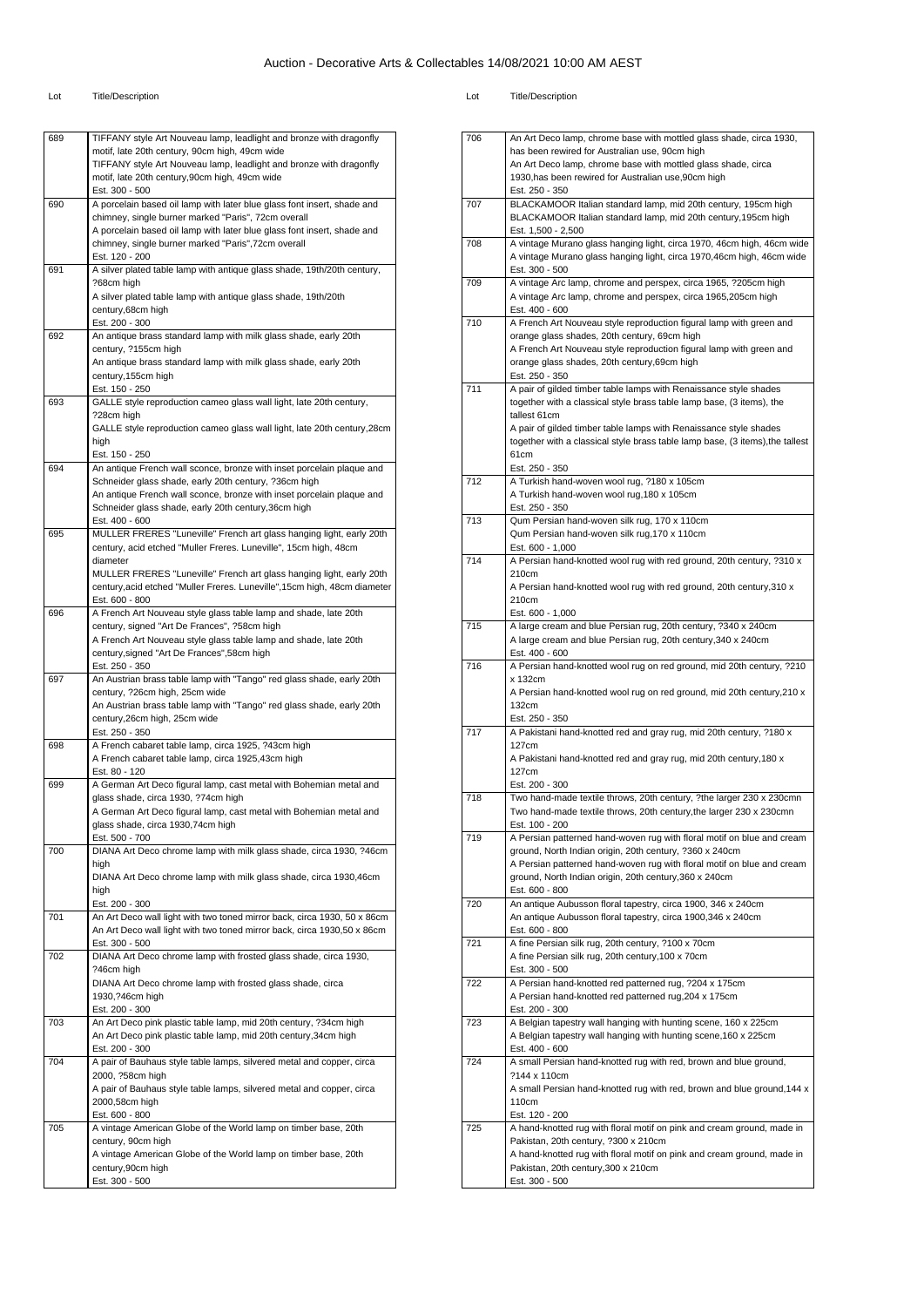| 726 | A Flemish style green patterned rug, made in India, 20th century 308 x                                                                       |
|-----|----------------------------------------------------------------------------------------------------------------------------------------------|
|     | 250cm<br>A Flemish style green patterned rug, made in India, 20th century308 x                                                               |
|     | 250cm                                                                                                                                        |
|     | Est. 150 - 250                                                                                                                               |
| 727 | A large Persian hand-knotted rug, 20th century, ?(very worn) 400 x                                                                           |
|     | 300cm<br>A large Persian hand-knotted rug, 20th century, (very worn) 400 x 300cm                                                             |
|     | Est. 400 - 600                                                                                                                               |
| 728 | A Persian patterned rug, 20th century, ?210 x 130cm                                                                                          |
|     | A Persian patterned rug, 20th century, 210 x 130cm                                                                                           |
| 729 | Est. 120 - 200<br>A Persian patterned runner rug, 20th century, ?300 x 115                                                                   |
|     | A Persian patterned runner rug, 20th century, 300 x 115                                                                                      |
|     | Est. 120 - 200                                                                                                                               |
| 730 | An antique hand-knotted wool rug, early 20th century, ?255 x 147cm                                                                           |
|     | An antique hand-knotted wool rug, early 20th century, 255 x 147cm<br>Est. 250 - 350                                                          |
| 731 | ARTS & CRAFTS linen wall-hanging with screen printed design                                                                                  |
|     | featuring a stylized peacock surrounded by flowers and foliage, English,                                                                     |
|     | circa 1910, 305 x 127cm.                                                                                                                     |
|     | ARTS & CRAFTS linen wall-hanging with screen printed design                                                                                  |
|     | featuring a stylized peacock surrounded by flowers and foliage, English,<br>circa 1910,305 x 127cm.                                          |
|     | Est. 500 - 750                                                                                                                               |
| 732 | A hand-woven wool wall hanging, circa 1970, 220 x 140cm                                                                                      |
|     | A hand-woven wool wall hanging, circa 1970,220 x 140cm                                                                                       |
| 733 | Est. 100 - 200<br>A French crystal regulator, 15 day time and strike movement with Arabic                                                    |
|     | numerals, movement stamped "Made In France", late 19th century,                                                                              |
|     | ?26cm high                                                                                                                                   |
|     | A French crystal regulator, 15 day time and strike movement with Arabic                                                                      |
|     | numerals, movement stamped "Made In France", late 19th century, 26cm                                                                         |
|     | high<br>Est. 400 - 600                                                                                                                       |
| 734 | A French carriage clock, dial marked "St. James, London", early 20th                                                                         |
|     | century, with key. ?17cm high                                                                                                                |
|     | A French carriage clock, dial marked "St. James, London", early 20th                                                                         |
|     | century, with key. 17cm high<br>Est. 250 - 350                                                                                               |
| 735 | A French carriage clock, dial marked "Barraud & Lunds, Vendors,                                                                              |
|     | London", early 20th century, ?with key, 15cm high                                                                                            |
|     | A French carriage clock, dial marked "Barraud & Lunds, Vendors,                                                                              |
|     | London", early 20th century, with key, 15cm high<br>Est. 250 - 350                                                                           |
| 736 | A French carriage clock with Roman numerals, early 20th century,                                                                             |
|     | ?14cm high                                                                                                                                   |
|     | A French carriage clock with Roman numerals, early 20th<br>century, ?14cm high                                                               |
|     | Est. 200 - 300                                                                                                                               |
| 737 | A French carriage clock, brass case with Roman numerals, early 20th                                                                          |
|     | century, later key, 14.5cm high                                                                                                              |
|     | A French carriage clock, brass case with Roman numerals, early 20th                                                                          |
|     | century, later key, 14.5cm high<br>Est. 250 - 350                                                                                            |
| 738 | An antique miniature wall clock with orange enamel dial, 19th century,                                                                       |
|     | ?the face 8cm high                                                                                                                           |
|     | An antique miniature wall clock with orange enamel dial, 19th                                                                                |
|     | century, the face 8cm high<br>Est. 120 - 200                                                                                                 |
| 739 | THE PRENTISS CLOCK, ACME "Cold Handle" American frying pan                                                                                   |
|     | novelty clock, late 19th century, ?made in New York, 61cm high                                                                               |
|     | PROVENANCE The Tudor House Clock Museum, Yarrawonga                                                                                          |
|     | THE PRENTISS CLOCK, ACME "Cold Handle" American frying pan<br>novelty clock, late 19th century, made in New York, 61cm                       |
|     | highPROVENANCE The Tudor House Clock Museum, Yarrawonga                                                                                      |
|     | Est. 120 - 200                                                                                                                               |
| 740 | A 19th century Swiss music box made by L.F. Geneve, playing 8 aires                                                                          |
|     | with ratchet lever wind. Lever operation for start, stop, change and                                                                         |
|     | repeat aire. Original aire sheet to the inside lid, the pin cylinder<br>movement housed in a rosewood veneered case with boxwood and         |
|     | stained string inlay. Box with original locking key. Movement serial                                                                         |
|     | number 33001, circa 1870, 13cm high, 52cm wide, 17cm deep                                                                                    |
|     | A 19th century Swiss music box made by L.F. Geneve, playing 8 aires                                                                          |
|     | with ratchet lever wind. Lever operation for start, stop, change and<br>repeat aire. Original aire sheet to the inside lid, the pin cylinder |
|     | movement housed in a rosewood veneered case with boxwood and                                                                                 |
|     |                                                                                                                                              |
|     | stained string inlay. Box with original locking key. Movement serial                                                                         |
|     | number 33001, circa 1870,13cm high, 52cm wide, 17cm deep<br>Est. 600 - 800                                                                   |

| 741 | English automaton fusee bracket clock with prancing horses, walnut and                                                                            |
|-----|---------------------------------------------------------------------------------------------------------------------------------------------------|
|     | brass case with hand-painted face, circa 1840, 37cm high                                                                                          |
|     | PROVENANCE The Tudor House Clock Museum, Yarrawonga                                                                                               |
|     | English automaton fusee bracket clock with prancing horses, walnut and<br>brass case with hand-painted face, circa 1840,37cm                      |
|     | highPROVENANCE The Tudor House Clock Museum, Yarrawonga                                                                                           |
|     | Est. 1.000 - 1.500                                                                                                                                |
| 742 | A German animated monkey timepiece, cold painted metal case with                                                                                  |
|     | moving eyes and mouth, circa 1900, 24cm high PROVENANCE The                                                                                       |
|     | Tudor House Clock Museum, Yarrawonga<br>A German animated monkey timepiece, cold painted metal case with                                          |
|     | moving eyes and mouth, circa 1900,24cm highPROVENANCE The                                                                                         |
|     | Tudor House Clock Museum, Yarrawonga                                                                                                              |
|     | Est. 250 - 350                                                                                                                                    |
| 743 | PHILIPP HAAS Black Forest blinker cuckoo wall clock, twin weight time                                                                             |
|     | and strike with oil painted zinc dial surround, lions eyes move with the<br>pendulum beat, circa 1880. Suspension bridge in the form of a running |
|     | rabbit, a Haas trademark. 45cm high PROVENANCE The Tudor House                                                                                    |
|     | Clock Museum, Yarrawonga                                                                                                                          |
|     | PHILIPP HAAS Black Forest blinker cuckoo wall clock, twin weight time                                                                             |
|     | and strike with oil painted zinc dial surround, lions eyes move with the                                                                          |
|     | pendulum beat, circa 1880. Suspension bridge in the form of a running                                                                             |
|     | rabbit, a Haas trademark.45cm highPROVENANCE The Tudor House<br>Clock Museum, Yarrawonga                                                          |
|     | Est. 400 - 600                                                                                                                                    |
| 744 | Viennese Grande Sonnerie mantel clock with enamel dial and timber                                                                                 |
|     | case with brass studding, circa 1810, 47cm high PROVENANCE The                                                                                    |
|     | Tudor House Clock Museum, Yarrawonga                                                                                                              |
|     | Viennese Grande Sonnerie mantel clock with enamel dial and timber<br>case with brass studding, circa 1810,47cm highPROVENANCE The                 |
|     | Tudor House Clock Museum, Yarrawonga                                                                                                              |
|     | Est. 400 - 600                                                                                                                                    |
| 745 | WILCOX Canadian bracket clock, strikes on 5 gongs, mahogany case                                                                                  |
|     | with ormolu mounts adorned with five finials and silvered dial, circa                                                                             |
|     | 1888, movement signed "WILCOX, CANADA". Note: the pendulum                                                                                        |
|     | mounts from under the clock case. 48cm high PROVENANCE The<br>Tudor House Clock Museum, Yarrawonga                                                |
|     | WILCOX Canadian bracket clock, strikes on 5 gongs, mahogany case                                                                                  |
|     | with ormolu mounts adorned with five finials and silvered dial, circa                                                                             |
|     | 1888, movement signed "WILCOX, CANADA". Note: the pendulum                                                                                        |
|     | mounts from under the clock case.48cm highPROVENANCE The Tudor                                                                                    |
|     | House Clock Museum, Yarrawonga                                                                                                                    |
| 746 | Est. 400 - 600<br>An antique grandmother clock, triple train movement with silvered dial                                                          |
|     | and mahogany case, 19th century, 174cm high                                                                                                       |
|     | An antique grandmother clock, triple train movement with silvered dial                                                                            |
|     | and mahogany case, 19th century, 174cm high                                                                                                       |
| 747 | Est. 600 - 800<br>An antique French Portico clock with inlay timber case and gilt metal                                                           |
|     | mounts, 19th century, 51cm high                                                                                                                   |
|     | An antique French Portico clock with inlay timber case and gilt metal                                                                             |
|     | mounts, 19th century, 51cm high                                                                                                                   |
|     | Est. 400 - 600                                                                                                                                    |
| 748 | An antique French ormolu table clock with finely cast figure of Napoleon                                                                          |
|     | on horseback, timepiece only with silk suspension 8 day movement,<br>circa 1860, 31cm high                                                        |
|     | An antique French ormolu table clock with finely cast figure of Napoleon                                                                          |
|     | on horseback, timepiece only with silk suspension 8 day movement,                                                                                 |
|     | circa 1860,31cm high                                                                                                                              |
|     | Est. 400 - 600                                                                                                                                    |
| 749 | An antique English table clock, single train fusee movement in shaped<br>walnut case, 19th century, dial marked "JOSEPH PENLINGTON,               |
|     | LIVERPOOL", ?29cm high, 21cm wide, 14cm deep                                                                                                      |
|     | An antique English table clock, single train fusee movement in shaped                                                                             |
|     | walnut case, 19th century, dial marked "JOSEPH PENLINGTON,                                                                                        |
|     | LIVERPOOL",29cm high, 21cm wide, 14cm deep                                                                                                        |
| 750 | Est. 400 - 600<br>An impressive English grandfather clock, triple train three weight                                                              |
|     | movement with chime and strike, housed in ornately carved oak case,                                                                               |
|     | ?19th century, 244cm high                                                                                                                         |
|     | An impressive English grandfather clock, triple train three weight                                                                                |
|     | movement with chime and strike, housed in ornately carved oak                                                                                     |
|     | case, 19th century, 244cm high                                                                                                                    |
| 751 | Est. 2,000 - 3,000<br>An antique French mantel clock, twin train time and strike movement in                                                      |
|     | black slate and rouge marble case, 19th century, 41cm high                                                                                        |
|     | An antique French mantel clock, twin train time and strike movement in                                                                            |
|     | black slate and rouge marble case, 19th century, 41cm high                                                                                        |
|     | Est. 300 - 500                                                                                                                                    |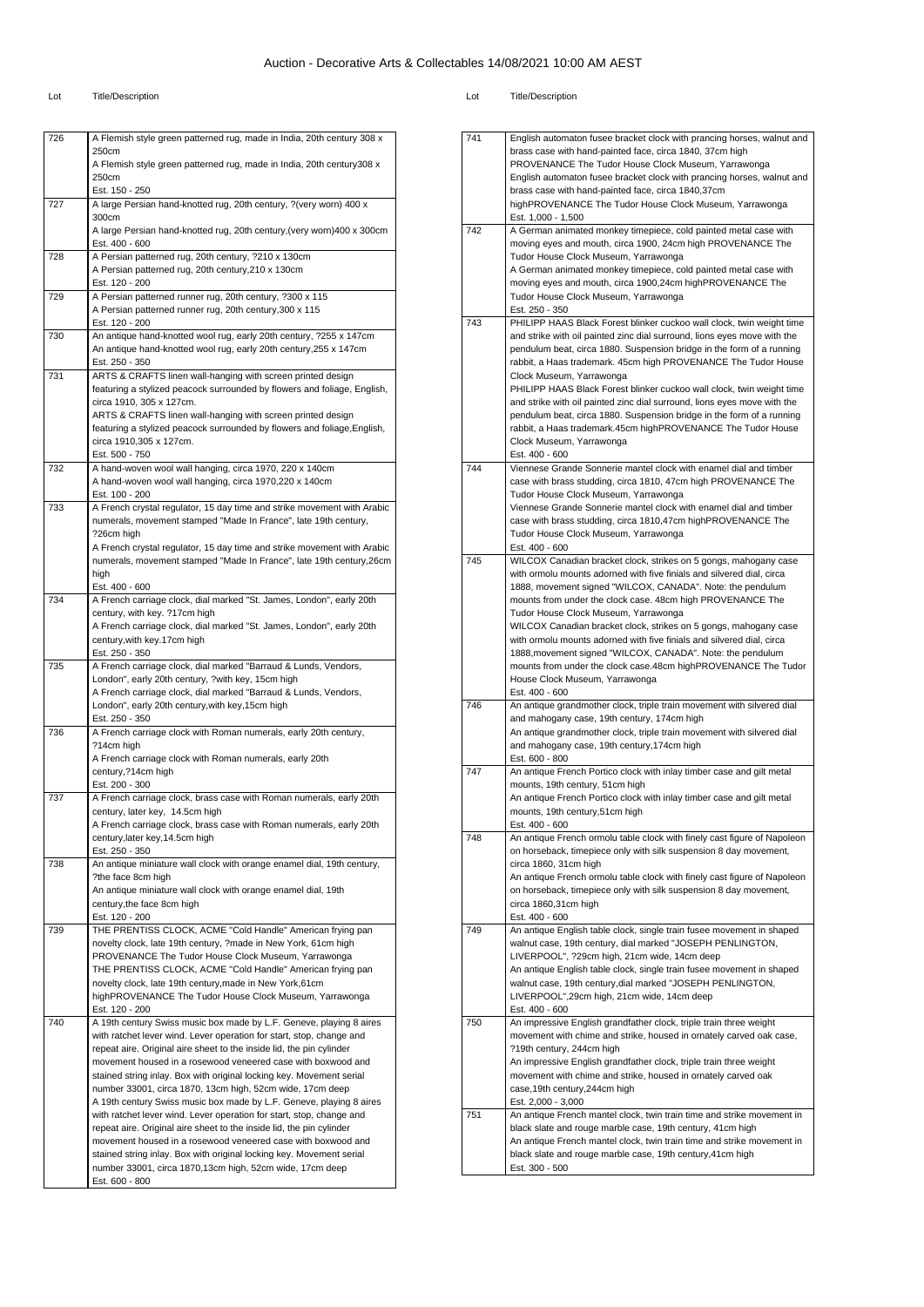| 752 | An antique mantel clock, twin train movement with open escapement in                                                                        |
|-----|---------------------------------------------------------------------------------------------------------------------------------------------|
|     | black slate and green marble case, 19th century, 28cm high                                                                                  |
|     | An antique mantel clock, twin train movement with open escapement in                                                                        |
|     | black slate and green marble case, 19th century, 28cm high                                                                                  |
|     | Est. 250 - 350                                                                                                                              |
| 753 | An antique French mantel clock in black slate case with bronze mounts,                                                                      |
|     | 15 day time and strike movement, 19th century, with key and pendulum,<br>?33cm high, 31.5cm wide                                            |
|     | An antique French mantel clock in black slate case with bronze mounts,                                                                      |
|     | 15 day time and strike movement, 19th century, with key and                                                                                 |
|     | pendulum, 33cm high, 31.5cm wide                                                                                                            |
|     | Est. 300 - 500                                                                                                                              |
| 754 | ANSONIA "KING" American shelf clock, 8 day time and strike                                                                                  |
|     | movement, late 19th century, with key and pendulum, ?60cm high                                                                              |
|     | ANSONIA "KING" American shelf clock, 8 day time and strike<br>movement, late 19th century, with key and pendulum, 60cm high                 |
|     | Est. 150 - 250                                                                                                                              |
| 755 | ANSONIA American mantel clock in gilt metal case, 8 day time and                                                                            |
|     | strike movement with open escapement, late 19th century, with key and                                                                       |
|     | pendulum, 46cm high                                                                                                                         |
|     | ANSONIA American mantel clock in gilt metal case, 8 day time and                                                                            |
|     | strike movement with open escapement, late 19th century, with key and                                                                       |
|     | pendulum, 46cm high                                                                                                                         |
| 756 | Est. 300 - 500                                                                                                                              |
|     | A French Art Nouveau bronze cased mantel clock with enamel dial, time<br>and strike movement, case engraved with dedication and dated 1911, |
|     | ?48cm high                                                                                                                                  |
|     | A French Art Nouveau bronze cased mantel clock with enamel dial, time                                                                       |
|     | and strike movement, case engraved with dedication and dated                                                                                |
|     | 1911,48cm high                                                                                                                              |
|     | Est. 600 - 1,000                                                                                                                            |
| 757 | Mystery swinging "Onion Boy" clock, circa 1900, ?40cm high                                                                                  |
|     | Mystery swinging "Onion Boy" clock, circa 1900,40cm high                                                                                    |
| 758 | Est. 1,000 - 1,500<br>An Arts & Crafts mantel clock with beaten copper case, early 20th                                                     |
|     | century, ?33cm high                                                                                                                         |
|     | An Arts & Crafts mantel clock with beaten copper case, early 20th                                                                           |
|     | century, 33cm high                                                                                                                          |
|     | Est. 120 - 200                                                                                                                              |
| 759 | SETH THOMAS American Art Deco desk clock with lamp and pen                                                                                  |
|     | holders, circa 1925, ?32cm high, 46cm wide                                                                                                  |
|     | SETH THOMAS American Art Deco desk clock with lamp and pen                                                                                  |
|     | holders, circa 1925,32cm high, 46cm wide<br>Est. 400 - 600                                                                                  |
| 760 | SMITH'S English Art Deco mirrored sunburst wall clock, circa 1930,                                                                          |
|     | converted to electric, 41cm high, 55cm wide                                                                                                 |
|     | SMITH'S English Art Deco mirrored sunburst wall clock, circa                                                                                |
|     | 1930, converted to electric, 41cm high, 55cm wide                                                                                           |
|     | Est. 300 - 500                                                                                                                              |
| 761 | KEININGER & OBERGFELL German 400 day dome clock with black                                                                                  |
|     | painted finish, 20th century, ?31cm high                                                                                                    |
|     | KEININGER & OBERGFELL German 400 day dome clock with black                                                                                  |
|     | painted finish, 20th century,31cm high<br>Est. 120 - 200                                                                                    |
| 762 | A Dutch wall clock in walnut and brass case with twin weight movement,                                                                      |
|     | 20th century, ?50cm high                                                                                                                    |
|     | A Dutch wall clock in walnut and brass case with twin weight movement,                                                                      |
|     | 20th century, 50cm high                                                                                                                     |
|     | Est. 150 - 250                                                                                                                              |
| 763 | SCHATZ German ship's clock with time and strike movement in brass                                                                           |
|     | case, 20th century, ?18cm diameter                                                                                                          |
|     | SCHATZ German ship's clock with time and strike movement in brass<br>case, 20th century, 18cm diameter                                      |
|     | Est. 150 - 250                                                                                                                              |
| 764 | JAEGER-LeCOULTRE "Atmos" mantel clock, mid 20th century, 22.5cm                                                                             |
|     | high                                                                                                                                        |
|     | JAEGER-LeCOULTRE "Atmos" mantel clock, mid 20th century,22.5cm                                                                              |
|     | high                                                                                                                                        |
|     | Est. 1,000 - 1,500                                                                                                                          |
| 765 | A Black Forest cuckoo wall clock with twin weight movement, 20th                                                                            |
|     | century, ?65cm high                                                                                                                         |
|     | A Black Forest cuckoo wall clock with twin weight movement, 20th                                                                            |
|     | century, 65cm high<br>Est. 150 - 250                                                                                                        |
|     | Jolly Banjo Player clock in painted cast iron case, timepiece only with                                                                     |
|     |                                                                                                                                             |
|     |                                                                                                                                             |
|     | moving eyes, 20th century, ?38cm high<br>Jolly Banjo Player clock in painted cast iron case, timepiece only with                            |
| 766 | moving eyes, 20th century, 38cm high                                                                                                        |

| 767 | An American nickel plated table clock and a spherical hanging clock,                                                                   |
|-----|----------------------------------------------------------------------------------------------------------------------------------------|
|     | 19th and 20th century, (2 items), the nickel clock 17cm high                                                                           |
|     | An American nickel plated table clock and a spherical hanging clock,<br>19th and 20th century, (2 items), the nickel clock 17cm high   |
|     | Est. 80 - 120                                                                                                                          |
| 768 | WALTHAM crown wide car clock together with an antique sprinkler                                                                        |
|     | gage, early 20th century, (2 items), ?the clock 10cm high overall                                                                      |
|     | WALTHAM crown wide car clock together with an antique sprinkler                                                                        |
|     | gage, early 20th century, (2 items), the clock 10cm high overall<br>Est. 120 - 200                                                     |
| 769 | Vintage electric National Panasonic "Ball" radio together with a Sony                                                                  |
|     | "Cube" clock radio, circa 1975, (2 items), ?10cm and 12cm high                                                                         |
|     | Vintage electric National Panasonic "Ball" radio together with a Sony                                                                  |
|     | "Cube" clock radio, circa 1975, (2 items), 10cm and 12cm high<br>Est. 60 - 100                                                         |
| 770 | ADMIRAL FITZROY barometer in oak case with Melbourne retailer's                                                                        |
|     | label (loose) for THOMAS GAUNT & CO., 19th century, 103cm high                                                                         |
|     | ADMIRAL FITZROY barometer in oak case with Melbourne retailer's                                                                        |
|     | label (loose) for THOMAS GAUNT & CO., 19th century, 103cm high                                                                         |
| 771 | Est. 800 - 1,200                                                                                                                       |
|     | An antique English banjo barometer, mahogany case with marquetry<br>inlay, 19th century, ?96cm high                                    |
|     | An antique English banjo barometer, mahogany case with marquetry                                                                       |
|     | inlay, 19th century, 96cm high                                                                                                         |
|     | Est. 300 - 500                                                                                                                         |
| 772 | An antique brass porthole barometer with mercury thermometer, 19th                                                                     |
|     | century, ?20cm diameter<br>An antique brass porthole barometer with mercury thermometer, 19th                                          |
|     | century, 20cm diameter                                                                                                                 |
|     | Est. 250 - 350                                                                                                                         |
| 773 | An antique English pocket barometer with compass and mercury                                                                           |
|     | thermometer in original leather case, 19th century, thermometer glass<br>broken. ?7cm high including crown                             |
|     | An antique English pocket barometer with compass and mercury                                                                           |
|     | thermometer in original leather case, 19th century, thermometer glass                                                                  |
|     | broken.7cm high including crown                                                                                                        |
|     | Est. 150 - 250                                                                                                                         |
| 774 | CARL WERNER antique wall barometer in oak case, dial marked "Carl<br>Werner & Co. Melbourne", 19th century, ?57cm high                 |
|     | CARL WERNER antique wall barometer in oak case, dial marked "Carl                                                                      |
|     | Werner & Co. Melbourne", 19th century,57cm high                                                                                        |
|     | Est. 250 - 350                                                                                                                         |
| 775 | Vintage Tibetan bracelet and earrings, coral and silver, 20th century, the                                                             |
|     | bracelet 19cm long<br>Vintage Tibetan bracelet and earrings, coral and silver, 20th century, the                                       |
|     | bracelet 19cm long                                                                                                                     |
|     | Est. 500 - 700                                                                                                                         |
| 776 | A Georgian floral brooch set with white coral, turquoise and garnets,                                                                  |
|     | early 19th century, ?3.5cm wide<br>A Georgian floral brooch set with white coral, turquoise and garnets,                               |
|     | early 19th century, 3.5cm wide                                                                                                         |
|     | Est. 550 - 650                                                                                                                         |
| 777 | An antique English necklace set with eleven graduated and faceted                                                                      |
|     | amethysts on a fine pearl chain with rose gold clasp, circa 1840.                                                                      |
|     | An antique English necklace set with eleven graduated and faceted<br>amethysts on a fine pearl chain with rose gold clasp, circa 1840. |
|     | Est. 800 - 1,200                                                                                                                       |
| 778 | An antique cameo brooch, jet, shell and seed pearl set in rose gold, 19th                                                              |
|     | century, ?4cm high                                                                                                                     |
|     | An antique cameo brooch, jet, shell and seed pearl set in rose gold, 19th                                                              |
|     | century, 4cm high<br>Est. 400 - 600                                                                                                    |
| 779 | A stunning Greek Orthodox crucifix on chain, silver with remains of gilt                                                               |
|     | finish, decorated with enamel cartouche of Christ and encrusted with                                                                   |
|     | numerous semi-precious cabochon stones. Reliquary door on the                                                                          |
|     | reverse, 19th century. With a Klepner's insurance valuation (\$8000), the<br>crucifix 13.5cm high, 262 grams total                     |
|     | A stunning Greek Orthodox crucifix on chain, silver with remains of gilt                                                               |
|     | finish, decorated with enamel cartouche of Christ and encrusted with                                                                   |
|     | numerous semi-precious cabochon stones. Reliquary door on the                                                                          |
|     | reverse, 19th century. With a Klepner's insurance valuation (\$8000), the                                                              |
|     | crucifix 13.5cm high, 262 grams total<br>Est. 1,200 - 1,500                                                                            |
| 780 | An antique Continental crucifix and earring set, high carat three toned                                                                |
|     | gold, most likely Italian or Spanish, circa 1870                                                                                       |
|     | An antique Continental crucifix and earring set, high carat three toned                                                                |
|     | gold, most likely Italian or Spanish, circa 1870                                                                                       |
| 781 | Est. 3,500 - 4,500<br>Three antique 9ct gold bar brooches, 19th/20th century, 7.4 grams total                                          |
|     | Three antique 9ct gold bar brooches, 19th/20th century, 7.4 grams total                                                                |
|     |                                                                                                                                        |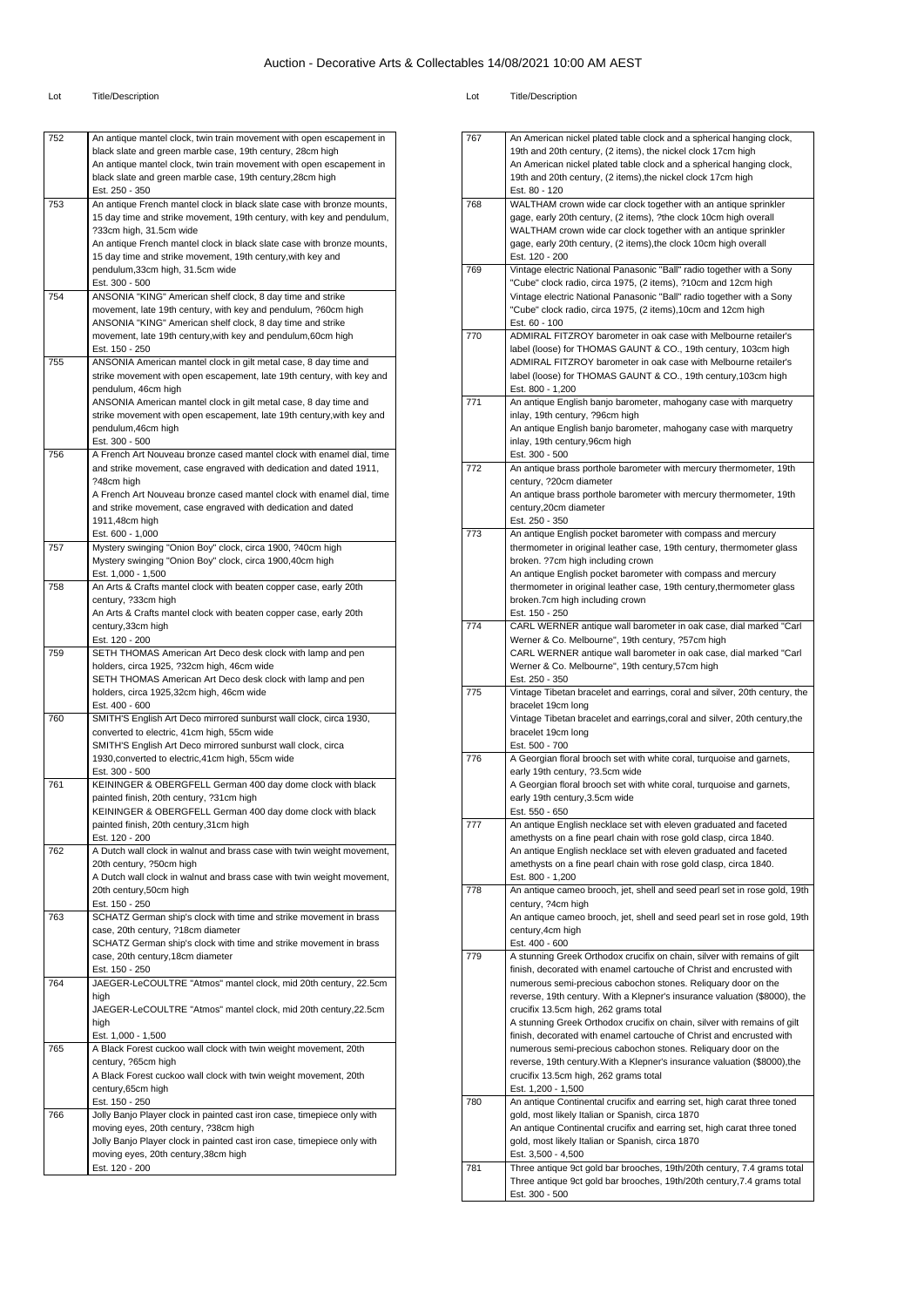| 782 | An antique rose gold curb link bracelet with heart lock, each link<br>stamped "9c", the lock stamped "15" with anchor and pictorial mark,<br>19th century. ?25 grams total                                     |
|-----|----------------------------------------------------------------------------------------------------------------------------------------------------------------------------------------------------------------|
|     | An antique rose gold curb link bracelet with heart lock, each link<br>stamped "9c", the lock stamped "15" with anchor and pictorial mark, 19th                                                                 |
|     | century.25 grams total<br>Est. 400 - 600                                                                                                                                                                       |
| 783 | GOLDSMITHS & SILVERSMITHS Co. English antique 15ct yellow gold<br>bamboo form bangle, 19th century, engraved to the inside "15th<br>October, 1888", in original retailer's plush fitted box addressed to 112   |
|     | Regent Street London. 6cm wide, 14.7 grams total<br>GOLDSMITHS & SILVERSMITHS Co. English antique 15ct yellow gold                                                                                             |
|     | bamboo form bangle, 19th century, engraved to the inside "15th October,<br>1888", in original retailer's plush fitted box addressed to 112 Regent<br>Street London.6cm wide, 14.7 grams total                  |
| 784 | Est. 800 - 1,000<br>A fine antique carved cameo portrait pendant with gilded silver mounts,                                                                                                                    |
|     | 19th century, ?5cm high                                                                                                                                                                                        |
|     | A fine antique carved cameo portrait pendant with gilded silver mounts,<br>19th century,5cm high<br>Est. 300 - 500                                                                                             |
| 785 | An antique 15ct gold bangle with love knot set with emerald and seed                                                                                                                                           |
|     | pearls, 19th century, ?6cm wide, 9.2 grams total<br>An antique 15ct gold bangle with love knot set with emerald and seed<br>pearls, 19th century, 6cm wide, 9.2 grams total                                    |
|     | Est. 600 - 800                                                                                                                                                                                                 |
| 786 | An English antique 18ct yellow gold ring set with three diamonds flanked<br>by a pair of rubies, Birmingham, circa 1902, in a period leather ring<br>case, 2.6 grams                                           |
|     | An English antique 18ct yellow gold ring set with three diamonds flanked                                                                                                                                       |
|     | by a pair of rubies, Birmingham, circa 1902, in a period leather ring<br>case, 2.6 grams<br>Est. 300 - 500                                                                                                     |
| 787 | An antique 15ct yellow gold ring set with a large cabochon garnet                                                                                                                                              |
|     | adorned with a central diamond set in gold star, 19th century,                                                                                                                                                 |
|     | An antique 15ct yellow gold ring set with a large cabochon garnet<br>adorned with a central diamond set in gold star, 19th century,<br>Est. 500 - 800                                                          |
| 788 | A pair of antique yellow gold and micro-mosaic earrings, 19th century,                                                                                                                                         |
|     | ?1.8cm high<br>A pair of antique yellow gold and micro-mosaic earrings, 19th                                                                                                                                   |
|     | century, 1.8cm high<br>Est. 600 - 800                                                                                                                                                                          |
| 789 | A stunning and elegant antique Danish silver floral hair ornament in<br>original plush fitted box marked "DAVID ANDERSEN, JUVELEER<br>KIRKEGRADER, CHRISTIANIA", 19th century, 13cm long                       |
|     | A stunning and elegant antique Danish silver floral hair ornament in                                                                                                                                           |
|     | original plush fitted box marked "DAVID ANDERSEN, JUVELEER<br>KIRKEGRADER, CHRISTIANIA", 19th century, 13cm long<br>Est. 400 - 600                                                                             |
| 790 | An antique gate link 9ct gold bracelet with heart lock, late 19th century,<br>stamped "A.S.J. 375", ?5.3 grams                                                                                                 |
|     | Anantique gate link 9ct gold bracelet with heart lock, late 19th                                                                                                                                               |
|     | century, stamped "A.S.J. 375", 5.3 grams                                                                                                                                                                       |
| 791 | Est. 300 - 500<br>An impressive 18ct yellow gold bracelet set of 10 solid cabochon opals,                                                                                                                      |
|     | early 20th century, 20cm long                                                                                                                                                                                  |
|     | An impressive 18ct yellow gold bracelet set of 10 solid cabochon opals,<br>early 20th century, 20cm long                                                                                                       |
|     | Est. 2,500 - 3,500                                                                                                                                                                                             |
| 792 | An antique English 18ct yellow gold ring, late 19th century, stamped "18"                                                                                                                                      |
|     | with crown and anchor mark, ?5.5 grams<br>An antique English 18ct yellow gold ring, late 19th century, stamped "18"                                                                                            |
|     | with crown and anchor mark, 5.5 grams                                                                                                                                                                          |
| 793 | Est. 200 - 300<br>A collection of fourteen assorted antique gold stickpins including                                                                                                                           |
|     | diamond set examples, Australian Federation, Ballarat Grammar,                                                                                                                                                 |
|     | turquoise, ruby, pearl, enamel and others, 19th and early 20th century<br>A collection of fourteen assorted antique gold stickpins including<br>diamond set examples, Australian Federation, Ballarat Grammar, |
|     | turquoise, ruby, pearl, enamel and others, 19th and early 20th century                                                                                                                                         |
| 794 | Est. 1,000 - 1,500                                                                                                                                                                                             |
|     | An antique 9ct gold stickpin set with a ruby, 19th century, ?6cm long<br>An antique 9ct gold stickpin set with a ruby, 19th century, 6cm long<br>Est. 150 - 250                                                |
| 795 | An antique 15ct gold bar brooch with solitaire diamond, circa 1900,<br>4.7cm wide, 2.8 grams                                                                                                                   |
|     | An antique 15ct gold bar brooch with solitaire diamond, circa<br>1900,4.7cm wide, 2.8 grams                                                                                                                    |
|     | Est. 200 - 300                                                                                                                                                                                                 |
|     |                                                                                                                                                                                                                |

|     | An 18ct yellow gold gent's ring set with a 22ct gold sovereign dated                                                                            |
|-----|-------------------------------------------------------------------------------------------------------------------------------------------------|
|     | 1918, ?13.5 grams total                                                                                                                         |
|     | An 18ct yellow gold gent's ring set with a 22ct gold sovereign dated<br>1918, 13.5 grams total.                                                 |
|     | Est. 600 - 800                                                                                                                                  |
| 797 | An antique double heart and bow brooch, pave set with diamonds in                                                                               |
|     | white and yellow gold, circa 1900, ?2.5cm high                                                                                                  |
|     | An antique double heart and bow brooch, pave set with diamonds in                                                                               |
|     | white and yellow gold, circa 1900,2.5cm high<br>Est. 400 - 600                                                                                  |
| 798 | An antique English fob seal, 9ct gold and bloodstone, early 20th century,                                                                       |
|     | ?3cm high                                                                                                                                       |
|     | An antique English fob seal, 9ct gold and bloodstone, early 20th                                                                                |
|     | century, 3cm high<br>Est. 250 - 350                                                                                                             |
| 799 | An antique 9ct rose gold crucifix pendant set with a ruby, 19th century,                                                                        |
|     | stamped "L.F. 9C." with swan mark, ?4cm high, 2.2 grams                                                                                         |
|     | An antique 9ct rose gold crucifix pendant set with a ruby, 19th                                                                                 |
|     | century, stamped "L.F. 9C." with swan mark, 4cm high, 2.2 grams                                                                                 |
| 800 | Est. 200 - 300<br>An antique American yellow gold thimble in original fitted leather case,                                                      |
|     | circa 1905, stamped "14K", most likely by Gorhams, ?2cm high, 4.2                                                                               |
|     | grams                                                                                                                                           |
|     | An antique American yellow gold thimble in original fitted leather case,                                                                        |
|     | circa 1905, stamped "14K", most likely by Gorhams, 2cm high, 4.2 grams<br>Est. 250 - 350                                                        |
| 801 | An antique carved ivory leaf brooch, early 20th century, ?7.5cm wide                                                                            |
|     | An antique carved ivory leaf brooch, early 20th century, 7.5cm wide                                                                             |
|     | Est. 300 - 500                                                                                                                                  |
| 802 | A heart shaped faceted peridot pendant on an Edwardian 9ct gold chain,<br>?40cm long                                                            |
|     | A heart shaped faceted peridot pendant on an Edwardian 9ct gold                                                                                 |
|     | chain, 40cm long                                                                                                                                |
|     | Est. 300 - 500                                                                                                                                  |
| 803 | A 14ct rose gold and amethyst circular pendant on later gold chain,<br>53cm long                                                                |
|     | A 14ct rose gold and amethyst circular pendant on later gold chain, 53cm                                                                        |
|     | long                                                                                                                                            |
|     | Est. 250 - 350                                                                                                                                  |
| 804 | An Edwardian 14ct gold and seed pearl brooch, early 20th century,<br>?5cm wide, 3.8 grams total                                                 |
|     | An Edwardian 14ct gold and seed pearl brooch, early 20th century, 5cm                                                                           |
|     | wide, 3.8 grams total                                                                                                                           |
|     | Est. 200 - 300                                                                                                                                  |
| 805 | A 9ct gold mounted cameo brooch with "COMBEAU" instructional<br>booklet, early to mid 20th century, ?5.5cm high                                 |
|     | A 9ct gold mounted cameo brooch with "COMBEAU" instructional                                                                                    |
|     | booklet, early to mid 20th century, 5.5cm high                                                                                                  |
|     | Est. 300 - 500                                                                                                                                  |
| 806 | An English Art Deco 9ct solid gold cigarette case, circa 1930, engraved<br>"G.W. FISHER, HULL, 22/11/30", with original leather wallet, stamped |
|     | "J.H.W. 9, 375", 13 x 8.5cm, 177 grams total                                                                                                    |
|     |                                                                                                                                                 |
|     | An English Art Deco 9ct solid gold cigarette case, circa 1930, engraved                                                                         |
|     | "G.W. FISHER, HULL, 22/11/30", with original leather wallet, stamped                                                                            |
|     | "J.H.W. 9, 375", 13 x 8.5cm, 177 grams total                                                                                                    |
| 807 | Est. 4,000 - 6,000                                                                                                                              |
|     | A vintage 9ct gold name bracelet engraved with monogram "R.G.D.",<br>stamped "375", ?20cm long, 25 grams                                        |
|     | A vintage 9ct gold name bracelet engraved with monogram                                                                                         |
|     | "R.G.D.", stamped "375", 20cm long, 25 grams                                                                                                    |
|     | Est. 600 - 800                                                                                                                                  |
| 808 | An 18ct white gold ring set with a 1.1ct natural ruby flanked by two 0.4ct<br>diamonds (GSI), stamped "750" with pictorial mark,                |
|     | An 18ct white gold ring set with a 1.1ct natural ruby flanked by two 0.4ct                                                                      |
|     | diamonds (GSI), stamped "750" with pictorial mark,                                                                                              |
| 809 | Est. 4,000 - 6,000<br>A sterling silver and pearl lily of the valley brooch, 20th century, 7cm                                                  |
|     | long                                                                                                                                            |
|     | A sterling silver and pearl lily of the valley brooch, 20th century, 7cm long                                                                   |
|     | Est. 120 - 200                                                                                                                                  |
| 810 | Vintage assortment including 9ct gold tie clip, hallmarked hollow gold                                                                          |
|     | clasp (broken), two boxed sets of cufflinks & tie clasp, amethyst thistle<br>pin, assorted necklace beads, buttons and sundry items. (qty)      |
|     | Vintage assortment including 9ct gold tie clip, hallmarked hollow gold                                                                          |
|     | clasp (broken), two boxed sets of cufflinks & tie clasp, amethyst thistle                                                                       |
|     | pin, assorted necklace beads, buttons and sundry items. (qty)<br>Est. 100 - 200                                                                 |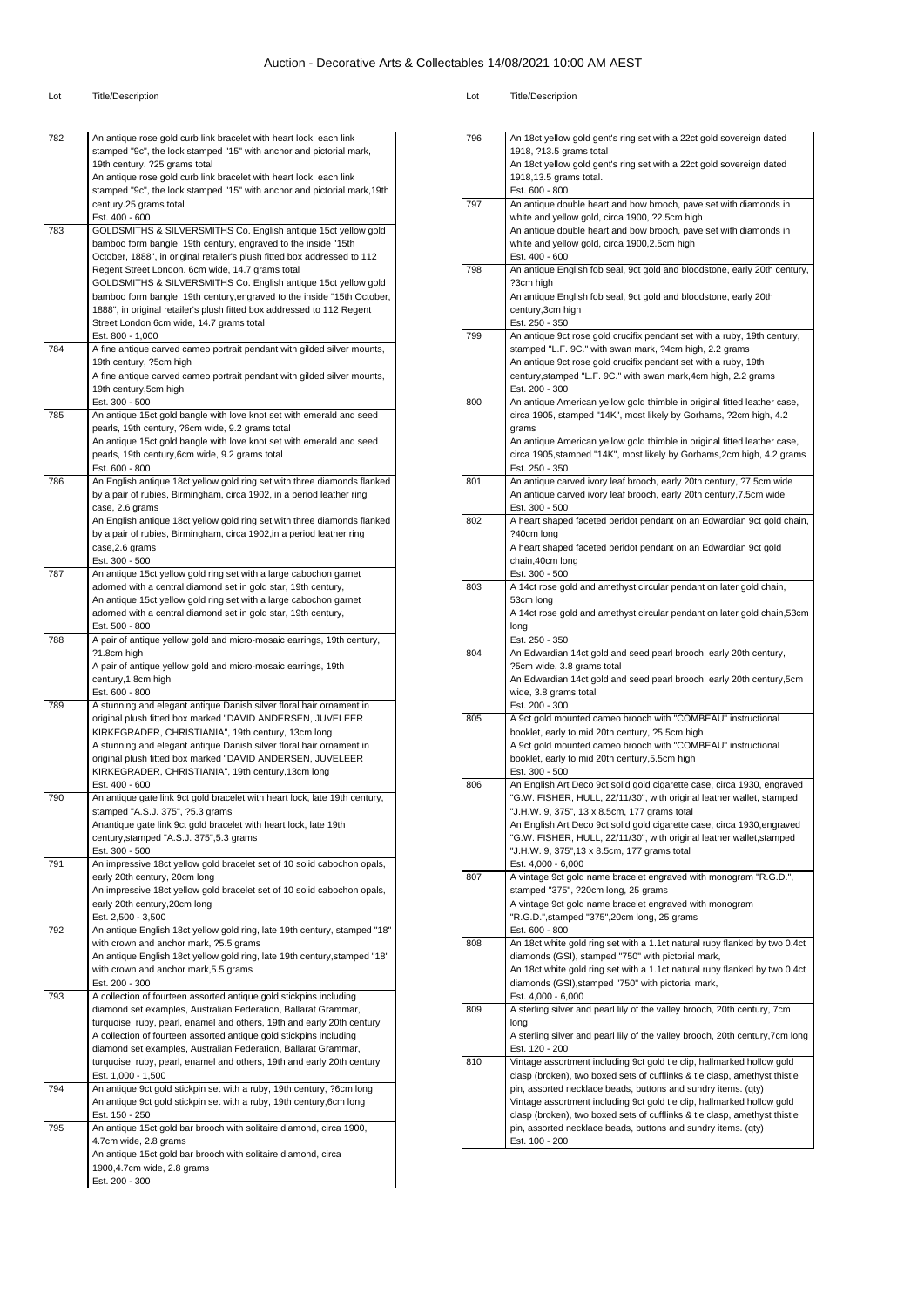| 811 | GEORG JENSEN vintage 18ct yellow gold necklace, design #1133 by<br>TUK FISCHER in original box with papers, circa 1965, stamped "Georg               |
|-----|------------------------------------------------------------------------------------------------------------------------------------------------------|
|     | Jensen, Denmark, 18K, 750, 1133", an impressive 103 grams.                                                                                           |
|     | Considered a classic, GEORG JENSEN JEWELRY by Isabelle<br>Anscombe, edited by David A. Taylor. Yale University Press, pg. 286.                       |
|     | GEORG JENSEN vintage 18ct yellow gold necklace, design #1133 by                                                                                      |
|     | TUK FISCHER in original box with papers, circa 1965, stamped "Georg                                                                                  |
|     | Jensen, Denmark, 18K, 750, 1133", an impressive 103<br>grams.Considered a classic, GEORG JENSEN JEWELRY by Isabelle                                  |
|     | Anscombe, edited by David A. Taylor. Yale University Press, pg. 286.                                                                                 |
|     | Est. 6,000 - 8,000                                                                                                                                   |
| 812 | A vintage 18ct yellow gold Italian flat weave mesh link necklace,<br>stamped "750, Italy", ?26cm long, 37.5 grams                                    |
|     | A vintage 18ct yellow gold Italian flat weave mesh link necklace, stamped                                                                            |
|     | "750, Italy",26cm long, 37.5 grams                                                                                                                   |
| 813 | Est. 2,000 - 3,000<br>A rope twist 14ct yellow gold necklace, stamped "14K" with pictorial                                                           |
|     | maker's mark, ?57cm long, 16 grams                                                                                                                   |
|     | A rope twist 14ct yellow gold necklace, stamped "14K" with pictorial                                                                                 |
|     | maker's mark,57cm long, 16 grams<br>Est. 600 - 800                                                                                                   |
| 814 | An impressive Chinese 18ct yellow gold pendent adorned with rubies,                                                                                  |
|     | opal, jade, sapphires, lapis lazuli and carnelian, stamped "18K", ?7cm                                                                               |
|     | high, 47 grams total<br>An impressive Chinese 18ct yellow gold pendent adorned with rubies,                                                          |
|     | opal, jade, sapphires, lapis lazuli and carnelian, stamped "18K", 7cm                                                                                |
|     | high, 47 grams total                                                                                                                                 |
| 815 | Est. 1,200 - 2,000<br>A vintage 14ct yellow gold ring, marks rubbed, ?8.5 grams                                                                      |
|     | A vintage 14ct yellow gold ring, marks rubbed, 8.5 grams                                                                                             |
|     | Est. 250 - 350                                                                                                                                       |
| 816 | A Chinese gold and jade pendant in the form of a junk, 20th century,<br>?2.5cm high, 2.5cm wide                                                      |
|     | A Chinese gold and jade pendant in the form of a junk, 20th                                                                                          |
|     | century, 2.5cm high, 2.5cm wide                                                                                                                      |
|     | Est. 150 - 250                                                                                                                                       |
| 817 | A pair of 9ct yellow gold and jade cufflinks and tie clip, circa 1960, ?the<br>clip 4.5cm wide                                                       |
|     | A pair of 9ct yellow gold and jade cufflinks and tie clip, circa 1960, the                                                                           |
|     | clip 4.5cm wide                                                                                                                                      |
| 818 | Est. 400 - 600<br>A pearl necklace with white gold and emerald clasp, ?42cm long                                                                     |
|     | A pearl necklace with white gold and emerald clasp, 42cm long                                                                                        |
|     | Est. 250 - 350                                                                                                                                       |
| 819 | A pair of three toned 18ct gold cufflinks, stamped "750", 10 grams total<br>A pair of three toned 18ct gold cufflinks, stamped "750", 10 grams total |
|     | Est. 400 - 600                                                                                                                                       |
| 820 | A pair of two tone 18ct yellow and white gold cufflinks set with                                                                                     |
|     | diamonds, stamped "750", ?17 grams total<br>A pair of two tone 18ct yellow and white gold cufflinks set with                                         |
|     | diamonds, stamped "750", 17 grams total                                                                                                              |
|     | Est. 1,000 - 1,500                                                                                                                                   |
| 821 | A pair of 14ct yellow gold cufflinks each set with three sapphires,<br>stamped "14k", ?16 grams total                                                |
|     | A pair of 14ct yellow gold cufflinks each set with three                                                                                             |
|     | sapphires, stamped "14k", 16 grams total                                                                                                             |
| 822 | Est. 400 - 600<br>A pair of oval shaped cufflinks, 14ct white and yellow gold set with                                                               |
|     | diamonds, stamped "14k", 10 grams total                                                                                                              |
|     | A pair of oval shaped cufflinks, 14ct white and yellow gold set with                                                                                 |
|     | diamonds, stamped "14k", 10 grams total<br>Est. 300 - 500                                                                                            |
| 823 | A vintage brooch, 9ct yellow gold and solid tiger's eye, circa 1970,                                                                                 |
|     | stamped "W.W. 9ct", ?5cm wide                                                                                                                        |
|     | A vintage brooch, 9ct yellow gold and solid tiger's eye, circa<br>1970, stamped "W.W. 9ct", 5cm wide                                                 |
|     | Est. 300 - 500                                                                                                                                       |
| 824 | An antique gold and silver stickpin set with a seed pearl, together with                                                                             |
|     | two yellow gold tie pins, one set with a ruby, the other a diamond, (3<br>items), ?the stickpin 7cm long                                             |
|     | An antique gold and silver stickpin set with a seed pearl, together with                                                                             |
|     | two yellow gold tie pins, one set with a ruby, the other a diamond, (3                                                                               |
|     | items), the stickpin 7cm long<br>Est. 200 - 300                                                                                                      |
| 825 | A gent's yellow gold signet ring set with a polished lapis lazuli specimen,                                                                          |
|     | marks rubbed, ?7 grams total                                                                                                                         |
|     | A gent's yellow gold signet ring set with a polished lapis lazuli                                                                                    |
|     | specimen, marks rubbed, 7 grams total<br>Est. 300 - 500                                                                                              |
| 826 | Six assorted pairs of cufflinks and a German tie clip, (13 items)                                                                                    |
|     | Six assorted pairs of cufflinks and a German tie clip, (13 items)                                                                                    |
|     | Est. 400 - 600                                                                                                                                       |

| <b>Title/Description</b><br>-ot |
|---------------------------------|
|---------------------------------|

| 827 | A 14ct gold and amethyst pendant set with three diamonds on a 14ct                                                                     |
|-----|----------------------------------------------------------------------------------------------------------------------------------------|
|     | gold chain, stamp "14K, 585", 48cm long                                                                                                |
|     | A 14ct gold and amethyst pendant set with three diamonds on a 14ct                                                                     |
|     | gold chain, stamp "14K, 585", 48cm long                                                                                                |
|     | Est. 300 - 500                                                                                                                         |
| 829 | A stunning diamond and white gold engagement ring, set with a 1.1ct                                                                    |
|     | plus central stone flanked by three brilliant cut diamonds on each                                                                     |
|     | shoulder.                                                                                                                              |
|     | A stunning diamond and white gold engagement ring, set with a 1.1ct                                                                    |
|     | plus central stone flanked by three brilliant cut diamonds on each                                                                     |
|     | shoulder,                                                                                                                              |
| 831 | Est. 6,000 - 8,000<br>An impressive double strand pearl (8mm) choker necklace with large                                               |
|     | 18ct yellow gold clasp set with diamond, 20th century, 43cm long;                                                                      |
|     | together with the matching earrings.                                                                                                   |
|     | An impressive double strand pearl (8mm) choker necklace with large                                                                     |
|     | 18ct yellow gold clasp set with diamond, 20th century, 43cm long;                                                                      |
|     | together with the matching earrings.                                                                                                   |
|     | Est. 1,200 - 2,000                                                                                                                     |
| 832 | BULGARI 18ct gold "PISCES" pendant on 18ct gold chain in original                                                                      |
|     | box, stamped "750", the pendant ?3.5cm high, 23 grams total                                                                            |
|     | BULGARI 18ct gold "PISCES" pendant on 18ct gold chain in original                                                                      |
|     | box, stamped "750", the pendant 3.5cm high, 23 grams total                                                                             |
|     | Est. 600 - 800                                                                                                                         |
| 833 | Four assorted vintage bead necklaces, amber, glass, stone and                                                                          |
|     | turquoise, 20th century, ?the amber example 124cm long                                                                                 |
|     | Four assorted vintage bead necklaces, amber, glass, stone and                                                                          |
|     | turquoise, 20th century, the amber example 124cm long                                                                                  |
|     | Est. 60 - 100                                                                                                                          |
| 834 | Costume jewellery necklaces, bangles earrings etc, (qty)                                                                               |
|     | Costume jewellery necklaces, bangles earrings etc, (qty)                                                                               |
|     | Est. 60 - 100                                                                                                                          |
| 835 | A collection of assorted jewellery including silver and gold plated (qty)                                                              |
|     | A collection of assorted jewellery including silver and gold plated (qty)                                                              |
|     | Est. 60 - 100                                                                                                                          |
| 836 | CARTIER 18ct gold ring in three tones, stamped "Cartier, 750", ?6.8                                                                    |
|     | grams                                                                                                                                  |
|     | CARTIER 18ct gold ring in three tones, stamped "Cartier, 750", 6.8 grams                                                               |
|     | Est. 300 - 500                                                                                                                         |
| 837 | CARTIER 18ct white gold bracelet in original box, ?18cm long, 10.8                                                                     |
|     | grams                                                                                                                                  |
|     | CARTIER 18ct white gold bracelet in original box, 18cm long, 10.8 grams                                                                |
|     | Est. 500 - 700                                                                                                                         |
| 838 | CARTIER 18ct white gold necklace with horseshoe and shamrock<br>charms, stamped "Cartier, 750", with original Cartier receipt for £690 |
|     | purchased at Selfridges London. ?42cm long, 15 grams                                                                                   |
|     | CARTIER 18ct white gold necklace with horseshoe and shamrock                                                                           |
|     | charms, stamped "Cartier, 750", with original Cartier receipt for£690                                                                  |
|     | purchased at Selfridges London.42cm long, 15 grams                                                                                     |
|     | Est. 600 - 800                                                                                                                         |
| 839 | Two freshwater pearl necklaces and a bangle, 20th century, (3 items)                                                                   |
|     | Two freshwater pearl necklaces and a bangle, 20th century, (3 items)                                                                   |
|     | Est. 100 - 200                                                                                                                         |
| 840 | Collection of jewellery in eleven assorted retailer's boxes                                                                            |
|     | Collection of jewellery in eleven assorted retailer's boxes                                                                            |
|     | Est. 60 - 100                                                                                                                          |
| 841 | A Spanish gold plated curb link bracelet, 20th century, stamped "24K                                                                   |
|     | CHAP", ?20cm long                                                                                                                      |
|     | A Spanish gold plated curb link bracelet, 20th century, stamped "24K                                                                   |
|     | CHAP".20cm long                                                                                                                        |
|     | Est. 60 - 100                                                                                                                          |
| 842 | A 14ct white gold ring set with a 3ct garnet surrounded with 16 brilliant                                                              |
|     | cut diamonds (0.8ct approximately, SI clarity), ?8.8 grams total, finger                                                               |
|     | size O.                                                                                                                                |
|     | A 14ct white gold ring set with a 3ct garnet surrounded with 16 brilliant                                                              |
|     | cut diamonds (0.8ct approximately, SI clarity), 8.8 grams total, finger size                                                           |
|     | O.                                                                                                                                     |
|     | Est. 1,200 - 2,000                                                                                                                     |
| 843 |                                                                                                                                        |
|     | Three Chinese jade bangles, 20th century,                                                                                              |
|     | Three Chinese jade bangles, 20th century,                                                                                              |
|     | Est. 200 - 300                                                                                                                         |
| 844 | Two silver necklaces and a silver bracelet, 20th century, 45 grams total                                                               |
|     | Two silver necklaces and a silver bracelet, 20th century, 45 grams total                                                               |
|     | Est. 120 - 200                                                                                                                         |
| 845 | Two modern freshwater pearl necklaces, 21st century, the larger 70cm                                                                   |
|     | long                                                                                                                                   |
|     | Two modern freshwater pearl necklaces, 21st century, the larger 70cm                                                                   |
|     | long                                                                                                                                   |
| 846 | Est. 300 - 500<br>Two freshwater pearl necklace chokers, late 20th century, ?40cm long                                                 |
|     | Two freshwater pearl necklace chokers, late 20th century, 40cm long                                                                    |
|     | Est. 120 - 200                                                                                                                         |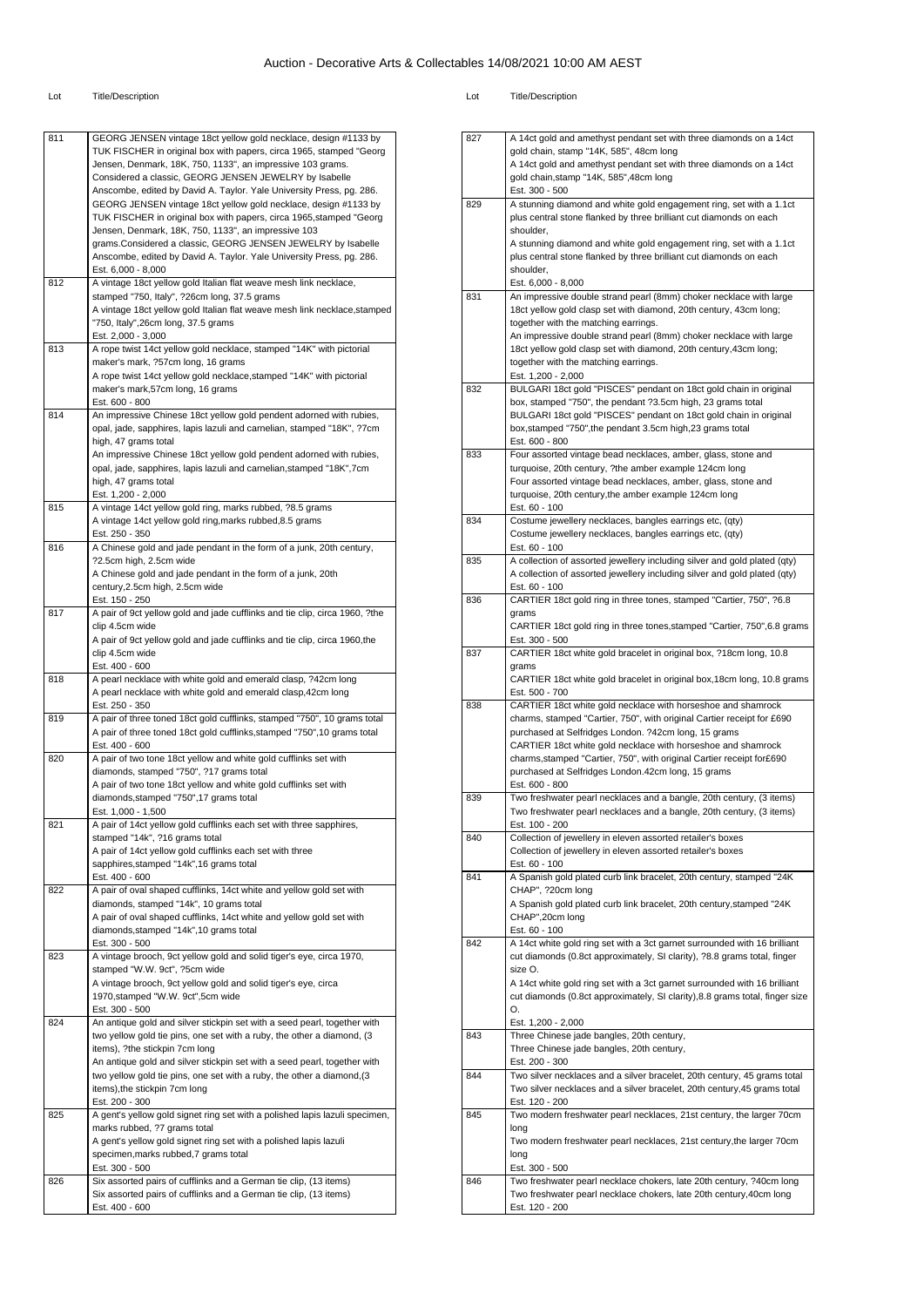| 847 | Amber and silver cufflinks, pendant and ring together with two coral                                        |
|-----|-------------------------------------------------------------------------------------------------------------|
|     | bead necklaces, late 20th century, (5 items)                                                                |
|     | Amber and silver cufflinks, pendant and ring together with two coral                                        |
|     | bead necklaces, late 20th century, (5 items)                                                                |
|     | Est. 120 - 200                                                                                              |
| 848 | Three assorted gold bracelets, two x 9ct gold (4.5 grams) and one x                                         |
|     | 22ct gold (6 grams), 10.5 grams total                                                                       |
|     | Three assorted gold bracelets, two x 9ct gold (4.5 grams) and one x                                         |
|     | 22ct gold (6 grams), 10.5 grams total                                                                       |
|     | Est. 400 - 600                                                                                              |
| 849 | Two 18ct yellow gold rings, both woven designed with brilliant cut                                          |
|     | diamonds mounted in white gold, ?20.2 grams total                                                           |
|     | Two 18ct yellow gold rings, both woven designed with brilliant cut                                          |
|     | diamonds mounted in white gold, 20.2 grams total                                                            |
|     | Est. 1,000 - 1,500                                                                                          |
| 850 | A 9ct gold and amethyst pendant on gold chain, ?42cm long                                                   |
|     | A 9ct gold and amethyst pendant on gold chain, 42cm long                                                    |
|     | Est. 250 - 350                                                                                              |
| 852 | Earrings, pendants, bracelets etc, gold and silver, (10 items),                                             |
|     | Earrings, pendants, bracelets etc, gold and silver, (10 items),                                             |
|     | Est. 120 - 200                                                                                              |
| 853 | An 18ct yellow gold solid curb link bracelet set with 16 blue sapphires,                                    |
|     | stamped "750", ?22cm long, 52 grams                                                                         |
|     | An 18ct yellow gold solid curb link bracelet set with 16 blue                                               |
|     | sapphires, stamped "750", 22cm long, 52 grams                                                               |
|     | Est. 2,500 - 3,500                                                                                          |
| 854 | An 18ct yellow gold bracelet set with diamonds and sapphires, stamped                                       |
|     | "18ct", 22cm long, 22 grams total                                                                           |
|     | An 18ct yellow gold bracelet set with diamonds and sapphires, stamped                                       |
|     | "18ct",22cm long, 22 grams total                                                                            |
|     | Est. 800 - 1,200                                                                                            |
| 855 | A 9ct gold bracelet with two tone links, stamped "375", 21cm long, 9.5                                      |
|     | grams                                                                                                       |
|     | A 9ct gold bracelet with two tone links, stamped "375", 21cm long, 9.5                                      |
|     | grams                                                                                                       |
|     | Est. 250 - 350                                                                                              |
| 856 | An 18ct yellow gold ring set with a row of four diamonds, stamped "750",                                    |
|     | ?7.5 grams                                                                                                  |
|     | An 18ct yellow gold ring set with a row of four diamonds, stamped                                           |
|     | "750", 7.5 grams                                                                                            |
|     | Est. 400 - 600                                                                                              |
| 857 | Two 9ct yellow gold necklaces, one with a filigree Hamsa, the other with                                    |
|     | miniature rings; together with a gold dolphin charm set with a small                                        |
|     | diamond, 3 items), 6.2 grams total.                                                                         |
|     | Two 9ct yellow gold necklaces, one with a filigree Hamsa, the other with                                    |
|     | miniature rings; together with a gold dolphin charm set with a small                                        |
|     | diamond, 3 items), 6.2 grams total.                                                                         |
|     | Est. 200 - 250                                                                                              |
| 858 | Two sterling silver necklaces and a silver lute ornament set with rubies,                                   |
|     | 20th century, (3 items), ?the lute 9.5cm long                                                               |
|     | Two sterling silver necklaces and a silver lute ornament set with rubies,                                   |
|     | 20th century, (3 items), the lute 9.5cm long                                                                |
|     | Est. 120 - 200                                                                                              |
| 859 | JAKOB BENGEL style vintage necklace, white metal and plastic, 20th                                          |
|     | century, 40cm long                                                                                          |
|     | JAKOB BENGEL style vintage necklace, white metal and plastic, 20th                                          |
|     | century, 40cm long                                                                                          |
|     | Est. 150 - 250<br>A 9ct white and yellow gold and diamond pendant on chain, ?50cm long                      |
| 860 |                                                                                                             |
|     | A 9ct white and yellow gold and diamond pendant on chain,50cm long<br>Est. 200 - 300                        |
|     |                                                                                                             |
| 861 | Bohemian necklace with large turned turquoise beads and filigree silver                                     |
|     | spacers, 20th century, 48cm long                                                                            |
|     | Bohemian necklace with large turned turquoise beads and filigree silver<br>spacers, 20th century, 48cm long |
|     | Est. 250 - 350                                                                                              |
| 862 | A 9ct gold and diamond cluster ring, 20th century, ?stamped "375",                                          |
|     |                                                                                                             |
|     | A 9ct gold and diamond cluster ring, 20th century, stamped "375",<br>Est. 300 - 500                         |
| 863 | An antique 18ct gold and diamond ring, early 20th century,                                                  |
|     |                                                                                                             |
|     | An antique 18ct gold and diamond ring, early 20th century,                                                  |
|     | Est. 300 - 500                                                                                              |
|     | Three sterling silver necklaces along with a sterling silver ring (stone                                    |
| 864 |                                                                                                             |
|     | removed), 20th century, (4 items), 155 grams,                                                               |
|     | Three sterling silver necklaces along with a sterling silver ring (stone                                    |
|     | removed), 20th century, (4 items), 155 grams,                                                               |
|     | Est. 120 - 160                                                                                              |
| 865 | Three yellow gold rings, ?7 grams total                                                                     |
|     | Three yellow gold rings, 7 grams total<br>Est. 350 - 450                                                    |

| 866 | A collection of NAVAJO silver and turquoise jewellery comprising 3 pairs                                            |
|-----|---------------------------------------------------------------------------------------------------------------------|
|     | of earrings, 2 necklaces, pendant and a bangle, (7 items).                                                          |
|     | A collection of NAVAJO silver and turquoise jewellery comprising 3 pairs                                            |
|     | of earrings, 2 necklaces, pendant and a bangle, (7 items).                                                          |
|     | Est. 400 - 600                                                                                                      |
| 867 | CARTIER vintage cigarette lighter, gold finish in original box, 7cm high                                            |
|     | CARTIER vintage cigarette lighter, gold finish in original box, 7cm high                                            |
|     | Est. 120 - 200                                                                                                      |
| 868 | DUPONT vintage cigarette lighter with gold finish, ?6cm high                                                        |
|     | DUPONT vintage cigarette lighter with gold finish, 6cm high<br>Est. 80 - 120                                        |
| 869 | MONT BLANC "Marlene Dietrich" special edition ballpoint pen in original                                             |
|     | box with papers                                                                                                     |
|     | MONT BLANC "Marlene Dietrich" special edition ballpoint pen in original                                             |
|     | box with papers                                                                                                     |
|     | Est. 400 - 600                                                                                                      |
| 870 | PARKER "Duofold Cloisonne" pen, limited edition numbered 2222/3900,                                                 |
|     | mint in original box, box 24cm wide                                                                                 |
|     | PARKER "Duofold Cloisonne" pen, limited edition numbered 2222/3900,                                                 |
|     | mint in original box, box 24cm wide                                                                                 |
|     | Est. 600 - 800                                                                                                      |
| 871 | MONT BLANC fountain pen in original case with booklet                                                               |
|     | MONT BLANC fountain pen in original case with booklet                                                               |
| 872 | Est. 200 - 300<br>MONT BLANC pen in original box                                                                    |
|     | MONT BLANC pen in original box                                                                                      |
|     | Est. 120 - 200                                                                                                      |
| 873 | MONT BLANC pen in original box with two refills                                                                     |
|     | MONT BLANC pen in original box with two refills                                                                     |
|     | Est. 120 - 200                                                                                                      |
| 874 | MONT BLANC "Solitaire Vermeil Lapis Lazuli" special edition ballpoint                                               |
|     | pen, 23ct gold finish over sterling silver with blue enamel top, ?in original                                       |
|     | box                                                                                                                 |
|     | MONT BLANC "Solitaire Vermeil Lapis Lazuli" special edition ballpoint                                               |
|     | pen, 23ct gold finish over sterling silver with blue enamel top, in original                                        |
|     | box<br>Est. 150 - 250                                                                                               |
| 875 | Three assorted "BENTLEY" branded pens in cases                                                                      |
|     | Three assorted "BENTLEY" branded pens in cases                                                                      |
|     | Est. 150 - 250                                                                                                      |
| 876 | WATERMAN fountain pen and ballpoint pen in boxes, each branded                                                      |
|     | "Royal Over Seas League" plus two other pens, (4 items),                                                            |
|     | WATERMAN fountain pen and ballpoint pen in boxes, each branded                                                      |
|     | "Royal Over Seas League" plus two other pens, (4 items),                                                            |
|     | Est. 150 - 250                                                                                                      |
| 877 | CARTIER ballpoint pen in original red suede leather pouch, stamped                                                  |
|     | "Cartier, Paris, Made In France", 13.5cm long<br>CARTIER ballpoint pen in original red suede leather pouch, stamped |
|     | "Cartier, Paris, Made In France", 13.5cm long                                                                       |
|     | Est. 100 - 200                                                                                                      |
| 878 | Assorted fountain pens, pens and accessories, MONT BLANC,                                                           |
|     | PARKER etc, (qty)                                                                                                   |
|     | Assorted fountain pens, pens and accessories, MONT BLANC                                                            |
|     | PARKER etc, (qty)                                                                                                   |
|     | Est. 120 - 200                                                                                                      |
| 879 | A collection of 29 assorted vintage and antique pens                                                                |
|     | A collection of 29 assorted vintage and antique pens                                                                |
| 880 | Est. 300 - 500<br>Pens and accessories, an accumulation including MONT BLANC and                                    |
|     | <b>FABER-CASTELL</b>                                                                                                |
|     | Pens and accessories, an accumulation including MONT BLANC and                                                      |
|     | FABER-CASTELL                                                                                                       |
|     | Est. 60 - 100                                                                                                       |
| 881 | A Georgian tortoiseshell and brass studded pair cased pocket watch,                                                 |
|     | with verge fusee movement in additional sterling silver case, by R.                                                 |
|     | ELLIOTT of London, circa 1773, ?5.5cm high                                                                          |
|     | A Georgian tortoiseshell and brass studded pair cased pocket watch,                                                 |
|     | with verge fusee movement in additional sterling silver case, by R.                                                 |
|     | ELLIOTT of London, circa 1773,5.5cm high                                                                            |
| 882 | Est. 600 - 800<br>An antique English pocket watch with fusee movement in 18ct gold                                  |
|     | case, 19th century. By BARNBY & RUST, 15 Market Street Hull. 7cm                                                    |
|     | high                                                                                                                |
|     | An antique English pocket watch with fusee movement in 18ct gold                                                    |
|     | case, 19th century.By BARNBY & RUST, 15 Market Street Hull.7cm                                                      |
|     | high                                                                                                                |
|     | Est. 1,200 - 2,000                                                                                                  |
| 883 | WALTHAM 10ct rose gold ladies pocket watch with engraved full hunter                                                |
|     | case, 19th century, ?5cm high overall                                                                               |
|     | WALTHAM 10ct rose gold ladies pocket watch with engraved full hunter                                                |
|     | case, 19th century, 5cm high overall<br>Est. 300 - 500                                                              |
|     |                                                                                                                     |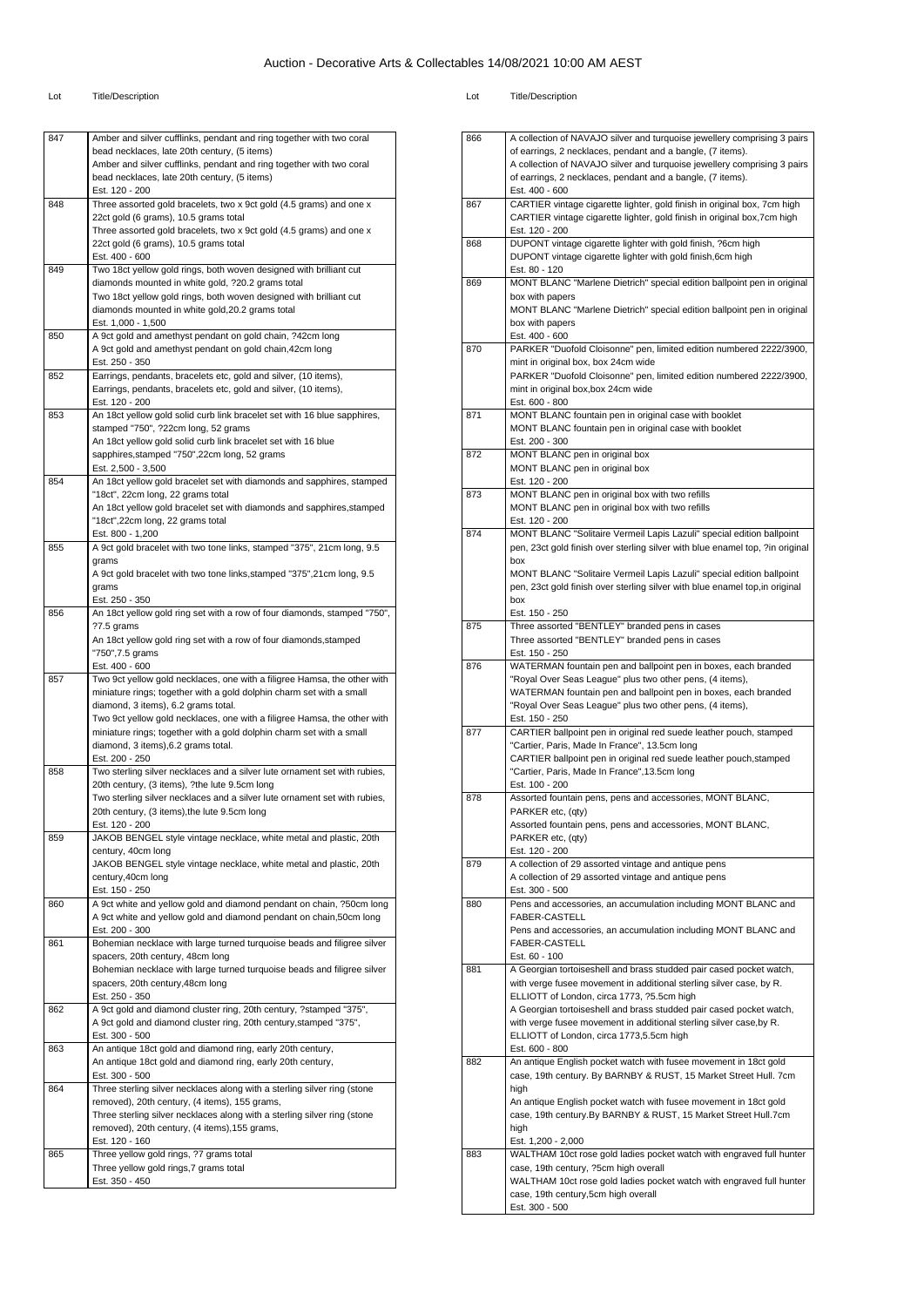| 884 | An antique sterling silver cased lady's full hunter pocket watch on silver<br>chain, 19th century, dial marked "GUNTERS, Swiss Made, Melbourne",<br>case stamped "925", 4.5cm high overall |
|-----|--------------------------------------------------------------------------------------------------------------------------------------------------------------------------------------------|
|     | An antique sterling silver cased lady's full hunter pocket watch on silver<br>chain, 19th century, dial marked "GUNTERS, Swiss Made, Melbourne",<br>case stamped "925", 4.5cm high overall |
|     | Est. 150 - 250                                                                                                                                                                             |
| 885 | WALTHAM American pocket watch in sterling silver case, key wind                                                                                                                            |
|     | movement with lever escapement, watch key and steel fob chain                                                                                                                              |
|     | attached, circa 1910; TOGETHER with a French lady's sterling silver                                                                                                                        |
|     | cased watch, the movement with cylinder escapement and 10 jewels,                                                                                                                          |
|     | circa 1900. Waltham 5cm diameter.                                                                                                                                                          |
|     | WALTHAM American pocket watch in sterling silver case, key wind                                                                                                                            |
|     | movement with lever escapement, watch key and steel fob chain                                                                                                                              |
|     | attached, circa 1910; TOGETHER with a French lady's sterling silver                                                                                                                        |
|     | cased watch, the movement with cylinder escapement and 10 jewels,                                                                                                                          |
|     | circa 1900. Waltham 5cm diameter.                                                                                                                                                          |
|     | Est. 200 - 400                                                                                                                                                                             |
| 886 | A vintage square faced gent's wristwatch with 9ct gold case, circa 1925,                                                                                                                   |
|     | ?3cm high                                                                                                                                                                                  |
|     | A vintage square faced gent's wristwatch with 9ct gold case, circa                                                                                                                         |
|     | 1925,3cm high                                                                                                                                                                              |
|     | Est. 200 - 300                                                                                                                                                                             |
| 887 | FESTINA vintage square faced gents automatic wristwatch in 18ct gold                                                                                                                       |
|     | case                                                                                                                                                                                       |
|     | FESTINA vintage square faced gents automatic wristwatch in 18ct gold                                                                                                                       |
|     | case                                                                                                                                                                                       |
| 888 | Est. 500 - 700<br>GIRARD-PERREGAUX "GYROMATIC" gent's vintage automatic                                                                                                                    |
|     | wristwatch in gold case, baton numerals with date window and Omega                                                                                                                         |
|     | buckle.                                                                                                                                                                                    |
|     | GIRARD-PERREGAUX "GYROMATIC" gent's vintage automatic                                                                                                                                      |
|     | wristwatch in gold case, baton numerals with date window and Omega                                                                                                                         |
|     | buckle.                                                                                                                                                                                    |
|     | Est. 500 - 700                                                                                                                                                                             |
| 889 | Two 1950's manual wind gentleman's tank style wristwatches, one by                                                                                                                         |
|     | "CYMA", in steel case with Arabic numeral silvered dial with subsidiary                                                                                                                    |
|     | seconds dial, on leather wristband, the other by "JEWELEX", in gold                                                                                                                        |
|     | plated case with Arabic numeral gilt dial with subsidiary seconds dial                                                                                                                     |
|     | marked "SWISS MADE", on black leather wristband, (2 watches)                                                                                                                               |
|     | Two 1950's manual wind gentleman's tank style wristwatches, one by                                                                                                                         |
|     | "CYMA", in steel case with Arabic numeral silvered dial with subsidiary                                                                                                                    |
|     | seconds dial, on leather wristband, the other by "JEWELEX", in gold                                                                                                                        |
|     | plated case with Arabic numeral gilt dial with subsidiary seconds dial                                                                                                                     |
|     | marked "SWISS MADE", on black leather wristband, (2 watches)                                                                                                                               |
| 890 | Est. 300 - 400<br>OMEGA manual wind gentleman's wristwatch with off white dial marked                                                                                                      |
|     | with Arabic numerals in a stainless steel case with blue leather strap,                                                                                                                    |
|     | with "Omega" jewellers watch stand, circa 1955                                                                                                                                             |
|     | OMEGA manual wind gentleman's wristwatch with off white dial marked                                                                                                                        |
|     | with Arabic numerals in a stainless steel case with blue leather strap,                                                                                                                    |
|     | with "Omega" jewellers watch stand, circa 1955                                                                                                                                             |
|     | Est. 600 - 800                                                                                                                                                                             |
| 891 | OMEGA "Seamaster", gentleman's wristwatch with automatic                                                                                                                                   |
|     | movement, off white dial with baton and Arabic numerals in a steel case                                                                                                                    |
|     | and wrist band, with original "OMEGA" display stand, circa 1965                                                                                                                            |
|     | OMEGA "Seamaster", gentleman's wristwatch with automatic                                                                                                                                   |
|     | movement, off white dial with baton and Arabic numerals in a steel case                                                                                                                    |
|     | and wrist band, with original "OMEGA" display stand, circa 1965                                                                                                                            |
|     | Est. 600 - 800                                                                                                                                                                             |
| 892 | RELIDE "Submarine", stainless steel cased gentleman's wristwatch with                                                                                                                      |
|     | baton and Arabic numeral dial, manual wind movement with 17 jewels,<br>shockproof and water resistant, on leather wristband, circa 1960s;                                                  |
|     |                                                                                                                                                                                            |
|     | together with a Japanese "SEIKO" 1980's automatic, 19 jewels, water<br>resistant stainless steel cased wristwatch, with green dial and hour                                                |
|     | baton markers and day and date aperture, (2 items)                                                                                                                                         |
|     | RELIDE "Submarine", stainless steel cased gentleman's wristwatch with                                                                                                                      |
|     | baton and Arabic numeral dial, manual wind movement with 17 jewels,                                                                                                                        |
|     | shockproof and water resistant, on leather wristband, circa 1960s;                                                                                                                         |
|     | together with a Japanese "SEIKO" 1980's automatic, 19 jewels, water                                                                                                                        |
|     | resistant stainless steel cased wristwatch, with green dial and hour                                                                                                                       |
|     | baton markers and day and date aperture, (2 items)                                                                                                                                         |
|     | Est. 400 - 600                                                                                                                                                                             |
|     |                                                                                                                                                                                            |

| 893 | OMEGA "Seamaster", gentleman's wristwatch with automatic                                                                   |
|-----|----------------------------------------------------------------------------------------------------------------------------|
|     | movement, off white dial with baton and Arabic numerals in a steel case                                                    |
|     | and wrist band, the case back marked "Seamaster", "waterproof" and                                                         |
|     | owners initials "P.J.M 13/1/61", with original "OMEGA" display stand,                                                      |
|     | circa 1960                                                                                                                 |
|     | OMEGA "Seamaster", gentleman's wristwatch with automatic                                                                   |
|     | movement, off white dial with baton and Arabic numerals in a steel case                                                    |
|     | and wrist band, the case back marked "Seamaster", "waterproof" and                                                         |
|     | owners initials "P.J.M 13/1/61", with original "OMEGA" display stand,                                                      |
|     | circa 1960                                                                                                                 |
|     | Est. 600 - 800                                                                                                             |
| 894 | OMEGA gent's wristwatch in yellow gold case with blue enamel dial and                                                      |
|     | baton numeral                                                                                                              |
|     | OMEGA gent's wristwatch in yellow gold case with blue enamel dial and                                                      |
|     | baton numeral<br>Est. 600 - 800                                                                                            |
| 895 | JAEGER LeCOULTRE gents wristwatch with gold top and stainless                                                              |
|     | steel back, automatic movement with baton numerals and date window.                                                        |
|     | ?With addition buckle and box.                                                                                             |
|     | JAEGER LeCOULTRE gents wristwatch with gold top and stainless                                                              |
|     | steel back, automatic movement with baton numerals and date                                                                |
|     | window. With addition buckle and box.                                                                                      |
|     | Est. 600 - 800                                                                                                             |
| 896 | ETERNA-MATIC 3000 gent's automatic wristwatch, 18ct yellow gold                                                            |
|     | cased and bracelet with textured finish, ?78 grams total including                                                         |
|     | movement                                                                                                                   |
|     | ETERNA-MATIC 3000 gent's automatic wristwatch, 18ct yellow gold                                                            |
|     | cased and bracelet with textured finish, 78 grams total including                                                          |
|     | movement                                                                                                                   |
| 897 | Est. 1,500 - 2,500                                                                                                         |
|     | ETERNA-MATIC "KONTIKI 20" gent's vintage automatic wristwatch in<br>stainless steel case, baton numerals with date window. |
|     | ETERNA-MATIC "KONTIKI 20" gent's vintage automatic wristwatch in                                                           |
|     | stainless steel case, baton numerals with date window.                                                                     |
|     | Est. 400 - 600                                                                                                             |
| 898 | SEIKO Chronograph automatic wristwatch with day/date windows, blue                                                         |
|     | dial, stainless steel case and bracelet, ?4.1cm wide                                                                       |
|     | SEIKO Chronograph automatic wristwatch with day/date windows, blue                                                         |
|     | dial, stainless steel case and bracelet, 4.1cm wide                                                                        |
|     | Est. 400 - 600                                                                                                             |
| 899 | I.W.C. International Watch Company Schaffhausen gent's automatic                                                           |
|     | wristwatch, circa 1970,                                                                                                    |
|     | I.W.C. International Watch Company Schaffhausen gent's automatic                                                           |
|     | wristwatch, circa 1970,                                                                                                    |
|     | Est. 600 - 800                                                                                                             |
| 900 | LONGINES Grande Vitesse Chronograph automatic gents wristwatch in                                                          |
|     | original box with papers and books plus additional strap and buckle.                                                       |
|     | Purchased from Watches Of Switzerland, Auckland, New Zealand for<br>\$2,600.                                               |
|     | LONGINES Grande Vitesse Chronograph automatic gents wristwatch in                                                          |
|     | original box with papers and books plus additional strap and                                                               |
|     | buckle.Purchased from Watches Of Switzerland, Auckland, New                                                                |
|     | Zealand for \$2.600.                                                                                                       |
|     | Est. 1,000 - 1,500                                                                                                         |
| 902 | FREDERIQUE CONSTANT gents wristwatch, automatic movement with                                                              |
|     | Roman numerals and skeleton window. With original box and papers.                                                          |
|     | FREDERIQUE CONSTANT gents wristwatch, automatic movement with                                                              |
|     | Roman numerals and skeleton window. With original box and papers.                                                          |
|     | Est. 1,000 - 1,500                                                                                                         |
| 903 | FREDERIQUE CONSTANT gents wristwatch with gold plated top and                                                              |
|     |                                                                                                                            |
|     | stainless steel back, quartz movement, Roman numerals with date                                                            |
|     | window and subsidiary dial. Housed in a non branded box                                                                    |
|     | FREDERIQUE CONSTANT gents wristwatch with gold plated top and                                                              |
|     | stainless steel back, quartz movement, Roman numerals with date                                                            |
|     | window and subsidiary dial. Housed in a non branded box.                                                                   |
| 904 | Est. 400 - 600                                                                                                             |
|     | LONGINES "Le Grande Classique" gent's wristwatch in original box with                                                      |
|     | papers<br>LONGINES "Le Grande Classique" gent's wristwatch in original box with                                            |
|     | papers                                                                                                                     |
|     | Est. 250 - 350                                                                                                             |
| 905 | ORIS chronograph automatic skeleton back wristwatch with stainless                                                         |
|     | steel case and bracelet, in original box. 4.3cm wide                                                                       |
|     | ORIS chronograph automatic skeleton back wristwatch with stainless                                                         |
|     | steel case and bracelet, in original box.4.3cm wide<br>Est. 800 - 1,200                                                    |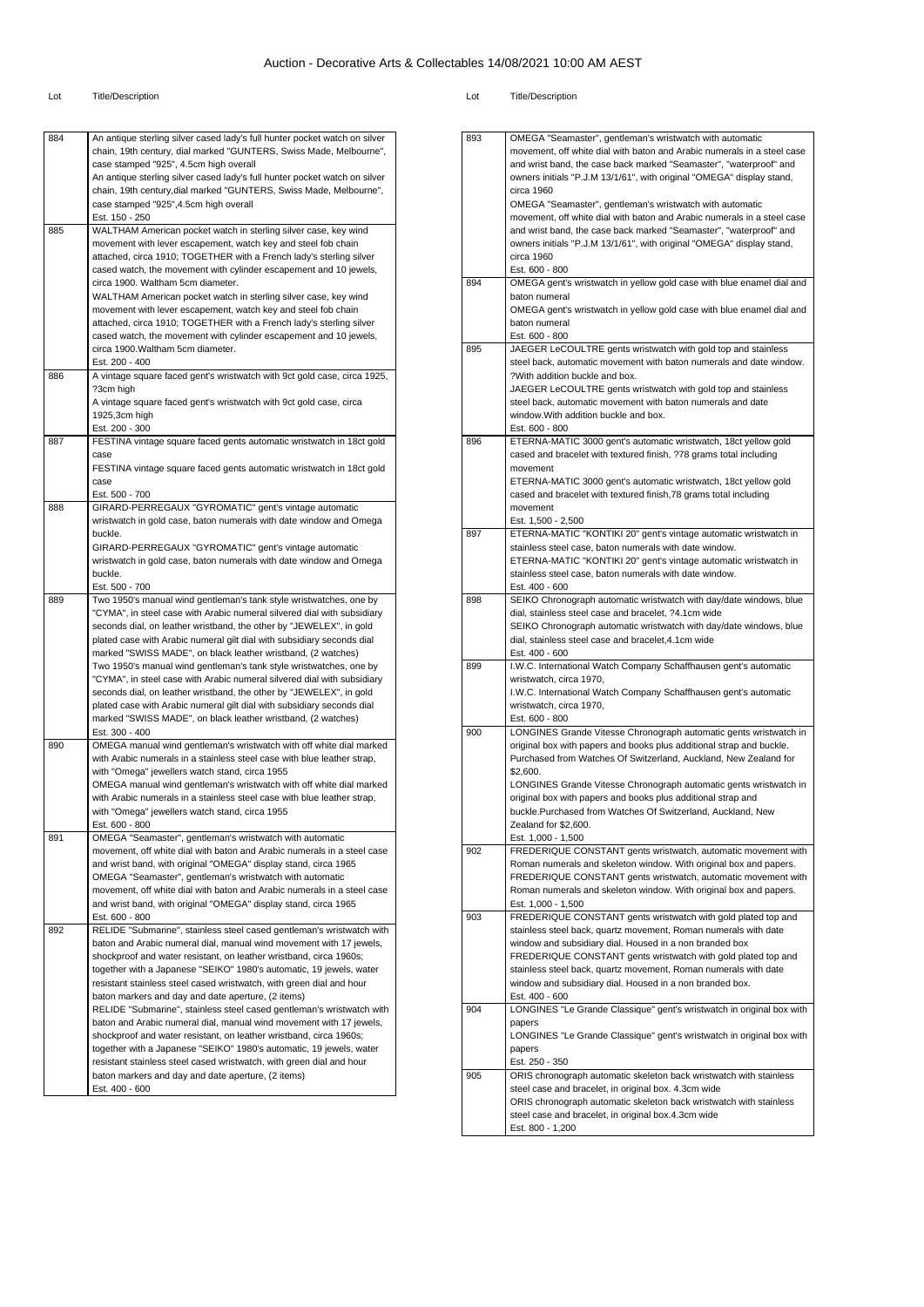| 906 | ORIS chronograph automatic skeleton back wristwatch, silver finished                                                                        |
|-----|---------------------------------------------------------------------------------------------------------------------------------------------|
|     | dial with baton numerals and moonphase, stainless steel case and<br>bracelet, in original box with booklet, ?4cm wide                       |
|     | ORIS chronograph automatic skeleton back wristwatch, silver finished                                                                        |
|     | dial with baton numerals and moonphase, stainless steel case and                                                                            |
|     | bracelet, in original box with booklet, ?4cm wide<br>Est. 800 - 1,200                                                                       |
| 907 | SEIKO Bell-Matic automatic gents wristwatch, ?4cm wide                                                                                      |
|     | SEIKO Bell-Matic automatic gents wristwatch, 4cm wide                                                                                       |
| 908 | Est. 150 - 250<br>SEIKO Chronograph automatic gentleman's wristwatch, with day, date                                                        |
|     | and split seconds chronograph movement, black dial plus 2 subsidiary                                                                        |
|     | dials in a steel case with wristband, the case back marked "SEIKO,                                                                          |
|     | Stainless Steel, Water resistant, Japan", circa 1990.                                                                                       |
|     | SEIKO Chronograph automatic gentleman's wristwatch, with day, date<br>and split seconds chronograph movement, black dial plus 2 subsidiary  |
|     | dials in a steel case with wristband, the case back marked "SEIKO,                                                                          |
|     | Stainless Steel, Water resistant, Japan", circa 1990.                                                                                       |
| 909 | Est. 500 - 700<br>SEIKO "KINETIC DIVERS 200m" wristwatch with black dial, stainless                                                         |
|     | steel case and bracelet, with original box and booklet, 4.6cm wide                                                                          |
|     | SEIKO "KINETIC DIVERS 200m" wristwatch with black dial, stainless                                                                           |
|     | steel case and bracelet, with original box and booklet, 4.6cm wide                                                                          |
| 910 | Est. 300 - 500<br>OMEGA "De Ville" gent's dress watch with quartz movement, in original                                                     |
|     | box                                                                                                                                         |
|     | OMEGA "De Ville" gent's dress watch with quartz movement, in original                                                                       |
|     | box<br>Est. 250 - 350                                                                                                                       |
| 911 | SEIKO "Coutura Kinetic Perpetual" gents chronograph wristwatch with                                                                         |
|     | black case and bracelet, in original box                                                                                                    |
|     | SEIKO "Coutura Kinetic Perpetual" gents chronograph wristwatch with<br>black case and bracelet, in original box                             |
|     | Est. 250 - 350                                                                                                                              |
| 912 | SEIKO "F1 Honda Racing Team Edition" gents chronograph wristwatch                                                                           |
|     | with original box and papers.                                                                                                               |
|     | SEIKO "F1 Honda Racing Team Edition" gents chronograph wristwatch<br>with original box and papers.                                          |
|     | Est. 300 - 500                                                                                                                              |
| 913 | MONT BLANC gent's chronograph wristwatch in stainless steel case,                                                                           |
|     | with box.<br>MONT BLANC gent's chronograph wristwatch in stainless steel case,                                                              |
|     | with box.                                                                                                                                   |
|     | Est. 250 - 350                                                                                                                              |
| 914 | GIRARD-PERREGAUX gent's vintage wristwatch with gold top and<br>stainless steel back, manual movement with baton numerals and date          |
|     | window. In original box. (Box interior and watch strap somewhat                                                                             |
|     | deteriorated)                                                                                                                               |
|     | GIRARD-PERREGAUX gent's vintage wristwatch with gold top and                                                                                |
|     | stainless steel back, manual movement with baton numerals and date<br>window. In original box. (Box interior and watch strap somewhat       |
|     | deteriorated)                                                                                                                               |
|     | Est. 200 - 300                                                                                                                              |
| 915 | SEKONDA gent's chronograph wristwatch with black dial and date<br>window, rated to 50 metres, in original box with papers                   |
|     | SEKONDA gent's chronograph wristwatch with black dial and date                                                                              |
|     | window, rated to 50 metres, in original box with papers.                                                                                    |
|     | Est. 120 - 200                                                                                                                              |
| 916 | SEKONDA gent's chronograph wristwatch in stainless steel case, quartz<br>movement with moonphase and subsidiary dials, in original box with |
|     | papers.                                                                                                                                     |
|     | SEKONDA gent's chronograph wristwatch in stainless steel case, quartz                                                                       |
|     | movement with moonphase and subsidiary dials, in original box with<br>papers.                                                               |
|     | Est. 120 - 200                                                                                                                              |
| 917 | CARTIER: two gents wristwatches with quartz movements and sapphire                                                                          |
|     | crowns, in Cartier branded boxes.                                                                                                           |
|     | CARTIER: two gents wristwatches with quartz movements and sapphire<br>crowns, in Cartier branded boxes.                                     |
|     | Est. 200 - 400                                                                                                                              |
| 918 | BMW Tourneau gent's wristwatch in stainless steel case, quartz                                                                              |
|     | movement with baton numerals and subsidiary dial, in original box with<br>papers.                                                           |
|     | BMW Tourneau gent's wristwatch in stainless steel case, quartz                                                                              |
|     | movement with baton numerals and subsidiary dial, in original box with                                                                      |
|     | papers.                                                                                                                                     |
|     | Est. 150 - 250<br>CITIZEN "Rolls Royce" gent's wristwatch with quartz movement in                                                           |
| 919 |                                                                                                                                             |
|     | original cylindrical box.                                                                                                                   |
|     | CITIZEN "Rolls Royce" gent's wristwatch with quartz movement in                                                                             |
|     | original cylindrical box.<br>Est. 150 - 250                                                                                                 |

| 920 |                                                                                                                                              |
|-----|----------------------------------------------------------------------------------------------------------------------------------------------|
|     | Four assorted gents dress watches, in original packaging<br>Four assorted gents dress watches, in original packaging                         |
|     | Est. 100 - 200                                                                                                                               |
| 921 | Four assorted wristwatches in a ROLEX branded box, (5 items)                                                                                 |
|     | Four assorted wristwatches in a ROLEX branded box, (5 items)                                                                                 |
|     | Est. 60 - 100                                                                                                                                |
| 922 | REVUE THOMMEN CRICKET gent's wristwatch with stainless steel<br>case and bracelet, with original box and papers                              |
|     | REVUE THOMMEN CRICKET gent's wristwatch with stainless steel                                                                                 |
|     | case and bracelet, with original box and papers                                                                                              |
|     | Est. 400 - 600                                                                                                                               |
| 923 | CITIZEN "PROMASTER" 1000m Professional Diver's wristwatch in                                                                                 |
|     | original box with booklet, ?6cm wide                                                                                                         |
|     | CITIZEN "PROMASTER" 1000m Professional Diver's wristwatch in<br>original box with booklet,6cm wide                                           |
|     | Est. 800 - 1,200                                                                                                                             |
| 924 | Two quartz battery operated gentleman's wristwatches with leather                                                                            |
|     | wristbands, one "SCANIA" in gilt case with engraved dial and black                                                                           |
|     | hands, signed to the back "SCANIA EST 1891", the second by                                                                                   |
|     | "FLORIN" with Australian silver plate coin dial dated 1942 Australia with                                                                    |
|     | gilt hands and case, the back marked Swiss movement, water resistant,<br>(2 watches)                                                         |
|     | Two quartz battery operated gentleman's wristwatches with leather                                                                            |
|     | wristbands, one "SCANIA" in gilt case with engraved dial and black                                                                           |
|     | hands, signed to the back "SCANIA EST 1891", the second by                                                                                   |
|     | "FLORIN" with Australian silver plate coin dial dated 1942 Australia with                                                                    |
|     | gilt hands and case, the back marked Swiss movement, water resistant,                                                                        |
|     | (2 watches)<br>Est. 100 - 150                                                                                                                |
| 925 | Hip flask drink set, pen, Seiko watch in box, assorted watch boxes etc.                                                                      |
|     | $(qty)$ .                                                                                                                                    |
|     | Hip flask drink set, pen, Seiko watch in box, assorted watch boxes etc.                                                                      |
|     | (qty).                                                                                                                                       |
| 926 | Est. 80 - 120<br>Five assorted wristwatches plus a lockable timber watch box with key, (6                                                    |
|     | items)                                                                                                                                       |
|     | Five assorted wristwatches plus a lockable timber watch box with key, (6                                                                     |
|     | items)                                                                                                                                       |
| 927 | Est. 200 - 300<br>An antique French parasol, ivory and timber with embroidered silk                                                          |
|     | shade, circa 1895, 76cm long                                                                                                                 |
|     | An antique French parasol, ivory and timber with embroidered silk                                                                            |
|     | shade, circa 1895,76cm long                                                                                                                  |
| 928 | Est. 200 - 300<br>A light brown mink stole by "A. Neumann, Expert Furrier, Cape Town";                                                       |
|     | silk lined; circa 1960s, superb condition.                                                                                                   |
|     |                                                                                                                                              |
|     | A light brown mink stole by "A. Neumann, Expert Furrier, Cape Town";                                                                         |
|     | silk lined; circa 1960s, superb condition.                                                                                                   |
|     | Est. 100 - 200                                                                                                                               |
| 929 | A Persian lamb-wool and fur three-quarter length jacket by "Theodore                                                                         |
|     | Furs of Melbourne" with black satin lining, concealed slash pockets.<br>A Persian lamb-wool and fur three-quarter length jacket by "Theodore |
|     | Furs of Melbourne" with black satin lining, concealed slash pockets.                                                                         |
|     | Est. 400 - 600                                                                                                                               |
| 930 | An early 20th century silk and embroidered wedding dress along with 4                                                                        |
|     | lady's hats, 8 handbags, 5 pairs of ladies gloves and a fur collar, (18                                                                      |
|     | items)<br>An early 20th century silk and embroidered wedding dress along with 4                                                              |
|     | lady's hats, 8 handbags, 5 pairs of ladies gloves and a fur collar, (18                                                                      |
|     | items)                                                                                                                                       |
|     | Est. 200 - 250                                                                                                                               |
| 931 | An antique Indian 9ct gold brush vanity set by Hamilton & Co. Calcutta                                                                       |
|     | and Hyderabad, in original fitted case, early 20th century, the case 13cm<br>wide                                                            |
|     | An antique Indian 9ct gold brush vanity set by Hamilton & Co. Calcutta                                                                       |
|     | and Hyderabad, in original fitted case, early 20th century, the case 13cm                                                                    |
|     | wide                                                                                                                                         |
|     | Est. 600 - 1,000                                                                                                                             |
| 932 | Two vintage emu hide handbags, late 20th century<br>Two vintage emu hide handbags, late 20th century                                         |
|     | Est. 60 - 100                                                                                                                                |
| 933 | Six assorted antique French silver and plated buckles, 19th century, the                                                                     |
|     | largest 7cm high                                                                                                                             |
|     | Six assorted antique French silver and plated buckles, 19th century, the                                                                     |
|     | largest 7cm high                                                                                                                             |
| 934 | Est. 250 - 350<br>SHU-FU bowl, Yuan Dynasty (1271-1368), 6cm high, 12.5cm diameter                                                           |
|     | SHU-FU bowl, Yuan Dynasty (1271-1368), 6cm high, 12.5cm                                                                                      |
|     | diameterPROVENANCE Jason E. Sprague Collection,                                                                                              |
|     | Melbourne/London<br>Est. 1,500 - 2,000                                                                                                       |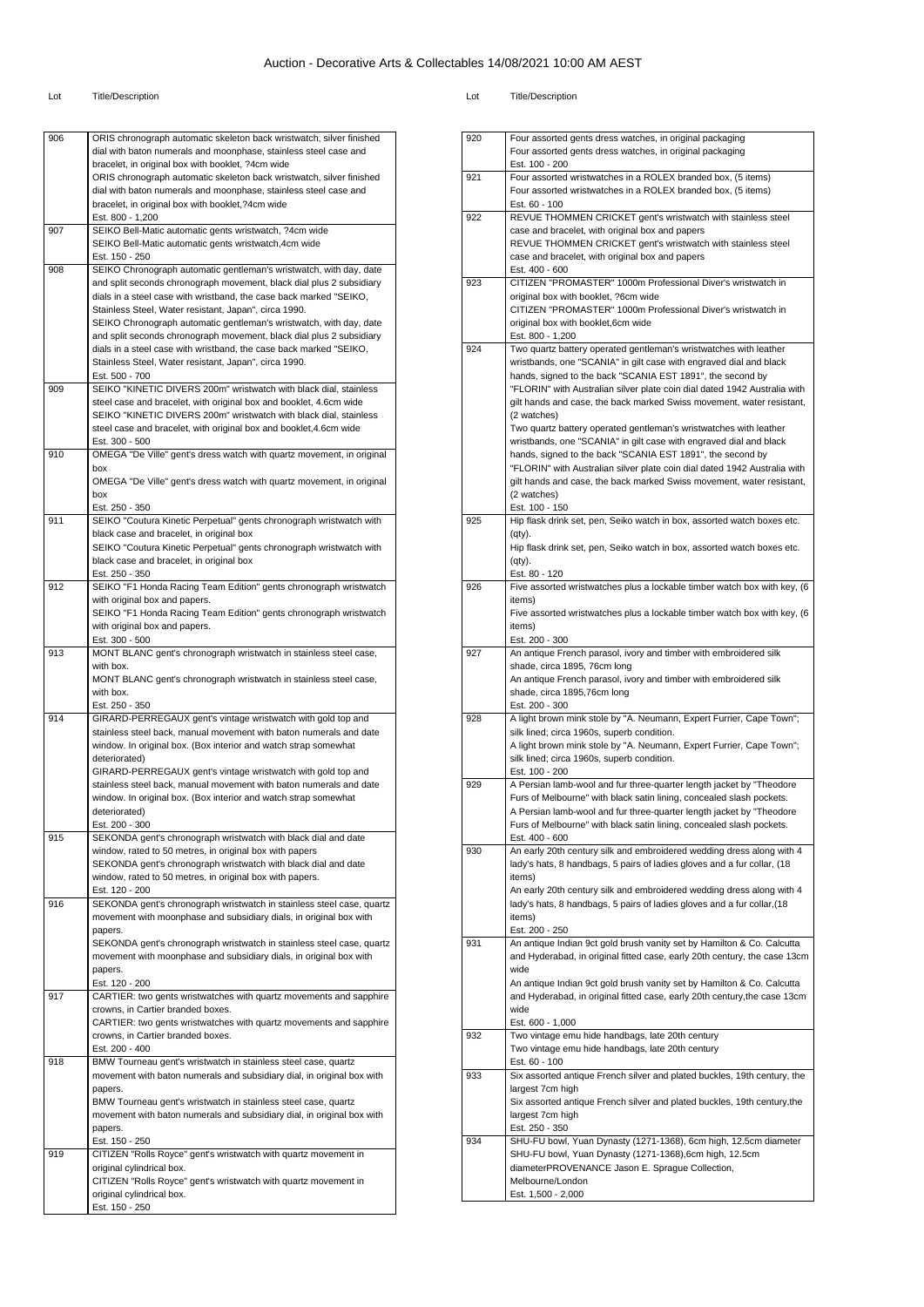| 935 | A Chinese amber glazed tea bowl, Liao Dynasty (907-1125), 5.5cm<br>high, 9.5cm diameter. PROVENANCE: Jason E. Sprague Collection,<br>Melbourne/London |
|-----|-------------------------------------------------------------------------------------------------------------------------------------------------------|
|     | A Chinese amber glazed tea bowl, Liao Dynasty (907-1125), 5.5cm high,<br>9.5cm diameter.PROVENANCE: Jason E. Sprague Collection,                      |
|     | Melbourne/London<br>Est. 800 - 1,200                                                                                                                  |
| 936 | A Chinese Cizhou ware chocolate glaze tea bowl, Northern Song<br>Dynasty (960-1279), 5cm high, 11cm diameter. PROVENANCE: Jason                       |
|     | E. Sprague Collection, Melbourne/London                                                                                                               |
|     | A Chinese Cizhou ware chocolate glaze tea bowl, Northern Song<br>Dynasty (960-1279),5cm high, 11cm diameter.PROVENANCE: Jason E.                      |
|     | Sprague Collection, Melbourne/London<br>Est. 1,000 - 1,500                                                                                            |
| 937 | A pair of Chinese porcelain dishes with enamel floral decoration and                                                                                  |
|     | underglaze blue borders, 18th century, ?12cm diameter<br>A pair of Chinese porcelain dishes with enamel floral decoration and                         |
|     | underglaze blue borders, 18th century, 12cm diameter<br>Est. 150 - 250                                                                                |
| 938 | An antique Chinese cinnabar lacquer box, Qing Dynasty, 6cm high,                                                                                      |
|     | 15cm wide, 9cm deep<br>An antique Chinese cinnabar lacquer box, Qing Dynasty, 6cm high,                                                               |
|     | 15cm wide, 9cm deep<br>Est. 800 - 1,000                                                                                                               |
| 939 | An antique Chinese circular workbox, rosewood with mother of pearl                                                                                    |
|     | inlay, interior fitted with lift-out tray and compartments, ?Qing Dynasty,<br>circa 1830, 11cm high, 28cm diameter                                    |
|     | An antique Chinese circular workbox, rosewood with mother of pearl<br>inlay, interior fitted with lift-out tray and compartments, Qing Dynasty,       |
|     | circa 1830,11cm high, 28cm diameter                                                                                                                   |
| 940 | Est. 800 - 1,200<br>An antique framed Chinese porcelain panel, Qing Dynasty, 19th century,                                                            |
|     | ?36 x 29cm overall<br>An antique framed Chinese porcelain panel, Qing Dynasty, 19th                                                                   |
|     | century, 36 x 29cm overall                                                                                                                            |
| 941 | Est. 250 - 350<br>An antique Chinese blue and white porcelain teacup, 18th century, four                                                              |
|     | character mark to base, ?5.5cm high, 10cm wide<br>An antique Chinese blue and white porcelain teacup, 18th century, four                              |
|     | character mark to base, 5.5cm high, 10cm wide                                                                                                         |
| 942 | Est. 120 - 200<br>A pair of Chinese export ware porcelain dishes, 18th century, with British                                                          |
|     | Antique Dealers Association label and Sotheby's auction label, 14.5cm                                                                                 |
|     | diameter<br>A pair of Chinese export ware porcelain dishes, 18th century, with British                                                                |
|     | Antique Dealers Association label and Sotheby's auction label, 14.5cm<br>diameter                                                                     |
| 943 | Est. 250 - 350<br>A Chinese cast and patinated bronze censer of squat bowl form with                                                                  |
|     | carrying handles, supported on 3 feet, 19th century, impressed mark to                                                                                |
|     | the base, 9.5cm high, 16cm diameter<br>A Chinese cast and patinated bronze censer of squat bowl form with                                             |
|     | carrying handles, supported on 3 feet, 19th century, impressed mark to<br>the base, 9.5cm high, 16cm diameter                                         |
|     | Est. 400 - 600                                                                                                                                        |
| 944 | An antique Chinese cricket cage box, sumptuously carved tortoiseshell,<br>Qing Dynasty, 19th century, 5cm high, 10cm wide, 8cm deep                   |
|     | An antique Chinese cricket cage box, sumptuously carved tortoiseshell,<br>Qing Dynasty, 19th century, 5cm high, 10cm wide, 8cm deep                   |
|     | Est. 600 - 800                                                                                                                                        |
| 945 | A Chinese carved ivory statue of a woman on carved wooden base,<br>19th/20th century, ?17.5cm high                                                    |
|     | A Chinese carved ivory statue of a woman on carved wooden base,<br>19th/20th century, 17.5cm high                                                     |
|     | Est. 300 - 500                                                                                                                                        |
| 946 | An antique Chinese jacket and skirt, hand embroidered silk, 19th<br>century                                                                           |
|     | An antique Chinese jacket and skirt, hand embroidered silk, 19th<br>century                                                                           |
|     | Est. 600 - 800                                                                                                                                        |
| 947 | An antique Chinese hand-made theatre bonnet, embroidered silk and<br>cotton, early 20th century, ?61cm high                                           |
|     |                                                                                                                                                       |
|     | An antique Chinese hand-made theatre bonnet, embroidered silk and                                                                                     |
|     | cotton, early 20th century, 61cm high<br>Est. 120 - 200                                                                                               |
| 948 | An antique Chinese ancestor painting in later gilt frame, Qing Dynasty,                                                                               |
|     | early 19th century, with accompanying Moongate Oriental Antiques &<br>Gallery documentation, ?195 x 115cm overall                                     |
|     | An antique Chinese ancestor painting in later gilt frame, Qing Dynasty,<br>early 19th century, with accompanying Moongate Oriental Antiques &         |
|     | Gallery documentation, 195 x 115cm overall<br>Est. 800 - 1,200                                                                                        |

| 949 | A set of 12 Chinese antique paintings on rice paper in original box, late                                                                        |
|-----|--------------------------------------------------------------------------------------------------------------------------------------------------|
|     | 19th century, ?each sheet 15 x 11cm                                                                                                              |
|     | A set of 12 Chinese antique paintings on rice paper in original box, late                                                                        |
|     | 19th century, each sheet 15 x 11cm<br>Est. 400 - 600                                                                                             |
| 950 | Two Chinese carved ivory figures, early to mid 20th century, ?6.5cm and                                                                          |
|     | 8cm high                                                                                                                                         |
|     | Two Chinese carved ivory figures, early to mid 20th century, 6.5cm and                                                                           |
|     | 8cm high                                                                                                                                         |
|     | Est. 150 - 250                                                                                                                                   |
| 951 | Tibetan yak bells, cast bronze and leather, 19th century, 17 bells in total,                                                                     |
|     | each bell 7cm high                                                                                                                               |
|     | Tibetan yak bells, cast bronze and leather, 19th century, 17 bells in                                                                            |
|     | total, each bell 7cm high                                                                                                                        |
|     | Est. 200 - 300                                                                                                                                   |
| 952 | A Chinese bronze vase with landscape scene, early 20th century,                                                                                  |
|     | ?24cm high                                                                                                                                       |
|     | A Chinese bronze vase with landscape scene, early 20th century, 24cm<br>high                                                                     |
|     | Est. 100 - 200                                                                                                                                   |
| 953 | A Chinese Peking glass and enamel painted scent bottle, early 20th                                                                               |
|     | century. 6.5cm high                                                                                                                              |
|     | A Chinese Peking glass and enamel painted scent bottle, early 20th                                                                               |
|     | century.6.5cm high                                                                                                                               |
|     | Est. 150 - 250                                                                                                                                   |
| 954 | An antique Chinese glass statue, porcelain scent bottle and a ceramic                                                                            |
|     | ram figure, 19th and 20th century, (3 items), the glass statue 14cm high                                                                         |
|     | An antique Chinese glass statue, porcelain scent bottle and a ceramic                                                                            |
|     | ram figure, 19th and 20th century, (3 items), the glass statue 14cm high                                                                         |
|     | Est. 100 - 150                                                                                                                                   |
| 955 | A pair of large Chinese porcelain teapots, unmarked, 20th century                                                                                |
|     | A pair of large Chinese porcelain teapots, unmarked, 20th century24cm<br>high                                                                    |
|     | Est. 150 - 250                                                                                                                                   |
| 956 | A Chinese blue porcelain charger with gilt decoration, 19th century, six                                                                         |
|     | character mark to base, 37.5cm wide                                                                                                              |
|     | A Chinese blue porcelain charger with gilt decoration, 19th century, six                                                                         |
|     | character mark to base, 37.5cm wide                                                                                                              |
|     | Est. 400 - 600                                                                                                                                   |
| 957 | A pair of antique Chinese porcelain vases with gilt floral decoration, 19th                                                                      |
|     | century, four character mark to base, 16cm high, 14cm diameter                                                                                   |
|     | A pair of antique Chinese porcelain vases with gilt floral decoration, 19th                                                                      |
|     | century, four character mark to base, 16cm high, 14cm diameter<br>Est. 400 - 600                                                                 |
| 958 | A pair of antique Chinese porcelain bowls with gilt floral decoration, 19th                                                                      |
|     | century, 6cm high, 10cm diameter                                                                                                                 |
|     | A pair of antique Chinese porcelain bowls with gilt floral decoration, 19th                                                                      |
|     | century,6cm high, 10cm diameter                                                                                                                  |
|     | Est. 250 - 350                                                                                                                                   |
| 959 | An antique Chinese four panel picture frame, ornately carved rosewood                                                                            |
|     | with dragon motif, late 19th century, 55 x 67cm overall                                                                                          |
|     | An antique Chinese four panel picture frame, ornately carved rosewood                                                                            |
|     | with dragon motif, late 19th century, 55 x 67cm overall                                                                                          |
|     | Est. 600 - 800                                                                                                                                   |
| 960 | Three antique Chinese ginger jars, 19th century, the largest 12cm high<br>Three antique Chinese ginger jars, 19th century, the largest 12cm high |
|     | Est. 300 - 500                                                                                                                                   |
| 961 | An antique Chinese cloisonne box, 19th/20th century, ?7cm high, 12cm                                                                             |
|     | wide, 8.5cm deep                                                                                                                                 |
|     | An antique Chinesecloisonne box, 19th/20th century,7cm high, 12cm                                                                                |
|     | wide, 8.5cm deep                                                                                                                                 |
|     | Est. 250 - 350                                                                                                                                   |
| 962 | An antique Chinese ivory figure of a woman with lotus on turned wooden                                                                           |
|     | base, late 19th century, 25cm high                                                                                                               |
|     | An antique Chinese ivory figure of a woman with lotus on turned wooden                                                                           |
|     | base, late 19th century, 25cm high                                                                                                               |
| 963 | Est. 1,200 - 1,500                                                                                                                               |
|     | A Chinese jewellery box made from an 18th century fragment of<br>porcelain and coin silver, mid 20th century, ?8cm high, 15cm wide,              |
|     | 23cm deep                                                                                                                                        |
|     | A Chinese jewellery box made from an 18th century fragment of                                                                                    |
|     | porcelain and coin silver, mid 20th century, 8cm high, 15cm wide, 23cm                                                                           |
|     | deep                                                                                                                                             |
|     | Est. 200 - 300                                                                                                                                   |
| 964 | An antique Tibetan bronze censer with dragon finial and figural devil                                                                            |
|     | stand, 18th/19th century, 31cm high                                                                                                              |
|     | An antique Tibetan bronze censer with dragon finial and figural devil                                                                            |
|     | stand, 18th/19th century, 31cm high                                                                                                              |
|     | Est. 1,000 - 1,500                                                                                                                               |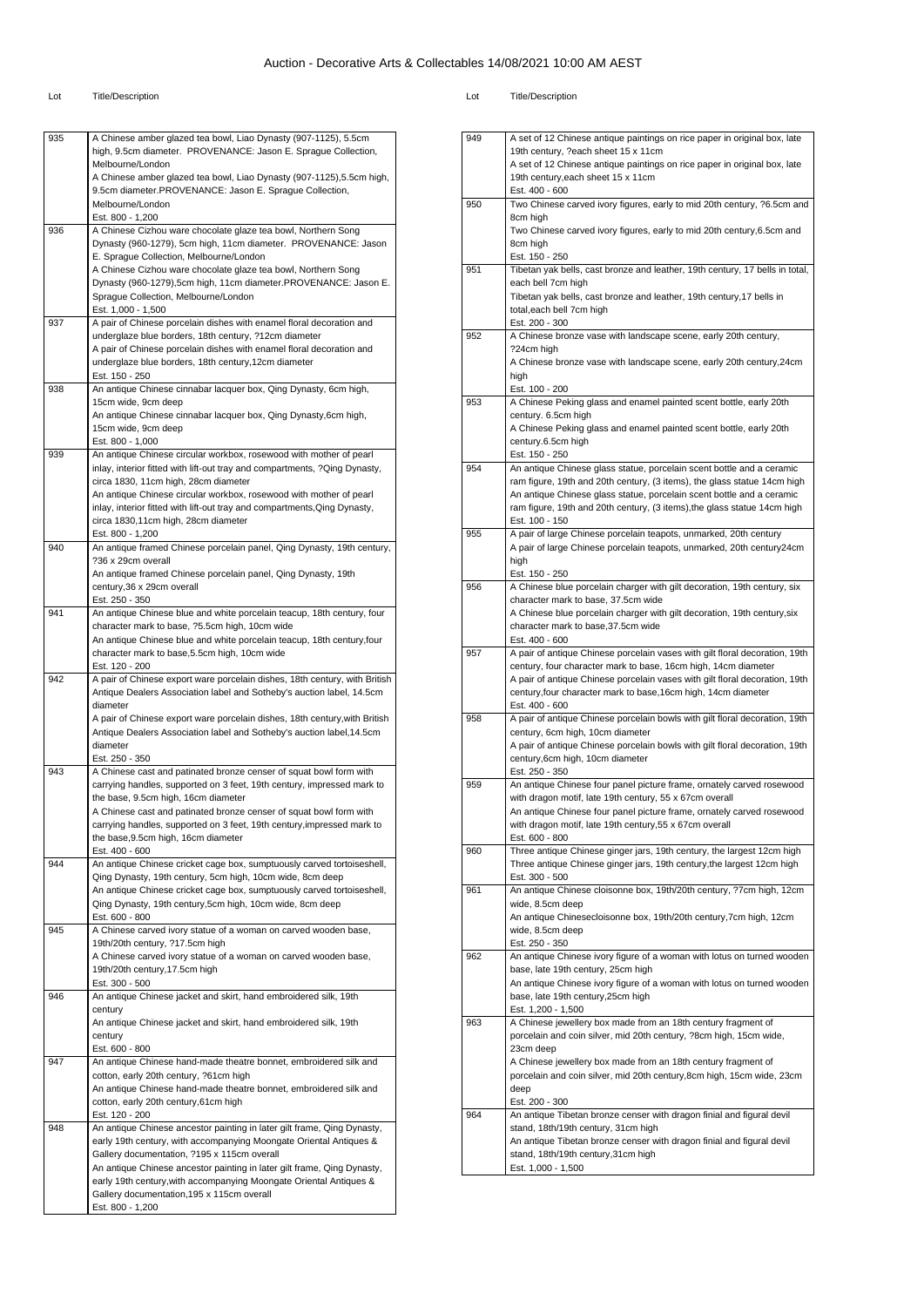#### Lot Title/Description Lot Title/Description

| 965 | An antique Chinese pagoda shaped box, silver gilt with semi-precious<br>stones, jade and enamel, Qing Dynasty, 19th century, stamped |
|-----|--------------------------------------------------------------------------------------------------------------------------------------|
|     | "SILVER" on the base, ?14cm high                                                                                                     |
|     | An antique Chinese pagoda shaped box, silver gilt with semi-precious                                                                 |
|     | stones, jade and enamel, Qing Dynasty, 19th century, stamped<br>"SILVER" on the base, 14cm high                                      |
|     | Est. 1,200 - 2,000                                                                                                                   |
| 966 | An antique Chinese ceramic garden stool, 19th/20th century, 50cm high,                                                               |
|     | 35cm diameter                                                                                                                        |
|     | An antique Chinese ceramic garden stool, 19th/20th century,50cm high,                                                                |
|     | 35cm diameter<br>Est. 400 - 600                                                                                                      |
| 967 | A Chinese eight fold screen with silk embroidered panels and calligraphy                                                             |
|     | parchment backs, mid to late 20th century, 170 x 352cm                                                                               |
|     | A Chinese eight fold screen with silk embroidered panels and calligraphy                                                             |
|     | parchment backs, mid to late 20th century, 170 x 352cm                                                                               |
| 968 | Est. 800 - 1,200<br>A pair of antique Chinese timber chairs with finely carved splats and                                            |
|     | later woven cane seats, ?110cm high                                                                                                  |
|     | A pair of antique Chinese timber chairs with finely carved splats and                                                                |
|     | later woven cane seats, 110cm high                                                                                                   |
|     | Est. 800 - 1,200                                                                                                                     |
| 969 | A pair of Chinese folding yoke chairs, stained timber and brass, 20th<br>century, 99cm high, 68cm wide                               |
|     | A pair of Chinese folding yoke chairs, stained timber and brass, 20th                                                                |
|     | century,99cm high, 68cm wide                                                                                                         |
|     | Est. 600 - 800                                                                                                                       |
| 970 | Vintage Chinese Mah-Jong set, bone and bamboo in timber case with                                                                    |
|     | booklet, early 20th century, (2 items), the case 23cm wide                                                                           |
|     | Vintage Chinese Mah-Jong set, bone and bamboo in timber case with<br>booklet, early 20th century, (2 items), the case 23cm wide      |
|     | Est. 150 - 250                                                                                                                       |
| 971 | A Chinese cast and patinated bronze brush pot of bamboo form with six                                                                |
|     | character impression to the base, 19th century, ?14cm high                                                                           |
|     | A Chinese cast and patinated bronze brush pot of bamboo form with six                                                                |
|     | character impression to the base, 19th century, 14cm high                                                                            |
| 972 | Est. 120 - 200<br>A Chinese porcelain moon flask vase, 20th century, 42cm high                                                       |
|     | A Chinese porcelain moon flask vase, 20th century, 42cm high                                                                         |
|     | Est. 300 - 500                                                                                                                       |
| 973 | A Chinese brass double sided plaque, 19th/20th century, ?45cm high                                                                   |
|     | A Chinese brass double sided plaque, 19th/20th century,45cm high                                                                     |
| 974 | Est. 150 - 250<br>A Chinese porcelain enamel decorated teacup and cover plus saucer,                                                 |
|     | 19th/20th century, (3 items), 9cm high overall                                                                                       |
|     | A Chinese porcelain enamel decorated teacup and cover plus saucer,                                                                   |
|     | 19th/20th century, (3 items), 9cm high overall                                                                                       |
| 975 | Est. 150 - 250                                                                                                                       |
|     | A Straits Chinese porcelain savory dish set, in carved wooden box, 20th<br>century, ?29cm wide                                       |
|     | A Straits Chinese porcelain savory dish set, in carved wooden box, 20th                                                              |
|     | century, 29cm wide                                                                                                                   |
|     | Est. 400 - 600                                                                                                                       |
| 976 | An antique Chinese "Willow" patterned sparrow beak jug together with                                                                 |
|     | an Imari lidded urn, 18th and 19th century, (2 items), both restored,<br>14.5cm and 27cm high                                        |
|     | An antique Chinese "Willow" patterned sparrow beak jug together with                                                                 |
|     | an Imari lidded urn, 18th and 19th century, (2 items), both                                                                          |
|     | restored, 14.5cm and 27cm high                                                                                                       |
|     | Est. 150 - 250                                                                                                                       |
| 977 | A Chinese cinnabar lacquer box together with a Japanese ceramic                                                                      |
|     | vases, 20th century, (2 items), the largest 11cm high<br>A Chinese cinnabar lacquer box together with a Japanese ceramic             |
|     | vases, 20th century, (2 items), the largest 11cm high                                                                                |
|     | Est. 120 - 200                                                                                                                       |
| 978 | A Chinese bamboo brush pot with carved decoration and traces of                                                                      |
|     | original gilding, late 19th century, ?marked to the base, 19cm high                                                                  |
|     | A Chinese bamboo brush pot with carved decoration and traces of                                                                      |
|     | original gilding, late 19th century, marked to the base, 19cm high                                                                   |
|     |                                                                                                                                      |
| 979 | Est. 200 - 250                                                                                                                       |
|     | A Chinese rice bucket, hand-painted wood with metal fittings, 20th<br>century, ?23cm high, 34cm wide, 33cm deep                      |
|     | A Chinese rice bucket, hand-painted wood with metal fittings, 20th                                                                   |
|     | century, 23cm high, 34cm wide, 33cm deep                                                                                             |
|     | Est. 80 - 120                                                                                                                        |
| 980 | A Chinese cloisonne vase decorated with brass wire and coloured                                                                      |
|     | enamel depicting various flowers and a butterfly, standing on a timber                                                               |
|     | base, 20th century, 21cm high<br>A Chinese cloisonne vase decorated with brass wire and coloured                                     |
|     | enamel depicting various flowers and a butterfly, standing on a timber                                                               |
|     | base, 20th century, 21cm high<br>Est. 100 - 120                                                                                      |

| 981 | A Chinese wedding basket, early 20th century, ?46cm high<br>A Chinese wedding basket, early 20th century, 46cm high                           |
|-----|-----------------------------------------------------------------------------------------------------------------------------------------------|
| 982 | Est. 200 - 300<br>A Chinese carved jadeite dragon statue, 20th century, ?18cm high                                                            |
|     | A Chinese carved jadeite dragon statue, 20th century, 18cm high<br>Est. 120 - 200                                                             |
| 983 | A Chinese brass vessel with engraved dragon motif, 19th/20th century,                                                                         |
|     | ?24cm high, 26cm across the handles<br>A Chinese brass vessel with engraved dragon motif, 19th/20th                                           |
|     | century, 24cm high, 26cm across the handles                                                                                                   |
|     | Est. 150 - 250                                                                                                                                |
| 984 | A Chinese blue and white porcelain vase, 20th century, six character                                                                          |
|     | mark with two additional government seals, ?41.5cm high<br>A Chinese blue and white porcelain vase, 20th century, six character               |
|     | mark with two additional government seals, 41.5cm high                                                                                        |
|     | Est. 100 - 200                                                                                                                                |
| 985 | A Chinese carved jade censer on stand together with a soap stone                                                                              |
|     | statue on stand, 20th century, (2 items), ?16cm and 20cm high overall<br>A Chinese carved jade censer on stand together with a soap stone     |
|     | statue on stand, 20th century, (2 items), 16cm and 20cm high overall                                                                          |
|     | Est. 120 - 200                                                                                                                                |
| 986 | Two pairs of Chinese miniature cloisonne vases on wooden stands, 20th<br>century, (4 items), ?the tallest 12.5cm overall                      |
|     | Two pairs of Chinese miniature cloisonne vases on wooden stands, 20th                                                                         |
|     | century, (4 items), the tallest 12.5cm overall                                                                                                |
|     | Est. 40 - 60                                                                                                                                  |
| 987 | A bone opium pipe, antler ornament and a billiard ball, (3 items), the<br>pipe 38cm long                                                      |
|     | A bone opium pipe, antler ornament and a billiard ball, (3 items),the pipe                                                                    |
|     | 38cm long                                                                                                                                     |
| 988 | Est. 80 - 120<br>A Chinese "Hundred Boys" blue and white porcelain brush pot, early to                                                        |
|     | mid 20th century, 16cm high, 19cm diameter                                                                                                    |
|     | A Chinese "Hundred Boys" blue and white porcelain brush pot, early to                                                                         |
|     | mid 20th century, 16cm high, 19cm diameter<br>Est. 200 - 300                                                                                  |
| 989 | Collection of assorted Chinese and Japanese cloisonne ware including                                                                          |
|     | two vases, one jar, two napkin rings, five dishes, two ashtrays and a                                                                         |
|     | match holder, (13 pieces), 19th and 20th century, the largest 9.5cm high                                                                      |
|     | Collection of assorted Chinese and Japanese cloisonne ware including<br>two vases, one jar, two napkin rings, five dishes, two ashtrays and a |
|     | match holder, (13 pieces), 19th and 20th century, the largest 9.5cm high                                                                      |
|     | Est. 100 - 200                                                                                                                                |
| 990 | Three assorted Chinese porcelain vases, 20th century, the largest 21<br>cm high                                                               |
|     | Three assorted Chinese porcelain vases, 20th century, the largest 21 cm                                                                       |
|     | high                                                                                                                                          |
| 991 | Est. 60 - 100<br>Vintage Chinese savory dish, two pewter cocktail shakers plus two                                                            |
|     | teapots (5 items), 20th century, 38cm wide                                                                                                    |
|     | Vintage Chinese savory dish, two pewter cocktail shakers plus two                                                                             |
|     | teapots (5 items), 20th century, 38cm wide<br>Est. 80 - 100                                                                                   |
| 992 | Chinese hand-painted scroll and six assorted textiles, (7 items), 20th                                                                        |
|     | century                                                                                                                                       |
|     | Chinese hand-painted scroll and six assorted textiles, (7 items), 20th                                                                        |
|     | century<br>Est. 60 - 100                                                                                                                      |
| 993 | A Chinese blue and white porcelain vase, 19th/20th century, ?22cm high                                                                        |
|     | A Chinese blue and white porcelain vase, 19th/20th century,22cm high<br>Est. 200 - 300                                                        |
| 994 | Blanc de chine three legged pot on carved timber stand, 19th/20th                                                                             |
|     | century, 13.5cm high overall                                                                                                                  |
|     | Blanc de chine three legged pot on carved timber stand, 19th/20th                                                                             |
|     | century, 13.5cm high overall<br>Est. 150 - 250                                                                                                |
| 995 | Three Chinese antique porcelain vases, 19th and 20th century, the                                                                             |
|     | largest 20cm high                                                                                                                             |
|     | Three Chinese antique porcelain vases, 19th and 20th century, the<br>largest 20cm high                                                        |
|     | Est. 200 - 300                                                                                                                                |
| 996 | FUKAGAWA pair of exhibition quality Japanese porcelain vases                                                                                  |
|     | decorated with floral sprays and blossoms, Meiji period, circa 1900,<br>three character mark to base, 24cm high, 12cm wide                    |
|     | FUKAGAWA pair of exhibition quality Japanese porcelain vases                                                                                  |
|     | decorated with floral sprays and blossoms, Meiji period, circa 1900, three                                                                    |
|     | character mark to base, 24cm high, 12cm wide                                                                                                  |
|     | Est. 400 - 600                                                                                                                                |

 $\overline{\phantom{0}}$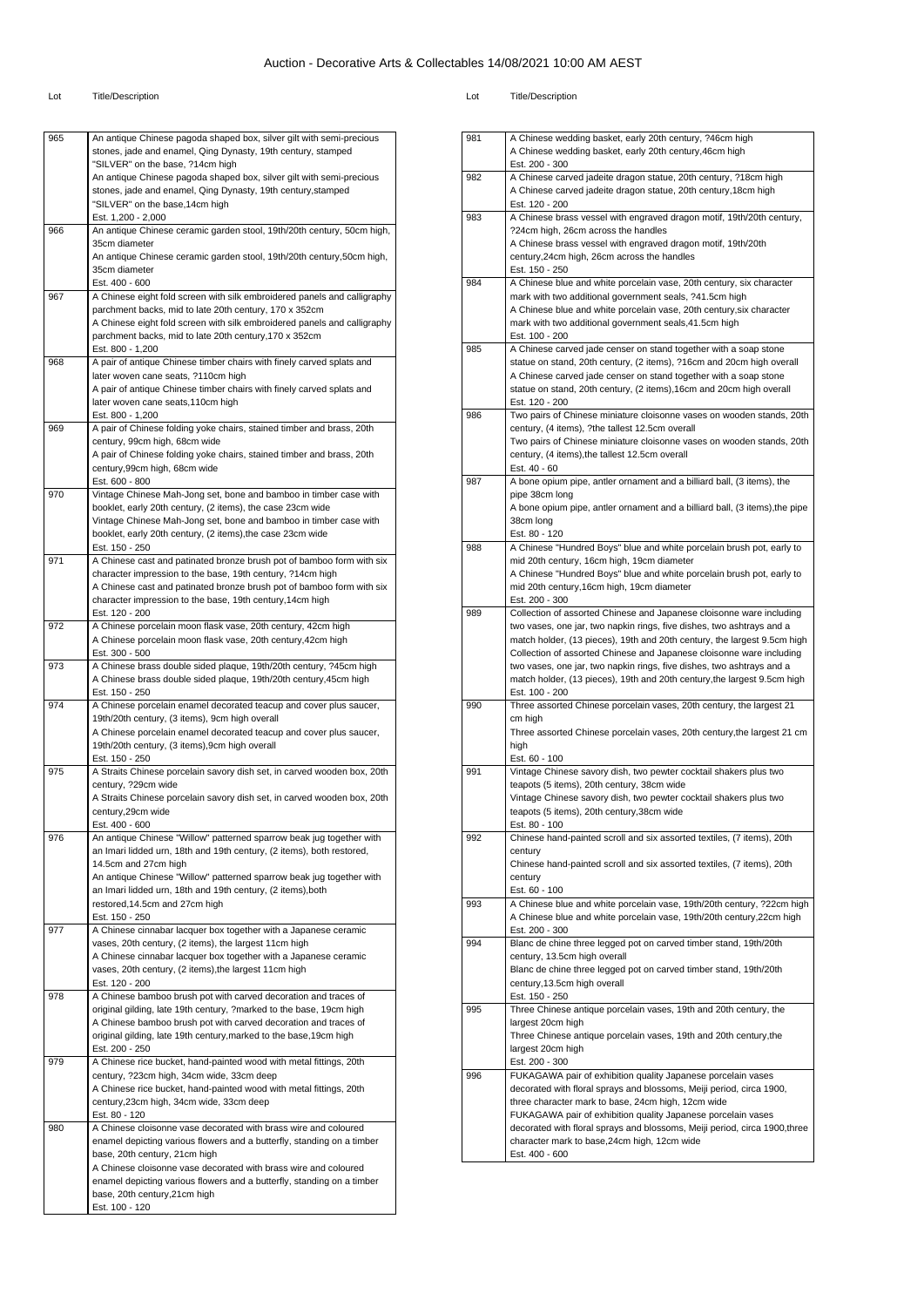| 997  | A Japanese patinated bronze statue of a peasant, Meiji period, ?25.5cm                                                                         |
|------|------------------------------------------------------------------------------------------------------------------------------------------------|
|      | high<br>A Japanese patinated bronze statue of a peasant, Meiji period, 25.5cm                                                                  |
|      | high                                                                                                                                           |
|      | Est. 300 - 500                                                                                                                                 |
| 998  | A Japanese carved marine ivory figural group, Meiji period, ?26cm high                                                                         |
|      | A Japanese carved marine ivory figural group, Meiji period, 26cm high<br>Est. 400 - 600                                                        |
| 999  | A Japanese carved marine ivory figural group of a man with a rooster on                                                                        |
|      | his head, Meiji period, 31cm high                                                                                                              |
|      | A Japanese carved marine ivory figural group of a man with a rooster on                                                                        |
|      | his head, Meiji period, 31cm high<br>Est. 400 - 600                                                                                            |
| 1000 | A Japanese carved marine ivory figural group of a man and children,                                                                            |
|      | Meiji period, 28cm high                                                                                                                        |
|      | A Japanese carved marine ivory figural group of a man and children,                                                                            |
|      | Meiji period, 28cm high<br>Est. 400 - 600                                                                                                      |
| 1001 | SATSUMA KINKOZAN pottery teapot and jug, Meiji period, (2 items),                                                                              |
|      | impressed seal mark and painted mark to base, the teapot 13cm high,                                                                            |
|      | 16cm wide                                                                                                                                      |
|      | SATSUMA KINKOZAN pottery teapot and jug, Meiji period, (2)                                                                                     |
|      | items), impressed seal mark and painted mark to base, the teapot 13cm<br>high, 16cm wide                                                       |
|      | Est. 200 - 300                                                                                                                                 |
| 1002 | SATSUMA Japanese earthenware vase adorned with four panels of                                                                                  |
|      | figurative decoration with embossed gilt finish, Meiji period, seal mark to                                                                    |
|      | base, 14.5cm high<br>SATSUMA Japanese earthenware vase adorned with four panels of                                                             |
|      | figurative decoration with embossed gilt finish, Meiji period, seal mark to                                                                    |
|      | base, 14.5cm high                                                                                                                              |
|      | Est. 450 - 550                                                                                                                                 |
| 1003 | SATSUMA Japanese earthenware teacup and saucer decorated with                                                                                  |
|      | processional figures, the saucer 11.5cm diameter<br>SATSUMA Japanese earthenware teacup and saucer decorated with                              |
|      | processional figures, the saucer 11.5cm diameter                                                                                               |
|      | Est. 100 - 200                                                                                                                                 |
| 1004 | A fine Japanese bronze hand mirror with original cane handle and                                                                               |
|      | lacquered box, Meiji period, 19th century, ?27.5cm high, 18cm wide<br>A fine Japanese bronze hand mirror with original cane handle and         |
|      | lacquered box, Meiji period, 19th century, 27.5cm high, 18cm wide                                                                              |
|      | Est. 300 - 500                                                                                                                                 |
| 1005 | TOYOKUNI (KUNISADA), (1786-1865), The Shining Prince Amusing                                                                                   |
|      | Himself at the Seashore, (1858), woodblock print, page one of a three                                                                          |
|      | page set, 35 x 25.5cm<br>TOYOKUNI (KUNISADA), (1786-1865), The Shining Prince Amusing                                                          |
|      | Himself at the Seashore, (1858), woodblock print, page one of a three                                                                          |
|      | page set, 35 x 25.5cm                                                                                                                          |
|      | Est. 200 - 300                                                                                                                                 |
| 1006 | Three Japanese woodblock prints of samurai, 19th century, 35 x 24.5cm<br>Three Japanese woodblock prints of samurai, 19th century, 35 x 24.5cm |
|      | Est. 400 - 600                                                                                                                                 |
| 1007 | A pair of Japanese two sheet woodblock prints, 19th century, both 36 x                                                                         |
|      | 50cm                                                                                                                                           |
|      | A pair of Japanese two sheet woodblock prints, 19th century, both 36 x<br>50cm                                                                 |
|      | Est. 400 - 600                                                                                                                                 |
| 1008 | A Japanese woodblock three sheet print, Meiji period, 19th century, 36 x                                                                       |
|      | 70cm                                                                                                                                           |
|      | A Japanese woodblock three sheet print, Meiji period, 19th century, 36 x<br>70cm                                                               |
|      | Est. 250 - 350                                                                                                                                 |
| 1009 | A Japanese three sheet woodblock print of Samurai warriors and lady,                                                                           |
|      | Meiji period, 19th century, ?35 x 71cm                                                                                                         |
|      | A Japanese three sheet woodblock print of Samurai warriors and lady,                                                                           |
|      | Meiji period, 19th century, 35 x 71cm<br>Est. 250 - 350                                                                                        |
| 1010 | KUNIYOCHI (1797-1862), two Japanese woodblock prints, Edo period,                                                                              |
|      | 19th century, ?35 x 24cm                                                                                                                       |
|      | KUNIYOCHI (1797-1862), two Japanese woodblock prints, Edo period,                                                                              |
|      | 19th century, 35 x 24cm<br>Est. 250 - 350                                                                                                      |
|      |                                                                                                                                                |
|      |                                                                                                                                                |
| 1011 | Two Japanese woodblock prints of Geisha women, 19th century, 36.5 x<br>24.5cm and 36 x 25cm                                                    |
|      | Two Japanese woodblock prints of Geisha women, 19th century, 36.5 x                                                                            |
|      | 24.5cm and 36 x 25cm                                                                                                                           |
|      | Est. 300 - 500                                                                                                                                 |
| 1012 | Two Japanese woodblock prints of women, 19th century, 37.5 x 25.5cm                                                                            |
|      | and $39 \times 26$ cm<br>Two Japanese woodblock prints of women, 19th century, 37.5 x 25.5cm                                                   |
|      | and 39 x 26cm<br>Est. 250 - 350                                                                                                                |

| 1013 | Three Japanese woodblock prints and a facsimile print, 19th and 20th                                                  |  |
|------|-----------------------------------------------------------------------------------------------------------------------|--|
|      | century, (4 items), the largest 38.5 x 25.5cm                                                                         |  |
|      | Three Japanese woodblock prints and a facsimile print, 19th and 20th<br>century, (4 items), the largest 38.5 x 25.5cm |  |
|      | Est. 250 - 350                                                                                                        |  |
| 1014 | KAIGETSUDO ANCHI (1671-1716), Courtesan, woodblock print, signed                                                      |  |
|      | and titled in plate, ?55 x 29cm                                                                                       |  |
|      | KAIGETSUDO ANCHI (1671-1716), Courtesan, woodblock print, signed                                                      |  |
|      | and titled in plate, 55 x 29cm                                                                                        |  |
| 1015 | Est. 400 - 600<br>A Japanese woodblock print of a Samurai together with a triptych                                    |  |
|      | woodblock housed in a single frame, Meiji period, (2 items), the Samurai                                              |  |
|      | 32 x 22cm                                                                                                             |  |
|      | A Japanese woodblock print of a Samurai together with a triptych                                                      |  |
|      | woodblock housed in a single frame, Meiji period, (2 items), the Samurai                                              |  |
|      | 32 x 22cm<br>Est. 150 - 250                                                                                           |  |
| 1016 | Japanese woodblock print of soldiers and Samurai, Meiji period, 25 x                                                  |  |
|      | 35cm                                                                                                                  |  |
|      | Japanese woodblock print of soldiers and Samurai, Meiji period, 25 x                                                  |  |
|      | 35cm                                                                                                                  |  |
| 1017 | Est. 60 - 100                                                                                                         |  |
|      | Three Japanese woodblock prints, various sizes, the largest, 35 x 24cm                                                |  |
|      | by Kunichika.<br>Three Japanese woodblock prints, various sizes, the largest, 35 x 24cm                               |  |
|      | by Kunichika.                                                                                                         |  |
|      | Est. 300 - 500                                                                                                        |  |
| 1018 | TAKASHI ITO (1894 - 1982), Osai Ferry in Tokyo, woodblock print                                                       |  |
|      | c.1945, with Watanabe seal at right, titled and signed in margin, 24 x<br>36cm.                                       |  |
|      | TAKASHI ITO (1894 - 1982), Osai Ferry in Tokyo, woodblock print                                                       |  |
|      | c.1945, with Watanabe seal at right, titled and signed in margin, 24 x                                                |  |
|      | 36cm.                                                                                                                 |  |
|      | Est. 200 - 300                                                                                                        |  |
| 1019 | JAPANESE EROTICA. Small book containing 8 erotic woodblock prints,<br>Meiji period, 19th century, 19 x 14cm           |  |
|      | JAPANESE EROTICA. Small book containing 8 erotic woodblock prints,                                                    |  |
|      | Meiji period, 19th century, 19 x 14cm                                                                                 |  |
|      | Est. 100 - 200                                                                                                        |  |
| 1020 | JAPANESE EROTICA. Seven individual erotic scenes hand-painted on                                                      |  |
|      | a single scroll of silk, Meiji period, ?each image 12 x 18cm<br>approximately                                         |  |
|      | JAPANESE EROTICA. Seven individual erotic scenes hand-painted on                                                      |  |
|      | a single scroll of silk, Meiji period, each image 12 x 18cm approximately                                             |  |
|      | Est. 250 - 350                                                                                                        |  |
| 1021 | A Japanese Shibayama red lacquer fire screen, Meiji period, 19th<br>century, 85cm high, 75cm wide                     |  |
|      | A Japanese Shibayama red lacquer fire screen, Meiji period, 19th                                                      |  |
|      | century,85cm high, 75cm wide                                                                                          |  |
|      | Est. 600 - 800                                                                                                        |  |
| 1022 | TOTAI SHIPPO Japanese cloisonné vase, Meiji period, 21cm high                                                         |  |
|      | TOTAI SHIPPO Japanesecloisonnévase, Meiji period, 21cm high                                                           |  |
| 1023 | Est. 250 - 350<br>A Japanese erotic carved ivory netsuke with hand-coloured finish, 20th                              |  |
|      | century, 4cm high, 5cm long                                                                                           |  |
|      | A Japanese erotic carved ivory netsuke with hand-coloured finish, 20th                                                |  |
|      | century, 4cm high, 5cm long                                                                                           |  |
|      | Est. 200 - 300                                                                                                        |  |
| 1024 | A pair of Japanese Satsuma export ware vases with stands, Meiji<br>period, circa 1895, ?48cm high                     |  |
|      | A pair of Japanese Satsuma export ware vases with stands, Meiji                                                       |  |
|      | period, circa 1895,48cm high                                                                                          |  |
|      | Est. 250 - 350                                                                                                        |  |
| 1025 | A pair of Japanese cloisonne vases with lilies and blossoms on blue<br>ground, Meiji period, 24cm high                |  |
|      | A pair of Japanese cloisonne vases with lilies and blossoms on blue                                                   |  |
|      | ground, Meiji period, 24cm high                                                                                       |  |
|      | Est. 600 - 800                                                                                                        |  |
| 1026 | A Japanese Shibayama pot on carved wooden stand, Meiji period, with                                                   |  |
|      | numerous losses, 66cm high                                                                                            |  |
|      | A Japanese Shibayama pot on carved wooden stand, Meiji period, with<br>numerous losses, 66cm high                     |  |
|      | Est. 150 - 250                                                                                                        |  |
| 1027 | A Japanese Kutani porcelain lotus shaped bowl, Meiji period, 19th                                                     |  |
|      | century, square seal mark to base, ?6cm high, 11cm wide                                                               |  |
|      | A Japanese Kutani porcelain lotus shaped bowl, Meiji period, 19th                                                     |  |
|      | century, square seal mark to base, 6cm high, 11cm wide<br>Est. 150 - 250                                              |  |
|      |                                                                                                                       |  |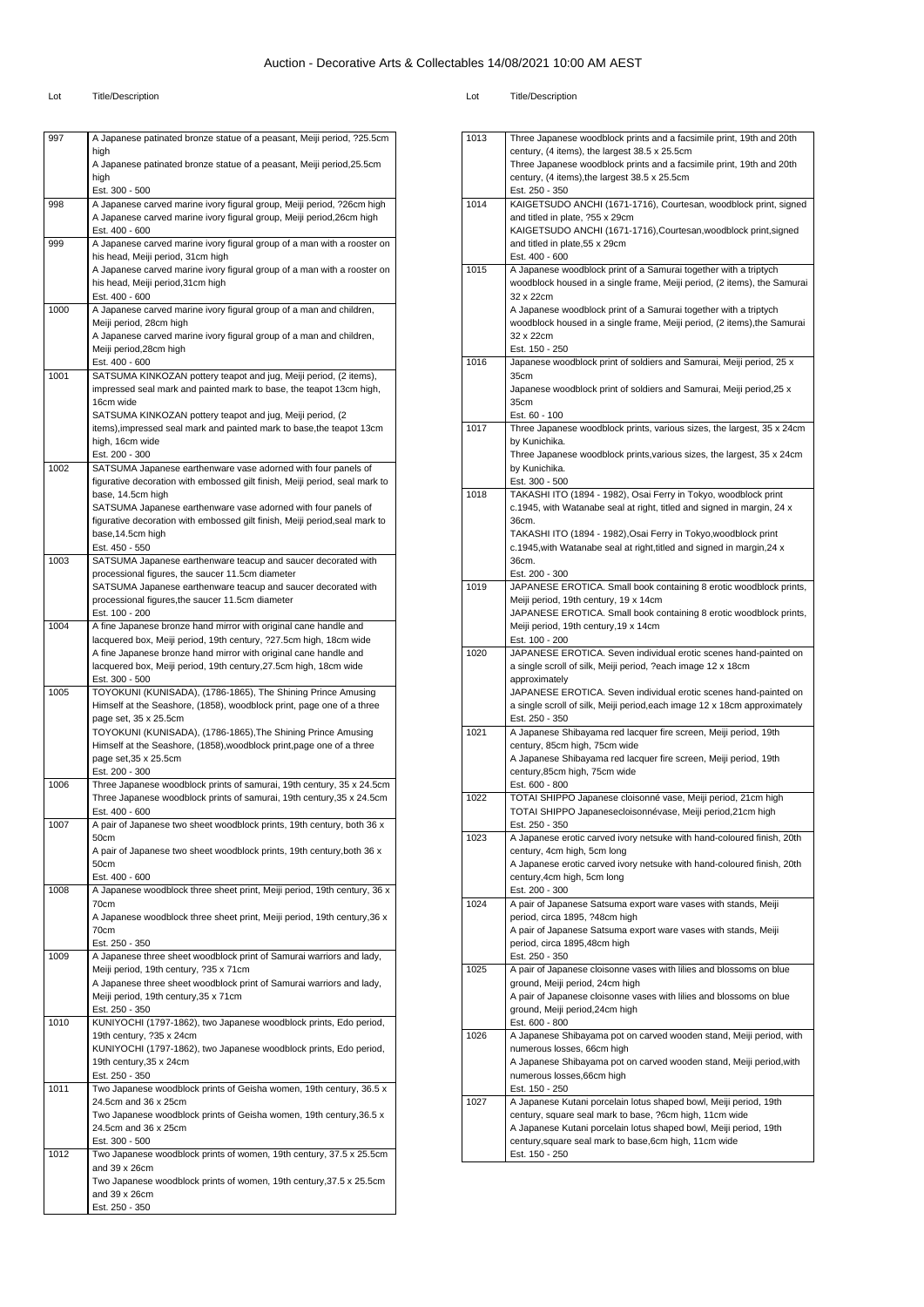| 1028 | A Japanese bronze lion statue, Meiji period, 19th century, seal mark to   |
|------|---------------------------------------------------------------------------|
|      |                                                                           |
|      | underside, ?18cm high, 31cm long                                          |
|      | A Japanese bronze lion statue, Meiji period, 19th century, seal mark to   |
|      |                                                                           |
|      | underside, 18cm high, 31cm long                                           |
|      | Est. 200 - 300                                                            |
| 1029 | A Japanese bronze vase, Meiji period, 19th century, ?32cm high            |
|      | A Japanese bronze vase, Meiji period, 19th century, 32cm high             |
|      | Est. 200 - 300                                                            |
| 1030 | A Japanese bronze mirror in original lacquered case, late Meiji, 20th     |
|      | century, ?34cm high                                                       |
|      | A Japanese bronze mirror in original lacquered case, late Meiji, 20th     |
|      | century, 34cm high                                                        |
|      |                                                                           |
|      | Est. 150 - 250                                                            |
| 1031 | Three Japanese carved bone and marine ivory ornaments, 19th and           |
|      | 20th century, one mounted on later wooden base 12cm high overall          |
|      | Three Japanese carved bone and marine ivory ornaments, 19th and           |
|      | 20th century, one mounted on later wooden base 12cm high overall          |
|      | Est. 150 - 250                                                            |
| 1032 | A Japanese bronze crane statue on alabaster base, Meiji period, 24cm      |
|      | high, 24cm wide                                                           |
|      | A Japanese bronze crane statue on alabaster base, Meiji period,24cm       |
|      | high, 24cm wide                                                           |
|      | Est. 200 - 300                                                            |
|      |                                                                           |
| 1033 | A Japanese silvered bronze crane statue by HIDENAO, Meiji period,         |
|      | ?on a polished wooden stand, signed on the underside, 43cm high           |
|      | overall                                                                   |
|      | A Japanese silvered bronze crane statue by HIDENAO, Meiji period,on       |
|      | a polished wooden stand, signed on the underside, 43cm high overall       |
|      | Est. 800 - 1,000                                                          |
| 1034 | An antique Japanese painting on silk of a tiger, Meiji period, ?38 x 27cm |
|      | An antique Japanese painting on silk of a tiger, Meiji period, 38 x 27cm  |
|      |                                                                           |
|      | Est. 250 - 350                                                            |
| 1035 | Eleven assorted bonsai pots, glazed pottery, 20th century, ?the largest   |
|      | 25cm wide                                                                 |
|      | Eleven assorted bonsai pots, glazed pottery, 20th century, the largest    |
|      | 25cm wide                                                                 |
|      | Est. 100 - 200                                                            |
| 1036 | SUMIDA GAWA Japanese pottery bowl with elephant decoration, 20th          |
|      | century, factory mark to base, ?12cm high, 22cm diameter                  |
|      |                                                                           |
|      | SUMIDA GAWA Japanese pottery bowl with elephant decoration, Meiji         |
|      | period, 20th century, factory mark to base, 12cm high, 22cm diameter      |
|      | Est. 300 - 500                                                            |
| 1037 | A Japanese jewellery box, parquetry and lacquered finish, late Meiji      |
|      |                                                                           |
|      | period, 20th century, ?29cm high                                          |
|      | A Japanese jewellery box, parquetry and lacquered finish, late Meiji      |
|      | period, 20th century, 29cm high                                           |
|      |                                                                           |
|      | Est. 150 - 250                                                            |
| 1038 | A Japanese jewellery box with red lacquered finish, Meiji period, ?28cm   |
|      | high                                                                      |
|      | A Japanese jewellery box with red lacquered finish, Meiji period, ?28cm   |
|      | high                                                                      |
|      | Est. 200 - 300                                                            |
| 1039 | Two Japanese tanto scabbards, Meiji period or earlier, ?48cm and 49cm     |
|      | long                                                                      |
|      | Two Japanese tanto scabbards, Meiji period or earlier, 48cm and 49cm      |
|      | long                                                                      |
|      |                                                                           |
|      | Est. 60 - 100                                                             |
| 1040 | "MIYAMOTO MUSASHI" Japanese bronze Samurai statue, 20th                   |
|      | century, 38.5cm high                                                      |
|      | "MIYAMOTO MUSASHI" Japanese bronze Samurai statue, 20th                   |
|      | century, 38.5cm high                                                      |
|      | Est. 200 - 300                                                            |
| 1041 | A Japanese cast iron teapot together with a vanity box, 20th century, (2) |
|      | items), ?the box 19cm high                                                |
|      | A Japanese cast iron teapot together with a vanity box, 20th century, (2  |
|      |                                                                           |
|      | items), the box 19cm high                                                 |
|      | Est. 80 - 120                                                             |
| 1042 | A Japanese carved ivory netsuke (Meiji period), together with two         |
|      | carved hippo tooth ornaments, ?the crocodile 14cm long                    |
|      | A Japanese carved ivory netsuke (Meiji period), together with two         |
|      | carved hippo tooth ornaments, the crocodile 14cm long                     |
|      | Est. 150 - 250                                                            |
| 1043 | A group of seven Japanese netsukes, ornaments and carvings, ivory,        |
|      | bone and wood, 19th and 20th century, the largest 9cm high                |
|      |                                                                           |
|      | A group of seven Japanese netsukes, ornaments and carvings, ivory,        |
|      | bone and wood, 19th and 20th century, the largest 9cm high                |
|      | Est. 250 - 350                                                            |
| 1044 | A Japanese jewellery box, tortoiseshell and lacquer work finish, Meiji    |
|      | period, 19th century, ?10cm high, 24cm wide, 16.5cm deep                  |
|      | A Japanese jewellery box, tortoiseshell and lacquer work finish, Meiji    |
|      | period, 19th century, 10cm high, 24cm wide, 16.5cm deep                   |

| 1045 | A Japanese earthenware statue of a lady, late Meiji period, ?45cm high<br>A Japanese earthenware statue of a lady, late Meiji period, 45cm high  |
|------|--------------------------------------------------------------------------------------------------------------------------------------------------|
|      | Est. 250 - 350                                                                                                                                   |
| 1046 | An antique Japanese spelter statue of an old peasant man with basket,                                                                            |
|      | mounted on a marble plinth, Meiji period, late 19th century, ?27cm high<br>An antique Japanese spelter statue of an old peasant man with basket, |
|      | mounted on a marble plinth, Meiji period, late 19th century, 27cm high                                                                           |
|      | Est. 250 - 350                                                                                                                                   |
| 1047 | A Thai cast bronze seated Buddha statue, 19th/20th century, ?14cm                                                                                |
|      | high                                                                                                                                             |
|      | A Thai cast bronze seated Buddha statue, 19th/20th century,14cm high                                                                             |
|      | Est. 150 - 250                                                                                                                                   |
| 1048 | A Burmese terracotta sculptural fragment on stand, 16th/17th century,                                                                            |
|      | ?34cm high, 22cm wide                                                                                                                            |
|      | A Burmese terracotta sculptural fragment on stand, 16th/17th                                                                                     |
|      | century,34cm high, 22cm wide                                                                                                                     |
|      | Est. 600 - 800                                                                                                                                   |
| 1049 | An impressive antique Burmese kalaga, 19th/20th century, 200 x 360cm                                                                             |
|      | An impressive antique Burmese kalaga, 19th/20th century, 200 x 360cm                                                                             |
| 1050 | Est. 1,000 - 1,500                                                                                                                               |
|      | A rare pair of antique Burmese silver goblets supported by solid cast<br>male and female figurines dressed in elegant costumes of the Konbaung   |
|      | Court (1752-1885), Rangoon, Burma, 1880-1890, Male 18.8cm, 594                                                                                   |
|      | grams. Female 23.4cm, 674 grams. - CLICK HERE FOR DETAILED                                                                                       |
|      | <b>DESCRIPTION</b>                                                                                                                               |
|      | A rare pair of antique Burmese silver goblets supported by solid cast                                                                            |
|      | male and female figurines dressed in elegant costumes of the Konbaung                                                                            |
|      | Court (1752-1885), Rangoon, Burma, 1880-1890, Male 18.8cm, 594                                                                                   |
|      | grams. Female 23.4cm, 674 grams. The slender female figure wears a                                                                               |
|      | stylish dress consisting of three typical main elements: a hta-mein (the                                                                         |
|      | lower wrap around garment), a floral checkered yinzi (the breast cloth)                                                                          |
|      | and a tightly checked ein-gyi (jacket) with flaring khar-taung                                                                                   |
|      | (waist-wings) and kalama-no (lappets). She also wears abundant                                                                                   |
|      | jewellery including a necklace and two waist belts. The male figure wears                                                                        |
|      | a tight, long-sleeved and flared jacket over long pants, his hair piled into                                                                     |
|      | a handsome topknot. Both figures stand on a base of intricate floral                                                                             |
|      | scrolls interspersed with animal images. The design and workmanship of                                                                           |
|      | these eye-catching and alluring goblets is representative of Burmese                                                                             |
|      | silver work at its best.Provenance: An old Melbourne                                                                                             |
|      | collection. Bibliography. Owens, David C., Burmese Silver Art,<br>Singapore, 2020. Dehejia, Vidya, Delight in Design: Indian Silver for the      |
|      | Raj, Ahmedabad, Gujarat, India, 2008, p.209, item 104.                                                                                           |
|      | Est. 4,000 - 6,000                                                                                                                               |
| 1051 | A Laotian silver footed bowl with repousse decorated and alternating                                                                             |
|      | panels of the three-headed elephant (airavata) and deities, separated by                                                                         |
|      | elaborate floral scrolling and borders with foliate lotus leaf pattern, early                                                                    |
|      | 20th century. A silver plaque attached to the base bears the following                                                                           |
|      | text "La Grande Connetablie du Laos a la Confrerie des Chevaliers des                                                                            |
|      | Comtes de Nice et de Provence." 21.5cm high, 21.5cm diameter, 584                                                                                |
|      | grams. ?Provenance: Private Estate, Nice, France.                                                                                                |
|      | A Laotian silver footed bowl with repousse decorated and alternating                                                                             |
|      | panels of the three-headed elephant (airavata) and deities, separated by                                                                         |
|      | elaborate floral scrolling and borders with foliate lotus leaf pattern, early                                                                    |
|      | 20th century. A silver plaque attached to the base bears the following                                                                           |
|      | text "La Grande Connetablie du Laos a la Confrerie des Chevaliers des                                                                            |
|      | Comtes de Nice et de Provence."21.5cm high, 21.5cm diameter, 584                                                                                 |
|      | grams.Provenance: Private Estate, Nice, France.<br>Est. 650 - 850                                                                                |
| 1052 | An antique Burmese trunk, gilt finished with mirrored mosaic decoration                                                                          |
|      | and figural frieze, 19th/20th century, 48cm high, 63cm wide, 34cm deep                                                                           |
|      | An antique Burmese trunk, gilt finished with mirrored mosaic decoration                                                                          |
|      | and figural frieze, 19th/20th century,48cm high, 63cm wide, 34cm deep                                                                            |
|      | Est. 600 - 800                                                                                                                                   |
| 1053 | An antique Indian bronze Hindu statue, 18th century, 16.5cm high                                                                                 |
|      | An antique Indian bronze Hindu statue, 18th century, 16.5cm high                                                                                 |
|      | Est. 300 - 500                                                                                                                                   |
| 1054 | An ornate Indian elephant statue, an Eastern powder flask, and a Dayak                                                                           |
|      | container, (3 items), the largest 16cm high                                                                                                      |
|      | An ornate Indian elephant statue, an Eastern powder flask, and a Dayak                                                                           |
|      | container, (3 items), the largest 16cm high                                                                                                      |
|      | Est. 200 - 300                                                                                                                                   |
| 1055 | Two antique Indian terracotta Buddhist plaques in later silver mounted<br>pendants, 15th century, ?6.5cm high and 7.5cm high                     |
|      | Two antique Indian terracotta Buddhist plaques in later silver mounted                                                                           |
|      | pendants, 15th century, 6.5cm high and 7.5cm high                                                                                                |
|      | Est. 120 - 200                                                                                                                                   |
|      |                                                                                                                                                  |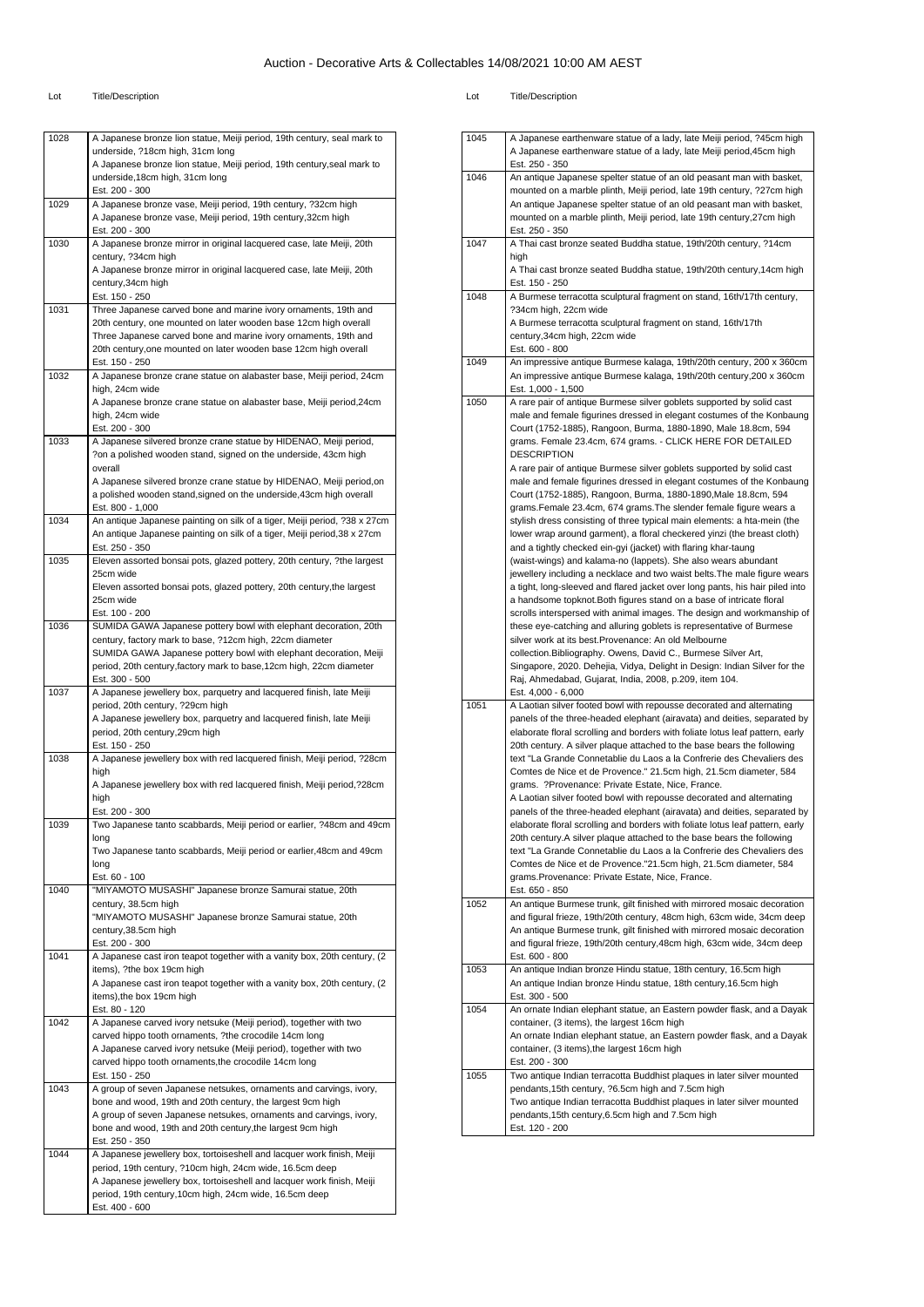| 1056 | An Indian cast and patinated table storage box in the form of a lotus<br>flower with peacock finials, the larger peacock finial locking the 6 lidded<br>compartments, early 20th century, 9cm high, 14cm diameter<br>An Indian cast and patinated table storage box in the form of a lotus<br>flower with peacock finials, the larger peacock finial locking the 6 lidded<br>compartments, early 20th century, 9cm high, 14cm diameter |
|------|----------------------------------------------------------------------------------------------------------------------------------------------------------------------------------------------------------------------------------------------------------------------------------------------------------------------------------------------------------------------------------------------------------------------------------------|
| 1057 | Est. 120 - 200<br>A Thai reclining Buddha, gilt finish terracotta, 20th century, 106cm long<br>A Thai reclining Buddha, gilt finish terracotta, 20th century, 106cm long                                                                                                                                                                                                                                                               |
|      | Est. 250 - 350                                                                                                                                                                                                                                                                                                                                                                                                                         |
| 1058 | An Indian bronze hanging oil lamp in the form of a stylized peacock,                                                                                                                                                                                                                                                                                                                                                                   |
|      | early 20th century, 52cm high.<br>An Indian bronze hanging oil lamp in the form of a stylized peacock,                                                                                                                                                                                                                                                                                                                                 |
|      | early 20th century,52cm high.                                                                                                                                                                                                                                                                                                                                                                                                          |
|      | Est. 100 - 200                                                                                                                                                                                                                                                                                                                                                                                                                         |
| 1059 | A Thai celadon lobed bowl with sgraffito decoration, 16th/17th century,<br>9cm high, 28cm wide                                                                                                                                                                                                                                                                                                                                         |
|      | A Thai celadon lobed bowl with sgraffito decoration, 16th/17th                                                                                                                                                                                                                                                                                                                                                                         |
|      | century, 9cm high, 28cm wide                                                                                                                                                                                                                                                                                                                                                                                                           |
| 1060 | Est. 300 - 500<br>A Thai bronze male bust on sandstone base, 20th century, 40cm high                                                                                                                                                                                                                                                                                                                                                   |
|      | PROVENANCE Purchased from Geraldine Cooper, Melbourne, 1990 for                                                                                                                                                                                                                                                                                                                                                                        |
|      | \$2,600                                                                                                                                                                                                                                                                                                                                                                                                                                |
|      | A Thai bronze male bust on sandstone base, 20th century, 40cm<br>highPROVENANCE Purchased from Geraldine Cooper, Melbourne,                                                                                                                                                                                                                                                                                                            |
|      | 1990 for \$2,600                                                                                                                                                                                                                                                                                                                                                                                                                       |
|      | Est. 400 - 600                                                                                                                                                                                                                                                                                                                                                                                                                         |
| 1061 | Two antique Indian portrait paintings on ivory, 19th century, 15 x 9cm,<br>frames 25 x 20cm                                                                                                                                                                                                                                                                                                                                            |
|      | Two antique Indian portrait paintings on ivory, 19th century, 15 x 9cm,                                                                                                                                                                                                                                                                                                                                                                |
|      | frames 25 x 20cm                                                                                                                                                                                                                                                                                                                                                                                                                       |
| 1062 | Est. 300 - 500<br>Five assorted timber boxes, Chinese and Indian, 20th century, ?the                                                                                                                                                                                                                                                                                                                                                   |
|      | largest 22cm high, 38cm wide, 24cm deep                                                                                                                                                                                                                                                                                                                                                                                                |
|      | Five assorted timber boxes, Chinese and Indian, 20th century, the                                                                                                                                                                                                                                                                                                                                                                      |
|      | largest 22cm high, 38cm wide, 24cm deep<br>Est. 80 - 120                                                                                                                                                                                                                                                                                                                                                                               |
| 1063 | A Balinese bronze mask on wooden base, early 20th century, ?47cm                                                                                                                                                                                                                                                                                                                                                                       |
|      | high, 46cm wide, 22cm deep overall                                                                                                                                                                                                                                                                                                                                                                                                     |
|      | A Balinese bronze mask on wooden base, early 20th century, 47cm high,                                                                                                                                                                                                                                                                                                                                                                  |
|      | 46cm wide, 22cm deep overall<br>Est. 300 - 500                                                                                                                                                                                                                                                                                                                                                                                         |
| 1064 | THE GITA GOVINDA by JAYADEVA : A collection of 26 leaves from a                                                                                                                                                                                                                                                                                                                                                                        |
|      | hand-coloured edition of the story which describes the relationship                                                                                                                                                                                                                                                                                                                                                                    |
|      | between Krishna and Srimati Radhika and the gopikas (female cow<br>herders) of Vrindavana; circa 1800s. Each leaf, 19.5 x 12.5cm (approx.).                                                                                                                                                                                                                                                                                            |
|      | Has been individually mounted for display and preservation, the whole                                                                                                                                                                                                                                                                                                                                                                  |
|      | contained in an attractive, lined storage box.                                                                                                                                                                                                                                                                                                                                                                                         |
|      | THE GITA GOVINDA by JAYADEVA : A collection of 26 leaves from a<br>hand-coloured edition of the story which describes the relationship                                                                                                                                                                                                                                                                                                 |
|      | between Krishna and Srimati Radhika and the gopikas (female cow                                                                                                                                                                                                                                                                                                                                                                        |
|      | herders) of Vrindavana; circa 1800s.Each leaf, 19.5 x 12.5cm                                                                                                                                                                                                                                                                                                                                                                           |
|      | (approx.). Has been individually mounted for display and preservation,<br>the whole contained in an attractive, lined storage box.                                                                                                                                                                                                                                                                                                     |
|      | Est. 3,000 - 4,000                                                                                                                                                                                                                                                                                                                                                                                                                     |
| 1065 | An antique Persian alms begging bowl, polychrome ceramic, 19th                                                                                                                                                                                                                                                                                                                                                                         |
|      | century, 17cm high, 27cm wide                                                                                                                                                                                                                                                                                                                                                                                                          |
|      | An antique Persian alms begging bowl, polychrome ceramic, 19th<br>century, 17cm high, 27cm wide                                                                                                                                                                                                                                                                                                                                        |
|      | Est. 800 - 1,200                                                                                                                                                                                                                                                                                                                                                                                                                       |
| 1066 | Group of seven Indian carved ivory miniature figures, early to mid 20th                                                                                                                                                                                                                                                                                                                                                                |
|      | century, ?the largest 5cm high<br>Group of seven Indian carved ivory miniature figures, early to mid 20th                                                                                                                                                                                                                                                                                                                              |
|      | century, the largest 5cm high                                                                                                                                                                                                                                                                                                                                                                                                          |
|      | Est. 200 - 300                                                                                                                                                                                                                                                                                                                                                                                                                         |
| 1067 | An Indian carved ivory standing Buddha statue, together with a carved<br>ivory seated Krishna statue, 20th century, (2 items), ?11cm and 6cm                                                                                                                                                                                                                                                                                           |
|      | high                                                                                                                                                                                                                                                                                                                                                                                                                                   |
|      | An Indian carved ivory standing Buddha statue, together with a carved                                                                                                                                                                                                                                                                                                                                                                  |
|      | ivory seated Krishna statue, 20th century, (2 items), 11cm and 6cm high                                                                                                                                                                                                                                                                                                                                                                |
| 1068 | Est. 150 - 250<br>EARLY INDIAN ARTWORKS: A watercolour painting of Rama and his                                                                                                                                                                                                                                                                                                                                                        |
|      | brother hunting the golden deer, Rajput School, early 19th century,                                                                                                                                                                                                                                                                                                                                                                    |
|      | approx. 9.5 x 14.5cm; also, two scenes back-to-back on a single sheet,                                                                                                                                                                                                                                                                                                                                                                 |
|      | similar age; both approx. 14 x 19cm.                                                                                                                                                                                                                                                                                                                                                                                                   |
|      | EARLY INDIAN ARTWORKS: A watercolour painting of Rama and<br>hisbrother hunting the golden deer, Rajput School, early 19th century,                                                                                                                                                                                                                                                                                                    |
|      | approx. 9.5 x 14.5cm;also,two scenes back-to-back on a single                                                                                                                                                                                                                                                                                                                                                                          |
|      | sheet, similar age; both approx. 14 x 19cm. (3 items in 2 frames.)                                                                                                                                                                                                                                                                                                                                                                     |
|      | Est. 150 - 250                                                                                                                                                                                                                                                                                                                                                                                                                         |

| 1069 | An Indian ivory letter opener with carved elephant decoration, 19th                                                                          |  |  |  |
|------|----------------------------------------------------------------------------------------------------------------------------------------------|--|--|--|
|      | century, 21cm long                                                                                                                           |  |  |  |
|      | An Indian ivory letter opener with carved elephant decoration, 19th                                                                          |  |  |  |
|      | century, 21cm long<br>Est. 60 - 100                                                                                                          |  |  |  |
| 1070 | A Javanese reverse glass painting, inscribed (in Javanese) "Tingkeb                                                                          |  |  |  |
|      | Javanese custom/ritual (adat)", Muntilan or Solo, Central Java, first half                                                                   |  |  |  |
|      | 20th century, 34 x 54cm.                                                                                                                     |  |  |  |
|      | A Javanese reverse glass painting, inscribed (in Javanese) "Tingkeb                                                                          |  |  |  |
|      | Javanese custom/ritual (adat)", Muntilan or Solo, Central Java, first half                                                                   |  |  |  |
|      | 20th century, 34 x 54cm. Tingkepan is a pre-natal ceremony that is<br>performed during the 7th month of pregnancy to ensure all will go well |  |  |  |
|      | for the mother and baby.                                                                                                                     |  |  |  |
|      | Est. 250 - 350                                                                                                                               |  |  |  |
| 1071 | A Vietnamese Water Puppet in the shape of a Phoenix (Phuong),                                                                                |  |  |  |
|      | painted wood, wings attached to body with leather straps, red velvet                                                                         |  |  |  |
|      | cloth around neck, steel rod 28cm long, wingspan 78cm.<br>A Vietnamese Water Puppet in the shape of a Phoenix                                |  |  |  |
|      | (Phuong), painted wood, wings attached to body with leather straps, red                                                                      |  |  |  |
|      | velvet cloth around neck, steel rod 28cm long, wingspan 78cm. The                                                                            |  |  |  |
|      | phoenix is one of four sacred creatures displayed in Vietnamese water                                                                        |  |  |  |
|      | puppetry: the dragon, the phoenix, the golden tortoise and the unicorn.                                                                      |  |  |  |
|      | The "dance of the phoenix" is a favourite, representing the love between                                                                     |  |  |  |
|      | men and women and the love of freedom.[NB: The puppet is                                                                                     |  |  |  |
|      | accompanied by two books on the subject].<br>Est. 250 - 350                                                                                  |  |  |  |
| 1072 | Asian carved statues of a Laughing Buddha and a Female Deity, both in                                                                        |  |  |  |
|      | dark wood, taller 23cm. (2)                                                                                                                  |  |  |  |
|      | Asian carved statues of a Laughing Buddha and a Female Deity, both in                                                                        |  |  |  |
|      | dark wood, taller 23cm. (2)                                                                                                                  |  |  |  |
| 1073 | Est. 60 - 80<br>Five assorted Indian architectural wood carvings, 19th/20th century ?the                                                     |  |  |  |
|      | largest 45 x 28cm                                                                                                                            |  |  |  |
|      | Five assorted Indian architectural wood carvings, 19th/20th centurythe                                                                       |  |  |  |
|      | largest 45 x 28cm                                                                                                                            |  |  |  |
|      | Est. 80 - 120                                                                                                                                |  |  |  |
| 1074 | A rare Egyptian shabti figure with red faced finish, 19th Dynasty, circa                                                                     |  |  |  |
|      | 1293-1240 BC, with B.C. Galleries (Armadale, Victoria) CofA, 14.5cm<br>high                                                                  |  |  |  |
|      | A rare Egyptian shabti figure with red faced finish, 19th Dynasty, circa                                                                     |  |  |  |
|      | 1293-1240 BC, with B.C. Galleries (Armadale, Victoria) CofA, 14.5cm                                                                          |  |  |  |
|      | highPROVENANCE Private Collection, Melbourne                                                                                                 |  |  |  |
|      | Est. 2,000 - 3,000                                                                                                                           |  |  |  |
| 1075 | A Roman-Egyptian cartonnage necklace depicting the falcon God<br>Horus, circa 1st Century BC, box mounted and framed, 26cm x 46cm,           |  |  |  |
|      | frame 47cm x 65cm overall                                                                                                                    |  |  |  |
|      | A Roman-Egyptian cartonnage necklace depicting the falcon God                                                                                |  |  |  |
|      | Horus, circa 1st Century BC, with B.C. Galleries (Armadale, Victoria)                                                                        |  |  |  |
|      | CofA, box mounted and framed, 26cm x 46cm, frame 47cm x 65cm                                                                                 |  |  |  |
|      | overall                                                                                                                                      |  |  |  |
| 1076 | Est. 3,000 - 4,000<br>A Roman-Egyptian cartonnage panel depicting Kheper and the Goddess                                                     |  |  |  |
|      | Isis, circa 1st Century BC, with B.C. Galleries (Armadale, Victoria) CofA,                                                                   |  |  |  |
|      | box mounted and framed, 22 x 24cm, overall 40 x 52cm in frame                                                                                |  |  |  |
|      | A Roman-Egyptian cartonnage panel depicting Kheper and the Goddess                                                                           |  |  |  |
|      | Isis, circa 1st Century BC, with B.C. Galleries (Armadale, Victoria)                                                                         |  |  |  |
|      | CofA, box mounted and framed, 22 x 24cm, overall 40 x 52cm in frame<br>Est. 2,500 - 3,500                                                    |  |  |  |
| 1077 | A Roman-Egyptian cartonnage foot, circa 1st century BC, with B.C.                                                                            |  |  |  |
|      | Galleries (Armadale, Victoria) CofA., 29cm high                                                                                              |  |  |  |
|      | A Roman-Egyptian cartonnage foot, circa 1st century BC, with B.C.                                                                            |  |  |  |
|      | Galleries (Armadale, Victoria) CofA., 29cm high                                                                                              |  |  |  |
| 1078 | Est. 2,500 - 3,500<br>An Egyptian green faience shabti figure, circa 1st - 2nd Century AD,                                                   |  |  |  |
|      | 15cm high                                                                                                                                    |  |  |  |
|      | An Egyptian green faience shabti figure, circa 1st - 2nd Century                                                                             |  |  |  |
|      | AD,15cm high                                                                                                                                 |  |  |  |
|      | Est. 800 - 1,200                                                                                                                             |  |  |  |
| 1079 | A tribal club with carved crocodile and snake decoration, early 20th                                                                         |  |  |  |
|      | century, 56.5cm long<br>A tribal club with carved crocodile and snake decoration, early 20th                                                 |  |  |  |
|      | century,56.5cm long                                                                                                                          |  |  |  |
|      | Est. 150 - 250                                                                                                                               |  |  |  |
| 1080 | Three Indonesian daggers and a Pacific Islands comb, 20th century, (4                                                                        |  |  |  |
|      | items), the largest 45cm long                                                                                                                |  |  |  |
|      | Three Indonesian daggers and a Pacific Islands comb, 20th century, (4                                                                        |  |  |  |
|      | items), the largest 45cm long<br>Est. 100 - 200                                                                                              |  |  |  |
|      |                                                                                                                                              |  |  |  |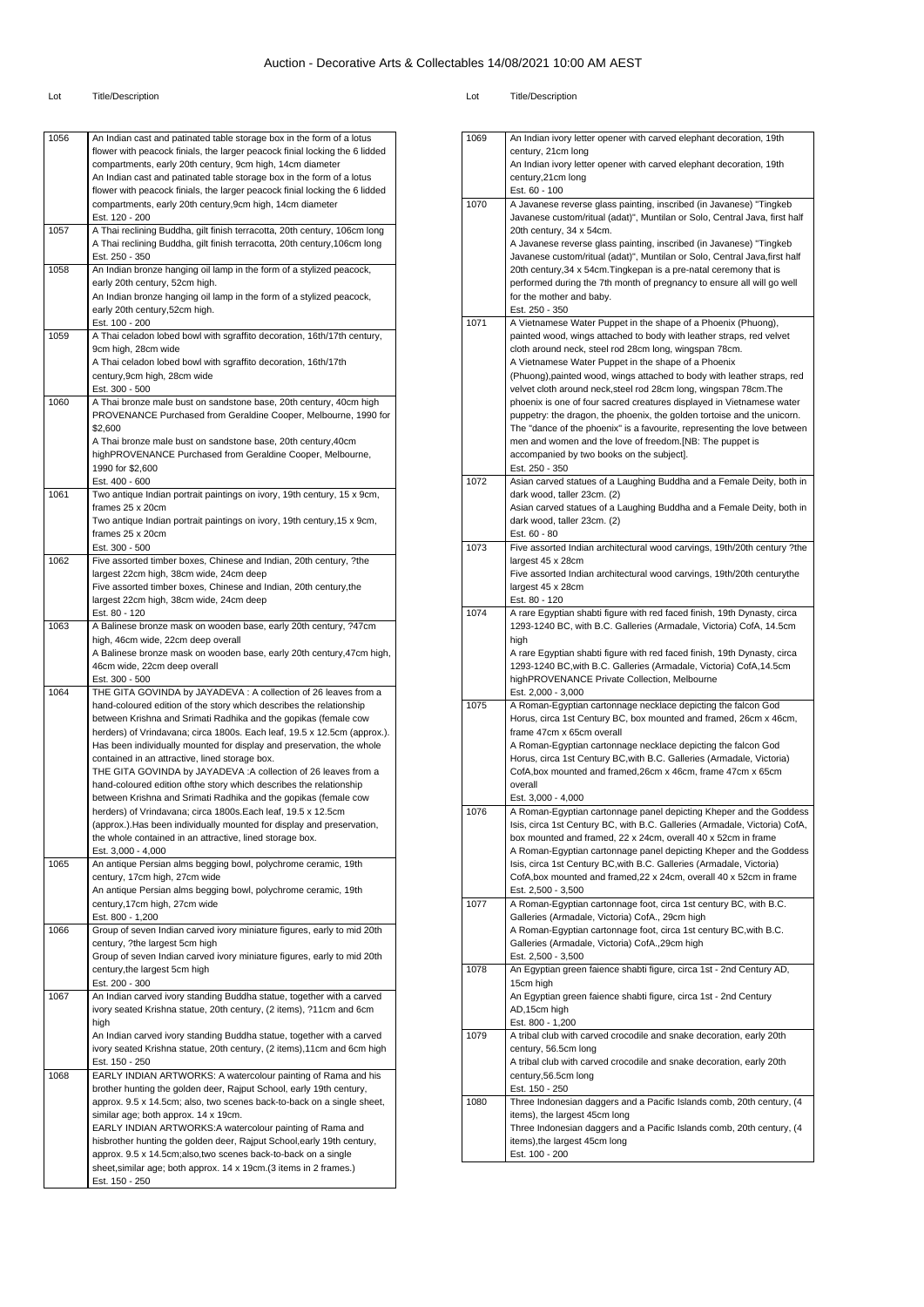| 1081 | A pair of Nguzu Nguzu canoe prow ornaments, carved stone, Solomon                                                          |
|------|----------------------------------------------------------------------------------------------------------------------------|
|      | Islands, 20th century, 13cm and 15cm high                                                                                  |
|      | A pair of NguzuNguzu canoe prow ornaments, carved stone, Solomon                                                           |
|      | Islands, 20th century, 13cm and 15cm high                                                                                  |
|      | Est. 250 - 350                                                                                                             |
| 1082 | CONCH SHELL HORN, Pacific Islands, 19th century, 34cm long.<br>CONCH SHELL HORN, Pacific Islands, 19th century, 34cm long. |
|      | Est. 100 - 200                                                                                                             |
| 1083 | LIN ONUS (1948-1996), two pokerwork decorated boomerangs, each                                                             |
|      | inscribed verso "Lin Onus, Wirad-jiri Arilie, Australia", 14" and 16", 38cm                                                |
|      | and 42cm long                                                                                                              |
|      | LIN ONUS (1948-1996), two pokerwork decorated boomerangs, each                                                             |
|      | inscribed verso "Lin Onus, Wirad-jiri Arilie, Australia", 14" and 16",38cm                                                 |
|      | and 42cm long                                                                                                              |
|      | Est. 300 - 500                                                                                                             |
| 1084 | A Canadian Inuit greenstone carving in the form of a walrus, signed and                                                    |
|      | numbered to the base, 20th century, 12cm long                                                                              |
|      | A Canadian Inuit greenstone carving in the form of a walrus, signed and                                                    |
|      | numbered to the base, 20th century, 12cm long<br>Est. 100 - 150                                                            |
| 1085 | A tribal figure carved wood, Sepik River, Papua New Guinea, 20th                                                           |
|      | century, 43cm high                                                                                                         |
|      | A tribal figure carved wood, Sepik River, Papua New Guinea, 20th                                                           |
|      | century, 43cm high                                                                                                         |
|      | Est. 80 - 120                                                                                                              |
| 1086 | A fighting axe and two throwing spears, decorated wood and steel, Zulu                                                     |
|      | tribe, South Africa, late 19th century, (3 items), 50cm, 99cm and 101cm                                                    |
|      | high                                                                                                                       |
|      | A fighting axe and two throwing spears, decorated wood and steel, Zulu                                                     |
|      | tribe, South Africa, late 19th century, (3 items), 50cm, 99cm and 101cm                                                    |
|      | high                                                                                                                       |
| 1087 | Est. 400 - 600<br>An African ivory tribal carving, early 20th century, 37cm high                                           |
|      | An African ivory tribal carving, early 20th century, 37cm high                                                             |
|      | Est. 250 - 350                                                                                                             |
| 1088 | An impressive carved wooden fish studded with trade beads and shell                                                        |
|      | eyes (one missing), Trobriand Islands, South Eastern Papua New                                                             |
|      | Guinea, early 20th century, 63cm long                                                                                      |
|      | An impressive carved wooden fish studded with trade beads and shell                                                        |
|      | eyes (one missing), Trobriand Islands, South Eastern Papua New                                                             |
|      | Guinea, early 20th century, 63cm long                                                                                      |
| 1089 | Est. 250 - 350<br>A food bowl with bird motif, carved wood, Papua New Guinea, mid 20th                                     |
|      | century, ?62cm long                                                                                                        |
|      | A food bowl with bird motif, carved wood, Papua New Guinea, mid 20th                                                       |
|      | century,62cm long                                                                                                          |
|      | Est. 100 - 200                                                                                                             |
| 1090 | A totemic figure, carved wood and earth pigments, Papua New Guinea,                                                        |
|      | ?121cm high                                                                                                                |
|      | A totemic figure, carved wood and earth pigments, Papua New                                                                |
|      | Guinea,121cm high                                                                                                          |
|      | Est. 150 - 250                                                                                                             |
| 1091 | Pacific Islands miniature canoe with painted finish, mid 20th century,                                                     |
|      | ?44.5cm long                                                                                                               |
|      | Pacific Islands miniature canoe with painted finish, mid 20th<br>century, 44.5cm long                                      |
|      | Est. 150 - 250                                                                                                             |
| 1092 | A set of six framed 18th century English engravings of country seats and                                                   |
|      |                                                                                                                            |
|      | houses including: I.) "Sherborn, The Seat of Sir Ralph Dutton Bar.t" II.)                                                  |
|      | "Wotton, The Seat of Tho. Horton Esq." III.) "Kempsford, The Seat of                                                       |
|      | The Lord Viscount Weymouth" IV.) "Leckhampton, The Seat of The                                                             |
|      | Rev.d Thomas Norwood" V.) "Hullal's Hill, The Seat of Sir Edward Furst                                                     |
|      | Bartt" VI.) "Southam, The Seat of Kinard de la Bere Esq." ?37 x 47cm                                                       |
|      | A set of six framed 18th century English engravings of country seats and                                                   |
|      | houses including: I.) "Sherborn, The Seat of Sir Ralph Dutton Bar.t"II.)                                                   |
|      | "Wotton, The Seat of Tho. Horton Esq."III.) "Kempsford, The Seat of The                                                    |
|      | Lord Viscount Weymouth"IV.) "Leckhampton, The Seat of The Rev.d                                                            |
|      | Thomas Norwood"V.) "Hullal's Hill, The Seat of Sir Edward Furst                                                            |
|      | Bartt"VI.) "Southam, The Seat of Kinard de la Bere Esq."37 x 47cm each<br>Est. 600 - 800                                   |

| 1093 | THOMAS ROWLANDSON (1756 - 1827), The Comforts of Bath: Twelve                                                                                       |
|------|-----------------------------------------------------------------------------------------------------------------------------------------------------|
|      | Characteristic Engravings, London, 1798, by S.W. Fores, No.50                                                                                       |
|      | Piccadilly, each image individually framed and glazed. The 12 pieces                                                                                |
|      | are all 42 x 46cm overall.                                                                                                                          |
|      | THOMAS ROWLANDSON (1756 - 1827), The Comforts of Bath: Twelve                                                                                       |
|      | Characteristic Engravings, London, 1798, by S.W. Fores, No.50                                                                                       |
|      | Piccadilly, each image individually framed and glazed. The 12 pieces are                                                                            |
|      | all 42 x 46cm overall. This series of hand-coloured engravings gives us<br>Rowlandson's visual satire on the activities at Bath, whether bathing,   |
|      | gaming, dining, sitting for a portrait, enjoying a concert, dancing or                                                                              |
|      | romancing. In each scene, the figure of the rotund visitor to the Bath                                                                              |
|      | provides one point of view from which to view the scene, while                                                                                      |
|      | Rowlandson gives us an outsider's view as well. The plates:1. The                                                                                   |
|      | Physicians2. The Concert3. The Pump Room4. The Fish Market5. A                                                                                      |
|      | Day Out Riding6. The Portrait7. The Baths8. The Games9. The                                                                                         |
|      | Dinner10. The Dancing11. Public Breakfast12. Bath Races                                                                                             |
|      | Est. 2,000 - 3,000                                                                                                                                  |
| 1094 | ARTIST UNKNOWN (Italian, 19th century), Renaissance style female                                                                                    |
|      | portrait, oil painting on oak and gesso board, painted inventory number<br>verso "No.7", Florentine gilt frame, 54 x 43cm                           |
|      | ARTIST UNKNOWN (Italian, 19th century), Renaissance style female                                                                                    |
|      | portrait, oil painting on oak and gesso board, painted inventory number                                                                             |
|      | verso "No.7", Florentine gilt frame, 54 x 43cm                                                                                                      |
|      | Est. 600 - 800                                                                                                                                      |
| 1097 | GENERAL the MARQUIS of WELLINGTON. K.B. Arthur Wellesley, 1st                                                                                       |
|      | Duke of Wellington by James Godby, published by Edward Orme, after                                                                                  |
|      | Domenico Pellegrini, stipple engraving, published 21 November 1812 41                                                                               |
|      | x 28 (plate).                                                                                                                                       |
|      | GENERAL the MARQUIS of WELLINGTON. K.B.Arthur Wellesley, 1st                                                                                        |
|      | Duke of Wellingtonby James Godby, published by Edward Orme, after                                                                                   |
|      | Domenico Pellegrini, stipple engraving, published 21 November 181241                                                                                |
|      | x 28 (plate).<br>Est. 150 - 200                                                                                                                     |
| 1098 | THE MARQUIS OF WELLINGTON. K.B. by Henry Swinburne Minasi,                                                                                          |
|      | Published by Colnaghi & Co., hand-coloured etching, 1813, 42 x 33cm.                                                                                |
|      | Dedicated to Lady Anne Culling Smith. Mounted portrait of The Marquis                                                                               |
|      | of Wellington pointing into the distance, several cavalrymen, some with                                                                             |
|      | drawn swords. Arthur Wellesley, 1st Duke of Wellington (1769-1852)                                                                                  |
|      | was a statesman and military leader who rose to prominence during the                                                                               |
|      | Napoleonic Wars.                                                                                                                                    |
|      | THE MARQUIS OF WELLINGTON. K.B.by Henry Swinburne                                                                                                   |
|      | Minasi, Published by Colnaghi & Co., hand-coloured etching, 1813, 42 x                                                                              |
|      | 33cm. Dedicated to Lady Anne Culling Smith. Mounted portrait of The<br>Marquis of Wellington pointing into the distance, several cavalrymen,        |
|      | some with drawn swords. Arthur Wellesley, 1st Duke of Wellington                                                                                    |
|      | (1769-1852) was a statesman and military leader who rose to                                                                                         |
|      | prominence during the Napoleonic Wars.                                                                                                              |
|      | Est. 200 - 300                                                                                                                                      |
| 1099 | WILLIAM SKELTON (Engraver), Field Marshall Arthur Duke of                                                                                           |
|      | Wellington, 1814, engraving based on the painting by Sir William                                                                                    |
|      | Beechey, R.A.,46 x 35.5cm. Also, a later portrait engraved by James                                                                                 |
|      | Scott, based on a painting by John Lilley; a colour lithograph of the Duke                                                                          |
|      | on horseback by Vincent Brooks; and a printed newspaper supplement                                                                                  |
|      | headed "The following GALA was given at HATFIELD-House, on                                                                                          |
|      | Sunday 24thJuly, 1814, on the Return of Field-Marshal the Duke of<br>Wellington". (4 items)                                                         |
|      | WILLIAM SKELTON (Engraver), Field Marshall Arthur Duke of                                                                                           |
|      | Wellington, 1814, engraving based on the painting by Sir William                                                                                    |
|      | Beechey, R.A., 46 x 35.5cm. Also, a later portrait engraved by James                                                                                |
|      | Scott, based on a painting by John Lilley; a colour lithograph of the Duke                                                                          |
|      | on horseback by Vincent Brooks; and a printed newspaper supplement                                                                                  |
|      | headed "The following GALA was given at HATFIELD-House, on                                                                                          |
|      |                                                                                                                                                     |
|      | Sunday 24thJuly, 1814, on the Return of Field-Marshal the Duke of                                                                                   |
|      | Wellington". (4 items, all framed).                                                                                                                 |
|      | Est. 300 - 400                                                                                                                                      |
| 1100 | THOMAS LAWRENCE (1769 - 1830), (Attrib.), portrait of a gentleman,                                                                                  |
|      | oil on board,                                                                                                                                       |
|      |                                                                                                                                                     |
|      | on board, 37 x 29cm.                                                                                                                                |
|      | Est. 500 - 1,000                                                                                                                                    |
| 1101 | ARTIST UNKNOWN (Dutch School, 19th century), I.) Chinoiserie vase<br>and flowers, ?II.) Tulips watercolour, one signed lower right "H. K.", 24 x    |
|      | 17cm                                                                                                                                                |
|      | ARTIST UNKNOWN (Dutch School, 19th century), I.) Chinoiserie vase                                                                                   |
|      | THOMAS LAWRENCE (1769 - 1830), (Attrib.), portrait of a gentleman, oil<br>and flowers, II.) Tulipswatercolour, one signed lower right "H. K.", 24 x |
|      | 17cm<br>Est. 250 - 350                                                                                                                              |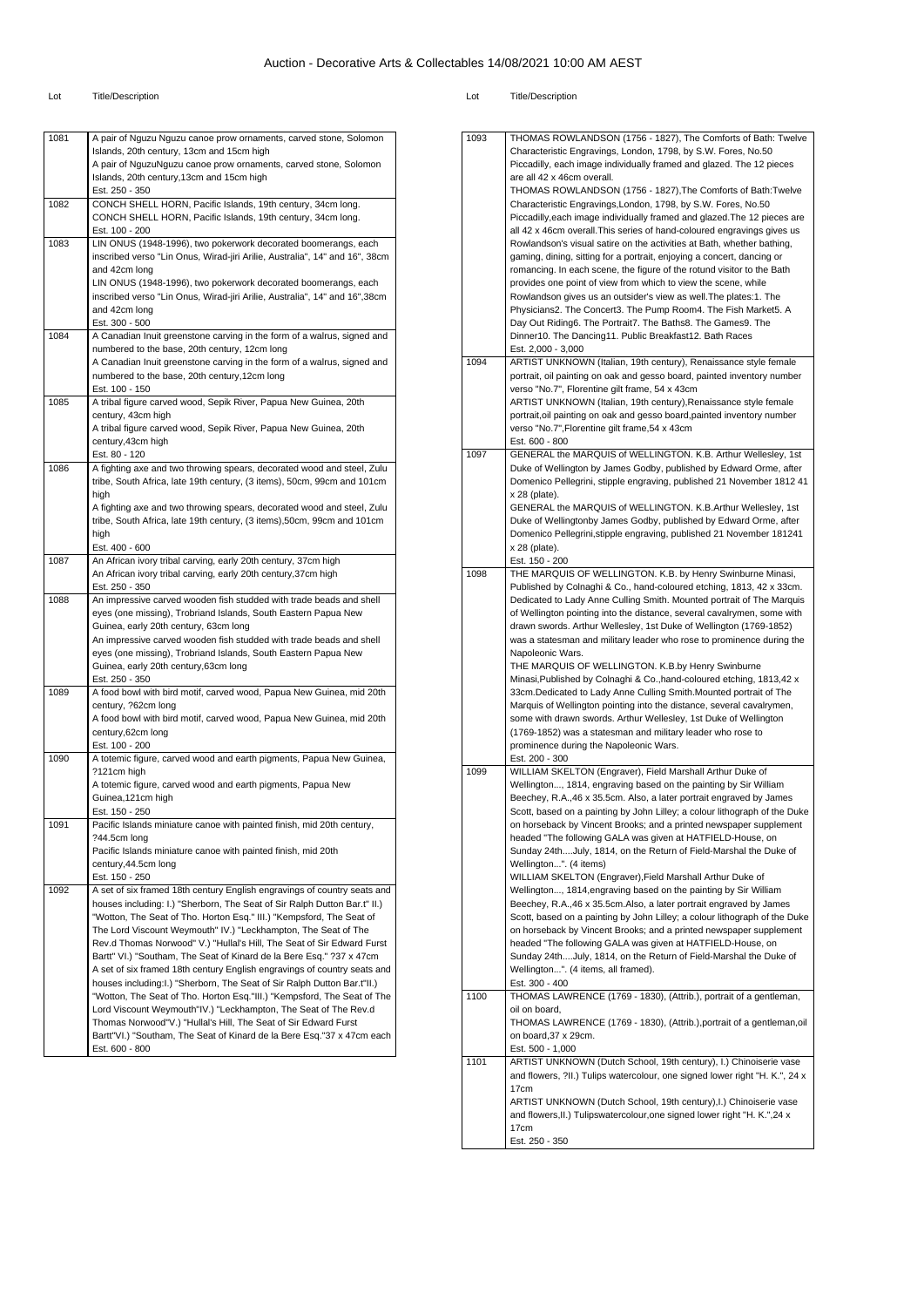| 1102 | POLITICAL SATIRE: A Kick Up Among the Wigs, William Heath, 1828,               | 1110 | A group of etchings and lithographs associated with Arthur Wellesley,          |
|------|--------------------------------------------------------------------------------|------|--------------------------------------------------------------------------------|
|      | Pub. by Tho. McLean, 26 Haymarket, London. Hand-coloured etching,              |      | the Duke of Wellington (1759-1862), including "An Incident at the close        |
|      | plate: 25 x 35cm. The Duke of Wellington charges on horseback through          |      | of the Battle of Salamanca, 22nd July 1812"; "The Dukes Room at                |
|      |                                                                                |      | Walmer"; The Three faces of the Duke; "After the Great Victory, June           |
|      | a crowd of little wigs (i.e., Whigs) in this satire on his formation of a Tory |      |                                                                                |
|      | Ministry. King George IV stands to the side, amused by the spectacle.          |      | 18th, 1815"; "Triumphal Arch & Duke of Wellington's Statue"; "Sir Arthur       |
|      | POLITICAL SATIRE: A Kick Up Among the Wigs, William Heath,                     |      | Wellesley's Quarters, Vimeiro, 21st & 22nd of August, 1808,                    |
|      | 1828, Pub. by Tho. McLean, 26 Haymarket, London. Hand-coloured                 |      | Estremadura"; "Field Marshall the Duke of Wellington, K.G.". (7 items;         |
|      | etching, plate: 25 x 35cm. The Duke of Wellington charges on horseback         |      | all framed)                                                                    |
|      | through a crowd of little wigs (i.e., Whigs) in this satire on his formation   |      | A group of etchings and lithographs associated with Arthur Wellesley,          |
|      | of a Tory Ministry. King George IV stands to the side, amused by the           |      | the Duke of Wellington (1759-1862), including "An Incident at the close        |
|      | spectacle.                                                                     |      | of the Battle of Salamanca, 22nd July 1812"; "The Dukes Room at                |
|      | Est. 150 - 200                                                                 |      | Walmer"; The Three faces of the Duke; "After the Great Victory, June           |
| 1103 | POLITICAL SATIRE: The MUTE-ABILITY of Affairs!!! William Heath,                |      | 18th, 1815"; "Triumphal Arch & Duke of Wellington's Statue"; "Sir Arthur       |
|      | 1828, Pub. by Tho. McLean, 26 Haymarket, London. Hand-coloured                 |      | Wellesley's Quarters, Vimeiro, 21st & 22nd of August, 1808,                    |
|      | etching, plate: 35 x 24cm. The Duke of Wellington, Field Marshall and          |      | Estremadura"; "Field Marshall the Duke of Wellington, K.G.". (7 items;         |
|      | Prime Minister.                                                                |      | all framed, mainly glazed).                                                    |
|      | POLITICAL SATIRE: The MUTE-ABILITY of Affairs!!! William Heath,                |      | Est. 200 - 300                                                                 |
|      | 1828, Pub. by Tho. McLean, 26 Haymarket, London. Hand-coloured                 | 1111 | FREDERICK BROMLEY, The Bury Hunt1840, hand-colored print on                    |
|      | etching, plate: 35 x 24cm. The Duke of Wellington, Field Marshall and          |      | wove paper, after a painting by C. Agar and J. Maiden, published by            |
|      | Prime Minister.                                                                |      | Joseph Zanetti, London, framed & glazed 96 x 109cm (overall).                  |
|      |                                                                                |      |                                                                                |
|      | Est. 150 - 200                                                                 |      | FREDERICK BROMLEY, The Bury Hunt1840, hand-colored print on                    |
| 1104 | European School, circa 1830s, The Hunters and their dogs, oil on               |      | wove paper, after a painting by C. Agar and J. Maiden, published by            |
|      | canvas, 39 x 30cm.                                                             |      | Joseph Zanetti, London, framed & glazed 96 x 109cm (overall).                  |
|      | European School, circa 1830s, The Hunters and their dogs, oil on               |      | Est. 200 - 400                                                                 |
|      | canvas, 39 x 30cm.                                                             | 1112 | LA CROIX, (Boudoir scene), oil on board, 19th Century, signed lower            |
|      | Est. 200 - 300                                                                 |      | left, 32 x 15cm, offered together with an oil painting of a baby (artist       |
| 1105 | POLITICAL SATIRE: A Patriotic Toast, A. Sharpshooter Fect., Pub. Feb           |      | unknown) and a print by Lionel Barrymore. (3 items).                           |
|      | 25, by S. Gans, 15 Southampton St. Strand. Hand-coloured etching,              |      | LA CROIX, (Boudoir scene), oil on board, 19th Century, signed lower            |
|      | Plate: 24 x 35cm. Wellington, Peel, Lyndhurst, and Scarlett toast as they      |      | left, 32 x 15cm, offered together with an oil painting of a baby (artist       |
|      | display indifference to the distress of agricultural and industrial workers    |      | unknown) and a print by Lionel Barrymore. (3 items).                           |
|      | alluded to in the King's Speech of 1830.                                       |      | Est. 200 - 300                                                                 |
|      | POLITICAL SATIRE: A Patriotic Toast, A. Sharpshooter Fect., Pub. Feb           | 1113 | BRITISH SCHOOL, Straits of Magellan, South America, watercolour on             |
|      | 25, by S. Gans, 15 Southampton St. Strand.Hand-coloured                        |      | laid paper, circa 1850, old inscription and initials verso "Gage Inlet         |
|      | etching, Plate: 24 x 35cm. Wellington, Peel, Lyndhurst, and Scarlett toast     |      | Straits Magellan, J.C.P.V.", 36.5 x 25cm. The steamship illustrated in         |
|      | as they display indifference to the distress of agricultural and industrial    |      | the painting may well be PSNCo's "Chile" or "Peru". [See accompanying          |
|      | workers alluded to in the King's Speech of 1830.                               |      | research for details].                                                         |
|      |                                                                                |      |                                                                                |
|      | Est. 150 - 200                                                                 |      | BRITISH SCHOOL, Straits of Magellan, South America, watercolour on             |
| 1106 | DAVID ROBERTS (1796 - 1864), Jerusalem, April 9th, 1830,                       |      | laid paper, circa 1850, old inscription and initials verso" Gage Inlet Straits |
|      | hand-coloured lithograph from "The Holy Land, Syria, Idumea, Arabia,           |      | Magellan, J.C.P.V.",36.5 x 25cm. The steamship illustrated in the              |
|      | Egypt & Nubia" (1839), ?32.5 x 48cm. (laid down on card).                      |      | painting may well be PSNCo's "Chile" or "Peru". [See accompanying              |
|      | DAVID ROBERTS (1796 - 1864), Jerusalem, April 9th,                             |      | research for details].                                                         |
|      | 1830, hand-coloured lithographfrom "The Holy Land, Syria, Idumea,              |      | Est. 600 - 800                                                                 |
|      | Arabia, Egypt & Nubia" (1839), 32.5 x 48cm. (laid down on card).               | 1114 | A VIEW IN HYDE PARK, coloured engraving, Print made by: John                   |
|      | Est. 150 - 250                                                                 |      | Harris the Younger, After: Henry de Daubrawa, Published by:                    |
| 1107 | DAVID ROBERTS (1796 - 1864), City of Tiberias on the Sea of Galilee,           |      | Ackermann, 1852. 47 x 53cm.                                                    |
|      | April 22nd, 1839. hand-coloured lithograph from "The Holy Land, Syria,         |      | A VIEW IN HYDE PARK, coloured engraving, Print made by: John Harris            |
|      | Idumea, Arabia, Egypt & Nubia" (1839), 32.5 x 48cm.                            |      | the Younger, After: Henry de Daubrawa, Published by: Ackermann,                |
|      | DAVID ROBERTS (1796 - 1864), City of Tiberias on the Sea of Galilee,           |      | 1852.47 x 53cm.A portrait of the aged Duke of Wellington on horseback,         |
|      | April 22nd, 1839.hand-coloured lithograph from "The Holy Land, Syria,          |      | wearing a top hat, riding through Hyde Park, passing the statue of             |
|      | Idumea, Arabia, Egypt & Nubia" (1839), 32.5 x 48cm.                            |      | Achilles dedicated to him, his right hand brought up to the rim of his hat     |
|      | Est. 150 - 250                                                                 |      | in a salute.                                                                   |
| 1108 | DAVID ROBERTS (1796 - 1864), hand-coloured lithograph, being the               |      | Est. 150 - 200                                                                 |
|      |                                                                                | 1115 | ANDREAS SCHELFHOUT (Dutch, 1787-1870), (The hay wagon                          |
|      | title page of "The Holy Land, Syria, Idumea, Arabia, Egypt & Nubia"            |      |                                                                                |
|      | (1839), "Baalbec" together with six hand-coloured lithographs from the         |      | crossing the bridge), oil on canvas, signed and dated 1857 at lower            |
|      | same volume, all approx. 24 x 34cm, with subjects including "Ruined            |      | right, 26 x 39cm.                                                              |
|      | Mosques in the Desert", "Ruins of the Church of St. John", "St. Jean           |      | ANDREAS SCHELFHOUT (Dutch, 1787-1870), (The hay wagon                          |
|      | d'Acre", "Beit Jibrin" and 4 others. (8 items).                                |      | crossing the bridge), oil on canvas, signed and dated 1857 at lower            |
|      | DAVID ROBERTS (1796 - 1864), hand-coloured lithograph, being the               |      | right, 26 x 39cm.                                                              |
|      | title page of "The Holy Land, Syria, Idumea, Arabia, Egypt & Nubia"            |      | Est. 1,000 - 2,000                                                             |
|      | (1839), "Baalbec" together with six hand-coloured lithographs from the         | 1116 | JOHN SKINNER PROUT (1805-1876), group of four engravings                       |
|      | same volume, all approx. 24 x 34cm, with subjects including "Ruined            |      | depicting Melbourne scenes, 18 x 24cm                                          |
|      | Mosques in the Desert", "Ruins of the Church of St. John", "St. Jean           |      | JOHN SKINNER PROUT (1805-1876), group of four engravings                       |
|      | d'Acre", "Beit Jibrin" and 4 others. (8 items).                                |      | depicting Melbourne scenes, 18 x 24cm                                          |
|      | Est. 250 - 350                                                                 |      | Est. 300 - 500                                                                 |
| 1109 | DAVID ROBERTS (1796 - 1864), Chancel of the Church of St. Helena,              | 1117 | I.) EDWIN LANSEER R.A. (1802-1873), Deer Stalker, 19th century                 |
|      | hand-coloured lithograph from "The Holy Land, Syria, Idumea, Arabia,           |      | engraving, II.) SIR DAVID WILKIE R.A. (1785-1841), Death Of The Red            |
|      | Egypt & Nubia" (1839), 32.5 x 48cm. (laid down on card).                       |      | Deer, 19th century engraving, both framed as a pair in period framing,         |
|      | DAVID ROBERTS (1796 - 1864), Chancel of the Church of St.                      |      | 53 x 59cm each overall                                                         |
|      | Helena, hand-coloured lithograph from "The Holy Land, Syria, Idumea,           |      | I.) EDWIN LANSEER R.A. (1802-1873), Deer Stalker, 19th century                 |
|      |                                                                                |      |                                                                                |
|      | Arabia, Egypt & Nubia" (1839), 32.5 x 48cm. (laid down on card).               |      | engraving, II.) SIR DAVID WILKIE R.A. (1785-1841), Death Of The Red            |
|      | Est. 150 - 250                                                                 |      | Deer, 19th century engraving, both framed as a pair in period framing, 53      |
|      |                                                                                |      | x 59cm each overall                                                            |
|      |                                                                                |      | Est. 200 - 300                                                                 |
|      |                                                                                | 1118 | ANNIE BRODFORD (?), "The Age of Innocence" after Reynolds (1780),              |
|      |                                                                                |      | watercolour, mid-19th century, signed lower left, 23.5 x 19cm.                 |
|      |                                                                                |      | ANNIE BRODFORD (?), "The Age of Innocence" after Reynolds                      |
|      |                                                                                |      | (1780), watercolour, mid-19th century, signed lower left, 23.5 x 19cm.         |
|      |                                                                                |      | Est. 200 - 300                                                                 |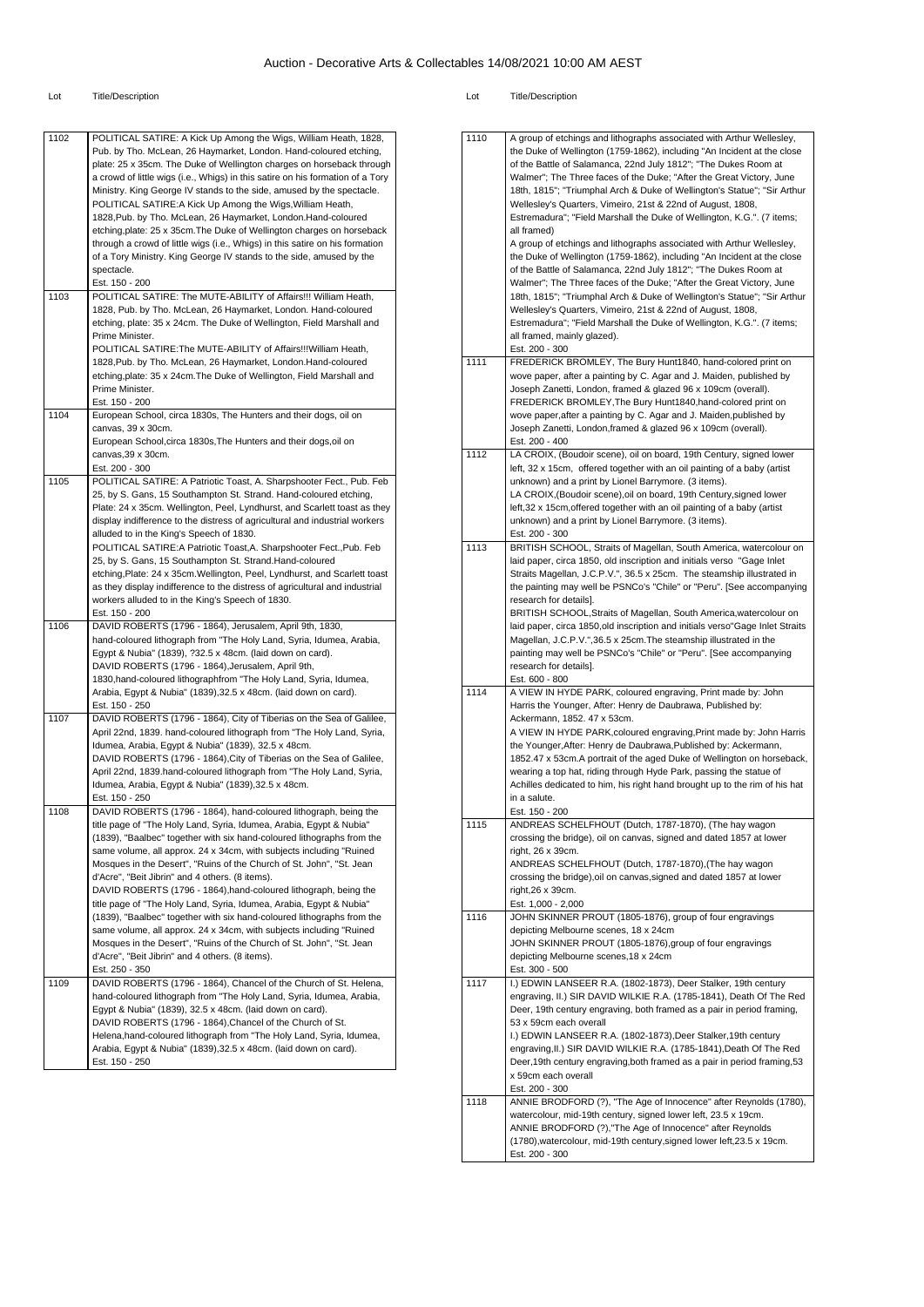| ARTIST UNKNOWN, young woman in a veil, c.1860s, pencil, ink and<br>ARTIST UNKNOWN, young woman in a veil, c.1860s, pencil, ink and |
|------------------------------------------------------------------------------------------------------------------------------------|
|                                                                                                                                    |
|                                                                                                                                    |
|                                                                                                                                    |
|                                                                                                                                    |
| A set of four antique fashion prints in gilt frames, 19th century, 40 x                                                            |
|                                                                                                                                    |
|                                                                                                                                    |
| A set of four antique fashion prints in gilt frames, 19th century, 40 x 33cm                                                       |
|                                                                                                                                    |
|                                                                                                                                    |
| A set of three antique French fashion engravings in gilt frames, 19th                                                              |
|                                                                                                                                    |
| A set of three antique French fashion engravings in gilt frames, 19th                                                              |
|                                                                                                                                    |
|                                                                                                                                    |
| A pair of antique hunting scene hand-coloured engravings in antique                                                                |
|                                                                                                                                    |
| A pair of antique hunting scene hand-coloured engravings in antique                                                                |
|                                                                                                                                    |
|                                                                                                                                    |
| An antique German advertising stevengraph, 19th century, 65 x 48cm                                                                 |
|                                                                                                                                    |
| An antique German advertising stevengraph, 19th century, 65 x 48cm                                                                 |
|                                                                                                                                    |
|                                                                                                                                    |
| A set of three antique French ladies fashion prints in later frames, 19th                                                          |
|                                                                                                                                    |
| A set of three antique French ladies fashion prints in later frames, 19th                                                          |
|                                                                                                                                    |
|                                                                                                                                    |
| GEORGE BAXTER portrait print of Madame Jenny Lind, 19th century,                                                                   |
|                                                                                                                                    |
| GEORGE BAXTER portrait print of Madame Jenny Lind, 19th century, 17                                                                |
|                                                                                                                                    |
|                                                                                                                                    |
| THEATRICAL COSTUMES antique hand-coloured engraving, 19th                                                                          |
| century, with blind embossed seal "HENRY COOK, 45 Elizabeth Street,                                                                |
|                                                                                                                                    |
|                                                                                                                                    |
| THEATRICAL COSTUMES antique hand-coloured engraving, 19th                                                                          |
| century, with blind embossed seal "HENRY COOK, 45 Elizabeth Street,                                                                |
|                                                                                                                                    |
|                                                                                                                                    |
| A set of eight decorator prints in black and gilt frames, 20th century, ?47                                                        |
|                                                                                                                                    |
| A set of eight decorator prints in black and gilt frames, 20th century, 47 x                                                       |
|                                                                                                                                    |
|                                                                                                                                    |
| A group of five antique fashion prints in gilt frames, 19th century, ?the                                                          |
|                                                                                                                                    |
| A group of five antique fashion prints in gilt frames, 19th century, the                                                           |
|                                                                                                                                    |
|                                                                                                                                    |
| Antique fashion print, Hoogstraat print and pencil sketch, (3 items), 19th                                                         |
|                                                                                                                                    |
|                                                                                                                                    |
| Antique fashion print, Hoogstraat print and pencil sketch, (3 items), 19th                                                         |
|                                                                                                                                    |
|                                                                                                                                    |
| JOHN CALLOW (1822 - 1878), The Old Stone Bridge, watercolour,                                                                      |
| JOHN CALLOW (1822 - 1878), The Old Stone Bridge, watercolour, 22 x                                                                 |
|                                                                                                                                    |
|                                                                                                                                    |
| ELIZABETH THOMPSON (1846 - 1933) The 28th Regiment at Quatre                                                                       |
| Bras, aquatint, 1875, 30 x 63cm. The original oil painting on which this                                                           |
| aquatint is based, is in the collection of the National Gallery of Victoria.                                                       |
| ELIZABETH THOMPSON (1846 - 1933) The 28th Regiment at Quatre                                                                       |
| Bras, aquatint, 1875, 30 x 63cm. The original oil painting on which this                                                           |
| aquatint is based, is in the collection of the National Gallery of                                                                 |
| Victoria. The Battle of Quatre Bras was fought on 16 June 1815, as a                                                               |
|                                                                                                                                    |
| preliminary engagement to the decisive Battle of Waterloo that occurred                                                            |
| two days later. The battle took place near the strategic crossroads of                                                             |
| Quatre Bras and was contested between elements of the Duke of                                                                      |
| Wellington's Anglo-allied army and the left wing of Bonaparte's French                                                             |
| Armée du Nord under Marshal Ney. While the battle was a coalition                                                                  |
| victory, Napoleon achieved his larger strategic aim of preventing                                                                  |
| Wellington's forces from aiding the Prussian army at the Battle of Ligny,                                                          |
|                                                                                                                                    |
|                                                                                                                                    |
| NIKOLAOS XIMONAS (1866-1929), farmyard scene with chickens, oil                                                                    |
|                                                                                                                                    |
| NIKOLAOS XIMONAS (1866-1929), farmyard scene with chickens, oil on                                                                 |
|                                                                                                                                    |
|                                                                                                                                    |

| 1133 | LEXDEN LEWIS POCOCK (1850-1919), New Life, watercolour, signed                                                                               |  |  |  |
|------|----------------------------------------------------------------------------------------------------------------------------------------------|--|--|--|
|      | lower right "Lexden L. Pocock", 76 x 99cm                                                                                                    |  |  |  |
|      | LEXDEN LEWIS POCOCK (1850-1919), New Life, watercolour, signed                                                                               |  |  |  |
|      | lower right "Lexden L. Pocock", 76 x 99cm. Little is known about Lexden<br>Lewis Pocock (1850 - 1919), other than he was born and lived in   |  |  |  |
|      | London, that he studied at the Slade School of Art and the Royal                                                                             |  |  |  |
|      | Academy Schools, and also travelled, studied and taught art in Rome.                                                                         |  |  |  |
|      | He was known to have exhibited at the Royal Academy, the Royal                                                                               |  |  |  |
|      | Society of British Artists, and the Royal Institute."New Life", a rare                                                                       |  |  |  |
|      | example of Victorian-era mourning art, would have been commissioned                                                                          |  |  |  |
|      | by the grieving parents of the little blond boy/angel depicted in the<br>painting. The mother and child, both in black, are depicted in a    |  |  |  |
|      | graveyard, uncharacteristically the mother relaxing on the grass while                                                                       |  |  |  |
|      | her son chases a butterfly. The 1800s saw tragedy and death far too                                                                          |  |  |  |
|      | often. Disease and infection increased death rates, and it was tragically                                                                    |  |  |  |
|      | common for children to die before turning five. Obviously devastated,                                                                        |  |  |  |
|      | parents wanted to memorialize what little they could of their children, so                                                                   |  |  |  |
|      | they generally employed photographers to capture their child's image<br>one last time before sending them to their graves. The children were |  |  |  |
|      | dressed in their finest attire and were posed carefully to maintain the                                                                      |  |  |  |
|      | integrity of their forms. In some cases, an infant would be propped up                                                                       |  |  |  |
|      | with a post, or held by their mother who wore a black veil. Wealthier                                                                        |  |  |  |
|      | families would sometimes avail themselves of the services of an artist.                                                                      |  |  |  |
|      | This is the only example known by Pocock.<br>Est. 12,000 - 16,000                                                                            |  |  |  |
| 1134 | ARTIST UNKNOWN, portrait of a lady, oil on board, signed lower left                                                                          |  |  |  |
|      | (illegible) and dated 1884, in original period gilt frame, 29 x 22cm, 53 x                                                                   |  |  |  |
|      | 45 overall                                                                                                                                   |  |  |  |
|      | ARTIST UNKNOWN, portrait of a lady, oil on board, signed lower left                                                                          |  |  |  |
|      | (illegible) and dated 1884, in original period gilt frame, 29 x 22cm, 53 x 45                                                                |  |  |  |
|      | overall<br>Est. 600 - 800                                                                                                                    |  |  |  |
| 1135 | R. VAN DEN PLAS (Dutch, 19th century), town scene, oil on canvas,                                                                            |  |  |  |
|      | signed lower left "R. Van Den Plas, '49", ?31 x 41cm                                                                                         |  |  |  |
|      | R. VAN DEN PLAS (Dutch, 19th century), town scene, oil on                                                                                    |  |  |  |
|      | canvas, signed lower left "R. Van Den Plas, '49", 31 x 41cm                                                                                  |  |  |  |
| 1136 | Est. 200 - 300                                                                                                                               |  |  |  |
|      | PENCIL DRAWINGS: A group of framed original pencil drawings, all<br>dated and titled: "Last Horse Show, Feb.25th 1886"; "June 8th 1919,      |  |  |  |
|      | Kantara"; "Mya, Nice 1932", various sizes. (3 items).                                                                                        |  |  |  |
|      | PENCIL DRAWINGS: A group of framed original pencil drawings, all                                                                             |  |  |  |
|      | dated and titled: "Last Horse Show, Feb.25th 1886"; "June 8th 1919,                                                                          |  |  |  |
|      | Kantara"; "Mya, Nice 1932", various sizes. (3 items).                                                                                        |  |  |  |
| 1137 | Est. 100 - 200<br>Framed prints, (5); various sizes and subjects.                                                                            |  |  |  |
|      | Framed prints, (5); various sizes and subjects.                                                                                              |  |  |  |
|      | Est. 100 - 150                                                                                                                               |  |  |  |
| 1138 | ARTIST UNKNOWN, Queen Victoria in Mourning, colour lithograph,                                                                               |  |  |  |
|      | circa 1890, 85 x 62cm. Glazed, in a maple veneered frame, overall 93 x                                                                       |  |  |  |
|      | 72cm.                                                                                                                                        |  |  |  |
|      | ARTIST UNKNOWN, Queen Victoria in Mourning, colour lithograph, circa<br>1890,85 x 62cm.Glazed, in a maple veneered frame, overall 93 x 72cm. |  |  |  |
|      | Est. 150 - 200                                                                                                                               |  |  |  |
| 1139 | ARTIST UNKNOWN (Scottish school, 19th century), (the pianist), oil on                                                                        |  |  |  |
|      | canvas, in a period gilt frame, 99 x 85cm                                                                                                    |  |  |  |
|      | ARTIST UNKNOWN (Scottish school, 19th century), (the pianist), oil on                                                                        |  |  |  |
|      | canvas, in a period gilt frame, 99 x 85cm<br>Est. 1,200 - 1,500                                                                              |  |  |  |
| 1140 | SYDNEY G. KEMBLE (New Zealand), Hawea Waters, watercolour,                                                                                   |  |  |  |
|      | signed lower right "Sydney Kemble", circa 1930 Joels label verso, ?25 x                                                                      |  |  |  |
|      | 35cm                                                                                                                                         |  |  |  |
|      | SYDNEY G. KEMBLE (New Zealand), Hawea Waters, watercolour, signed                                                                            |  |  |  |
|      | lower right "Sydney Kemble", circa 1930 Joels label verso, 25 x 35cm<br>Est. 60 - 80                                                         |  |  |  |
| 1141 | A.M. WATSON (New Zealand), Mount Cook, oil on canvas, signed and                                                                             |  |  |  |
|      | dated lower right "A. M. Watson 1887", 75 x 133cm                                                                                            |  |  |  |
|      | A.M. WATSON (New Zealand), Mount Cook, oil on canvas, signed and                                                                             |  |  |  |
|      | dated lower right "A. M. Watson 1887", 75 x 133cm                                                                                            |  |  |  |
| 1142 | Est. 400 - 600                                                                                                                               |  |  |  |
|      | RELIGIOUS ARTWORKS: The Life of Jesus, as depicted by famous<br>classical artists: a collection of (18) prints, circa 1890s, each mounted on |  |  |  |
|      | a backing card with titles, details of the original artwork and the name of                                                                  |  |  |  |
|      | the artist.                                                                                                                                  |  |  |  |
|      | RELIGIOUS ARTWORKS: The Life of Jesus, as depicted by famous                                                                                 |  |  |  |
|      | classical artists: a collection of (18) prints, circa 1890s, each mounted on                                                                 |  |  |  |
|      | a backing card with titles, details of the original artwork and the name of<br>the artist.                                                   |  |  |  |
|      | Est. 200 - 300                                                                                                                               |  |  |  |
|      |                                                                                                                                              |  |  |  |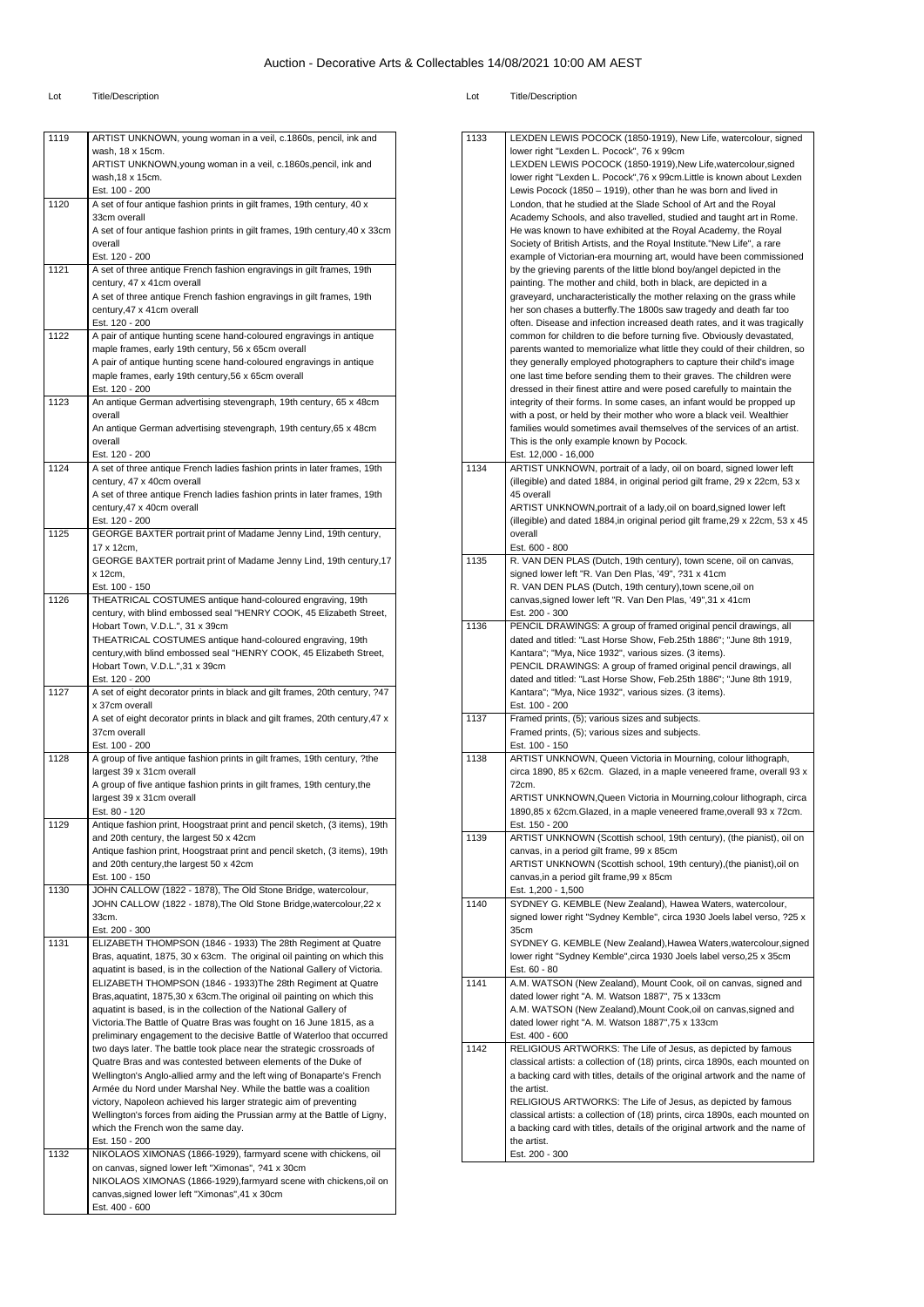| 1143 | G. ROWE (British), Thames Near Somerset House, watercolour, artist                                                                             |
|------|------------------------------------------------------------------------------------------------------------------------------------------------|
|      | details and title verso, ?14 x 19cm                                                                                                            |
|      | G. ROWE (British), Thames Near Somerset House, watercolour, artist                                                                             |
|      | details and title verso, 14 x 19cm                                                                                                             |
|      | Est. 300 - 500                                                                                                                                 |
| 1144 | ARTIST UNKNOWN, still life, oil on board, 34 x 34cm.                                                                                           |
|      | ARTIST UNKNOWN, still life, oil on board, 34 x 34cm.                                                                                           |
|      | Est. 200 - 300                                                                                                                                 |
| 1145 | Gazette du Bon Ton: A Journal of Good Taste (Paris, 1912 - 25), A                                                                              |
|      | collection of colour lithographs from various editions of 1920; all framed                                                                     |
|      | & glazed, (6 items).                                                                                                                           |
|      | Gazette du Bon Ton: A Journal of Good Taste (Paris, 1912 - 25), A<br>collection of colour lithographs from various editions of 1920;all framed |
|      | & glazed, (6 items).                                                                                                                           |
|      | Est. 400 - 600                                                                                                                                 |
| 1146 | WINIFRED CADDY (1884-1981), Polgate Mill, Sussex England,                                                                                      |
|      | watercolour, signed lower right "Winifred Caddy", artist label verso with                                                                      |
|      | title, ?35 x 29cm                                                                                                                              |
|      | WINIFRED CADDY (1884-1981), Polgate Mill, Sussex                                                                                               |
|      | England, watercolour, signed lower right "Winifred Caddy", artist label                                                                        |
|      | verso with title, 35 x 29cm                                                                                                                    |
|      | Est. 200 - 300                                                                                                                                 |
| 1147 | EUROPEAN SCHOOL, landscape with windmill, oil on canvas, (signed                                                                               |
|      | Fouilton? lower right), 60 x 76cm.                                                                                                             |
|      | EUROPEAN SCHOOL, landscape with windmill, oil on canvas, (signed                                                                               |
|      | Fouilton? lower right), 60 x 76cm.                                                                                                             |
|      | Est. 200 - 400                                                                                                                                 |
| 1148 | JOHN HALL THORPE (1874-1947), Primroses, circa 1922, woodcut,                                                                                  |
|      | signed in pencil lower right "Hall Thorpe", ?19 x 18cm                                                                                         |
|      | JOHN HALL THORPE (1874-1947), Primroses, circa                                                                                                 |
|      | 1922, woodcut, signed in pencil lower right "Hall Thorpe", 19 x 18cm<br>Est. 1,500 - 2,000                                                     |
| 1149 | JOHN HALL THORPE (1874-1947), Pinks, circa 1922, woodcut, signed                                                                               |
|      | in pencil lower right "Hall Thorpe", ?19 x 18cm                                                                                                |
|      | JOHN HALL THORPE (1874-1947), Pinks, circa 1922, woodcut, signed in                                                                            |
|      | pencil lower right "Hall Thorpe", ?19 x 18cm                                                                                                   |
|      | Est. 1,500 - 2,000                                                                                                                             |
| 1150 | JOHN HALL THORPE (1874-1947), Cowslips, woodcut, signed in pencil                                                                              |
|      | lower right "Hall Thorpe", ?19 x 18cm                                                                                                          |
|      | JOHN HALL THORPE (1874-1947), Cowslips, woodcut, signed in pencil                                                                              |
|      | lower right "Hall Thorpe", ?19 x 18cm                                                                                                          |
|      | Est. 1,500 - 2,000                                                                                                                             |
| 1151 | JOHN HALL THORPE (1874-1947), Crocus and Snowdrops, woodcut,                                                                                   |
|      | signed in pencil lower right "Hall Thorpe", ?19 x 18cm                                                                                         |
|      | JOHN HALL THORPE (1874-1947), Crocus and                                                                                                       |
|      | Snowdrops, woodcut, signed in pencil lower right "Hall Thorpe", ?19 x                                                                          |
|      | 18cm                                                                                                                                           |
|      | Est. 1,500 - 2,000                                                                                                                             |
| 1152 | JOHN HALL THORPE (1874-1947), The Wise Men, woodcut, signed in                                                                                 |
|      | pencil lower right "Hall Thorpe", ?titled in the lower margin, ?19 x 18cm<br>JOHN HALL THORPE (1874-1947), The Wise Men, woodcut, signed in    |
|      | pencil lower right "Hall Thorpe", titled in the lower margin, ?19 x 18cm                                                                       |
|      | Est. 1,500 - 2,000                                                                                                                             |
| 1153 | GEORGE BARBIER, (French, 1882-1932), Le Bonheur du Jour ou Les                                                                                 |
|      | Graces á la Mode. [Paris: Chez Meynial, 1924], 16 plates and title,                                                                            |
|      | illustrations coloured in pochoir by Henri Reidel after George Barbier,                                                                        |
|      | illustrated title page and illustrations in the text. ? Loose as issued in the                                                                 |
|      | original printed paper wrappers.                                                                                                               |
|      | GEORGE BARBIER, (French, 1882-1932), Le Bonheur du Jour ou Les                                                                                 |
|      | Graces á la Mode.[Paris: Chez Meynial, 1924], 16 plates and title,                                                                             |
|      | illustrations coloured in pochoir by Henri Reidel after George Barbier,                                                                        |
|      | illustrated title page and illustrations in the text. Loose as issued in the                                                                   |
|      | original printed paper wrappers."Le Bonheur du Jour-ou Les Graces a la                                                                         |
|      | Mode" was a deluxe limited edition series, assembled and published by                                                                          |
|      | Jules Meynial, 1924.A George Barbier tour-de-force, which caused great                                                                         |
|      | excitement at the time of its release and is sought as a choice rarity by                                                                      |
|      | collectors today. Images were created by George Barbier and hand                                                                               |
|      | engraved by Reidel between 1920-1924. The portfolio was released to                                                                            |
|      | select clients in 1924. The technique used was called pochoir, executed                                                                        |
|      | by expert teams of artisans in opaque gouache with the use of                                                                                  |
|      | meticulously cut stencils and accented with line drawings created by                                                                           |
|      | Barbier and engraved into a metal plate by Reidel that was embossed                                                                            |
|      | into the printing paper.                                                                                                                       |
|      | Est. 5,000 - 7,500                                                                                                                             |
| 1154 | GEORGE BARBIER, (French, 1882-1932), "Au revoir" from Le Bonheur                                                                               |
|      | du Jour ou Les Graces á la Mode. [Paris: Chez Meynial, 1924], 21 x                                                                             |
|      | 30cm.<br>GEORGE BARBIER, (French, 1882-1932),"Au revoir" from Le Bonheur                                                                       |
|      |                                                                                                                                                |
|      |                                                                                                                                                |
|      | du Jour ou Les Graces á la Mode.[Paris: Chez Meynial, 1924], 21 x                                                                              |
|      | 30cm.<br>Est. 500 - 750                                                                                                                        |

| 1155 | RAFAEL BARRADAS (Uruguay, Spain, 1890-1923), two miniature                                                                                       |
|------|--------------------------------------------------------------------------------------------------------------------------------------------------|
|      | portraits, watercolour and pencil, signed upper right "Barradas" framing                                                                         |
|      | label verso from Montevideo, 6.5 x 6.5cm each, frames 11 x 11cm                                                                                  |
|      | overall                                                                                                                                          |
|      | RAFAEL BARRADAS (Uruguay, Spain, 1890-1923), two miniature                                                                                       |
|      | portraits, watercolour and pencil, signed upper right "Barradas" framing                                                                         |
|      | label verso from Montevideo, 6.5 x 6.5cm each, frames 11 x 11cm                                                                                  |
|      | overall                                                                                                                                          |
| 1156 | Est. 1,200 - 2,000<br>RUSSIAN SCHOOL, landscape, circa 1930s, oil on canvas board, 49 x                                                          |
|      | 69cm.                                                                                                                                            |
|      | RUSSIAN SCHOOL, landscape, circa 1930s, oil on canvas board, 49 x                                                                                |
|      | 69cm.                                                                                                                                            |
|      | Est. 100 - 200                                                                                                                                   |
| 1157 | VIOLA P. WITT, Lucerne, circa 1930s, watercolour signed and titled                                                                               |
|      | lower centre "Viola P. Witt, Lucerne" 33 x 25cm.                                                                                                 |
|      | VIOLA P. WITT, Lucerne, circa 1930s, watercoloursigned and titled lower                                                                          |
|      | centre "Viola P. Witt, Lucerne"33 x 25cm.<br>Est. 100 - 200                                                                                      |
| 1158 | JEFFREY N. BREN (1944-2007), the bear, watercolour, signed lower                                                                                 |
|      | left "Jeffrey Bren, 1984", ?54 x 36cm                                                                                                            |
|      | JEFFREY N. BREN (1944-2007), the bear, watercolour, signed lower left                                                                            |
|      | "Jeffrey Bren, 1984",54 x 36cm                                                                                                                   |
|      | Est. 80 - 120                                                                                                                                    |
| 1159 | CHARLES HENRY LANCASTER (1886-1959), Australian landscape, oil                                                                                   |
|      | on board, signed lower left "C.H. Lancaster, 1933", ?32 x 40cm                                                                                   |
|      | CHARLES HENRY LANCASTER (1886-1959), Australian landscape, oil<br>on board, signed lower left "C.H. Lancaster, 1933", 32 x 40cm                  |
|      | Est. 300 - 500                                                                                                                                   |
| 1160 | ARTIST UNKNOWN (European School), rural scene, oil on board,                                                                                     |
|      | signed lower right (illegible), housed in an ornate gilt frame, ?23 x 29cm                                                                       |
|      | ARTIST UNKNOWN (European School), rural scene, oil on board, signed                                                                              |
|      | lower right (illegible), housed in an ornate gilt frame, 23 x 29cm                                                                               |
|      | Est. 100 - 200                                                                                                                                   |
| 1161 | VLADIMIR TRETCHIKOFF (1913 - 2006), Miss Wong,<br>chromolithograph, 57 x 68cm                                                                    |
|      | VLADIMIR TRETCHIKOFF (1913 - 2006), Miss                                                                                                         |
|      | Wong, chromolithograph, 57 x 68cm                                                                                                                |
|      | Est. 400 - 600                                                                                                                                   |
| 1162 | SYLVAIN NORGA (1892-1968), religious plaque, cast bronze on timber                                                                               |
|      | panel, 27 x 26cm overall                                                                                                                         |
|      | SYLVAIN NORGA (1892-1968), religious plaque, cast bronze on timber                                                                               |
|      | panel, 27 x 26cm overall<br>Est. 150 - 250                                                                                                       |
| 1163 | ARTIST UNKNOWN, still life with fruit, oil on artist board, signed                                                                               |
|      | (indistinctly) lower left, 44 x 61cm.                                                                                                            |
|      | ARTIST UNKNOWN, still life with fruit, oil on artist board, signed                                                                               |
|      | (indistinctly) lower left, 44 x 61cm.                                                                                                            |
|      | Est. 100 - 200                                                                                                                                   |
| 1164 | ERIC RUDOLF ZILINSKIS (Latvia, England, 1912-1990) Orange Roses,                                                                                 |
|      | oil on board, circa 1950, signed lower right, 60 x 50cm. Titled, with<br>Zilinskis' London address and priced (16 Guineas) verso. Zilinskis was  |
|      | the Latvian Consul to London 1947-1987.                                                                                                          |
|      | ERIC RUDOLF ZILINSKIS (Latvia, England, 1912-1990)Orange                                                                                         |
|      | Roses, oil on board, circa 1950, signed lower right, 60 x 50cm. Titled, with                                                                     |
|      | Zilinskis' London address and priced (16 Guineas) verso. Zilinskis was                                                                           |
|      | the Latvian Consul to London 1947-1987.                                                                                                          |
|      | Est. 100 - 200                                                                                                                                   |
| 1165 | RAGO GIANI, Cherub Putti in Pompeii, gouaches, (3), all titled and<br>signed, framed together, 32 x 92cm (overall).                              |
|      | RAGO GIANI, Cherub Putti in Pompeii, gouaches, (3), all titled and                                                                               |
|      | signed, framed together, 32 x 92cm (overall).                                                                                                    |
|      | Est. 200 - 300                                                                                                                                   |
| 1166 | PABLO PICASSO (1881 - 1973), Untitled, Verve 29-30 Illustration I First                                                                          |
|      | Edition, lithograph, printed by Mourlot Freres, Paris 1954, with CofA                                                                            |
|      | verso; 24 x 32cm; framed (63 x 73cm overall).                                                                                                    |
|      | PABLO PICASSO (1881 - 1973), Untitled, Verve 29-30 Illustration I First<br>Edition, lithograph, printed by Mourlot Freres, Paris 1954, with CofA |
|      | verso;24 x 32cm; framed (63 x 73cm overall).                                                                                                     |
|      | Est. 300 - 500                                                                                                                                   |
| 1167 | NARDINO SPORDELLO (Australia), Approach to Mt. Herbert N. West                                                                                   |
|      | Aust. oil on canvas, signed lower right "Nardino", ?37 x 60cm                                                                                    |
|      | NARDINO SPORDELLO (Australia), Approach to Mt. Herbert N. West                                                                                   |
|      | Aust.oil on canvas, signed lower right "Nardino", 37 x 60cm<br>Est. 100 - 200                                                                    |
| 1168 | ARTIST UNKNOWN, Zinnias, oil on board, signed (indistinctly) lower                                                                               |
|      | right, 47 x 37cm.                                                                                                                                |
|      | ARTIST UNKNOWN, Zinnias, oil on board, signed (indistinctly) lower                                                                               |
|      | right, 47 x 37cm.                                                                                                                                |
|      | Est. 100 - 200                                                                                                                                   |
|      |                                                                                                                                                  |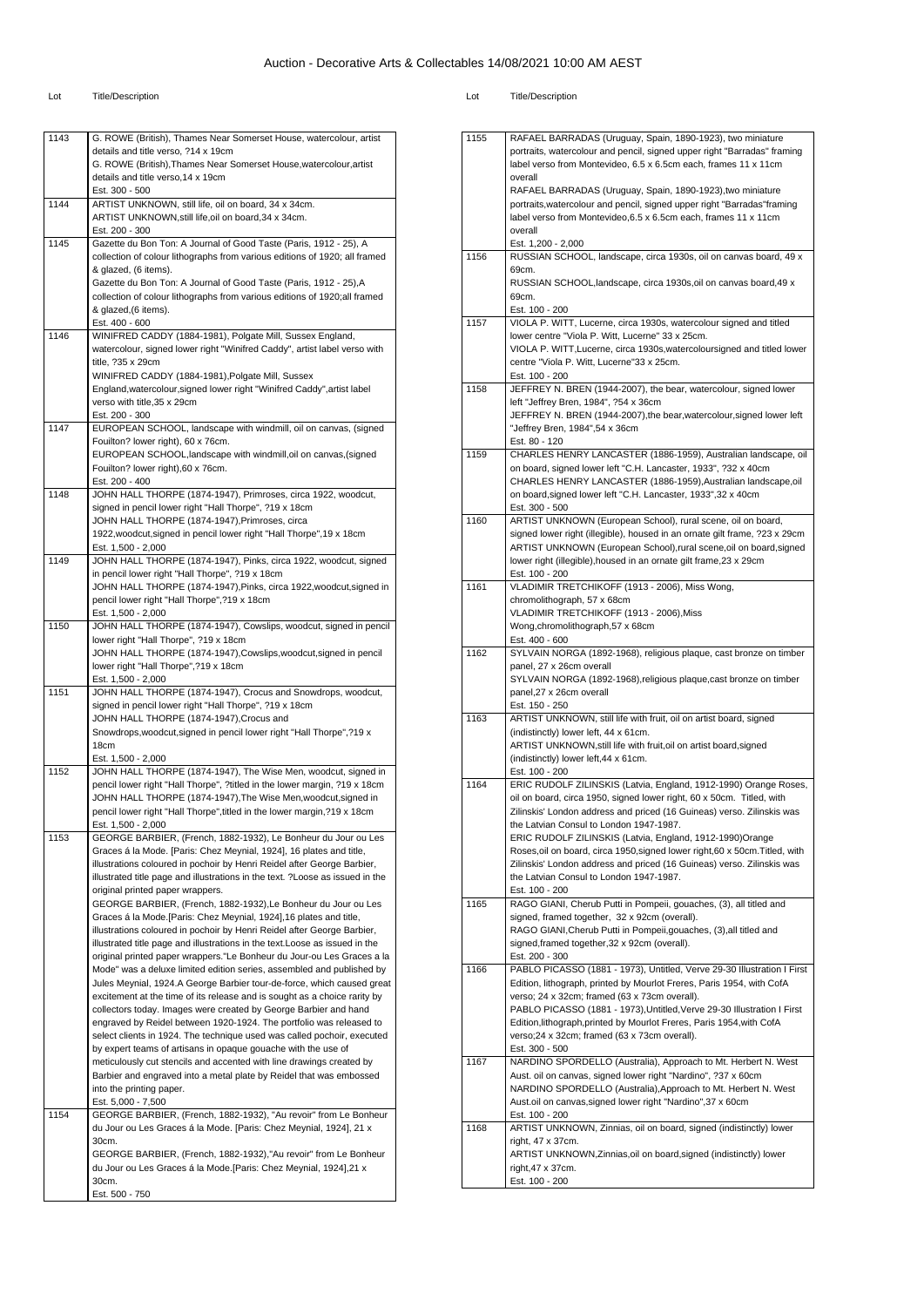| 1169 | ARTIST UNKNOWN, Fashionable ladies, c.1960, pastel and wash                                                                    |
|------|--------------------------------------------------------------------------------------------------------------------------------|
|      | sketch for an advertisement, 40 x 18cm.                                                                                        |
|      | ARTIST UNKNOWN, Fashionable ladies, c.1960, pastel and wash sketch                                                             |
|      | for an advertisement, 40 x 18cm.                                                                                               |
| 1170 | Est. 100 - 150<br>ALFRED EWAN (South African, 1910-81), Untitled landscape,                                                    |
|      | watercolour, signed & dated '66 lower right, 34 x 52cm.                                                                        |
|      | ALFRED EWAN (South African, 1910-81), Untitled                                                                                 |
|      | landscape, watercolour, signed & dated '66 lower right, 34 x 52cm.                                                             |
|      | Est. 100 - 200                                                                                                                 |
| 1171 | HIROYUKI TAJIMA, Tradition, lithograph edition 4/50, signed and titled                                                         |
|      | in the lower margin and dated 1967 ?62 x 46cm<br>HIROYUKI TAJIMA, Tradition, lithograph edition 4/50, signed and titled in     |
|      | the lower margin and dated 196762 x 46cm                                                                                       |
|      | Est. 250 - 350                                                                                                                 |
| 1172 | G. HOCKING (Australia), Shops, Main Street Maldon, lithograph print,                                                           |
|      | limited edition 14/60, signed and titled in the lower margin, ?22 x 33cm                                                       |
|      | G. HOCKING (Australia), Shops, Main Street Maldon, lithograph                                                                  |
|      | print, limited edition 14/60, signed and titled in the lower margin, 22 x<br>33cm                                              |
|      | Est. 60 - 100                                                                                                                  |
| 1173 | YOSSI ROSENSTEIN (Israeli, b.1950), I.) Joseph and his brothers                                                                |
|      | (editioned 42/175), II.) Woman with vase (editioned 56/175), colour                                                            |
|      | lithographs, signed in the lower margins, both 65 x 44cm. (2 items).                                                           |
|      | YOSSI ROSENSTEIN (Israeli, b.1950), I.) Joseph and his brothers                                                                |
|      | (editioned 42/175), II.) Woman with vase (editioned 56/175), colour                                                            |
|      | lithographs, signed in the lower margins, both 65 x 44cm. (2 items).<br>Est. 300 - 500                                         |
| 1174 | JUDY CASSAB (1920-2015), Miro au Pompidu, coloured lithograph,                                                                 |
|      | editioned, signed and titled "11/75, Miro au Pompidu, Cassab", 42 x                                                            |
|      | 51cm                                                                                                                           |
|      | JUDY CASSAB (1920-2015), Miro auPompidu, coloured                                                                              |
|      | lithograph, editioned, signed and titled "11/75, Miro auPompidu,<br>Cassab".42 x 51cm                                          |
|      | Est. 120 - 200                                                                                                                 |
| 1175 | ROBERT COLE-STOKES (South Australia, active 1970s), (Untitled)                                                                 |
|      | naked basketballer, acrylic on board, 122 x 61cm.                                                                              |
|      | ROBERT COLE-STOKES (South Australia, active 1970s),(Untitled)                                                                  |
|      | naked basketballer, acrylic on board, 122 x 61cm.                                                                              |
| 1176 | Est. 200 - 300<br>IRIS AMPENBERGER (South African, 1916-81), Mother and Child,                                                 |
|      | watercolour & charcoal, signed lower right,                                                                                    |
|      | IRIS AMPENBERGER (South African, 1916-81), Mother and                                                                          |
|      | Child, watercolour & charcoal, signed lower right, 34 x 23.5cm.                                                                |
|      | Est. 200 - 400                                                                                                                 |
| 1177 | YOSSI STERN (Israeli, 1923-92), Untitled, acrylic on canvas, 76 x                                                              |
|      | 61cm, together with a book on the artist<br>YOSSI STERN (Israeli, 1923-92), Untitled, acrylic on canvas, 76 x                  |
|      | 61cm, together with a book on the artist                                                                                       |
|      | Est. 200 - 400                                                                                                                 |
| 1178 | PABLO MATANIA (Brazil, born 1936), harbour scene, oil on board,                                                                |
|      | signed lower right,                                                                                                            |
|      | PABLO MA I ANIA (Brazil, born 1936),harbour scene,oil on board,signed                                                          |
|      | lower right, 57 x 96cm.                                                                                                        |
| 1179 | Est. 100 - 200<br>BENJAMIN MZIMKULU MACALA (South Africa, 1937-1997), Two                                                      |
|      | Dreams, mixed media, titled at lower centre and signed lower right, 70 x                                                       |
|      | 49cm.                                                                                                                          |
|      | BENJAMIN MZIMKULU MACALA (South Africa, 1937-1997), Two                                                                        |
|      | Dreams, mixed media, titled at lower centre and signed lower right, 70 x                                                       |
|      | 49cm.                                                                                                                          |
| 1180 | Est. 100 - 200<br>ARTIST UNKNOWN, untitled, acrylic on canvas, signed lower right, 66 x                                        |
|      | 88cm.                                                                                                                          |
|      | ARTIST UNKNOWN, untitled, acrylic on canvas, signed lower right, 66 x                                                          |
|      | 88cm.                                                                                                                          |
|      | Est. 200 - 300                                                                                                                 |
| 1181 | FELIKS TOPOLSKI (Poland, England, 1907-89), Gray's Inn, colour                                                                 |
|      | lithograph, signed and numbered "88/275" at base,                                                                              |
|      | FELIKS TOPOLSKI (Poland, England, 1907-89), Gray's Inn, colour<br>lithograph, signed and numbered "88/275" at base, 66 x 51cm. |
|      | Est. 200 - 300                                                                                                                 |
| 1182 | GERRARD LANTS (1927-1998), portrait of a lady, watercolour, signed                                                             |
|      | lower left "Lants", ?52 x 32cm                                                                                                 |
|      | GERRARD LANTS (1927-1998), portrait of a lady, watercolour, signed                                                             |
|      | lower left "Lants",52 x 32cm                                                                                                   |
|      | Est. 300 - 500                                                                                                                 |
|      |                                                                                                                                |
|      | HAJI WIDAYAT (Indonesia, 1919/23-2002), Blossom Trees, oil on                                                                  |
|      | canvas, signed and dated "77" lower right, ?70 x 70cm.<br>HAJI WIDAYAT (Indonesia, 1919/23-2002), Blossom Trees, oil on        |
| 1183 | canvas, signed and dated "77" lower right, 70 x 70cm.                                                                          |

|      | COLIN PARKER "The Long Trek" limited edition etching in sepia,                                      |
|------|-----------------------------------------------------------------------------------------------------|
| 1184 | numbered #48 of 50 produced, titled and signed in pencil by the artist,                             |
|      | 28 x 19cm overall                                                                                   |
|      | COLIN PARKER "The Long Trek" limited edition etching in sepia,                                      |
|      | numbered #48 of 50 produced, titled and signed in pencil by the artist,                             |
|      | 28 x 19cm overall                                                                                   |
|      | Est. 100 - 150                                                                                      |
| 1185 | GLENN MILLER (Australian), River Bank After Burn-Off, oil on canvas,                                |
|      | signed lower right "Glenn Miller", titled verso, ?65 x 80cm                                         |
|      | GLENN MILLER (Australian), River Bank After Burn-Off, oil on                                        |
|      | canvas, signed lower right "Glenn Miller", titled verso, 65 x 80cm                                  |
|      | Est. 60 - 80                                                                                        |
| 1186 | SUTOPO (Indonesian), landscape with children playing, gouache and                                   |
|      | ink on paper, signed and dated lower left, 50 x 71cm.                                               |
|      | SUTOPO (Indonesian), landscape with children playing, gouache and ink                               |
|      | on paper, signed and dated lower left, 50 x 71cm.                                                   |
|      | Est. 200 - 300                                                                                      |
| 1187 | DAILIS ROZLAPA (Latvia, 1932-2014), Nativity of Christ Cathedral,<br>Riga, in winter, oil on board, |
|      | DAILIS ROZLAPA (Latvia, 1932-2014), Nativity of Christ Cathedral, Riga,                             |
|      | in winter, oil on board, 100 x 80cm.                                                                |
|      | Est. 200 - 400                                                                                      |
| 1188 | Five assorted antique pictures and prints, ?the largest 50 x 42cm overall                           |
|      | Five assorted antique pictures and prints, the largest 50 x 42cm overall                            |
|      | Est. 60 - 100                                                                                       |
| 1189 | WIM KORTLAND (1923 - ), Night In The Valley, signed lower left "Wim                                 |
|      | Kortland", titled verso, 14 x 19cm                                                                  |
|      | WIM KORTLAND (1923 - ), Night In The Valley, signed lower left "Wim                                 |
|      | Kortland", titled verso, 14 x 19cm                                                                  |
|      | Est. 60 - 100                                                                                       |
| 1190 | Three framed pictures, the largest 45 x 35cm overall                                                |
|      | Three framed pictures, the largest 45 x 35cm overall                                                |
| 1191 | Est. 40 - 60                                                                                        |
|      | A group of framed artworks, various shapes and sizes; the largest<br>approx. 35 x 51cm. (4 items).  |
|      | A group of framed artworks, various shapes and sizes; the largest                                   |
|      | approx. 35 x 51cm. (4 items).                                                                       |
|      | Est. 80 - 120                                                                                       |
| 1192 | An antique ceramic apothecary jar labelled "SACCH CRYST.", 19th                                     |
|      | century, ?27cm high                                                                                 |
|      | An antique ceramic apothecary jar labelled "SACCH CRYST.", 19th                                     |
|      | century, 27cm high                                                                                  |
|      | Est. 250 - 350                                                                                      |
| 1193 | An antique brass mortar and pestle, 10.5cm high, 13cm wide                                          |
|      |                                                                                                     |
|      | An antique brass mortar and pestle, 10.5cm high, 13cm wide                                          |
|      | Est. 80 - 120                                                                                       |
| 1194 | A Georgian treen ware needle and thimble case, circa 1800, ?9cm high                                |
|      | A Georgian treen ware needle and thimble case, circa 1800,9cm high                                  |
|      | Est. 120 - 200                                                                                      |
| 1195 | A Georgian Tunbridge ware pin cushion sewing swift, early 19th century,<br>?15cm high               |
|      | A Georgian Tunbridge ware pin cushion sewing swift, early 19th                                      |
|      | century,15cm high                                                                                   |
|      | Est. 300 - 500                                                                                      |
| 1196 | Twelve assorted antique and vintage padlocks with a quantity of keys,                               |
|      | 19th and 20th century, ?the largest 12cm high                                                       |
|      | Twelve assorted antique and vintage padlocks with a quantity of keys,                               |
|      | 19th and 20th century, the largest 12cm high                                                        |
|      | Est. 120 - 200                                                                                      |
| 1197 | An antique carved marble fireplace panel, circa 1860, 21 x 18cm                                     |
|      | An antique carved marble fireplace panel, circa 1860,21 x 18cm                                      |
| 1198 | Est. 100 - 200                                                                                      |
|      | Five antique Bristol blue glass bottles, 19th century, ?the largest 33cm<br>high                    |
|      | Five antique Bristol blue glass bottles, 19th century, the largest 33cm                             |
|      | high                                                                                                |
|      | Est. 80 - 120                                                                                       |
| 1199 | An antique English rosewood deed box with mother of pearl inlay, mid                                |
|      | 19th century, ?12cm high, 30cm wide, 23cm deep                                                      |
|      | An antique English rosewood deed box with mother of pearl inlay, mid                                |
|      | 19th century, 12cm high, 30cm wide, 23cm deep                                                       |
|      | Est. 100 - 200                                                                                      |
| 1200 | Antique English diamond scales in mahogany case by WILLIAM C.                                       |
|      | FANNER of London, 19th century, ?13.5cm wide                                                        |
|      | Antique English diamond scales in mahogany case by WILLIAM C.                                       |
|      | FANNER of London, 19th century, 13.5cm wide<br>Est. 120 - 200                                       |
| 1201 | Assorted antique weights, 19th and early 20th century, (36 items), ?the                             |
|      | heaviest 8oz.                                                                                       |
|      | Assorted antique weights, 19th and early 20th century, (36 items), the                              |
|      | heaviest 8oz.<br>Est. 120 - 200                                                                     |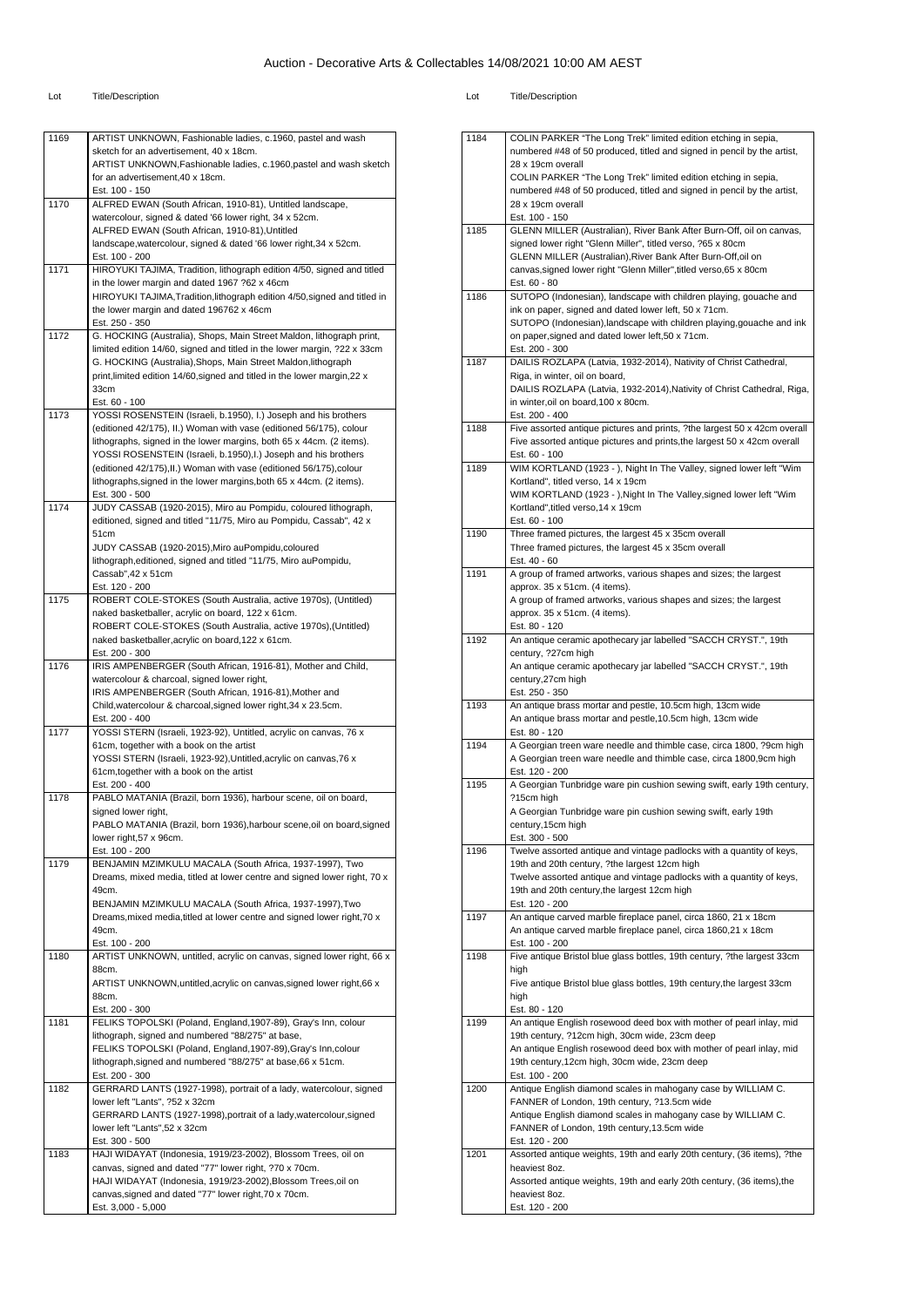| 1202                                         |                                                                                                                                                    |
|----------------------------------------------|----------------------------------------------------------------------------------------------------------------------------------------------------|
|                                              | Five assorted oil lamps, a brass candlestick and an English sterling<br>silver candle holder, 19th and early 20th century, (7 items), ?the largest |
|                                              | 30cm high                                                                                                                                          |
|                                              | Five assorted oil lamps, a brass candlestick and an English sterling<br>silver candle holder, 19th and early 20th century, (7 items), the largest  |
|                                              | 30cm high                                                                                                                                          |
|                                              | Est. 120 - 200                                                                                                                                     |
| 1203                                         | An antique coal bin, copper and brass with repoussé panel decoration,                                                                              |
|                                              | 19th century, 28cm high, 36cm wide                                                                                                                 |
|                                              | An antique coal bin, copper and brass with repoussé panel decoration,<br>19th century, 28cm high, 36cm wide                                        |
|                                              | Est. 200 - 300                                                                                                                                     |
| 1204                                         | An antique travelling metal hat box with original Japanned hand-painted                                                                            |
|                                              | simulated oak wood finish, 19th century, ?32cm high, 45cm wide, 36cm                                                                               |
|                                              | deep                                                                                                                                               |
|                                              | An antique travelling metal hat box with original Japanned hand-painted                                                                            |
|                                              | simulated oak wood finish, 19th century, 32cm high, 45cm wide, 36cm<br>deep                                                                        |
|                                              | Est. 60 - 100                                                                                                                                      |
| 1205                                         | A pair of antique amp and volt meters in mahogany cases by BECKER                                                                                  |
|                                              | HATTON WALL of LONDON, 19th century. Ex Oxford University                                                                                          |
|                                              | England. ?17.5cm high                                                                                                                              |
|                                              | A pair of antique amp and volt meters in mahogany cases by BECKER                                                                                  |
|                                              | HATTON WALL of LONDON, 19th century.Ex Oxford University<br>England.17.5cm high                                                                    |
|                                              | Est. 200 - 300                                                                                                                                     |
| 1206                                         | A pair of boat lanterns "PORT" AND "STARBOARD", 19th century,                                                                                      |
|                                              | ?26cm high                                                                                                                                         |
|                                              | A pair of boat lanterns "PORT" AND "STARBOARD", 19th century, 26cm                                                                                 |
|                                              | high                                                                                                                                               |
| 1207                                         | Est. 120 - 200<br>An English ships lantern, brass and glass, 19th century, ?39cm high                                                              |
|                                              | An English ships lantern, brass and glass, 19th century, 39cm high                                                                                 |
|                                              | Est. 150 - 250                                                                                                                                     |
| 1208                                         | Mauchline ware money box, bosun's whistle, travelling inkwell, glass                                                                               |
|                                              | measure in leather case, miniature book and pencil and five scientific                                                                             |
|                                              | brass fittings, 19th and early 20th century, ?the money box 11.5cm wide                                                                            |
|                                              | Mauchline ware money box, bosun's whistle, travelling inkwell, glass<br>measure in leather case, miniature book and pencil and five scientific     |
|                                              | brass fittings, 19th and early 20th century, the money box 11.5cm wide                                                                             |
|                                              | Est. 120 - 200                                                                                                                                     |
| 1209                                         | An antique padlock and key along with an R. CRIPER antique English                                                                                 |
|                                              | lock, 19th century, (2 items), the larger 15cm long.                                                                                               |
|                                              | An antique padlock and key along with an R. CRIPER antique English                                                                                 |
|                                              | lock, 19th century, (2 items), the larger 15cm long.<br>Est. 120 - 200                                                                             |
| 1210                                         | An antique carved meerschaum pipe with female nude decoration, 19th                                                                                |
|                                              | century. Bowl only. Mouthpiece missing. 13cm long                                                                                                  |
|                                              | An antique carved meerschaum pipe with female nude decoration, 19th                                                                                |
|                                              |                                                                                                                                                    |
|                                              | century.Bowl only. Mouthpiece missing.13cm long                                                                                                    |
|                                              | Est. 150 - 250                                                                                                                                     |
|                                              | A pair of English cast metal novelty dog nut crackers, circa 1880, 23 cm                                                                           |
|                                              | long                                                                                                                                               |
|                                              | A pair of English cast metal novelty dog nut crackers, circa 1880,23 cm<br>long                                                                    |
|                                              | Est. 120 - 200                                                                                                                                     |
|                                              | Antique cast iron platform scales, 19th century, 65cm high                                                                                         |
|                                              | Antique cast iron platform scales, 19th century, 65cm high                                                                                         |
|                                              | Est. 250 - 350                                                                                                                                     |
|                                              | A goffering iron stand, stamped "10", 19th century, ?17cm high                                                                                     |
|                                              | A goffering iron stand, stamped "10", 19th century, 17cm high<br>Est. 60 - 80                                                                      |
|                                              | A bench mount nut cracker marked "ST. LOUIS U.S.A.", early 20th                                                                                    |
|                                              | century, ?30cm high                                                                                                                                |
|                                              | A bench mount nut cracker marked "ST. LOUIS U.S.A.", early 20th                                                                                    |
|                                              | century, 30cm high                                                                                                                                 |
|                                              | Est. 60 - 80                                                                                                                                       |
|                                              | STANLEY RULE & LEVEL Co. No.113 compass plane, sole length<br>26cm                                                                                 |
|                                              | STANLEY RULE & LEVEL Co. No.113 compass plane, sole length 26cm                                                                                    |
|                                              | Est. 150 - 250                                                                                                                                     |
| 1215                                         | An antique copper street lantern, 19th century, ?61cm high                                                                                         |
|                                              | An antique copper street lantern, 19th century, 61cm high                                                                                          |
|                                              | Est. 250 - 350                                                                                                                                     |
| 1211<br>1212<br>1213<br>1214<br>1216<br>1217 | A antique copper street lamp in barn relic condition, 19th century,                                                                                |
|                                              | ?68cm high                                                                                                                                         |
|                                              | A antique copper street lamp in barn relic condition, 19th century, 68cm<br>high                                                                   |

| 1218 | "A Souvenir of the Record Reign of Queen Victoria 1897", printed                                                                                  |
|------|---------------------------------------------------------------------------------------------------------------------------------------------------|
|      | handkerchief, 49 x 49cm (visible portion) framed & glazed, 73.5 x                                                                                 |
|      | 73.5cm overall.                                                                                                                                   |
|      | "A Souvenir of the Record Reign of Queen Victoria 1897", printed                                                                                  |
|      | handkerchief, 49 x 49cm (visible portion) framed & glazed, 73.5 x 73.5cm                                                                          |
|      | overall.                                                                                                                                          |
|      | Est. 80 - 120                                                                                                                                     |
| 1219 | A pair of vintage wooden spoke wheels with iron rims, ?78cm diameter                                                                              |
|      | A pair of vintage wooden spoke wheels with iron rims, 78cm diameter<br>Est. 400 - 600                                                             |
| 1220 | An American 1880 silver dollar, Edwardian exhibition medal and four                                                                               |
|      | assorted coins, (6 items), the medal 7.5 cm diameter                                                                                              |
|      | An American 1880 silver dollar, Edwardian exhibition medal and four                                                                               |
|      | assorted coins, (6 items), the medal 7.5 cm diameter                                                                                              |
|      | Est. 80 - 120                                                                                                                                     |
| 1221 | BOTTLES & JARS: vintage group with embossed bottles for Barrett                                                                                   |
|      | Bros (North Fitzroy) cordial, Thatcher's Dairy one quart of milk, Davis                                                                           |
|      | 'Vegetable Pain Killer" & Seppelts wine vinegar; also a Bushell's 16oz                                                                            |
|      | coffee jar. (12 items)                                                                                                                            |
|      | BOTTLES & JARS: vintage group with embossed bottles for Barrett                                                                                   |
|      | Bros (North Fitzroy) cordial, Thatcher's Dairy one quart of milk, Davis<br>'Vegetable Pain Killer" & Seppelts wine vinegar; also a Bushell's 16oz |
|      | coffee jar. (12 items)                                                                                                                            |
|      | Est. 100 - 200                                                                                                                                    |
| 1222 | Twenty four assorted vintage and antique advertising tins, 19th and 20th                                                                          |
|      | century, ?the largest 17cm wide.                                                                                                                  |
|      | Twenty four assorted vintage and antique advertising tins, 19th and 20th                                                                          |
|      | century, the largest 17cm wide.                                                                                                                   |
|      | Est. 150 - 250                                                                                                                                    |
| 1223 | VINTAGE TINS: Small collection of 1900s-80 era larger tins, best is                                                                               |
|      | likely an early 1900s Pasha Coffee & Chicory mixture tin by Parsons                                                                               |
|      | Bros (Sydney), also "Gift of the Coloniesto His Majesty's Naval &<br>Military Forces" chocolate tin by B.W. & M. Ltd (Mansfield, England) &       |
|      | Arnott's biscuit tin showing image of KGV. (15)                                                                                                   |
|      | VINTAGE TINS: Small collection of 1900s-80 era larger tins, best is                                                                               |
|      | likely an early 1900s Pasha Coffee & Chicory mixture tin by Parsons                                                                               |
|      | Bros (Sydney), also "Gift of the Coloniesto His Majesty's Naval &                                                                                 |
|      | Military Forces" chocolate tin by B.W. & M. Ltd (Mansfield, England) &                                                                            |
|      | Arnott's biscuit tin showing image of KGV. (15)                                                                                                   |
|      | Est. 100 - 200                                                                                                                                    |
| 1224 | A pair of antique lawn bowls, lignum vitae inlaid with bone, in original                                                                          |
|      | leather case, 19th/20th century, ?the case 25cm wide<br>A pair of antique lawn bowls, lignum vitae inlaid with bone, in original                  |
|      | leather case, 19th/20th century, the case 25cm wide                                                                                               |
|      | Est. 80 - 120                                                                                                                                     |
| 1225 | An antique pond yacht on stand, late 19th century, ?92cm high, 94cm                                                                               |
|      | long                                                                                                                                              |
|      | An antique pond yacht on stand, late 19th century, 92cm high, 94cm long                                                                           |
|      | Est. 300 - 500                                                                                                                                    |
| 1226 | Two vintage cases, early to mid 20th century, the larger 55cm wide                                                                                |
|      | Two vintage cases, early to mid 20th century, the larger 55cm wide<br>Est. 40 - 60                                                                |
| 1227 | An antique timber birdcage, 99cm high, 54cm wide, 25cm deep                                                                                       |
|      | An antique timber birdcage, 99cm high, 54cm wide, 25cm deep                                                                                       |
|      | Est. 150 - 250                                                                                                                                    |
| 1228 | A vintage 1950's blue faux leather circular hat case, with applied travel                                                                         |
|      | stickers, along with an envelope of "Orient Line" luggage tags and                                                                                |
|      | stickers. The travel case 43cm high, 46cm wide, 19cm deep                                                                                         |
|      | A vintage 1950's blue faux leather circular hat case, with applied travel                                                                         |
|      | stickers, along with an envelope of "Orient Line" luggage tags and                                                                                |
|      | stickers. The travel case 43cm high, 46cm wide, 19cm deep<br>Est. 60 - 100                                                                        |
| 1229 | A vintage brass novelty desk cigar cutter in the form of a ships engine                                                                           |
|      | order telegraph (E.O.T) on ebonised timber base, the control handle                                                                               |
|      | operating the steel cigar cutting mechanism, circa 1930, 15cm high                                                                                |
|      | A vintage brass novelty desk cigar cutter in the form of a ships engine                                                                           |
|      | order telegraph (E.O.T) on ebonised timber base, the control handle                                                                               |
|      | operating the steel cigar cutting mechanism, circa 1930,15cm high                                                                                 |
| 1230 | Est. 100 - 150<br>A Coronation sampler by "NELL KELLY, 1937", ?framed and mounted                                                                 |
|      | 37 x 31cm overall                                                                                                                                 |
|      | A Coronation sampler by "NELL KELLY, 1937", framed and mounted 37                                                                                 |
|      | x 31cm overall                                                                                                                                    |
|      | Est. 120 - 200                                                                                                                                    |
| 1231 | KEICHOUSAURUS marine reptile fossil, Chinese origin, Triassic period                                                                              |
|      | 245-235 million years old, ?30 x 14cm overall                                                                                                     |
|      | KEICHOUSAURUS marine reptile fossil, Chinese origin, Triassic period                                                                              |
|      | 245-235 million years old, 30 x 14cm overall                                                                                                      |
|      | Est. 300 - 500                                                                                                                                    |
| 1232 | Two sea turtle shells, early 20th century, 27 x 24cm and 20 x 17cm.<br>Two sea turtle shells, early 20th century, 27 x 24cm and 20 x 17cm.        |
|      | Est. 120 - 200                                                                                                                                    |
|      |                                                                                                                                                   |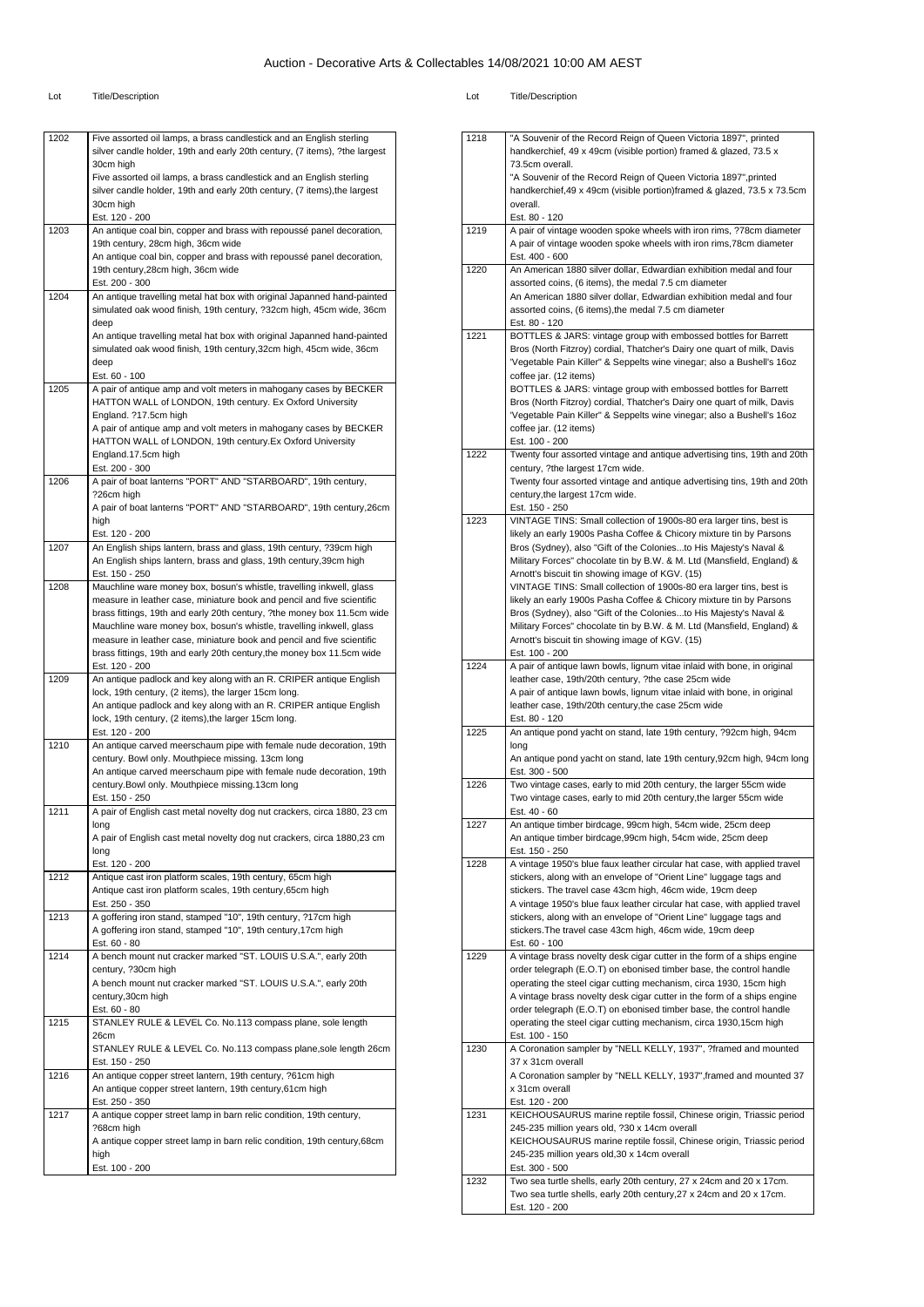| 1233 | TINS & BOXES: vintage assortment with tins incl. Cadbury's<br>"Bourn-Vita" & a sample tin for "Bournville Cocoa", Pascall "White Pine<br>Gums", Singer sewing machine oil canister, Champion spark plugs,                                                                                                 |
|------|-----------------------------------------------------------------------------------------------------------------------------------------------------------------------------------------------------------------------------------------------------------------------------------------------------------|
|      | Bickford's "Salvital"; boxes incl. Cocksec Spiral "Best Mosquito Killer"<br>(with contents), Dewhurst's "Sylko" cotton reel box, Reeves'                                                                                                                                                                  |
|      | "Greyhound" pastels (with contents), Atkinson's "Revelry" face powder &<br>various chocolate boxes; also Proctor & Gamble laundry soap (2) in                                                                                                                                                             |
|      | original wrappers. (34 items)<br>TINS & BOXES: vintage assortment with tins incl. Cadbury's                                                                                                                                                                                                               |
|      | "Bourn-Vita" & a sample tin for "Bournville Cocoa", Pascall "White Pine<br>Gums", Singer sewing machine oil canister, Champion spark plugs,<br>Bickford's "Salvital"; boxes incl. Cocksec Spiral "Best Mosquito Killer"<br>(with contents), Dewhurst's "Sylko" cotton reel box, Reeves'                   |
|      | "Greyhound" pastels (with contents), Atkinson's "Revelry" face powder &<br>various chocolate boxes; also Proctor & Gamble laundry soap (2) in<br>original wrappers. (34 items)                                                                                                                            |
| 1234 | Est. 100 - 200<br>ASSORTMENT OF VINTAGE COLLECTIBLES: with Max Sievert                                                                                                                                                                                                                                    |
|      | 'Companion Brand' blow torch, John Rabone & Sons tape measure,<br>Vesta 'battery' paperweight, Chevrolet petrol cap, travel clocks (2), car                                                                                                                                                               |
|      | plates/badges, etc. (small qty)                                                                                                                                                                                                                                                                           |
|      | ASSORTMENT OF VINTAGE COLLECTIBLES: with Max Sievert<br>'Companion Brand' blow torch, John Rabone & Sons tape measure,                                                                                                                                                                                    |
|      | Vesta 'battery' paperweight, Chevrolet petrol cap, travel clocks (2), car                                                                                                                                                                                                                                 |
|      | plates/badges, etc. (small qty)<br>Est. 100 - 200                                                                                                                                                                                                                                                         |
| 1235 | TOBACCIANA: "Sylent Wurker" cigarette machine, patented by Person                                                                                                                                                                                                                                         |
|      | Jepson of Melbourne (1923), bronze fascia with inset mirror; height<br>66cm high, 13.5cm wide, 11.5cm deep. In original condition (with key). A<br>rare survivor.                                                                                                                                         |
|      | TOBACCIANA: "Sylent Wurker" cigarette machine, patented by Person<br>Jepson of Melbourne (1923), bronze fascia with inset mirror; height                                                                                                                                                                  |
|      | 66cm high, 13.5cm wide, 11.5cm deep. In original condition (with key). A                                                                                                                                                                                                                                  |
|      | rare survivor.<br>Est. 300 - 400                                                                                                                                                                                                                                                                          |
| 1236 | TOBACCIANA: Tobacco cutter, cigarette lighters and cigarette holders,                                                                                                                                                                                                                                     |
|      | 19th and 20th century. ?The tobacco cutter 24cm long<br>TOBACCIANA: Tobacco cutter, cigarette lighters and cigarette holders,                                                                                                                                                                             |
|      | 19th and 20th century.?The tobacco cutter 24cm long.<br>Est. 150 - 250                                                                                                                                                                                                                                    |
| 1237 | TOBACCIANA: collection of vintage tobacco tins incl. "The Greys",                                                                                                                                                                                                                                         |
|      | Marcus "The Clubman", "Town Talk", "Luxor Fine Cut", "Wild Woodbine"<br>(2, different types), "Lucky Hit" (3), "Champion Tobacco" (3, all with<br>original contents!), etc; also Marcovitch "Black & White" vertical cigarette<br>tin, Turf cigarettes hexagonal cigarette box, wax/waterproof vesta tins |
|      | (2), Viscount "King Size" lighter, a cigarette case and a vintage Victor<br>Hugo cigar box containing 20 cigars. (38 items)                                                                                                                                                                               |
|      | TOBACCIANA: collection of vintage tobacco tins incl. "The Greys",<br>Marcus "The Clubman", "Town Talk", "Luxor Fine Cut", "Wild Woodbine"                                                                                                                                                                 |
|      | (2, different types), "Lucky Hit" (3), "Champion Tobacco" (3, all with                                                                                                                                                                                                                                    |
|      | original contents!), etc; also Marcovitch "Black & White" vertical cigarette<br>tin, Turf cigarettes hexagonal cigarette box, wax/waterproof vesta tins                                                                                                                                                   |
|      | (2), Viscount "King Size" lighter, a cigarette case and a vintage Victor<br>Hugo cigar box containing 20 cigars. (38 items)                                                                                                                                                                               |
|      | Est. 160 - 240                                                                                                                                                                                                                                                                                            |
| 1238 | TOBACCIANA - CIGARETTE LIGHTERS: small collection of vintage<br>cigarette lighters including boxed Beattie "Jet Lighter", Austrian-made<br>"Mini Fox", miniature Coca-Cola bottle type, etc; c.1950s-90s. (18)                                                                                            |
|      | TOBACCIANA - CIGARETTE LIGHTERS: small collection of vintage<br>cigarette lighters including boxed Beattie "Jet Lighter", Austrian-made<br>"Mini Fox", miniature Coca-Cola bottle type, etc; c.1950s-90s. (18)                                                                                            |
| 1239 | Est. 100 - 200<br>TOBACCIANA - MATCHBOXES & BOOKMATCHES: accumulation with                                                                                                                                                                                                                                |
|      | scads of Briant & May "Redheads"; also Dick Smith "Dickheads 22",                                                                                                                                                                                                                                         |
|      | Camel "Have a Real Cigarette" book matches (2), etc; some with<br>matches intact, c.1960s-2000s. Big variety. (Qty)                                                                                                                                                                                       |
|      | TOBACCIANA - MATCHBOXES & BOOKMATCHES: accumulation with                                                                                                                                                                                                                                                  |
|      |                                                                                                                                                                                                                                                                                                           |
|      | scads of Briant & May "Redheads"; also Dick Smith "Dickheads 22",                                                                                                                                                                                                                                         |
|      | Camel "Have a Real Cigarette" book matches (2), etc; some with<br>matches intact, c.1960s-2000s. Big variety. (Qty)                                                                                                                                                                                       |

| 1240 | TOBACCIANA: Accumulation with a few cigarette tins including Mullins                                                                              |
|------|---------------------------------------------------------------------------------------------------------------------------------------------------|
|      | & West 'Covent' and Player's 'Country Life' (2), large quantity of                                                                                |
|      | matchboxes with some more unusual overseas types incl. 'William<br>Shakespeare' four-box commemorative pack & 'Carnaby St' oversized              |
|      | book matches; Australian types with lots of 'Redheads' boxes and labels                                                                           |
|      | and a 'Federal Safety Matches' sealed pack of 10; also a vintage 'Fred                                                                            |
|      | Rice' wooden chocolate box and a Harrods wax seal set with additional                                                                             |
|      | wax beads.<br>TOBACCIANA: Accumulation with a few cigarette tins including Mullins                                                                |
|      | & West 'Covent' and Player's 'Country Life' (2), large quantity of                                                                                |
|      | matchboxes with some more unusual overseas types incl. 'William                                                                                   |
|      | Shakespeare' four-box commemorative pack & 'Carnaby St' oversized                                                                                 |
|      | book matches; Australian types with lots of 'Redheads' boxes and labels<br>and a 'Federal Safety Matches' sealed pack of 10; also a vintage 'Fred |
|      | Rice' wooden chocolate box and a Harrods wax seal set with additional                                                                             |
|      | wax beads. (large qty)                                                                                                                            |
| 1241 | Est. 80 - 120<br>Large collection of mineral, rock and crystal specimens including Doon                                                           |
|      | Doon thunder egg and agate in a rhyolite geode. (qty)                                                                                             |
|      | Large collection of mineral, rock and crystal specimens including Doon                                                                            |
|      | Doon thunder egg and agate in a rhyolite geode. (qty)<br>Est. 100 - 200                                                                           |
| 1242 | Large Accumulation of rock & mineral specimens, many in jars, including                                                                           |
|      | opal potch; also a few shell fossils. (Qty)                                                                                                       |
|      | Large Accumulation of rock & mineral specimens, many in jars, including                                                                           |
|      | opal potch; also a few shell fossils. (Qty)<br>Est. 120 - 200                                                                                     |
| 1243 | MULTIFE French portside marine navigation lamp, circa 1950, ?18cm                                                                                 |
|      | high                                                                                                                                              |
|      | MULTIFE French portside marine navigation lamp, circa 1950,18cm<br>high                                                                           |
|      | Est. 60 - 100                                                                                                                                     |
| 1244 | SHELL COLLECTION: vast majority are smaller shells in jam jars, some                                                                              |
|      | in brine; plus group of larger shells to 18cm in length. (few 100s)<br>SHELL COLLECTION: vast majority are smaller shells in jam jars, some       |
|      | in brine; plus group of larger shells to 18cm in length.(few 100s)                                                                                |
|      | Est. 60 - 80                                                                                                                                      |
| 1245 | VINTAGE HOUSEHOLD COLLECTIBLES: Assortment, many in original<br>packaging, with Brandauer pen nibs (2) & William Mitchell "Pedigree"              |
|      | pen nibs, His Master's Voice gramophone needles, Rexona ointment (in                                                                              |
|      | jar), Watkins tooth powder; unpackaged items include Henry Boker                                                                                  |
|      | pocket balance, Kienzie travel clock, pill box, penknives (7) & Colgate<br>shaving stick tins (2). (approx 50 items)                              |
|      | VINTAGE HOUSEHOLD COLLECTIBLES: Assortment, many in original                                                                                      |
|      | packaging, with Brandauer pen nibs (2) & William Mitchell "Pedigree"                                                                              |
|      | pen nibs, His Master's Voice gramophone needles, Rexona ointment (in<br>jar), Watkins tooth powder; unpackaged items include Henry Boker          |
|      | pocket balance, Kienzie travel clock, pill box, penknives (7) & Colgate                                                                           |
|      | shaving stick tins (2). (approx 50 items)                                                                                                         |
| 1246 | Est. 120 - 160<br>FIRE BRIGADE HELMET: reproduction of a brass 'Massey Shaw' NSW                                                                  |
|      | Volunteer Fire Brigade Helmet, height 30cm, c.1970s.                                                                                              |
|      | FIRE BRIGADE HELMET: reproduction of a brass 'Massey Shaw' NSW                                                                                    |
|      | Volunteer Fire Brigade Helmet, height 30cm, c.1970s.                                                                                              |
| 1247 | Est. 60 - 80<br>Group of 18 assorted pocketknives and multi tools including PUMA and                                                              |
|      | <b>VICTORINOX</b>                                                                                                                                 |
|      | Group of 18 assorted pocketknives and multi tools including PUMA and                                                                              |
|      | <b>VICTORINOX</b><br>Est. 100 - 200                                                                                                               |
| 1248 | Diving knife, hunting knives, Japanese paper knife, two cutthroat razors,                                                                         |
|      | a Mini Maglite and a pair of Yashika 3 x 27 pocket binoculars, (8 items),                                                                         |
|      | the diving knife 27cm long<br>Diving knife, hunting knives, Japanese paper knife, two cutthroat razors,                                           |
|      | a Mini Maglite and a pair of Yashika 3 x 27 pocket binoculars, (8                                                                                 |
|      | items), the diving knife 27cm long                                                                                                                |
| 1249 | Est. 120 - 200<br>Two metal scissor head bird sculptures with bead tassel decoration, late                                                        |
|      | 20th century, ?23cm and 21cm high                                                                                                                 |
|      | Two metal scissor head bird sculptures with bead tassel decoration, late                                                                          |
|      | 20th century, 23cm and 21cm high<br>Est. 200 - 300                                                                                                |
| 1250 | Two vintage fishing rods by HARDY'S, one for trout the other for                                                                                  |
|      | salmon, both in original canvas carrying pouches, one rod with 2 tips,                                                                            |
|      | the other with 4 tips, early 20th century, pouches 150cm long<br>Two vintage fishing rods by HARDY'S, one for trout the other for                 |
|      | salmon, both in original canvas carrying pouches, one rod with 2 tips,                                                                            |
|      | the other with 4 tips, early 20th century, pouches 150cm long                                                                                     |
| 1251 | Est. 400 - 600<br>Assorted vintage fishing gear, rods and reels, mid to late 20th century,                                                        |
|      | Assorted vintage fishing gear, rods and reels, mid to late 20th century,                                                                          |
|      | Est. 60 - 100                                                                                                                                     |
|      |                                                                                                                                                   |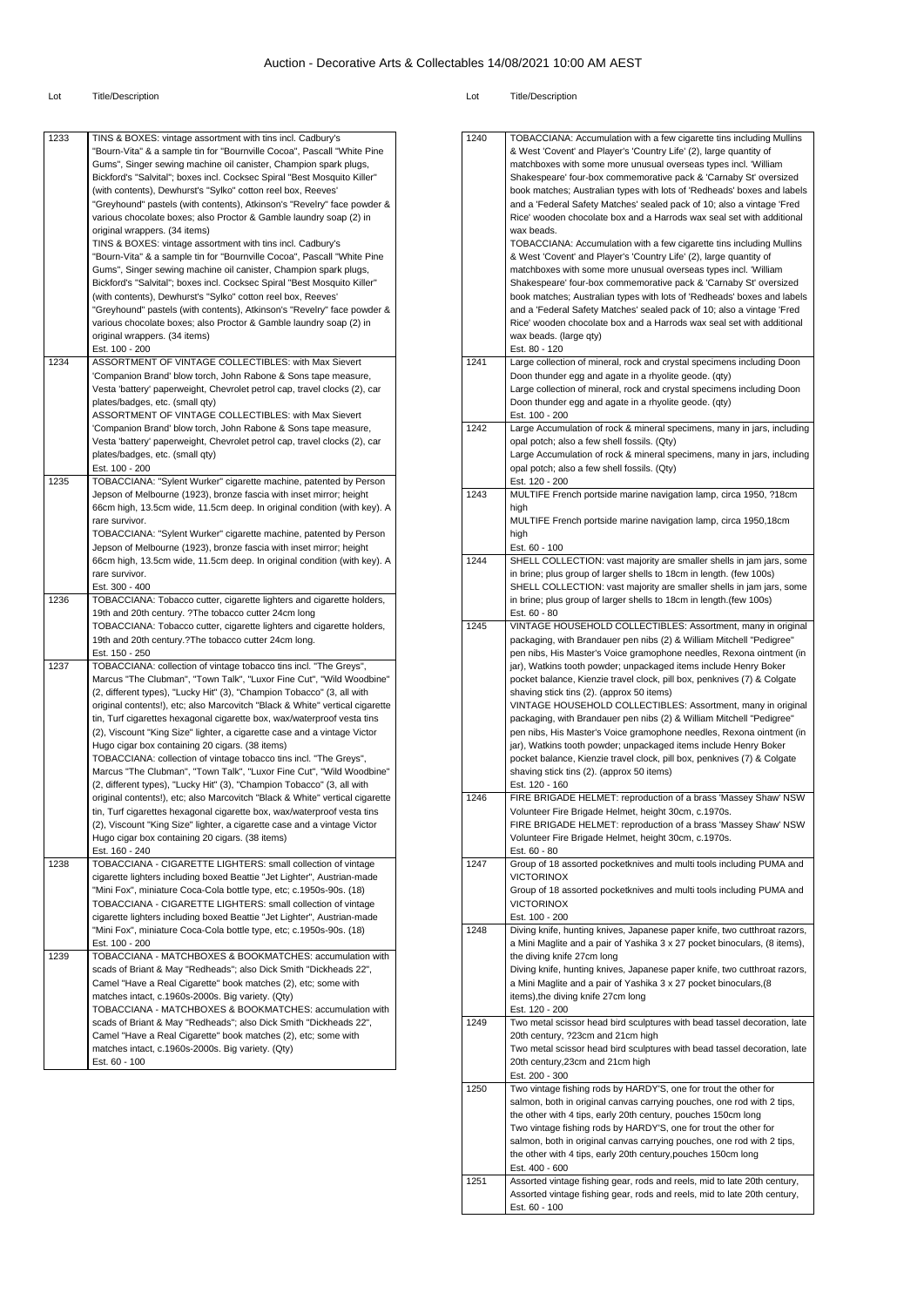| วt | <b>Title/Description</b> |
|----|--------------------------|

| 1252 | A box of sundry items (qty)<br>A box of sundry items (qty)                                                                                           |
|------|------------------------------------------------------------------------------------------------------------------------------------------------------|
|      | Est. 40 - 60                                                                                                                                         |
| 1253 | A Chinese globe of the world made from inlaid stone specimens, circa                                                                                 |
|      | 1990, ?66cm high<br>A Chinese globe of the world made from inlaid stone specimens, circa                                                             |
|      | 1990,66cm high                                                                                                                                       |
|      | Est. 120 - 200                                                                                                                                       |
| 1254 | MEDALLIONS: Royal Flying Doctor Service medallion by Michael<br>Meszaros recognising the work of John Flynn founder of the RFDSofA,                  |
|      | in original presentation case; also two K.G. Luke 1970-71 bowls                                                                                      |
|      | medallions, one for the 1970 Jeffrey Classic (Geelong), plus two 1971<br>Stokes ten pin bowling medallions. (5)                                      |
|      | MEDALLIONS: Royal Flying Doctor Service medallion by Michael                                                                                         |
|      | Meszaros recognising the work of John Flynn founder of the RFDSofA,                                                                                  |
|      | in original presentation case; also two K.G. Luke 1970-71 bowls<br>medallions, one for the 1970 Jeffrey Classic (Geelong), plus two 1971             |
|      | Stokes ten pin bowling medallions. (5)                                                                                                               |
|      | Est. 60 - 80                                                                                                                                         |
| 1255 | An antique carved bone fan, pair of cufflinks, tea caddy spoon, Delft<br>porcelain clog ornaments and four Spanish tiles (10 items), the fan 18cm    |
|      | high                                                                                                                                                 |
|      | An antique carved bone fan, pair of cufflinks, tea caddy spoon, Delft                                                                                |
|      | porcelain clog ornaments and four Spanish tiles (10 items), the fan 18cm<br>high                                                                     |
|      | Est. 60 - 100                                                                                                                                        |
| 1256 | Cast spelter lion statue, bakelite container, silver plated napkin ring with<br>enamel Australian map, bakelite barrel form ashtray, mother of pearl |
|      | inlaid box and bakelite cased set of six sterling silver cake forks, (6                                                                              |
|      | items)                                                                                                                                               |
|      | Cast spelter lion statue, bakelite container, silver plated napkin ring with<br>enamel Australian map, bakelite barrel form ashtray, mother of pearl |
|      | inlaid box and bakelite cased set of six sterling silver cake forks, (6                                                                              |
|      | items)                                                                                                                                               |
| 1257 | Est. 100 - 200<br>A vintage cast bronze padlock in the form of a camel. ?9.5cm high                                                                  |
|      | A vintage cast bronze padlock in the form of a camel.9.5cm high                                                                                      |
| 1258 | Est. 40 - 60<br>A collection of hard and soft stone bird carvings, consisting of an                                                                  |
|      | Alabaster Egyptian style eagle, a marble ashtray with bird resting on a                                                                              |
|      | tree log, a hard stone carved pelican and a Native American totem hard                                                                               |
|      | stone carved eagle, (4 items) ?the taller 16cm high<br>A collection of hard and soft stone bird carvings, consisting of an                           |
|      | Alabaster Egyptian style eagle, a marble ashtray with bird resting on a                                                                              |
|      | tree log, a hard stone carved pelican and a Native American totem hard<br>stone carved eagle, (4 items)the taller 16cm high                          |
|      | Est. 100 - 150                                                                                                                                       |
| 1259 | PANTONE COLOUR GUIDE: comprising five colour guide swatches                                                                                          |
|      | (four are sealed, one swatch missing) and a carry case (width 35cm).<br>Ideal for interior/graphic designers.                                        |
|      | PANTONE COLOUR GUIDE: comprising five colour guide swatches                                                                                          |
|      | (four are sealed, one swatch missing) and a carry case (width 35cm).                                                                                 |
|      | Ideal for interior/graphic designers.<br>Est. 80 - 120                                                                                               |
| 1260 | FOCOLTONE COLOUR SYSTEM: comprising colour swatch and a a                                                                                            |
|      | book of colour tear-off chips for affixing to visuals or artwork; with user<br>guide. As new in the original box.                                    |
|      | FOCOLTONE COLOUR SYSTEM: comprising colour swatch and a a                                                                                            |
|      | book of colour tear-off chips for affixing to visuals or artwork; with user                                                                          |
|      | guide. As new in the original box.<br>Est. 80 - 120                                                                                                  |
| 1261 | Group of vintage cameras comprising Eastman Kodak "Hawk-Eye"                                                                                         |
|      | folding camera with leather case, two Kodak "Brownies", and a Polaroid                                                                               |
|      | SX-70 Land Camera 'Alpha'; also a pair of French-made opera<br>binoculars. (5 items).                                                                |
|      | Group of vintage cameras comprising Eastman Kodak "Hawk-Eye"                                                                                         |
|      | folding camera with leather case, two Kodak "Brownies", and a Polaroid<br>SX-70 Land Camera 'Alpha'; also a pair of French-made opera                |
|      | binoculars. (5 items).                                                                                                                               |
|      | Est. 60 - 100                                                                                                                                        |
| 1262 | LENS ATTACHMENTS, FILTERS, ETC., a collection, mainly Hoya<br>products for 55mm applications, includes Close-Up Set No.3, Vario                      |
|      | Color Red-Blue and Yellow-Blue, Vario Cross, etc. (18 items) plus an                                                                                 |
|      | eyepiece, straps, etc. in a Fotima carry bag.                                                                                                        |
|      | LENS ATTACHMENTS, FILTERS, ETC., a collection, mainly Hoya                                                                                           |
|      | products for 55mm applications, includes Close-Up Set No.3, Vario<br>Color Red-Blue and Yellow-Blue, Vario Cross, etc. (18 items) plus an            |
|      | eyepiece, straps, etc. in a Fotima carry bag.                                                                                                        |
| 1263 | Est. 100 - 200<br>WATCH MAKER & JEWELLER'S vintage and antique tools                                                                                 |
|      | WATCH MAKER & JEWELLER'S vintage and antique tools                                                                                                   |
|      | Est. 120 - 200                                                                                                                                       |
|      |                                                                                                                                                      |

| 1264 | An antique English spirit level, birdseye maple and brass, early 19th                                                     |
|------|---------------------------------------------------------------------------------------------------------------------------|
|      | century, with user's name "J. TWIGG", 30.5cm long                                                                         |
|      | An antique English spirit level, birdseye maple and brass, early 19th                                                     |
|      | century, with user's name "J. TWIGG", 30.5cm long                                                                         |
|      |                                                                                                                           |
| 1265 | Est. 60 - 100                                                                                                             |
|      | A German vintage violin in case with bow, early 20th century, bearing<br>label "Copy Of ANTONIUS STRADIVARIUS", 60cm long |
|      |                                                                                                                           |
|      | A German vintage violin in case with bow, early 20th century, bearing                                                     |
|      | label "Copy Of ANTONIUS STRADIVARIUS", 60cm long                                                                          |
|      | Est. 200 - 300                                                                                                            |
| 1266 | MYA-MOE American hand-made ukulele bearing maker's label                                                                  |
|      | "Mya-Moe Ukuleles, Glenview, Illinois, Serial #2546, Complete 2/19.",                                                     |
|      | with maker's signature, housed in a high quality plush fitted hard case                                                   |
|      | with additional strings and strap. A superbly crafted instrument.                                                         |
|      | MYA-MOE American hand-made ukulele bearing maker's label                                                                  |
|      | "Mya-Moe Ukuleles, Glenview, Illinois, Serial #2546, Complete 2/19.",                                                     |
|      | with maker's signature, housed in a high quality plush fitted hard case                                                   |
|      | with additional strings and strap. A superbly crafted instrument.                                                         |
|      | Est. 300 - 500                                                                                                            |
| 1267 | A vintage banjo mandolin, early 20th century, ?61cm long                                                                  |
|      | A vintage banjo mandolin, early 20th century, 61cm long                                                                   |
|      | Est. 60 - 80                                                                                                              |
| 1268 | BRUNSWICK cabinet gramophone, early 20th century, ?a great player                                                         |
|      | with high quality sound, 98cm high, 55cm wide, 54cm deep                                                                  |
|      | BRUNSWICK cabinet gramophone, early 20th century, a great player                                                          |
|      | with high quality sound, 98cm high, 55cm wide, 54cm deep                                                                  |
|      | Est. 400 - 600                                                                                                            |
| 1269 | ASTOR "MICKEY" ivory bakelite mantel radio, ?19cm wide, 26cm wide                                                         |
|      | ASTOR "MICKEY" ivory bakelite mantel radio, 19cm wide, 26cm wide                                                          |
|      | Est. 400 - 600                                                                                                            |
| 1270 | AWA mantel radio clock in ivory plastic case, ?19cm high, 35cm wide                                                       |
|      | AWA mantel radio clock in ivory plastic case, 19cm high, 35cm wide                                                        |
|      |                                                                                                                           |
|      | Est. 250 - 350                                                                                                            |
| 1271 | AWA vintage mantel radio in burgundy and ivory plastic case, missing                                                      |
|      | one knob, ?19cm high, 35cm wide                                                                                           |
|      | AWA vintage mantel radio in burgundy and ivory plastic case, missing                                                      |
|      | one knob, 19cm high, 35cm wide                                                                                            |
|      | Est. 100 - 200                                                                                                            |
| 1272 | AWA The Fisk Radiolette "Fret & Foot" mantel radio in mottled brown                                                       |
|      | bakelite with cappuccino grill, circa 1936, 33cm high, 30cm wide                                                          |
|      | AWA The Fisk Radiolette "Fret & Foot" mantel radio in mottled brown                                                       |
|      | bakelite with cappuccino grill, circa 1936,33cm high, 30cm wide                                                           |
|      | Est. 1,000 - 1,500                                                                                                        |
| 1273 | ASTOR MICKEY rare green bakelite mantel radio, 17.5cm high, 32cm                                                          |
|      | wide, 16cm deep                                                                                                           |
|      | ASTOR MICKEY rare green bakelite mantel radio, 17.5cm high, 32cm                                                          |
|      | wide, 16cm deep                                                                                                           |
|      | Est. 550 - 650                                                                                                            |
| 1274 | TASMA Twin Four brown bakelite mantel radio, ?19cm high, 33cm wide,                                                       |
|      | 19cm deep                                                                                                                 |
|      | TASMA Twin Four brown bakelite mantel radio, 19cm high, 33cm wide,                                                        |
|      | 19cm deep                                                                                                                 |
|      | Est. 400 - 600                                                                                                            |
| 1275 | A vintage S.E.C. Stereoscope in original case, ?the case 44cm wide                                                        |
|      | A vintage S.E.C. Stereoscope in original case, the case 44cm wide                                                         |
|      |                                                                                                                           |
|      | Est. 150 - 250                                                                                                            |
| 1276 | AWA: Teleradio 3BZ Transmitter Type J50062 numbered #430, with                                                            |
|      | working instructions within the detachable lid. This particular model,                                                    |
|      | developed in 1942 was "tropicalised" to minimise the onset of mildew,                                                     |
|      | rot and fungus; size 25x40x25cm, weight 21kg, c.1942. During WWII                                                         |
|      | the RAN arranged for many civilian user "spotters", located in the Pacific                                                |
|      | Islands region, to receive these 3B sets to alert authorities of any                                                      |
|      | suspicious activities.                                                                                                    |
|      | AWA: Teleradio 3BZ Transmitter Type J50062 numbered #430, with                                                            |
|      | working instructions within the detachable lid. This particular model,                                                    |
|      | developed in 1942 was "tropicalised" to minimise the onset of mildew,                                                     |
|      | rot and fungus; size 25x40x25cm, weight 21kg, c.1942.During WWII the                                                      |
|      | RAN arranged for many civilian user "spotters", located in the Pacific                                                    |
|      | Islands region, to receive these 3B sets to alert authorities of any                                                      |
|      | suspicious activities.                                                                                                    |
|      | Est. 100 - 200                                                                                                            |
| 1277 | TECNICO "ARISTOCRAT" bakelite cased vintage valve radio, model                                                            |
|      | #850, late 1940s. 24cm high, 44cm wide,                                                                                   |
|      | TECNICO "ARISTOCRAT" bakelite cased vintage valve radio, model                                                            |
|      | #850, late 1940s.24cm high, 44cm wide,                                                                                    |
|      | Est. 120 - 160                                                                                                            |
| 1278 | AWA Fisk Radiola timber cased console radio, circa 1950s. 100cm high,                                                     |
|      | 60cm wide, 38cm deep                                                                                                      |
|      | AWA Fisk Radiola timber cased console radio, circa 1950s.100cm high,                                                      |
|      | 60cm wide, 38cm deep                                                                                                      |
|      |                                                                                                                           |
|      | Est. 250 - 350                                                                                                            |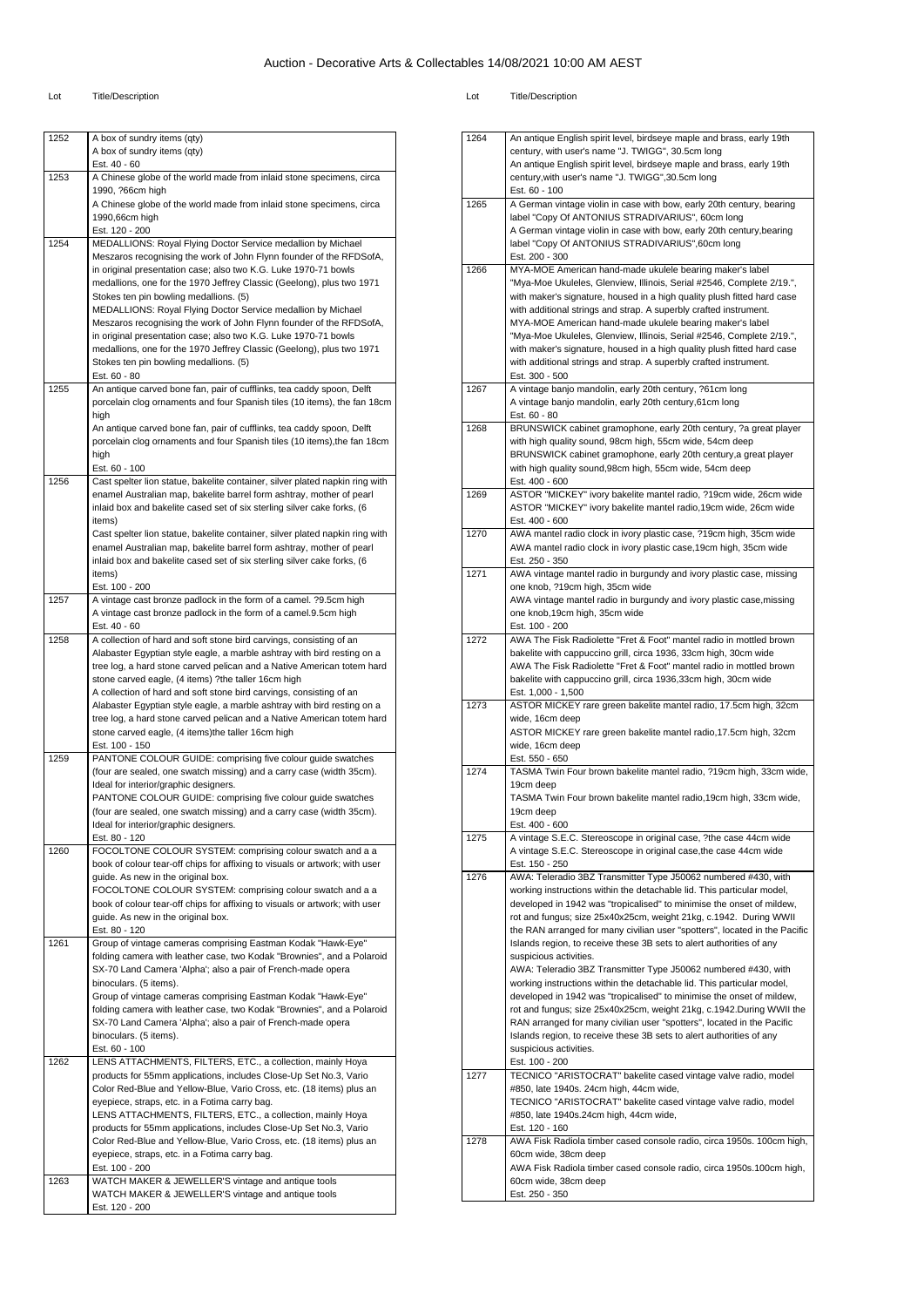| 1279 | National Panasonic DR22 FR-2200BS portable mains/battery radio, with      |
|------|---------------------------------------------------------------------------|
|      | carry straps, late 1970s. 19cm high, 32cm wide.                           |
|      | National Panasonic DR22 FR-2200BS portable mains/battery radio, with      |
|      | carry straps, late 1970s.19cm high, 32cm wide.                            |
|      | Est. 80 - 120                                                             |
| 1280 | "ABBA is COMING" point of sale display box containing 70+ original        |
|      | "Abba in large white hats" pin badges made by Patrick Bros.,              |
|      | Melbourne. circa 1976 new-old-stock.                                      |
|      | "ABBA is COMING" point of sale display box containing 70+ original        |
|      | "Abba in large white hats" pin badges made by Patrick Bros.,              |
|      | Melbourne.circa 1976 new-old-stock.                                       |
|      | Est. 300 - 500                                                            |
| 1281 | Harman/Kardon HD 740 compact disc player with remote control along        |
|      | with a Nakamichi 482 Discrete Head Cassette Deck mid 1990's, (2           |
|      | items), the cassette player 12cm high, 45cm wide, 28cm deep.              |
|      | Harman/Kardon HD 740 compact disc player with remote control along        |
|      | with a Nakamichi 482 Discrete Head Cassette Deck mid 1990's, (2           |
|      | items), the cassette player 12cm high, 45cm wide, 28cm deep.              |
|      | Est. 200 - 300                                                            |
| 1282 | Napoleonic French prisoner of war straw work box with carved bone         |
|      | handles, circa 1805. Straw work and bone carving was a way of             |
|      | prisoners earning some extra money that could purchase them more          |
|      | favourable food and conditions. 20.5cm high, 24.5cm wide, 17cm deep       |
|      | Napoleonic French prisoner of war straw work box with carved bone         |
|      | handles, circa 1805. Straw work and bone carving was a way of             |
|      | prisoners earning some extra money that could purchase them more          |
|      | favourable food and conditions.20.5cm high, 24.5cm wide, 17cm deep        |
|      | Est. 400 - 600                                                            |
| 1283 | NAPOLEON and WELLINGTON pair of brass commemorative plaques,              |
|      | 19th century, 17.5cm diameter                                             |
|      | NAPOLEON and WELLINGTON pair of brass commemorative plaques,              |
|      | 19th century, 17.5cm diameter                                             |
|      | Est. 200 - 300                                                            |
| 1284 | An antique English pocket telescope, leather bound brass, 19th century,   |
|      | 42cm long                                                                 |
|      | An antique English pocket telescope, leather bound brass, 19th            |
|      | century, 42cm long                                                        |
|      | Est. 150 - 250                                                            |
| 1285 | KENTUCKIAN American antique muzzle loading percussion rifle with          |
|      | figured maple stock and hexagonal steel barrel, ?signed "A.Spies", circa  |
|      | 1850, 128cm long                                                          |
|      | KENTUCKIAN American antique muzzle loading percussion rifle with          |
|      | figured maple stock and hexagonal steel barrel, signed "A.Spies", circa   |
|      | 1850,128cm long                                                           |
|      | Est. 2,000 - 2,500                                                        |
| 1286 | BLACK POWDER FLASK: brass and copper construction, mid 19th               |
|      | century. ?20cm long                                                       |
|      | BLACK POWDER FLASK: brass and copper construction, mid 19th               |
|      | century.20cm long                                                         |
|      | Est. 60 - 100                                                             |
| 1287 | Jezail leather accessories belt, tribal Afghan, 19th century, ?110cm long |
|      | Jezail leather accessories belt, tribal Afghan, 19th century, 110cm long  |
|      | Est. 200 - 300                                                            |
| 1288 | ROYAL ENGINEERS Wilkinson parade sword with Queen Victoria                |
|      | cypher, 19th century, 86cm long                                           |
|      | ROYAL ENGINEERS Wilkinson parade sword with Queen Victoria                |
|      | cypher, 19th century, 86cm long                                           |
|      | Est. 200 - 300                                                            |
| 1289 | A miniature cast iron cannon on later wooden cradle with three            |
|      | unassociated display cannon balls, early to mid 20th century, bearing     |
|      | plaque "Brought From Liverpool To Australia In 1946 By Jacob A.           |
|      | Booth", 33cm high, 56cm long                                              |
|      | A miniature cast iron cannon on later wooden cradle with three            |
|      | unassociated display cannon balls, early to mid 20th century, bearing     |
|      | plaque "Brought From Liverpool To Australia In 1946 By Jacob A.           |
|      | Booth",33cm high, 56cm long                                               |
|      | Est. 250 - 350                                                            |
| 1290 | WW1 period portable periscope with broad arrow mark, ?23cm high           |
|      | WW1 period portable periscope with broad arrow mark, 23cm high            |
|      | Est. 100 - 200                                                            |
| 1291 | WWI "YPRES" Trench Art artillery shell vase, together with a bugle, ?(2   |
|      | items), the shell 17cm high                                               |
|      | WWI "YPRES" Trench Art artillery shell vase, together with a bugle, ?(2   |
|      | items), the shell 17cm high                                               |
|      | Est. 100 - 200                                                            |
| 1292 | Two Soviet era medals, mid 20th century.                                  |
|      | Two Soviet era medals, mid 20th century.                                  |
|      | Est. 60 - 100                                                             |
| 1293 |                                                                           |
|      | WWII American aircraft compass (type D-12), 12cm high, 18cm               |
|      | diameter                                                                  |
|      | WWII American aircraft compass (type D-12), 12cm high, 18cm diameter      |
|      | Est. 250 - 350                                                            |

| 1294 | A Trench Art brass shell vase with scalloped top edge and engraved                                                                         |
|------|--------------------------------------------------------------------------------------------------------------------------------------------|
|      | floral decoration, together with a pair of vintage Persian bidri ware niello                                                               |
|      | decorated bud vases, 20th century, (3 items), the bud vases 11cm high                                                                      |
|      | A Trench Art brass shell vase with scalloped top edge and engraved                                                                         |
|      | floral decoration, together with a pair of vintage Persian bidri ware niello                                                               |
|      | decorated bud vases, 20th century, (3 items), the bud vases 11cm high                                                                      |
|      | Est. 150 - 200                                                                                                                             |
| 1295 | A CORRESPONDENCE WITH KEITH SMITH: 1917 - 1926, A group of                                                                                 |
|      | letters and postcards, six items in all, all addressed and written by Keith                                                                |
|      | Smith to his friend, B.R. Stevenson (who he addresses as "Steve"), an                                                                      |
|      | employee of Elder, Smith & Co., Adelaide:<br>A CORRESPONDENCE WITH KEITH SMITH: 1917 - 1926, A group of                                    |
|      | letters and postcards, six items in all, all addressed and written by Keith                                                                |
|      | Smith to his friend, B.R. Stevenson (who he addresses as "Steve"), an                                                                      |
|      | employee of Elder, Smith & Co., Adelaide:- 1/11/1917 a postcard from                                                                       |
|      | Leeds, "start flying from tomorrow if it's a decent day" signed                                                                            |
|      | K.M.S.,- 25/2/1918 a postcard from Norwich, " Have come down to get                                                                        |
|      | a machine to fly back to Cramlington, a nice 250 mile jaunt if the                                                                         |
|      | weather is anything like decent" signed K.M.S.[Cramlington Airfield                                                                        |
|      | was built in 1915 in response to German airship attacks on                                                                                 |
|      | Newcastle-Upon-Tyne.]- 20/4/1918 a postcard from Ryde, Isle of Wight,                                                                      |
|      | "See in today's paper that Neville Swift has gone West, jolly rotten                                                                       |
|      | luck" signed K.M.S. R.A.F.[Major Neville Cropley Swift of Adelaide                                                                         |
|      | died of wounds in France 28th March 1918. He was 22 years old.]-                                                                           |
|      | 22/12/1924 an envelope addressed to Stevenson, containing a                                                                                |
|      | Christmas and New Year Greeting, dated "Sydney 1924" and signed                                                                            |
|      | Keith Smith.- 7/8/1926 a typed letter contained in an envelope from                                                                        |
|      | Sydney, " Cobham is due here today week and I do not want to miss                                                                          |
|      | seeing him land and take part in his welcome. He has done damn well                                                                        |
|      | and his flight should do a lot to buck up the interest in flying all over                                                                  |
|      | Australia" signed Keith.- 26/12/1926 a typed letter contained in an<br>envelope from Sydney, " I leave here in about 3 weeks for Melbourne |
|      | where I hope to spend a few days prior to coming over to Adelaide to                                                                       |
|      | join the boat" signed Keith Smith.Sir Keith Macpherson Smith, KBE                                                                          |
|      | (1890 - 1955) along with his brother, Sir Ross Macpherson Smith,                                                                           |
|      | Sergeant James Mallett (Jim) Bennett and Sergeant Walter (Wally)                                                                           |
|      | Shiers, became the first people to fly from England to Australia in 1919.                                                                  |
|      | Est. 1,000 - 1,500                                                                                                                         |
| 1296 | THE BRISTOL AEROPLANE COMAPNY: A collection of original                                                                                    |
|      | photographs of some of their aircraft, including the Scout, the Bulldog,                                                                   |
|      | the Blenheim, the Brigand, the Buckingham, the Bullet, the Beaufighter,                                                                    |
|      | the Bristol Type 138A, the Badminton, the Bristol Type 142, the                                                                            |
|      | Brabazon, etc. Mainly fine and mostly approx. 19 x 25cm. (13).                                                                             |
|      | THE BRISTOL AEROPLANE COMAPNY: A collection of original                                                                                    |
|      | photographs of some of their aircraft, including the Scout, the Bulldog,                                                                   |
|      | the Blenheim, the Brigand, the Buckingham, the Bullet, the Beaufighter,                                                                    |
|      | the Bristol Type 138A, the Badminton, the Bristol Type 142, the<br>Brabazon, etc. Mainly fine and mostly approx. 19 x 25cm. (13).          |
|      | Est. 100 - 150                                                                                                                             |
| 1297 | CHARLES KINGSFORD SMITH PHOTOS: A folder containing press                                                                                  |
|      | photos and others, mainly featuring CKS but also his wife, Mary, the                                                                       |
|      | "Southern Cross", the "Lady Southern Cross", other aviators, etc. (20+                                                                     |
|      | items).                                                                                                                                    |
|      | CHARLES KINGSFORD SMITH PHOTOS:A folder containing press                                                                                   |
|      | photos and others, mainly featuring CKS but also his wife, Mary, the                                                                       |
|      | "Southern Cross", the "Lady Southern Cross", other aviators, etc. (20+                                                                     |
|      | items).                                                                                                                                    |
|      | Est. 500 - 1,000                                                                                                                           |
| 1298 | THE SOUTHERN CROSS: A 4-page souvenir card of the 31st May                                                                                 |
|      |                                                                                                                                            |
|      | 1928 departure of the Southern Cross from BLENHEIM (N.Z.) to                                                                               |
|      | SYDNEY; created by the Marlborough Aero Club; printed by "Express"                                                                         |
|      | Print, Blenheim. Extremely rare.                                                                                                           |
|      | THE SOUTHERN CROSS: A 4-page souvenir card of the 31st May                                                                                 |
|      | 1928 departure of the Southern Cross from BLENHEIM (N.Z.) to                                                                               |
|      | SYDNEY; created by the Marlborough Aero Club; printed by "Express"                                                                         |
|      | Print, Blenheim. Extremely rare.<br>Est. 100 - 150                                                                                         |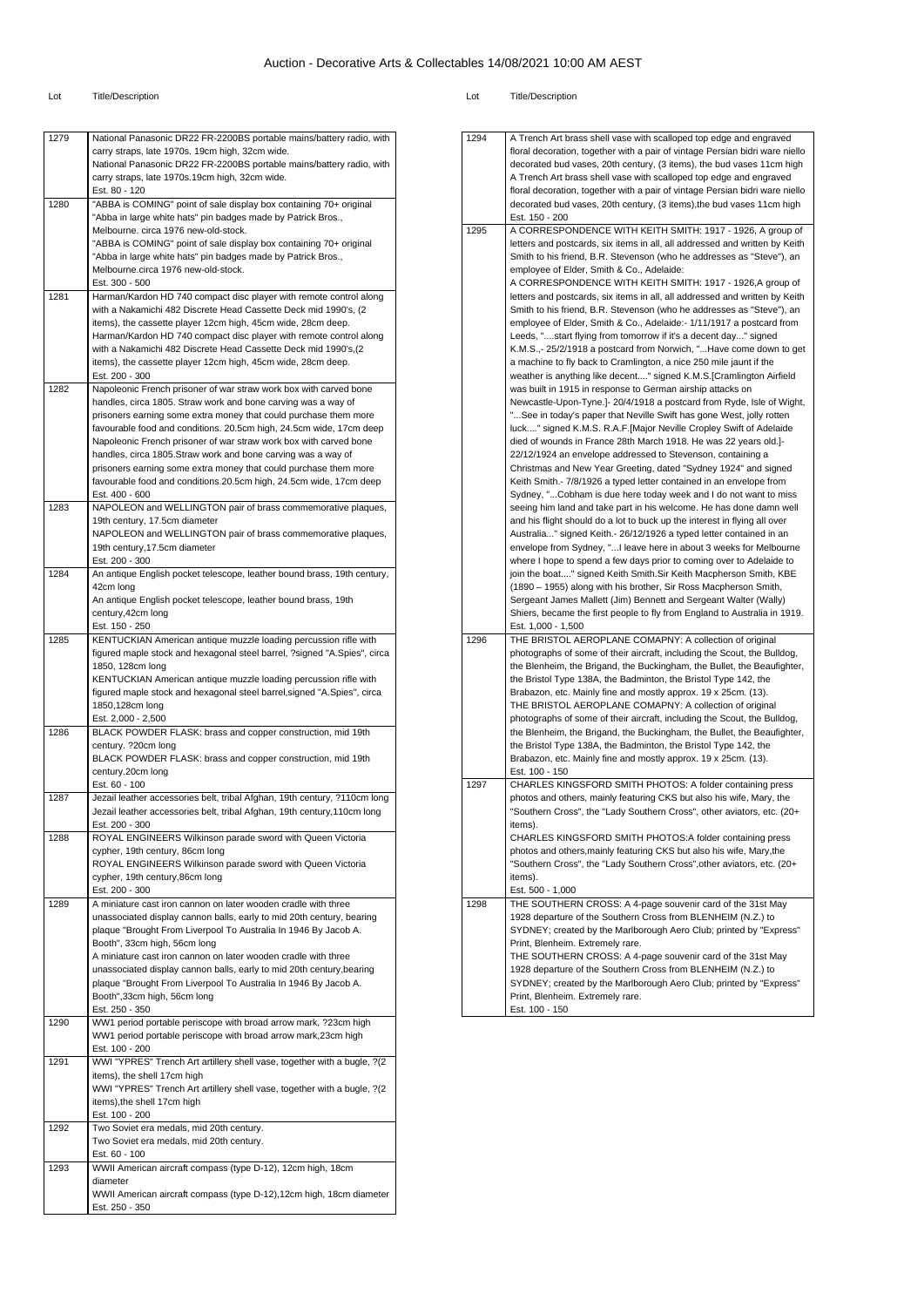| 1299 | OAKLAND AIRPORT & THE 1928 TRANS-PACIFIC FLIGHT: Original<br>Associated Press photo of James Warner (radio operator) & Charles<br>Ulm (relief pilot) titled "A Minute To Go" at Oakland Airport while<br>Kingsford Smith was warming up the engines of the Southern Cross;<br>another press photo of the Southern Cross during pre-flight<br>preparations, with the Paramount News van at left, mechanics and<br>officials around the plane; and the July-August 1935 edition of the Port<br>of Oakland "Compass" magazine, the edition<br>OAKLAND AIRPORT & THE 1928 TRANS-PACIFIC FLIGHT: Original<br>Associated Press photo of James Warner (radio operator) & Charles<br>Ulm (relief pilot) titled "A Minute To Go" at Oakland Airport while<br>Kingsford Smith was warming up the engines of the Southern Cross;<br>another press photo of the Southern Cross during pre-flight<br>preparations, with the Paramount News van at left, mechanics and<br>officials around the plane; and the July-August 1935 edition of the Port<br>of Oakland "Compass" magazine, the edition devoted completely to "Air<br>Commerce". Kingsford Smith features in an article headed "Famous<br>Flights" in which the May/June Trans-Pacific flight that left from Oakland<br>is detailed, as well as Kingsford Smith's July 4, 1930 completion at<br>Oakland of his circumnavigation of the globe, his Nov.1934 first<br>trans-Pacific flight that terminated at Oakland and, sadly, the loss at sea<br>of Ulm & Littlejohn on their Dec.1934 flight from Oakland via Honolulu<br>and Suva. (3 items). | 1305<br>1306 | KINGSFORD SMITH'S RECORD ENGLAND - AUSTRALIA SOLO<br>FLIGHT: 4 October 1933 original Dutch press photo with affixed details:<br>"Sir Charles Kingsford Smith studying a map of the route he will take<br>before leaving Heston Aerodrome today." The plane was a Percival D.2<br>Gull IV named "Miss Southern Cross". A new record elapsed time for the<br>flight was set: 7 days, 4 hours, 44 minutes. The previous record for a<br>solo flight was 8 days, 20 hours, 47 minutes, set by Charles William<br>Anderson Scott in 1932.<br>KINGSFORD SMITH'S RECORD ENGLAND - AUSTRALIA SOLO<br>FLIGHT: 4 October 1933 original Dutch press photo with affixed details:<br>"Sir Charles Kingsford Smith studying a map of the route he will take<br>before leaving Heston Aerodrome today." The plane was a Percival D.2<br>Gull IV named "Miss Southern Cross". A new record elapsed time for the<br>flight was set: 7 days, 4 hours, 44 minutes. The previous record for a<br>solo flight was 8 days, 20 hours, 47 minutes, set by Charles William<br>Anderson Scott in 1932.<br>Est. 120 - 150<br>KINGSFORD SMITH & THE SOUTHERN CROSS FLY TO NEW<br>ZEALAND: January 1934. A Kingsford Smith Air Service Limited<br>envelope carried on the third trans-Tasman flight in the "Southern<br>Cross", cancelled before departure at MASCOT on January 12th, and<br>cancelled on arrival at NEW PLYMOUTH on January 15th. The<br>envelope, part of a very small mail carried on the flight is signed by |
|------|----------------------------------------------------------------------------------------------------------------------------------------------------------------------------------------------------------------------------------------------------------------------------------------------------------------------------------------------------------------------------------------------------------------------------------------------------------------------------------------------------------------------------------------------------------------------------------------------------------------------------------------------------------------------------------------------------------------------------------------------------------------------------------------------------------------------------------------------------------------------------------------------------------------------------------------------------------------------------------------------------------------------------------------------------------------------------------------------------------------------------------------------------------------------------------------------------------------------------------------------------------------------------------------------------------------------------------------------------------------------------------------------------------------------------------------------------------------------------------------------------------------------------------------------------------------------------------------------|--------------|-----------------------------------------------------------------------------------------------------------------------------------------------------------------------------------------------------------------------------------------------------------------------------------------------------------------------------------------------------------------------------------------------------------------------------------------------------------------------------------------------------------------------------------------------------------------------------------------------------------------------------------------------------------------------------------------------------------------------------------------------------------------------------------------------------------------------------------------------------------------------------------------------------------------------------------------------------------------------------------------------------------------------------------------------------------------------------------------------------------------------------------------------------------------------------------------------------------------------------------------------------------------------------------------------------------------------------------------------------------------------------------------------------------------------------------------------------------------------------------------------------|
| 1300 | Est. 200 - 250<br>CHARLES ULM & HIS 1928 FLIGHTS: Three original press<br>photographs associated with the May/June 1928 Trans-Pacific flight with<br>Kingsford Smith, one endorsed "Mrs Ulm sees the plane arriving at<br>Sydney" and dated July 12, 1928; also, a charming press photo (by J.F.<br>Louden of Hamilton, N.Z.) endorsed "Lieut Ulm greets the well known<br>Maori Guide "Bella" in the Maori way by rubbing noses: and dated<br>Oct.15.1928 when it was submitted on the occasion of the return flight to<br>Australia of the "Southern Cros<br>CHARLES ULM & HIS 1928 FLIGHTS: Three original press photographs<br>associated with the May/June 1928 Trans-Pacific flight with Kingsford                                                                                                                                                                                                                                                                                                                                                                                                                                                                                                                                                                                                                                                                                                                                                                                                                                                                                     |              | Kingsford Smith. Other crew members were P.G. Taylor, T. Pethybridge<br>and John Stannage. [See The Australian Airmail Catalogue, N<br>KINGSFORD SMITH & THE SOUTHERN CROSS FLY TO NEW<br>ZEALAND: January 1934.A Kingsford Smith Air Service Limited<br>envelope carried on the third trans-Tasman flight in the "Southern<br>Cross", cancelled before departure at MASCOT on January 12th, and<br>cancelled on arrival at NEW PLYMOUTH on January 15th. The<br>envelope, part of a very small mail carried on the flight is signed by<br>Kingsford Smith. Other crew members were P.G. Taylor, T. Pethybridge<br>and John Stannage. [See The Australian Airmail Catalogue, No.350].<br>Est. 500 - 750                                                                                                                                                                                                                                                                                                                                                                                                                                                                                                                                                                                                                                                                                                                                                                                             |
| 1301 | Smith, one endorsed "Mrs Ulm sees the plane arriving at Sydney" and<br>dated July 12, 1928; also, a charming press photo (by J.F. Louden of<br>Hamilton, N.Z.) endorsed "Lieut Ulm greets the well known Maori Guide<br>"Bella" in the Maori way by rubbing noses: and dated Oct.15.1928 when<br>it was submitted on the occasion of the return flight to Australia of the<br>"Southern Cross" with Kingsford Smith. (4 items).<br>Est. 150 - 200<br>SOUTHERN CROSS: An original albumen photograph of "The Southern                                                                                                                                                                                                                                                                                                                                                                                                                                                                                                                                                                                                                                                                                                                                                                                                                                                                                                                                                                                                                                                                         | 1307         | CHARLES KINGSFORD SMITH: 21 March 1934 letter from<br>Christchurch addressed to a correspondent in Invercargill; typed, but<br>signed by Kingsford Smith, in which he explains that he did not carry<br>mail on his flight between those two cities.<br>CHARLES KINGSFORD SMITH: 21 March 1934 letter from<br>Christchurch addressed to a correspondent in Invercargill; typed, but<br>signed by Kingsford Smith, in which he explains that he did not carry<br>mail on his flight between those two cities.<br>Est. 100 - 150                                                                                                                                                                                                                                                                                                                                                                                                                                                                                                                                                                                                                                                                                                                                                                                                                                                                                                                                                                      |
| 1302 | Cross" about to depart from California (22x29cm) mounted, framed &<br>glazed together with a card with the hand-written dedication "To: Billy<br>Beausang, With Best wishes, From "Chas" C.T.P. Ulm, 1928". Overall<br>48 x 54cm.<br>SOUTHERN CROSS: An original albumen photograph of "The Southern<br>Cross" about to depart from California (22x29cm) mounted, framed &<br>glazed together with a card with the hand-written dedication "To: Billy<br>Beausang, With Best wishes, From "Chas" C.T.P. Ulm, 1928". Overall 48<br>x 54cm. William (Bill or Liam) Beausang was born in Youghal, County<br>Cork, Ireland on 22 May 1900. He travelled to Australia in 1924 after a<br>distinguished military service and began working with Kingsford-Smith<br>as an engineer in the late 1920s. The image captures the moment of<br>departure, with Kingsford Smith & Ulm piloting the world-famous<br>aeroplane on the historic first flight across the Pacific Ocean.<br>Est. 750 - 1,000<br>AMY JOHNSON & CHARLES LINDBERGH pair of marble busts of the                                                                                                                                                                                                                                                                                                                                                                                                                                                                                                                                    | 1308         | 29 March 1934 the "SOUTHERN CROSS" carries mail from New<br>Zealand to Australia: A Vacuum Oil Company photograph showing the<br>crew (Kingsford Smith, Stannage, Percival, Pethybridge & Taylor) who<br>had carried the airmail in a record time of 13 hours, 25 minutes; also a<br>composite photo depicting the "Southern Cross" in flight with Mt. Egmont<br>(now known as Mt. Taranaki) in the background and with inset photos of<br>Kingsford Smith & Ulm. (2 items).<br>29 March 1934 the "SOUTHERN CROSS" carries mail from New<br>Zealand to Australia: A Vacuum Oil Company photograph showing the<br>crew (Kingsford Smith, Stannage, Percival, Pethybridge & Taylor) who<br>had carried the airmail in a record time of 13 hours, 25 minutes; also a<br>composite photo depicting the "Southern Cross" in flight with Mt. Egmont<br>(now known as Mt. Taranaki) in the background and with inset photos of<br>Kingsford Smith & Ulm. (2 items).<br>Est. 200 - 250                                                                                                                                                                                                                                                                                                                                                                                                                                                                                                                      |
|      | famous aviators, circa 1930s, 30cm high<br>AMY JOHNSON & CHARLES LINDBERGH pair of marble busts of the<br>famous aviators, circa 1930s, 30cm high<br>Est. 600 - 800                                                                                                                                                                                                                                                                                                                                                                                                                                                                                                                                                                                                                                                                                                                                                                                                                                                                                                                                                                                                                                                                                                                                                                                                                                                                                                                                                                                                                          | 1309         | THE APRIL 1934 AIRMAIL FLIGHT TO NEW ZEALAND: 11th April<br>1934, two-page Imperial cablegram reporting that the short-wave (radio)<br>operator at Auckland had heard Ulm calling the "Kalingo" and also<br>calling other vessels "using the main and emergency [radio] sets.                                                                                                                                                                                                                                                                                                                                                                                                                                                                                                                                                                                                                                                                                                                                                                                                                                                                                                                                                                                                                                                                                                                                                                                                                       |
| 1303 | CRASH: A small collection of original photographs (and one<br>reproduction pic) of crashed aircraft, including the Avro-Anson bomber<br>which crashed at Windsor in October 1938, the Tugan Gannet crash at<br>Gosford in 1937, a crash at Mascot in Feb.1936, and several<br>unidentified. ? (10 items).<br>CRASH: A small collection of original photographs (and one<br>reproduction pic) of crashed aircraft, including the Avro-Anson bomber<br>which crashed at Windsor in October 1938, the Tugan Gannet crash at<br>Gosford in 1937, a crash at Mascot in Feb.1936, and several<br>unidentified.(10 items).<br>Est. 100 - 150                                                                                                                                                                                                                                                                                                                                                                                                                                                                                                                                                                                                                                                                                                                                                                                                                                                                                                                                                        |              | Evidently monoplane [Faith in Australia] running smoothly" stamped at<br>Sydney. Ulm, Allan & Boulton flew a large quantity of airmail letters<br>from Australia to New Zealand (April 10-11) and return.<br>THE APRIL 1934 AIRMAIL FLIGHT TO NEW ZEALAND:11th April<br>1934, two-page Imperial cablegram reporting that the short-wave (radio)<br>operator at Auckland had heard Ulm calling the "Kalingo" and also<br>calling other vessels "using the main and emergency [radio] sets.<br>Evidently monoplane [Faith in Australia] running smoothly" stamped at<br>Sydney. Ulm, Allan & Boulton flew a large quantity of airmail letters from<br>Australia to New Zealand (April 10-11) and return (April 12-14).<br>Est. 100 - 200                                                                                                                                                                                                                                                                                                                                                                                                                                                                                                                                                                                                                                                                                                                                                              |
| 1304 | THE SOUTHERN CROSS: "Souvenir Programme of the Visit of the<br>SOUTHERN CROSS to Auckland [Mangere Aerodrome], January 27th,<br>28th, 29th & 30th" [1933]; 16pp plus pictorial covers. Rarely seen.<br>THE SOUTHERN CROSS: "Souvenir Programme of the Visit of the<br>SOUTHERN CROSS to Auckland [Mangere Aerodrome], January 27th,<br>28th, 29th & 30th" [1933]; 16pp plus pictorial covers. Rarely seen.<br>Est. 200 - 250                                                                                                                                                                                                                                                                                                                                                                                                                                                                                                                                                                                                                                                                                                                                                                                                                                                                                                                                                                                                                                                                                                                                                                 |              |                                                                                                                                                                                                                                                                                                                                                                                                                                                                                                                                                                                                                                                                                                                                                                                                                                                                                                                                                                                                                                                                                                                                                                                                                                                                                                                                                                                                                                                                                                     |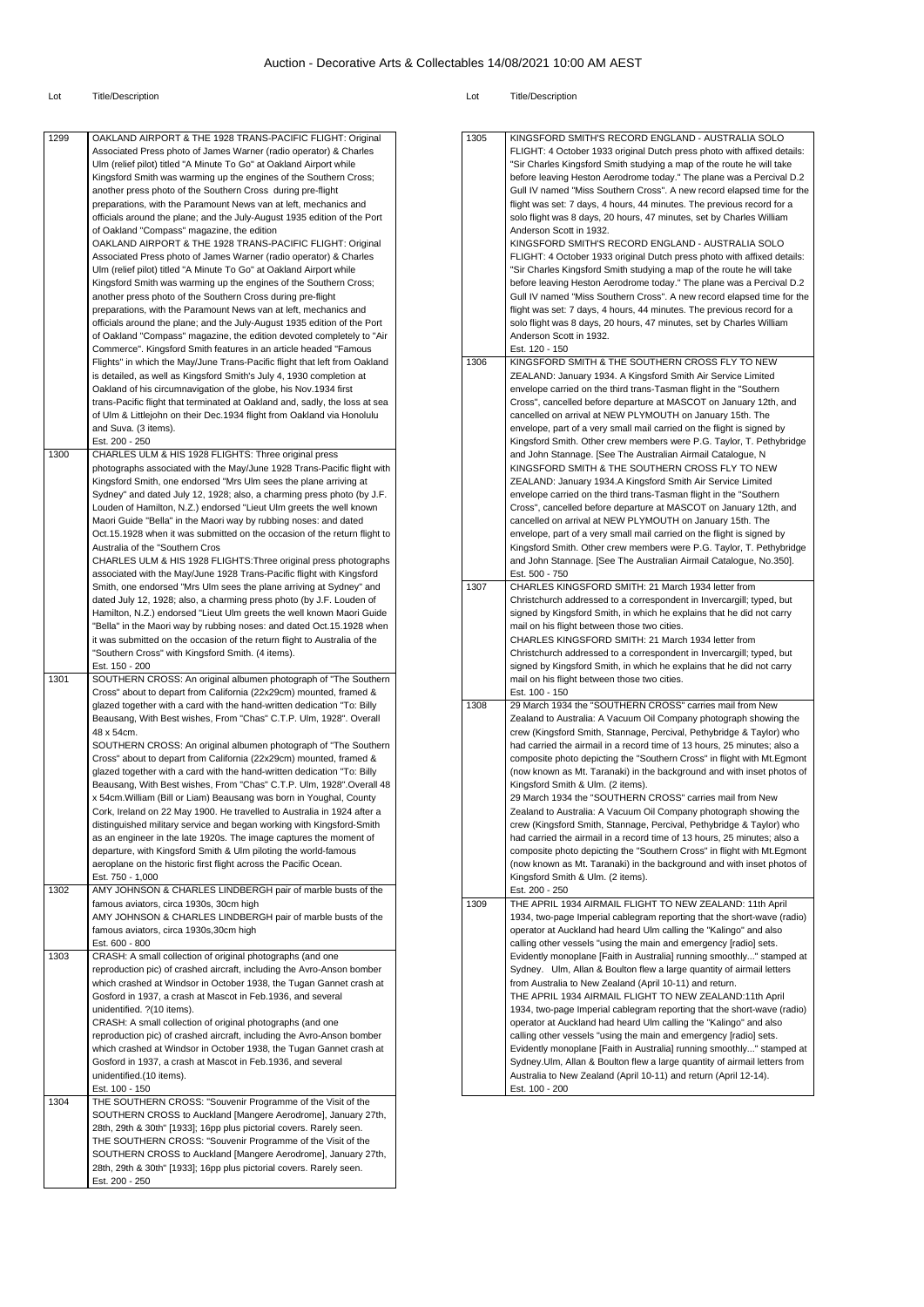| 1310 | THE MacROBERTSON AIR RACE from ENGLAND to AUSTRALIA,                          | 1313 | BRITISH OFFICIAL AIR MINISTRY PHOTOGRAPHS: A collection of                |
|------|-------------------------------------------------------------------------------|------|---------------------------------------------------------------------------|
|      | October 1934: An album containing a collection of original photographs        |      | 1930s-40s original photgraphs with explanations affixed verso; noted      |
|      | of different sizes, the largest being 19.5 x 31cm. Subjects include           |      | "Italian Bombers shot down in England Nov.1940", "One of the Seven        |
|      | C.W.A. Scott & T. Campbell Black (the winning pilots), the Dutch "Uiver:      |      | Downed German Planes 19.6.40", "Another Nazi Bomber shot down,            |
|      |                                                                               |      |                                                                           |
|      | and crew (which won the handicap section), the trophy, a DH Comet on          |      | Sept.1940", "The end of a raid", "Bombing the barges at Dunkirk", "After  |
|      | the ground at Mascot, etc. (12 items).                                        |      | the attack on the Italian Fleet at Taranto11/12th Nov. 1940", etc.        |
|      | THE MacROBERTSON AIR RACE from ENGLAND to AUSTRALIA,                          |      | Mixed sizes, (20 items).,                                                 |
|      | October 1934: An album containing a collection of original photographs        |      | BRITISH OFFICIAL AIR MINISTRY PHOTOGRAPHS: A collection of                |
|      | of different sizes, the largest being 19.5 x 31cm. Subjects include           |      | 1930s-40s original photgraphs with explanations affixed verso; noted      |
|      | C.W.A. Scott & T. Campbell Black (the winning pilots), the Dutch "Uiver:      |      | "Italian Bombers shot down in England Nov.1940", "One of the Seven        |
|      | and crew (which won the handicap section), the trophy, a DH Comet on          |      | Downed German Planes 19.6.40", "Another Nazi Bomber shot down,            |
|      | the ground at Mascot, etc. (12 items).                                        |      | Sept.1940", "The end of a raid", "Bombing the barges at Dunkirk", "After  |
|      | Est. 200 - 300                                                                |      | the attack on the Italian Fleet at Taranto11/12th Nov. 1940", etc.        |
| 1311 | THE LOSS OF THE "STELLA AUSTRALIS" - CHARLES ULM & CREW                       |      | Mixed sizes, (20 items).,                                                 |
|      | - DECEMBER 1934. A folio of 21 original press photographs (various            |      | Est. 200 - 300                                                            |
|      | sizes), and 3 original hand-drawn maps (as published), all from the "San      | 1314 | THE "SUN" - "TELEGRAPH" AIRWAYS EXHIBITION, February 1935 at              |
|      | Francisco Examiner" archives. The photos show Ulm and his crew                |      | the Sun-Telegraph Building, Sydney: a complete original catalogue for     |
|      | preparing for the flight, signing registers, fuelling the plane and the plane |      | this important exhibition, 24pp + covers. The exhibition featured "A      |
|      |                                                                               |      |                                                                           |
|      | at take off. The maps show the planned route from San Francisco via           |      | collection of photographs and exhibits illustrative of the development of |
|      | Honolulu, Fanning Island, Suva, Auckland and on to Sydney, plus the           |      | aviation in the Empire, with special reference to Australian aviators"    |
|      | area from which the last d                                                    |      | Section E featured many aviators with Australian connections including    |
|      | THE LOSS OF THE "STELLA AUSTRALIS" - CHARLES ULM & CREW                       |      | W.E. Hart, Harry Hawker, Ross Smith, Parer & McIntosh, Allan Cobham,      |
|      | - DECEMBER 1934.A folio of 21 original press photographs (various             |      | <b>Bert Hinkler</b>                                                       |
|      | sizes), and 3 original hand-drawn maps (as published), all from the "San      |      | THE "SUN" - "TELEGRAPH" AIRWAYS EXHIBITION, February 1935 at              |
|      | Francisco Examiner" archives. The photos show Ulm and his crew                |      | the Sun-Telegraph Building, Sydney: a complete original catalogue for     |
|      | preparing for the flight, signing registers, fuelling the plane and the plane |      | this important exhibition, 24pp + covers. The exhibition featured "A      |
|      | at take off. The maps show the planned route from San Francisco via           |      | collection of photographs and exhibits illustrative of the development of |
|      | Honolulu, Fanning Island, Suva, Auckland and on to Sydney, plus the           |      | aviation in the Empire, with special reference to Australian aviators"    |
|      | area from which the last definitive report was received and finally, the      |      | Section E featured many aviators with Australian connections including    |
|      |                                                                               |      |                                                                           |
|      | search area after contact was lost. A unique assembly. (24 items). One        |      | W.E. Hart, Harry Hawker, Ross Smith, Parer & McIntosh, Allan Cobham,      |
|      | of the photos carries the following text from Associated Press: PACIFIC       |      | Bert Hinkler, Amy Johnson, etc. Section F was devoted entirely to         |
|      | FLIERS MISSING: Co-Pilot George Littlejohn of the missing plane "Star         |      | Charles Kingsford Smith.                                                  |
|      | of Australia", shown atop the plane, just before the hopoff from the          |      | Est. 120 - 150                                                            |
|      | Oakland, Calif., Airport Dec.3 for a flight to Honolulu, Suva and             | 1315 | THE LAST FLIGHT OF THE "SOUTHERN CROSS". 18th July 1935                   |
|      | Australia. The plane carrying Flight Lieutenant Charles T.P. Ulm,             |      | special envelope carried aboard the "Southern Cross" on its' flight from  |
|      | Navigator-Radio Operator Jay Skillings and Littlejohn was reported            |      | Mascot to Richmond. The envelope is numbered "16" and has been            |
|      | forced down on an undetermined spot in the Pacific Ocean."At about 10         |      | signed by everyone on board: Charles Kingsford Smith, Mary Kingsford      |
|      | am on 3 December, after sending a series of Morse coded radio                 |      | Smith, Beau Shiel, John Stannage, P.G. Taylor, John Ulm and C.G.          |
|      | messages to Hawaii over five hours advising that they were lost and           |      | Scrimgeour. Self-addressed to well-known aviation historian and           |
|      | running out of fuel, the Envoy ditched into the sea. Despite an extensive     |      | collector, Ernest A. Crome, the envelope also bears a perforated          |
|      | and immediate search by aircraft and 23 naval ships, no trace of Stella       |      | example of the Crome-designed vignette which                              |
|      | Australis or her crew was ever found. Ulm had chosen not to carry a life      |      | THE LAST FLIGHT OF THE "SOUTHERN CROSS".18th July 1935                    |
|      |                                                                               |      |                                                                           |
|      | raft on board, preferring to save weight and predicting that the aircraft     |      | special envelope carried aboard the "Southern Cross" on its' flight from  |
|      | would float for two days if it were forced to land on the water.              |      | Mascot to Richmond. The envelope is numbered "16" and has been            |
|      | Est. 1,000 - 1,500                                                            |      | signed by everyone on board: Charles Kingsford Smith, Mary Kingsford      |
| 1312 | TRANS-TASMAN AIR SERVICE DEVELOPMENT COMPANY                                  |      | Smith, Beau Shiel, John Stannage, P.G. Taylor, John Ulm and C.G.          |
|      | LIMITED: MINUTE BOOK from 14th June 1935, the first meeting of the            |      | Scrimgeour. Self-addressed to well-known aviation historian and           |
|      | Board of Directors: Sir Charles Kingsford Smith, Captain P.G. Taylor,         |      | collector, Ernest A. Crome, the envelope also bears a perforated          |
|      | B.T. Sheil and J.W. Stannage, up to the final entry on 29th May1936           |      | example of the Crome-designed vignette which depicts the                  |
|      | following the loss of Kingsford Smith en route from England.                  |      | round-the-world and trans-Australian routes flown by the famous "Old      |
|      | TRANS-TASMAN AIR SERVICE DEVELOPMENT COMPANY                                  |      | Bus". The envelope is accompanied by a photograph of all the above        |
|      | LIMITED: The company MINUTE BOOK, from 14th June 1935, the first              |      | personnel standing in front of the aeroplane. (2 items).                  |
|      | meeting of the Board of Directors: Sir Charles Kingsford Smith, Captain       |      | Est. 1,000 - 1,500                                                        |
|      | P.G. Taylor, B.T. Sheil and J.W. Stannage, up to the final entry on 29th      | 1316 | THE LAST FLIGHT OF THE "SOUTHERN CROSS". Another example                  |
|      | May1936 following the loss of Kingsford Smith en route from                   |      | of the envelopes flown and fully signed by all on board the "Southern     |
|      |                                                                               |      |                                                                           |
|      | England. The minutes of the first meeting indicate the allocation of          |      | Cross". This envelope is numbered "43" and bears the very scarce          |
|      | shares was as follows: Kingsford Smith (48), Taylor (8), Sheil (9) and        |      | IMPERFORATE form of the round-the-world route map vignette.               |
|      | Stannage (3). That document and most subsequent documents and                 |      | THE LAST FLIGHT OF THE "SOUTHERN CROSS". Another example of               |
|      | letters bear the original signatures of the directors: Charles Kingsford      |      | the envelopes flown and fully signed by all on board the "Southern        |
|      | Smith (5 times), P.G. Taylor (14 times), John Stannage (1), Beau Shiel        |      | Cross". This envelope is numbered "43" and bears the very scarce          |
|      | (2), and J. Percival, as Acting Company Secretary. (1). The volume also       |      | IMPERFORATE form of the round-the-world route map vignette.               |
|      | includes several loosely inserted original letters and some unused TTAS       |      | Est. 1,200 - 1,600                                                        |
|      | letterheads. Fascinating reading and an important and remarkable              | 1317 | THE LAST FLIGHT OF THE "SOUTHERN CROSS". A complete proof                 |
|      | survivor of this ill-fated attempt by Kingsford Smith and his colleagues to   |      | sheetlet of four of the round-the-world-route-map vignettes designed by   |
|      | secure the contract for the carriage of airmail and freight between           |      | Ernest Crome. Provenance: From the estate of Ernest Crome.                |
|      | Australia and New Zealand. UNIQUE.Provenance: The Estate of Jack              |      | THE LAST FLIGHT OF THE "SOUTHERN CROSS".A complete proof                  |
|      | Percival, MBE. Stanley Gibbons (Australia) Auction, 16th June 2004,           |      | sheetlet of four of the round-the-world-route-map vignettes designed by   |
|      | Sydney. Lot 1103.                                                             |      | Ernest Crome. Provenance: From the estate of Ernest Crome.                |
|      |                                                                               |      |                                                                           |
|      | Est. 8,000 - 10,000                                                           | 1318 | Est. 200 - 300                                                            |
|      |                                                                               |      | THE LAST FLIGHT OF THE "SOUTHERN CROSS". A complete                       |
|      |                                                                               |      | IMPERFORATE proof sheetlet of four of the round-the-world-route-map       |
|      |                                                                               |      | vignettes designed by Ernest Crome. Provenance: From the estate of        |
|      |                                                                               |      | Ernest Crome.                                                             |
|      |                                                                               |      | THE LAST FLIGHT OF THE "SOUTHERN CROSS".A complete                        |
|      |                                                                               |      | IMPERFORATE proof sheetlet of four of the round-the-world-route-map       |
|      |                                                                               |      | vignettes designed by Ernest Crome.Provenance: From the estate of         |
|      |                                                                               |      | Ernest Crome.                                                             |
|      |                                                                               |      | Est. 400 - 500                                                            |
|      |                                                                               |      |                                                                           |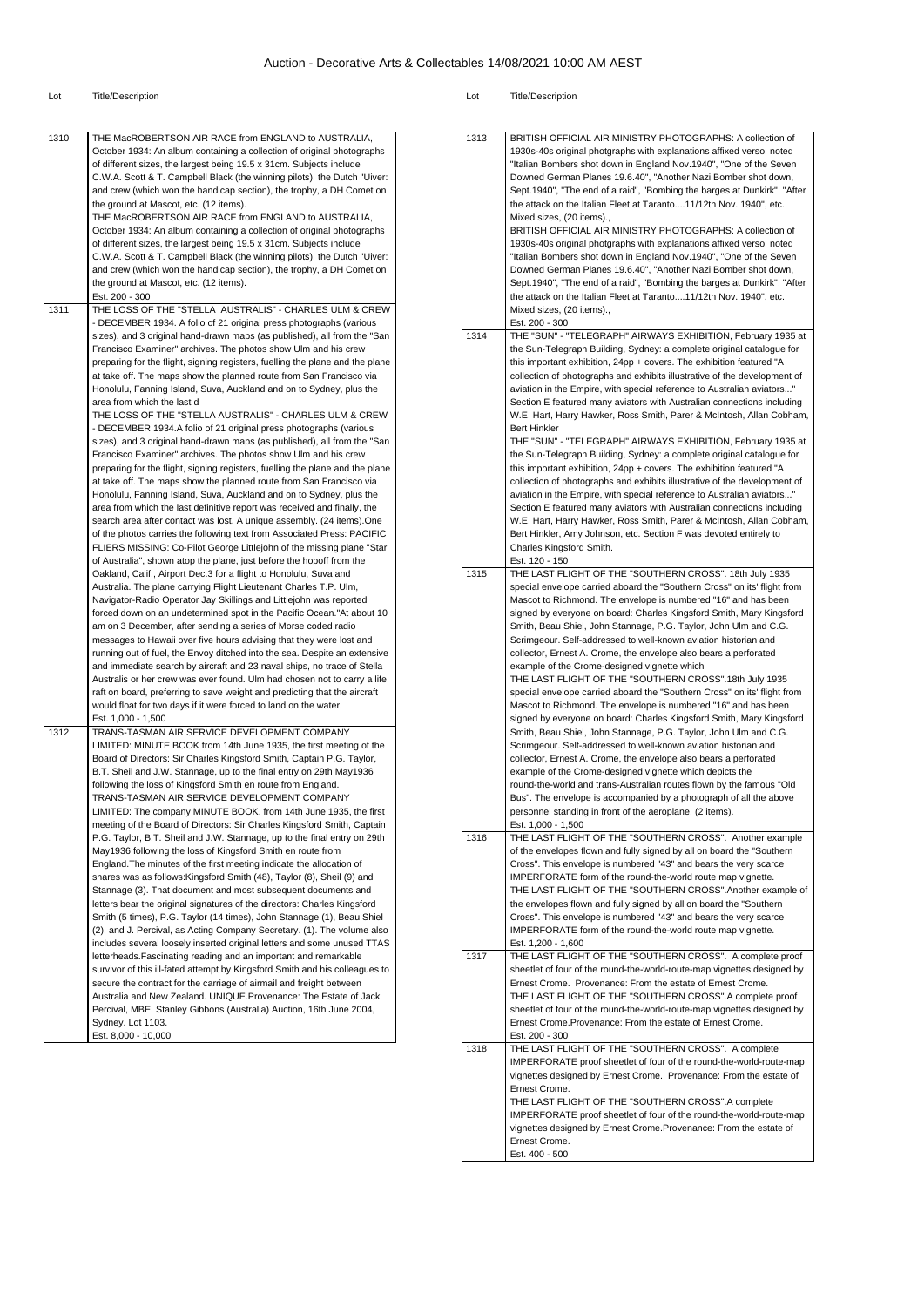#### Lot Title/Description Lot Title/Description

| 1319 | THE LAST FLIGHT OF THE "SOUTHERN CROSS". A special                            | 1324 | WIDE WORLD PHOTOS: World War Two era original photographs with               |
|------|-------------------------------------------------------------------------------|------|------------------------------------------------------------------------------|
|      | envelope postmarked at RICHMOND on 18th July 1935 at the                      |      | attached details for possible publication. Subjects include "The Desert      |
|      |                                                                               |      |                                                                              |
|      | conclusion of the short flight from Mascot; signed by the pilot, Charles      |      | Patrol" (Dec.1940), "A Flying Fortress Leaves the Ground" (Nov.1940),        |
|      | Kingsford Smith, bearing a perforated vignette and addressed to Ernie         |      | "Training Parachute Troops" (Jan.1941), "A Nazi Dernier being heavily        |
|      | Crome. Accompanied by a QANTAS reproduction photograph of the                 |      | attacked" (Jan. 1941), "Poles repay Nazis with bombs Nov. 1940", "Italian    |
|      | "Southern Cross" in flight. Also, a B.D.V. cigarette card featuring CKS.      |      | Air Activity on the Greek Front" (Dec.1940), "Camera Record of the           |
|      |                                                                               |      |                                                                              |
|      | (3 items).                                                                    |      | Aerial Combat over Britain", etc. Various sizes; mixed condition. (20        |
|      | THE LAST FLIGHT OF THE "SOUTHERN CROSS".A special envelope                    |      | items).                                                                      |
|      | postmarked at RICHMOND on 18th July 1935 at the conclusion of the             |      | WIDE WORLD PHOTOS: World War Two era original photographs with               |
|      | short flight from Mascot; signed by the pilot, Charles Kingsford Smith,       |      | attached details for possible publication. Subjects include "The Desert"     |
|      |                                                                               |      |                                                                              |
|      | bearing a perforated vignette and addressed to Ernie Crome.                   |      | Patrol" (Dec.1940), "A Flying Fortress Leaves the Ground" (Nov.1940),        |
|      | Accompanied by a QANTAS reproduction photograph of the "Southern              |      | "Training Parachute Troops" (Jan.1941), "A Nazi Dernier being heavily        |
|      | Cross" in flight. Also, a B.D.V. cigarette card featuring CKS. (3 items).     |      | attacked" (Jan. 1941), "Poles repay Nazis with bombs Nov. 1940", "Italian    |
|      | Est. 500 - 750                                                                |      | Air Activity on the Greek Front" (Dec.1940), "Camera Record of the           |
|      |                                                                               |      |                                                                              |
| 1320 | THE LOSS OF CHARLES KINGSFORD SMITH & TOMMY                                   |      | Aerial Combat over Britain", etc. Various sizes; mixed condition. (20        |
|      | PETHYBRIDGE: A scrapbook containing many newspaper cuttings                   |      | items).                                                                      |
|      | regarding their flight from England to Australia, during which they hoped     |      | Est. 200 - 300                                                               |
|      | to break the speed record established by Scott & Campbell-Black a year        | 1325 | AMERICAN WW2 WARPLANE PRODUCTION: A folder of original                       |
|      | earlier. The loss of contact with their aeroplane, the Lady Southern          |      | photographs from the Curtiss-Wright Corporation, the Allison Division of     |
|      | Cross, as they flew through a storm between Allahbad and Singapore, is        |      | General Motors, and a two-page text document from The Glenn L.               |
|      |                                                                               |      |                                                                              |
|      | graphically described in these pages, as is the search, the speculation       |      | Martin Company, mainly 25 x 20cm. (15 items).                                |
|      | about where they might be                                                     |      | AMERICAN WW2 WARPLANE PRODUCTION: A folder of original                       |
|      | THE LOSS OF CHARLES KINGSFORD SMITH & TOMMY                                   |      | photographs from the Curtiss-Wright Corporation, the Allison Division of     |
|      | PETHYBRIDGE:A scrapbook containing many newspaper cuttings                    |      | General Motors, and a two-page text document from The Glenn L.               |
|      |                                                                               |      |                                                                              |
|      | regarding their flight from England to Australia, during which they hoped     |      | Martin Company, mainly 25 x 20cm. (15 items).                                |
|      | to break the speed record established by Scott & Campbell-Black a year        |      | Est. 300 - 400                                                               |
|      | earlier. The loss of contact with their aeroplane, the Lady Southern          | 1326 | WORLD WAR TWO R.A.A.F. PHOTOGRAPHS: A collection of various                  |
|      | Cross, as they flew through a storm between Allahbad and Singapore, is        |      | sizes, the largest being 22 x 32cm, depicting a crew about to climb          |
|      | graphically described in these pages, as is the search, the speculation       |      | aboard their plane at Wagga RAAF Station 1941, a trainee pilot, planes       |
|      |                                                                               |      |                                                                              |
|      | about where they might be and whether they had survived. The                  |      | in flight, loading bombs, R.A.A.F. crews departing from Sydney by ship,      |
|      | scrapbook also includes original telegrams: "FAR EAST COMMAND                 |      | etc., some still in proof sheets or strips. (38 images; slight duplication). |
|      | INFORMED AIR MINISTRY TWO FLYING BOATS ORDERED [TO]                           |      | WORLD WAR TWO R.A.A.F. PHOTOGRAPHS: A collection of various                  |
|      | LEAVE SINGAPORE 2310 GMT SEARCH COASTS ISLANDS ON                             |      | sizes, the largest being 22 x 32cm, depicting a crew about to climb          |
|      | ROUTE PENANG VICTORIA POINT", and "SEARCH FOR FAMOUS                          |      | aboard their plane at Wagga RAAF Station 1941, a trainee pilot, planes       |
|      |                                                                               |      |                                                                              |
|      | AUSTRALIAN AIRMANBELIEVED TO HAVE BEEN FORCED                                 |      | in flight, loading bombs, R.A.A.F. crews departing from Sydney by ship,      |
|      | DOWN IN BAY OF BENGALJAMES MELROSE ANOTHER                                    |      | etc., some still in proof sheets or strips. (38 images; slight duplication). |
|      | AUSTRALIAN AIRMANABANDONDED HIS EFFORTAND ALSO                                |      | Est. 200 - 250                                                               |
|      | ASSISTED IN TODAYS SEARCH". The scrapbook also contains                       | 1327 | WORLD WAR TWO ERA & LATER MILITARY AIRCRAFT: A collection                    |
|      | other Smithy newspaper reports from earlier flights and experiences           |      | of original photographs issued by North American Aviation, Inc., Bell        |
|      |                                                                               |      |                                                                              |
|      | including the 1934 Trans-Pacific flight, the May 1935 Trans-Tasman            |      | Aircraft Corp., Douglas Aircraft Corp., Lockheed, De Havilland, Vickers,     |
|      | flight, the original text of a speech given by John Stannage, etc. Would      |      | Republic Aviation Corp., Bellanca Aircraft Corp., Seversky Aircraft Corp.,   |
|      |                                                                               |      | etc. Mixed sizes but mainly approx. 20 x 25cm. (20 items)                    |
|      | be hard to replicate.                                                         |      |                                                                              |
|      |                                                                               |      |                                                                              |
|      | Est. 500 - 1,000                                                              |      | WORLD WAR TWO ERA & LATER MILITARY AIRCRAFT: A collection                    |
| 1321 | EUROPEAN AEROPLANES: A folder containing 1936-37 original                     |      | of original photographs issued by North American Aviation, Inc., Bell        |
|      | photographs of Junkers planes including the JU86 "Buckeberg", the             |      | Aircraft Corp., Douglas Aircraft Corp., Lockheed, De Havilland, Vickers,     |
|      | plane under construction, the JU86 model under construction for South         |      | Republic Aviation Corp., Bellanca Aircraft Corp., Seversky Aircraft Corp.,   |
|      | African Railways & Harbours, the Dornier DO-18 flying boat, the DO-22,        |      |                                                                              |
|      |                                                                               |      | etc. Mixed sizes but mainly approx. 20 x 25cm. (20 items)                    |
|      | the Lufthansa HA-139 "Nordstern", the French flying boat "Bretagne",          |      | Est. 200 - 300                                                               |
|      | the Focke-Wulf FW-44, the Junkers JU-90 and the Arado AR76. (19               | 1328 | AVIATION MEMORABILIA: photographs, postcards, documents, letters             |
|      | items, mainly approx. 12 x 17cm.).                                            |      | and printed ephemera contained in 10 folders. Folder titles include          |
|      | EUROPEAN AEROPLANES: A folder containing 1936-37 original                     |      | "Wagga 1942", "WWII RAAF", "HELICOPTER. SHELL CO., C.L.S.                    |
|      | photographs of Junkers planes including the JU86 "Buckeberg", the             |      |                                                                              |
|      |                                                                               |      | DOUGLAS", "STINSON ENVOY", "PERCIVAL GULL", "WWII PLANE                      |
|      | plane under construction, the JU86 model under construction for South         |      | ENGINES", "CRADLE TO GRAVE - WAR PLANE - '38, '39, '40"                      |
|      | African Railways & Harbours, the Dornier DO-18 flying boat, the DO-22,        |      | AVIATION MEMORABILIA: photographs,postcards, documents, letters              |
|      | the Lufthansa HA-139 "Nordstern", the French flying boat "Bretagne",          |      | and printedephemera contained in 10 folders. Folder titles include           |
|      | the Focke-Wulf FW-44, the Junkers JU-90 and the Arado AR76. (19               |      | "Wagga 1942", "WWII RAAF", "HELICOPTER. SHELL CO., C.L.S.                    |
|      |                                                                               |      |                                                                              |
|      | items, mainly approx. 12 x 17cm.).                                            |      | DOUGLAS", "STINSON ENVOY", "PERCIVAL GULL", "WWII PLANE                      |
|      | Est. 200 - 300                                                                |      | ENGINES", "CRADLE TO GRAVE - WAR PLANE - '38, '39, '40"etc. (10)             |
| 1322 | AIRCRAFT OF THE MID-1930s: A collection of original photographs,              |      | folders). (225+ items).                                                      |
|      | mixed sizes (the largest being 20 x 25cm), including Vought Pursuit,          |      | Est. 500 - 1,000                                                             |
|      | Scout Bomber, a Polish Single-seat fighter, a Miles Mohawk, a Hawk            | 1329 | CONCORDE: A duplicated range of original photographs comprising              |
|      |                                                                               |      |                                                                              |
|      | Trainer, a Beechcraft airlines, North American NA16, a Burnelli UB-14, a      |      | "Concorde 01, the first pre-production aircraft, on a test flight from its   |
|      | Seversky P-35, a Lockheed 12, etc. (19 items).                                |      | base at Fairford, Gloucestershire, England" (4); "Concorde 002 over          |
|      | AIRCRAFT OF THE MID-1930s: A collection of original photographs,              |      | England on a test flight from its base at Fairford, Gloucestershire" (5); "A |
|      | mixed sizes (the largest being 20 x 25cm), including Vought Pursuit,          |      | view of the cockpit of Concorde 002" (4); "The interior of the Concorde      |
|      | Scout Bomber, a Polish Single-seat fighter, a Miles Mohawk, a Hawk            |      | full-scale passenger cabin mock-up at British Aircraft Corporation's         |
|      |                                                                               |      |                                                                              |
|      | Trainer, a Beechcraft airlines, North American NA16, a Burnelli UB-14, a      |      | Filton Works. (6). Mainly fine; all 20 x 25cm. (Total: 19 items).            |
|      | Seversky P-35, a Lockheed 12, etc. (19 items).                                |      | CONCORDE: A duplicated range of original photographs comprising              |
|      | Est. 200 - 300                                                                |      | "Concorde 01, the first pre-production aircraft, on a test flight from its   |
| 1323 | THE CRASH OF THE AIRLINES OF AUSTRALIA STINSON ON                             |      | base at Fairford, Gloucestershire, England" (4); "Concorde 002 over          |
|      | LAMINGTON PLATEAU, FEBRUARY 1937: A folder containing original                |      | England on a test flight from its base at Fairford, Gloucestershire" (5); "A |
|      |                                                                               |      |                                                                              |
|      | photographs, some research material, a cockpit photo and an original          |      | view of the cockpit of Concorde 002" (4); "The interior of the Concorde      |
|      | "Pre-Announcement of the 1936 Stinson MULTI-PURPOSE Reliant"                  |      | full-scale passenger cabin mock-up at British Aircraft Corporation's         |
|      | from the manufacturer in Wayne, Michigan. (In the Australian Airmail          |      | Filton Works. (6). Mainly fine; all 20 x 25cm. (Total: 19 items).            |
|      | Catalogue, the Lamington Crash is referenced as AAMC.704a).                   |      | Est. 300 - 500                                                               |
|      | THE CRASH OF THE AIRLINES OF AUSTRALIA STINSON ON                             |      |                                                                              |
|      |                                                                               |      |                                                                              |
|      | LAMINGTON PLATEAU, FEBRUARY 1937: A folder containing original                |      |                                                                              |
|      | photographs, some research material, a cockpit photo and an original          |      |                                                                              |
|      | "Pre-Announcement of the 1936 Stinson MULTI-PURPOSE Reliant"                  |      |                                                                              |
|      | from the manufacturer in Wayne, Michigan. (In the Australian Airmail          |      |                                                                              |
|      |                                                                               |      |                                                                              |
|      | Catalogue, the Lamington Crash is referenced as AAMC.704a).<br>Est. 250 - 300 |      |                                                                              |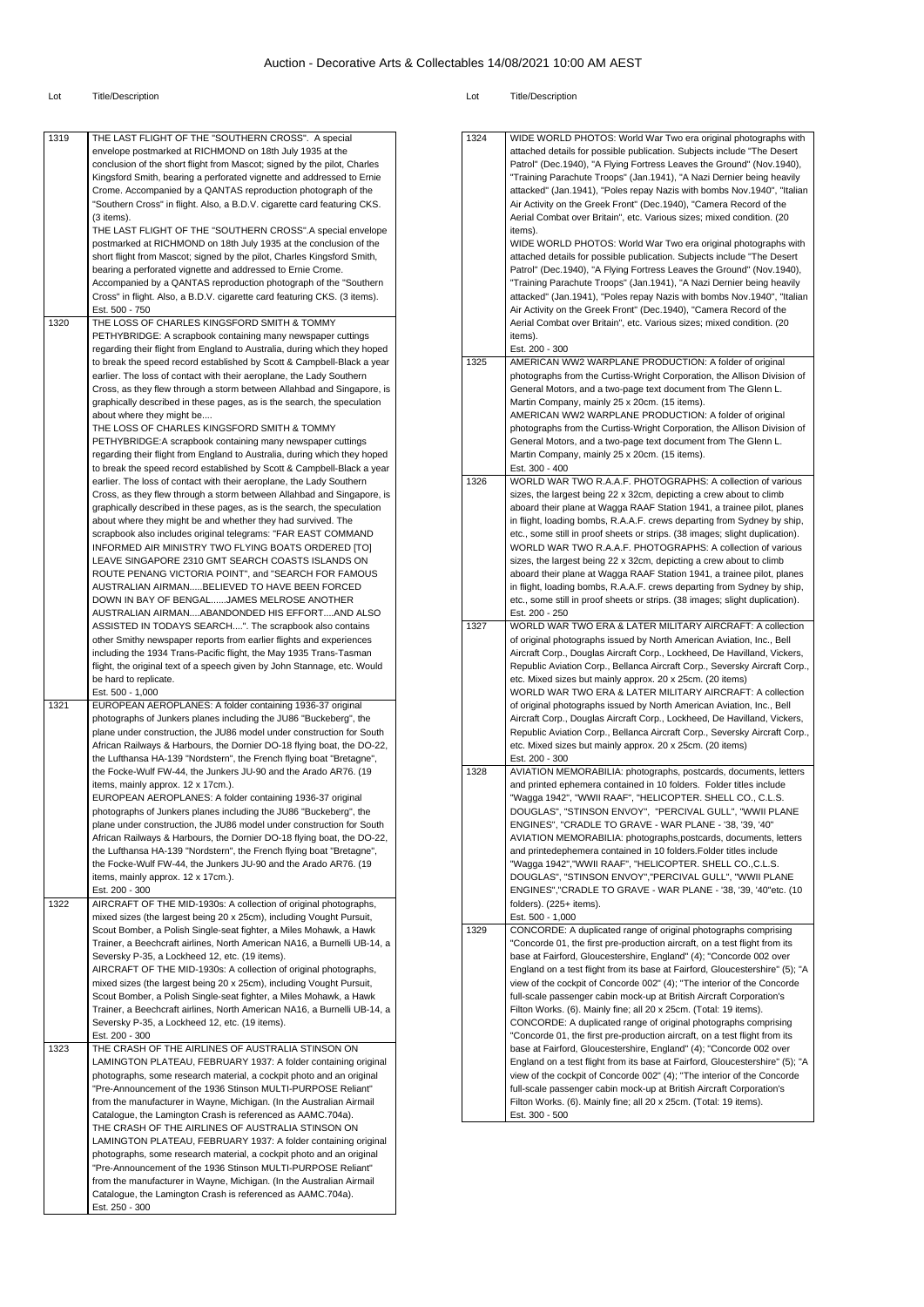#### Lot Title/Description Lot Title/Description

| 1330 | CONCORDE: A duplicated range of 1966-71 original photographs from<br>Rolls Royce (re the Olympus 593 Mk 602 engine), the pilots, the final<br>assembly of the 2nd and 4th Concorde production aircraft at BAC's<br>Filton, Bristol factory, the 1st and 3rd Concorde production aircraft on<br>the assembly line at the Aerospatiale Toulouse factory, three Concordes<br>on the ground at the BAC test flight base at Fairford, Gloucestershire; | 1340 | 'LADY JANE' - STEAM L<br>engineered 5" gauge mo<br>featuring a timber clad bo<br>four large driving wheels.<br>'LADY JANE' - STEAM L<br>engineered 5" gauge mo |
|------|---------------------------------------------------------------------------------------------------------------------------------------------------------------------------------------------------------------------------------------------------------------------------------------------------------------------------------------------------------------------------------------------------------------------------------------------------|------|----------------------------------------------------------------------------------------------------------------------------------------------------------------|
|      | mainly fine. All approx. 20 x 25cm. (22 items).<br>CONCORDE: A duplicated range of 1966-71 original photographs from<br>Rolls Royce (re the Olympus 593 Mk 602 engine), the pilots, the final                                                                                                                                                                                                                                                     |      | featuring a timber clad bo<br>four large driving wheels.<br>Est. 6,000 - 8,000                                                                                 |
|      | assembly of the 2nd and 4th Concorde production aircraft at BAC's<br>Filton, Bristol factory, the 1st and 3rd Concorde production aircraft on<br>the assembly line at the Aerospatiale Toulouse factory, three Concordes<br>on the ground at the BAC test flight base at Fairford, Gloucestershire;                                                                                                                                               | 1341 | 'DYAK' 2-6-0 LOCOMOT<br>c.1938 steam locomotive<br>including water and pres<br>13kg; accompanied by a                                                          |
|      | mainly fine. All approx. 20 x 25cm. (22 items).<br>Est. 400 - 500                                                                                                                                                                                                                                                                                                                                                                                 |      | 'DYAK' 2-6-0 LOCOMOT<br>c.1938 steam locomotive                                                                                                                |
| 1331 | A substantial accumulation of scrapbooks, newspaper clippings,<br>correspondence, original photographs, research notes, etc. Rather<br>untidily stored, so a wonderful opportunity for the student of early                                                                                                                                                                                                                                       |      | including water and press<br>13kg; accompanied by a<br>Est. 2,000 - 4,000                                                                                      |
|      | aviation in Australia and overseas. Mixed condition. (qty.)<br>A substantial accumulation of scrapbooks, newspaper clippings,                                                                                                                                                                                                                                                                                                                     | 1342 | <b>CLAYTON UNDERTYPE</b><br>wagon built to a Robin D                                                                                                           |
|      | correspondence, original photographs, research notes, etc. Rather<br>untidily stored, so a wonderful opportunity for the student of early<br>aviation in Australia and overseas. Mixed condition. (qty.)                                                                                                                                                                                                                                          |      | unit length 81cm, trailer I<br>Model Engineer magazin<br>of the model.                                                                                         |
| 1332 | Est. 300 - 500<br>An accumulation of early magazines and periodicals including "The                                                                                                                                                                                                                                                                                                                                                               |      | <b>CLAYTON UNDERTYPE</b><br>wagon built to a Robin D                                                                                                           |
|      | Aeroplane" (issues between 1934 and 1954), "Air Pictorial and Air<br>Reserve Gazette" (issues between 1956 and 1961), plus others. Mixed<br>condition.                                                                                                                                                                                                                                                                                            |      | unit length 81cm, trailer I<br>Model Engineer magazin<br>of the model.                                                                                         |
|      | An accumulation of early magazines and periodicals including "The<br>Aeroplane" (issues between 1934 and 1954), "Air Pictorial and Air<br>Reserve Gazette" (issues between 1956 and 1961), plus others. Mixed                                                                                                                                                                                                                                     | 1343 | Est. 3,000 - 5,000<br><b>ENGLISH COUNTY MAR</b><br>Riding of Yorkshire" [c.17                                                                                  |
|      | condition.<br>Est. 100 - 200                                                                                                                                                                                                                                                                                                                                                                                                                      |      | framed & glazed, each 5<br><b>ENGLISH COUNTY MAR</b>                                                                                                           |
| 1333 | CIGARETTE CARDS: AVIATION, etc.: W.D. & H.O. WILLS: 1930<br>"Speed" complete set (50) EF. The set includes "The Southern Cross",<br>"The Graf Zeppelin", "The Bluebird", "The Royal Scot" and "The                                                                                                                                                                                                                                                |      | Riding of Yorkshire" [c.17<br>framed & glazed, each 5<br>Est. 200 - 300                                                                                        |
|      | Mauritania".<br>CIGARETTE CARDS: AVIATION, etc.: W.D. & H.O. WILLS: 1930                                                                                                                                                                                                                                                                                                                                                                          | 1344 | [GERMANY], JOHANN E<br>omnes suos Status Et Pr                                                                                                                 |
|      | "Speed" complete set (50) EF. The set includes "The Southern Cross",<br>"The Graf Zeppelin", "The Bluebird", "The Royal Scot" and "The<br>Mauritania".                                                                                                                                                                                                                                                                                            |      | edita sumtibus Ioh. Bapti<br>1720], hand-coloured cop<br>the north to Witgenstein i                                                                            |
| 1334 | Est. 120 - 150<br>CIGARETTE CARDS: Lambert & Butler: 1932 "A History of Aviation                                                                                                                                                                                                                                                                                                                                                                  |      | detailed early map with a<br>[GERMANY],JOHANN B                                                                                                                |
|      | (green images)" complete set (25); superb condition.<br>CIGARETTE CARDS: Lambert & Butler: 1932 "A History of Aviation<br>(green images)" complete set (25); superb condition.                                                                                                                                                                                                                                                                    |      | omnes suos Status Et Pr<br>edita sumtibus Ioh. Bapti<br>1720], hand-coloured cop                                                                               |
| 1335 | Est. 80 - 100<br>CIGARETTE CARDS: John Player & Sons 1935 "Aeroplanes (Civil)"<br>complete set (50) in the special Players album.                                                                                                                                                                                                                                                                                                                 |      | north to Witgenstein in th<br>detailed early map with a<br>Est. 300 - 500                                                                                      |
|      | CIGARETTE CARDS: John Player & Sons 1935 "Aeroplanes (Civil)"<br>complete set (50) in the special Players album.                                                                                                                                                                                                                                                                                                                                  | 1345 | Jacques Nicolas BELLIN<br>Magellan, [The Strait of                                                                                                             |
| 1336 | Est. 100 - 125<br>CIGARETTE CARDS: United Kingdom Tobacco Co.: 1938 "Aircraft"<br>complete set (50) with "The Greys Cigarettes" adhesive backs; superb                                                                                                                                                                                                                                                                                            |      | Vol.11 of Antoine Franco<br>published by Pierre de H<br>19 x 34.5cm; Sheet: 28 x                                                                               |
|      | condition.<br>CIGARETTE CARDS: United Kingdom Tobacco Co.: 1938 "Aircraft"<br>complete set (50) with "The Greys Cigarettes" adhesive backs; superb<br>condition.                                                                                                                                                                                                                                                                                  |      | Jacques Nicolas BELLIN<br>Magellan, [The Strait of<br>of Antoine Francois Prev                                                                                 |
| 1337 | Est. 120 - 150<br>CIGARETTE CARDS: Pattreiouex Ltd (Senior Service Cigarettes): 1938                                                                                                                                                                                                                                                                                                                                                              |      | published by Pierre de H<br>19 x 34.5cm; Sheet: 28 x<br>Est. 150 - 250                                                                                         |
|      | "Flying" complete set (48); superb condition.<br>CIGARETTE CARDS: Pattreiouex Ltd (Senior Service Cigarettes): 1938<br>"Flying" complete set (48); superb condition.<br>Est. 50 - 75                                                                                                                                                                                                                                                              | 1346 | Robert Wilkinson: "ASIA,<br>Observations", ?contemp<br>New Holland, 34 x 27cm<br>Robert Wilkinson:"ASIA,                                                       |
| 1338 | CIGARETTE CARDS: John Player & Sons 1938 "Aircraft of the Royal<br>Air Force" complete set in special Players album.<br>CIGARETTE CARDS: John Player & Sons 1938 "Aircraft of the Royal<br>Air Force" complete set in special Players album.                                                                                                                                                                                                      | 1347 | Observations",?contemp<br>New Holland, 34 x 27cm.<br>Est. 100 - 150<br>THE SALE OF A HOUSE                                                                     |
| 1339 | Est. 100 - 125<br>An antique railway luggage rack, copper brass and hardwood with wire<br>mesh, 19th/20th century, ?260cm long                                                                                                                                                                                                                                                                                                                    |      | French seven-page docu<br>sale of a house at Versai<br>(Bruneau) and the purcha                                                                                |
|      | An antique railway luggage rack, copper brass and hardwood with wire<br>mesh, 19th/20th century,260cm long<br>Est. 300 - 500                                                                                                                                                                                                                                                                                                                      |      | THE SALE OF A HOUSE<br>French seven-page docu<br>sale of a house at Versai                                                                                     |
|      |                                                                                                                                                                                                                                                                                                                                                                                                                                                   |      | (Bruneau) and the purcha<br>(1626-1701) was the val                                                                                                            |
|      |                                                                                                                                                                                                                                                                                                                                                                                                                                                   |      | the court of Versailles, re<br>to the King. He was the s<br>the position of Premier va                                                                         |

| 1340<br>1341 | 'LADY JANE' - STEAM LOCOMOTIVE, TENDER & CARRIAGE: a well<br>engineered 5" gauge model of a 4-2-0 Crampton locomotive (c.1854),<br>featuring a timber clad boiler, brass banding, dome and chimney top and<br>four large driving wheels, length (including tender & carriage) 184cm.<br>'LADY JANE' - STEAM LOCOMOTIVE, TENDER & CARRIAGE: a well<br>engineered 5" gauge model of a 4-2-0 Crampton locomotive (c.1854),<br>featuring a timber clad boiler, brass banding, dome and chimney top and<br>four large driving wheels, length (including tender & carriage) 184cm.<br>Est. 6,000 - 8,000<br>'DYAK' 2-6-0 LOCOMOTIVE AND TENDER: 2.5 inch gauge model of<br>c.1938 steam locomotive built to LBSC design, copper boiler and fittings                                                                                                                                                                                                                                           |
|--------------|-----------------------------------------------------------------------------------------------------------------------------------------------------------------------------------------------------------------------------------------------------------------------------------------------------------------------------------------------------------------------------------------------------------------------------------------------------------------------------------------------------------------------------------------------------------------------------------------------------------------------------------------------------------------------------------------------------------------------------------------------------------------------------------------------------------------------------------------------------------------------------------------------------------------------------------------------------------------------------------------|
|              | including water and pressure gauges, length (with tender) 80cm, weight<br>13kg; accompanied by a wooden display board with track.<br>'DYAK' 2-6-0 LOCOMOTIVE AND TENDER: 2.5 inch gauge model of<br>c.1938 steam locomotive built to LBSC design, copper boiler and fittings<br>including water and pressure gauges, length (with tender) 80cm, weight<br>13kg; accompanied by a wooden display board with track.<br>Est. 2,000 - 4,000                                                                                                                                                                                                                                                                                                                                                                                                                                                                                                                                                 |
| 1342         | CLAYTON UNDERTYPE STEAM WAGON: model of c.1922 steam<br>wagon built to a Robin Dyer 2-inch scale design, livery in green, tractor<br>unit length 81cm, trailer length 120cm; accompanied by copious 1979<br>Model Engineer magazine extracts detailing the design and construction<br>of the model.<br>CLAYTON UNDERTYPE STEAM WAGON: model of c.1922 steam<br>wagon built to a Robin Dyer 2-inch scale design, livery in green, tractor<br>unit length 81cm, trailer length 120cm; accompanied by copious 1979<br>Model Engineer magazine extracts detailing the design and construction<br>of the model.<br>Est. 3,000 - 5,000                                                                                                                                                                                                                                                                                                                                                        |
| 1343         | ENGLISH COUNTY MAPS: with "Oxford Shire" [1695] & "The East<br>Riding of Yorkshire" [c.1720], both by Robert Mordern; attractively<br>framed & glazed, each 55 x 61cm. (2)<br>ENGLISH COUNTY MAPS: with "Oxford Shire" [1695] & "The East<br>Riding of Yorkshire" [c.1720], both by Robert Mordern; attractively<br>framed & glazed, each 55 x 61cm. (2)<br>Est. 200 - 300                                                                                                                                                                                                                                                                                                                                                                                                                                                                                                                                                                                                              |
| 1344         | [GERMANY], JOHANN BAPTIST HOMANN, Circuli Westphaliae in<br>omnes suos Status Et Provincias accuratè divisi Nova et exacta Tabula /<br>edita sumtibus Ioh. Baptistae Homan, Published at Noribergae, [ca.<br>1720], hand-coloured copper engraving, 57 x 48.5cm. From Bremen in<br>the north to Witgenstein in the south and with Muenster in the middle. A<br>detailed early map with a fine cartouche.<br>[GERMANY], JOHANN BAPTIST HOMANN, Circuli Westphaliae in<br>omnes suos Status Et Provincias accuratè divisi Nova et exacta Tabula /<br>edita sumtibus Ioh. Baptistae Homan, Published at Noribergae, [ca.<br>1720], hand-coloured copper engraving, 57 x 48.5cm. From Bremen in the<br>north to Witgenstein in the south and with Muenster in the middle. A<br>detailed early map with a fine cartouche.<br>Est. 300 - 500                                                                                                                                                  |
| 1345         | Jacques Nicolas BELLIN (1703-1772), Carte Reduite du Detroit De<br>Magellan, [The Strait of Magellan], copper engraving, 1753, from<br>Vol.11 of Antoine Francois Prevost's 'L'Histoire Generale des Voyages'<br>published by Pierre de Hondt, The Hague between 1747 & 1780. Plate:<br>19 x 34.5cm; Sheet: 28 x 36cm.<br>Jacques Nicolas BELLIN (1703-1772), Carte Reduite du Detroit De<br>Magellan, [The Strait of Magellan], copper engraving, 1753, from Vol.11<br>of Antoine Francois Prevost's 'L'Histoire Generale des Voyages'<br>published by Pierre de Hondt, The Hague between 1747 & 1780. Plate:<br>19 x 34.5cm; Sheet: 28 x 36cm.<br>Est. 150 - 250                                                                                                                                                                                                                                                                                                                      |
| 1346         | Robert Wilkinson: "ASIA, drawn from the latest Astronomical<br>Observations", ?contemporary hand-colouring, [London, 1808], includes<br>New Holland, 34 x 27cm<br>Robert Wilkinson:"ASIA, drawn from the latest Astronomical<br>Observations", ?contemporary hand-colouring, [London, 1808], includes<br>New Holland, 34 x 27cm.<br>Est. 100 - 150                                                                                                                                                                                                                                                                                                                                                                                                                                                                                                                                                                                                                                      |
| 1347         | THE SALE OF A HOUSE AT VERSAILLES - 1691, 14th February 1691,<br>French seven-page document on vellum, being the contract covering the<br>sale of a house at Versailles; signed on the last page by the seller<br>(Bruneau) and the purchaser (Bontemps).<br>THE SALE OF A HOUSE AT VERSAILLES - 1691,14th February 1691,<br>French seven-page document on vellum, being the contract covering the<br>sale of a house at Versailles; signed on the last page by the seller<br>(Bruneau) and the purchaser (Bontemps). Alexandre Bontemps<br>(1626-1701) was the valet of King Louis XIV and a powerful figure at<br>the court of Versailles, respected and feared for his exceptional access<br>to the King. He was the second of a sequence of five Bontemps to hold<br>the position of Premier valet de la Chambre du Roi ("First valet of the<br>king's bedchamber" in uninterrupted succession between 1643 and<br>1766, when an early death, leaving no successor, broke the line. |

Est. 200 - 300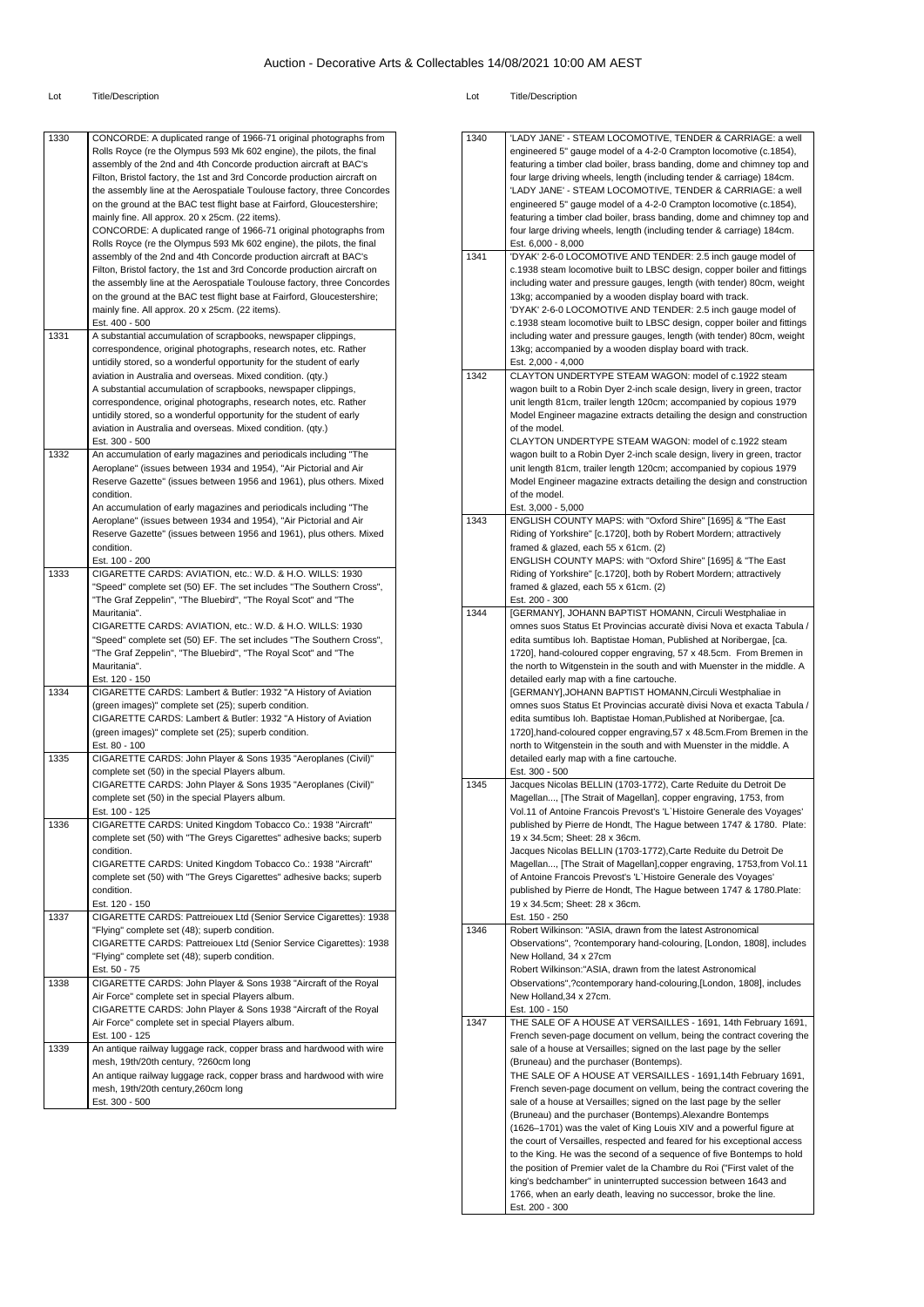| 1348 |                                                                                                                                              | 1356 | <b>MOUNT</b>                      |
|------|----------------------------------------------------------------------------------------------------------------------------------------------|------|-----------------------------------|
|      | Three large vellum sheets on which are recorded the details of land<br>holdings and transactions in and around Liverpool during the reign of |      | <b>MOUNT</b>                      |
|      | King George 1 (early 1700s) and later. With relevant tax stamps but                                                                          |      | Alps fror                         |
|      | lacking seals. Each approx. 64 x 72cm.                                                                                                       |      | (1937),                           |
|      | Three large vellum sheets on whichare recorded the details of land                                                                           |      | ByDyhre                           |
|      | holdingsand transactions in and around Liverpoolduring the reign of                                                                          |      | White S <sub>l</sub>              |
|      | George 1 (early 1700s) and later. With relevant tax stamps, but lacking                                                                      |      | Himalay                           |
|      | seals. Each approx. 64 x 72cm.<br>Est. 150 - 200                                                                                             | 1357 | Est. 200<br>"A Charl              |
| 1349 | KINGO, Th[omas]. Den forordnede Ny Kirke-Psalme-Bog, [Copenhagen,                                                                            |      | the Que                           |
|      | 1723]. Contemporary silk over wooden boards, marbled end-papers,                                                                             |      | divisions                         |
|      | silver clasps and decorations to upper and lower boards.                                                                                     |      | 84 x 125                          |
|      | KINGO, Th[omas].Den forordnede Ny Kirke-Psalme-Bog,[Copenhagen,                                                                              |      | growth c                          |
|      | 1723].Contemporary silk over wooden boards, marbled end-papers,                                                                              |      | "Deficier                         |
|      | silver clasps and decorations to upper and lower boards. Extensively                                                                         |      | Australia                         |
|      | annotated to front and back end papers with family birth, death and                                                                          |      | "A Chart<br>the Que               |
|      | baptism dates; the earliest being 1630-1701 and the last being dated<br>1926.A narrow edition of the Danish psalm book by the bishop Thomas  |      | divisions                         |
|      | Hansen Kingo (1634-1703), whose hymn-writing marks a climax in                                                                               |      | 84 x 125                          |
|      | baroque spiritual poetry in Denmark. The first half of the volume includes                                                                   |      | growth c                          |
|      | psalms for the whole Christian year, while the second features other                                                                         |      | "Deficier                         |
|      | religious texts with separate title-pages.                                                                                                   |      | Australia                         |
|      | Est. 200 - 400                                                                                                                               |      | Australia                         |
| 1350 | A group of seven framed antique documents and indentures written in<br>French and English, 18th/19th century, the largest frame 45 x 81cm    | 1358 | Est. 200<br>ELLIS, E              |
|      | overall                                                                                                                                      |      | Woods",                           |
|      | A group of seven framed antique documents andindentures written in                                                                           |      | Co. hard                          |
|      | French and English, 18th/19th century, the largest frame 45 x 81cm                                                                           |      | ELLIS, E                          |
|      | overall                                                                                                                                      |      | theWoo                            |
|      | Est. 300 - 500                                                                                                                               |      | & Co. ha                          |
| 1351 | A range of etchings and engravings affixed to the pages of a dilapidated                                                                     |      | 1900.                             |
|      | album, or loosely inserted; various sizes and subjects (approx. 220<br>items). ?Includes some Australasian subjects. Mixed condition.        | 1359 | Est. 80 -<br>SCOTT,               |
|      | A range of etchings and engravings affixed to the pages of a                                                                                 |      | arrange                           |
|      | dilapidatedalbum, or loosely inserted; varioussizes and subjects (approx.                                                                    |      | volumes                           |
|      | 220 items). Includes some Australasian subjects. Mixed condition.                                                                            |      | SCOTT,                            |
|      | Est. 200 - 300                                                                                                                               |      | .arrange                          |
| 1352 | LEGAL DOCUMENTS: A collection of 1880s - 1900s framed & glazed                                                                               |      | volumes                           |
|      | indentures and conveyances, mainly English; all with appropriate                                                                             | 1360 | Est. 400<br><b>MALOR</b>          |
|      | revenue stamps, signatures and hand-drawn maps, where relevant. (11<br>items). The largest 64 x 78cm.                                        |      | Romanc                            |
|      | LEGAL DOCUMENTS: A collection of 1880s - 1900s framed & glazed                                                                               |      | from Ma                           |
|      | indentures and conveyances, mainly English; all with appropriate                                                                             |      | 1917], x                          |
|      | revenue stamps, signatures and hand-drawn maps, where relevant. (11                                                                          |      | Rackhar                           |
|      | items). The largest 64 x 78cm.                                                                                                               |      | black an                          |
|      | Est. 200 - 300                                                                                                                               |      | No. 345                           |
| 1353 | TENISON-WOODS, J.E. Fish and Fisheries of N.S.Wales, [Thomas<br>Richards, Government Printer, Sydney 1882]. First edition. pp 213,           |      | <b>MALOR</b><br>Romanc            |
|      | Octavo, half leather bound with marbled boards, gilt lettering on spine,                                                                     |      | from Ma                           |
|      | fifty photographic plates, bindings intact.                                                                                                  |      | 1917],xx                          |
|      | TENISON-WOODS, J.E.Fish and Fisheries of N.S.Wales, [Thomas                                                                                  |      | Rackhar                           |
|      | Richards, Government Printer, Sydney 1882]. First edition. pp 213,                                                                           |      | and whit                          |
|      | Octavo, half leather bound with marbled boards, gilt lettering on spine,                                                                     |      | of 500 c                          |
|      | fifty photographic plates, bindings intact.                                                                                                  |      | Est. 800                          |
| 1354 | Est. 120 - 180<br>"The Works of Sir Edwin Landseer" in three (dilapidated) volumes, text                                                     | 1361 | LORD G<br>An Histc                |
|      | by W. Cosmo Monkhouse, the gilt-tooled cloth bindings are more or less                                                                       |      | limited e                         |
|      | detached with many loose pages evident, however most of the 44 steel                                                                         |      | illustrato                        |
|      | engravings and numerous woodcuts appear to be present; peripheral                                                                            |      | LORD G                            |
|      | foxing on many pages; publisher Virtue & Co (London), c.1880s.                                                                               |      | An Histo                          |
|      | "The Works of Sir Edwin Landseer" in three (dilapidated) volumes, text                                                                       |      | limited e                         |
|      | by W. Cosmo Monkhouse, the gilt-tooled cloth bindings are more or less                                                                       |      | illustrato                        |
|      | detached with many loose pages evident, however most of the 44 steel                                                                         | 1362 | Est. 100                          |
|      | engravings and numerous woodcuts appear to be present; peripheral<br>foxing on many pages; publisher Virtue & Co (London), c.1880s.          |      | POLAR                             |
|      | Est. 80 - 120                                                                                                                                |      | d/jackets<br>Explorat             |
| 1355 | BALL, SIR ROBERT STAWELL, An Atlas of Astronomy: A Series of                                                                                 |      | Hillary (*                        |
|      | Seventy-Two Plates with Introduction and Index. [George Philip & Son,                                                                        |      | Fire" by                          |
|      | London, 1892] 1st ed., 72 lithographic plates, with spacers and tissue                                                                       |      | by Cheri                          |
|      | guards. Original blue cloth binding with gilt decorations and lettering; all                                                                 |      | "Mawsor                           |
|      | edges gilt.                                                                                                                                  |      | POLAR                             |
|      | BALL, SIR ROBERT STAWELL, An Atlas of Astronomy: A Series of                                                                                 |      | d/jackets                         |
|      | Seventy-Two Plates with Introduction and Index. [George Philip & Son,                                                                        |      | signed),<br>by Fuch               |
|      |                                                                                                                                              |      |                                   |
|      | London, 1892] 1st ed., 72 lithographic plates, with spacers and tissue                                                                       |      |                                   |
|      | guards. Original blue cloth binding with gilt decorations and lettering; all<br>edges gilt.                                                  |      |                                   |
|      | Est. 200 - 300                                                                                                                               |      | $(1961),$ "<br>Journey<br>Snow" b |

| 1356 | MOUNTAINS & MOUNTAINEERING: A shelf of books including "<br>MOUNTAINS & MOUNTAINEERING:A shelf of books including "The<br>Alps fromEnd to End" by Conway (1895), "TibetanTrek" by Kaulbeck<br>(1937), "British Mountaineers"by Smythe (1942), "To the Third Pole"<br>ByDyhrenfurth (1955), "Mont Blanc to Everest"by Rebuffat (1956), "The<br>White Spider" byHarrer (1961, signed), plus 25 others, mainly "The<br>Himalayan Journals".<br>Est. 200 - 250                                                                                                                                                                                                                                                                                                                                                                                                                                                                                                                                                                                                              |
|------|-------------------------------------------------------------------------------------------------------------------------------------------------------------------------------------------------------------------------------------------------------------------------------------------------------------------------------------------------------------------------------------------------------------------------------------------------------------------------------------------------------------------------------------------------------------------------------------------------------------------------------------------------------------------------------------------------------------------------------------------------------------------------------------------------------------------------------------------------------------------------------------------------------------------------------------------------------------------------------------------------------------------------------------------------------------------------|
| 1357 | "A Chart of the British Empire showing the growth of the Empire during<br>the Queen's Reign and also the relative prosperity of its various<br>divisions at the present time." circa 1900 supplement to "The Graphic",<br>84 x 125cm. A remarkable document, listing, amongst other things "The<br>growth of large towns" (Melbourne: 490,000; Adelaide: 133,000);<br>"Deficiency of Females in each 100 Males" (New Zealand: 11; Western<br>Australia: 55); etc.<br>"A Chart of the British Empire showing the growth of the Empire during<br>the Queen's Reign and also the relative prosperity of its various<br>divisions at the present time." circa 1900 supplement to "The Graphic",<br>84 x 125cm. A remarkable document, listing, amongst other things "The<br>growth of large towns" (Melbourne: 490,000; Adelaide: 133,000);<br>"Deficiency of Females in each 100 Males" (New Zealand: 11; Western<br>Australia: 55); "Saving Banks Deposits per head of population" (South<br>Australia: £7,10s.; Queensland: £4,19s; Ireland: £1,13s.).<br>Est. 200 - 400 |
| 1358 | ELLIS, Edward S. (1840 - 1916) "Ned in the Block House", "Ned in the<br>Woods", "Ned on the River" and "Footprints in the Forest", all Cassell &<br>Co. hardcover editions with attractive illustrated covers,<br>ELLIS, Edward S. (1840 - 1916)"Ned in the Block House", "Ned in<br>theWoods", "Ned on the River" and"Footprints in the Forest", all Cassell<br>& Co. hardcover editionswith attractive illustrated covers, (4 vols.) circa<br>1900.<br>Est. 80 - 120                                                                                                                                                                                                                                                                                                                                                                                                                                                                                                                                                                                                  |
| 1359 | SCOTT, Captain Robert. Scott's Last Expedition. Being the journals<br>arranged by Leonard Huxley. [London, Smith, Elder & Co., 1913] Two<br>volumes, original blue cloth. First edition.<br>SCOTT, Captain Robert. Scott's Last Expedition. Being the journals<br>arranged by Leonard Huxley.[London, Smith, Elder & Co., 1913]Two.<br>volumes, original blue cloth.First edition.<br>Est. 400 - 500                                                                                                                                                                                                                                                                                                                                                                                                                                                                                                                                                                                                                                                                    |
| 1360 | MALORY, POLLARD, Alfred W., RACKHAM, Arthur (illus.), The<br>Romance of King Arthur and his Knights of the Round Table. Abridged<br>from Malory's Morte d'Arthur. [Published by Macmillan and Co., London,<br>1917], xxiv, 507pp. With 16 mounted colour illustrations by Arthur<br>Rackham, each with printed tissue overleaf, plus text illustrations in<br>black and white. Folio, publisher's gilt-decorated vellum, First edition;<br>No. 345 of 500 copies signed by Rackham.<br>MALORY, POLLARD, Alfred W., RACKHAM, Arthur (illus.), The<br>Romance of King Arthur and his Knights of the Round Table. Abridged<br>from Malory's Morte d'Arthur.[Published by Macmillan and Co., London,<br>1917], xxiv, 509pp. With 16 mounted colour illustrationsby Arthur<br>Rackham, each with printed tissue overleaf, plus text illustrations in black<br>and white. Folio, publisher's gilt-decorated vellum, First edition; No. 345<br>of 500 copies signed by Rackham.<br>Est. 800 - 1,200                                                                            |
| 1361 | LORD GEORGE GORDON BYRON, "Marino Faliero : Doge of Venice :<br>An Historical Tragedy, in Fife Acts" [Avalun-Verlag, Vienna, 1922];<br>limited edition #145 of 275 numbered and signed by Frank Sepp, the<br>illustrator. Hardcover, quarter parchment, 112pp., 1st ed.<br>LORD GEORGE GORDON BYRON,"Marino Faliero: Doge of Venice:<br>An Historical Tragedy, in Fife Acts" [Avalun-Verlag, Vienna, 1922];<br>limited edition #145 of 275 numbered and signed by Frank Sepp, the<br>illustrator. Hardcover, quarter parchment, 112pp., 1st ed.<br>Est. 100 - 200                                                                                                                                                                                                                                                                                                                                                                                                                                                                                                       |
| 1362 | POLAR EXPLORATION: A shelf of books, mainly hardcover with<br>d/jackets, including "Willis Island" by Davis (1923, signed), "Polar<br>Exploration" by Croft (1939), "The Crossing of Antarctica" by Fuchs &<br>Hillary (1958), "The Far South" by Bechervaise (1961), "Blizzard and<br>Fire" by Bechervaise (1963, signed), "The Worst Journey in the World"<br>by Cherry-Garrard (1965), "The Sea and the Snow" by Temple (1966),<br>"Mawson: A Life" by Ayres (1999), plus 8 others. (16 vols).<br>POLAR EXPLORATION: A shelf of books, mainly hardcover with<br>d/jackets, including"Willis Island" by Davis (1923,<br>signed),"PolarExploration" by Croft (1939),"The Crossing of Antarctica"<br>by Fuchs & Hillary(1958),"The Far South" by Bechervaise<br>(1961), "Blizzard and Fire" by Bechervaise (1963, signed), "The Worst<br>Journey in the World" by Cherry-Garrard(1965), "The Sea and the<br>Snow" by Temple (1966), "Mawson: A Life" by Ayres (1999), plus 8<br>others.(16 vols).<br>Est. 400 - 500                                                     |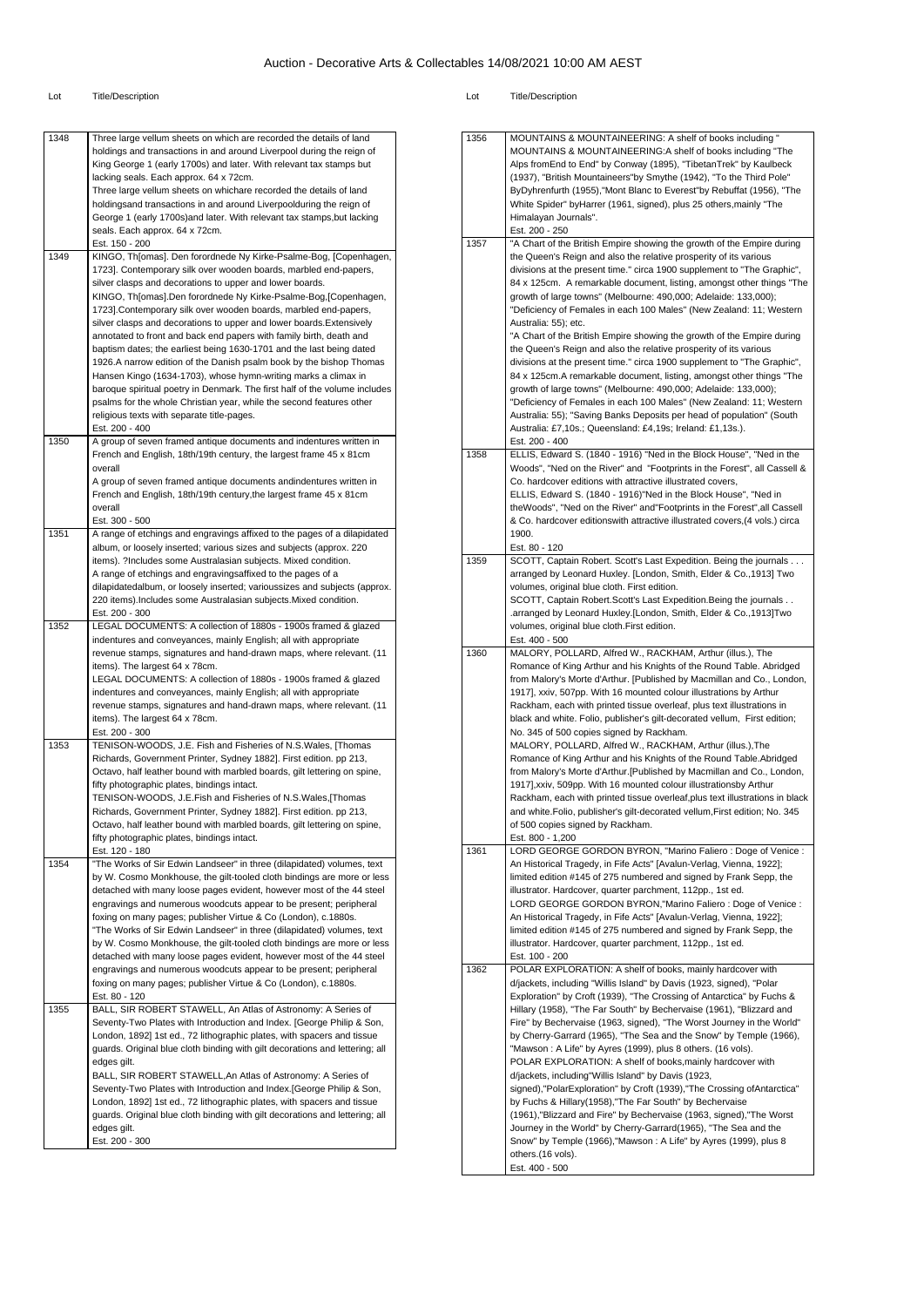| 1363 | ABEL PFEFFERMANN PANN (1883 - 1963), "Bereshit: Genesis, from                 | 1371 | MOUNTAINS & MOUNTAINEERING: A shelf of books including                    |
|------|-------------------------------------------------------------------------------|------|---------------------------------------------------------------------------|
|      | the Creation Until the Deluge, twenty five original coloured lithographs      |      | "Mountains and Men" by Noyce (1947),"Mountains of Memory" by Lunn         |
|      | reproduced by The Author, issued by The Palestine Art Publishing Co.          |      | (1948), "The Alpine Annual 1950" (h/s, d/j), "The Mountain World" 1953,   |
|      |                                                                               |      |                                                                           |
|      | Ltd. Jerusalem.", c1925, half-calf binding with gilt decorations and title to |      | '54 & '55 (all h/cover with d/js), "High Mountains" by Meade (1954), "K2  |
|      | spine. 45 x 31cm.                                                             |      | The Savage Mountain" by Houston & Bates (1955), ?plus 12 others. (20      |
|      | ABEL PFEFFERMANN PANN (1883 - 1963), "Bereshit: Genesis, from                 |      | vols).                                                                    |
|      |                                                                               |      |                                                                           |
|      | the Creation Until the Deluge, twenty five original coloured lithographs      |      | MOUNTAINS & MOUNTAINEERING:A shelf of books including                     |
|      | reproduced by The Author, issued by The Palestine Art Publishing Co.          |      | "Mountainsand Men" by Noyce (1947),"Mountains of Memory" by Lunn          |
|      | Ltd. Jerusalem.", c1925, half-calf binding with gilt decorations and title to |      | (1948),"The AlpineAnnual 1950" (h/s, d/j), "The MountainWorld" 1953,      |
|      | spine. 45 x 31cm.                                                             |      | '54 & '55 (all h/cover with d/js), "High Mountains" by Meade (1954), "K2  |
|      |                                                                               |      |                                                                           |
|      | Est. 300 - 500                                                                |      | TheSavage Mountain" by Houston & Bates (1955), plus 12 others. (20        |
| 1364 | CHRISTIE, Agatha, The Secret of Chimneys, [John Lane, The Bodley              |      | vols).                                                                    |
|      | Head, 1925], 306pp, rebound in hard covers for Northcote Free Library;        |      | Est. 200 - 250                                                            |
|      |                                                                               |      |                                                                           |
|      | foxing throughout; p225/6 dislodged from binding but present.                 | 1372 | HILLARY, Edmund High Adventure (signed), [London, Hodder &                |
|      | CHRISTIE, Agatha, The Secret of Chimneys, [John Lane, The Bodley              |      | Stoughton] 1955, 1st edition; original blue cloth binding; signed by the  |
|      | Head, 1925], 306pp, rebound in hard covers for Northcote Free Library;        |      | author and with the bookplate of Charles Bonython.                        |
|      | foxing throughout; p225/6 dislodged from binding but present.                 |      | HILLARY, EdmundHigh Adventure (signed), [London, Hodder &                 |
|      |                                                                               |      |                                                                           |
|      | Est. 200 - 300                                                                |      | Stoughton]1955, 1st edition; original bluecloth binding; signed by        |
| 1365 | PROGRAMMES, ETC.: "Theatre de Monte-Carlo 1925 Programme                      |      | theauthor and with the bookplateof Charles Bonython.                      |
|      | Officieal de la season d'Opera", "Folies Bergere" (circa 1961), Latin         |      | Est. 200 - 250                                                            |
|      |                                                                               |      |                                                                           |
|      | Quarter, and "The Elks National Memorial" book, 1931. (5 items).              | 1373 | GEOLOGY, MINING, NATURAL RESOURCES & PEST CONTROL:                        |
|      | PROGRAMMES, ETC.: "Theatre de Monte-Carlo 1925 Programme                      |      | Selection of titles incl. "The Physiography of Victoria" by E. Sherborn   |
|      | Officieal de la season d'Opera", "Folies Bergere" (circa 1961), Latin         |      | Hills (1940), "Bulletins of the Geological Survey of Victoria" (1926) and |
|      | Quarter, and "The Elks National Memorial" book, 1931. (5 items).              |      | "Prospectors Guide" (1963) both issued by Department of Mines             |
|      |                                                                               |      |                                                                           |
|      | Est. 100 - 150                                                                |      | (Victoria) & "Mines in the Spinifex" by Geoffrey Blainey; also Department |
| 1366 | EPHEMERA & NEWPAPERS: Assortment with several newspaper                       |      | of Defence Military Survey Map of Evandale, Tasmania. (1939). (10         |
|      | 'Royalty' commemorative editions incl. "The Argus" 1937 (May 24)              |      | items)                                                                    |
|      |                                                                               |      |                                                                           |
|      | Coronation Souvenir, "The Star" 1934 (Dec.8) for Royal Centenary Visit        |      | GEOLOGY, MINING, NATURAL RESOURCES & PEST CONTROL:                        |
|      | (2), "The Sun" 1934 (Dec.11) Centenary Celebrations, also 1910 (May           |      | Selection of titles incl. "The Physiography of Victoria" by E. Sherborn   |
|      | 24) Illustrated London News edition for "Funeral Procession of KEVII"         |      | Hills (1940), "Bulletins of the Geological Survey of Victoria" (1926) and |
|      |                                                                               |      |                                                                           |
|      | and 1910 (May 21) "Gentlewoman's In Memoriam of KEVII" supplement;            |      | "Prospectors Guide" (1963) both issued by Department of Mines             |
|      | also Woman's Weekly "The Australian Year" (1957);                             |      | (Victoria) & "Mines in the Spinifex" by Geoffrey Blainey; also Department |
|      | EPHEMERA & NEWPAPERS: Assortment with several newspaper                       |      | of Defence Military Survey Map of Evandale, Tasmania. (1939). (10         |
|      | 'Royalty' commemorative editions incl. "The Argus" 1937 (May 24)              |      | items)                                                                    |
|      |                                                                               |      |                                                                           |
|      | Coronation Souvenir, "The Star" 1934 (Dec.8) for Royal Centenary Visit        |      | Est. 80 - 120                                                             |
|      | (2), "The Sun" 1934 (Dec.11) Centenary Celebrations, also 1910 (May           | 1374 | MARITIME, NAVAL & SHIPWRECKS: library with better hardbound               |
|      | 24) Illustrated London News edition for "Funeral Procession of KEVII"         |      | titles incl "Historic Naval Events of Australia, Day-by-Day" by Lew Lind, |
|      | and 1910 (May 21) "Gentlewoman's In Memoriam of KEVII" supplement;            |      | "Warships of Australia" by Ross Gillett "History of An Australian         |
|      |                                                                               |      |                                                                           |
|      | also Woman's Weekly "The Australian Year" (1957); ephemera incl.              |      | Schooner 1903-1975" by Captain Ralph McDonell, "New Zealand               |
|      | W.S. Kimpton "Champion" wheat cloth sack, ration cards, ship menus,           |      | Shipwrecks 1795 to 1960" by Ingram & Wheatley, "The Lighthouses of        |
|      | vintage film development sleeves, brochures, theatre programmes,              |      | Victoria" by Dacre Smyth; also softbound "The 'Graphic' souvenir of the   |
|      |                                                                               |      |                                                                           |
|      | calendars, knitting patterns, luggage tickets, Metcards, etc. (Qty)           |      | German Navy's Surrender" (1918),                                          |
|      | Est. 120 - 160                                                                |      | MARITIME, NAVAL & SHIPWRECKS: library with better hardbound               |
| 1367 | EVERARD, John, PORTRAIT OF A MODEL, with an Introduction by                   |      | titles incl "Historic Naval Events of Australia, Day-by-Day" by Lew Lind, |
|      | Charles Simpson, R.I. [London; George Routledge & Sons], 1st edition,         |      | "Warships of Australia" by Ross Gillett "History of An Australian         |
|      |                                                                               |      |                                                                           |
|      | 1939, oatmeal cloth covers with red titles to front and spine. (47 of 48      |      | Schooner 1903-1975" by Captain Ralph McDonell, "New Zealand               |
|      | plates present).                                                              |      | Shipwrecks 1795 to 1960" by Ingram & Wheatley, "The Lighthouses of        |
|      | EVERARD, John, PORTRAIT OF A MODEL, with an Introduction                      |      | Victoria" by Dacre Smyth; also softbound "The 'Graphic' souvenir of the   |
|      |                                                                               |      | German Navy's Surrender" (1918), souvenir issue of SS Orungul winter      |
|      | byCharles Simpson, R.I. [London; George Routledge & Sons], 1st                |      |                                                                           |
|      | edition, 1939, oatmeal cloth covers withred titles to front and spine. (47    |      | cruise to North Queensland" (c.1934) and various 1990s-2000s              |
|      | of 48 plates present).                                                        |      | Australian warship magazines                                              |
|      | Est. 200 - 300                                                                |      | Est. 160 - 240                                                            |
|      |                                                                               |      |                                                                           |
| 1368 | MOUNTAINS & MOUNTAINEERING: A shelf of books including                        | 1375 | MARITIME & NAVAL: selection of hardbound titles, several of               |
|      | MOUNTAINS & MOUNTAINEERING:A shelf of books including "The                    |      | "coffee-table" magnitude including "Lost Liners" by Ballard & Archbold,   |
|      | Epic of Mount Everest" by Younghusband (1943), "Climbs of my Youth"           |      | "Titanic" by Leo Marriott, "Jane's Fighting Ships of World War I" & "The  |
|      |                                                                               |      | Royal Australian Navy" by George Odgers; also "Exploring the              |
|      | by Koch (1949),"Road to Rakaposhi" by Band (1955),"Everest: The               |      |                                                                           |
|      | West Ridge" by Hornbein(1966), and 16 more. (20 vols.)                        |      | Lusitania" by Ballard, "Lost Ships of Guadacanal" by Ballard, "Ships in   |
|      | Est. 150 - 200                                                                |      | Australian Waters" by Williams & Serle, "Australian & New Zealand         |
| 1369 | GLAMOUR CALENDAR IMAGES: selection of 1950s-70s images                        |      | Warships 1914-1945" by Ross Gillett. (13)                                 |
|      |                                                                               |      |                                                                           |
|      | including pin-up artwork by Vaughan Bass, Art Frahm, Gil Elvgren,             |      | MARITIME & NAVAL: selection of hardbound titles, several of               |
|      | Knute Munson & Charles Showalter, images used to promote H & R                |      | "coffee-table" magnitude including "Lost Liners" by Ballard & Archbold,   |
|      | Seddon, Dripping Suppliers (East Preston, Melbourne); one image with          |      | "Titanic" by Leo Marriott, "Jane's Fighting Ships of World War I" & "The  |
|      | 1971 calendar still attached; few duplicates, condition variable. (23)        |      | Royal Australian Navy" by George Odgers; also "Exploring the              |
|      |                                                                               |      |                                                                           |
|      | GLAMOUR CALENDAR IMAGES: selection of 1950s-70s images                        |      | Lusitania" by Ballard, "Lost Ships of Guadacanal" by Ballard, "Ships in   |
|      | including pin-up artwork by Vaughan Bass, Art Frahm, Gil Elvgren,             |      | Australian Waters" by Williams & Serle, "Australian & New Zealand         |
|      |                                                                               |      | Warships 1914-1945" by Ross Gillett. (13)                                 |
|      |                                                                               |      |                                                                           |
|      | Knute Munson & Charles Showalter, images used to promote H & R                |      | Est. 140 - 180                                                            |
|      | Seddon, Dripping Suppliers (East Preston, Melbourne); one image with          | 1376 | SHIPS & SHIPPING: with "Passenger Ships of Australia & New                |
|      | 1971 calendar still attached; few duplicates, condition variable. (23)        |      |                                                                           |
|      | Est. 60 - 100                                                                 |      |                                                                           |
|      |                                                                               |      | Zealand: Volume I 1876-1912" by Plowman, "The Royal Australian Navy       |
| 1370 | SHEET MUSIC: quantity of early to mid 20th century sheet music mostly         |      | - A Pictorial Review" by John Mortimer; also softbound "The Story of      |
|      | in A4 booklet form, noting Britten, Delius, Puccini, "Chappell's album of     |      | P&O" by David & Stephen Howarth, "Australian Coastal Shipping" by         |
|      | song, dance and talkie hits" and works by Australian composer George          |      | Barry Pemberton, etc, plus some booklets/magazines. (qty)                 |
|      |                                                                               |      |                                                                           |
|      | Clutsam. Fair to good condition (Qty)                                         |      | SHIPS & SHIPPING: with "Passenger Ships of Australia & New                |
|      | SHEET MUSIC: quantity of early to mid 20th century sheet music mostly         |      | Zealand: Volume I 1876-1912" by Plowman, "The Royal Australian Navy       |
|      | in A4 booklet form, noting Britten, Delius, Puccini, "Chappell's album of     |      | - A Pictorial Review" by John Mortimer; also softbound "The Story of      |
|      |                                                                               |      |                                                                           |
|      | song, dance and talkie hits" and works by Australian composer George          |      | P&O" by David & Stephen Howarth, "Australian Coastal Shipping" by         |
|      | Clutsam. Fair to good condition (Qty)                                         |      | Barry Pemberton, etc, plus some booklets/magazines. (qty)                 |
|      | Est. 60 - 80                                                                  |      | Est. 60 - 80                                                              |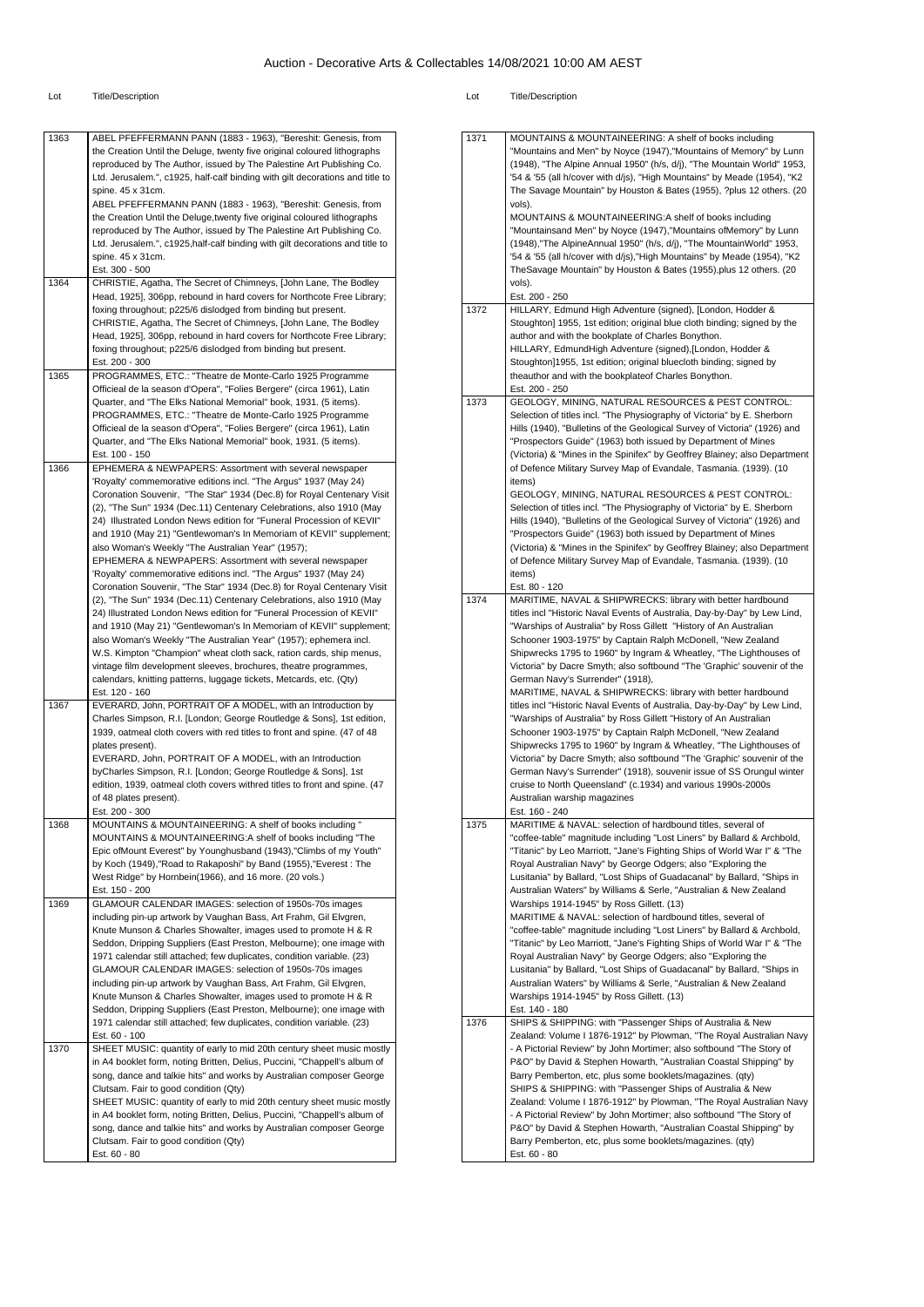| 1377 | AUSTRALIAN SHIPWRECKS: Assembly of predominantly softbound                | 1383 | <b>AUST</b>                                                                                                                                                                                                                                                                                                                                                               |
|------|---------------------------------------------------------------------------|------|---------------------------------------------------------------------------------------------------------------------------------------------------------------------------------------------------------------------------------------------------------------------------------------------------------------------------------------------------------------------------|
|      | titles many by Jack Loney including "Mysteries of the Bass Strait         |      | tomes                                                                                                                                                                                                                                                                                                                                                                     |
|      | Triangle", "Wrecks along the Great Ocean Road", "Wrecks on the            |      | Great                                                                                                                                                                                                                                                                                                                                                                     |
|      | Gippsland Coast", "Wrecks on the New South Wales Coast", "Wrecks          |      | photo                                                                                                                                                                                                                                                                                                                                                                     |
|      |                                                                           |      |                                                                                                                                                                                                                                                                                                                                                                           |
|      | on the Western Australian Coast", "Wrecks on the Queensland Coast" &      |      | Moun                                                                                                                                                                                                                                                                                                                                                                      |
|      | "Victorian Shipwrecks" (hardbound); also "Australian Shipwrecks:          |      | Austra                                                                                                                                                                                                                                                                                                                                                                    |
|      | 1622-1850" by Bateson (hardbound), "Wrecks in Tasmanian Waters" (2,       |      | Landy                                                                                                                                                                                                                                                                                                                                                                     |
|      | both hardbound) & "Wrecks in Darwin Waters" b                             |      | <b>AUST</b>                                                                                                                                                                                                                                                                                                                                                               |
|      | AUSTRALIAN SHIPWRECKS: Assembly of predominantly softbound                |      | tomes                                                                                                                                                                                                                                                                                                                                                                     |
|      | titles many by Jack Loney including "Mysteries of the Bass Strait         |      | Great                                                                                                                                                                                                                                                                                                                                                                     |
|      | Triangle", "Wrecks along the Great Ocean Road", "Wrecks on the            |      | photo                                                                                                                                                                                                                                                                                                                                                                     |
|      | Gippsland Coast", "Wrecks on the New South Wales Coast", "Wrecks          |      | Moun                                                                                                                                                                                                                                                                                                                                                                      |
|      | on the Western Australian Coast", "Wrecks on the Queensland Coast" &      |      | Austra                                                                                                                                                                                                                                                                                                                                                                    |
|      | "Victorian Shipwrecks" (hardbound); also "Australian Shipwrecks:          |      | Landy                                                                                                                                                                                                                                                                                                                                                                     |
|      | 1622-1850" by Bateson (hardbound), "Wrecks in Tasmanian Waters" (2,       |      | Alps a                                                                                                                                                                                                                                                                                                                                                                    |
|      |                                                                           |      |                                                                                                                                                                                                                                                                                                                                                                           |
|      | both hardbound) & "Wrecks in Darwin Waters" by Lewis. (36 items)          |      | Devel                                                                                                                                                                                                                                                                                                                                                                     |
|      | Est. 120 - 160                                                            |      | Est. 1                                                                                                                                                                                                                                                                                                                                                                    |
| 1378 | "Royal Australian Navy 1939-1942" (686pp) & "1942-1945" (753pp) by        | 1384 | PALM                                                                                                                                                                                                                                                                                                                                                                      |
|      | G. Hermon Gill, published 1957 & 1968 respectively by the Australian      |      | the Pa                                                                                                                                                                                                                                                                                                                                                                    |
|      | War Memorial (Canberra), both editions with dust jackets. (2)             |      | Small                                                                                                                                                                                                                                                                                                                                                                     |
|      | "Royal Australian Navy 1939-1942" (686pp) & "1942-1945" (753pp) by        |      | facsin                                                                                                                                                                                                                                                                                                                                                                    |
|      | G. Hermon Gill, published 1957 & 1968 respectively by the Australian      |      | "Roua                                                                                                                                                                                                                                                                                                                                                                     |
|      | War Memorial (Canberra), both editions with dust jackets. (2)             |      | "Robe                                                                                                                                                                                                                                                                                                                                                                     |
|      | Est. 100 - 200                                                            |      | Art" (                                                                                                                                                                                                                                                                                                                                                                    |
| 1379 | POLAR EXPLORATION: A shelf of books, mainly hardcover with                |      | PALM                                                                                                                                                                                                                                                                                                                                                                      |
|      |                                                                           |      |                                                                                                                                                                                                                                                                                                                                                                           |
|      | d/jackets, including                                                      |      | the Pa                                                                                                                                                                                                                                                                                                                                                                    |
|      | POLAR EXPLORATION: A shelf of books, mainly hardcover with                |      | folio,                                                                                                                                                                                                                                                                                                                                                                    |
|      | d/jackets, including"The Winning of Australian Antarctica" byGrenfell     |      | prints                                                                                                                                                                                                                                                                                                                                                                    |
|      | Price (1962), "Mawson of the Antarctic"by Mawson (1964), "Antarctic       |      | by Ed                                                                                                                                                                                                                                                                                                                                                                     |
|      | Odyssey"by Law (1983), "You have to be Lucky"by Law (1995,                |      | Privat                                                                                                                                                                                                                                                                                                                                                                    |
|      | signed), "The Antarctic Voyageof HMAS Wyatt Earp" by Law (1995,           |      | Est. 2                                                                                                                                                                                                                                                                                                                                                                    |
|      | signed), "The Adelie Blizzard" (2010 facsimile), and 7 others. (13 vols.) | 1385 | AUST                                                                                                                                                                                                                                                                                                                                                                      |
|      | Est. 250 - 300                                                            |      | includ                                                                                                                                                                                                                                                                                                                                                                    |
| 1380 | A VLADIMIR NABOKOV LIBRARY: including "The Gift" [1963, 1st ed.],         |      | Linds                                                                                                                                                                                                                                                                                                                                                                     |
|      |                                                                           |      |                                                                                                                                                                                                                                                                                                                                                                           |
|      | "Poems and Problems" [1970, 1st ed.], "Ada" [1969 1st ed.] plus four      |      | <b>AUST</b>                                                                                                                                                                                                                                                                                                                                                               |
|      | others; all hardback with dust jackets; also                              |      | includ                                                                                                                                                                                                                                                                                                                                                                    |
|      | A VLADIMIR NABOKOV LIBRARY: including "The Gift" [1963, 1st               |      | Linds                                                                                                                                                                                                                                                                                                                                                                     |
|      | ed.],"Poems and Problems" [1970, 1st ed.],"Ada" [1969 1st ed.] plus four  |      | Est. 1                                                                                                                                                                                                                                                                                                                                                                    |
|      |                                                                           |      |                                                                                                                                                                                                                                                                                                                                                                           |
|      | others; all hardback with dust jackets; alsotwo books on Nabokov. (9      | 1386 |                                                                                                                                                                                                                                                                                                                                                                           |
|      | vols.).                                                                   |      |                                                                                                                                                                                                                                                                                                                                                                           |
|      |                                                                           |      |                                                                                                                                                                                                                                                                                                                                                                           |
|      | Est. 200 - 300                                                            |      |                                                                                                                                                                                                                                                                                                                                                                           |
| 1381 | BIRDS & BIRDWATCHING: small library of titles incl. "Birds of Western     |      |                                                                                                                                                                                                                                                                                                                                                                           |
|      | Australia" by Serventy & Whittell, "The Mallee-Fowl; The Bird that Builds |      |                                                                                                                                                                                                                                                                                                                                                                           |
|      | an Incubator" by Frith, "The Romance of the Lyrebird" by Chisholm and     |      |                                                                                                                                                                                                                                                                                                                                                                           |
|      | "Australia Finches" by Immelmann; overseas titles incl. "Manual of        |      |                                                                                                                                                                                                                                                                                                                                                                           |
|      | British Birds" by Saunders (1889, first edn.); few other natural history  |      |                                                                                                                                                                                                                                                                                                                                                                           |
|      | books incl. "Marine Molluscs of Victoria" by Macpherson & Gabriel. (30)   |      |                                                                                                                                                                                                                                                                                                                                                                           |
|      | BIRDS & BIRDWATCHING: small library of titles incl. "Birds of Western     |      |                                                                                                                                                                                                                                                                                                                                                                           |
|      | Australia" by Serventy & Whittell, "The Mallee-Fowl; The Bird that Builds |      |                                                                                                                                                                                                                                                                                                                                                                           |
|      |                                                                           |      |                                                                                                                                                                                                                                                                                                                                                                           |
|      | an Incubator" by Frith, "The Romance of the Lyrebird" by Chisholm and     |      |                                                                                                                                                                                                                                                                                                                                                                           |
|      | "Australia Finches" by Immelmann; overseas titles incl. "Manual of        |      |                                                                                                                                                                                                                                                                                                                                                                           |
|      | British Birds" by Saunders (1889, first edn.); few other natural history  |      |                                                                                                                                                                                                                                                                                                                                                                           |
|      | books incl. "Marine Molluscs of Victoria" by Macpherson & Gabriel. (30)   |      |                                                                                                                                                                                                                                                                                                                                                                           |
|      | Est. 100 - 200                                                            |      |                                                                                                                                                                                                                                                                                                                                                                           |
| 1382 | AUSTRALIA - EXPLORATION, TRAVEL & SETTLEMENT: small library               |      |                                                                                                                                                                                                                                                                                                                                                                           |
|      | of books with "ANARE" by Law & Bechervaise (1957), "Railroading in        |      |                                                                                                                                                                                                                                                                                                                                                                           |
|      | Tasmania 1830-1962" by Colley, "So fine a Country: A History of the       | 1387 |                                                                                                                                                                                                                                                                                                                                                                           |
|      | Shire of Corio" (lan Wynd, 1981), "Pictorial Guide to West Coat of        |      |                                                                                                                                                                                                                                                                                                                                                                           |
|      | Tasmania" (facsimile edition, 1971), "The Streets of Melbourne from       |      |                                                                                                                                                                                                                                                                                                                                                                           |
|      | early Photographs" (1985), "Australia on Wheels - Early Beginning to the  |      |                                                                                                                                                                                                                                                                                                                                                                           |
|      | Present Day" (1999); also guides, pamhplets & magazines incl.             |      |                                                                                                                                                                                                                                                                                                                                                                           |
|      |                                                                           |      |                                                                                                                                                                                                                                                                                                                                                                           |
|      | "Aboriginal Polices of the Aborigin                                       |      |                                                                                                                                                                                                                                                                                                                                                                           |
|      | AUSTRALIA - EXPLORATION, TRAVEL & SETTLEMENT: small library               |      |                                                                                                                                                                                                                                                                                                                                                                           |
|      | of books with "ANARE" by Law & Bechervaise (1957), "Railroading in        | 1388 |                                                                                                                                                                                                                                                                                                                                                                           |
|      | Tasmania 1830-1962" by Colley, "So fine a Country: A History of the       |      |                                                                                                                                                                                                                                                                                                                                                                           |
|      | Shire of Corio" (Ian Wynd, 1981), "Pictorial Guide to West Coat of        |      |                                                                                                                                                                                                                                                                                                                                                                           |
|      | Tasmania" (facsimile edition, 1971), "The Streets of Melbourne from       |      |                                                                                                                                                                                                                                                                                                                                                                           |
|      | early Photographs" (1985), "Australia on Wheels - Early Beginning to the  |      |                                                                                                                                                                                                                                                                                                                                                                           |
|      | Present Day" (1999); also guides, pamhplets & magazines incl.             |      |                                                                                                                                                                                                                                                                                                                                                                           |
|      | "Aboriginal Polices of the Aborigines Welfare Board, Victoria" (1966).    |      |                                                                                                                                                                                                                                                                                                                                                                           |
|      | (25 items)                                                                |      |                                                                                                                                                                                                                                                                                                                                                                           |
|      |                                                                           |      |                                                                                                                                                                                                                                                                                                                                                                           |
|      | Est. 80 - 120                                                             |      |                                                                                                                                                                                                                                                                                                                                                                           |
|      |                                                                           |      | TAYL<br>[Gene<br>Georg<br>Publis<br>gilt titl<br>board<br>All pa<br>slipca<br>TAYL<br>Public<br>Harris<br>Publis<br>gilt titl<br>board<br>All pa<br>slipca<br>docur<br>Est. 3<br>"Austi<br>two v<br>illustra<br>"Austi<br>two v<br>illustra<br>Est. 6<br><b>BALA</b><br>incl. "<br>Raym<br>by the<br>(1980<br><b>BALA</b><br>incl. "<br>Raym<br>by the<br>(1980<br>Est. 1 |

| 1383 | AUSTRALIA - HISTORY, GEOGRAPHY & TRAVEL: with "coffee table"<br>tomes "Australia: A Timeless Grandeur" by Grasswill & "Australia: The<br>Greatest Island" by Raymond both lavishly illustrated with Reg Morrison<br>photography; also "Australia: The Wild Continent" by Morcombe, "Cradle<br>Mountain, Lake St Clair National Park" by Chapman, "Explore<br>Australia's Great Rivers" by Andrews and "A Coastal Diary" by John<br>Landy; plus softbound "Stories of Australian Colonial Days" (2),<br>AUSTRALIA - HISTORY, GEOGRAPHY & TRAVEL: with "coffee table"<br>tomes "Australia: A Timeless Grandeur" by Grasswill & "Australia: The<br>Greatest Island" by Raymond both lavishly illustrated with Reg Morrison<br>photography; also "Australia: The Wild Continent" by Morcombe, "Cradle<br>Mountain, Lake St Clair National Park" by Chapman, "Explore<br>Australia's Great Rivers" by Andrews and "A Coastal Diary" by John<br>Landy; plus softbound "Stories of Australian Colonial Days" (2), "The<br>Alps at the Crossroads" by Johnson, "Mount Stirling Alpine Resort;<br>Development Proposal and Environment Effects Statement". (22 items)<br>Est. 120 - 160              |
|------|---------------------------------------------------------------------------------------------------------------------------------------------------------------------------------------------------------------------------------------------------------------------------------------------------------------------------------------------------------------------------------------------------------------------------------------------------------------------------------------------------------------------------------------------------------------------------------------------------------------------------------------------------------------------------------------------------------------------------------------------------------------------------------------------------------------------------------------------------------------------------------------------------------------------------------------------------------------------------------------------------------------------------------------------------------------------------------------------------------------------------------------------------------------------------------------------|
| 1384 | PALMER, Samuel, A Vision Recaptured: The Complete Etchings and<br>the Paintings for Milton and for Virgil. No.169 from a limited edition;<br>Small folio, 88pp., 23 plates in colour and black and white, with 5<br>facsimile prints in a separate folder, contained in a cloth portfolio. Also,<br>"Rouault" by Edward Alden Jewell (1947) and<br>"Robertson/Russell/Snowdon Private View : The Lively World of British<br>Art" (1965). (3 vols.).<br>PALMER, Samuel, A Vision Recaptured: The Complete Etchings and<br>the Paintings for Milton and for Virgil.No.169 from a limited edition; Small<br>folio, 88pp., 23 plates in colour and black and white, with 5 facsimile<br>prints in a separate folder, contained in a cloth portfolio. Also, "Rouault"<br>by Edward Alden Jewell (1947) and "Robertson/Russell/Snowdon<br>Private View: The Lively World of British Art" (1965). (3 vols.).<br>Est. 200 - 300                                                                                                                                                                                                                                                                     |
| 1385 | AUSTRALIAN ARTISTS group of nine hardback reference books<br>including Charles Blackman, John Perceval, Brett Whiteley, Norman<br>Lindsay, Sidney Nolan, Pro Hart, Arthur Boyd etc.<br>AUSTRALIAN ARTISTS group of nine hardback reference books<br>including Charles Blackman, John Perceval, Brett Whiteley, Norman<br>Lindsay, Sidney Nolan, Pro Hart, Arthur Boyd etc. (9)<br>Est. 100 - 200                                                                                                                                                                                                                                                                                                                                                                                                                                                                                                                                                                                                                                                                                                                                                                                            |
| 1386 | TAYLOR, Derek; HARRISON, George, FIFTY YEARS ADRIFT.<br>[Genesis Publications Ltd, Guildford, 1984]. Signed by Derek Taylor and<br>George Harrison. Limited to 2000 numbered copies of which this #917.<br>Publisher's original dark brown half leather, with five raised bands and<br>gilt title and decorations to the spine, a gilt ship illustration to the upper<br>board, and a gilt reproduction of Taylor's signature to the lower board.<br>All page edges gilt and with bound in marking ribbon and buckram<br>slipcase. Illust<br>TAYLOR, Derek; HARRISON, George, FIFTY YEARS ADRIFT. [Genesis<br>Publications Ltd, Guildford, 1984]. Signed by Derek Taylor and George<br>Harrison. Limited to 2000 numbered copies of which this #917.<br>Publisher's original dark brown half leather, with five raised bands and<br>gilt title and decorations to the spine, a gilt ship illustration to the upper<br>board, and a gilt reproduction of Taylor's signature to the lower board.<br>All page edges gilt and with bound in marking ribbon and buckram<br>slipcase. Illustrated with photographs and facsimiles of personal<br>documents and memorabilia.<br>Est. 3,000 - 4,000 |
| 1387 | "Australia's Wilderness Heritage" by Meier, Figgis & Mosley (1988), in<br>two volumes, both 400pp hardbound with dustjackets, lavishly<br>illustrated; almost as new.<br>"Australia's Wilderness Heritage" by Meier, Figgis & Mosley (1988), in<br>two volumes, both 400pp hardbound with dustjackets, lavishly<br>illustrated; almost as new.<br>Est. 60 - 80                                                                                                                                                                                                                                                                                                                                                                                                                                                                                                                                                                                                                                                                                                                                                                                                                              |
| 1388 | BALANCE OF A LIBRARY: mainly hardbound, many maritime related<br>incl. "Man on the Rim: The Peopling of the Pacific" by Thorne &<br>Raymond (1989); also noted "Lebanon to Labuan - A Story of Mapping<br>by the Australian Survey Corps, World War II" by Lawrence Fitzgerald<br>(1980); plus a few magazines & guides. (40+ items)<br>BALANCE OF A LIBRARY: mainly hardbound, many maritime related<br>incl. "Man on the Rim: The Peopling of the Pacific" by Thorne &<br>Raymond (1989); also noted "Lebanon to Labuan - A Story of Mapping<br>by the Australian Survey Corps, World War II" by Lawrence Fitzgerald<br>(1980); plus a few magazines & guides. (40+ items)<br>Est. 100 - 200                                                                                                                                                                                                                                                                                                                                                                                                                                                                                              |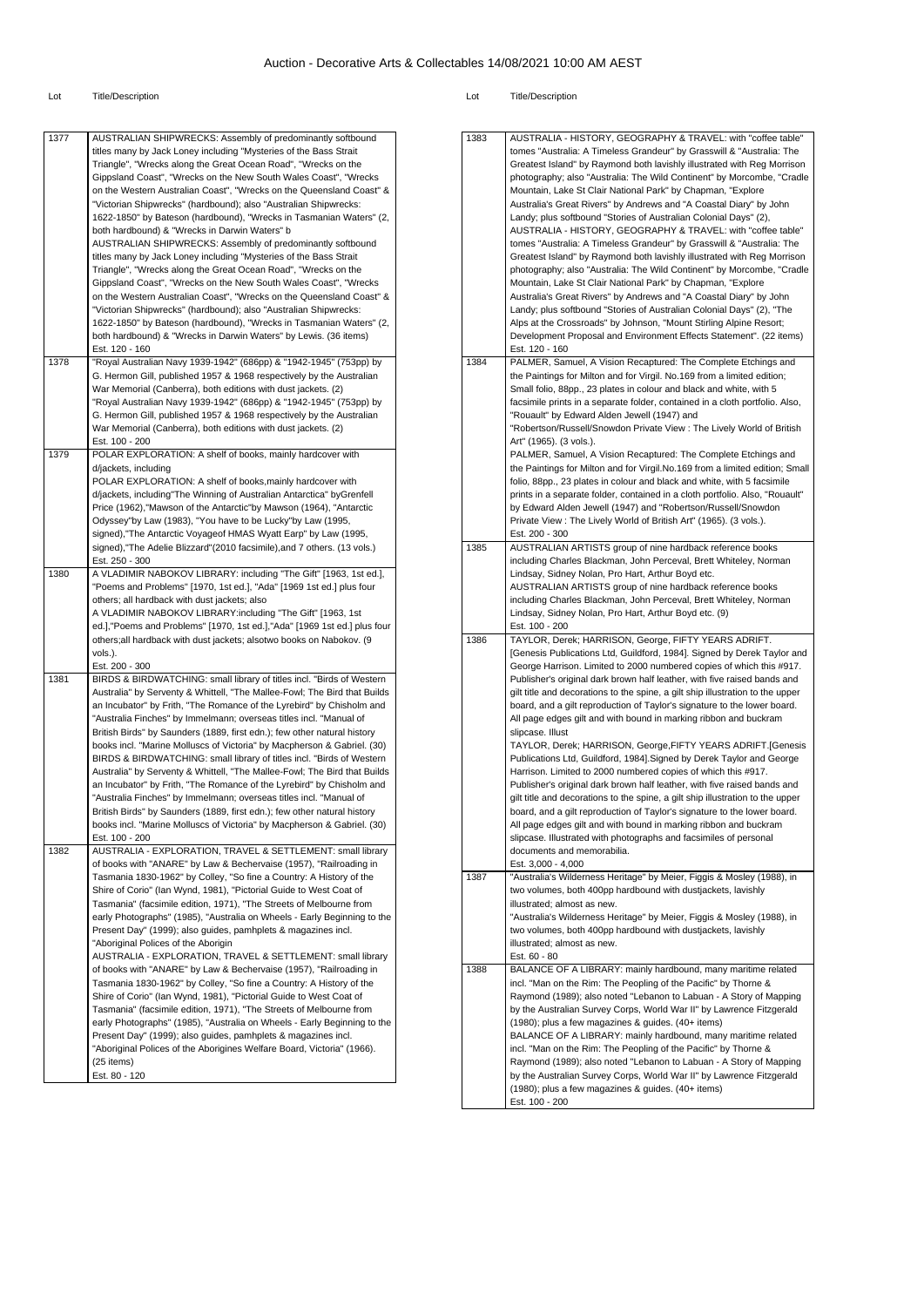| 1389 | INSTITUTE OF DOCUMENTATION FOR THE INVESTIGATION OF<br>NAZI WAR CRIMES: six volumes of documents, published between<br>1991 and 1996, compiled by the Institute's director Tuviah Freedman.<br>(6)<br>INSTITUTE OF DOCUMENTATION FOR THE INVESTIGATION OF<br>NAZI WAR CRIMES: six volumes of documents, published between                                                                                                                                                                                                                                                                                                                                                                                               |
|------|-------------------------------------------------------------------------------------------------------------------------------------------------------------------------------------------------------------------------------------------------------------------------------------------------------------------------------------------------------------------------------------------------------------------------------------------------------------------------------------------------------------------------------------------------------------------------------------------------------------------------------------------------------------------------------------------------------------------------|
|      | 1991 and 1996, compiled by the Institute's director Tuviah Freedman.<br>(6)                                                                                                                                                                                                                                                                                                                                                                                                                                                                                                                                                                                                                                             |
|      | Est. 160 - 220                                                                                                                                                                                                                                                                                                                                                                                                                                                                                                                                                                                                                                                                                                          |
| 1390 | "COLOR" ATLAS: standard colour measure scale for "nomenclature,<br>identification, analysis and production of colour" for use in "photo<br>processes, multicolour printing and other branches of industrial arts",<br>published by Huebner Laboratories (New York, 1936), elephant folio<br>sized at 53x46cm, weight 10.3kg.<br>"COLOR" ATLAS: standard colour measure scale for "nomenclature,<br>identification, analysis and production of colour" for use in "photo<br>processes, multicolour printing and other branches of industrial arts",<br>published by Huebner Laboratories (New York, 1936), elephant folio<br>sized at 53x46cm, weight 10.3kg.<br>Est. 150 - 250                                          |
| 1391 | Smith, Michael; Byrne, Jennifer; et al. BRUCE POSTLE : THE IMAGE                                                                                                                                                                                                                                                                                                                                                                                                                                                                                                                                                                                                                                                        |
|      | MAKER, [Melbourne, 2011] 1st edition. 374pp., No.572 from a limited<br>edition of 1000, signed by Postle.<br>Smith, Michael; Byrne, Jennifer; et al.BRUCE POSTLE: THE IMAGE<br>MAKER, [Melbourne, 2011] 1st edition. 374pp., No.572 from a limited<br>edition of 1000, signed by Postle.As new, in publisher's packaging.<br>Est. 100 - 150                                                                                                                                                                                                                                                                                                                                                                             |
| 1392 | Love That Burns: A Chronicle of Fleetwood Mac: Volume One 1967 -<br>1974, by Mick Fleetwood COLLECTORS EDITION: A chronicle of the<br>first seven years of Fleetwood Mac. This official limited edition<br>autobiography contains over 400 rare images and contributions from<br>early Fleetwood Mac members including the legendary Peter Green,<br>Christine McVie and John McVie and Jeremy Spencer. No.602 of a<br>limited edition of only 1,650 copies worldwide; signed by Mick<br>Fleetwood. In the original publisher's packagin                                                                                                                                                                                |
|      | Love That Burns: A Chronicle of Fleetwood Mac: Volume One 1967 -<br>1974,by Mick Fleetwood.COLLECTORS EDITION: A chronicle of the<br>first seven years of Fleetwood Mac. This official limited edition<br>autobiography contains over 400 rare images and contributions from<br>early Fleetwood Mac members including the legendary Peter Green,<br>Christine McVie and John McVie and Jeremy Spencer. No.602 of a<br>limited edition of only 1,650 copies worldwide; signed by Mick<br>Fleetwood. In the original publisher's packaging, with slipcase and 7"<br>vinyl record.<br>Est. 500 - 750                                                                                                                       |
| 1393 | JEAN BOICHARD, Cirque D'Hiver, lithograph in colour, laid down on<br>linen, signed in the plate lower right, c.1890,<br>JEAN BOICHARD, Cirque D'Hiver, lithograph in colour, laid down on<br>linen, signed in the plate lower right, c.1890, 91 x 124cm.                                                                                                                                                                                                                                                                                                                                                                                                                                                                |
| 1394 | Est. 1,000 - 1,250<br>[EARLY CIRCUS POSTER] LOUIS GALICE (1864-1935), Blanche<br>Allarty et ses Méharas, colour lithograph, circa 1900, Printed by:<br>Affiches Louis Galice, Paris, 100 x 65cm.<br>[EARLY CIRCUS POSTER]LOUIS GALICE (1864-1935), Blanche Allarty<br>et ses Méharas, colour lithograph, circa 1900, Printed by: Affiches Louis<br>Galice, Paris, 100 x 65cm. Blanche Allarty: trainer of exotic animals,<br>camel-whisperer, and wife of Ernest Molier, the founder of the Cirque<br>Molier and Cirque des Amateurs. Apparently, the circuses were created<br>for wealthy Parisians, who attended the shows by invitation. Blanche<br>sometimes performed in their private mansions.<br>Est. 300 - 500 |
| 1395 | [CIRCUS POSTER], Candido Aragonez DE FARIA (1849-1911), La<br>Centauresse Blanche Allarty : Hippodrome Bostock, Printer: Affiches<br>Faria, Paris,<br>[CIRCUS POSTER], Candido Aragonez DE FARIA (1849-1911), La<br>Centauresse Blanche Allarty : Hippodrome Bostock, Printer: Affiches<br>Faria, Paris, 80 x 60cm.<br>Est. 800 - 1,000                                                                                                                                                                                                                                                                                                                                                                                 |
| 1396 | PEARS SOAP "The Fisherman's Wooing" chromolithograph advertising<br>poster in timber frame, late 19th century, 94 x 49cm overall<br>PEARS SOAP "The Fisherman's Wooing" chromolithograph advertising<br>poster in timber frame, late 19th century, 94 x 49cm overall<br>Est. 200 - 300                                                                                                                                                                                                                                                                                                                                                                                                                                  |
| 1397 | SVEN HENRIKSEN (1890 - 1935), ZOOLOGISK HAVE KOBENHAVN,<br>1914, The Hippopotamus, printed by Andreas & Lachmann Ltd., 86 x<br>62cm (framed & glazed, 106 x 80cm overall).<br>SVEN HENRIKSEN (1890 - 1935), ZOOLOGISK HAVE KOBENHAVN,<br>1914, The Hippopotamus, printed by Andreas & Lachmann Ltd., 86 x<br>62cm (framed & glazed, 106 x 80cm overall).<br>Est. 200 - 300                                                                                                                                                                                                                                                                                                                                              |

| 1398 | SVEN BRASCH (1886-1970) ZOOLOGISK HAVE, 1924 The                                                                                               |
|------|------------------------------------------------------------------------------------------------------------------------------------------------|
|      | Hippopotamus, printed by Sylvester Hvid, Copenhagen, 79 x 55cm                                                                                 |
|      | (sight); (framed & glazed, 108.5 x 79cm overall).                                                                                              |
|      | SVEN BRASCH (1886-1970)ZOOLOGISK HAVE, 1924The                                                                                                 |
|      | Hippopotamus, printed by Sylvester Hvid, Copenhagen, 79 x 55cm<br>(sight); (framed & glazed, 108.5 x 79cm overall).                            |
|      | Est. 300 - 500                                                                                                                                 |
| 1399 | Travel Association of Great Britain, six different monochrome                                                                                  |
|      | photographic posters including The Cathedral Norwich, Cathedral and                                                                            |
|      | River Wye Hereford, The Old Town Hall Bridgnorth Shropshire, The                                                                               |
|      | Abbey and Mill Tewkesbury, The Giant's Causeway Northern Ireland &                                                                             |
|      | Harlech Castle and Snowdonia Wales, printed circa 1938, various sizes,                                                                         |
|      | the largest 103 x 64cm. Mixed condition. (6).                                                                                                  |
|      | Travel Association of Great Britain, six different monochrome                                                                                  |
|      | photographic posters including The Cathedral Norwich, Cathedral and                                                                            |
|      | River Wye Hereford, The Old Town Hall Bridgnorth Shropshire, The<br>Abbey and Mill Tewkesbury, The Giant's Causeway Northern Ireland &         |
|      | Harlech Castle and Snowdonia Wales, printed circa 1938, various sizes,                                                                         |
|      | the largest 103 x 64cm. Mixed condition. (6).                                                                                                  |
|      | Est. 200 - 300                                                                                                                                 |
| 1400 | DANISH ANTI-NAZI POSTER: WW2-era anti-Nazi propaganda poster                                                                                   |
|      | "NAZISTERNE gaar til Angreb" [The Nazis go on the attack],                                                                                     |
|      | lithograph in colour, artwork by "E.S." and printed by Dyva & Jeppesens                                                                        |
|      | Bogtrykkeri Aktieselskab, Copenhagen. 85 x 62cm, laid down on linen.                                                                           |
|      | DANISH ANTI-NAZI POSTER: WW2-era anti-Nazi propaganda poster                                                                                   |
|      | "NAZISTERNE gaar til Angreb" [The Nazis go on the attack],                                                                                     |
|      | lithograph in colour, artwork by "E.S." and printed by Dyva & Jeppesens                                                                        |
|      | Bogtrykkeri Aktieselskab, Copenhagen. 85 x 62cm, laid down on linen.<br>Est. 500 - 750                                                         |
| 1401 | ANTI-NAZI PARTY FROM GENERAL MOTORS: "IF THERE'S ANY                                                                                           |
|      | LEAD IT SHOULD BE IN THE AXIS: KEEP 'EM FIGHTING!", 1942,                                                                                      |
|      | colour lithograph, produced by the Fisher Body Division of General                                                                             |
|      | Motors Corporation, 104 x 79cm (laid down on linen; framed and glazed,                                                                         |
|      | overall 128 x 103cm. Probably the scarcest of the GM posters, with a                                                                           |
|      | barrage of General Motors' bullets flying at Hitler's 'Axis'.                                                                                  |
|      | ANTI-NAZI PARTY FROM GENERAL MOTORS:"IF THERE'S ANY                                                                                            |
|      | LEAD IT SHOULD BE IN THE AXIS: KEEP 'EM FIGHTING!", 1942,                                                                                      |
|      | colour lithograph, produced by the Fisher Body Division of General                                                                             |
|      | Motors Corporation, 104 x 79cm (laid down on linen; framed and glazed,<br>overall 128 x 103cm. Probably the scarcest of the GM posters, with a |
|      | barrage of General Motors' bullets flying at Hitler's 'Axis'.                                                                                  |
|      | Est. 600 - 800                                                                                                                                 |
| 1402 | MARTIN PEIKERT (1901-1975), Les Diablerets 1200 - 3000m. Suisse                                                                                |
|      | Schweiz Switzerland, 1963, 99 x 65cm (sight); (framed & glazed 122 x                                                                           |
|      | 87cm overall)                                                                                                                                  |
|      | MARTIN PEIKERT (1901-1975), Les Diablerets 1200 - 3000m. Suisse                                                                                |
|      | Schweiz Switzerland, 1963,99 x 65cm (sight); (framed & glazed 122 x                                                                            |
|      | 87cm overall)                                                                                                                                  |
| 1403 | Est. 2,000 - 3,000<br>JOSEPH EULA (1925 - 2004), The Supremes, Lincoln Center,                                                                 |
|      | Philharmonic Hall, Friday October 15, 1965, lithograph in colours, signed                                                                      |
|      | in the plate at lower left,                                                                                                                    |
|      | JOSEPH EULA (1925 - 2004), The Supremes, Lincoln                                                                                               |
|      | Center, Philharmonic Hall, Friday October 15, 1965, lithograph in                                                                              |
|      | colours, signed in the plate at lower left, 96 x 62cm; framed (114.5 x                                                                         |
|      | 77.5cm).                                                                                                                                       |
|      | Est. 400 - 600                                                                                                                                 |
| 1404 | 1900s-30s array (few later) in album many from British Commonwealth                                                                            |
|      | islands including Aden, Barbados, Bermuda (incl. "Hamilton Cricket<br>Field"), Ceylon, Fiji (real-photo types), Gibraltar, Jamaica, Malta, St  |
|      | Lucia (incl. "Ladies Pavilion, Cricket Field, Castries"), Trinidad (incl.                                                                      |
|      | "Lunatic Asylum"); also Cuba, Egypt incl Suez Canal, Haiti, Kirkwall                                                                           |
|      | (Scotland), Martinique, Nova Scotia (Canada), Panama; some evocative                                                                           |
|      | subject matters and plenty of animated scenes. Good lot. (180 approx)                                                                          |
|      | 1900s-30s array (few later) in album many from British Commonwealth                                                                            |
|      | islands including Aden, Barbados, Bermuda (incl. "Hamilton Cricket                                                                             |
|      | Field"), Ceylon, Fiji (real-photo types), Gibraltar, Jamaica, Malta, St                                                                        |
|      | Lucia (incl. "Ladies Pavilion, Cricket Field, Castries"), Trinidad (incl.                                                                      |
|      | "Lunatic Asylum"); also Cuba, Egypt incl Suez Canal, Haiti, Kirkwall                                                                           |
|      |                                                                                                                                                |
|      | (Scotland), Martinique, Nova Scotia (Canada), Panama; some evocative                                                                           |
|      | subject matters and plenty of animated scenes. Good lot. (180 approx)<br>Est. 400 - 600                                                        |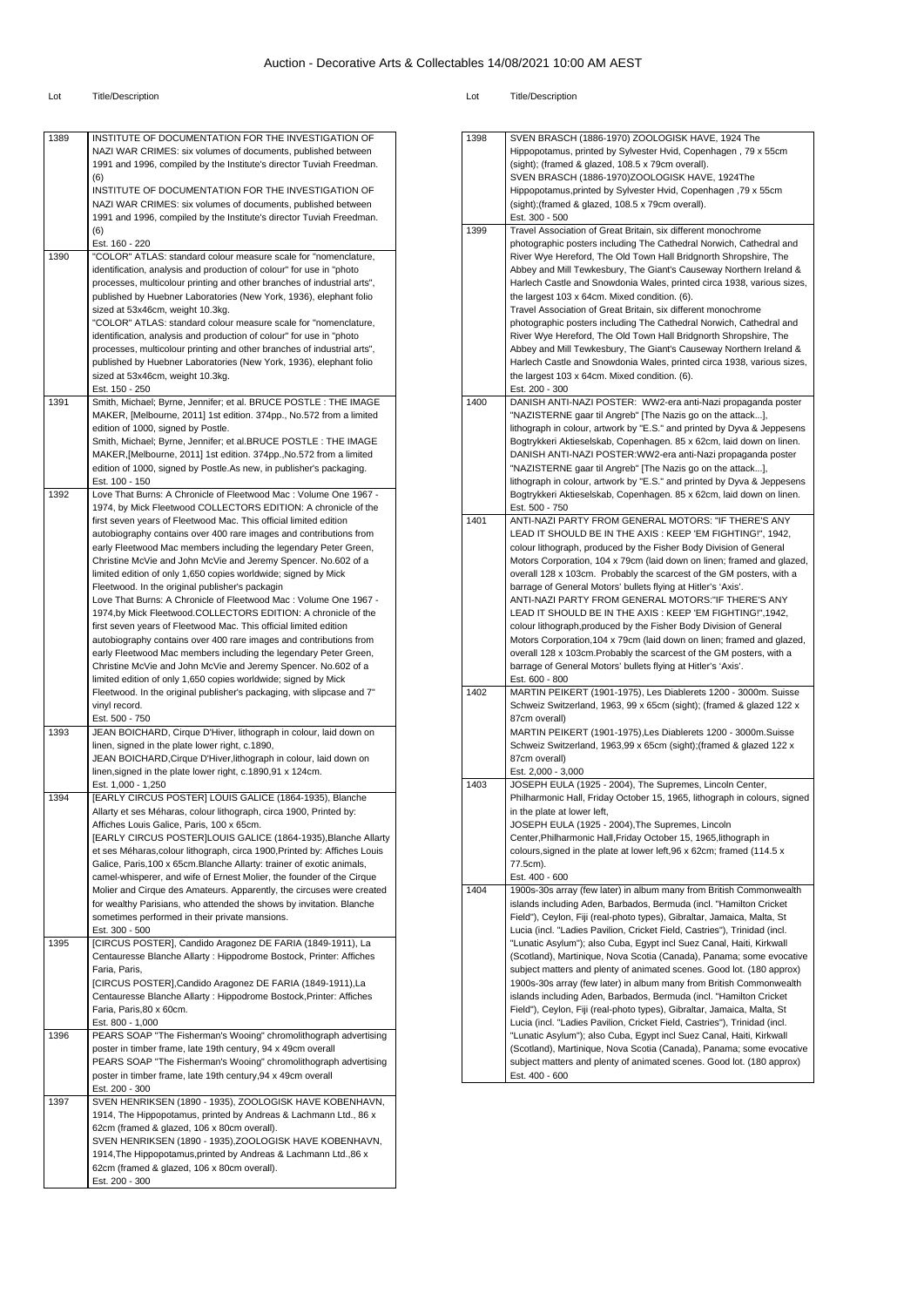| 1405 | Early 20th century selection of postcards, mostly family members/groups     | 1408 | SHIPS & SHIPPING: Mostly WWI era ships with many real-photo types             |
|------|-----------------------------------------------------------------------------|------|-------------------------------------------------------------------------------|
|      | taken at London or Melbourne studios incl. Melba Studio (Swanston St),      |      | taken by crew members of HMAS Melbourne whilst deployed in the                |
|      | Yeoman & Co (Bourke St) & W. Latimer (Fitzroy); some WWI images of          |      | Caribbean, some annotated on reverse with location, description and           |
|      | AIF servicemen one dated "Salisbury, Jan 1917", another showing             |      | date when image was taken, including 1915 (Feb.9) "French cruiser             |
|      | 'Albert Park Methodist Cricket Club. Premiers 1908-09'; also quantity of    |      | 'Conde' off Havana"; 1915 (Feb.11) "Honduras Patrol Steamer 'General          |
|      |                                                                             |      |                                                                               |
|      | 1930s era Australian & British CIGARETTE CARDS mostly film stars,           |      | Barakoma', B. Honduras, Bay Islands"; 1915 (Mar.21) "American naval           |
|      | plus some 1933 Godfrey Phillips "Who's Who in Australian Sport" cards.      |      | collier 'Neptune" of the 'Jason class' at Newport News, Chesapeake            |
|      | (qty)                                                                       |      | Bay";                                                                         |
|      | Early 20th century selection of postcards, mostly family members/groups     |      | SHIPS & SHIPPING: Mostly WWI era ships with many real-photo types             |
|      | taken at London or Melbourne studios incl. Melba Studio (Swanston St),      |      | taken by crew members of HMAS Melbourne whilst deployed in the                |
|      | Yeoman & Co (Bourke St) & W. Latimer (Fitzroy); some WWI images of          |      | Caribbean, some annotated on reverse with location, description and           |
|      | AIF servicemen one dated "Salisbury, Jan 1917", another showing             |      | date when image was taken, including 1915 (Feb.9) "French cruiser             |
|      | 'Albert Park Methodist Cricket Club. Premiers 1908-09'; also quantity of    |      | 'Conde' off Havana"; 1915 (Feb.11) "Honduras Patrol Steamer 'General          |
|      |                                                                             |      |                                                                               |
|      | 1930s era Australian & British CIGARETTE CARDS mostly film stars,           |      | Barakoma', B. Honduras, Bay Islands"; 1915 (Mar.21) "American naval           |
|      | plus some 1933 Godfrey Phillips "Who's Who in Australian Sport" cards.      |      | collier 'Neptune" of the 'Jason class' at Newport News, Chesapeake            |
|      | (qty)                                                                       |      | Bay"; 1915 (Jun.26) "French native troops leaving for France by SS            |
|      | Est. 100 - 200                                                              |      | Perou, Fort de France, Martinique"; 1915 (Sep.) "German steamer               |
| 1406 | HMAS MELBOURNE: Collection of WWI era real-photo postcards (plus            |      | 'Calabria' at Charlotte Amalie" (U.S. Virgin Islands); 1916 (Mar.2) "Fort     |
|      | a few photographs) taken by crew members, mostly whilst the HMAS            |      | in River Amazon at Para"; 1916 (May 9) "French Cruiser 'Marseillaise' at      |
|      | Melbourne was deployed in the Caribbean, many are annotated and             |      | San Domingo"; other real-photo cards showing British warships incl.           |
|      |                                                                             |      |                                                                               |
|      | dated on the reverse, stating where the images were taken and the           |      | HMS Colossus, Royal Sovereign, Centurion, Courageous, Resolution &            |
|      | activities taking place with 1915 (Feb) "Divers at work, Kingston,          |      | Caesar (at Bermuda 23/5/15); also some modern postcards &                     |
|      | Jamaica"; 1915 (Feb) "Washing Day, off Havana"; 1915 (Feb.12)               |      | photographs. (120 items)                                                      |
|      | "Speed trial from British Honduras to Kingston (Jamaica)during a gale"      |      | Est. 400 - 800                                                                |
|      | HMAS MELBOURNE: Collection of WWI era real-photo postcards (plus            | 1409 | SHIPS & SHIPPING 1900s -1990s postcards and photographs many                  |
|      | a few photographs) taken by crew members, mostly whilst the HMAS            |      | featuring ships in Tasmanian waters with postcards including Marshall         |
|      | Melbourne was deployed in the Caribbean, many are annotated and             |      | Studios (Devonport) images of SS Warrego (1905) & the ketch                   |
|      | dated on the reverse, stating where the images were taken and the           |      | 'S.M.H.T.' (1908), also 1909 image of "W. Holyman & Sons SS                   |
|      | activities taking place with 1915 (Feb) "Divers at work, Kingston,          |      | Mongana - trading to Dunalley, Maria Island, Triabunna and Swansea",          |
|      |                                                                             |      |                                                                               |
|      | Jamaica"; 1915 (Feb) "Washing Day, off Havana"; 1915 (Feb.12)               |      | Robert Jolley postcard showing image of SS Loongana by C. Dickson             |
|      | "Speed trial from British Honduras to Kingston (Jamaica)during a gale"      |      | Gregory; plus others showing 1920s real-photo images of SS Morinda at         |
|      | & 1916 (Feb.6) "Full power trial from Bermuda to Jamaica"; 1915 (Aug)       |      | Misima, Louisiade Archipelago (PNG); also p                                   |
|      | "Native boys diving for coins, St Lucia"; 1915 (Sep.2) "Testing life saving |      | SHIPS & SHIPPING 1900s -1990s postcards and photographs many                  |
|      | rafts at Bridgetown, Barbados"; 1916 (Apr.3) "HMAS Melbourne & SS           |      | featuring ships in Tasmanian waters with postcards including Marshall         |
|      | Midland laden with pontoons & munitions for Vladivostok, at St Lucia;       |      | Studios (Devonport) images of SS Warrego (1905) & the ketch                   |
|      | 1916 (Mar.5) "Investigation party stranded at San Jose Island, Brazil";     |      | 'S.M.H.T.' (1908), also 1909 image of "W. Holyman & Sons SS                   |
|      | also "coaling scenes" at Martinique, Jamaica or St Lucia and "Coaling at    |      | Mongana - trading to Dunalley, Maria Island, Triabunna and Swansea",          |
|      |                                                                             |      |                                                                               |
|      | sea off Anguilla Island from Admiralty collier 'Eastwood'"; plus group      |      | Robert Jolley postcard showing image of SS Loongana by C. Dickson             |
|      | shots of HMAS Melbourne crew and the ship's band; ship sports scenes        |      | Gregory; plus others showing 1920s real-photo images of SS Morinda at         |
|      | with Aussie Rules team photos incl. "Football Exhibition game,              |      | Misima, Louisiade Archipelago (PNG); also photographs, layout plans &         |
|      | Australian rules at Trinidad (stokers team)" dated "18/4/16" and "Three     |      | literature relating to the construction of the "Delphinus" a fisheries patrol |
|      | legged race", "Obstacle race" & "Band Race" all dated "Bermuda,             |      | vessel, sold in 1995 to Australia's Customs Service; and c.1985               |
|      | 22/7/16", plus a Beattie (Hobart) real-photo postcard showing boxers on     |      | "Fisheries Value and Classification of Fresh and Estuarine Waters" draft      |
|      | a floating stadium; few others taken in other locations incl. "Silk battle  |      | policy document compiled for the Department of Conservation, Forests          |
|      | flags" off Cocos Island, dated "Nov 9, 1914", and Scapa Flow (Orkneys,      |      | & Lands. (5 albums/books)                                                     |
|      |                                                                             |      | Est. 200 - 400                                                                |
|      | Scotland). An important, and likely unique, assembly. (165) The HMAS        |      |                                                                               |
|      | "Melbourne" carried out alternate patrols, in tandem with HMAS Sydney,      | 1410 | 1900s-30s array (some later) with selections from Bermuda including           |
|      | of the Caribbean (based at Bermuda) and the North Atlantic off Long         |      | internal view of Bradleys Drug Store (Hamilton), Belem/Bara (Brazil),         |
|      | Island (based at Halifax, Nova Scotia), between 1915 and 1916, as part      |      | British Guiana (incl. "Grand Stands, Demerara Turf Club"), British            |
|      | of the North American and West Indies Squadron.                             |      | Honduras, Grenada, Jamaica (incl. "Destruction of Kingston by                 |
|      | Est. 1,500 - 3,000                                                          |      | Earthquake & Fire, 1907", United Kingdom including Forth Road Bridge          |
| 1407 | NAVY CREW: WWI era real-photo selection, many are of Australian             |      | (Scotland) and Singapore; also British Empire humorous types (many            |
|      | crew of HMAS Melbourne, Cerberus, Tingira or Yarra, few group shots         |      | featuring navy sailors) and patriotic cards.                                  |
|      | including navy marching band; photographers include Eden Studios (J.        |      | 1900s-30s array (some later) with selections from Bermuda including           |
|      |                                                                             |      |                                                                               |
|      | Yeoman, Melbourne) & Electric Studios (Sydney); also several cards          |      | internal view of Bradleys Drug Store (Hamilton), Belem/Bara (Brazil),         |
|      | showing naval crew taken at Cleary's Photo Studio (Kingston, Jamaica).      |      | British Guiana (incl. "Grand Stands, Demerara Turf Club"), British            |
|      | (50)                                                                        |      | Honduras, Grenada, Jamaica (incl. "Destruction of Kingston by                 |
|      | NAVY CREW: WWI era real-photo selection, many are of Australian             |      | Earthquake & Fire, 1907", United Kingdom including Forth Road Bridge          |
|      | crew of HMAS Melbourne, Cerberus, Tingira or Yarra, few group shots         |      | (Scotland) and Singapore; also British Empire humorous types (many            |
|      | including navy marching band; photographers include Eden Studios (J.        |      | featuring navy sailors) and patriotic cards.                                  |
|      | Yeoman, Melbourne) & Electric Studios (Sydney); also several cards          |      | Est. 400 - 600                                                                |
|      | showing naval crew taken at Cleary's Photo Studio (Kingston, Jamaica).      | 1411 | 1900s-60s selection with Australian cards including Melbourne                 |
|      | (50)                                                                        |      | real-photo, Brisbane and Queensland views, rural scenes, plus British &       |
|      | Est. 200 - 400                                                              |      |                                                                               |
|      |                                                                             |      | Australian WWI patriotic greetings types including HMS Caesar "Hands          |
|      |                                                                             |      | Across the Sea".                                                              |
|      |                                                                             |      | 1900s-60s selection with Australian cards including Melbourne                 |
|      |                                                                             |      | real-photo, Brisbane and Queensland views, rural scenes, plus British &       |
|      |                                                                             |      | Australian WWI patriotic greetings types including HMS Caesar "Hands          |
|      |                                                                             |      | Across the Sea". (110+)                                                       |
|      |                                                                             |      | Est. 150 - 250                                                                |
|      |                                                                             |      |                                                                               |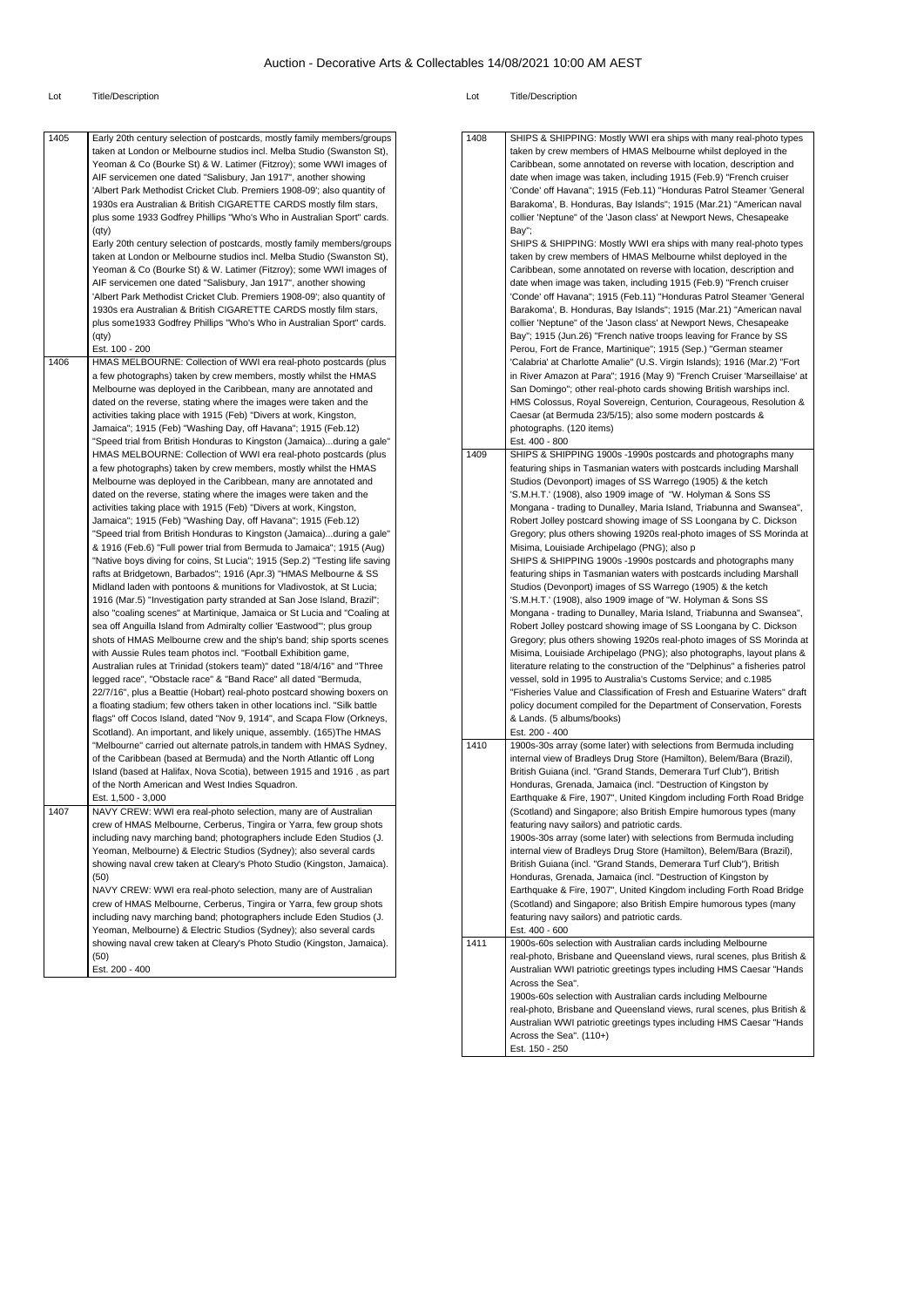| 1412 | MISCELLANY: with a selection in album of British, French & American                                                   | 1420 | <b>KING</b>     |
|------|-----------------------------------------------------------------------------------------------------------------------|------|-----------------|
|      | WWI Battleships incl. 'Last Visit of HMS Good Hope to St Lucia', plus                                                 |      | of a s          |
|      | ocean liners and modern cards or photographs; also Tasmanian                                                          |      | in full         |
|      | Steamers Pty Ltd 1930s-40s luggage labels; second album containing                                                    |      | Open            |
|      | WWI embroidered postcards from Australian military personnel serving                                                  |      | <b>KING</b>     |
|      | on the Western Front; also a quantity of loose cards incl. real-photo of                                              |      | of a s          |
|      |                                                                                                                       |      | in full         |
|      | "32nd Instructional Course, Army School of Physical and Bayonet                                                       |      |                 |
|      | Training Portsmouth Branch,                                                                                           |      | Open            |
|      | MISCELLANY: with a selection in album of British, French & American                                                   |      | Est. 1          |
|      | WWI Battleships incl. 'Last Visit of HMS Good Hope to St Lucia', plus                                                 | 1421 | <b>KING</b>     |
|      | ocean liners and modern cards or photographs; also Tasmanian                                                          |      | Down            |
|      | Steamers Pty Ltd 1930s-40s luggage labels; second album containing                                                    |      | the m           |
|      | WWI embroidered postcards from Australian military personnel serving                                                  |      | faded           |
|      | on the Western Front; also a quantity of loose cards incl. real-photo of                                              |      | <b>KING</b>     |
|      | "32nd Instructional Course, Army School of Physical and Bayonet                                                       |      | Down            |
|      | Training Portsmouth Branch, 27/4/17" and members of 1st Royal                                                         |      | the m           |
|      | Australian Naval Bridging Train at Domain Camp dated "3/5/15". (130                                                   |      | faded           |
|      | items approx)                                                                                                         |      | Est. 8          |
|      | Est. 150 - 300                                                                                                        | 1422 | QUEE            |
| 1413 | WEST AFRICA: c.1920s group of photographs & postcards various                                                         |      | portra          |
|      | topics including mining scenes, shipping, native groups & village scenes                                              |      | signe           |
|      | $(70+)$                                                                                                               |      | QUEE            |
|      | WEST AFRICA: c.1920s group of photographs & postcards various                                                         |      | portra          |
|      | topics including mining scenes, shipping, native groups & village scenes                                              |      | signe           |
|      | $(70+)$                                                                                                               |      | Est. 6          |
|      | Est. 100 - 200                                                                                                        | 1423 | ACTO            |
| 1414 | DISNEY - SNOW WHITE & THE SEVEN DWARFS: privately produced                                                            |      | photo           |
|      | cartoon imagery by "B. Andersen" depicting Dopey (2) or Sneezy (1) in                                                 |      |                 |
|      |                                                                                                                       |      | Micha           |
|      | Australian Naval uniform, each card stamped verso "PASSED BY                                                          |      | Redfo           |
|      | CENSOR/NOT/FOR PUBLICATION". (3)                                                                                      |      | ACTO            |
|      | DISNEY - SNOW WHITE & THE SEVEN DWARFS: privately produced                                                            |      | photo           |
|      | cartoon imagery by "B. Andersen" depicting Dopey (2) or Sneezy (1) in                                                 |      | Micha           |
|      | Australian Naval uniform, each card stamped verso "PASSED BY                                                          |      | Redfo           |
|      | CENSOR/NOT/FOR PUBLICATION". (3)                                                                                      |      | Est. 3          |
|      | Est. 120 - 160                                                                                                        | 1424 | ACTF            |
| 1415 | ROYALTY: W.D. & H.O. WILLS (AUSTRALIAN ISSUES) - SILKS: 1911                                                          |      | photo           |
|      | "Kings & Queens of England" complete set (38) EF. Very hard to find.                                                  |      | lipstic         |
|      | ROYALTY: W.D. & H.O. WILLS (AUSTRALIAN ISSUES) - SILKS: 1911                                                          |      | Rhon            |
|      | "Kings & Queens of England" complete set (38) EF. Very hard to find.                                                  |      | <b>Streis</b>   |
|      | Est. 200 - 250                                                                                                        |      | Louis           |
| 1416 | PLAYING CARDS: 12 decks and a double pack, some with advertising,                                                     |      | pocke           |
|      | of note an early Golliwog pack, 19th and early 20th century, (13 items)                                               |      | ACTF            |
|      | PLAYING CARDS: 12 decks and a double pack, some with advertising,                                                     |      | photo           |
|      | of note an early Golliwog pack, 19th and early 20th century, (13 items)                                               |      | lipstic         |
|      | Est. 80 - 120                                                                                                         |      | Rhon            |
| 1417 | 1930-50s era assortment with part to large part sets and oddments,                                                    |      | <b>Streis</b>   |
|      | various themes including film stars, aircraft, birds, coins of Australia,                                             |      | Louis           |
|      |                                                                                                                       |      |                 |
|      | motor vehicles, etc; condition variable. (100s)<br>1930-50s era assortment with part to large part sets and oddments, |      | pocke           |
|      |                                                                                                                       |      | Est. 3          |
|      | various themes including film stars, aircraft, birds, coins of Australia,                                             | 1425 | ACTF            |
|      | motor vehicles, etc; condition variable. (100s)                                                                       |      | photo           |
|      | Est. 100 - 200                                                                                                        |      | comp            |
| 1418 | SILKS & MILITARY CARDS: assortment with silks mostly military                                                         |      | Jane            |
|      | ensigns/standards or flags; cigarette/trade cards part sets and odd cards                                             |      | pocke           |
|      | incl. Havelock War Pictures, fighting ships; also quantity of matchbox                                                |      | ACTF            |
|      | labels. (qty)                                                                                                         |      | photo           |
|      | SILKS & MILITARY CARDS: assortment with silks mostly military                                                         |      | comp            |
|      | ensigns/standards or flags; cigarette/trade cards part sets and odd cards                                             |      | Jane            |
|      | incl. Havelock War Pictures, fighting ships; also quantity of matchbox                                                |      | pocke           |
|      | labels. (qty)                                                                                                         |      | Est. 3          |
|      | Est. 60 - 100                                                                                                         | 1426 | ASTR            |
| 1419 | PRINTER'S PROOFS of proposed magazine advertising pages for                                                           |      | on ph           |
|      | Godfrey Phillips (Australia) 'De Reszke' brand cigarettes, each proof                                                 |      | Scott           |
|      | featuring an image of crowds of people converging on the Godfrey                                                      |      | Yeag            |
|      | Phillips factory, each proof measuring 31.5x23cm, also three smaller                                                  |      |                 |
|      |                                                                                                                       |      | Charl           |
|      | proofs (5x4cm) showing Godfrey Phillips trade symbols 'The Major', 'The                                               |      | Hillary         |
|      | Aristocrat' & 'The Greys'; all items are mounted on display book pages.                                               |      | "boun           |
|      | ?(7 large and 3 small proofs)                                                                                         |      | ASTR            |
|      | PRINTER'S PROOFS of proposed magazine advertising pages for                                                           |      | on ph           |
|      | Godfrey Phillips (Australia) 'De Reszke' brand cigarettes, each proof                                                 |      | Scott           |
|      | featuring an image of crowds of people converging on the Godfrey                                                      |      | Yeag            |
|      | Phillips factory, each proof measuring 31.5x23cm, also three smaller                                                  |      | Charl           |
|      |                                                                                                                       |      | Hillary         |
|      | proofs (5x4cm) showing Godfrey Phillips trade symbols 'The Major', 'The                                               |      |                 |
|      |                                                                                                                       |      |                 |
|      | Aristocrat' & 'The Greys'; all items are mounted on display book                                                      |      | "boun<br>indivi |
|      | pages.(7 large and 3 small proofs)<br>Est. 200 - 300                                                                  |      | Est. 4          |

| 1420 | KING EDWARD VII & QUEEN ALEXANDRA: Autographs on the mount<br>of a superb photograph by W. & D. Downey, showing the Royal couple             |
|------|----------------------------------------------------------------------------------------------------------------------------------------------|
|      | in full ceremonial robes, inscribed on the mount "1910. Our Last                                                                             |
|      | Opening of Parliament", mounted on card, 24 x 31cm overall                                                                                   |
|      | KING EDWARD VII & QUEEN ALEXANDRA: Autographs on the mount<br>of a superb photograph by W. & D. Downey, showing the Royal couple             |
|      | in full ceremonial robes, inscribed on the mount "1910. Our Last                                                                             |
|      | Opening of Parliament", mounted on card, 24 x 31cm overall                                                                                   |
| 1421 | Est. 1,200 - 1,600<br>KING EDWARD VIII: Autograph on mount of photograph by W. & D.                                                          |
|      | Downey, showing a young Prince of Wales in naval uniform, dated on                                                                           |
|      | the mount, "March 22nd 1911", mounted on card. Photograph pleasantly<br>faded with slight staining and minor abrasion. 20 x 28cm overall     |
|      | KING EDWARD VIII: Autograph on mount of photograph by W. & D.                                                                                |
|      | Downey, showing a young Prince of Wales in naval uniform, dated on                                                                           |
|      | the mount, "March 22nd 1911", mounted on card. Photograph pleasantly<br>faded with slight staining and minor abrasion.20 x 28cm overall      |
|      | Est. 800 - 1,200                                                                                                                             |
| 1422 | QUEEN MARY - QUEEN TO KING GEORGE V: signed photograph<br>portrait in three-quarter length winter coat and hat, gloves in hand,              |
|      | signed on image "Mary R. 1925", mounted on card. 15 x 28cm overall                                                                           |
|      | QUEEN MARY - QUEEN TO KING GEORGE V: signed photograph                                                                                       |
|      | portrait in three-quarter length winter coat and hat, gloves in hand,<br>signed on image "Mary R. 1925", mounted on card.15 x 28cm overall   |
|      | Est. 600 - 800                                                                                                                               |
| 1423 | ACTORS: autographs of 1930s-2000s era actors on<br>photographs/images or on piece, comprising John Mills, Red Buttons,                       |
|      | Michael Caine, Robert De Niro, Clint Eastwood, Sean Connery, Robert                                                                          |
|      | Redford & Devito; all neatly displayed in individual display pockets. (8)                                                                    |
|      | ACTORS: autographs of 1930s-2000s era actors on<br>photographs/images or on piece, comprising John Mills, Red Buttons,                       |
|      | Michael Caine, Robert De Niro, Clint Eastwood, Sean Connery, Robert                                                                          |
|      | Redford & Devito; all neatly displayed in individual display pockets.(8)<br>Est. 350 - 450                                                   |
| 1424 | ACTRESSES: autographs of 1930s-2000s era actresses on                                                                                        |
|      | photographs or on piece, comprising Googie Withers (on piece, below                                                                          |
|      | lipstick impression), Joan Fontaine, Doris Day (on 19x23mm image),<br>Rhonda Fleming, Elizabeth Taylor (on 16x9mm image), Barbara            |
|      | Streisand (on 15x11mm image), Joan Plowright, Vanessa Redgrave,                                                                              |
|      | Louise Fletcher, & Judi Dench; all tidily display in individual display<br>pockets. (10)                                                     |
|      | ACTRESSES: autographs of 1930s-2000s era actresses on                                                                                        |
|      | photographs or on piece, comprising Googie Withers (on piece, below<br>lipstick impression), Joan Fontaine, Doris Day (on 19x23mm image),    |
|      | Rhonda Fleming, Elizabeth Taylor (on 16x9mm image), Barbara                                                                                  |
|      | Streisand (on 15x11mm image), Joan Plowright, Vanessa Redgrave,                                                                              |
|      | Louise Fletcher, & Judi Dench; all tidily display in individual display<br>pockets.(10)                                                      |
|      | Est. 300 - 400                                                                                                                               |
| 1425 | ACTRESSES: autographs of 1940s-2000s era actresses on                                                                                        |
|      | photographs/images of various size, several being glamour pictures,<br>comprising Cyd Charisse, Jane Russell, Joan Collins, Urusula Andress, |
|      | Jane Fonda & Raquel Welch; all tidily display in individual display                                                                          |
|      | pockets. (6)<br>ACTRESSES: autographs of 1940s-2000s era actresses on                                                                        |
|      | photographs/images of various size, several being glamour pictures,                                                                          |
|      | comprising Cyd Charisse, Jane Russell, Joan Collins, Urusula Andress,                                                                        |
|      | Jane Fonda & Raquel Welch; all tidily display in individual display<br>pockets. (6)                                                          |
|      | Est. 300 - 500                                                                                                                               |
| 1426 | ASTRONAUTS, AVIATORS & ADVENTURERS: selection of autographs<br>on photographs/images or on piece comprising astronauts John Glenn &          |
|      | Scott Carpenter, balloonists Richard Branson & Malcolm Forbes, Chuck                                                                         |
|      | Yeager test pilot and first man to break the sound barrier, aviators                                                                         |
|      | Charles Kingsford Smith & Nancy Bird (2), and mountaineer Sir Edmund<br>Hillary; also broadcaster & natural historian David Attenborough and |
|      | "bouncing bomb" inventor Barnes Wallis;                                                                                                      |
|      | ASTRONAUTS, AVIATORS & ADVENTURERS: selection of autographs<br>on photographs/images or on piece comprising astronauts John Glenn &          |
|      | Scott Carpenter, balloonists Richard Branson & Malcolm Forbes, Chuck                                                                         |
|      | Yeager test pilot and first man to break the sound barrier, aviators<br>Charles Kingsford Smith & Nancy Bird (2), and mountaineer Sir Edmund |
|      | Hillary; also broadcaster & natural historian David Attenborough and                                                                         |
|      | "bouncing bomb" inventor Barnes Wallis; all neatly displayed in                                                                              |
|      | Est. 400 - 600                                                                                                                               |
|      |                                                                                                                                              |
|      | individual display pockets.(11 items)                                                                                                        |
|      |                                                                                                                                              |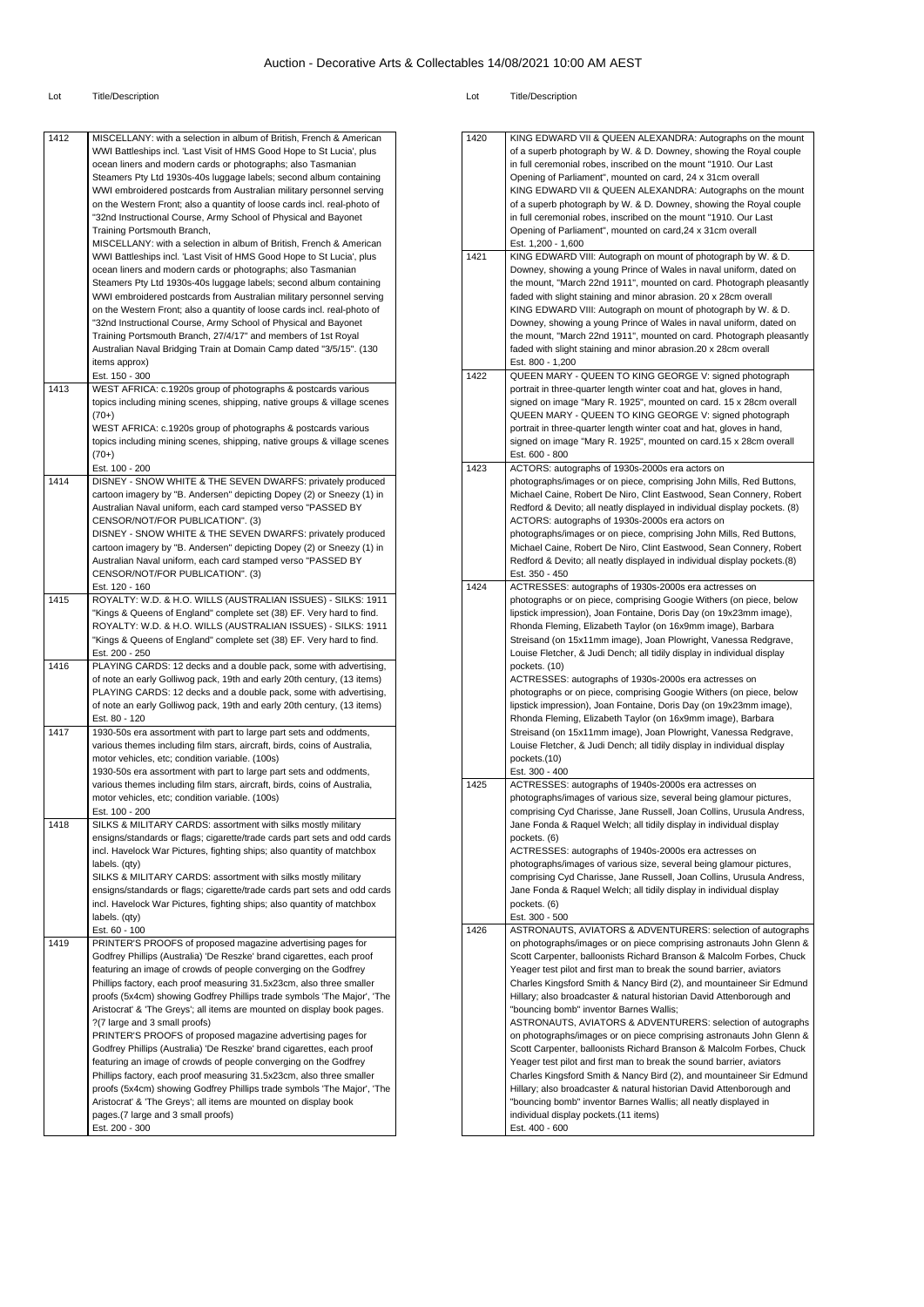| 1427 | FEMALE ENTERTAINERS & MUSICIANS: autographs of 1930s-2000s<br>era performers usually on photographs/images or on piece, comprising<br>Gracie Fields, Vera Lynn (on philatelic cover), opera singer June<br>Bronhill, actress, comedienne & singer Carol Burnett, "The Supremes"<br>singer Mary Wilson plus later "Supremes" performers Karen Jackson &<br>Karen Ragland; also Australian pop singer Kylie Minogue and 1960s<br>British fashion model Jean Shrimpton; all tidily displayed in display<br>pockets. (9 signatures).<br>FEMALE ENTERTAINERS & MUSICIANS:autographs of 1930s-2000s |
|------|-----------------------------------------------------------------------------------------------------------------------------------------------------------------------------------------------------------------------------------------------------------------------------------------------------------------------------------------------------------------------------------------------------------------------------------------------------------------------------------------------------------------------------------------------------------------------------------------------|
|      | era performers usually on photographs/images or on piece, comprising<br>Gracie Fields, Vera Lynn (on philatelic cover), opera singer June<br>Bronhill, actress, comedienne & singer Carol Burnett, "The Supremes"<br>singer Mary Wilson plus later "Supremes" performers Karen Jackson &<br>Karen Ragland; also Australian pop singer Kylie Minogue and 1960s<br>British fashion model Jean Shrimpton; all tidily displayed in display<br>pockets. (9 signatures).                                                                                                                            |
| 1428 | Est. 300 - 400<br>MALE ENTERTAINERS & MUSICIANS: autographs of 1930s-2000s era                                                                                                                                                                                                                                                                                                                                                                                                                                                                                                                |
|      | performers usually on photographs/images or on piece, comprising<br>George Burns (on philatelic cover), Bob Hope (on 16x12cm photo),<br>Frank Sinatra (gold "sharpie" signature on large 25x20cm photo),<br>singer/songwriters Johnny Cash & Paul Simon, Englishmen Tommy<br>Handley (comedian), Tommy Steele & John Cleese, violinist Yehudi<br>Menuhin (on souvenir programme cover); also British barrister, author &<br>dramatist John Mortimer;                                                                                                                                          |
|      | MALE ENTERTAINERS & MUSICIANS:autographs of 1930s-2000s era<br>performers usually on photographs/images or on piece, comprising<br>George Burns (on philatelic cover), Bob Hope (on 16x12cm photo),<br>Frank Sinatra (gold "sharpie" signature on large 25x20cm photo),<br>singer/songwriters Johnny Cash & Paul Simon, Englishmen Tommy<br>Handley (comedian), Tommy Steele & John Cleese, violinist Yehudi<br>Menuhin (on souvenir programme cover); also British barrister, author &<br>dramatist John Mortimer; all neatly displayed in individual display<br>pockets.(10)                |
| 1429 | Est. 500 - 750<br>ALL ABOUT GUNS: 1960s-80s daybill posters, all Australian                                                                                                                                                                                                                                                                                                                                                                                                                                                                                                                   |
|      | printers/publishers: "Capone", "Open Season", "Skyjack Kidnap", "The<br>Taking Of Pelham One Two Three", "Dirty Harry", "Oklahoma Crude",<br>"Breakout", (7 items).<br>ALL ABOUT GUNS: 1960s-80s daybill posters, all Australian<br>printers/publishers: "Capone", "Open Season", "Skyjack Kidnap", "The<br>Taking Of Pelham One Two Three", "Dirty Harry", "Oklahoma Crude",<br>"Breakout", (7 items).<br>Est. 200 - 300                                                                                                                                                                     |
| 1430 | MORE GUNS: 1960s-80s daybill posters, all Australian<br>printers/publishers: "WESTWORLD", "Yul Brynner", "RAGE", "BORN<br>LOSERS", "PLAY DIRTY", "Michael Caine", "THE BLACK WINDMILL",<br>"Michael Caine", "BAD COMPANY", "DOBERMAN PATROL", (7 items).<br>MORE GUNS: 1960s-80s daybill posters, all Australian<br>printers/publishers: "WESTWORLD", "Yul Brynner", "RAGE", "BORN<br>LOSERS", "PLAY DIRTY", "Michael Caine", "THE BLACK WINDMILL",<br>"Michael Caine", "BAD COMPANY", "DOBERMAN PATROL", (7 items).<br>Est. 200 - 300                                                        |
| 1431 | ADVENTURE AND SUSPENSE: 1960s-70s daybill posters, all<br>Australian printers/publishers: "VANISHING POINT" "Barry Newman"'<br>"CHOSEN SURVIVORS", "GOLDEN NEEDLES", "THE BABY", "GOD<br>FORGIVES "I DONT'T", "HAMMER", "STEEL ARENA" (7 items).<br>ADVENTURE AND SUSPENSE: 1960s-70s daybill posters, all<br>Australian printers/publishers: "VANISHING POINT" "Barry Newman"'<br>"CHOSEN SURVIVORS", "GOLDEN NEEDLES", "THE BABY", "GOD<br>FORGIVES "I DONT'T", "HAMMER", "STEEL ARENA" (7 items).<br>Est. 200 - 300                                                                        |
| 1432 | SEXPLOITATION: 1960s-70s daybill posters, all Australian<br>printers/publishers: "10:30 P.M. Summer" (1966), "Pussycat Josephine"<br>(1973), "Booby Trap", "Sensual Paradise", "The Wife Swappers", and<br>"Games that Lovers Play". (6 items).<br>SEXPLOITATION: 1960s-70s daybill posters, all Australian<br>printers/publishers: "10:30 P.M. Summer" (1966), "Pussycat Josephine"<br>(1973), "Booby Trap", "Sensual Paradise", "The Wife Swappers", and<br>"Games that Lovers Play". (6 items).<br>Est. 200 - 300                                                                          |
| 1433 | AUSTRALIAN RELEASE ONE SHEET POSTERS: "The Glory<br>Stompers" (1967), "Hostle Guns" (1967), "My Name is Nobody" (1973),<br>"Brother Sun Sister Moon" (1973), "Keep it up, Jack!" (1974), and<br>"Breakout" (1975). (6 items).<br>AUSTRALIAN RELEASE ONE SHEET POSTERS: "The Glory<br>Stompers" (1967), "Hostile Guns" (1967), "My Name is Nobody" (1973),<br>"Brother Sun Sister Moon" (1973), "Keep it up, Jack!" (1974), and<br>"Breakout" (1975). (6 items).<br>Est. 200 - 300                                                                                                             |

| 1434 | MOTOR BIKES & BIKIE GANGS: 1960s-70s daybill posters, all                                                                                         |
|------|---------------------------------------------------------------------------------------------------------------------------------------------------|
|      | Australian printers/publishers: "Hells Angels on Wheels", "The Glory                                                                              |
|      | Stompers", "The Savage Seven", "Electra Glide in Blue" and two others.                                                                            |
|      | (6 items).                                                                                                                                        |
|      | MOTOR BIKES & BIKIE GANGS: 1960s-70s daybill posters, all                                                                                         |
|      | Australian printers/publishers:"Hells Angels on Wheels","The Glory                                                                                |
|      | Stompers", "The Savage Seven", "Electra Glide in Blue"and two others.                                                                             |
|      | (6 items).<br>Est. 200 - 300                                                                                                                      |
| 1435 | MEN & WOMEN: 1960s-70s daybill posters, all Australian                                                                                            |
|      | printers/publishers: "Laughter in the Dark" (1969), "Diary of a mad                                                                               |
|      | housewife" (1970), "The Winners" and 3 others. (6 items).                                                                                         |
|      | MEN & WOMEN: 1960s-70s daybill posters, all Australian                                                                                            |
|      | printers/publishers: "Laughter in the Dark" (1969), "Diary of a mad                                                                               |
|      | housewife" (1970), "The Winners" and 3 others. (6 items).                                                                                         |
| 1436 | Est. 120 - 200                                                                                                                                    |
|      | HORROR & FANTASY: 1960s-70s daybill posters, all Australian<br>printers/publishers: "The night Evelyn came out of the grave", "Dark               |
|      | Places", "Blacula", "Scream Blacula Scream", "The Creeping Flesh" and                                                                             |
|      | "Horror of Dracula". (6 items).                                                                                                                   |
|      | HORROR & FANTASY: 1960s-70s daybill posters, all Australian                                                                                       |
|      | printers/publishers: "The night Evelyn came out of the grave", "Dark                                                                              |
|      | Places", "Blacula", "Scream Blacula Scream", "The Creeping Flesh"and                                                                              |
|      | "Horror of Dracula".(6 items).<br>Est. 150 - 200                                                                                                  |
| 1437 | HORROR & FANTASY: 1960s-70s daybill posters, all Australian                                                                                       |
|      | printers/publishers: "The Incredible 2 Headed Transplant", "The Legend                                                                            |
|      | of the 7 Golden Vampires", "Jesse James meets Frankenstein's                                                                                      |
|      | Daughter", "The Black Belly of the Tarantula", "Frankenstein Meets The                                                                            |
|      | Wolf Man" and "Horror of Frankenstein". (6 items).                                                                                                |
|      | HORROR & FANTASY: 1960s-70s daybill posters, all Australian<br>printers/publishers: "The Incredible 2 Headed Transplant", "The Legend             |
|      | of the 7 Golden Vampires", "Jesse James meets Frankenstein's                                                                                      |
|      | Daughter", "The Black Belly of the Tarantula", "Frankenstein Meets The                                                                            |
|      | Wolf Man"and "Horror of Frankenstein".(6 items).                                                                                                  |
|      | Est. 300 - 500                                                                                                                                    |
| 1438 | AMERICAN & ENGLISH COMEDIES: 1960s-70s daybill posters, all                                                                                       |
|      | Australian printers/publishers: "Blazing Saddles", "Kill Charley Varrick",                                                                        |
|      | "The Hospital", "Carry On Round the Bend" and 5 others. (9 items).<br>AMERICAN & ENGLISH COMEDIES: 1960s-70s daybill posters, all                 |
|      | Australian printers/publishers:"Blazing Saddles","Kill Charley                                                                                    |
|      | Varrick", "The Hospital", "Carry On Round the Bend"and 5 others.(9                                                                                |
|      | items).                                                                                                                                           |
|      | Est. 150 - 200                                                                                                                                    |
| 1439 | WESTERNS: 1960s-70s daybill posters, all Australian                                                                                               |
|      | printers/publishers: "Ulzana's Raid", "Valdez Horses", "The Great                                                                                 |
|      | Northfield Minnesota Raid", "The Trial Of Billy Jack", "Man Of The East",<br>and "Hostile Guns", (6 items).                                       |
|      | WESTERNS: 1960s-70s daybill posters, all Australian                                                                                               |
|      | printers/publishers:"Ulzana's Raid","Valdez Horses","The Great                                                                                    |
|      | Northfield Minnesota Raid", "The Trial Of Billy Jack", "Man Of The                                                                                |
|      | East", and "Hostile Guns", (6 items).                                                                                                             |
|      | Est. 100 - 150                                                                                                                                    |
| 1440 | Circa 1972 Australian release, one sheet film poster for "SWEDISH<br>WILDCATS" (Pampered pussies of pleasure unleash their kinky                  |
|      | claws!"), 101 x 68cm.                                                                                                                             |
|      | Circa 1972 Australian release, one sheet film poster for "SWEDISH                                                                                 |
|      | WILDCATS" (Pampered pussies of pleasure unleash their kinky                                                                                       |
|      | claws!"), 101 x 68cm.                                                                                                                             |
|      | Est. 120 - 200                                                                                                                                    |
| 1441 | AUSTRALIAN CLASSICS OF THE 1970s: "Alvin Purple" 1973<br>one-sheet poster; "Petersen" 1974 daybill; "The Box" 1975 daybill. (3                    |
|      | items).                                                                                                                                           |
|      | AUSTRALIAN CLASSICS OF THE 1970s:"Alvin Purple" 1973 one-sheet                                                                                    |
|      | poster;"Petersen" 1974 daybill;"The Box" 1975 daybill.(3 items).                                                                                  |
|      | Est. 120 - 200                                                                                                                                    |
| 1442 |                                                                                                                                                   |
|      | ISAAC HAYES: Two original Australian release one sheet movie                                                                                      |
|      | posters: "Truck Turner" (1974), and "Tough Guys" (1974); in which he                                                                              |
|      | acted and wrote and performed the music. (2).                                                                                                     |
|      | ISAAC HAYES: Two original Australian release one sheet movie                                                                                      |
|      | posters:"Truck Turner" (1974), and "Tough Guys" (1974); in which he<br>acted and wrote and performed the music. (2).                              |
|      | Est. 120 - 200                                                                                                                                    |
| 1443 | Movie Daybill posters: A collection remainder, including duplicates; all                                                                          |
|      | Australian releases. Noted "The Baby", "Laughter in the dark", "Jesse                                                                             |
|      | James meets Frankenstein's Daughter", "Frankenstein meets The Wolf                                                                                |
|      | Man", etc. (22 items).                                                                                                                            |
|      | Movie Daybill posters: A collection remainder, including duplicates; all<br>Australian releases. Noted "The Baby", "Laughter in the dark", "Jesse |
|      | James meets Frankenstein's Daughter", "Frankenstein meets The Wolf                                                                                |
|      | Man", etc. (22 items).<br>Est. 300 - 500                                                                                                          |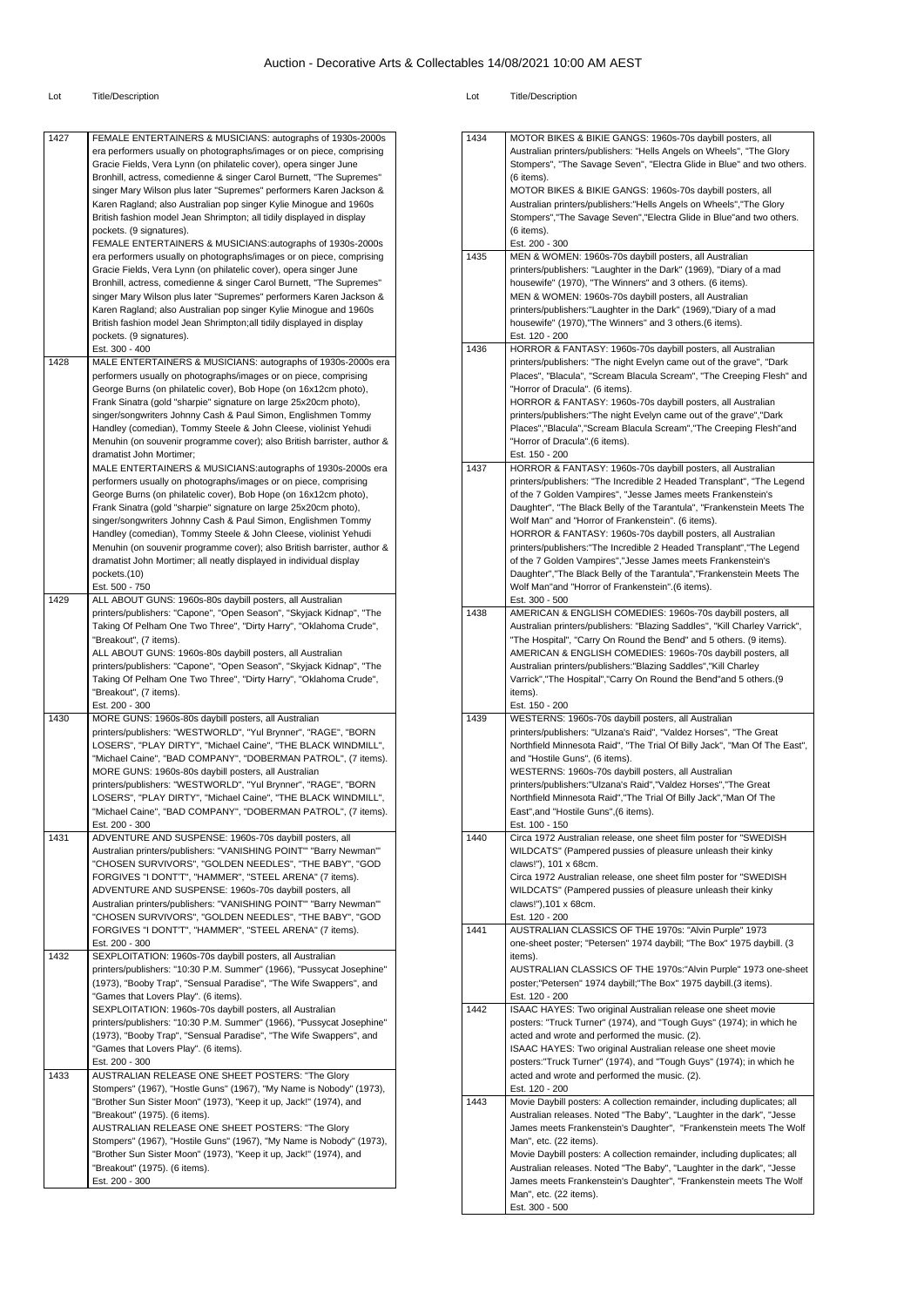#### Lot Title/Description Lot Title/Description

1458 A depression era folk art toy pull-along locomotive and tender, circa

| 1444  | WALT DISNEY "Welcome To Australia" special limited edition of 1000<br>with COA, circa 2000, 31 x 38cm                                       |
|-------|---------------------------------------------------------------------------------------------------------------------------------------------|
|       | WALT DISNEY "Welcome To Australia" special limited edition of 1000                                                                          |
|       | with COA, circa 2000,31 x 38cm                                                                                                              |
|       | Est. 250 - 350                                                                                                                              |
| 1445  | Two American cast metal elephant money boxes, circa 1920, the taller                                                                        |
|       | 12cm high.                                                                                                                                  |
|       | Two American cast metal elephant money boxes, circa 1920, the taller                                                                        |
|       | 12cm high.<br>Est. 150 - 250                                                                                                                |
| 1446  | Group of 14 assorted vintage toy cars including DINKY, MATCHBOX                                                                             |
|       | and CORGI                                                                                                                                   |
|       | Group of 14 assorted vintage toy cars including DINKY, MATCHBOX                                                                             |
|       | and CORGI                                                                                                                                   |
|       | Est. 80 - 120                                                                                                                               |
| 1447  | An antique French papier-mâché "GROWLER" bulldog childs pull along                                                                          |
|       | toy, 19th century. With nodding head and pull lead mechanism which<br>opens the dog's mouth and growls. In original working condition, with |
|       | original glass eyes and wooden castor wheels, the leather and coconut                                                                       |
|       | husk collar with some loses, circa 1880. 29cm high, 57cm long                                                                               |
|       | An antique French papier-mâché "GROWLER" bulldog childs pull along                                                                          |
|       | toy, 19th century. With nodding head and pull lead mechanism which                                                                          |
|       | opens the dog's mouth and growls. In original working condition, with                                                                       |
|       | original glass eyes and wooden castor wheels, the leather and coconut                                                                       |
|       | husk collar with some loses, circa 1880.29cm high, 57cm long<br>Est. 800 - 1,200                                                            |
| 1448  | An antique folding games box, chess board top with backgammon                                                                               |
|       | interior, 19th century, ?37.5cm wide                                                                                                        |
|       | An antique folding games box, chess board top with backgammon                                                                               |
|       | interior, 19th century, 37.5cm wide                                                                                                         |
|       | Est. 200 - 300                                                                                                                              |
| 1449  | An antique barleycorn chess set, turned whalebone, 19th century, one                                                                        |
|       | pawn replaced. the kings 9cm high                                                                                                           |
|       | An antique barleycorn chess set, turned whalebone, 19th century, one<br>pawn replaced the kings 9cm high                                    |
|       | Est. 250 - 350                                                                                                                              |
| 1450  | An antique whalebone chess set in wooden box with Chinese ownership                                                                         |
|       | inscription, 19th century, ?the kings 9cm high                                                                                              |
|       | An antique whalebone chess set in wooden box with Chinese ownership                                                                         |
|       | inscription, 19th century, the kings 9cm high                                                                                               |
| 1451  | Est. 250 - 350                                                                                                                              |
|       | An antique whalebone chess set, 19th century, queen incomplete, ?the<br>kings 8.5cm high                                                    |
|       | An antique whalebone chess set, 19th century, queen incomplete, the                                                                         |
|       | kings 8.5cm high                                                                                                                            |
|       | Est. 250 - 350                                                                                                                              |
| 1452  | A vintage bingo lottery tumbler, 20th century, ?92cm high, 56cm wide,                                                                       |
|       | 31cm deep                                                                                                                                   |
|       | A vintage bingo lottery tumbler, 20th century, 92cm high, 56cm wide,<br>31cm deep                                                           |
|       | Est. 100 - 200                                                                                                                              |
| 1453  | LITTLE JOE American cast iron painted novelty money box, late 19th                                                                          |
|       | century. 14cm high.                                                                                                                         |
|       | LITTLE JOE American cast iron painted novelty money box, late 19th                                                                          |
|       | century.14cm high.                                                                                                                          |
|       | Est. 200 - 300                                                                                                                              |
| 1453a | PICCANINNY American antique cast iron money box, late 19th century,<br>14cm high                                                            |
|       | PICCANINNY American antique cast iron money box, late 19th                                                                                  |
|       | century, 14cm high                                                                                                                          |
|       | Est. 200 - 300                                                                                                                              |
| 1454  | An American cast iron novelty money bank by 'Creed Moor Bank', late                                                                         |
|       | 19th century. 17cm high.                                                                                                                    |
|       | An American cast iron novelty money bank by 'Creed Moor Bank', late                                                                         |
|       | 19th century.17cm high.                                                                                                                     |
| 1455  | Est. 200 - 300<br>TALLY-HO BANK American cast iron money box, late 19th century,                                                            |
|       | ?12cm high.                                                                                                                                 |
|       | TALLY-HO BANK American cast iron money box, late 19th                                                                                       |
|       | century, 12cm high.                                                                                                                         |
|       | Est. 120 - 200                                                                                                                              |
| 1456  | POST OFFICE SAVINGS BANK, together with 24 PENNIES SAVINGS                                                                                  |
|       | BANK, circa 1900. the taller 9cm high.                                                                                                      |
|       |                                                                                                                                             |
|       | POST OFFICE SAVINGS BANK, together with 24 PENNIES SAVINGS                                                                                  |
|       | BANK, circa 1900.the taller 9cm high.                                                                                                       |
|       | Est. 120 - 200                                                                                                                              |
| 1457  | Three cast metal money boxes, including GOLDEN FLEECE,                                                                                      |
|       | RADIATOR, and LITTLE JOE, 20th century. The largest 17cm high.<br>Three cast metal money boxes, including GOLDEN FLEECE,                    |
|       | RADIATOR, and LITTLE JOE, 20th century. The largest 17cm high.                                                                              |

|      | 1930, ?74cm long                                                                                                                              |
|------|-----------------------------------------------------------------------------------------------------------------------------------------------|
|      | A depression era folk art toy pull-along locomotive and tender, circa<br>1930,74cm long                                                       |
|      | Est. 120 - 200                                                                                                                                |
| 1459 | BRITAINS LEAD SOLDIERS: selections in two Britain's boxes including                                                                           |
|      | sailors, Colonial (Boer War) uniformed figures, WWII soldiers, various                                                                        |
|      | kneeling or prone riflemen, two horse-mounted dragoons; also Britains                                                                         |
|      | Sound Locator Model No. 1638 (in original box) & an artillery gun;                                                                            |
|      | c.1930s-40s. (50 items)<br>BRITAINS LEAD SOLDIERS: selections in two Britain's boxes including                                                |
|      | sailors, Colonial (Boer War) uniformed figures, WWII soldiers, various                                                                        |
|      | kneeling or prone riflemen, two horse-mounted dragoons; also Britains                                                                         |
|      | Sound Locator Model No. 1638 (in original box) & an artillery gun;                                                                            |
|      | c.1930s-40s. (50 items)                                                                                                                       |
|      | Est. 150 - 250                                                                                                                                |
| 1460 | VINTAGE BOXED GAMES: small selection Mickey Mouse Table Tennis<br>(made in Japan, under license) and an untitled educational game by          |
|      | Mulder & Zoon (Amsterdam), both circa 1930s/40s; also rare late-1890s                                                                         |
|      | 'Table Golf' parlour game (incomplete, damaged box) by the Reason                                                                             |
|      | Manufacturing Co (Brighton, England); all with original boxes. (3 items)                                                                      |
|      | VINTAGE BOXED GAMES: small selection Mickey Mouse Table Tennis                                                                                |
|      | (made in Japan, under license) and an untitled educational game by                                                                            |
|      | Mulder & Zoon (Amsterdam), both circa 1930s/40s; also rare late-1890s                                                                         |
|      | 'Table Golf' parlour game (incomplete, damaged box) by the Reason<br>Manufacturing Co (Brighton, England); all with original boxes. (3 items) |
|      | Est. 150 - 200                                                                                                                                |
| 1461 | BAKU Soviet Russian carved wooden chess set with folding wooden                                                                               |
|      | board, early to mid 20th century, ?the board 41cm wide                                                                                        |
|      | BAKU Soviet Russian carved wooden chess set with folding wooden                                                                               |
|      | board, early to mid 20th century, the board 41cm wide<br>Est. 150 - 250                                                                       |
| 1462 | "THE BIG JOY BUILDER' construction toy by Joy Toys (Australia),                                                                               |
|      | incomplete but retaining numerous wooden rods and 11 spools, missing                                                                          |
|      | the windmill blades & directions booklet; comes in the original sturdy                                                                        |
|      | tube container; c.1940s. Rare survivor.                                                                                                       |
|      | "THE BIG JOY BUILDER' construction toy by Joy Toys (Australia),<br>incomplete but retaining numerous wooden rods and 11 spools, missing       |
|      | the windmill blades & directions booklet; comes in the original sturdy                                                                        |
|      | tube container; c.1940s. Rare survivor.                                                                                                       |
|      | Est. 100 - 200                                                                                                                                |
|      |                                                                                                                                               |
| 1463 | MECCANO & EZY-BUILT: constructional toy parts in box (39x23cm)                                                                                |
|      | including Meccano Clockwork Motor No 1 (with instructions & key), plus                                                                        |
|      | two Ezy-Built "Book of Models"; also Wyandotte Toys pressed China                                                                             |
|      | Clipper toy airplane (length 23cm), a Japanese made metal gunboat,<br>and a Dinky "Thunderbolt" land speed record car. (4 items)              |
|      | MECCANO & EZY-BUILT: constructional toy parts in box (39x23cm)                                                                                |
|      | including Meccano Clockwork Motor No 1 (with instructions & key), plus                                                                        |
|      | two Ezy-Built "Book of Models"; also Wyandotte Toys pressed China                                                                             |
|      | Clipper toy airplane (length 23cm), a Japanese made metal gunboat,                                                                            |
|      | and a Dinky "Thunderbolt" land speed record car. (4 items)<br>Est. 100 - 200                                                                  |
| 1464 | MERIT CHEMISTRY SET: appears largely complete with the original                                                                               |
|      | box, box width 47cm, late 1960s.                                                                                                              |
|      | MERIT CHEMISTRY SET: appears largely complete with the original                                                                               |
|      | box, box width 47cm, late 1960s.                                                                                                              |
| 1465 | Est. 60 - 100<br>MODEL TRAIN - 'HO' SCALE: Bachmann "Prairie" 2-6-2 locomotive and                                                            |
|      | tender for American "Dixie Line" (Nashville, Chattanooga & St Louis                                                                           |
|      | Railway), plus four passenger carriages; together with the original boxes                                                                     |
|      | and instructions; c.1970s. (5 items)                                                                                                          |
|      | MODEL TRAIN - 'HO' SCALE: Bachmann "Prairie" 2-6-2 locomotive and                                                                             |
|      | tender for American "Dixie Line" (Nashville, Chattanooga & St Louis                                                                           |
|      | Railway), plus four passenger carriages; together with the original boxes<br>and instructions; c.1970s. (5 items)                             |
|      | Est. 140 - 180                                                                                                                                |
| 1466 | John Beswick ceramic figurines, circa 1981: Beatrix Potter characters:                                                                        |
|      | "Ribby", "The Old Woman who lived in a shoe knitting", "Tabitha                                                                               |
|      | Twitchett" and "Mrs Flopsy Bunny"; all "as new"; 2 with original boxes. (4<br>items).                                                         |
|      | John Beswick ceramic figurines, circa 1981: Beatrix Potter characters:                                                                        |
|      | "Ribby", "The Old Woman who lived in a shoe knitting", "Tabitha                                                                               |
|      | Twitchett" and "Mrs Flopsy Bunny"; all "as new"; 2 with original boxes. (4                                                                    |
|      | items).                                                                                                                                       |
| 1467 | Est. 100 - 150                                                                                                                                |
|      | Two Royal Doulton Bunnykins figurines, "Queen Sophie" [DB46] and<br>"Princess Beatrice" [DB47]" in original boxes of issue; circa 1985. (2).  |
|      | Two Royal Doulton Bunnykins figurines, "Queen Sophie" [DB46] and                                                                              |
|      | "Princess Beatrice" [DB47]" in original boxes of issue; circa 1985. (2).<br>Est. 100 - 150                                                    |